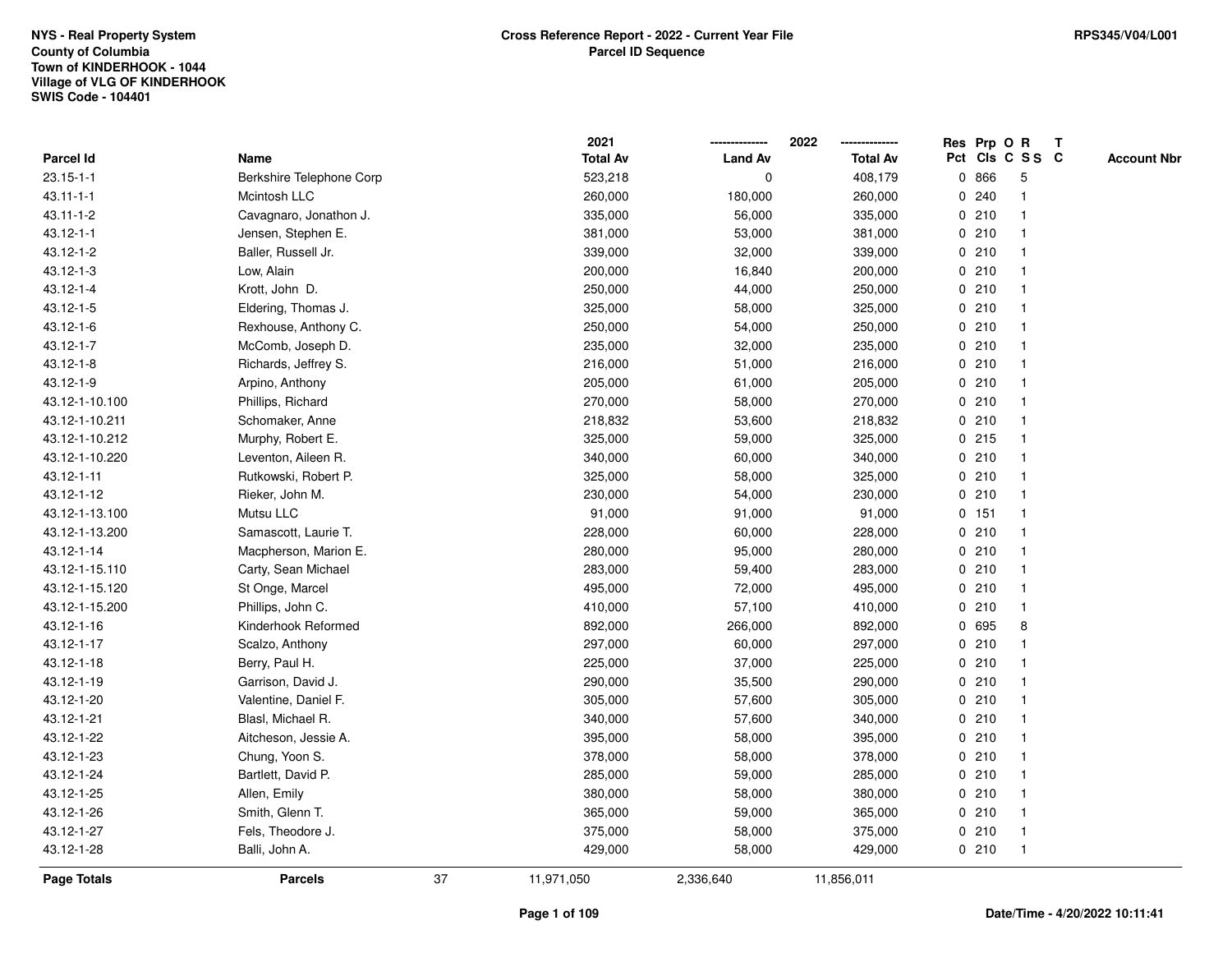|                 |                              |    | 2021            |                | 2022            |             |        | Res Prp O R     | T |                    |
|-----------------|------------------------------|----|-----------------|----------------|-----------------|-------------|--------|-----------------|---|--------------------|
| Parcel Id       | Name                         |    | <b>Total Av</b> | <b>Land Av</b> | <b>Total Av</b> |             |        | Pct Cls C S S C |   | <b>Account Nbr</b> |
| 43.12-1-29      | Villamizar, Juanita          |    | 435,000         | 58,000         | 435,000         |             | 0210   | $\mathbf{1}$    |   |                    |
| 43.12-1-30      | Dolan, Joseph S.             |    | 350,000         | 58,000         | 350,000         |             | 0210   | $\mathbf{1}$    |   |                    |
| 43.12-1-31      | Abrams, Michael              |    | 385,000         | 58,000         | 385,000         |             | 0210   | $\mathbf 1$     |   |                    |
| 43.12-1-32      | Olivo, Richard               |    | 445,000         | 61,000         | 445,000         |             | 0210   | -1              |   |                    |
| 43.12-1-33      | Clickman, Paul L.            |    | 430,000         | 65,000         | 430,000         |             | 0210   |                 |   |                    |
| 43.12-1-34      | Chesley, Paul R.             |    | 390,000         | 60,000         | 390,000         |             | 0210   |                 |   |                    |
| 43.12-1-35      | Gardner, Catherine S.        |    | 295,000         | 52,000         | 295,000         |             | 0210   | $\mathbf{1}$    |   |                    |
| 43.12-1-36      | Valatie Land Development LLC |    |                 | 32,500         | 32,500          | $\mathbf 0$ | 311    | $\mathbf{1}$    |   |                    |
| $43.15 - 1 - 1$ | McIntosh LLC                 |    | 1,500,000       | 800,000        | 1,500,000       |             | 0 151  | $\mathbf{1}$    |   |                    |
| 43.16-1-1.100   | Schroeck, Eric               |    | 275,000         | 47,000         | 275,000         |             | 0210   | $\mathbf{1}$    |   |                    |
| 43.16-1-1.200   | Martins, Stephen             |    | 175,000         | 43,800         | 175,000         |             | 0210   | 1               |   |                    |
| 43.16-1-2       | Longacker, Warren            |    | 266,000         | 65,000         | 266,000         |             | 0210   |                 |   |                    |
| 43.16-1-3       | Hermance, Robert             |    | 158,300         | 35,600         | 158,300         |             | 0210   |                 |   |                    |
| 43.16-1-4.100   | Beebe, Keith                 |    | 320,000         | 32,200         | 320,000         |             | 0 283  | 1               |   |                    |
| 43.16-1-4.200   | Brooks, Kathryn M.           |    | 248,000         | 34,000         | 248,000         |             | 0210   | $\mathbf{1}$    |   |                    |
| 43.16-1-5       | David, Jonathan              |    | 185,000         | 38,000         | 185,000         |             | 0210   | $\mathbf{1}$    |   |                    |
| 43.16-1-6       | Sartin, Nancy E.             |    | 175,000         | 37,000         | 175,000         |             | 0210   | $\mathbf{1}$    |   |                    |
| 43.16-1-7.100   | Krott, James E.              |    | 395,000         | 28,400         | 395,000         |             | 0210   | $\mathbf 1$     |   |                    |
| 43.16-1-8       | Smith, Donna                 |    | 175,000         | 41,000         | 175,000         |             | 0210   |                 |   |                    |
| 43.16-1-9       | Masten, Dorothea H.          |    | 175,000         | 41,000         | 175,000         |             | 0210   |                 |   |                    |
| 43.16-1-10      | Hauser, Michele A.           |    | 193,800         | 37,600         | 193,800         |             | 0210   | $\mathbf{1}$    |   |                    |
| 43.16-1-11      | Johnson, Deborah M.          |    | 230,000         | 56,000         | 230,000         |             | 0210   | $\mathbf 1$     |   |                    |
| 43.16-1-12      | Ellis, Brian                 |    | 295,000         | 43,400         | 295,000         |             | 75 220 | $\mathbf{1}$    |   |                    |
| 43.16-1-13      | Krott, Elizabeth J.          |    | 230,000         | 46,500         | 230,000         |             | 0210   | $\mathbf 1$     |   |                    |
| 43.16-1-14      | Blevins, Derek               |    | 335,000         | 45,900         | 335,000         |             | 0210   | $\mathbf 1$     |   |                    |
| 43.16-1-15      | White, Emily I.              |    | 165,000         | 41,000         | 165,000         |             | 0210   |                 |   |                    |
| 43.16-1-16      | Hanlon, Steven               |    | 222,000         | 58,000         | 222,000         |             | 0210   |                 |   |                    |
| 43.16-1-17      | Palleschi, Peter             |    | 150,000         | 34,000         | 150,000         |             | 0210   |                 |   |                    |
| 43.16-1-18      | Potter, Sara B.              |    | 225,000         | 41,000         | 225,000         |             | 0210   | $\mathbf{1}$    |   |                    |
| 43.16-1-19.100  | Dvarskas, Anthony            |    | 15,000          | 15,000         | 15,000          | $\mathbf 0$ | 311    | 1               |   |                    |
| 43.16-1-19.200  | Dvarskas, Anthony            |    | 320,000         | 45,600         | 320,000         |             | 0210   | $\mathbf{1}$    |   |                    |
| 43.16-1-20      | Merryweather, Gregory        |    | 252,000         | 66,000         | 252,000         |             | 0210   | $\mathbf 1$     |   |                    |
| 43.16-1-21      | Kingsley, John P.            |    | 450,000         | 56,500         | 450,000         |             | 0210   | -1              |   |                    |
| 43.16-1-22      | Anderson, Alexandra          |    | 730,000         | 100,000        | 730,000         |             | 0210   | -1              |   |                    |
| 43.16-1-23      | Village of Kinderhook        |    | 63,000          | 63,000         | 63,000          |             | 0 323  | 8               |   |                    |
| 43.16-1-24      | Niagara Mohawk Power Corp    |    | 33,220          | 33,220         | 33,220          | 0           | 380    | 6               |   |                    |
| 43.16-1-25      | Village Of Kinderhook        |    | 16,000          | 16,000         | 16,000          |             | 0 323  | 8               |   |                    |
| Page Totals     | <b>Parcels</b>               | 37 | 10,702,320      | 2,486,220      | 10,734,820      |             |        |                 |   |                    |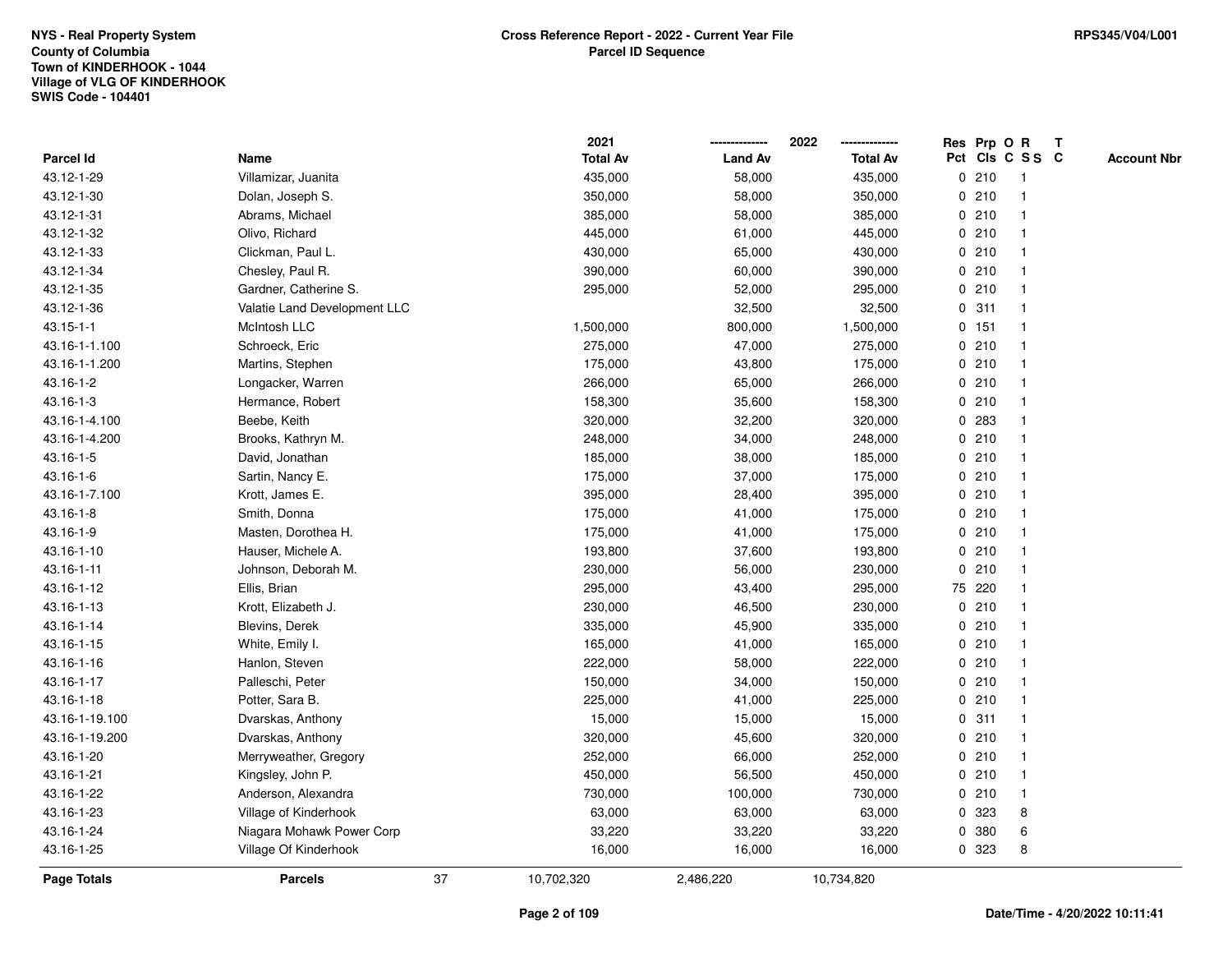|                    |                           |    | 2021            |                | 2022            | Res Prp O R |                         | Т |                    |
|--------------------|---------------------------|----|-----------------|----------------|-----------------|-------------|-------------------------|---|--------------------|
| Parcel Id          | Name                      |    | <b>Total Av</b> | <b>Land Av</b> | <b>Total Av</b> |             | Pct Cls C S S C         |   | <b>Account Nbr</b> |
| 43.16-1-26         | Warrington, Craig         |    | 160,000         | 44,600         | 160,000         | 0210        | $\mathbf{1}$            |   |                    |
| 43.16-1-27         | Keegan, James H. Jr.      |    | 335,000         | 61,000         | 335,000         | 0210        | -1                      |   |                    |
| 43.16-1-28         | Smith, Stefanie           |    | 225,000         | 35,500         | 225,000         | 0210        | $\mathbf{1}$            |   |                    |
| 43.16-1-29         | Giltner, Joanna           |    | 215,000         | 28,000         | 215,000         | 0210        |                         |   |                    |
| 43.16-1-30         | Ganson, Charles et al.    |    | 170,000         | 15,000         | 170,000         | 0210        |                         |   |                    |
| 43.16-1-31         | Fox, Paula F.             |    | 225,000         | 69,000         | 225,000         | 0.280       |                         |   |                    |
| 43.16-1-32         | Fels, Theodore            |    | 195,000         | 42,000         | 195,000         | 0210        |                         |   |                    |
| 43.16-1-34         | Dzikowski, Francis J.     |    | 154,000         | 15,000         | 154,000         | 0210        | $\overline{\mathbf{1}}$ |   |                    |
| 43.16-1-35         | Bricker, Mindy Kay        |    | 160,000         | 22,000         | 160,000         | 0210        | -1                      |   |                    |
| 43.16-1-36         | Felt, John T.             |    | 395,000         | 27,000         | 395,000         | 0210        | $\mathbf 1$             |   |                    |
| 43.16-1-37         | Roche, Cecile G.          |    | 145,000         | 24,000         | 145,000         | 0210        | -1                      |   |                    |
| 43.16-1-38         | Rothstein, Marisa         |    | 335,000         | 26,000         | 335,000         | 0210        |                         |   |                    |
| 43.16-1-39         | Andersen, Bleu Gracey     |    | 95,000          | 15,000         | 95,000          | 0210        |                         |   |                    |
| 43.16-1-40         | Perez, Mary Anne          |    | 105,000         | 15,000         | 105,000         | 0210        | -1                      |   |                    |
| 43.16-1-41         | Shpur, Stephen            |    | 225,000         | 38,000         | 225,000         | 0210        | $\overline{\mathbf{1}}$ |   |                    |
| 43.16-1-42         | Keegan, James Jr.         |    | 25,400          | 25,400         | 25,400          | 0.311       | -1                      |   |                    |
| 43.16-1-43         | Minot-Scheuermann, Gerard |    | 280,000         | 56,000         | 280,000         | 0210        | $\mathbf{1}$            |   |                    |
| 43.16-1-44         | Village Of Kinderhook     |    | 435,000         | 105,000        | 435,000         | 0662        | 8                       |   |                    |
| 43.16-1-45         | Merwin, Daria E.          |    | 212,000         | 38,000         | 212,000         | 0210        |                         |   |                    |
| 43.16-1-46         | Zukowski, Karen           |    | 280,000         | 67,000         | 280,000         | 0210        |                         |   |                    |
| 43.16-1-47         | Meri Mac, LLC             |    | 488,000         | 110,300        | 488,000         | 0210        | $\overline{\mathbf{1}}$ |   |                    |
| 43.16-1-48         | Martino, Susan            |    | 186,000         | 19,000         | 186,000         | 0210        |                         |   |                    |
| 43.16-1-49         | Cosgrove, Jeremiah P.     |    | 285,000         | 35,000         | 285,000         | 0210        | $\mathbf{1}$            |   |                    |
| 43.16-1-50         | Knox, Shanley J.          |    | 335,000         | 31,000         | 335,000         | 0210        | -1                      |   |                    |
| 43.16-1-51         | Murphy, William           |    | 298,000         | 24,000         | 298,000         | 0210        | -1                      |   |                    |
| 43.16-1-52         | Dellehunt, David          |    | 405,000         | 92,000         | 405,000         | 0210        |                         |   |                    |
| 43.16-1-53         | Birckmayer, Harold        |    | 45,000          | 45,000         | 45,000          | 0.311       |                         |   |                    |
| 43.16-1-54         | Lucente, Vito Paul        |    | 275,000         | 62,000         | 275,000         | 0210        | -1                      |   |                    |
| 43.16-1-55         | Gresens, August R.        |    | 370,000         | 90,000         | 370,000         | 0210        | $\overline{\mathbf{1}}$ |   |                    |
| 43.16-1-56         | Pulver, Wendy             |    | 333,000         | 39,000         | 333,000         | 0210        | -1                      |   |                    |
| 43.16-1-57         | Birckmayer, Harold        |    | 484,000         | 96,000         | 484,000         | 0210        | -1                      |   |                    |
| 43.16-1-58         | Huntington and Kildare    |    | 50,000          | 50,000         | 50,000          | 0 330       | -1                      |   |                    |
| 43.16-1-59         | Chandler, John B.         |    | 185,000         | 24,000         | 185,000         | 0 210 C 1   |                         |   |                    |
| 43.16-1-60         | Moran, Rhonda             |    | 170,000         | 14,000         | 170,000         | 0210        | -1                      |   |                    |
| 43.16-1-61         | Van Buren, Karen A.       |    | 170,000         | 24,000         | 170,000         | 0210        | $\mathbf 1$             |   |                    |
| 43.16-1-62         | Wisniowski, Mary Z.       |    | 170,000         | 24,000         | 170,000         | 0210        | $\mathbf{1}$            |   |                    |
| 43.16-1-63         | Dolan, Joan T.            |    | 215,000         | 15,000         | 215,000         | 0210        | $\mathbf{1}$            |   |                    |
| <b>Page Totals</b> | <b>Parcels</b>            | 37 | 8,835,400       | 1,562,800      | 8,835,400       |             |                         |   |                    |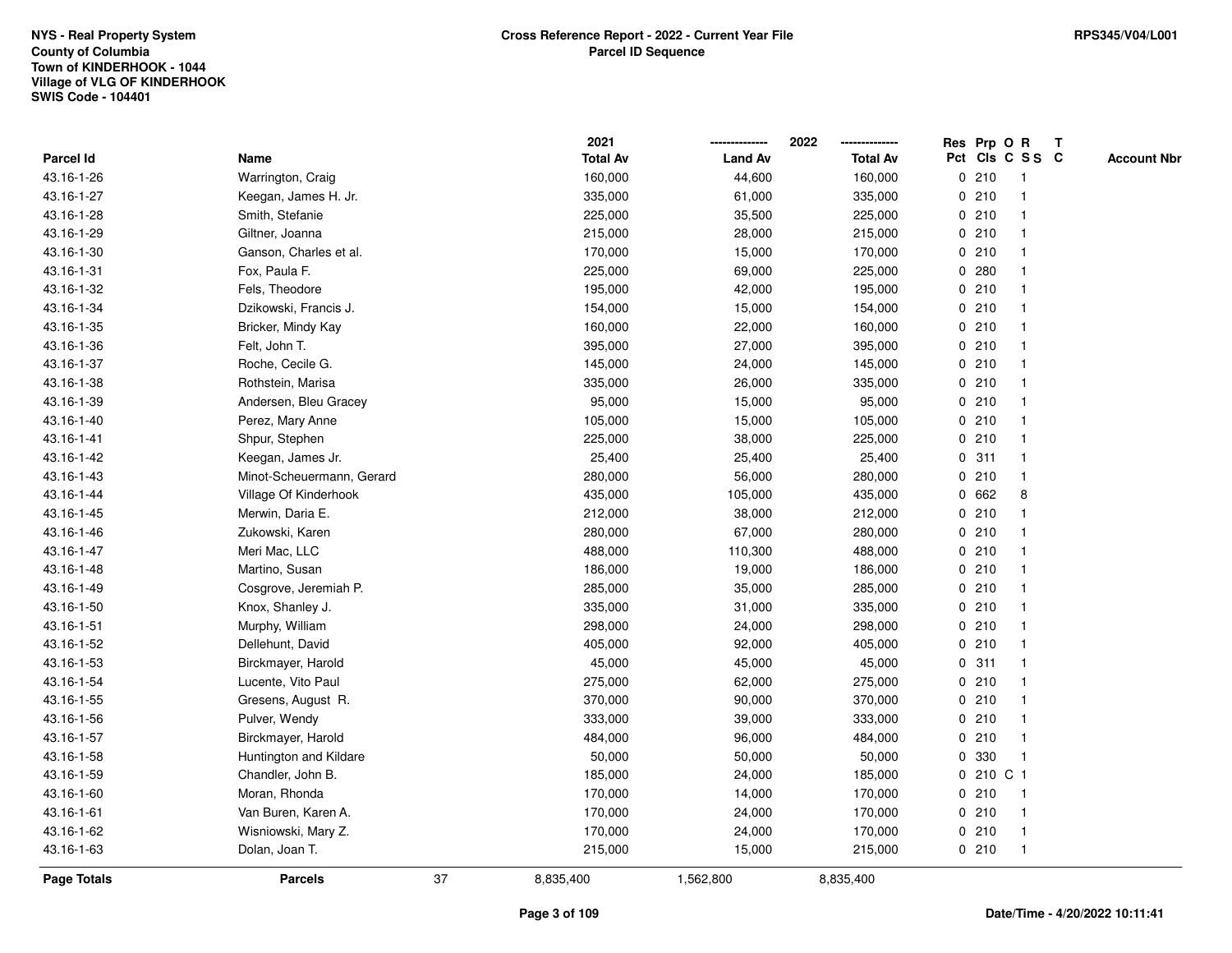|                 |                           |    | 2021            |                | 2022            |   |       | Res Prp O R     | Т |                    |
|-----------------|---------------------------|----|-----------------|----------------|-----------------|---|-------|-----------------|---|--------------------|
| Parcel Id       | Name                      |    | <b>Total Av</b> | <b>Land Av</b> | <b>Total Av</b> |   |       | Pct Cls C S S C |   | <b>Account Nbr</b> |
| 43.16-1-64      | Musante, Jane Sparkes     |    | 190,000         | 14,000         | 190,000         |   | 0210  | $\mathbf{1}$    |   |                    |
| 43.16-1-65      | Village of Kinderhook     |    | 1,000           | 1,000          | 1,000           | 0 | 311   | 8               |   |                    |
| $43.19 - 1 - 1$ | Rinzler, Paul A.          |    | 330,000         | 90,000         | 330,000         |   | 0210  | $\mathbf{1}$    |   |                    |
| 43.19-1-2       | Kinderhook Reformed       |    | 255,000         | 55,000         | 255,000         |   | 0210  | 8               |   |                    |
| 43.19-1-3       | Greene, Jane K.           |    | 278,700         | 56,800         | 278,700         |   | 0210  |                 |   |                    |
| 43.19-1-4       | Arnold, Kurt              |    | 250,000         | 60,800         | 250,000         |   | 0210  |                 |   |                    |
| 43.19-1-5       | Arndt, Paul H.            |    | 285,000         | 58,000         | 285,000         |   | 0210  | -1              |   |                    |
| 43.19-1-6       | Browne, Mark J.           |    | 330,000         | 81,000         | 330,000         |   | 0210  | $\mathbf{1}$    |   |                    |
| 43.19-1-8.110   | KPV Inc                   |    | 360,000         | 73,800         | 360,000         |   | 0411  | 1               |   |                    |
| 43.19-1-8.120   | Keegan, Melinda A.        |    | 182,000         | 42,800         | 182,000         |   | 0210  | 1               |   |                    |
| 43.19-1-8.200   | Ose, Mary L.              |    | 329,000         | 45,000         | 329,000         |   | 0210  | $\mathbf 1$     |   |                    |
| 43.19-1-9.111   | Peros, Nick               |    | 145,000         | 145,000        | 145,000         |   | 0 105 |                 |   |                    |
| 43.19-1-9.112   | Kinsman, Edith J.         |    | 340,000         | 35,000         | 340,000         |   | 0210  |                 |   |                    |
| 43.19-1-9.120   | Miller, Adam S.           |    | 270,000         | 56,400         | 270,000         |   | 0210  | $\mathbf 1$     |   |                    |
| 43.19-1-9.200   | Samascott, Jeremy         |    | 280,000         | 34,200         | 280,000         |   | 0210  | $\mathbf{1}$    |   |                    |
| 43.19-1-10      | Deyo, Richard             |    | 210,000         | 47,000         | 210,000         |   | 0210  | $\mathbf{1}$    |   |                    |
| 43.19-1-11      | Gay, Genevieve M.         |    | 240,000         | 44,000         | 240,000         |   | 0210  | $\mathbf{1}$    |   |                    |
| 43.19-1-12      | Mabb, Brandon             |    | 225,000         | 30,000         | 225,000         |   | 0210  | 1               |   |                    |
| 43.19-1-13.111  | Richard, Craig            |    | 395,000         | 60,000         | 395,000         |   | 0210  |                 |   |                    |
| 43.19-1-13.112  | Eigenbrodt, Breck         |    | 365,000         | 43,000         | 365,000         |   | 0210  |                 |   |                    |
| 43.19-1-13.120  | Sweeney, John T.          |    | 368,000         | 46,000         | 368,000         |   | 0210  | $\mathbf{1}$    |   |                    |
| 43.19-1-13.200  | Ngo, Yen Da               |    | 305,000         | 61,600         | 305,000         |   | 0210  | -1              |   |                    |
| 43.19-1-14      | Blau, Thomas J.           |    | 200,000         | 61,000         | 200,000         |   | 0210  | $\mathbf{1}$    |   |                    |
| 43.19-1-15      | Jackson, Christopher P.   |    | 320,000         | 32,000         | 320,000         |   | 0210  | $\mathbf 1$     |   |                    |
| 43.19-1-16      | Phillips, Stephen         |    | 150,000         | 42,000         | 150,000         |   | 0210  | $\mathbf 1$     |   |                    |
| 43.19-1-17      | Dolan, Nina B.            |    | 235,000         | 56,100         | 235,000         |   | 0210  |                 |   |                    |
| 43.19-1-18      | Tamburro, Amy T.          |    | 255,000         | 39,000         | 190,000         |   | 0210  |                 |   |                    |
| 43.19-1-19      | Tamburro, Amy T.          |    | 15,000          | 15,000         | 15,000          |   | 0.311 | $\mathbf 1$     |   |                    |
| 43.19-1-20      | Flaherty, David           |    | 260,000         | 52,000         | 260,000         |   | 0210  | $\mathbf{1}$    |   |                    |
| 43.19-1-21      | Gay, Leslie A.            |    | 180,000         | 45,000         | 180,000         |   | 0210  | 1               |   |                    |
| 43.19-1-22.200  | Meyer, Leon S.            |    | 240,000         | 48,000         | 240,000         |   | 0210  | 1               |   |                    |
| 43.19-1-23      | Downing, Brandon          |    | 190,000         | 33,000         | 190,000         |   | 0210  | $\mathbf 1$     |   |                    |
| 43.19-1-24      | Van Moessner, Christopher |    | 375,000         | 43,000         | 375,000         |   | 0210  |                 |   |                    |
| 43.19-1-25      | Milone, Timothy J.        |    | 215,000         | 43,000         | 215,000         |   | 0210  |                 |   |                    |
| 43.19-1-26      | Welcome, Anthony          |    | 284,000         | 45,900         | 284,000         |   | 0210  | $\mathbf 1$     |   |                    |
| 43.19-1-27      | Hallenbeck, Bruce A.      |    | 240,000         | 49,000         | 240,000         |   | 0210  | $\mathbf{1}$    |   |                    |
| 43.19-1-28      | Kelly, Mark               |    | 215,000         | 50,000         | 215,000         |   | 0210  | $\mathbf{1}$    |   |                    |
| Page Totals     | <b>Parcels</b>            | 37 | 9,307,700       | 1,834,400      | 9,242,700       |   |       |                 |   |                    |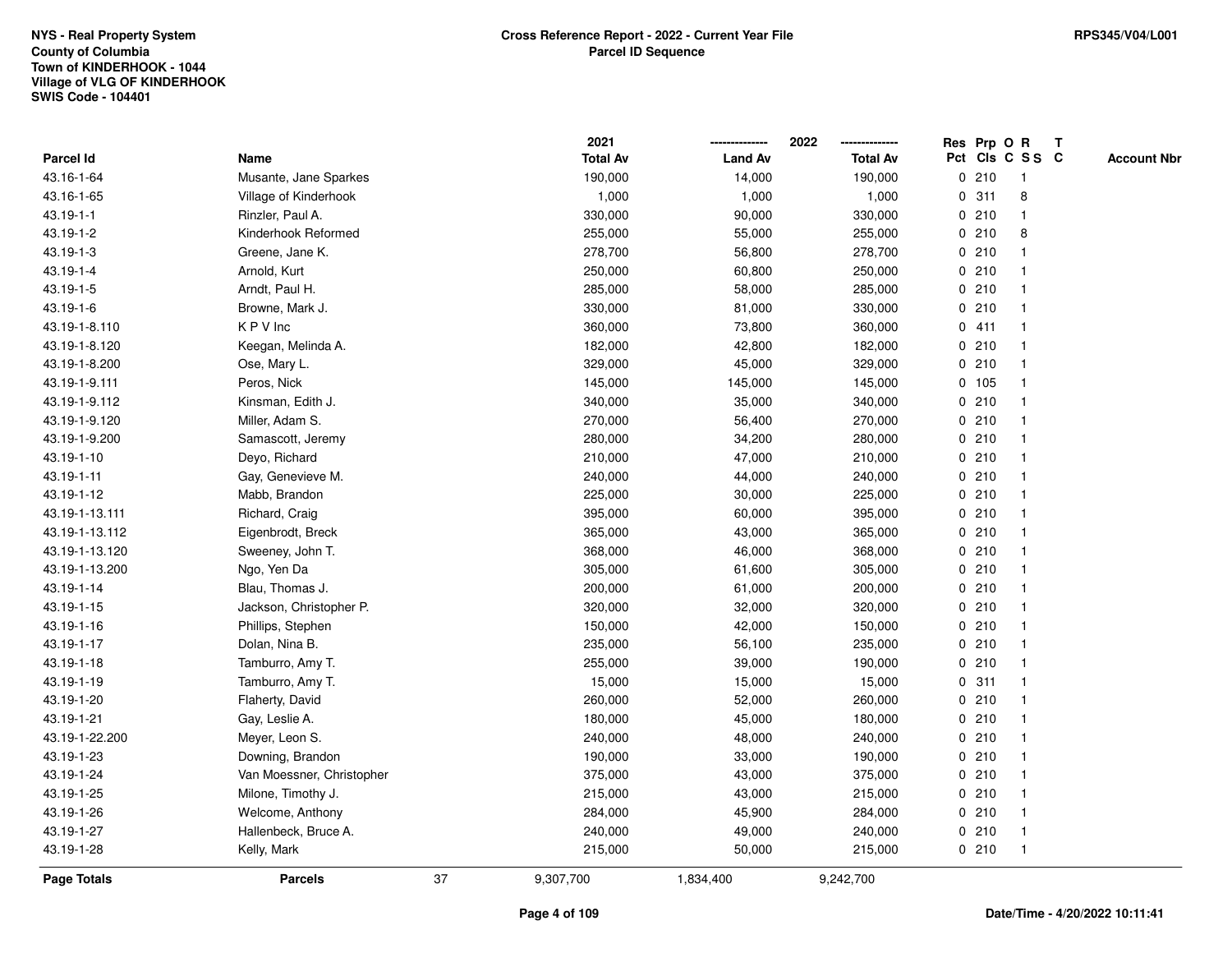|                    |                               |    | 2021            |                | 2022            | Res Prp O R |                         | Т |                    |
|--------------------|-------------------------------|----|-----------------|----------------|-----------------|-------------|-------------------------|---|--------------------|
| Parcel Id          | Name                          |    | <b>Total Av</b> | <b>Land Av</b> | <b>Total Av</b> |             | Pct Cls C S S C         |   | <b>Account Nbr</b> |
| 43.19-1-29         | Lauster, Raymond              |    | 247,000         | 60,000         | 247,000         | 0210        | $\mathbf{1}$            |   |                    |
| 43.19-1-30         | Knoll, Dennis                 |    | 250,000         | 45,000         | 250,000         | 0210        | -1                      |   |                    |
| 43.19-1-31         | Cohn, Matthew J.              |    | 215,000         | 43,000         | 215,000         | 0210        | $\mathbf{1}$            |   |                    |
| 43.19-1-32         | Heintz, Rose M.               |    | 220,000         | 43,000         | 220,000         | 0210        |                         |   |                    |
| 43.19-1-33         | Quilty, Joan M.               |    | 257,000         | 52,000         | 257,000         | 0210        |                         |   |                    |
| 43.19-1-34         | Leiser, Dale R.               |    | 225,000         | 48,000         | 225,000         | 0210        |                         |   |                    |
| 43.19-1-35         | Santamaria, Peter J.          |    | 241,000         | 38,000         | 241,000         | 0210        |                         |   |                    |
| 43.19-1-36         | Flanagan, Stephen             |    | 250,000         | 46,000         | 250,000         | 0210        | $\overline{\mathbf{1}}$ |   |                    |
| 43.19-1-37         | Nielsen, Mary E.              |    | 280,000         | 61,000         | 280,000         | 0210        | -1                      |   |                    |
| 43.19-1-38         | Schuler, Patricia A. trustee. |    | 255,000         | 58,000         | 255,000         | 0210        | $\mathbf 1$             |   |                    |
| 43.19-1-39         | Sullivan, James S.            |    | 250,000         | 59,000         | 250,000         | 0210        | -1                      |   |                    |
| 43.19-1-40         | Ose, Mary L.                  |    | 360,000         | 40,800         | 360,000         | 0210        |                         |   |                    |
| 43.19-1-41         | Spensieri, Valerie L.         |    | 360,000         | 38,400         | 360,000         | 0210        |                         |   |                    |
| 43.19-1-42         | Roina, Anthony                |    | 364,000         | 43,000         | 364,000         | 0210        |                         |   |                    |
| 43.19-1-43         | Smith, Peter R.               |    | 380,000         | 43,000         | 380,000         | 0210        |                         |   |                    |
| 43.19-1-44         | Meier, Sandra                 |    | 330,000         | 43,000         | 330,000         | 0210        | $\mathbf{1}$            |   |                    |
| 43.19-1-45         | Hogan, Sean                   |    | 340,000         | 48,000         | 340,000         | 0210        | $\mathbf{1}$            |   |                    |
| 43.19-1-46         | Reardon, Carrie               |    | 420,000         | 53,400         | 420,000         | 0210        |                         |   |                    |
| 43.19-1-47         | Matima, Mabatho L.            |    | 340,000         | 45,000         | 340,000         | 0210        |                         |   |                    |
| 43.19-1-48         | Jacobson, Roberta J.          |    | 380,000         | 43,400         | 380,000         | 0210        |                         |   |                    |
| 43.19-1-49         | Byrnes, Joseph R.             |    | 383,000         | 51,000         | 383,000         | 0210        | $\overline{\mathbf{1}}$ |   |                    |
| 43.19-1-50         | Behrens, Michael L.           |    | 310,000         | 44,000         | 310,000         | 0210        |                         |   |                    |
| 43.19-1-51         | Shulkin, Maryann              |    | 366,000         | 45,000         | 366,000         | 0210        | $\mathbf{1}$            |   |                    |
| 43.19-1-52         | Hogan, Peter W.               |    | 388,000         | 52,000         | 388,000         | 0210        | -1                      |   |                    |
| 43.19-1-53         | Harrigan, Michael R.          |    | 390,000         | 45,600         | 390,000         | 0210        | -1                      |   |                    |
| $43.20 - 1 - 1$    | Barford, William B.           |    | 240,000         | 45,000         | 240,000         | 0210        |                         |   |                    |
| 43.20-1-2          | Hughes, Mary Anne             |    | 185,000         | 38,600         | 185,000         | 0210        |                         |   |                    |
| 43.20-1-3          | Chase, Ryan M.                |    | 180,000         | 35,000         | 180,000         | 0210        | -1                      |   |                    |
| $43.20 - 1 - 4$    | Vecellio, Francis             |    | 245,000         | 47,000         | 245,000         | 0210        | $\overline{\mathbf{1}}$ |   |                    |
| 43.20-1-5          | Daly, Connor                  |    | 175,000         | 43,000         | 175,000         | 0210        | -1                      |   |                    |
| 43.20-1-6          | Leggett, Kyle T.              |    | 180,000         | 32,200         | 180,000         | 0210        | $\mathbf 1$             |   |                    |
| 43.20-1-7          | Wheeler, Linda W.             |    | 215,000         | 51,000         | 215,000         | 0210        | $\mathbf 1$             |   |                    |
| 43.20-1-8          | Village of Kinderhook         |    | 302,000         | 141,000        | 302,000         | 0 591       | 8                       |   |                    |
| 43.20-1-9          | Jenks, Susan M.               |    | 375,000         | 93,000         | 375,000         | 0210        |                         |   |                    |
| 43.20-1-10         | Cook, Mary E.                 |    | 290,000         | 46,000         | 290,000         | 0210        | -1                      |   |                    |
| 43.20-1-11         | Husband, Timothy B.           |    | 310,000         | 42,000         | 310,000         | 0210        | $\mathbf{1}$            |   |                    |
| 43.20-1-12         | Lang, Stephen                 |    | 564,000         | 71,000         | 564,000         | 0210        | $\mathbf{1}$            |   |                    |
| <b>Page Totals</b> | <b>Parcels</b>                | 37 | 11,062,000      | 1,873,400      | 11,062,000      |             |                         |   |                    |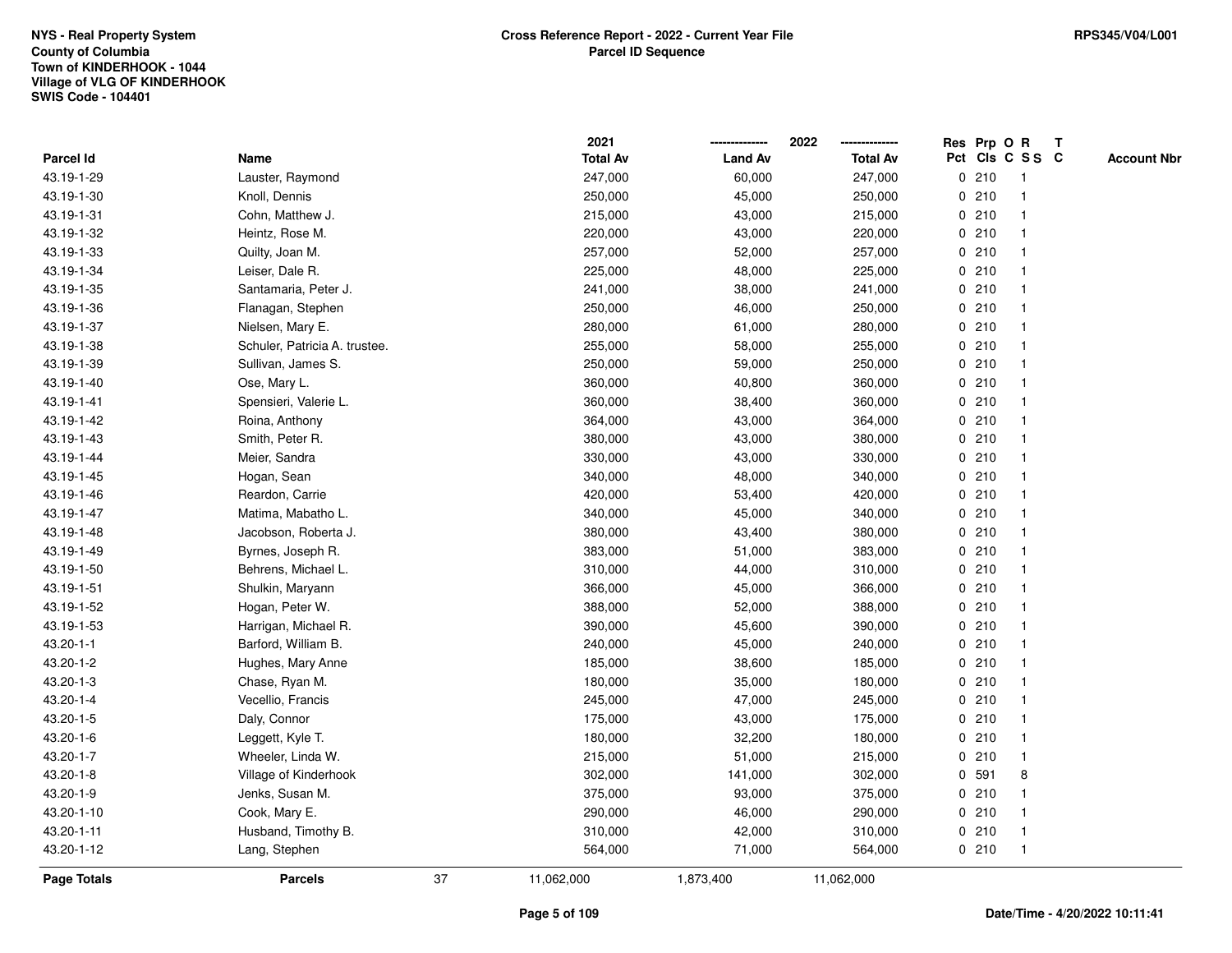|                    |                                       | 2021            |                | 2022            |              |         | Res Prp O R             | Т |                    |
|--------------------|---------------------------------------|-----------------|----------------|-----------------|--------------|---------|-------------------------|---|--------------------|
| Parcel Id          | Name                                  | <b>Total Av</b> | <b>Land Av</b> | <b>Total Av</b> |              |         | Pct Cls C S S C         |   | <b>Account Nbr</b> |
| 43.20-1-13         | Martin, D Elizabeth                   | 330,000         | 39,000         | 330,000         |              | 0210    | $\mathbf{1}$            |   |                    |
| 43.20-1-14         | Meredith, Jon W.                      | 295,000         | 41,000         | 295,000         |              | 0210    | -1                      |   |                    |
| 43.20-1-15         | Monteau, Jean Paul                    | 425,000         | 39,000         | 425,000         |              | 0210    | $\mathbf 1$             |   |                    |
| 43.20-1-16         | 21 Albany Ave LLC                     | 190,000         | 23,000         | 190,000         |              | 0210    |                         |   |                    |
| 43.20-1-17         | Ventura, Christopher                  | 330,000         | 44,000         | 330,000         |              | 0210    |                         |   |                    |
| 43.20-1-18         | Susi, Michael V.                      | 325,000         | 32,500         | 325,000         |              | 0210    |                         |   |                    |
| 43.20-1-19         | Salisbury, Pamela D.                  | 418,000         | 61,000         | 418,000         |              | 0210    |                         |   |                    |
| 43.20-1-20         | Marincek Grossjohann, Vesna S.        | 397,000         | 53,000         | 397,000         |              | 0210    | $\overline{\mathbf{1}}$ |   |                    |
| 43.20-1-21         | Buckner, Matthew & Amy                | 430,000         | 34,000         | 430,000         |              | 0210    | -1                      |   |                    |
| 43.20-1-22         | McComb, Jodi K.                       | 240,000         | 24,000         | 240,000         |              | $0$ 220 | $\mathbf 1$             |   |                    |
| 43.20-1-23         | Columbia Co Historical Soc            | 600,000         | 28,200         | 600,000         |              | 0 681   | 8                       |   |                    |
| 43.20-1-24         | Samuel Joseph And CO LTD              | 105,000         | 25,000         | 105,000         |              | 0 483   |                         |   |                    |
| 43.20-1-25         | Samuel Joseph And CO LTD              | 160,000         | 16,000         | 160,000         | 0            | 483     |                         |   |                    |
| 43.20-1-26         | Hudvale Management Inc                | 480,000         | 25,600         | 480,000         | 0            | 483     |                         |   |                    |
| 43.20-1-27         | Calcagno Jr Development LLC           | 25,000          | 25,000         | 25,000          | 0            | 330     |                         |   |                    |
| 43.20-1-28         | Calcagno Jr Development LLC           | 320,000         | 38,600         | 320,000         | $\mathbf{0}$ | 457     | -1                      |   |                    |
| 43.20-1-29         | GFK8, LLC                             | 500,000         | 60,000         | 500,000         |              | 0421    | -1                      |   |                    |
| 43.20-1-30         | Calcagno Development, LLC, Paul C. Jr | 265,000         | 39,800         | 265,000         |              | 0 483   | -1                      |   |                    |
| 43.20-1-31         | GFK12, LLC                            | 295,000         | 24,200         | 295,000         |              | 0 483   |                         |   |                    |
| 43.20-1-32         | Columbia Co Historical Society        | 1,000,000       | 185,500        | 1,000,000       |              | 0 681   | 8                       |   |                    |
| 43.20-1-33         | Benenati, Reneta K.                   | 745,000         | 147,600        | 745,000         |              | 0210    |                         |   |                    |
| 43.20-1-34.111     | O'Brien-Nicholson, Susan              | 170,000         | 62,000         | 170,000         |              | 0210    |                         |   |                    |
| 43.20-1-34.112     | Rothermel, Charles                    | 1,000           | 1,000          | 1,000           |              | 0.314   | -1                      |   |                    |
| 43.20-1-34.120     | Francisco, Santiago Vasquez           | 125,000         | 56,400         | 125,000         |              | 0210    | -1                      |   |                    |
| 43.20-1-34.200     | Rothermel, Charles F.                 | 215,000         | 55,000         | 215,000         |              | 0210    | $\mathbf 1$             |   |                    |
| 43.20-1-35         | Village of Kinderhook                 | 60,000          | 60,000         | 60,000          |              | 0 692   | 8                       |   |                    |
| 43.20-1-36         | Plass, Terri                          | 120,000         | 50,000         | 120,000         |              | 0210    |                         |   |                    |
| 43.20-1-38         | Mutsu, LLC                            | 165,000         | 38,600         | 165,000         |              | 0210    |                         |   |                    |
| 43.20-1-39         | Ruiz, Robert L.                       | 150,000         | 36,000         | 150,000         |              | 0210    | -1                      |   |                    |
| 43.20-1-40         | Seamon, Hollis R.                     | 155,000         | 32,000         | 155,000         |              | 0210    | -1                      |   |                    |
| 43.20-1-41         | Dyksen, Elizabeth E.                  | 149,000         | 32,000         | 149,000         |              | 0210    | -1                      |   |                    |
| 43.20-1-42         | Laurie, Marge K.                      | 175,000         | 66,300         | 175,000         |              | 0210    | -1                      |   |                    |
| 43.20-1-43         | Antalek, James                        | 185,000         | 42,600         | 185,000         |              | 0210    |                         |   |                    |
| 43.20-1-44         | Shannon, Barbara                      | 143,000         | 37,000         | 143,000         |              | 0210    |                         |   |                    |
| 43.20-1-45         | Furnari, Michael J.                   | 250,000         | 33,000         | 250,000         |              | 0210    | -1                      |   |                    |
| 43.20-1-46         | Oelkers, Kenneth Jr.                  | 155,000         | 53,000         | 155,000         |              | 0210    | -1                      |   |                    |
| 43.20-1-47         | Naramore, Sarah E.                    | 255,000         | 59,000         | 255,000         |              | 0210    | $\mathbf{1}$            |   |                    |
| <b>Page Totals</b> | 37<br><b>Parcels</b>                  | 10,348,000      | 1,719,900      | 10,348,000      |              |         |                         |   |                    |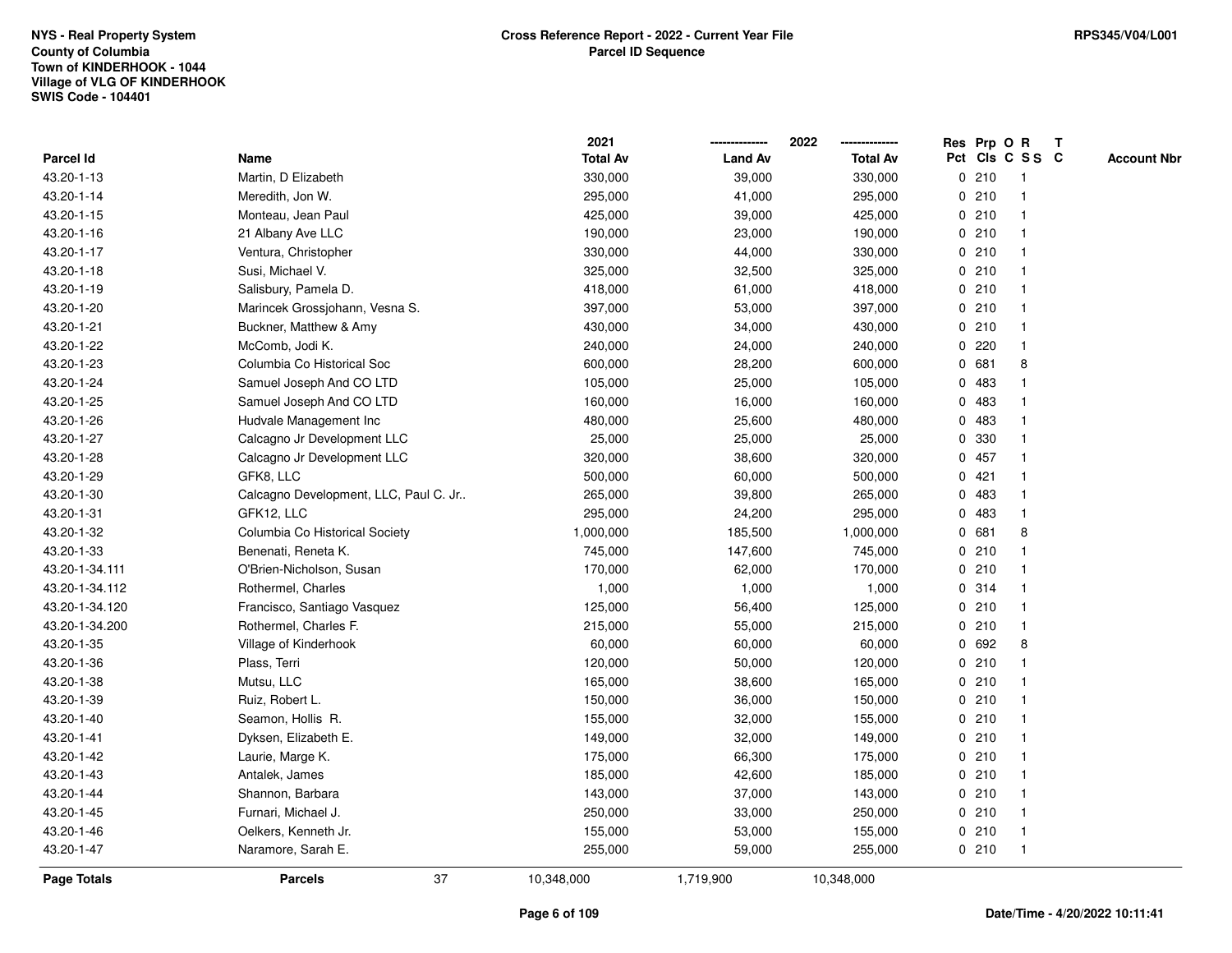|                |                            |    | 2021            |                | 2022            | Res Prp O R |                 | Т |                    |
|----------------|----------------------------|----|-----------------|----------------|-----------------|-------------|-----------------|---|--------------------|
| Parcel Id      | Name                       |    | <b>Total Av</b> | <b>Land Av</b> | <b>Total Av</b> |             | Pct Cls C S S C |   | <b>Account Nbr</b> |
| 43.20-1-48     | Bergin, Mildred E.         |    | 280,000         | 37,000         | 280,000         | 0210        | $\mathbf{1}$    |   |                    |
| 43.20-1-49     | Morgan, Dawn Marie         |    | 230,000         | 39,000         | 230,000         | 0210        | 1               |   |                    |
| 43.20-1-50     | Johnson, Todd L.           |    | 130,000         | 38,000         | 130,000         | 0210        | $\mathbf 1$     |   |                    |
| 43.20-1-51     | Rowley, Melinda            |    | 162,000         | 33,000         | 162,000         | 0210        |                 |   |                    |
| 43.20-1-52     | Little, Todd               |    | 440,000         | 96,200         | 440,000         | 0210        |                 |   |                    |
| 43.20-1-53     | Dunham, James C.           |    | 425,000         | 75,000         | 425,000         | 0210        |                 |   |                    |
| 43.20-1-54     | Stein, Kevin C.            |    | 180,000         | 43,000         | 180,000         | 0210        | $\mathbf 1$     |   |                    |
| 43.20-1-55     | Quinn, Donna               |    | 205,000         | 39,000         | 205,000         | 0210        | $\mathbf{1}$    |   |                    |
| 43.20-1-56     | Charbonneau, Adam J.       |    | 155,000         | 39,000         | 155,000         | 0210        | 1               |   |                    |
| 43.20-1-57     | Kieser, Florence B.        |    | 215,000         | 50,000         | 215,000         | 0210        | 1               |   |                    |
| 43.20-1-58     | Cahill, Timothy C.         |    | 202,000         | 46,000         | 202,000         | 0210        | $\mathbf 1$     |   |                    |
| 43.20-1-59     | Boch, Richard              |    | 192,000         | 50,000         | 192,000         | 0210        |                 |   |                    |
| 43.20-1-60     | Balli, Edward W.           |    | 245,000         | 33,000         | 245,000         | 0210        |                 |   |                    |
| 43.20-1-61     | Losee, John M.             |    | 250,000         | 81,500         | 250,000         | 0210        | $\mathbf 1$     |   |                    |
| 43.20-1-62     | Neilson Properties LLC     |    | 490,000         | 92,000         | 490,000         | 0210        | $\mathbf{1}$    |   |                    |
| 43.20-1-63     | Smith, David H.            |    | 925,000         | 96,000         | 925,000         | 0210        | $\mathbf{1}$    |   |                    |
| 43.20-1-64     | Agata, Seth                |    | 240,000         | 41,000         | 240,000         | 0210        | $\mathbf{1}$    |   |                    |
| 43.20-1-65     | Cappelleti, Susan          |    | 225,000         | 50,400         | 225,000         | 0210        | 1               |   |                    |
| 43.20-1-66     | Greene, Paul               |    | 415,000         | 100,000        | 415,000         | 0210        |                 |   |                    |
| 43.20-1-67     | Donahue, Gilpatrick        |    | 360,000         | 69,000         | 360,000         | 0210        |                 |   |                    |
| 43.20-1-68     | Herbold, Barry M.          |    | 485,000         | 55,000         | 485,000         | 0210        | $\mathbf{1}$    |   |                    |
| 43.20-1-69     | Colannino, Robert J.       |    | 410,000         | 81,000         | 410,000         | 0210        |                 |   |                    |
| 43.20-1-70     | Sherman, Philip D.         |    | 750,000         | 105,000        | 750,000         | 0210        | $\mathbf{1}$    |   |                    |
| 43.20-1-71     | Van Allen, Neil T.         |    | 228,000         | 34,000         | 228,000         | 0210        | $\mathbf 1$     |   |                    |
| 43.20-1-72     | Sheffer, Karen S.          |    | 170,000         | 40,000         | 170,000         | 0210        | $\mathbf 1$     |   |                    |
| 43.20-1-73     | Cooney, Michael J.         |    | 154,000         | 41,000         | 154,000         | 0210        |                 |   |                    |
| 43.20-1-74     | Knights, Barry S.          |    | 125,000         | 28,000         | 125,000         | 0210        |                 |   |                    |
| 43.20-1-75     | Livingston, Peter R. Jr    |    | 215,000         | 41,000         | 215,000         | 0210        | $\mathbf 1$     |   |                    |
| 43.20-1-76     | Smith, Arlene              |    | 105,000         | 25,200         | 105,000         | 0210        | $\mathbf{1}$    |   |                    |
| 43.20-1-77     | Clark, Katherine J.        |    | 155,000         | 37,000         | 155,000         | 0210        | 1               |   |                    |
| 43.20-1-78     | Benoit, Madalyn            |    | 164,000         | 36,000         | 164,000         | 0210        | 1               |   |                    |
| 43.20-1-79     | Smith, Christine           |    | 155,000         | 37,000         | 155,000         | 0210        | 1               |   |                    |
| 43.20-1-80     | 12 Rothermel Extension LLC |    | 200,000         | 39,200         | 200,000         | 0210        |                 |   |                    |
| 43.20-1-81.100 | C & E Rothermel            |    | 120,000         | 27,500         | 120,000         | 0 449       |                 |   |                    |
| 43.20-1-81.200 | Sacco, David A.            |    | 164,500         | 57,600         | 164,500         | 50 449      | 1               |   |                    |
| 43.20-1-82     | Lauster, Lois              |    | 145,000         | 37,000         | 145,000         | 0210        | 1               |   |                    |
| 43.20-1-83.100 | Peckner, Stuart            |    | 1,115,400       | 130,350        | 1,115,400       | 0210        | $\mathbf{1}$    |   |                    |
| Page Totals    | <b>Parcels</b>             | 37 | 10,826,900      | 1,999,950      | 10,826,900      |             |                 |   |                    |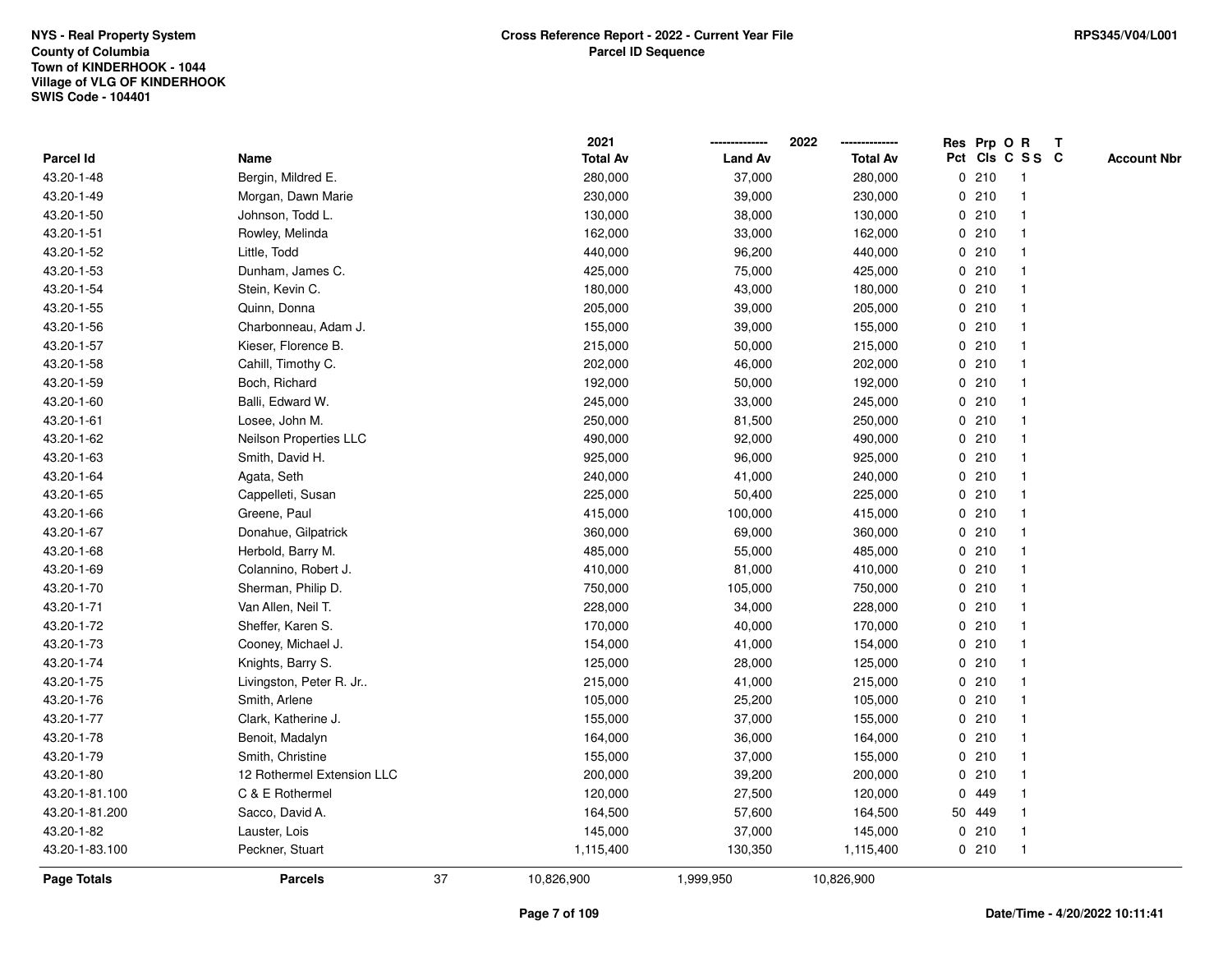|                |                                | 2021             |                | 2022            |             |         | Res Prp O R     | T |                    |
|----------------|--------------------------------|------------------|----------------|-----------------|-------------|---------|-----------------|---|--------------------|
| Parcel Id      | Name                           | <b>Total Av</b>  | <b>Land Av</b> | <b>Total Av</b> |             |         | Pct Cls C S S C |   | <b>Account Nbr</b> |
| 43.20-1-83.200 | Herbold Irrv TR, Barry M.      | 35,000           | 35,000         | 35,000          | $\mathbf 0$ | 311     | $\mathbf{1}$    |   |                    |
| 43.20-1-84     | Castagna, Carl                 | 975,000          | 58,200         | 975,000         |             | 66 210  | -1              |   |                    |
| 43.20-1-85     | Esposita, Carman A.            | 225,000          | 45,000         | 225,000         |             | 0210    | $\mathbf{1}$    |   |                    |
| 43.20-2-1      | Montagano, Frank               | 255,000          | 44,800         | 255,000         |             | 0210    |                 |   |                    |
| 43.20-2-2      | Bird, Malcolm W.               | 289,000          | 64,000         | 289,000         |             | 0210    |                 |   |                    |
| 43.20-2-3      | Lytle, George E.               | 289,000          | 66,000         | 289,000         |             | 0210    |                 |   |                    |
| 43.20-2-4      | McCormick, Ty Lohrer           | 250,000          | 29,600         | 250,000         |             | $0$ 220 |                 |   |                    |
| 43.20-2-5      | Keegan, Jill Alice             | 245,000          | 91,000         | 245,000         | 0           | 210     |                 |   |                    |
| 43.20-2-6      | Pakenham, Kathleen M.          | 1,100,000        | 87,000         | 1,100,000       | 0           | 210     | $\mathbf{1}$    |   |                    |
| 43.20-2-7      | Ose, Mary L.                   | 230,000          | 16,500         | 230,000         |             | 0 483   | $\mathbf 1$     |   |                    |
| 43.20-2-8      | Hunt, Thomas W.                | 105,000          | 13,200         | 105,000         |             | 0 484   |                 |   |                    |
| 43.20-2-9      | Honest Leo Real Estate LLC     | 150,000          | 20,000         | 150,000         |             | 0 483   |                 |   |                    |
| 43.20-2-10     | Clark, Jeffrey                 | 160,000          | 8,000          | 160,000         | 0           | 210     |                 |   |                    |
| 43.20-2-11     | Curran, Francis R.             | 275,000          | 15,300         | 275,000         | 0           | 220     |                 |   |                    |
| 43.20-2-12     | Eleven Chatham, LLC            | 320,000          | 25,000         | 320,000         | 0           | 483     |                 |   |                    |
| 43.20-2-13     | Village Green Properties, LLC  | 495,000          | 48,000         | 495,000         | 0           | 411     | $\mathbf{1}$    |   |                    |
| 43.20-2-14     | 122 Lake Inc.                  | 225,000          | 59,500         | 225,000         |             | 0 483   | $\mathbf 1$     |   |                    |
| 43.20-2-15     | Enoch, Larry S.                | 135,000          | 12,000         | 135,000         |             | 0210    |                 |   |                    |
| 43.20-2-16     | Birckmayer, Ann E.             | 295,000          | 57,000         | 295,000         |             | 0210    |                 |   |                    |
| 43.20-2-17     | Trombleys Automotive Grp Inc   | 200,000          | 100,900        | 200,000         |             | 0 433   |                 |   |                    |
| 43.20-2-18     | Lauster, William H. Jr.        | 190,000          | 39,000         | 190,000         |             | 0210    |                 |   |                    |
| 43.20-2-19     | Crawford, Tawnya               | 145,000          | 24,000         | 145,000         | 0           | 210     |                 |   |                    |
| 43.20-2-20     | Mutsu LLC                      | 215,000          | 30,000         | 215,000         |             | 0210    | -1              |   |                    |
| 43.20-2-21     | Burke, Christopher             | 216,000          | 37,000         | 216,000         |             | 0210    | -1              |   |                    |
| 43.20-2-23     | Spensieri, Kristen H.          | 219,584          | 29,500         | 219,584         |             | 0210    |                 |   |                    |
| 43.20-2-24     | Amstutz, Ronald A.             | 330,000          | 44,900         | 330,000         |             | 0210    |                 |   |                    |
| 43.20-2-25     | Kowalski, Richard W.           | 430,000          | 34,900         | 430,000         |             | 0411    |                 |   |                    |
| 43.20-2-26     | Village Hall                   | 450,000          | 28,800         | 450,000         |             | 0 652   | 8               |   |                    |
| 43.20-2-27     | Glencadia Farm, LLC            | 120,000          | 20,000         | 120,000         | 0           | 484     |                 |   |                    |
| 43.20-2-28     | National Union Bank            | 990,000          | 45,000         | 990,000         | 0           | 461     | $\mathbf{1}$    |   |                    |
| 43.20-2-29     | Village of Kinderhook          | 55,000           | 55,000         | 55,000          |             | 0 653   | 8               |   |                    |
| 43.20-2-30     | Segway Holdings Inc            | 640,000          | 43,500         | 640,000         |             | 0 464   |                 |   |                    |
| 43.20-2-31.100 | Paul Calcagno Development, LLC | 700,000          | 60,900         | 700,000         |             | 0 464   |                 |   |                    |
| 43.20-2-31.200 | Paul Calcagno Development, LLC | 350,000          | 35,000         | 350,000         | 0           | 482     |                 |   |                    |
| 43.20-2-32     | Red Door Management LLC        | 255,000          | 26,500         | 255,000         |             | 0411    | $\mathbf{1}$    |   |                    |
| 43.20-2-33     | Altman, Robert C.              | 445,000          | 45,000         | 445,000         | 0           | 210     | -1              |   |                    |
| 43.20-2-34     | Varese, Jon Michael            | 395,000          | 74,000         | 395,000         |             | 0210    | $\mathbf{1}$    |   |                    |
| Page Totals    | <b>Parcels</b>                 | 37<br>12,398,584 | 1,569,000      | 12,398,584      |             |         |                 |   |                    |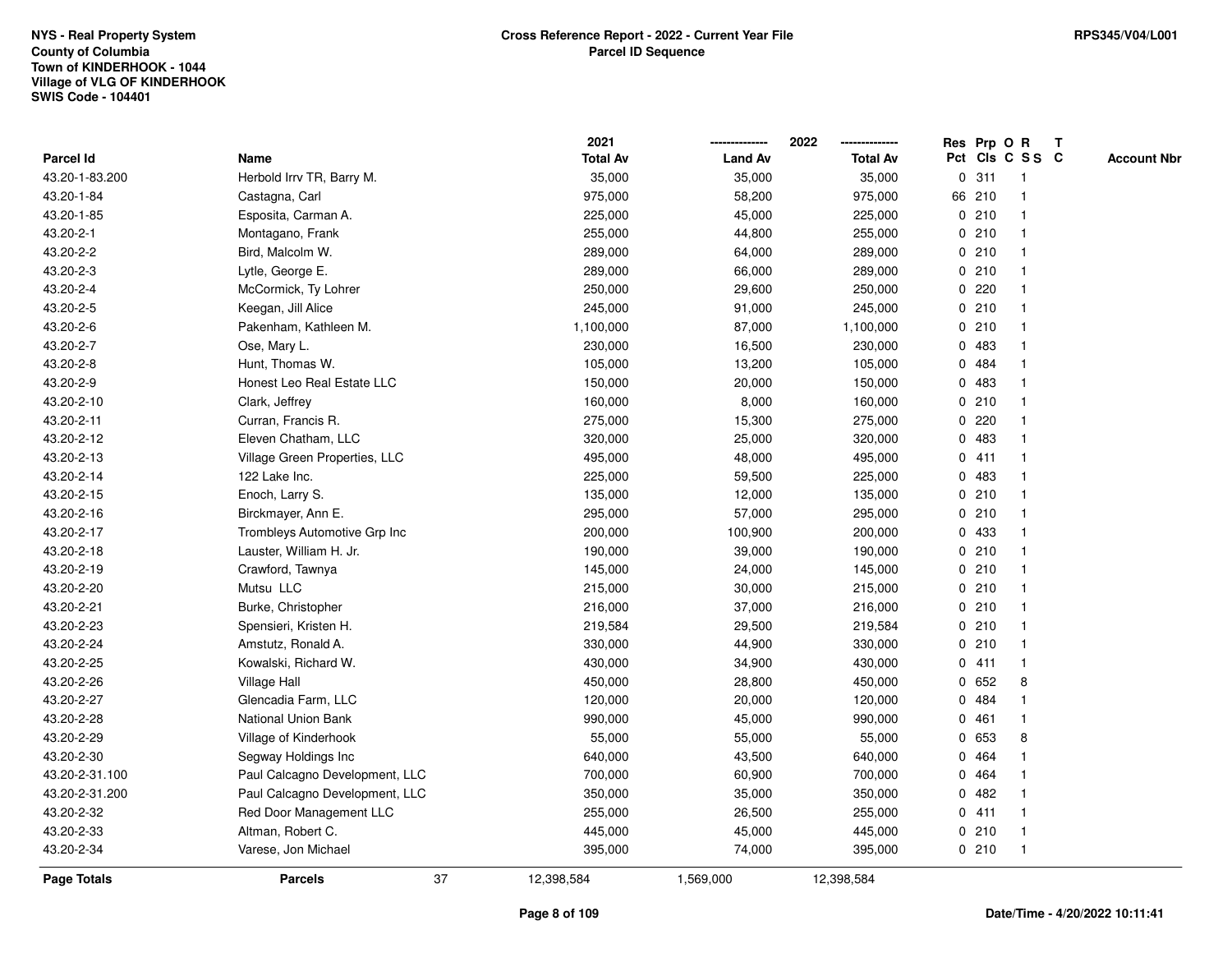|               |                               |    | 2021            |                | 2022            |              |        | Res Prp O R             | Т |                    |
|---------------|-------------------------------|----|-----------------|----------------|-----------------|--------------|--------|-------------------------|---|--------------------|
| Parcel Id     | Name                          |    | <b>Total Av</b> | <b>Land Av</b> | <b>Total Av</b> |              |        | Pct Cls C S S C         |   | <b>Account Nbr</b> |
| 43.20-2-35    | Urabitis, Michael             |    | 360,000         | 67,000         | 360,000         | 0            | 230    | -1                      |   |                    |
| 43.20-2-36    | Mooney, Martha T.             |    | 255,000         | 15,000         | 255,000         | 0            | 210    | $\mathbf 1$             |   |                    |
| 43.20-2-37    | Kinderhook Mem Library        |    | 300,000         | 30,400         | 300,000         |              | 0 611  | 8                       |   |                    |
| 43.20-2-38    | <b>Broad St Equities LLC</b>  |    | 400,000         | 46,500         | 400,000         |              | 0421   |                         |   |                    |
| 43.20-2-39    | Breschi, Terrence A.          |    | 160,000         | 39,000         | 319,000         |              | 0210   |                         |   |                    |
| 43.20-2-40    | <b>Tribble Properties LLC</b> |    | 185,000         | 31,000         | 185,000         | 0            | 483    |                         |   |                    |
| 43.20-2-41    | Gresens, Stanley T.           |    | 218,000         | 28,000         | 218,000         |              | 0210   |                         |   |                    |
| 43.20-2-42    | The Hat Factory, LLC          |    | 375,000         | 70,000         | 375,000         |              | 15 481 |                         |   |                    |
| 43.20-2-43    | <b>CLJB LLC</b>               |    | 270,000         | 15,000         | 270,000         | 0            | 482    | -1                      |   |                    |
| 43.20-2-44    | The Hat Factory, LLC          |    | 450,000         | 40,000         | 450,000         | $\mathbf 0$  | 481    | $\mathbf{1}$            |   |                    |
| 43.20-2-45    | Village of Kinderhook         |    | 45,000          | 17,600         | 45,000          |              | 0 681  | 8                       |   |                    |
| 43.20-2-46    | Paul Calcagno                 |    | 500,000         | 60,000         | 505,000         |              | 0.482  |                         |   |                    |
| 43.20-2-47    | Calcagno Jr Development LLC   |    | 410,000         | 87,500         | 410,000         | $\mathbf{0}$ | 280    |                         |   |                    |
| 43.20-2-48    | Dawkins, Randal               |    | 275,000         | 35,000         | 275,000         |              | 0210   |                         |   |                    |
| 43.20-2-49    | Kelly, Joan C.                |    | 460,000         | 66,000         | 460,000         | $\mathbf 0$  | 210    | $\overline{\mathbf{1}}$ |   |                    |
| 43.20-2-50    | Ryan, Richard                 |    | 430,000         | 42,000         | 430,000         |              | 0210   | -1                      |   |                    |
| 43.20-2-51    | Stone, Irene R.               |    | 295,000         | 26,400         | 295,000         |              | 0210   | $\mathbf 1$             |   |                    |
| 43.20-2-52    | McCormick, Ellen              |    | 576,500         | 81,500         | 576,500         |              | 0.283  |                         |   |                    |
| 43.20-2-53.-1 | Griffith, Louise A.           |    | 190,000         | 40,000         | 190,000         |              | 0210   |                         |   |                    |
| 43.20-2-53.3  | Rector, Wardens & Vestryman   |    | 2,000,000       | 149,000        | 2,000,000       |              | 0620   | 8                       |   |                    |
| 43.20-2-53.4  | Rector, Wardens & Vestryman   |    | 245,000         | 40,000         | 245,000         |              | 0210   | 8                       |   |                    |
| 43.20-2-54    | Faso, John J.                 |    | 515,000         | 67,000         | 515,000         |              | 0210   |                         |   |                    |
| 43.20-2-55    | Harbron, Patrick J.           |    | 230,000         | 48,000         | 230,000         |              | 0210   | $\overline{\mathbf{1}}$ |   |                    |
| 43.20-2-56    | Grattan, Thomas               |    | 340,000         | 25,000         | 340,000         |              | 0210   | $\mathbf 1$             |   |                    |
| 43.20-2-57    | Gilrain, Kevin R.             |    | 400,000         | 32,000         | 400,000         |              | 0210   | -1                      |   |                    |
| 43.20-2-58    | Rae, Sharon                   |    | 360,000         | 26,000         | 360,000         |              | 0210   |                         |   |                    |
| 43.20-2-59    | Berkshire Telephone Corp      |    | 470,859         | 38,390         | 470,859         |              | 0 831  | 6                       |   |                    |
| 43.20-2-60    | Berkshire Telephone Corp      |    | 450,000         | 44,000         | 450,000         |              | 0 831  |                         |   |                    |
| 43.20-2-61    | Kinderhook Reformed Church    |    | 644,800         | 60,000         | 644,800         | 0            | 620    | 8                       |   |                    |
| 43.20-2-62    | Young, Robin                  |    | 325,000         | 38,200         | 325,000         |              | 0210   | -1                      |   |                    |
| 43.20-2-63    | Broad St Kinderhook LLC       |    | 750,000         | 91,500         | 2,110,000       | $\mathbf 0$  | 681    |                         |   |                    |
| 43.20-2-64    | Wall, Gary                    |    | 470,000         | 52,000         | 470,000         |              | 0210   | -1                      |   |                    |
| 43.20-2-65    | Mott, Richard L.              |    | 515,000         | 91,000         | 515,000         |              | 0210   |                         |   |                    |
| 43.20-2-66    | Seaman, Gregory S.            |    | 360,000         | 57,300         | 360,000         |              | 0210   |                         |   |                    |
| 43.20-2-67    | Curran, Francis               |    | 675,000         | 111,000        | 675,000         |              | 0.240  |                         |   |                    |
| 43.20-2-68    | Bochem, Guenter               |    | 575,000         | 114,600        | 575,000         | $\mathbf{0}$ | 280    | -1                      |   |                    |
| 43.20-2-70    | Ose, Mary L.                  |    | 70,000          | 70,000         | 70,000          |              | 0.311  | $\mathbf{1}$            |   |                    |
| Page Totals   | <b>Parcels</b>                | 37 | 15,550,159      | 1,992,890      | 17,074,159      |              |        |                         |   |                    |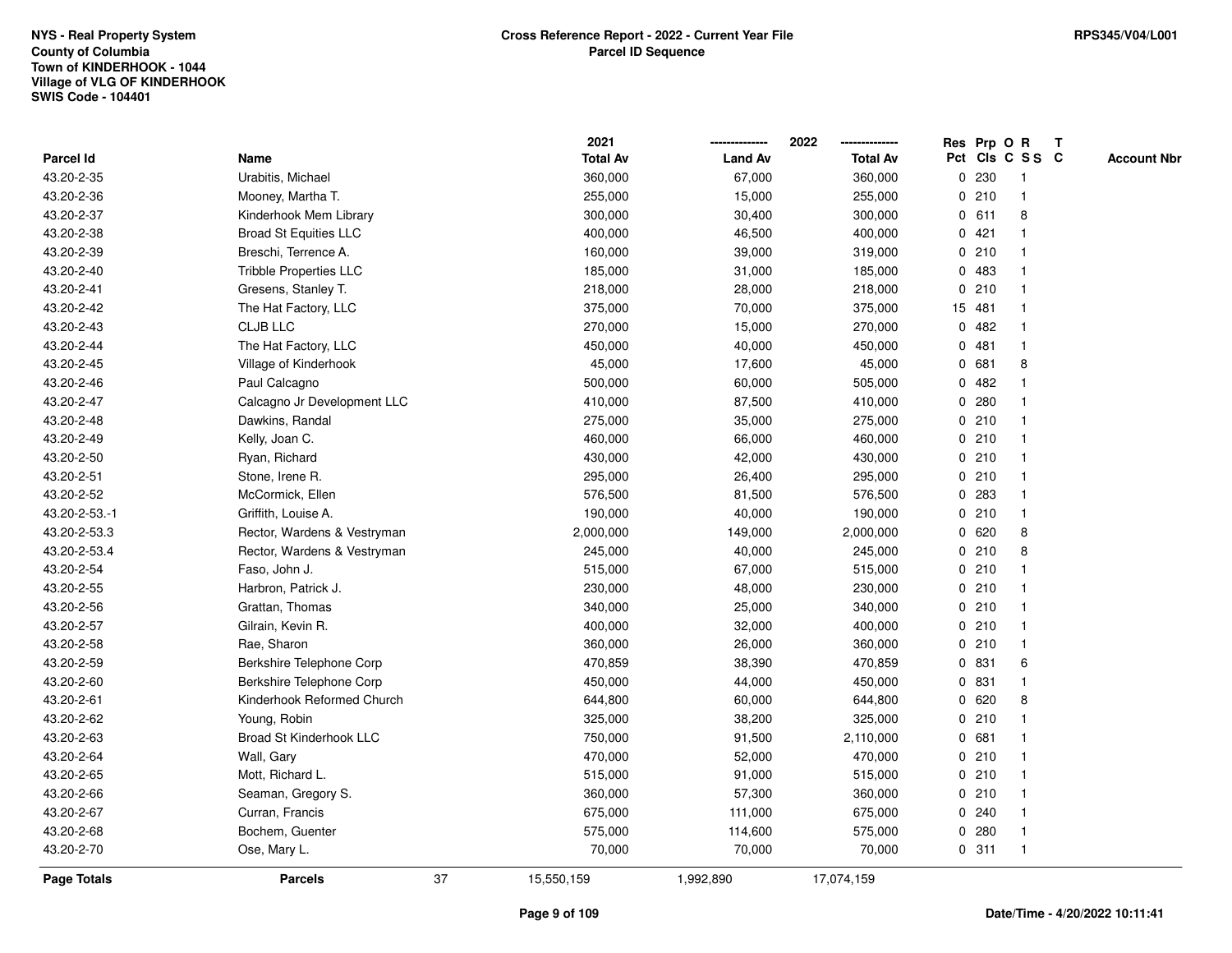|                    |                               |    | 2021            |                | 2022            | Res Prp O R |                         | Т |                    |
|--------------------|-------------------------------|----|-----------------|----------------|-----------------|-------------|-------------------------|---|--------------------|
| Parcel Id          | Name                          |    | <b>Total Av</b> | <b>Land Av</b> | <b>Total Av</b> |             | Pct Cls C S S C         |   | <b>Account Nbr</b> |
| 43.20-2-71         | Nyman, David                  |    | 375,000         | 86,800         | 375,000         | 0210        | $\mathbf{1}$            |   |                    |
| 43.20-2-72         | Applegate, Warren R.          |    | 260,000         | 22,000         | 241,000         | 0210        | $\mathbf 1$             |   |                    |
| 43.20-2-73         | Meck, Julia                   |    | 240,000         | 60,000         | 240,000         | 0210        | $\mathbf{1}$            |   |                    |
| 43.20-2-74         | Suino, Lise                   |    | 239,000         | 48,000         | 239,000         | 0210        |                         |   |                    |
| 43.20-2-75         | Barton, Jonathan L.           |    | 47,000          | 47,000         | 47,000          | 0.311       |                         |   |                    |
| $44.9 - 1 - 1$     | Pinkowski, Jeffrey A.         |    | 350,000         | 85,900         | 350,000         | 0.240       |                         |   |                    |
| 44.9-1-2           | Southard, Christopher         |    | 325,000         | 122,500        | 325,000         | 0472        |                         |   |                    |
| $44.9 - 1 - 3$     | Cookie Farm LLC               |    | 1,700,000       | 866,800        | 1,398,200       | 0456        |                         |   |                    |
| 44.9-1-4.100       | Cookie Farm LLC               |    | 35,000          | 35,000         | 35,000          | $0$ 120     | -1                      |   |                    |
| 44.9-1-4.200       | <b>CTZK Farm LLC</b>          |    | 35,000          | 35,000         | 35,000          | $0$ 120     | $\mathbf{1}$            |   |                    |
| 44.13-1-1          | Wilson, Debra J.              |    | 245,000         | 51,000         | 245,000         | 0210        | -1                      |   |                    |
| 44.13-1-2          | Schnackenberg, Glenn          |    | 390,000         | 61,000         | 390,000         | 0210        |                         |   |                    |
| 44.13-1-3          | Smith, Arthur G.              |    | 255,000         | 25,600         | 255,000         | 0210        |                         |   |                    |
| 44.13-1-4          | Wills, Warren I.              |    | 175,000         | 27,400         | 175,000         | 0210        | -1                      |   |                    |
| 44.13-1-5          | Hollister, Trisha             |    | 167,000         | 35,000         | 167,000         | 0210        |                         |   |                    |
| 44.13-1-6          | Torrey, Patrice R.            |    | 170,000         | 45,000         | 170,000         | 0210        | $\mathbf{1}$            |   |                    |
| 44.13-1-7          | Wood, Collin W.               |    | 185,000         | 35,300         | 185,000         | 0210        | $\mathbf{1}$            |   |                    |
| 44.13-1-8          | Stewarts Ice Cream Co Inc     |    | 700,000         | 137,500        | 700,000         | 0486        |                         |   |                    |
| 44.13-1-9          | Cornerstone Fellowship Church |    | 500,000         | 125,000        | 500,000         | 0620        |                         |   |                    |
| 44.13-1-10         | Proniske, George E. Jr.       |    | 275,000         | 67,000         | 275,000         | 0210        |                         |   |                    |
| 44.13-1-12         | Fancher, Kelly                |    | 277,000         | 46,000         | 277,000         | 0210        | $\overline{\mathbf{1}}$ |   |                    |
| 44.13-1-13         | Stackhouse, Frederick J. Jr   |    | 240,000         | 23,600         | 240,000         | 0210        |                         |   |                    |
| 44.13-1-14         | Wachtel, Everett J.           |    | 202,000         | 47,000         | 202,000         | 0210        | $\mathbf{1}$            |   |                    |
| 44.13-1-15         | Weiss, Michella R.            |    | 180,000         | 50,700         | 180,000         | 0210        | $\mathbf 1$             |   |                    |
| 44.13-1-16         | Mainville, Debra M.           |    | 215,000         | 46,000         | 215,000         | 0210        | $\mathbf 1$             |   |                    |
| 44.13-1-17         | Berroyer, Patricia A.         |    | 303,000         | 44,000         | 303,000         | 0210        |                         |   |                    |
| 44.13-1-18         | <b>CTZK Farm LLC</b>          |    | 800,000         | 506,700        | 800,000         | 23 120      |                         |   |                    |
| 44.17-1-1          | Cherbonnier, Christine N.     |    | 140,000         | 22,000         | 140,000         | 0210        |                         |   |                    |
| 44.17-1-2          | Riddle, Thomas                |    | 312,000         | 30,000         | 312,000         | 0210        | $\overline{\mathbf{1}}$ |   |                    |
| 44.17-1-3          | Bell, Morag J.                |    | 385,000         | 25,000         | 385,000         | 0210        | -1                      |   |                    |
| 44.17-1-4          | Carroll, Robert B.            |    | 325,000         | 41,000         | 325,000         | 0210        | -1                      |   |                    |
| 44.17-1-5          | E R H Holdings LLC            |    | 175,000         | 20,000         | 175,000         | 0210        | -1                      |   |                    |
| 44.17-1-6          | Gambee, James                 |    | 250,000         | 44,000         | 250,000         | 0210        |                         |   |                    |
| 44.17-1-7          | Bauch, Stephen E. Jr.         |    | 225,000         | 26,000         | 225,000         | 0210        |                         |   |                    |
| 44.17-1-8          | Bauch, Stephen E. Jr.         |    | 5,000           | 5,000          | 5,000           | 0.311       | $\mathbf 1$             |   |                    |
| 44.17-1-9          | Benziger, Robin H.            |    | 185,000         | 17,000         | 185,000         | 0210        | $\mathbf{1}$            |   |                    |
| 44.17-1-10         | Rivera, Christine A.          |    | 275,000         | 42,500         | 275,000         | 0210        | $\mathbf{1}$            |   |                    |
| <b>Page Totals</b> | <b>Parcels</b>                | 37 | 11,162,000      | 3,055,300      | 10,841,200      |             |                         |   |                    |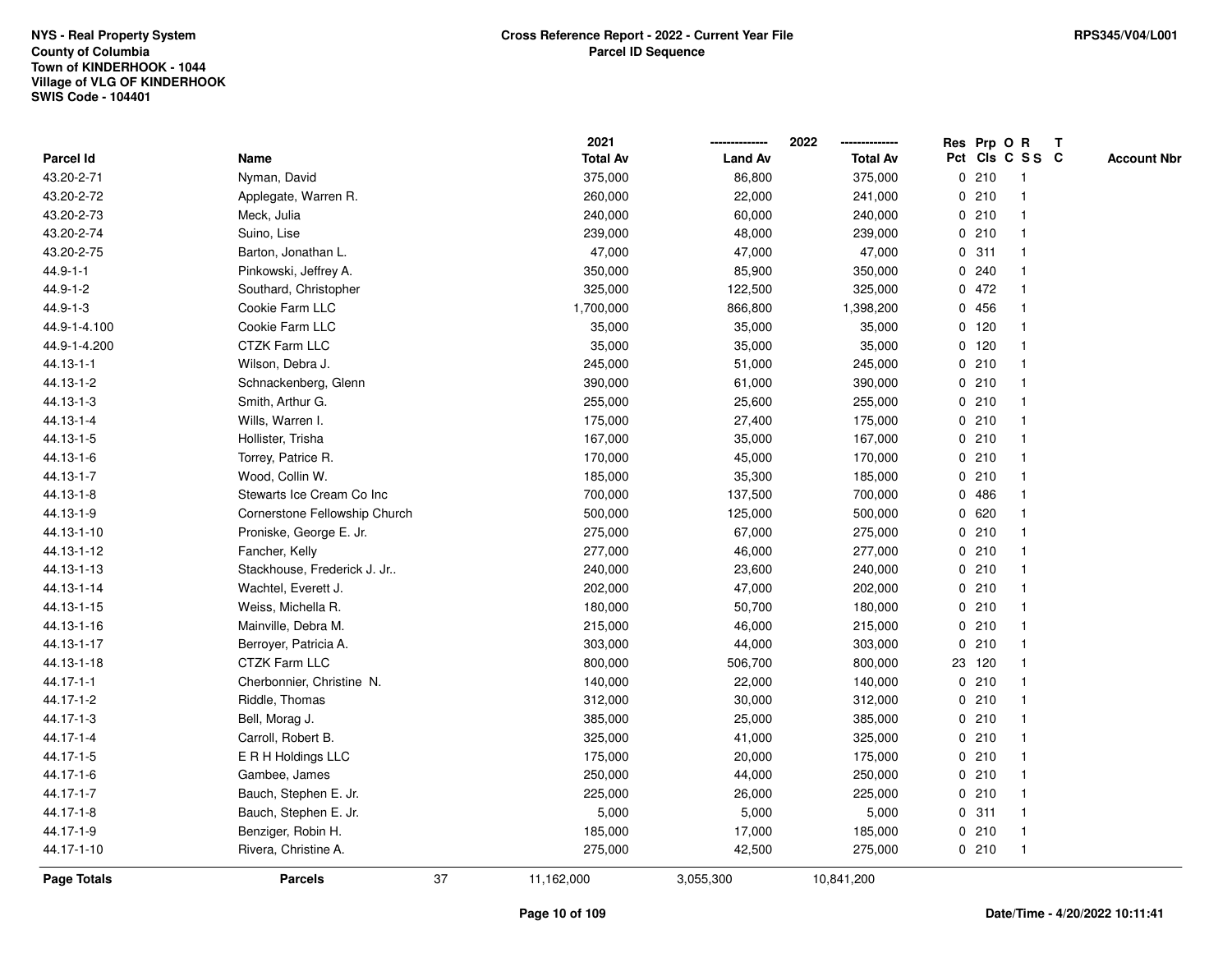|                |                            |    | 2021            |                | 2022            |         | Res Prp O R     | $\mathbf{T}$ |                    |
|----------------|----------------------------|----|-----------------|----------------|-----------------|---------|-----------------|--------------|--------------------|
| Parcel Id      | Name                       |    | <b>Total Av</b> | <b>Land Av</b> | <b>Total Av</b> |         | Pct Cls C S S C |              | <b>Account Nbr</b> |
| 44.17-1-11     | Melville, Rika S.          |    | 185,000         | 21,000         | 185,000         | 0210    | 1               |              |                    |
| 44.17-1-12     | Heeder, Dennis             |    | 202,000         | 35,000         | 202,000         | 0210    |                 |              |                    |
| 44.17-1-13     | Blood, Jennifer            |    | 150,000         | 34,000         | 150,000         | 0210    | $\mathbf 1$     |              | C130780            |
| 44.17-1-14     | Yager, Mark S.             |    | 195,000         | 29,000         | 195,000         | 0210    | $\mathbf{1}$    |              |                    |
| 44.17-1-15     | Lally, Sean P.             |    | 180,000         | 30,000         | 180,000         | 50 220  | $\mathbf{1}$    |              |                    |
| 44.17-1-16     | Berlin, Ruth               |    | 105,000         | 43,400         | 105,000         | 0210    | 1               |              |                    |
| 44.17-1-17.112 | Furst, Branko              |    | 270,000         | 62,000         | 270,000         | 0210    |                 |              |                    |
| 44.17-1-17.122 | Pulver, Peter E.           |    | 330,000         | 65,000         | 330,000         | 0210    |                 |              |                    |
| 44.17-1-17.210 | Kinder Farm Properties LLC |    | 330,000         | 60,000         | 330,000         | $0$ 215 | $\mathbf{1}$    |              |                    |
| 44.17-1-17.220 | Weaver, Brian              |    | 230,500         | 49,600         | 230,500         | 0210    | $\mathbf{1}$    |              |                    |
| 44.17-1-18     | Metzger, Joseph            |    | 297,000         | 64,000         | 297,000         | 0210    | $\mathbf{1}$    |              |                    |
| 44.17-1-19     | Charbonneau, Bruce E.      |    | 500,000         | 78,000         | 500,000         | 0210    | $\mathbf{1}$    |              |                    |
| 44.17-1-20     | Thorsey, Kathleen          |    | 350,000         | 64,000         | 350,000         | 0.280   | 1               |              |                    |
| 44.17-1-21     | Bluman, Robert D.          |    | 196,000         | 51,300         | 53,200          | 0.312   |                 |              |                    |
| 44.17-1-22     | Pearson, Dennis            |    | 244,000         | 91,500         | 254,000         | 0210    |                 |              |                    |
| 44.17-1-23     | Keating, Christopher E.    |    | 205,000         | 19,000         | 205,000         | 0210    | $\mathbf 1$     |              |                    |
| 44.17-1-24     | Gibson, Christopher P.     |    | 400,000         | 76,000         | 400,000         | 0210    | $\mathbf{1}$    |              |                    |
| 44.17-1-25     | Borland, Isabel            |    | 180,000         | 29,000         | 180,000         | 0210    | 1               |              |                    |
| 44.17-1-26.100 | Mueller, Thomas O.         |    | 199,000         | 25,400         | 199,000         | 0210    | $\mathbf{1}$    |              |                    |
| 44.17-1-26.200 | Berger, Barbara A.         |    | 160,000         | 34,000         | 160,000         | 0210    |                 |              |                    |
| 44.17-1-28     | Waterston, Darren          |    | 487,328         | 100,200        | 487,328         | 0210    |                 |              |                    |
| 44.17-1-29     | Wilson, Mark W.            |    | 225,000         | 37,000         | 225,000         | 0210    |                 |              |                    |
| 44.17-1-30     | Gray, Sigrid L.            |    | 280,000         | 33,000         | 280,000         | 0210    | $\mathbf 1$     |              |                    |
| 44.17-1-31     | Gray, Sigrid L.            |    | 50,000          | 50,000         | 50,000          | 0.314   | $\mathbf{1}$    |              |                    |
| 44.17-1-32     | Joseph, Jane R.            |    | 210,000         | 48,000         | 210,000         | 0210    | 1               |              |                    |
| 44.17-1-33     | Stiffler, Sean E.          |    | 140,000         | 36,000         | 140,000         | 0210    | $\mathbf 1$     |              |                    |
| 44.17-1-34     | Endresen, Jennifer Hampe   |    | 285,000         | 43,000         | 285,000         | 0210    | -1              |              |                    |
| 44.17-1-35     | Spencer, George H. Jr      |    | 405,000         | 67,000         | 405,000         | 0210    |                 |              |                    |
| 44.17-1-36     | Dumont, Douglas            |    | 329,000         | 61,000         | 329,000         | 0210    | $\mathbf{1}$    |              |                    |
| 44.17-1-37     | Darman, Jeremy             |    | 155,000         | 10,000         | 155,000         | 0210    | 1               |              |                    |
| 44.17-1-38     | Hankin, Laura B.           |    | 205,000         | 21,000         | 205,000         | 0210    | $\mathbf{1}$    |              |                    |
| 44.17-1-39     | Dobies, Golda              |    | 50,000          | 7,000          | 7,000           | 0210    | 1               |              |                    |
| 44.17-1-40     | Palumbo, Carla             |    | 215,000         | 25,000         | 215,000         | 0210    | $\mathbf 1$     |              |                    |
| 44.17-1-41     | Piester, Jeffrey S.        |    | 163,000         | 12,000         | 163,000         | 0210    |                 |              |                    |
| 44.17-1-42     | Sopko, Mark                |    | 205,000         | 26,000         | 205,000         | 0210    | $\mathbf 1$     |              |                    |
| 44.17-1-43     | Hatfield, John R.          |    | 202,000         | 27,000         | 202,000         | 0210    | $\mathbf{1}$    |              |                    |
| 44.17-1-44     | Morrissey, Ann Mary        |    | 182,000         | 25,000         | 182,000         | 0210    | $\mathbf{1}$    |              |                    |
| Page Totals    | <b>Parcels</b>             | 37 | 8,696,828       | 1,589,400      | 8,521,028       |         |                 |              |                    |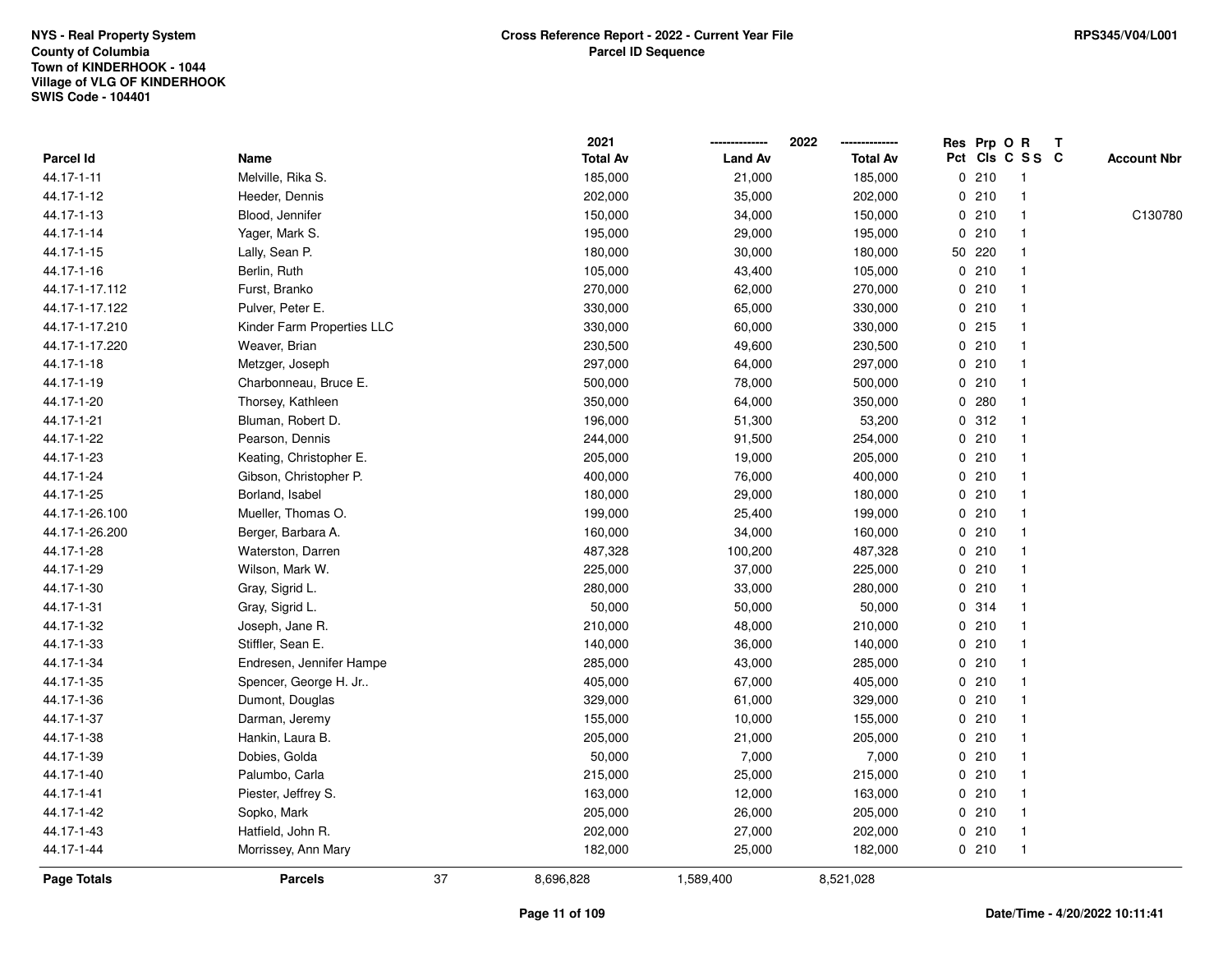|                |                         |    | 2021            |                | 2022            | Res Prp O R |                 | Т |                    |
|----------------|-------------------------|----|-----------------|----------------|-----------------|-------------|-----------------|---|--------------------|
| Parcel Id      | Name                    |    | <b>Total Av</b> | <b>Land Av</b> | <b>Total Av</b> |             | Pct Cls C S S C |   | <b>Account Nbr</b> |
| 44.17-1-45     | Leggett, Charles S.     |    | 215,000         | 40,000         | 215,000         | 0210        | $\mathbf{1}$    |   |                    |
| 44.17-1-46     | Lohrenz, Bradley S.     |    | 396,000         | 47,000         | 396,000         | 0210        | $\mathbf{1}$    |   |                    |
| 44.17-1-47     | Fleming, James R.       |    | 335,000         | 39,000         | 335,000         | 0210        | $\mathbf{1}$    |   |                    |
| 44.17-1-48     | Gibson, Robert M.       |    | 205,000         | 50,000         | 205,000         | 0210        | -1              |   |                    |
| 44.17-1-49     | Shaw, Michael           |    | 208,000         | 48,000         | 208,000         | 0210        |                 |   |                    |
| 44.17-1-50     | Jones, Nataly Dee       |    | 199,000         | 53,000         | 199,000         | 0210        |                 |   |                    |
| 44.17-1-51     | Wong, Carol Ann         |    | 220,000         | 30,000         | 220,000         | 0210        | $\mathbf{1}$    |   |                    |
| 44.17-1-52     | Israel, Bruno           |    | 245,000         | 45,000         | 245,000         | 0210        | $\mathbf{1}$    |   |                    |
| 44.17-1-53     | Berger-Tzabar, Nir      |    | 250,000         | 30,000         | 250,000         | 0210        | $\mathbf{1}$    |   |                    |
| 44.17-1-54     | Little, Christopher T.  |    | 195,000         | 43,000         | 195,000         | 0210        | $\mathbf{1}$    |   |                    |
| 44.17-1-55     | Gaylord, Gene L.        |    | 130,000         | 30,000         | 130,000         | 0210        | $\mathbf 1$     |   |                    |
| 44.17-1-56     | Sitting in a Tree, LLC  |    | 335,000         | 22,000         | 335,000         | 0210        | 1               |   |                    |
| 44.17-1-57     | Bostick, Rima           |    | 395,000         | 28,500         | 395,000         | 0210        |                 |   |                    |
| 44.17-1-58     | Barton, Jonathan L.     |    | 1,250,000       | 114,000        | 1,250,000       | 0210        | $\mathbf 1$     |   |                    |
| 44.17-1-59     | Cecchini, Peter G.      |    | 385,000         | 54,000         | 385,000         | 0210        | $\mathbf{1}$    |   |                    |
| 44.17-1-60     | Birmingham, Michael J.  |    | 205,000         | 15,000         | 205,000         | 0210        | $\mathbf{1}$    |   |                    |
| 44.17-1-61     | Robbins, Michael W.     |    | 198,000         | 17,500         | 198,000         | 0210        | $\mathbf{1}$    |   |                    |
| 44.17-1-62     | Farrell, Terence        |    | 195,000         | 20,000         | 195,000         | 0210        | $\mathbf{1}$    |   |                    |
| 44.17-1-63     | Jefferson, Susan M.     |    | 145,000         | 30,000         | 145,000         | 0210        | $\mathbf{1}$    |   |                    |
| 44.17-1-64.100 | Issler, Zachary         |    | 245,000         | 27,000         | 245,000         | 0210        |                 |   |                    |
| 44.17-1-64.200 | Wachsberger, Edward     |    | 278,000         | 28,000         | 278,000         | 0210        | $\mathbf{1}$    |   |                    |
| 44.17-1-66     | Moore, Julie P.         |    | 150,000         | 46,000         | 150,000         | 0210        | $\mathbf 1$     |   |                    |
| 44.17-1-67     | Pellettieri, Andrew A.  |    | 197,000         | 27,000         | 197,000         | 0210        | $\mathbf{1}$    |   |                    |
| 44.17-1-68     | Playing Hooky, LLC      |    | 115,000         | 35,400         | 115,000         | 0210        | $\mathbf{1}$    |   |                    |
| 44.17-1-69     | Pratt, Gordon           |    | 3,000           | 3,000          | 3,000           | 0.314       | $\mathbf 1$     |   |                    |
| 44.17-1-70     | Pratt, Gordon           |    | 325,000         | 25,000         | 325,000         | 0210        | -1              |   |                    |
| 44.17-1-71.100 | Margan, John M.         |    | 40,000          | 39,500         | 40,000          | 0.312       |                 |   |                    |
| 44.17-1-71.200 | Margan, John M.         |    | 275,000         | 36,000         | 275,000         | 0210        | $\mathbf 1$     |   |                    |
| 44.17-1-72     | Austin, Wayne T.        |    | 235,000         | 61,400         | 355,000         | 0210        | $\mathbf{1}$    |   |                    |
| 44.17-1-73     | Bauch, Stephen Jr.      |    | 25,000          | 2,700          | 25,000          | 0.312       | $\mathbf{1}$    |   |                    |
| $53.-1-1.110$  | Martino, Michael J.     |    | 125,000         | 125,000        | 125,000         | 0.322       | $\mathbf{1}$    |   |                    |
| 53.-1-1.120    | Simon 2011 Family Trust |    | 510,000         | 73,000         | 510,000         | 0210        | $\mathbf{1}$    |   |                    |
| 53.-1-1.200    | Simon Family 2011 Trust |    | 85,000          | 85,000         | 85,000          | 0.311       | -1              |   |                    |
| $53.-1-2$      | Leggett, James L. III.  |    | 30,000          | 30,000         | 30,000          | 0.314       |                 |   |                    |
| $53.7 - 1 - 1$ | Scheitinger, William J. |    | 230,000         | 61,000         | 230,000         | 0210        | $\mathbf{1}$    |   |                    |
| $53.7 - 1 - 2$ | Guido, Janet            |    | 175,000         | 47,000         | 175,000         | 0210        | $\mathbf{1}$    |   |                    |
| $53.7 - 1 - 3$ | Call, Thomas M.         |    | 210,000         | 47,000         | 210,000         | 0210        | $\mathbf{1}$    |   |                    |
| Page Totals    | <b>Parcels</b>          | 37 | 8,959,000       | 1,555,000      | 9,079,000       |             |                 |   |                    |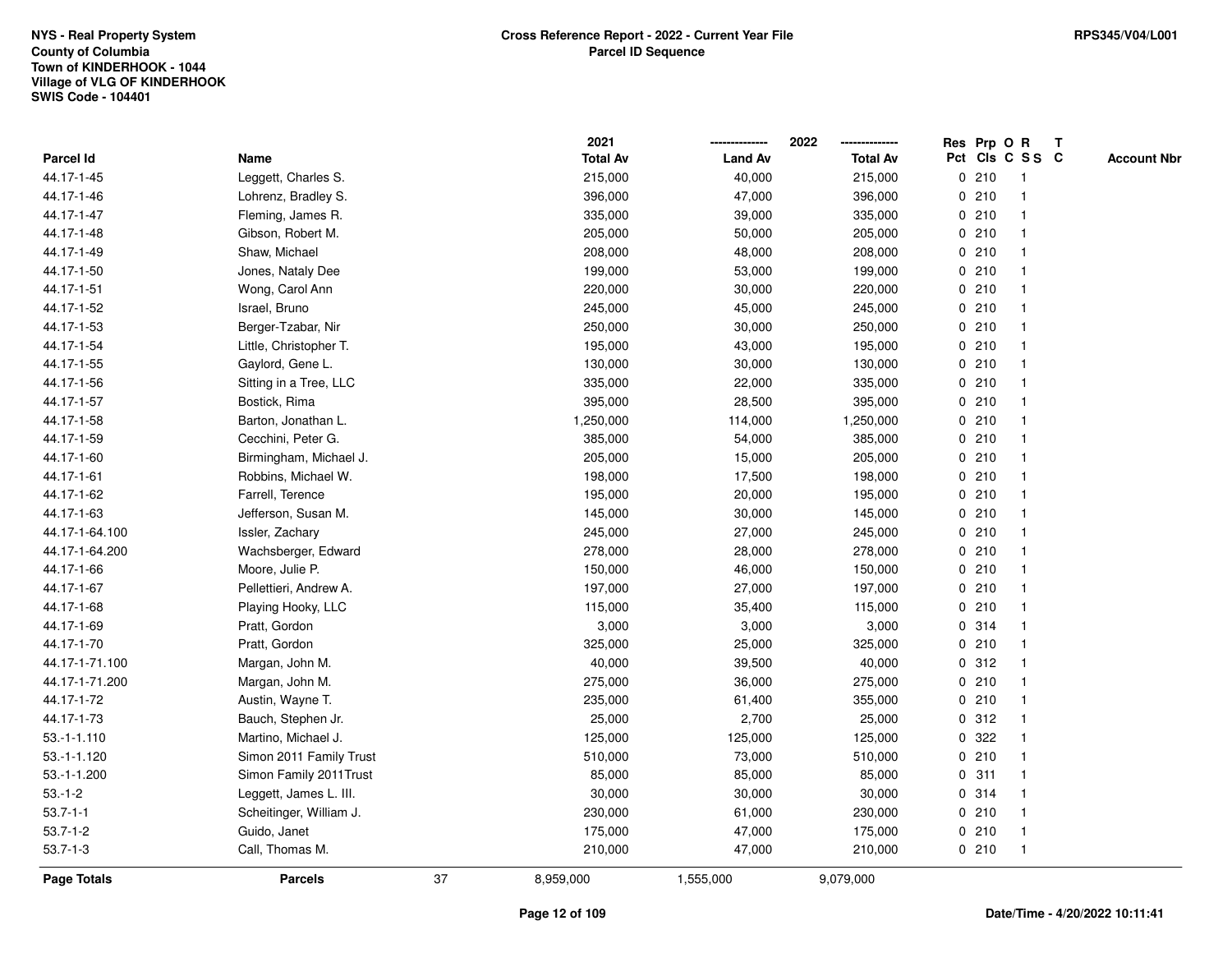|                     |                              |    | 2021            |                | 2022            |       | Res Prp O R             | Т |                    |
|---------------------|------------------------------|----|-----------------|----------------|-----------------|-------|-------------------------|---|--------------------|
| Parcel Id           | Name                         |    | <b>Total Av</b> | <b>Land Av</b> | <b>Total Av</b> |       | Pct Cls C S S C         |   | <b>Account Nbr</b> |
| $53.7 - 1 - 4$      | Fowler, Randale              |    | 190,000         | 50,000         | 190,000         | 0210  | $\mathbf{1}$            |   |                    |
| $53.7 - 1 - 5$      | Irish, Mabel R.              |    | 185,000         | 35,000         | 185,000         | 0210  | -1                      |   |                    |
| $53.7 - 1 - 6$      | Petith, Bertha               |    | 175,000         | 45,000         | 175,000         | 0210  | $\mathbf 1$             |   |                    |
| $53.7 - 1 - 7$      | Farrell, Todd M.             |    | 252,000         | 61,400         | 252,000         | 0210  |                         |   |                    |
| $53.7 - 1 - 7 - 11$ | Mayer, George H.             |    | 500             | 500            | 500             | 0.314 |                         |   |                    |
| $53.7 - 1 - 8$      | Van Alstyne, Harry P.        |    | 215,000         | 44,000         | 215,000         | 0210  |                         |   |                    |
| $53.7 - 1 - 9$      | Patterson, Matthew R.        |    | 246,000         | 44,000         | 246,000         | 0210  |                         |   |                    |
| $53.7 - 1 - 10$     | Cunningham, Robert L.        |    | 202,000         | 47,000         | 202,000         | 0210  |                         |   |                    |
| 53.7-1-12           | Neary, John H.               |    | 210,000         | 43,000         | 210,000         | 0210  | -1                      |   |                    |
| $53.7 - 1 - 14$     | Masso, Myrta                 |    | 230,000         | 42,000         | 230,000         | 0210  | $\mathbf 1$             |   |                    |
| $53.7 - 1 - 15$     | Krumpus, Judith A.           |    | 225,000         | 42,000         | 225,000         | 0210  | -1                      |   |                    |
| 53.7-1-16.100       | Whitbeck, John Jay           |    | 235,000         | 45,000         | 235,000         | 0210  |                         |   |                    |
| 53.7-1-16.200       | Vuolo, Richard               |    | 285,000         | 42,000         | 285,000         | 0210  |                         |   |                    |
| $53.7 - 1 - 17$     | Albino, Jeffrey M.           |    | 184,000         | 39,000         | 184,000         | 0210  |                         |   |                    |
| $53.7 - 1 - 18$     | La Fountain, Patricia E.     |    | 180,000         | 42,000         | 180,000         | 0210  |                         |   |                    |
| $53.7 - 1 - 19$     | Slade, Charles J.            |    | 190,000         | 46,000         | 190,000         | 0210  | $\mathbf{1}$            |   |                    |
| 53.7-1-20           | Michael, Alma J.             |    | 175,000         | 46,000         | 175,000         | 0210  | $\mathbf{1}$            |   |                    |
| $53.7 - 1 - 21$     | Wood, Michael J.             |    | 185,000         | 46,000         | 185,000         | 0210  |                         |   |                    |
| 53.7-1-22           | Mackay, Nicholas             |    | 210,000         | 46,000         | 210,000         | 0210  |                         |   |                    |
| 53.7-1-23           | Jourdin, Yvonne J.           |    | 220,000         | 59,000         | 220,000         | 0210  |                         |   |                    |
| 53.7-1-24           | Hamlin Berninger, Glenn      |    | 230,000         | 46,000         | 230,000         | 0210  |                         |   |                    |
| $53.7 - 1 - 25$     | Blatney, Tracy               |    | 220,000         | 48,000         | 220,000         | 0210  |                         |   |                    |
| 53.7-1-26           | Brown, Margaret Kidder       |    | 20,000          | 19,500         | 20,000          | 0.312 | $\mathbf{1}$            |   |                    |
| 53.7-1-27           | Cairns, Nicole               |    | 210,000         | 46,000         | 210,000         | 0210  | -1                      |   |                    |
| 53.7-1-28           | Hunter, Peter H.             |    | 235,000         | 46,000         | 235,000         | 0210  | -1                      |   |                    |
| 53.7-1-29           | Patterson, Susan L.          |    | 215,000         | 45,000         | 215,000         | 0210  |                         |   |                    |
| $53.7 - 1 - 30$     | Loucks, Nicholas             |    | 185,000         | 45,600         | 185,000         | 0210  |                         |   |                    |
| $53.7 - 1 - 31$     | Colwell, Patrick J.          |    | 198,000         | 46,000         | 198,000         | 0210  |                         |   |                    |
| 53.7-1-32           | Miller, Michael R.           |    | 165,000         | 46,000         | 165,000         | 0210  | $\overline{\mathbf{1}}$ |   |                    |
| $53.7 - 1 - 33$     | Weldon, Jamie S.             |    | 175,000         | 42,000         | 175,000         | 0210  | -1                      |   |                    |
| 53.7-1-34           | 4th St. Capital Holdings LLC |    | 175,000         | 37,200         | 175,000         | 0210  | -1                      |   |                    |
| 53.7-1-35           | Simpkins, Gary               |    | 210,000         | 46,000         | 210,000         | 0210  | -1                      |   |                    |
| 53.7-1-36           | McGivney, Douglas K.         |    | 230,000         | 46,000         | 230,000         | 0210  |                         |   |                    |
| 53.7-1-37           | Flansburg, Gerald A.         |    | 192,000         | 46,000         | 192,000         | 0210  |                         |   |                    |
| 53.7-1-38           | Carlisle, Anne C.            |    | 210,000         | 45,600         | 210,000         | 0210  | -1                      |   |                    |
| 53.7-1-39           | McCreight, Jo Margaret       |    | 225,000         | 46,000         | 225,000         | 0210  | -1                      |   |                    |
| $53.7 - 1 - 40$     | Mitchell, Diane C.           |    | 195,000         | 46,000         | 195,000         | 0210  | $\mathbf{1}$            |   |                    |
| <b>Page Totals</b>  | <b>Parcels</b>               | 37 | 7,284,500       | 1,607,800      | 7,284,500       |       |                         |   |                    |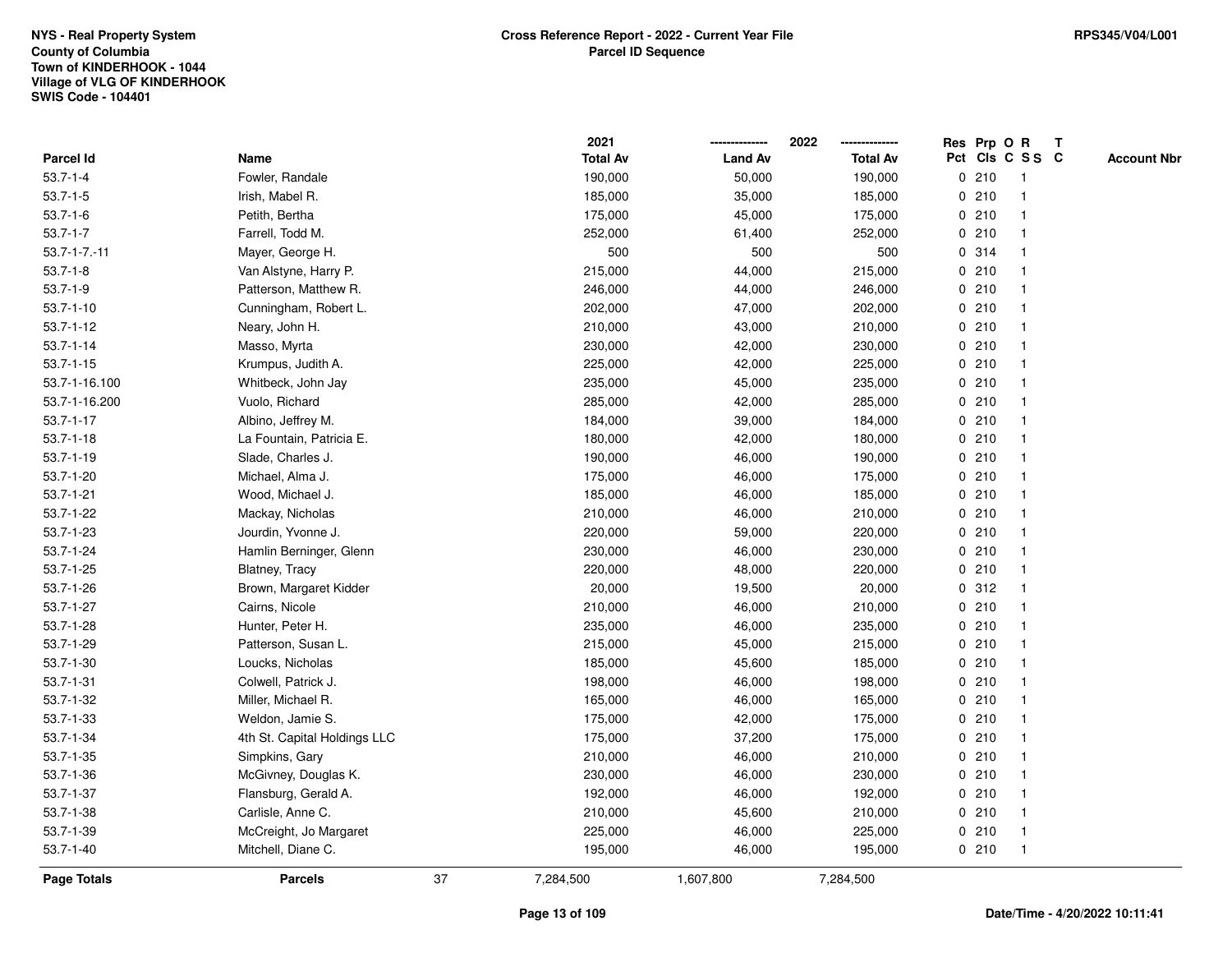|                 |                                              | 2021            |                | 2022            |       | Res Prp O R     | Т |                    |
|-----------------|----------------------------------------------|-----------------|----------------|-----------------|-------|-----------------|---|--------------------|
| Parcel Id       | Name                                         | <b>Total Av</b> | <b>Land Av</b> | <b>Total Av</b> |       | Pct Cls C S S C |   | <b>Account Nbr</b> |
| $53.7 - 1 - 41$ | Phillips, Norma K.                           | 205,000         | 45,000         | 205,000         | 0210  | $\mathbf{1}$    |   |                    |
| $53.7 - 1 - 42$ | Gladstone, Susan E.                          | 205,000         | 22,000         | 205,000         | 0210  | -1              |   |                    |
| $53.7 - 1 - 43$ | Geiger, Ronald                               | 205,000         | 47,000         | 205,000         | 0210  | $\mathbf 1$     |   |                    |
| $53.7 - 1 - 44$ | Kasper, Joan                                 | 235,000         | 57,000         | 235,000         | 0210  |                 |   |                    |
| $53.7 - 1 - 45$ | Andrews, Patrick                             | 290,000         | 55,000         | 290,000         | 0210  |                 |   |                    |
| $53.7 - 1 - 46$ | М.<br>Galuska, Anna                          | 220,000         | 54,000         | 220,000         | 0210  |                 |   |                    |
| $53.7 - 1 - 47$ | Cowan, Aaron                                 | 200,000         | 52,000         | 200,000         | 0210  |                 |   |                    |
| $53.7 - 1 - 48$ | Kittle, Richard                              | 255,000         | 50,000         | 255,000         | 0210  |                 |   |                    |
| $53.7 - 1 - 49$ | Michael, Joseph                              | 222,000         | 48,600         | 222,000         | 0210  | -1              |   |                    |
| 53.7-1-50       | Van Allen, DonnaMae                          | 195,000         | 43,000         | 195,000         | 0210  | $\mathbf 1$     |   |                    |
| $53.7 - 1 - 51$ | Schnackenberg, Glenn                         | 195,000         | 47,000         | 195,000         | 0210  |                 |   |                    |
| $53.7 - 1 - 52$ | Lopez, Estela                                | 220,000         | 50,000         | 220,000         | 0210  |                 |   |                    |
| 53.7-1-53.100   | Palmquist, Nancy K.                          | 295,000         | 50,700         | 295,000         | 0210  |                 |   |                    |
| 53.7-1-53.200   | Cornelius, Dominc J. III.                    | 205,000         | 50,000         | 205,000         | 0210  |                 |   |                    |
| 53.7-1-54       | Johnson, Kathryn E.                          | 170,000         | 41,800         | 170,000         | 0210  |                 |   |                    |
| 53.7-1-55       | Di Gioia, James M.                           | 171,000         | 43,000         | 171,000         | 0210  | -1              |   |                    |
| 53.7-1-56       | Collins, Keith A.                            | 190,000         | 49,000         | 190,000         | 0210  | -1              |   |                    |
| 53.7-1-57       | Culinista Holding LLC                        | 270,000         | 65,000         | 270,000         | 0 483 |                 |   |                    |
| 53.7-1-58       | Von Moritz, Grace                            | 205,000         | 75,000         | 205,000         | 0210  |                 |   |                    |
| 53.7-1-59       | Sarno, Hugh T.                               | 230,000         | 49,000         | 230,000         | 0210  |                 |   |                    |
| $53.7 - 1 - 61$ | Morrison, Lauren                             | 270,000         | 63,800         | 270,000         | 0210  |                 |   |                    |
| 53.7-1-62       | Moran, Michael                               | 270,000         | 60,000         | 270,000         | 0210  |                 |   |                    |
| $53.7 - 1 - 63$ | Callahan, Jerome                             | 240,000         | 43,000         | 240,000         | 0210  | -1              |   |                    |
| $53.7 - 1 - 64$ | Van Alstyne, Abram A.                        | 229,000         | 43,000         | 229,000         | 0210  | -1              |   |                    |
| $53.7 - 1 - 65$ | Logerfo, Dawn                                | 245,000         | 43,000         | 245,000         | 0210  | -1              |   |                    |
| 53.7-1-66       | Rosbrook, Richard C.                         | 256,000         | 43,000         | 256,000         | 0210  |                 |   |                    |
| 53.7-1-67       | Spielmann, Gary                              | 280,000         | 32,900         | 280,000         | 0210  |                 |   |                    |
| 53.7-1-70       | Carito, Phyllis                              | 235,000         | 57,000         | 235,000         | 0210  |                 |   |                    |
| 53.7-1-72       | Clark, Michael C.                            | 235,000         | 57,000         | 235,000         | 0210  |                 |   |                    |
| 53.7-1-73       | Call, Thomas M.                              | 4,000           | 4,000          | 4,000           | 0.314 | -1              |   |                    |
| 53.7-1-75       | Mills, Chester P.                            | 195,000         | 47,000         | 195,000         | 0210  | -1              |   |                    |
| $53.7 - 2 - 1$  | Palmquist, David                             | 325,000         | 59,000         | 325,000         | 0210  | -1              |   |                    |
| $53.7 - 2 - 4$  | Baumeister, Robert F.                        | 240,000         | 52,000         | 240,000         | 0210  |                 |   |                    |
| $53.7 - 2 - 5$  | MacCormack Irrev Living Trust, Everett & Bar | 190,000         | 58,000         | 190,000         | 0210  |                 |   |                    |
| $53.7 - 2 - 6$  | Tipovski, Emily                              | 195,000         | 60,400         | 195,000         | 0210  |                 |   |                    |
| 53.7-2-7        | Vosburgh, Barbara J.                         | 250,000         | 52,000         | 250,000         | 0210  | -1              |   |                    |
| $53.7 - 2 - 8$  | Kanbar, Lisa                                 | 335,000         | 52,000         | 335,000         | 0210  | $\mathbf{1}$    |   |                    |
| Page Totals     | 37<br><b>Parcels</b>                         | 8,377,000       | 1,821,200      | 8,377,000       |       |                 |   |                    |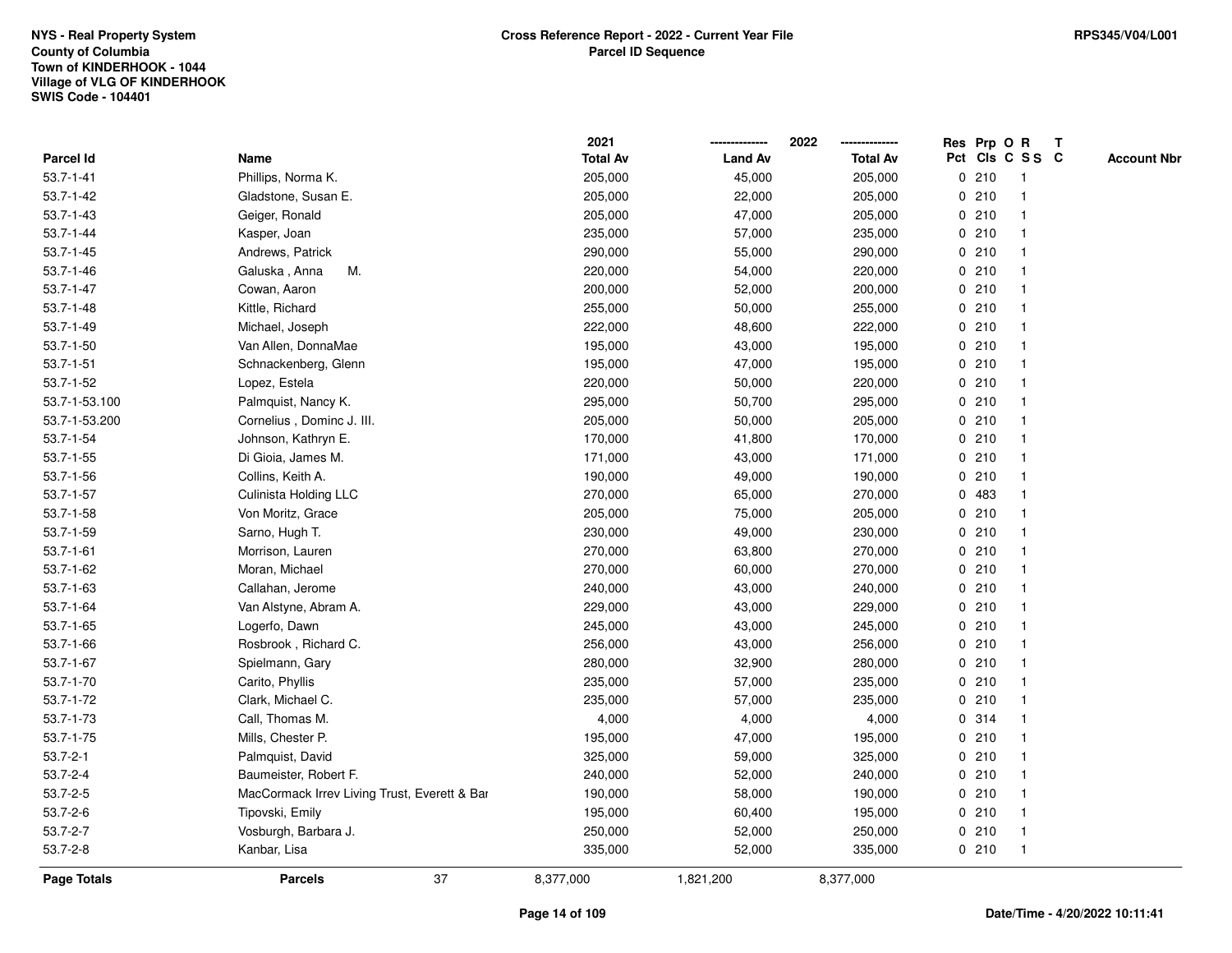|                    |                          |    | 2021            |                | 2022            | Res Prp O R |                 | Т |                    |
|--------------------|--------------------------|----|-----------------|----------------|-----------------|-------------|-----------------|---|--------------------|
| Parcel Id          | Name                     |    | <b>Total Av</b> | <b>Land Av</b> | <b>Total Av</b> |             | Pct Cls C S S C |   | <b>Account Nbr</b> |
| 53.7-2-9           | Lyons, Lisa              |    | 195,000         | 61,000         | 195,000         | 0210        | $\mathbf{1}$    |   |                    |
| 53.7-2-10          | Rielly, Christopher T.   |    | 205,000         | 45,000         | 205,000         | 0210        | -1              |   |                    |
| $53.7 - 2 - 11$    | Salazar, John J.         |    | 160,000         | 41,000         | 160,000         | 0210        | $\mathbf 1$     |   |                    |
| 53.7-2-12          | Dawes, Lorne D.          |    | 172,000         | 45,000         | 172,000         | 0210        |                 |   |                    |
| 53.7-2-13          | Capparelli, Joseph A.    |    | 218,000         | 44,200         | 218,000         | 0210        |                 |   |                    |
| 53.7-2-14          | Cavanagh, Kelly A.       |    | 205,000         | 49,000         | 205,000         | 0210        |                 |   |                    |
| 53.7-2-15          | Urban, Peter             |    | 285,000         | 46,200         | 285,000         | 0210        |                 |   |                    |
| 53.7-2-16          | Anderson, Patricia A.    |    | 210,000         | 49,000         | 210,000         | 0210        |                 |   |                    |
| 53.7-2-17          | Colella, Massimiliano V. |    | 235,000         | 51,900         | 235,000         | 0210        | -1              |   |                    |
| 53.7-2-18          | Murphy, Brian            |    | 235,000         | 47,000         | 237,500         | 0210        | $\mathbf 1$     |   |                    |
| 53.7-2-19.100      | Elia, Matthew            |    | 335,000         | 45,000         | 335,000         | 0210        | -1              |   |                    |
| 53.7-2-19.200      | Fredericks, Harold W.    |    | 259,000         | 45,000         | 259,000         | 0210        |                 |   |                    |
| 53.7-2-20          | Longo, Lawrence Jr.      |    | 250,000         | 43,000         | 250,000         | 0210        |                 |   |                    |
| 53.7-2-21          | Turrin, Katherine E.     |    | 232,000         | 48,000         | 232,000         | 0210        |                 |   |                    |
| 53.7-2-22          | Sullivan, David L.       |    | 255,000         | 70,000         | 255,000         | 0210        |                 |   |                    |
| 53.7-2-23          | Stewart, Sarah           |    | 350,000         | 90,000         | 350,000         | 0210        | -1              |   |                    |
| 53.7-2-24          | Phillips, Stephen J.     |    | 275,000         | 53,700         | 275,000         | 0210        | -1              |   |                    |
| 53.7-2-25          | Reinoehl, Michael J.     |    | 160,000         | 45,000         | 160,000         | 0210        |                 |   |                    |
| 53.7-2-26          | Nadel, James E.          |    | 290,000         | 60,000         | 290,000         | 0210        |                 |   |                    |
| 53.7-2-27          | Wach, James R.           |    | 210,000         | 48,000         | 210,000         | 0210        |                 |   |                    |
| 53.7-2-28          | Hardek, Miroslaw         |    | 179,000         | 40,000         | 179,000         | 0210        |                 |   |                    |
| 53.7-2-29          | March, Arnold            |    | 220,000         | 48,000         | 220,000         | 0210        |                 |   |                    |
| 53.7-2-30          | Lane, Laura M.           |    | 195,000         | 41,000         | 195,000         | 0210        | -1              |   |                    |
| 53.7-2-31          | Kimball, Betsy           |    | 180,000         | 41,400         | 180,000         | 0210        | -1              |   |                    |
| 53.7-2-32          | Ross, Nicholas J.        |    | 210,000         | 42,000         | 210,000         | 0210        | -1              |   |                    |
| 53.7-2-33          | Mazure Collins, Lynn C.  |    | 205,000         | 47,000         | 205,000         | 0210        |                 |   |                    |
| 53.7-2-34          | Taylor, John E.          |    | 215,000         | 39,000         | 215,000         | 0210        |                 |   |                    |
| 53.7-2-35          | Martinez, Leonardo       |    | 245,000         | 35,000         | 245,000         | 0210        | -1              |   |                    |
| 53.7-2-36          | McMichael, Byron T. Jr.  |    | 210,000         | 38,000         | 210,000         | 0210        | -1              |   |                    |
| 53.7-2-37          | Schomaker, Anne          |    | 485,000         | 97,000         | 485,000         | 0210        | -1              |   |                    |
| 53.7-2-38          | Patterson, Alan          |    | 320,000         | 93,000         | 320,000         | 0210        | -1              |   |                    |
| 53.7-2-39          | Lissauer, Geoffrey R.    |    | 1,050,000       | 180,000        | 1,050,000       | 75 280      | -1              |   |                    |
| 53.7-2-41          | Beebe, Jarrod J.         |    | 300,000         | 42,600         | 300,000         | 0210        |                 |   |                    |
| 53.7-2-42          | Haberland, Lauren E.     |    | 265,000         | 29,200         | 265,000         | 0210        |                 |   |                    |
| 53.7-2-43          | Hunt, Adam               |    | 280,000         | 43,400         | 280,000         | 0210        | -1              |   |                    |
| 53.7-2-44          | Jette, Robert F.         |    | 215,000         | 43,000         | 215,000         | 0210        | -1              |   |                    |
| 53.7-2-45          | Schomaker, Kenneth       |    | 245,000         | 46,000         | 245,000         | 0210        | $\mathbf{1}$    |   |                    |
| <b>Page Totals</b> | <b>Parcels</b>           | 37 | 9,755,000       | 1,972,600      | 9,757,500       |             |                 |   |                    |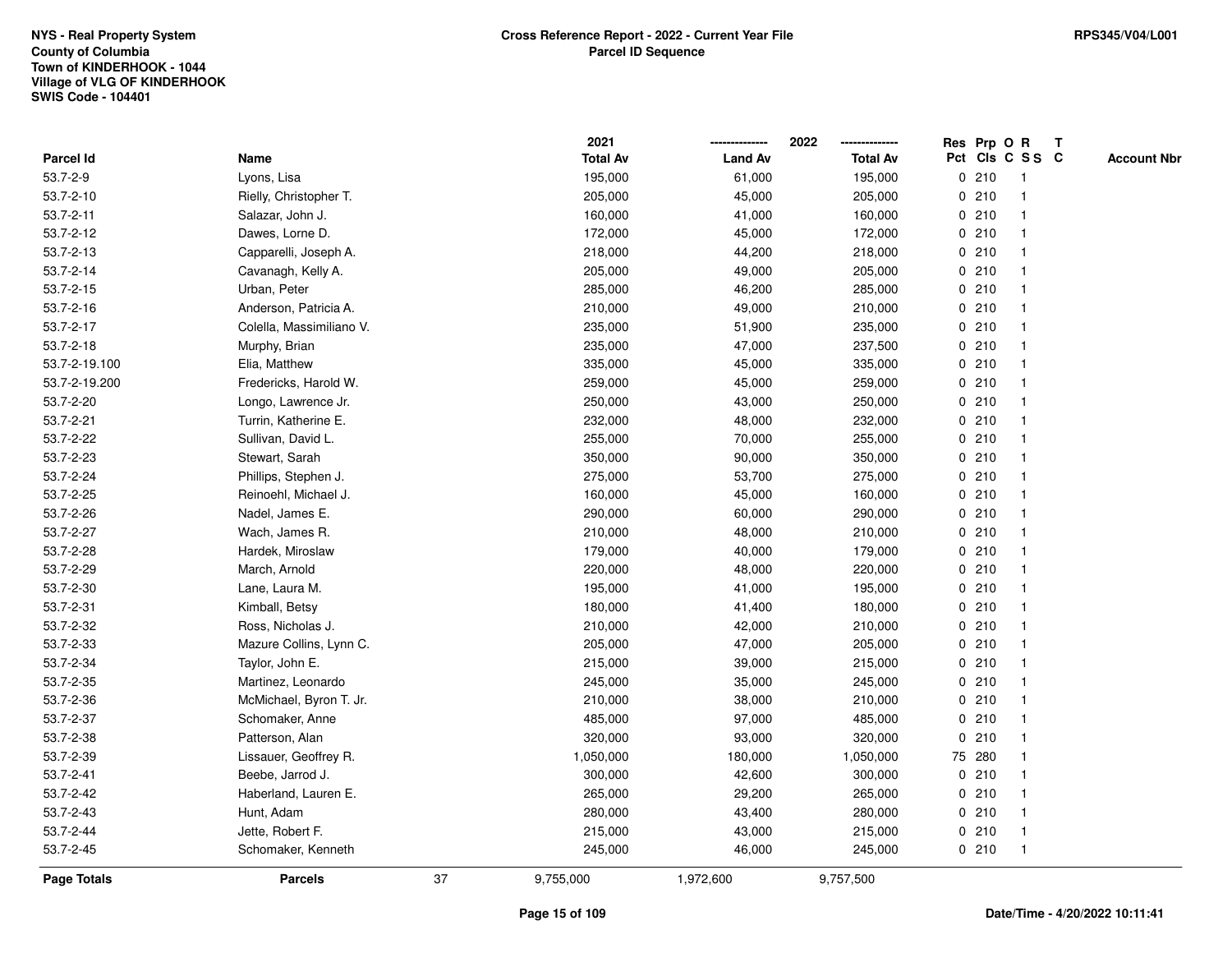|                    |                                    | 2021            |                | 2022            |             | Res Prp O R |                 | T |                    |
|--------------------|------------------------------------|-----------------|----------------|-----------------|-------------|-------------|-----------------|---|--------------------|
| Parcel Id          | Name                               | <b>Total Av</b> | <b>Land Av</b> | <b>Total Av</b> |             |             | Pct Cls C S S C |   | <b>Account Nbr</b> |
| 53.7-2-46          | Johnson Revocable Trust, Alfred S. | 290,000         | 41,800         | 290,000         |             | 0210        | -1              |   |                    |
| 53.7-2-47          | Longo, Lawrence                    | 35,000          | 35,000         | 35,000          | 0           | 311         | $\mathbf 1$     |   |                    |
| 53.7-2-48          | Dryer, Lawrence                    | 205,000         | 44,000         | 205,000         |             | 0210        | $\mathbf{1}$    |   |                    |
| 53.7-2-49          | Eastman, Thomas F.                 | 260,000         | 43,000         | 260,000         |             | 0210        |                 |   |                    |
| 53.7-2-50          | Antonecchia, Robert                | 230,000         | 52,000         | 230,000         |             | 0210        |                 |   |                    |
| 53.7-2-51          | Weir, Dorene                       | 225,000         | 43,000         | 225,000         |             | 0210        |                 |   |                    |
| $53.8 - 1 - 1$     | Guerriero, Robert                  | 895,000         | 100,000        | 895,000         |             | 0210        |                 |   |                    |
| $53.8 - 1 - 2$     | 44 Broad St LLC                    | 195,000         | 59,500         | 195,000         |             | 0 483       |                 |   |                    |
| $53.8 - 1 - 3$     | Kappeller, Scott H.                | 270,000         | 92,000         | 270,000         |             | 0210        | -1              |   |                    |
| $53.8 - 1 - 4$     | Banovic, Daniel M.                 | 280,000         | 90,000         | 280,000         |             | 0210        | $\mathbf 1$     |   |                    |
| $53.8 - 1 - 5$     | Scoville, Christopher              | 320,000         | 51,300         | 320,000         |             | 0210        |                 |   |                    |
| $53.8 - 1 - 6$     | Blackburn, Roderic                 | 840,000         | 166,000        | 840,000         |             | 0.280       |                 |   |                    |
| $53.8 - 1 - 7$     | Cleary, John W. II.                | 350,000         | 139,600        | 350,000         |             | 0440        |                 |   |                    |
| $53.8 - 1 - 9$     | Cleary, John W. II.                | 280,000         | 48,000         | 280,000         |             | 0210        |                 |   |                    |
| $53.8 - 1 - 10$    | Peabody, Michael B.                | 320,000         | 33,000         | 320,000         | $\mathbf 0$ | 210         |                 |   |                    |
| $53.8 - 1 - 11$    | Lumley, Joseph                     | 335,000         | 43,000         | 335,000         |             | 0210        | $\mathbf{1}$    |   |                    |
| $53.8 - 1 - 12$    | Shaw, Michael                      | 195,000         | 36,000         | 195,000         |             | 0210        | $\mathbf{1}$    |   |                    |
| $53.8 - 1 - 13$    | Ray, John H.                       | 230,000         | 60,000         | 230,000         |             | 0210        |                 |   |                    |
| $53.8 - 1 - 14$    | Holbrook, John A.                  | 250,000         | 58,000         | 250,000         |             | 0210        |                 |   |                    |
| $53.8 - 1 - 15$    | Bray, Louis C. III.                | 340,000         | 44,000         | 340,000         |             | 0210        |                 |   |                    |
| $53.8 - 1 - 16$    | Duffy, Brian                       | 310,000         | 73,000         | 310,000         |             | 0210        |                 |   |                    |
| 53.8-1-17          | Liptak, Michelle A.                | 445,000         | 98,500         | 445,000         |             | 0421        |                 |   |                    |
| $53.8 - 1 - 18$    | Rudolph, Robert                    | 318,000         | 81,000         | 318,000         |             | 0210        | $\overline{1}$  |   |                    |
| $53.8 - 1 - 19$    | Mancini, William M.                | 239,000         | 55,000         | 239,000         |             | 0210        | $\mathbf{1}$    |   |                    |
| 53.8-1-20          | Monahan, Thomas K.                 | 376,000         | 91,000         | 376,000         |             | $0$ 220     |                 |   |                    |
| 53.8-1-21.111      | Fitzsimmons, Robert J.             | 380,000         | 75,000         | 380,000         |             | 0210        |                 |   |                    |
| 53.8-1-21.112      | Mills, Lisa M.                     | 75,000          | 75,000         | 75,000          |             | 0.314       |                 |   |                    |
| 53.8-1-21.120      | Starkman, David                    | 376,000         | 54,000         | 376,000         |             | 0210        |                 |   |                    |
| 53.8-1-21.200      | The Kinderhook Cottage Co LLC      | 80,000          | 80,000         | 80,000          | $\mathbf 0$ | 311         |                 |   |                    |
| 53.8-1-22          | Neilson, Kenneth Jr                | 1,700,000       | 533,000        | 1,700,000       | $\mathbf 0$ | 280         |                 |   |                    |
| 53.8-1-23.111      | Grotten Corp                       | 165,000         | 165,000        | 165,000         |             | $0$ 120     | $\mathbf 1$     |   |                    |
| 53.8-1-23.112      | White, Nancy R.                    | 315,000         | 67,000         | 315,000         |             | 0210        | $\mathbf 1$     |   |                    |
| 53.8-1-23.120      | Shannon, Frank                     | 270,000         | 61,000         | 270,000         |             | 0210        |                 |   |                    |
| 53.8-1-23.200      | Massey, Camille L.                 | 200,000         | 62,000         | 200,000         |             | 0210        |                 |   |                    |
| 53.8-1-24          | Puckett, Robert R.                 | 320,000         | 60,500         | 320,000         |             | 0210        |                 |   |                    |
| $53.8 - 1 - 25$    | Seamans, Lyman H.                  | 320,000         | 85,000         | 320,000         |             | 0210        | -1              |   |                    |
| $53.8 - 1 - 26$    | Nastke, Jason J.                   | 365,000         | 85,000         | 365,000         |             | 0210        | $\overline{1}$  |   |                    |
| <b>Page Totals</b> | 37<br><b>Parcels</b>               | 12,599,000      | 3,080,200      | 12,599,000      |             |             |                 |   |                    |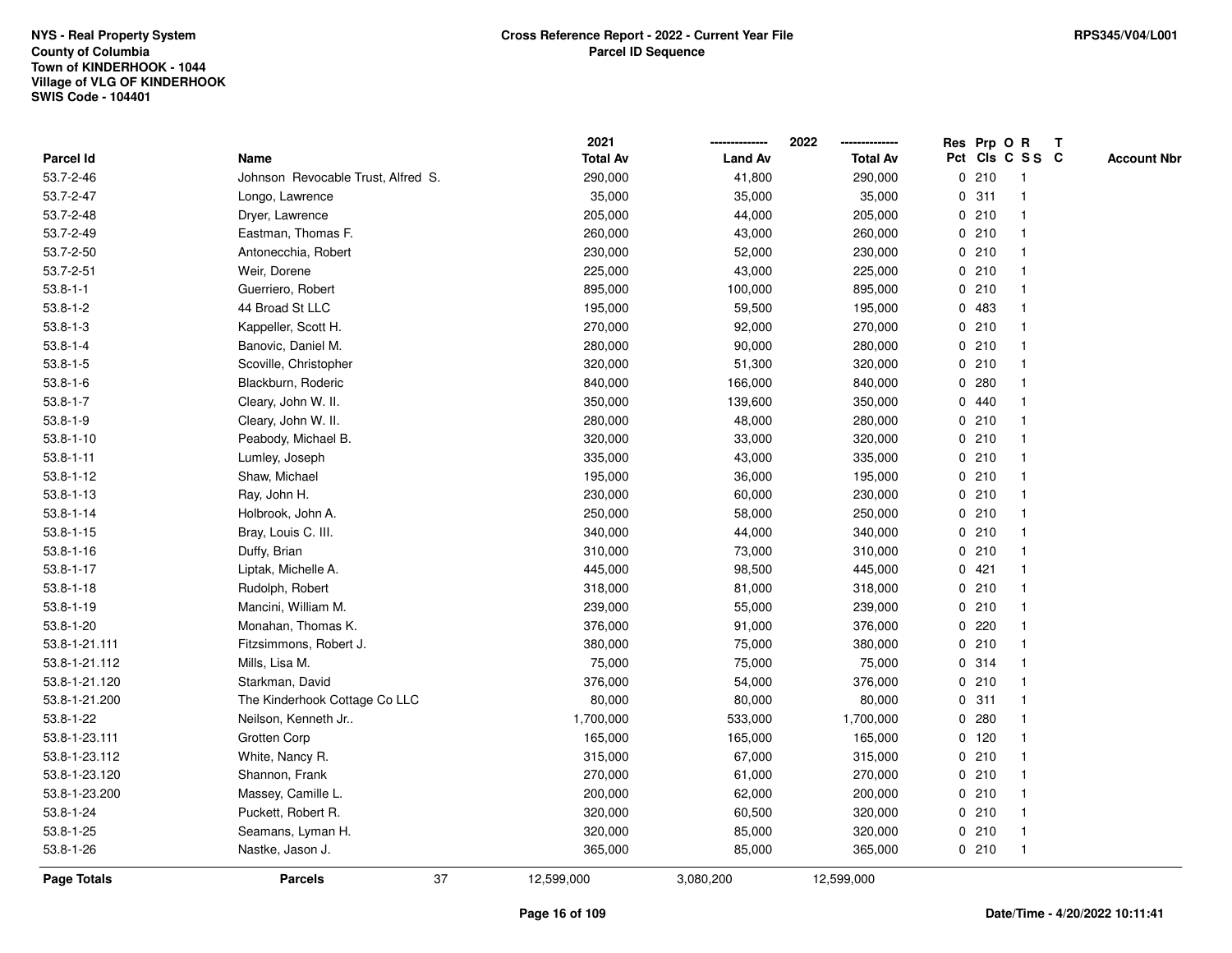|                           |                                   |    | 2021            |                | 2022            |         | Res Prp O R     | Т |                    |
|---------------------------|-----------------------------------|----|-----------------|----------------|-----------------|---------|-----------------|---|--------------------|
| Parcel Id                 | Name                              |    | <b>Total Av</b> | <b>Land Av</b> | <b>Total Av</b> |         | Pct Cls C S S C |   | <b>Account Nbr</b> |
| $53.11 - 1 - 2$           | Williams, Shaun                   |    | 163,000         | 42,800         | 163,000         | 0210    | $\mathbf{1}$    |   |                    |
| $53.11 - 1 - 3$           | Hill, Michael                     |    | 325,000         | 32,000         | 325,000         | 0210    | $\mathbf 1$     |   |                    |
| $53.11 - 1 - 4$           | Bailey, Donald F.                 |    | 260,000         | 50,000         | 260,000         | 0210    | $\mathbf 1$     |   |                    |
| $53.11 - 1 - 5$           | Edwards, Xu                       |    | 700,000         | 101,000        | 700,000         | 0210    |                 |   |                    |
| 53.11-1-6.111             | Goebel, Hans G.                   |    | 395,000         | 61,000         | 395,000         | 0210    |                 |   |                    |
| 53.11-1-6.112             | Cappozzo, Fred J.                 |    | 297,000         | 59,000         | 297,000         | 0210    |                 |   |                    |
| 53.11-1-6.120             | Graziano, Philip A.               |    | 315,000         | 60,000         | 315,000         | 0210    |                 |   |                    |
| 53.11-1-6.200             | Pesano, David P.                  |    | 360,000         | 60,000         | 360,000         | 0210    |                 |   |                    |
| 53.11-1-7.100             | Leggett, James L. III.            |    | 352,000         | 144,000        | 352,000         | 0.240   | $\mathbf 1$     |   |                    |
| 53.11-1-7.200             | Open Space Conservancy, INC       |    | 25,000          | 25,000         | 25,000          | 0.314   | $\mathbf 1$     |   |                    |
| $53.11 - 1 - 8$           | Gray, Kimberly A.                 |    | 320,000         | 34,500         | 320,000         | 0210    | 1               |   |                    |
| $53.11 - 1 - 9$           | Garafalo, Dean L.                 |    | 300,000         | 61,000         | 300,000         | 0210    |                 |   |                    |
| $53.11 - 1 - 10$          | Stocchetti, Filippo               |    | 750,000         | 123,500        | 750,000         | 0210    |                 |   |                    |
| $53.11 - 1 - 11$          | Morelock, Peter Sr                |    | 380,000         | 63,000         | 380,000         | 0210    |                 |   |                    |
| $53.11 - 1 - 12$          | McElligott, Robert T.             |    | 365,000         | 58,000         | 365,000         | 0210    | $\mathbf 1$     |   |                    |
| $53.11 - 1 - 13$          | Paul, Anthony                     |    | 455,000         | 60,000         | 455,000         | 0210    | $\mathbf{1}$    |   |                    |
| 53.11-1-14                | Reynolds, Christopher M.          |    | 365,000         | 60,000         | 365,000         | 0210    | $\mathbf{1}$    |   |                    |
| $53.11 - 1 - 15$          | Silver, Paul D.                   |    | 345,000         | 60,000         | 345,000         | 0210    | -1              |   |                    |
| $53.11 - 1 - 16$          | Shallo, Scott D.                  |    | 370,000         | 62,000         | 370,000         | 0210    |                 |   |                    |
| $53.11 - 1 - 17$          | Casey, Donna                      |    | 355,000         | 61,000         | 355,000         | 0210    |                 |   |                    |
| $53.11 - 1 - 18$          | Plakias, Mark                     |    | 400,000         | 60,900         | 400,000         | 0210    | $\mathbf{1}$    |   |                    |
| 53.11-1-19                | Van Alstyne, Richard C.           |    | 323,900         | 60,000         | 323,900         | 0210    |                 |   |                    |
| 53.11-1-20                | Keating, William G.               |    | 395,000         | 58,000         | 395,000         | 0210    | 1               |   |                    |
| 53.11-1-21                | Van Alstyne, Gregg                |    | 415,000         | 58,000         | 415,000         | 0210    | $\mathbf 1$     |   |                    |
| 53.11-1-22                | Smith, Jean Revoc T.              |    | 425,000         | 58,000         | 425,000         | 0210    | $\mathbf 1$     |   |                    |
| 53.11-1-23                | Appelbaum, Alan J.                |    | 315,150         | 63,700         | 315,150         | 0210    |                 |   |                    |
| 53.11-1-24                | Reynolds, Mark F.                 |    | 345,000         | 60,000         | 345,000         | 0210    |                 |   |                    |
| 53.11-1-25                | Meicht, Joseph C.                 |    | 345,000         | 60,500         | 345,000         | 0210    | $\mathbf 1$     |   |                    |
| 53.11-1-26                | Jacome, Luis A.                   |    | 385,000         | 63,500         | 385,000         | 0210    | $\mathbf{1}$    |   |                    |
| 53.11-1-27                | Wildermuth, Joseph A.             |    | 405,000         | 57,600         | 405,000         | 0210    | 1               |   |                    |
| 53.11-1-28                | Canuteson, Kevin I.               |    | 405,000         | 62,000         | 405,000         | 0210    | $\mathbf 1$     |   |                    |
| $53.12 - 1 - 1$           | Lissauer, Geoffrey R.             |    | 525,000         | 507,500        | 525,000         | $0$ 120 | $\mathbf 1$     |   |                    |
| 54.5-1-1.100              | Cecchini, Peter G.                |    | 215,000         | 57,000         | 215,000         | 0210    | $\mathbf 1$     |   |                    |
| $54.5 - 1 - 2$            | Village of Kinderhook             |    | 158,558         | 78,100         | 158,558         | 0822    | 8               |   |                    |
| 644.001-0000-603.200-1881 | Berkshire Telephone Corp          |    | 192,796         | 0              | 177,175         | 0 836   | 6               |   |                    |
| 644.001-0000-628.350-1881 | <b>MCI Communication Services</b> |    | 12,824          | $\mathbf 0$    | 12,309          | 0 836   | 6               |   |                    |
| 644.001-0000-746.120-1881 | Sprint Communications Co          |    | 7,272           | $\mathbf 0$    | 7,181           | 0 836   | 6               |   |                    |
| Page Totals               | <b>Parcels</b>                    | 37 | 12,467,500      | 2,582,600      | 12,451,273      |         |                 |   |                    |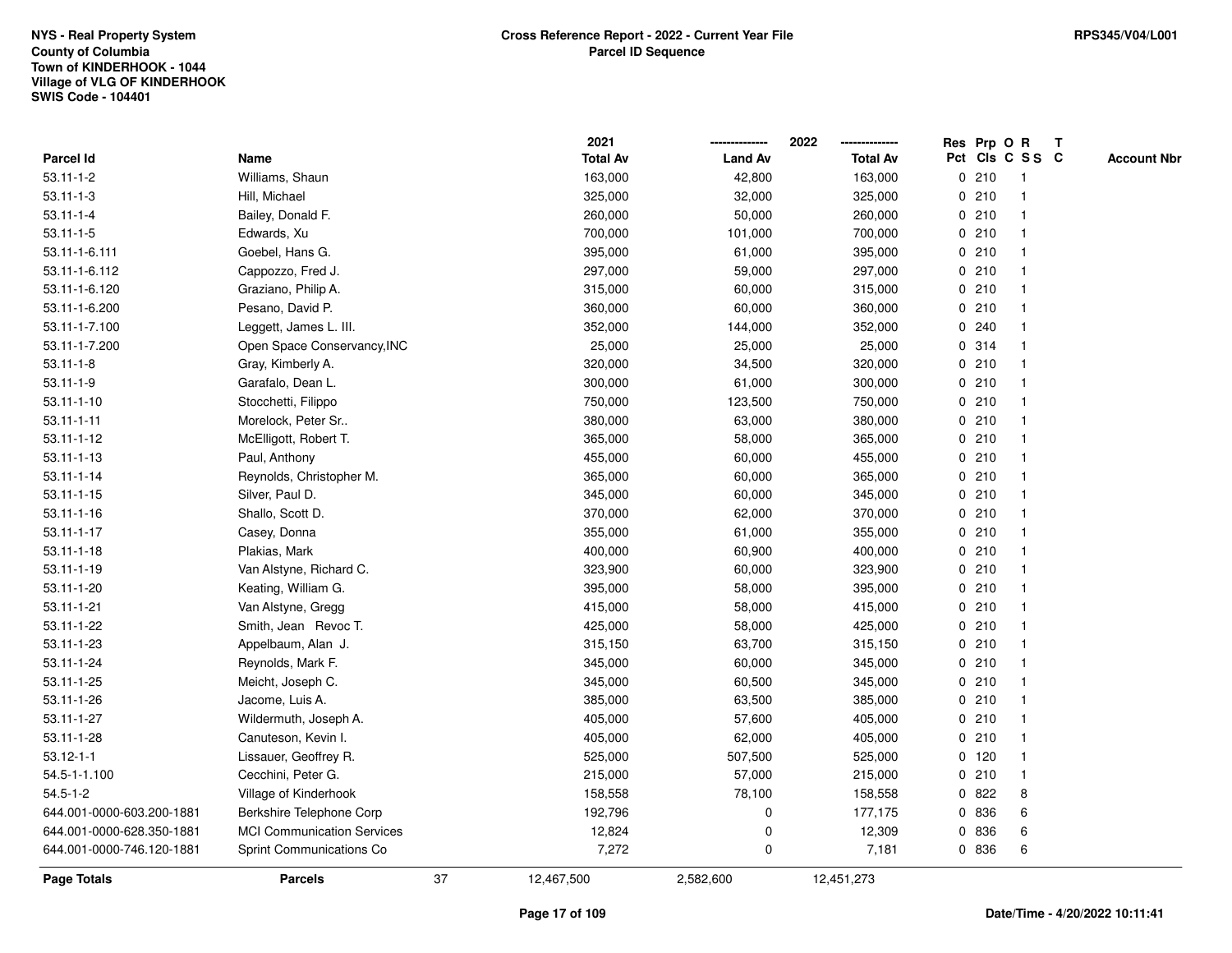|                         |                           |     | 2021            |                | 2022<br>-------------- |       | Res Prp O R     |                    |
|-------------------------|---------------------------|-----|-----------------|----------------|------------------------|-------|-----------------|--------------------|
| Parcel Id               | Name                      |     | <b>Total Av</b> | <b>Land Av</b> | <b>Total Av</b>        |       | Pct Cls C S S C | <b>Account Nbr</b> |
| 644.1-9999-132.350-1001 | Niagara Mohawk Power Corp |     | 81,869          | U              | 78,594                 | 0 882 | -6              |                    |
| 644.1-9999-132.350-1881 | Niagara Mohawk Power Corp |     | 236,865         | 0              | 227.390                | 0 884 | 6               |                    |
| 777.-3-1                | Niagara Mohawk Power Corp |     | 1,053,910       | 0              | 835,070                | 0 861 | 5               |                    |
| 777.-4-4                | Taconic Telephone Corp    |     |                 | 0              | 1,166                  | 0 866 | 5               |                    |
| 777.-9-2                | Berkshire Cable Corp      |     | 18,894          | 0              | 16,283                 | 0 869 | 5               |                    |
| 777.-10-2               | Time Warner Of Albany     |     | 459,044         | 0              | 360,864                | 0 869 | 5               |                    |
| 777.-11-1               | Sprint Communications Co  |     | 177             |                | 149                    | 0 866 | 5               |                    |
| 888.-1-8                | Village Of Kinderhook     |     | 13,000          | 13,000         | 13.000                 | 0 692 | 8               |                    |
| <b>Village Totals</b>   | <b>Parcels</b>            | 637 | 182,166,700     | 34,652,300     | 182,821,591            |       |                 |                    |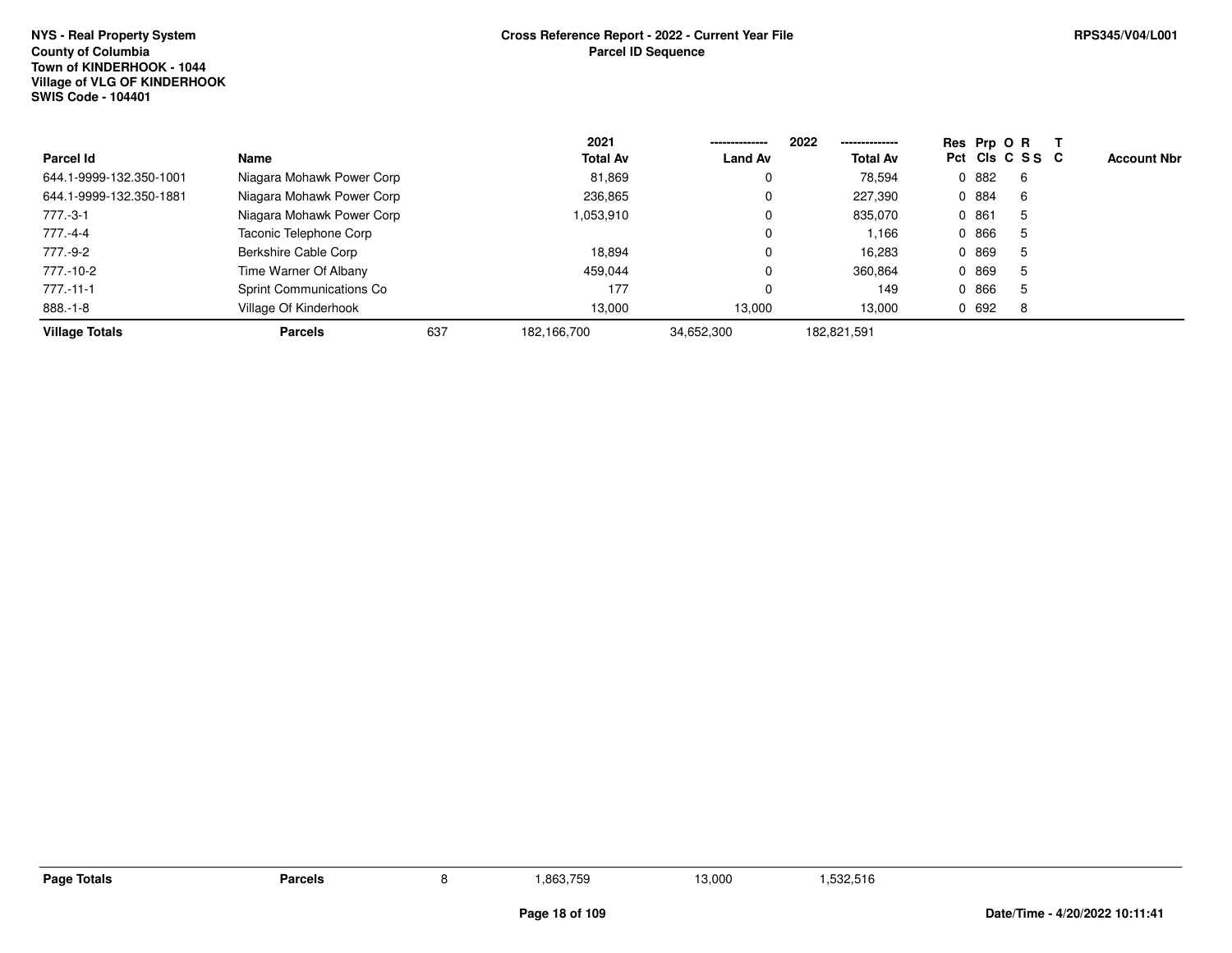|                    |                                            | 2021            |                | 2022            |       | Res Prp O R     | Т |                    |
|--------------------|--------------------------------------------|-----------------|----------------|-----------------|-------|-----------------|---|--------------------|
| <b>Parcel Id</b>   | Name                                       | <b>Total Av</b> | <b>Land Av</b> | <b>Total Av</b> |       | Pct Cls C S S C |   | <b>Account Nbr</b> |
| $33.14 - 1 - 1$    | Warrington, Brenda                         | 258,000         | 64,000         | 258,000         | 0210  | $\mathbf{1}$    |   |                    |
| $33.14 - 1 - 2$    | Lynch, Michael                             | 242,000         | 63,000         | 242,000         | 0210  | $\mathbf{1}$    |   |                    |
| $33.14 - 1 - 5$    | <b>Barnwell Enterprises Inc</b>            | 180,000         | 45,000         | 180,000         | 0.220 | $\mathbf{1}$    |   |                    |
| $33.14 - 1 - 6$    | Velasco Rivera, Ivan J.                    | 235,000         | 45,000         | 235,000         | 0220  | -1              |   |                    |
| 33.14-1-8.3        | GHSB Properties, Inc                       | 280,000         | 132,000        | 280,000         | 0220  |                 |   |                    |
| 33.14-1-10         | Barnwell NH & HRF, Inc.                    | 260,000         | 58,000         | 260,000         | 0483  |                 |   |                    |
| 33.14-1-11.3       | Operation Associates, LLC, Barnwell Realty | 8,160,000       | 350,000        | 8,160,000       | 0 640 | $\mathbf 1$     |   |                    |
| 33.14-1-12.-11     | Rutschmann, Dawn                           | 250,000         | 50,000         | 250,000         | 0210  | $\mathbf{1}$    |   |                    |
| 33.14-1-13         | <b>Barnwell Enterprises Inc</b>            | 223,000         | 45,000         | 223,000         | 0210  | $\mathbf{1}$    |   |                    |
| 33.14-1-14         | Steuerwald, Penn                           | 347,000         | 35,000         | 347,000         | 0210  | $\mathbf{1}$    |   |                    |
| $33.15 - 1 - 1$    | Cook, David                                | 205,000         | 46,000         | 205,000         | 0210  | $\mathbf 1$     |   |                    |
| $33.15 - 1 - 2$    | Ronsani, Caroline M. et al.                | 210,000         | 45,000         | 210,000         | 0210  | 1               |   |                    |
| $33.15 - 1 - 3$    | Lizzi, Dominick                            | 207,000         | 40,000         | 207,000         | 0210  |                 |   |                    |
| $33.15 - 1 - 4$    | Bower, Marcia                              | 245,000         | 41,000         | 245,000         | 0215  | $\mathbf 1$     |   |                    |
| $33.15 - 1 - 5$    | St Clair, Jeffrey                          | 211,000         | 47,000         | 211,000         | 0210  | $\mathbf{1}$    |   |                    |
| $33.15 - 1 - 7$    | Falkner, Jason                             | 200,000         | 48,000         | 200,000         | 0210  | $\mathbf{1}$    |   |                    |
| $33.15 - 1 - 8$    | Miller, Lawrence E.                        | 205,000         | 38,000         | 205,000         | 0210  | $\mathbf{1}$    |   |                    |
| $33.15 - 1 - 9$    | Winstead, Spencer S.                       | 197,000         | 38,000         | 197,000         | 0210  | $\mathbf{1}$    |   |                    |
| 33.15-1-10         | Nicholson, Roberta                         | 197,000         | 38,000         | 197,000         | 0210  | $\mathbf 1$     |   |                    |
| $33.15 - 1 - 11$   | Warner, Linda                              | 204,000         | 41,000         | 204,000         | 0210  |                 |   |                    |
| 33.15-1-12         | Todisco, Margaret                          | 215,000         | 37,000         | 215,000         | 0210  | $\mathbf{1}$    |   |                    |
| 33.15-1-13         | Downey, Brian                              | 195,000         | 35,000         | 195,000         | 0210  | $\mathbf 1$     |   |                    |
| 33.15-1-14         | Kugler, John III.                          | 199,000         | 45,000         | 199,000         | 0210  | $\mathbf{1}$    |   |                    |
| 33.15-1-15         | Smith, John J.                             | 175,000         | 46,000         | 175,000         | 0210  | $\mathbf{1}$    |   |                    |
| 33.15-1-16         | Stagno, Arcangelo                          | 204,000         | 44,000         | 204,000         | 0210  | $\mathbf 1$     |   |                    |
| $33.15 - 1 - 17$   | Miller, Anthony R.                         | 195,000         | 40,800         | 200,000         | 0210  |                 |   |                    |
| $33.15 - 1 - 18$   | Braswell, Margaret S. Trustee.             | 20,000          | 20,000         | 20,000          | 0.311 |                 |   |                    |
| 33.15-1-19         | Landry, David                              | 197,000         | 46,000         | 197,000         | 0210  | $\mathbf 1$     |   |                    |
| 33.15-1-20         | Araoz, Carlos                              | 192,000         | 39,000         | 192,000         | 0210  | $\mathbf{1}$    |   |                    |
| 33.15-1-21         | Conley, Leighann                           | 251,000         | 38,000         | 255,000         | 0210  | $\mathbf{1}$    |   |                    |
| 33.15-1-22         | Jones, Norman R.                           | 216,000         | 50,000         | 216,000         | 0210  | $\mathbf{1}$    |   |                    |
| 33.15-1-23         | Lauretti, Margaret M.                      | 180,000         | 43,000         | 180,000         | 0210  | $\mathbf{1}$    |   |                    |
| 33.15-1-24         | Clapp, David W.                            | 190,000         | 45,000         | 190,000         | 0210  | $\mathbf 1$     |   |                    |
| 33.15-1-25         | Heins, Shaye                               | 165,000         | 37,800         | 165,000         | 0210  |                 |   |                    |
| 33.15-1-27         | Barrett, Raymond F. Jr.                    | 270,000         | 50,000         | 270,000         | 0210  | $\mathbf{1}$    |   |                    |
| 33.15-1-28         | Mack, Jacob                                | 208,000         | 56,500         | 208,000         | 0210  | $\mathbf{1}$    |   |                    |
| 33.15-1-29.100     | Hotaling, Todd                             | 205,000         | 46,000         | 205,000         | 0210  | $\mathbf{1}$    |   |                    |
| <b>Page Totals</b> | 37<br><b>Parcels</b>                       | 15,793,000      | 2,028,100      | 15,802,000      |       |                 |   |                    |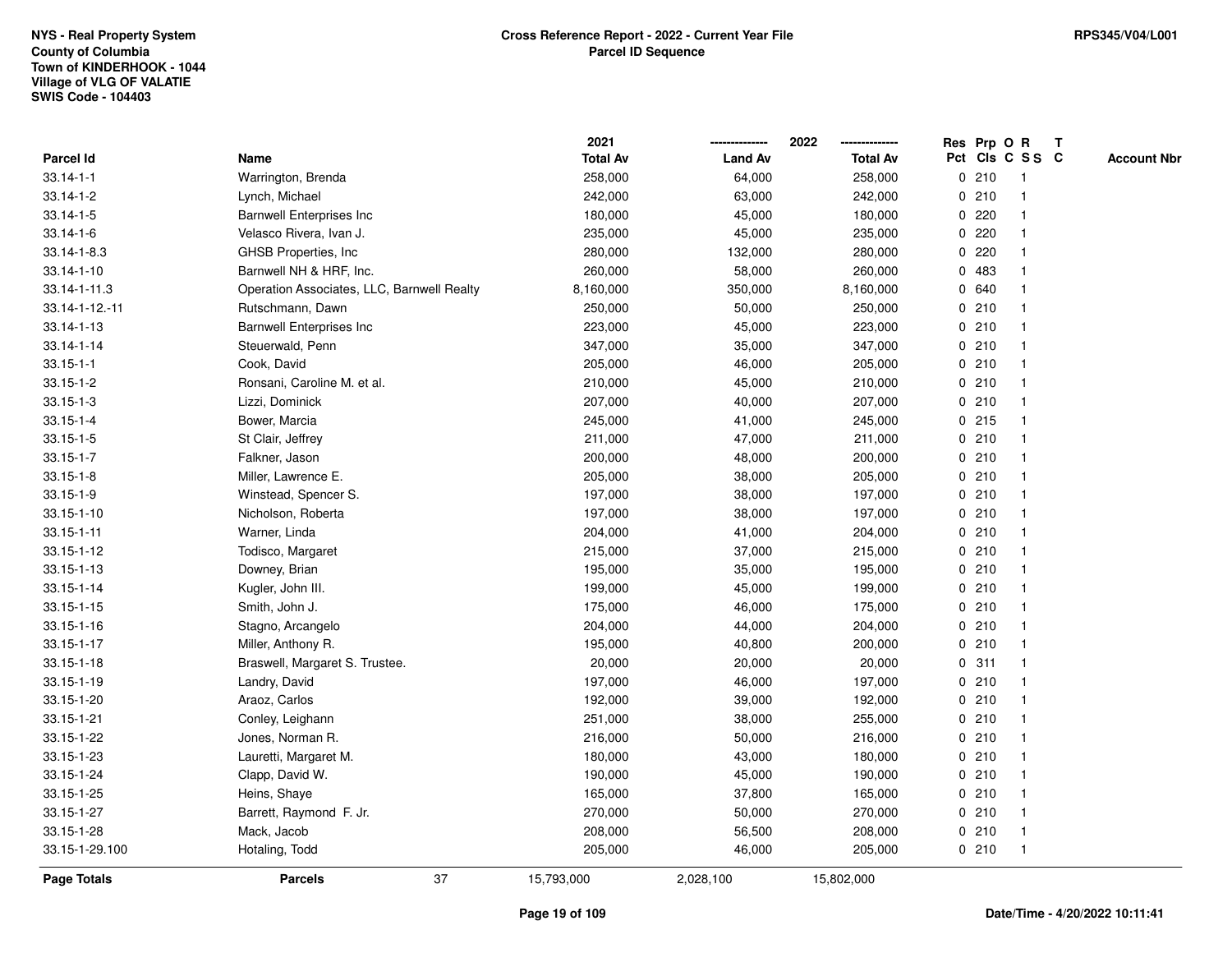|                  |                                      | 2021            |                | 2022            |             |       | Res Prp O R     | T |                    |
|------------------|--------------------------------------|-----------------|----------------|-----------------|-------------|-------|-----------------|---|--------------------|
| <b>Parcel Id</b> | Name                                 | <b>Total Av</b> | <b>Land Av</b> | <b>Total Av</b> |             |       | Pct Cls C S S C |   | <b>Account Nbr</b> |
| 33.15-1-29.200   | Johnson, Frances                     | 212,000         | 45,000         | 212,000         | 0           | 210   | $\mathbf{1}$    |   |                    |
| $33.17 - 1 - 1$  | Calcagno, Jr. Development, LLC, Paul | 172,000         | 39,800         | 172,000         | $\mathbf 0$ | 210   |                 |   |                    |
| $33.17 - 1 - 2$  | Kowalski, Guy W. Jr                  | 165,000         | 31,100         | 165,000         |             | 0210  | $\mathbf 1$     |   |                    |
| $33.17 - 1 - 3$  | Cromie, Jeremy B.                    | 239,000         | 62,000         | 239,000         |             | 0210  |                 |   |                    |
| 33.17-1-4.110    | Calcagno, Jr. Development, LLC, Paul | 60,000          | 60,000         | 60,000          |             | 0.311 |                 |   |                    |
| 33.17-1-4.120    | Cooke, Joseph C.                     | 240,000         | 48,000         | 240,000         |             | 0210  |                 |   |                    |
| 33.17-1-4.200    | Ellsworth, Larry                     | 202,000         | 69,000         | 202,000         |             | 0210  | $\mathbf 1$     |   |                    |
| $33.17 - 1 - 5$  | Prospect Hill Cemetery               | 400,000         | 125,000        | 400,000         | 0           | 695   | 8               |   |                    |
| $33.17 - 1 - 6$  | St John The Baptist Chrch            | 214,600         | 214,600        | 214,600         | 0           | 695   | 8               |   |                    |
| $33.18 - 1 - 1$  | Skpowski, Francis M.                 | 240,000         | 43,000         | 240,000         |             | 0210  |                 |   |                    |
| 33.18-1-2        | Haze, Patrick F.                     | 240,000         | 46,000         | 240,000         |             | 0210  |                 |   |                    |
| $33.18 - 1 - 3$  | Conner, Michael J.                   | 205,000         | 29,000         | 205,000         |             | 0210  |                 |   |                    |
| $33.18 - 1 - 4$  | Ferraro, Bryan C.                    | 230,000         | 40,000         | 230,000         |             | 0210  |                 |   |                    |
| 33.18-1-5        | Pember, Matthew                      | 220,000         | 43,000         | 220,000         |             | 0210  |                 |   |                    |
| $33.18 - 1 - 6$  | Di Mura, Joseph                      | 230,000         | 44,000         | 230,000         | 0           | 210   |                 |   |                    |
| $33.18 - 1 - 7$  | Di Mura, Joseph                      | 225,000         | 45,000         | 225,000         |             | 0210  | $\mathbf{1}$    |   |                    |
| $33.18 - 1 - 8$  | Strevell, Kerrin M.                  | 190,000         | 45,000         | 190,000         |             | 0210  |                 |   |                    |
| 33.18-1-10       | Paradise, Donald G.                  | 240,000         | 55,000         | 240,000         |             | 0210  |                 |   |                    |
| 33.18-1-11       | Strevell, Gary                       | 195,000         | 36,000         | 195,000         |             | 0210  |                 |   |                    |
| 33.18-1-12       | Vandenburgh, Jamie Lee               | 202,000         | 30,000         | 207,000         |             | 0210  |                 |   |                    |
| 33.18-1-13       | Sherman, Michael A.                  | 235,000         | 44,000         | 235,000         |             | 0210  |                 |   |                    |
| 33.18-1-14       | Walsh, John P.                       | 235,000         | 43,000         | 235,000         |             | 0210  |                 |   |                    |
| 33.18-1-15       | Weber, Gerhard                       | 195,000         | 29,000         | 195,000         |             | 0210  | $\mathbf 1$     |   |                    |
| 33.18-1-16       | McDonald, Joseph P.                  | 180,000         | 37,000         | 185,000         |             | 0210  |                 |   |                    |
| 33.18-1-17       | Bonacker, Louis G.                   | 178,600         | 38,400         | 178,600         |             | 0210  |                 |   |                    |
| 33.18-1-18       | Sutton, David                        | 195,000         | 40,000         | 195,000         |             | 0210  |                 |   |                    |
| 33.18-1-19       | Berninger, Gregg J.                  | 195,000         | 41,000         | 195,000         |             | 0210  |                 |   |                    |
| 33.18-1-20       | Cole, Christopher                    | 170,000         | 42,000         | 170,000         |             | 0210  |                 |   |                    |
| 33.18-1-21       | Cowan, Cathy C.                      | 185,000         | 39,000         | 185,000         |             | 0210  |                 |   |                    |
| 33.18-1-22       | Pantoja, Marco                       | 205,000         | 38,400         | 211,000         |             | 0210  |                 |   |                    |
| 33.18-1-23       | Clifford, Paul R.                    | 200,000         | 38,000         | 200,000         |             | 0210  |                 |   |                    |
| 33.18-1-24       | Albrecht, Michael J.                 | 167,000         | 38,000         | 167,000         |             | 0210  |                 |   |                    |
| 33.18-1-25       | Nerney, Adam M.                      | 222,000         | 38,000         | 222,000         |             | 0210  |                 |   |                    |
| 33.18-1-26       | Buono, Anthony                       | 260,000         | 24,200         | 260,000         |             | 0 484 |                 |   |                    |
| 33.18-1-27       | Village of Valatie                   | 335,000         | 23,000         | 335,000         |             | 0822  | 8               |   |                    |
| 33.18-1-28       | Palleschi Trust #2 of 2015, Peter    | 55,000          | 55,000         | 55,000          | 0           | 330   |                 |   |                    |
| 33.18-1-29.100   | Valatie Village Plaza LLC            | 1,750,000       | 85,000         | 1,750,000       |             | 0452  | $\mathbf{1}$    |   |                    |
| Page Totals      | 37<br><b>Parcels</b>                 | 9,284,200       | 1,843,500      | 9,300,200       |             |       |                 |   |                    |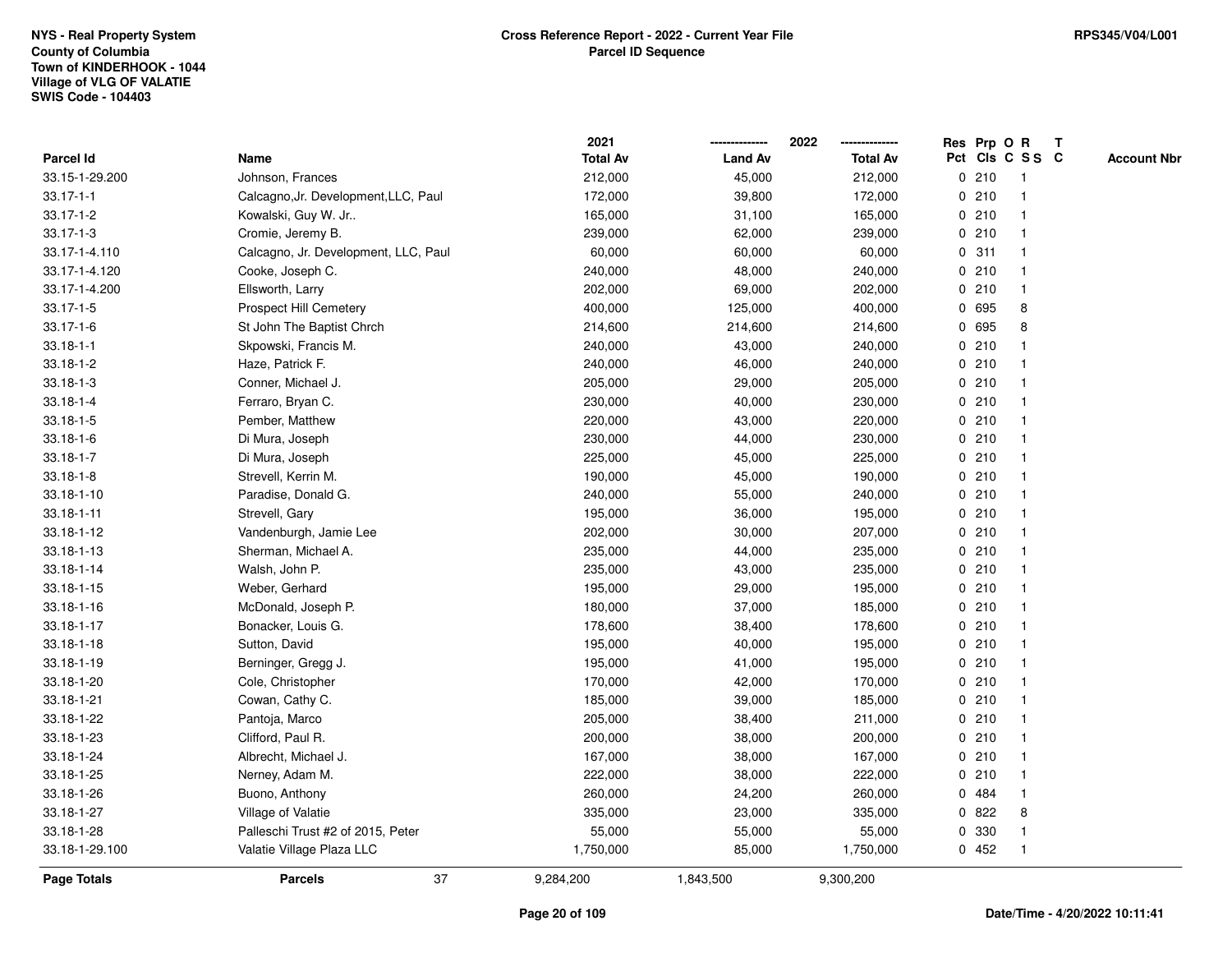|                    |                                   |    | 2021            |                | 2022            |              |       | Res Prp O R     | T |                    |
|--------------------|-----------------------------------|----|-----------------|----------------|-----------------|--------------|-------|-----------------|---|--------------------|
| Parcel Id          | Name                              |    | <b>Total Av</b> | <b>Land Av</b> | <b>Total Av</b> |              |       | Pct Cls C S S C |   | <b>Account Nbr</b> |
| 33.18-1-30         | Bogarski, Paul                    |    | 205,000         | 45,000         | 205,000         |              | 0210  | -1              |   |                    |
| 33.18-1-31         | Kelly, Robert E.                  |    | 202,000         | 46,000         | 202,000         | 0            | 210   | $\mathbf 1$     |   |                    |
| 33.18-1-32         | CFI PROPCO 2, LLC                 |    | 850,000         | 95,000         | 850,000         |              | 0486  | $\mathbf 1$     |   |                    |
| 33.18-1-33         | Van Allen, Christine              |    | 115,000         | 35,000         | 115,000         |              | 0210  |                 |   |                    |
| 33.18-1-35         | Siemers, Caroline                 |    | 288,000         | 39,000         | 288,000         |              | 0210  |                 |   |                    |
| 33.18-1-36         | McNamara, Thelma J.               |    | 145,000         | 56,000         | 145,000         |              | 0210  |                 |   |                    |
| 33.18-1-37.100     | Palleschi Trust #2 of 2015, Peter |    | 20,000          | 20,000         | 20,000          |              | 0 330 |                 |   |                    |
| 33.18-1-37.200     | Scott, Fredrick                   |    | 350,000         | 50,000         | 350,000         | 0            | 220   |                 |   |                    |
| 33.18-1-39         | Palleschi, Jane                   |    | 1,700,000       | 150,000        | 1,700,000       |              | 0 453 |                 |   |                    |
| 33.18-1-40         | Babendreier, Bernard V.           |    | 255,000         | 46,000         | 255,000         |              | 0210  | $\mathbf 1$     |   |                    |
| 33.18-1-41.100     | Desmonie, Joseph C.               |    | 275,000         | 32,600         | 275,000         |              | 0210  |                 |   |                    |
| 33.18-1-41.200     | Desmonie, Joseph C.               |    | 60,000          | 17,000         | 60,000          |              | 0210  |                 |   |                    |
| 33.18-1-42         | Hernandez, Edgar                  |    | 265,000         | 65,000         | 268,000         |              | 0210  |                 |   |                    |
| 33.18-1-43         | Wright, Thomas                    |    | 240,000         | 60,000         | 240,000         |              | 0210  |                 |   |                    |
| 33.18-1-44         | Gildersleeve, Joshua              |    | 195,000         | 45,000         | 199,000         | $\mathbf 0$  | 210   |                 |   |                    |
| 33.18-1-45         | Wloch, Daniel R.                  |    | 150,000         | 23,000         | 150,000         |              | 0210  | $\overline{1}$  |   |                    |
| 33.18-1-47         | Meyer, Eleanor R.                 |    | 160,000         | 41,000         | 160,000         |              | 0210  | $\mathbf{1}$    |   |                    |
| 33.18-1-48         | Chumley, Nathaniel                |    | 375,000         | 35,000         | 375,000         |              | 0210  |                 |   |                    |
| 33.18-1-49         | Matheke, Steven J.                |    | 225,000         | 43,000         | 225,000         |              | 0210  |                 |   |                    |
| 33.18-1-50         | Kohl, Warren V.                   |    | 172,000         | 30,000         | 172,000         |              | 0210  |                 |   |                    |
| 33.18-1-51         | Goldman, Christine                |    | 233,600         | 42,600         | 233,600         |              | 0210  |                 |   |                    |
| 33.18-1-52         | Scott, Gregory M.                 |    | 160,000         | 36,000         | 160,000         |              | 0210  |                 |   |                    |
| 33.18-1-53         | Darling, Steven                   |    | 149,000         | 25,000         | 149,000         | 0            | 220   |                 |   |                    |
| 33.18-1-55         | Azandinello, LLC                  |    | 150,000         | 34,200         | 150,000         | $\mathbf{0}$ | 483   |                 |   |                    |
| 33.18-1-56         | Usyk, Mark A.                     |    | 112,000         | 12,000         | 112,000         |              | 0210  |                 |   |                    |
| 33.18-1-57         | Usyk, Carol A.                    |    | 103,000         | 18,000         | 103,000         |              | 0210  |                 |   |                    |
| 33.18-1-58         | Van Wagner, Timothy               |    | 115,000         | 18,000         | 115,000         |              | 0210  |                 |   |                    |
| 33.18-1-59         | Van Allen, Kenneth                |    | 148,000         | 39,800         | 148,000         | 0            | 449   |                 |   |                    |
| 33.18-1-60         | Brough, Walden F.                 |    | 195,000         | 40,000         | 195,000         |              | 0210  |                 |   |                    |
| 33.18-1-61         | Nicholson, David D. Jr.           |    | 175,000         | 45,000         | 175,000         | $\mathbf 0$  | 210   | 1               |   |                    |
| 33.18-1-62         | Nicholson, Mildred J.             |    | 185,000         | 47,000         | 185,000         | 0            | 210   | $\mathbf{1}$    |   |                    |
| 33.18-1-63         | CCRC Inc                          |    | 235,000         | 47,000         | 235,000         |              | 0210  | 8               |   |                    |
| 33.18-1-64         | VanAlstyne, Daniel C.             |    | 240,000         | 37,000         | 240,000         |              | 0210  |                 |   |                    |
| 33.18-1-65         | Van Alstyne, Roger                |    | 190,000         | 50,000         | 190,000         |              | 0210  |                 |   |                    |
| 33.18-1-66         | Babirad, Jurgen                   |    | 250,000         | 55,000         | 250,000         |              | 0210  |                 |   |                    |
| 33.18-1-67         | Wright, Adam                      |    | 239,000         | 56,000         | 239,000         |              | 0210  | -1              |   |                    |
| 33.18-1-68         | Williams, Marc A.                 |    | 215,000         | 55,000         | 215,000         |              | 0210  | $\overline{1}$  |   |                    |
| <b>Page Totals</b> | <b>Parcels</b>                    | 37 | 9,341,600       | 1,631,200      | 9,348,600       |              |       |                 |   |                    |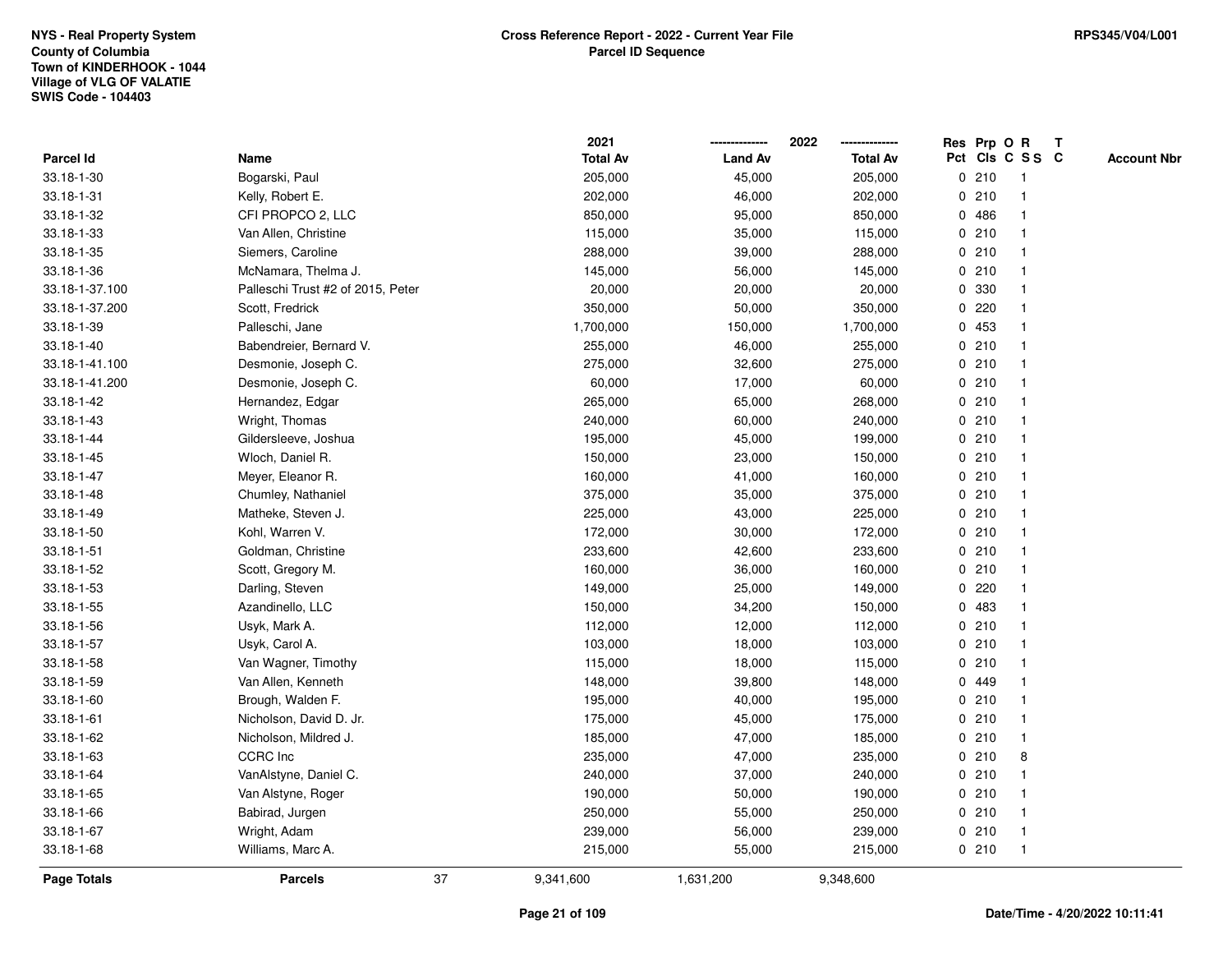|                    |                                         | 2021            |                | 2022            |   |       | Res Prp O R     | T |                    |
|--------------------|-----------------------------------------|-----------------|----------------|-----------------|---|-------|-----------------|---|--------------------|
| <b>Parcel Id</b>   | Name                                    | <b>Total Av</b> | <b>Land Av</b> | <b>Total Av</b> |   |       | Pct Cls C S S C |   | <b>Account Nbr</b> |
| 33.18-1-69         | Dickert, Christopher B.                 | 250,000         | 57,000         | 250,000         |   | 0210  | $\mathbf{1}$    |   |                    |
| 33.18-1-70         | Steuerwald, Penn J.                     | 45,000          | 45,000         | 45,000          | 0 | 323   | $\mathbf{1}$    |   |                    |
| 33.18-1-71         | Steuerwald, Penn J.                     | 6,000           | 6,000          | 6,000           |   | 0.314 | $\mathbf{1}$    |   |                    |
| 33.18-1-72         | Rail Trail Depot, LLC                   | 82,000          | 15,000         | 82,000          |   | 0 484 | -1              |   |                    |
| 33.18-1-73         | Dedrick, Robert P.                      | 110,000         | 31,000         | 110,000         |   | 0220  |                 |   |                    |
| 33.18-2-1          | Steuerwald, Amy J.                      | 450,000         | 88,800         | 450,000         |   | 0 230 |                 |   |                    |
| 33.18-2-2          | Carey, Eric J.                          | 195,000         | 60,000         | 195,000         |   | 0210  | $\mathbf{1}$    |   |                    |
| 33.18-2-3          | Village of Valatie                      | 175,000         | 163,000        | 195,000         | 0 | 650   | 8               |   |                    |
| 33.18-2-4          | Four Apples LLC                         | 140,000         | 52,000         | 140,000         |   | 0210  | $\mathbf{1}$    |   |                    |
| 33.18-2-5          | Beckman, Matthew                        | 25,000          | 25,000         | 25,000          |   | 0.311 | $\mathbf{1}$    |   |                    |
| 33.18-2-6          | Heimroth, Laurie A.                     | 195,000         | 61,000         | 195,000         |   | 0210  | $\mathbf 1$     |   |                    |
| 33.18-2-7          | Andrews, Raymond                        | 245,000         | 50,000         | 245,000         |   | 0210  | 1               |   |                    |
| 33.18-2-8          | Nagle, Jacqueline                       | 360,000         | 61,000         | 360,000         |   | 0210  |                 |   |                    |
| 33.18-2-9.100      | The Hudson Valley Cottage, Company, LLC | 195,000         | 47,000         | 195,000         |   | 0210  | $\mathbf 1$     |   |                    |
| 33.18-2-9.200      | Lyons, Jessie                           | 360,000         | 45,000         | 360,000         |   | 0210  | $\mathbf{1}$    |   |                    |
| 33.18-2-10         | Wagner, Frank                           | 160,000         | 55,000         | 160,000         |   | 0210  | $\mathbf{1}$    |   |                    |
| 33.18-2-11         | Walsh, Kevin J.                         | 305,000         | 52,000         | 312,000         |   | 0215  | $\mathbf{1}$    |   |                    |
| 33.18-2-12         | Freinberg-Trufas, Amy                   | 465,000         | 103,000        | 465,000         |   | 0.280 | $\mathbf{1}$    |   |                    |
| 33.18-2-13         | Hemingway, Rosalie W.                   | 215,000         | 51,000         | 215,000         |   | 0210  | $\mathbf{1}$    |   |                    |
| 33.18-2-14.100     | Village of Valatie                      | 2,500,000       | 525,000        | 2,500,000       |   | 0 652 | 8               |   |                    |
| 33.18-2-15         | McLaren, Douglas J.                     | 260,000         | 60,000         | 260,000         |   | 0210  | $\mathbf{1}$    |   |                    |
| 33.18-2-16         | DeLuke, Sr., Thomas R.                  | 165,000         | 39,000         | 165,000         |   | 0210  | $\mathbf 1$     |   |                    |
| 33.18-2-17         | New Street Corp                         | 294,000         | 62,500         | 294,000         |   | 0220  | $\mathbf{1}$    |   |                    |
| 33.18-2-18         | Hoffman, John W.                        | 162,000         | 39,000         | 162,000         |   | 0210  | $\mathbf{1}$    |   |                    |
| 33.18-2-19         | Becker, Stephen P.                      | 139,000         | 39,000         | 139,000         |   | 0210  | $\mathbf 1$     |   |                    |
| 33.18-2-20         | Sauca, Nadene                           | 167,000         | 42,000         | 167,000         |   | 0210  | -1              |   |                    |
| 33.18-2-21         | Malsan, David C.                        | 205,000         | 50,000         | 205,000         |   | 0210  | $\mathbf 1$     |   |                    |
| 33.18-2-22         | Becker, William                         | 155,000         | 21,000         | 155,000         |   | 0210  | $\mathbf{1}$    |   |                    |
| 33.18-2-23         | First Presbyterian Church               | 700,000         | 75,000         | 700,000         |   | 0620  | 8               |   |                    |
| 33.18-2-24         | Marshall, Patricia                      | 255,000         | 46,000         | 255,000         |   | 0210  | $\mathbf{1}$    |   |                    |
| 33.18-2-25         | Marshall, Patricia                      | 8,500           | 8,500          | 8,500           |   | 0.311 | $\mathbf{1}$    |   |                    |
| 33.18-2-26         | Ludington, Richard H.                   | 135,000         | 33,000         | 135,000         |   | 0210  | $\mathbf{1}$    |   |                    |
| 33.18-2-27         | Hacker, Yong Soon                       | 275,000         | 8,800          | 275,000         |   | 0411  |                 |   |                    |
| 33.18-2-28         | Dawes, Lorne                            | 240,000         | 41,000         | 240,000         |   | 0210  | -1              |   |                    |
| 33.18-2-29         | First Presbyterian                      | 235,000         | 65,000         | 235,000         |   | 0210  | 8               |   |                    |
| 33.18-2-30         | Pulver, Ryan                            | 212,000         | 39,000         | 212,000         |   | 0210  | $\mathbf{1}$    |   |                    |
| 33.18-2-31         | Brady, Brian                            | 155,000         | 29,000         | 155,000         |   | 0210  | $\mathbf{1}$    |   |                    |
| <b>Page Totals</b> | 37<br><b>Parcels</b>                    | 10,240,500      | 2,290,600      | 10,267,500      |   |       |                 |   |                    |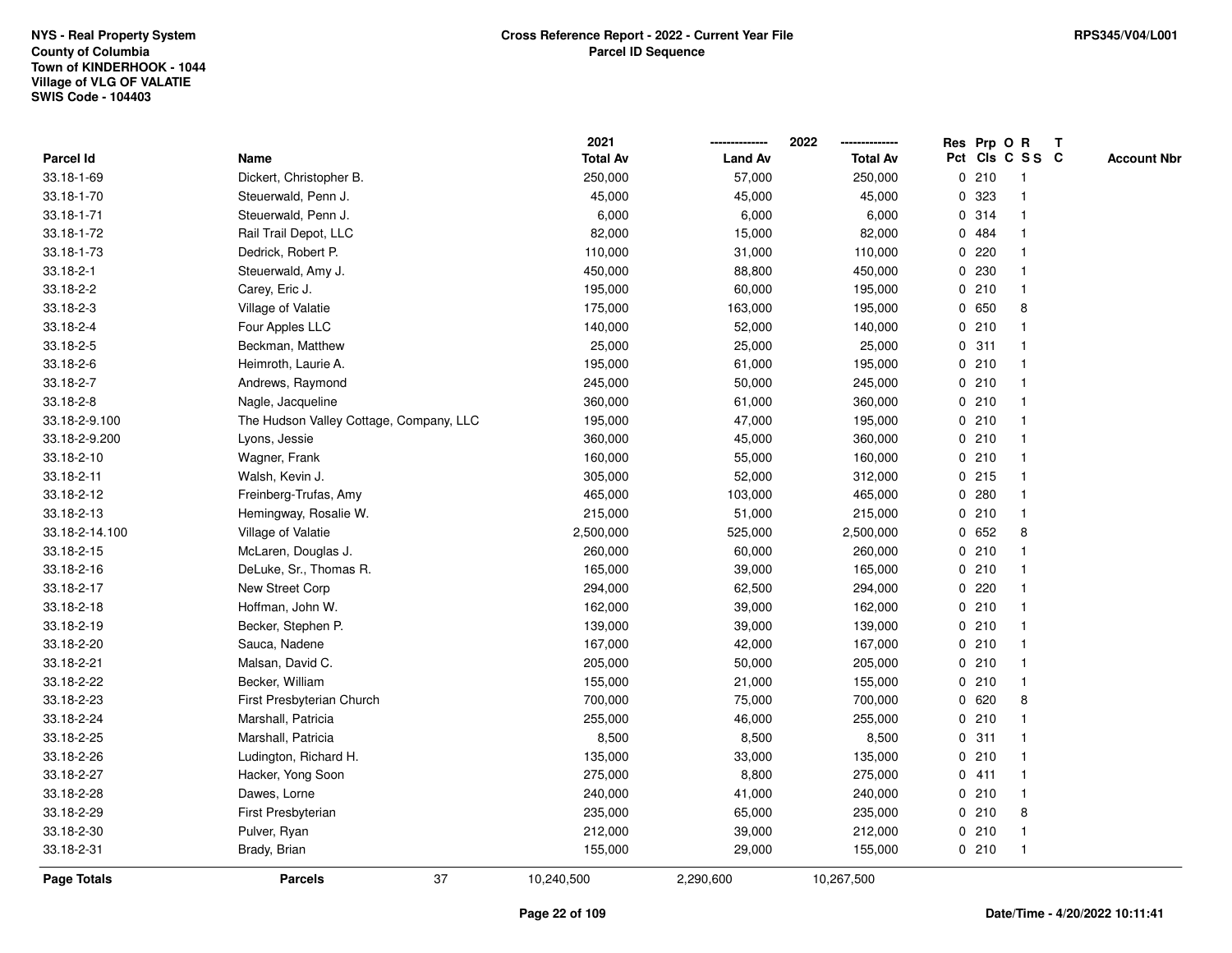|                    |                                             | 2021            |                | 2022            |              |       | Res Prp O R     | $\mathbf{T}$ |                    |
|--------------------|---------------------------------------------|-----------------|----------------|-----------------|--------------|-------|-----------------|--------------|--------------------|
| Parcel Id          | Name                                        | <b>Total Av</b> | <b>Land Av</b> | <b>Total Av</b> |              |       | Pct Cls C S S C |              | <b>Account Nbr</b> |
| 33.18-2-33.100     | Hakes, Philip                               | 125,000         | 26,000         | 125,000         |              | 0210  | -1              |              |                    |
| 33.18-2-33.200     | Everett, Roger                              | 163,000         | 61,000         | 163,000         |              | 0210  |                 |              |                    |
| 33.18-2-34         | Scharoun, Andrew                            | 139,000         | 27,000         | 139,000         |              | 0210  | -1              |              |                    |
| 33.18-2-35         | Dickens, Fred A. III.                       | 215,000         | 38,000         | 215,000         |              | 0210  | -1              |              |                    |
| 33.18-2-36         | McGarry, William P.                         | 215,000         | 36,000         | 215,000         | 0            | 220   | -1              |              |                    |
| 33.18-2-37         | Lauster, Steven T.                          | 180,000         | 34,000         | 180,000         |              | 0210  | -1              |              |                    |
| 33.18-2-38         | Great Blue Enterprises, Inc.                | 300,000         | 44,500         | 300,000         |              | 0411  |                 |              |                    |
| 33.18-2-40         | Brown, Kevin M.                             | 155,000         | 31,000         | 155,000         |              | 0210  |                 |              |                    |
| 33.18-2-41         | Rodgers, Patrick                            | 235,000         | 33,800         | 235,000         |              | 0210  |                 |              |                    |
| 33.18-2-42         | Gartner, Ralph L.                           | 171,000         | 39,000         | 171,000         |              | 0210  | -1              |              |                    |
| 33.18-2-43         | Poole-Dluglecki, Bonnie                     | 160,000         | 43,000         | 166,000         |              | 0210  | $\mathbf{1}$    |              |                    |
| 33.18-2-44         | Columbia County Mental                      | 204,000         | 33,000         | 204,000         | 0            | 210   | 8               |              |                    |
| 33.18-2-45         | Swift, Wayne                                | 17,000          | 17,000         | 17,000          |              | 0.311 | -1              |              |                    |
| 33.18-2-46         | Swift, Wayne                                | 520,000         | 101,000        | 520,000         |              | 0210  |                 |              |                    |
| 33.18-2-47         | Jones, Christopher                          | 107,000         | 16,000         | 107,000         |              | 0210  |                 |              |                    |
| 33.18-2-48         | Mutsu, LLC                                  | 150,000         | 22,000         | 150,000         |              | 0210  | -1              |              |                    |
| 33.18-2-49         | Rivenburg, Herbert                          | 84,000          | 16,000         | 84,000          |              | 0210  | -1              |              |                    |
| 33.18-2-50         | Laviano, Joseph S.                          | 155,000         | 32,000         | 155,000         |              | 0.215 | -1              |              |                    |
| 33.18-2-51         | Laviano, Joseph                             | 95,000          | 23,000         | 95,000          |              | 0210  | $\mathbf{1}$    |              |                    |
| 33.18-2-52         | Habitat for Humanity, Inc., Columbia County | 110,000         | 27,000         | 110,000         |              | 0210  | 8               |              |                    |
| 33.18-2-53         | Scanlon, Michelle                           | 175,000         | 18,000         | 175,000         |              | 0210  |                 |              |                    |
| 33.18-2-54.100     | Catlin, John                                | 105,000         | 20,000         | 105,000         |              | 0210  |                 |              |                    |
| 33.18-2-54.200     | Laviano, Joseph                             | 12,000          | 3,000          | 12,000          |              | 0.312 | -1              |              |                    |
| 33.18-2-55         | Loeffler, Jospeh F.                         | 150,000         | 16,000         | 150,000         |              | 0210  | $\overline{1}$  |              |                    |
| 33.18-2-56         | Wildhorse Enterprises LLC                   | 200,000         | 11,200         | 200,000         | $\mathbf 0$  | 483   | -1              |              |                    |
| 33.18-2-57         | Four Apples LLC                             | 180,000         | 40,000         | 180,000         | 0            | 483   | $\mathbf 1$     |              |                    |
| 33.18-2-58         | Schmit, Randall S.                          | 160,000         | 8,000          | 160,000         |              | 0 483 |                 |              |                    |
| 33.18-2-59         | Valatie Hotel, LLC                          | 255,000         | 27,200         | 255,000         |              | 0411  |                 |              |                    |
| 33.18-2-60         | Grenci Enterprises Inc                      | 205,000         | 50,000         | 205,000         | 0            | 483   |                 |              |                    |
| 33.18-2-61         | Four Apples, LLC                            | 250,000         | 12,000         | 250,000         | 0            | 483   | -1              |              |                    |
| 33.18-2-62         | Four Apples LLC                             | 200,000         | 8,000          | 200,000         | 0            | 411   | -1              |              |                    |
| 33.18-2-63         | Reifenberg Brewing LLC                      | 175,000         | 25,000         | 175,000         | $\mathbf{0}$ | 481   | $\mathbf 1$     |              |                    |
| 33.18-2-64         | Village Of Valatie                          | 38,000          | 38,000         | 38,000          |              | 0 330 | 8               |              |                    |
| 33.18-2-65         | Gavigan, Joan                               | 140,000         | 6,400          | 140,000         |              | 0 483 |                 |              |                    |
| 33.18-2-66         | Gavigan, Joan                               | 7,000           | 7,000          | 7,000           |              | 0.314 |                 |              |                    |
| 33.18-2-67         | Williams, Edward J. Jr.                     | 115,000         | 23,000         | 115,000         |              | 0210  | -1              |              |                    |
| 33.18-2-68         | Praga, Phillip A.                           | 155,000         | 23,000         | 155,000         |              | 0220  | -1              |              |                    |
| <b>Page Totals</b> | 37<br><b>Parcels</b>                        | 6,022,000       | 1,036,100      | 6,028,000       |              |       |                 |              |                    |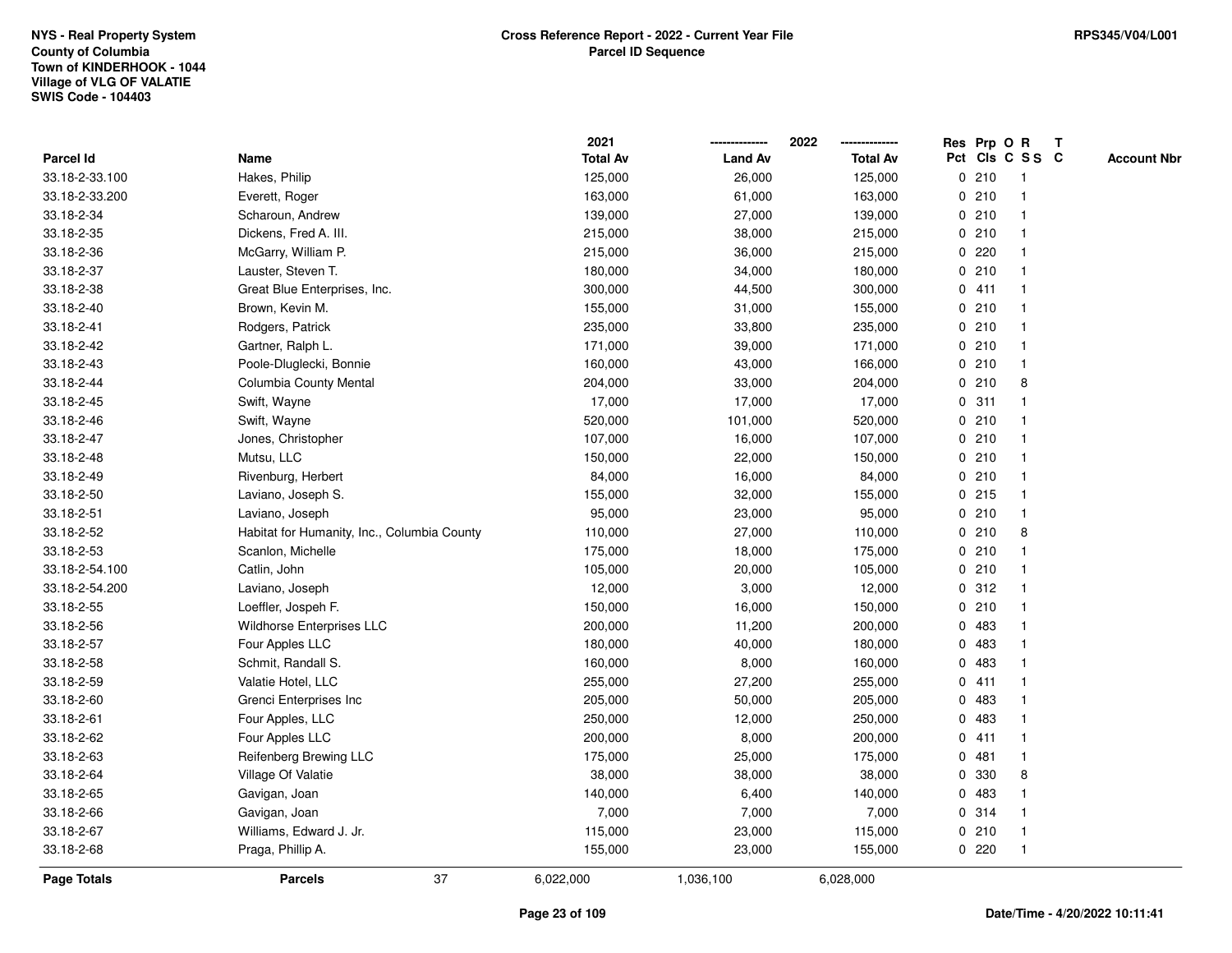|                    |                                 |    | 2021            |                | 2022            |             |        | Res Prp O R     | Т |                    |
|--------------------|---------------------------------|----|-----------------|----------------|-----------------|-------------|--------|-----------------|---|--------------------|
| Parcel Id          | Name                            |    | <b>Total Av</b> | <b>Land Av</b> | <b>Total Av</b> |             |        | Pct Cls C S S C |   | <b>Account Nbr</b> |
| 33.18-2-69         | Village of Valatie              |    | 30,000          | 20,000         | 30,000          | 0           | 650    | 8               |   |                    |
| 33.18-2-70         | J & Z Best Inc                  |    | 230,000         | 21,000         | 150,000         | 0           | 220    | -1              |   |                    |
| 33.18-2-71         | Grieco, William B.              |    | 146,000         | 39,000         | 146,000         |             | 0210   | $\mathbf 1$     |   |                    |
| 33.18-2-73         | Wright, Adam                    |    | 145,000         | 30,000         | 145,000         |             | 0220   |                 |   |                    |
| 33.18-2-74         | Gomez Cruz, Guadalupe           |    | 150,000         | 29,000         | 150,000         |             | 0210   |                 |   |                    |
| 33.18-2-76         | Patroon Properties Inc          |    | 245,000         | 6,400          | 245,000         |             | 0411   |                 |   |                    |
| 33.18-2-77         | <b>Patroon Properties</b>       |    | 142,000         | 10,400         | 142,000         |             | 0411   | -1              |   |                    |
| 33.18-2-78         | Village of Valatie              |    | 230,000         | 40,000         | 230,000         | 0           | 482    | 8               |   |                    |
| 33.18-2-79         | Catskill NY Rentals, LLC        |    | 220,000         | 25,000         | 220,000         |             | 0411   | -1              |   |                    |
| 33.18-2-80         | Grenci Enterprises, Inc.        |    | 90,000          | 4,000          | 90,000          |             | 50 483 | $\mathbf 1$     |   |                    |
| 33.18-2-81.100     | Gaze LLC                        |    | 205,000         | 25,000         | 205,000         | $\mathbf 0$ | 483    | -1              |   |                    |
| 33.18-2-81.200     | Village Of Valatie              |    | 40,000          | 25,000         | 40,000          | 0           | 331    | 8               |   |                    |
| 33.18-2-82         | Village of Valatie              |    | 200,000         | 36,200         | 200,000         | 0           | 484    | 8               |   |                    |
| 33.18-2-83         | Chatham Ridge LLC               |    | 175,000         | 45,600         | 175,000         |             | 0411   | -1              |   |                    |
| 33.18-2-84         | McGarry, William P.             |    | 20,000          | 18,000         | 20,000          | 0           | 312    |                 |   |                    |
| 33.18-2-85         | Whitlock, Robert C.             |    | 600,000         | 121,400        | 820,000         |             | 0210   | $\mathbf{1}$    |   |                    |
| 33.18-2-86         | Hagadone, Nicholas              |    | 160,000         | 36,000         | 160,000         |             | 0210   | $\mathbf{1}$    |   |                    |
| 33.18-2-87         | Bashford, Peter                 |    | 172,000         | 27,000         | 172,000         |             | 0210   | -1              |   |                    |
| 33.18-2-88         | Sitcer, Ralph C.                |    | 130,000         | 26,000         | 130,000         |             | 0210   |                 |   |                    |
| 33.18-2-89         | Torchia, Harold J.              |    | 133,000         | 25,000         | 133,000         |             | 0210   |                 |   |                    |
| 33.18-2-90         | Mackey, Joseph                  |    | 146,000         | 40,000         | 146,000         |             | 0210   | $\overline{1}$  |   |                    |
| 33.18-2-91         | Calhoun, Margaret H.            |    | 295,000         | 50,000         | 295,000         |             | 0210   |                 |   |                    |
| 33.18-2-92         | Herwick, Joseph P.              |    | 235,000         | 50,000         | 235,000         | 0           | 483    | -1              |   |                    |
| 33.18-2-93         | Wilson, Ann M.                  |    | 160,000         | 23,000         | 160,000         |             | 0210   | $\mathbf 1$     |   |                    |
| 33.18-2-94.100     | Pratt, Joshua L.                |    | 143,000         | 14,000         | 143,000         |             | 0210   | -1              |   |                    |
| 33.18-2-94.200     | Beaucage, Renee L.              |    | 143,000         | 14,000         | 146,000         |             | 0210   |                 |   |                    |
| $33.19 - 1 - 1$    | <b>Barnwell Acquisitions II</b> |    | 125,000         | 27,000         | 125,000         |             | 0210   |                 |   |                    |
| 33.19-1-2.100      | <b>Barnwell Acquisitions II</b> |    | 125,000         | 29,500         | 125,000         |             | 0210   | -1              |   |                    |
| $33.19 - 1 - 3$    | McGrath, Joseph                 |    | 240,000         | 52,600         | 240,000         |             | 0411   | -1              |   |                    |
| $33.19 - 1 - 4$    | Drumm, Nancy                    |    | 185,000         | 45,000         | 185,000         |             | 0210   | -1              |   |                    |
| 33.19-1-5          | McEwan, Linda                   |    | 190,000         | 49,000         | 190,000         |             | 0210   | -1              |   |                    |
| $33.19 - 1 - 6$    | Ward, Charles H. Jr.            |    | 190,000         | 55,000         | 190,000         |             | 0210   | -1              |   |                    |
| $33.19 - 1 - 7$    | Neidrauer, Richard              |    | 215,000         | 50,000         | 215,000         |             | 0210   |                 |   |                    |
| $33.19 - 1 - 8$    | Scibelli, Lawrence M.           |    | 200,000         | 44,000         | 200,000         |             | 0210   |                 |   |                    |
| 33.19-1-10         | Freinberg-Trufas, Amy           |    | 125,000         | 42,000         | 125,000         |             | 0210   | $\mathbf 1$     |   |                    |
| 33.19-1-11         | Cruz, Reina                     |    | 130,000         | 26,000         | 130,000         |             | 0210   | $\mathbf{1}$    |   |                    |
| 33.19-1-12         | Lafayett Chemical Inc           |    | 70,000          | 53,000         | 70,000          |             | 0 662  | 8               |   |                    |
| <b>Page Totals</b> | <b>Parcels</b>                  | 37 | 6,380,000       | 1,274,100      | 6,523,000       |             |        |                 |   |                    |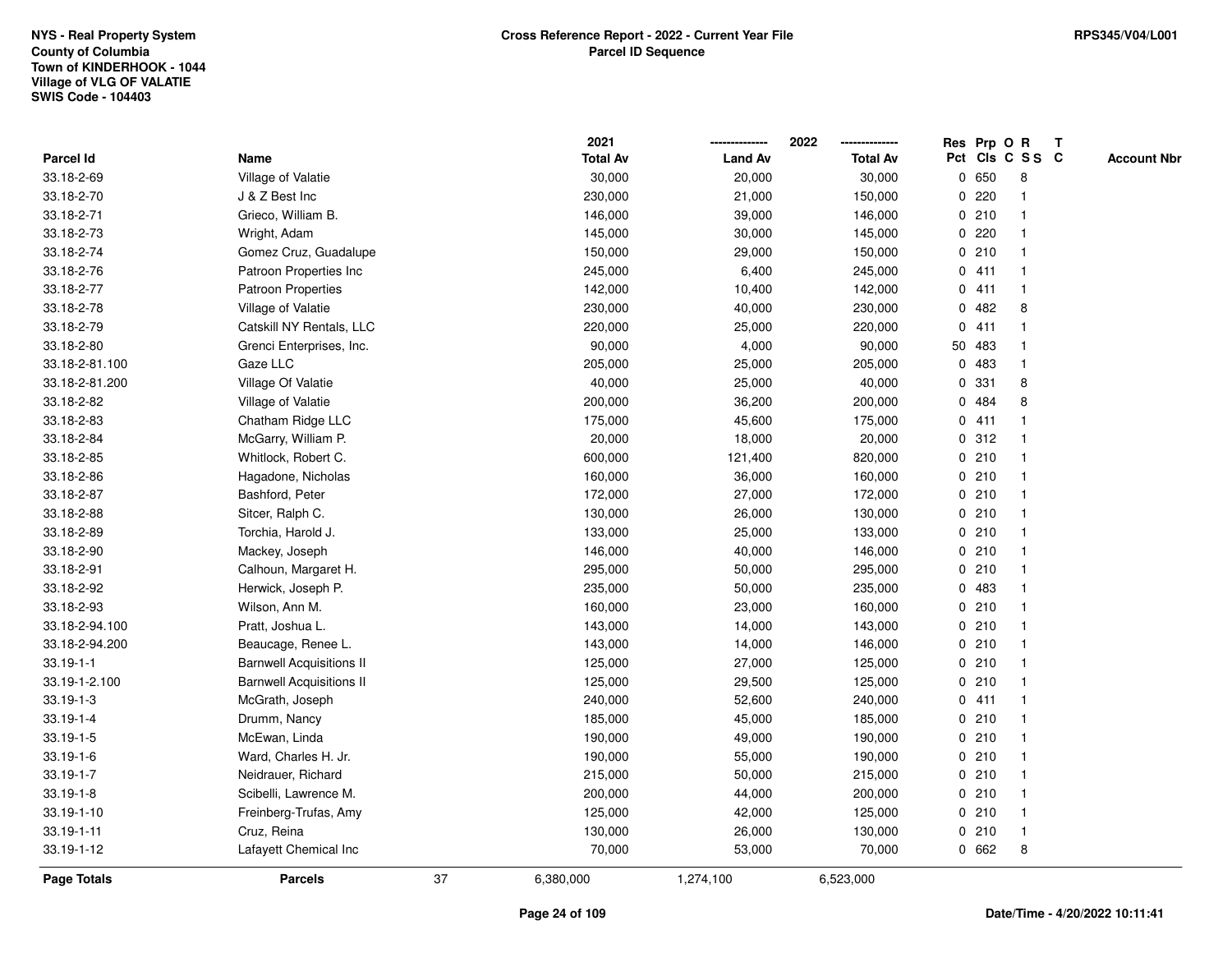|                |                               |    | 2021            |                | 2022            |   | Res Prp O R |                 | Т |                    |
|----------------|-------------------------------|----|-----------------|----------------|-----------------|---|-------------|-----------------|---|--------------------|
| Parcel Id      | Name                          |    | <b>Total Av</b> | <b>Land Av</b> | <b>Total Av</b> |   |             | Pct Cls C S S C |   | <b>Account Nbr</b> |
| 33.19-1-13     | Village of Valatie Fire Stn   |    | 330,000         | 70,000         | 330,000         | 0 | 662         | 8               |   |                    |
| 33.19-1-14     | Dolan, Rustin E.              |    | 130,000         | 39,000         | 130,000         |   | 0210        | 1               |   |                    |
| 33.19-1-15     | Marchetto, Kevin              |    | 135,000         | 39,000         | 135,000         |   | 0210        | $\mathbf 1$     |   |                    |
| 33.19-1-16     | Swift, Michael                |    | 175,000         | 35,000         | 175,000         |   | 0210        | -1              |   |                    |
| 33.19-1-17     | Swift, Michael                |    | 5,000           | 5,000          | 5,000           |   | 0.314       |                 |   |                    |
| 33.19-1-18     | Rensin, Edward S.             |    | 106,000         | 42,000         | 106,000         |   | 0210        |                 |   |                    |
| 33.19-1-19     | Benton, Jessica L.            |    | 160,000         | 37,000         | 160,000         |   | 0210        | $\mathbf 1$     |   |                    |
| 33.19-1-20.111 | Ortiz, Jose G.                |    | 260,000         | 61,000         | 260,000         |   | 0210        | $\mathbf{1}$    |   |                    |
| 33.19-1-20.112 | Taber, Darin R.               |    | 205,000         | 67,000         | 205,000         |   | 0210        | 1               |   |                    |
| 33.19-1-20.120 | March, Trevor P.              |    | 275,000         | 62,000         | 275,000         |   | 0210        | 1               |   |                    |
| 33.19-1-20.200 | Tart, Stanley J.              |    | 250,000         | 70,000         | 250,000         |   | 0210        | $\mathbf 1$     |   |                    |
| 33.19-1-21     | Williams, Kerrie E.           |    | 215,000         | 67,000         | 215,000         |   | 0210        |                 |   |                    |
| 33.19-1-22     | Sitcer, Ralph C.              |    | 135,000         | 27,000         | 135,000         |   | 0210        |                 |   |                    |
| 33.19-1-23     | Smith, Bryan M.               |    | 130,000         | 27,000         | 130,000         |   | 0210        | $\mathbf 1$     |   |                    |
| 33.19-1-24     | Chemung Canal Trust Company   |    | 300,000         | 40,000         | 300,000         |   | 0210        | $\mathbf{1}$    |   |                    |
| 33.19-1-25     | Lane, James M. II.            |    | 140,000         | 24,000         | 140,000         |   | 0210        | $\mathbf{1}$    |   |                    |
| 33.19-1-26     | O'Neil, Sandra                |    | 160,000         | 20,000         | 160,000         |   | 0210        | $\mathbf{1}$    |   |                    |
| 33.19-1-27     | Anderson, Justin              |    | 210,000         | 43,000         | 210,000         |   | 0210        | 1               |   |                    |
| 33.19-1-28     | McDermott, Debra Ann          |    | 145,000         | 46,000         | 145,000         |   | 0210        |                 |   |                    |
| 33.19-1-29     | Miller, Ronald E.             |    | 135,000         | 35,000         | 135,000         |   | 0210        |                 |   |                    |
| 33.19-1-30     | Vishneowski, Timothy J.       |    | 133,000         | 26,000         | 133,000         |   | 0210        | $\mathbf{1}$    |   |                    |
| 33.19-1-31     | Lacey, LLC                    |    | 195,000         | 25,000         | 195,000         |   | 0220        |                 |   |                    |
| 33.19-1-32     | Bickerton, Philip             |    | 165,000         | 36,000         | 165,000         |   | 0210        | $\mathbf{1}$    |   |                    |
| 33.19-1-33     | <b>Bickerton Holdings LLC</b> |    | 125,000         | 61,900         | 125,000         |   | 0.280       | $\mathbf 1$     |   |                    |
| 33.19-1-34     | Garrison, Lori                |    | 148,000         | 25,000         | 148,000         |   | 0210        | $\mathbf 1$     |   |                    |
| 33.19-1-35     | Groenink, Chuck               |    | 148,000         | 24,000         | 148,000         |   | 0210        |                 |   |                    |
| 33.19-1-36     | Kelly, Nancy                  |    | 155,000         | 31,000         | 155,000         |   | 0210        |                 |   |                    |
| 33.19-1-37     | Schneider, Stephen J.         |    | 180,000         | 53,000         | 180,000         |   | 0210        | $\mathbf 1$     |   |                    |
| 33.19-1-38     | Jones, Lee Anne M.            |    | 105,000         | 23,000         | 105,000         |   | 0210        | $\mathbf{1}$    |   |                    |
| 33.19-1-39     | Balash, Anna T.               |    | 200,000         | 27,000         | 200,000         | 0 | 220         | 1               |   |                    |
| 33.19-1-40     | Becker, Nicholas              |    | 140,000         | 35,000         | 140,000         |   | 0210        | $\mathbf 1$     |   |                    |
| 33.19-1-41     | Becker, Nicholas              |    | 20,000          | 18,000         | 20,000          |   | 0 484       | 1               |   |                    |
| 33.19-1-42     | Moore, Alan B.                |    | 160,000         | 38,000         | 160,000         |   | 0210        |                 |   |                    |
| 33.19-1-43     | Hurley, Theresa L.            |    | 145,000         | 22,000         | 145,000         |   | 0210        |                 |   |                    |
| 33.19-1-44     | Anderson, Lynn H.             |    | 150,000         | 5,300          | 6,000           |   | 0.312       | $\mathbf 1$     |   |                    |
| 33.19-1-45     | Anderson, Lynn H.             |    | 6,000           | 14,000         | 150,000         |   | 0210        | 1               |   |                    |
| 33.19-1-46     | Kasulis, Angela               |    | 155,000         | 41,800         | 155,000         |   | 0210        | $\mathbf{1}$    |   |                    |
| Page Totals    | <b>Parcels</b>                | 37 | 5,931,000       | 1,362,000      | 5,931,000       |   |             |                 |   |                    |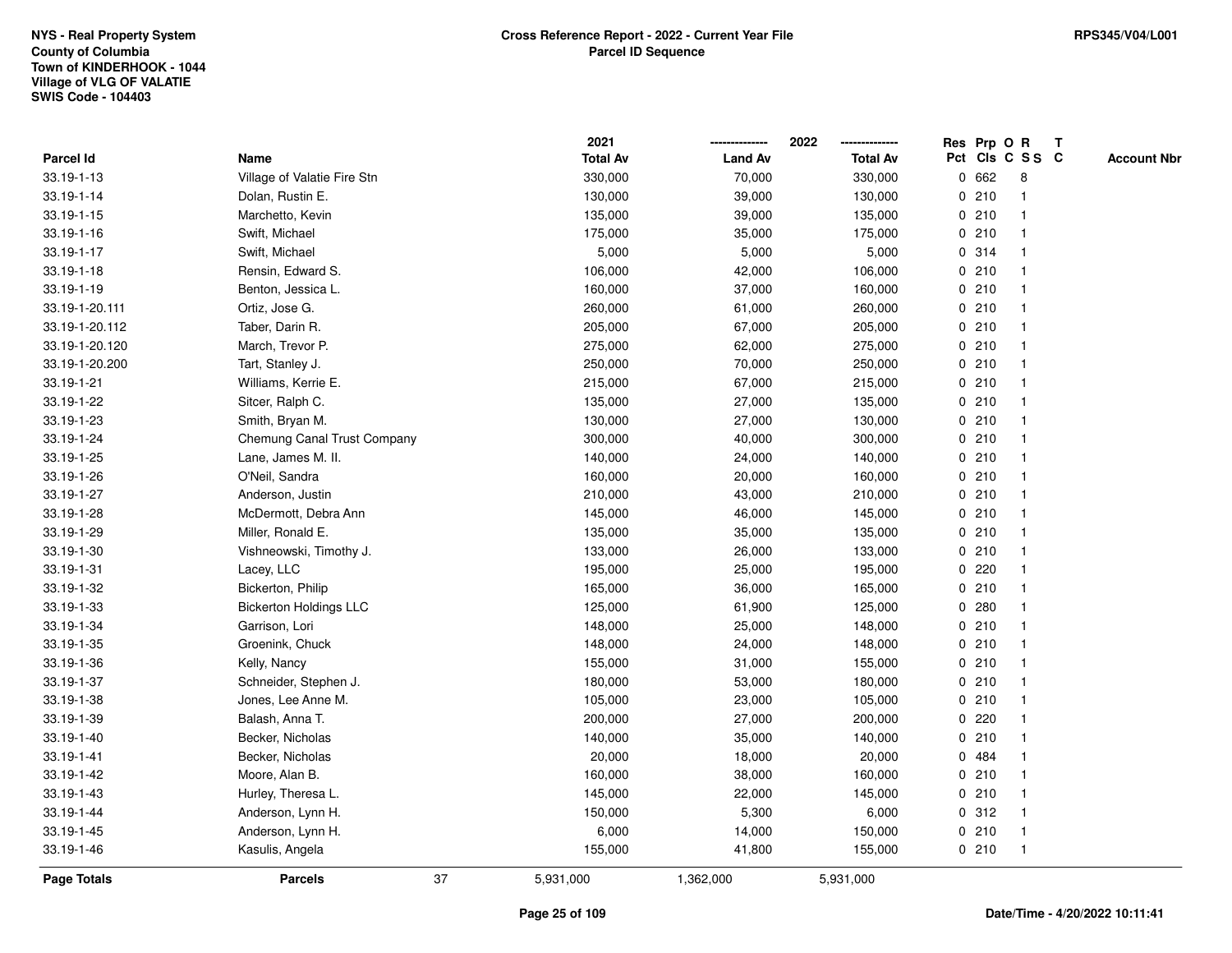|                    |                             |    | 2021            |                | 2022            |             |       | Res Prp O R     | T |                    |
|--------------------|-----------------------------|----|-----------------|----------------|-----------------|-------------|-------|-----------------|---|--------------------|
| Parcel Id          | Name                        |    | <b>Total Av</b> | <b>Land Av</b> | <b>Total Av</b> |             |       | Pct Cls C S S C |   | <b>Account Nbr</b> |
| 33.19-1-47         | Lang, Grace                 |    | 145,000         | 45,300         | 145,000         | 0           | 210   | -1              |   |                    |
| 33.19-1-48         | Briggs, Jefferson           |    | 155,000         | 30,000         | 155,000         | 0           | 210   | -1              |   |                    |
| 33.19-1-49         | Burch, Ralph D.             |    | 165,000         | 40,000         | 165,000         |             | 0210  | $\mathbf{1}$    |   |                    |
| 33.19-1-50         | <b>Stuckart Family LLC</b>  |    | 170,000         | 31,000         | 170,000         |             | 0.220 |                 |   |                    |
| 33.19-1-51         | Kinderhook Dev Partners LLC |    | 53,600          | 127,300        | 127,300         |             | 0 322 |                 |   |                    |
| 33.19-1-53         | Kelley, Jamuna              |    | 50,000          | 50,000         | 50,000          |             | 0.314 |                 |   |                    |
| 33.19-1-54         | <b>CTZK FARM LLC</b>        |    | 245,000         | 245,000        | 245,000         |             | 0.322 |                 |   |                    |
| 33.19-2-1          | Village Of Valatie          |    | 36,000          | 36,000         | 36,000          | 0           | 311   | 8               |   |                    |
| 33.19-2-2.111      | Apholz, Ronald W.           |    | 222,000         | 56,000         | 222,000         | 0           | 210   |                 |   |                    |
| 33.19-2-2.120      | Rebhorn, Betty L.           |    | 182,000         | 28,000         | 182,000         |             | 0210  |                 |   |                    |
| 33.19-2-2.200      | Yates, Mary E.              |    | 205,000         | 46,000         | 205,000         |             | 0210  |                 |   |                    |
| 33.19-2-3          | Dixon, Ethelee R.           |    | 215,000         | 45,000         | 215,000         |             | 0210  |                 |   |                    |
| 33.19-2-4          | Herrmann, Eric J.           |    | 220,000         | 45,000         | 220,000         |             | 0210  |                 |   |                    |
| 33.19-2-5          | Huffman, George Jr.         |    | 225,000         | 45,000         | 225,000         |             | 0210  |                 |   |                    |
| 33.19-2-6          | Jester, David C.            |    | 245,000         | 43,000         | 245,000         | $\mathbf 0$ | 210   |                 |   |                    |
| 33.19-2-7          | Light, Patricia A.          |    | 220,000         | 45,000         | 220,000         |             | 0210  | $\mathbf{1}$    |   |                    |
| 33.19-2-8          | Giammarco, Gregory          |    | 235,000         | 45,000         | 235,000         |             | 0210  | $\mathbf{1}$    |   |                    |
| 33.19-2-9          | Lewis, Sandra               |    | 235,000         | 43,000         | 235,000         |             | 0210  |                 |   |                    |
| 33.19-2-10         | Clarke, Michelle L.         |    | 240,000         | 45,000         | 240,000         |             | 0210  |                 |   |                    |
| 33.19-2-11         | Zink, David Scott           |    | 232,000         | 45,000         | 232,000         |             | 0210  |                 |   |                    |
| 33.19-2-12         | Kaiser, Joseph P.           |    | 199,000         | 45,000         | 199,000         |             | 0210  |                 |   |                    |
| 33.19-2-13         | Carpenter, Adam M.          |    | 260,000         | 45,000         | 260,000         |             | 0210  |                 |   |                    |
| 33.19-2-14         | Ouimet, Lucille             |    | 220,000         | 45,000         | 220,000         |             | 0210  | -1              |   |                    |
| 33.19-2-15         | Kline, Mary                 |    | 260,000         | 45,000         | 260,000         | $\mathbf 0$ | 210   |                 |   |                    |
| 33.19-2-16         | Hotaling, James E.          |    | 265,000         | 45,000         | 265,000         |             | 0210  |                 |   |                    |
| 33.19-2-17         | Ames, Deborah               |    | 195,000         | 44,000         | 195,000         |             | 0210  |                 |   |                    |
| 33.19-2-18         | Pulver, Patrick C.          |    | 220,000         | 44,000         | 220,000         |             | 0210  |                 |   |                    |
| 33.19-2-19         | Schneider, Miriam           |    | 218,000         | 45,000         | 218,000         |             | 0210  |                 |   |                    |
| 33.19-2-20         | Kliment, Anita              |    | 255,000         | 43,800         | 255,000         |             | 0210  |                 |   |                    |
| 33.19-2-21         | Saxby, Mark                 |    | 210,000         | 45,000         | 210,000         | $\mathbf 0$ | 210   |                 |   |                    |
| 33.19-2-22         | Eleby, Larry                |    | 235,000         | 45,000         | 235,000         |             | 0210  | -1              |   |                    |
| 33.19-2-23         | Minahan, William            |    | 220,000         | 45,000         | 220,000         |             | 0210  | -1              |   |                    |
| 33.19-2-24         | Hansen, Amanda              |    | 241,000         | 45,000         | 241,000         |             | 0210  |                 |   |                    |
| 33.19-2-25         | Buono, Anthony G.           |    | 242,000         | 45,000         | 242,000         |             | 0210  |                 |   |                    |
| 33.19-2-26         | White, Joan P.              |    | 240,000         | 45,000         | 240,000         |             | 0210  |                 |   |                    |
| 33.19-2-27         | Gulisane, John V. Jr.       |    | 220,000         | 45,000         | 220,000         |             | 0210  |                 |   |                    |
| 33.19-2-28         | Jablanski, Justin           |    | 231,000         | 45,000         | 231,000         |             | 0210  | $\mathbf{1}$    |   |                    |
| <b>Page Totals</b> | <b>Parcels</b>              | 37 | 7,626,600       | 1,897,400      | 7,700,300       |             |       |                 |   |                    |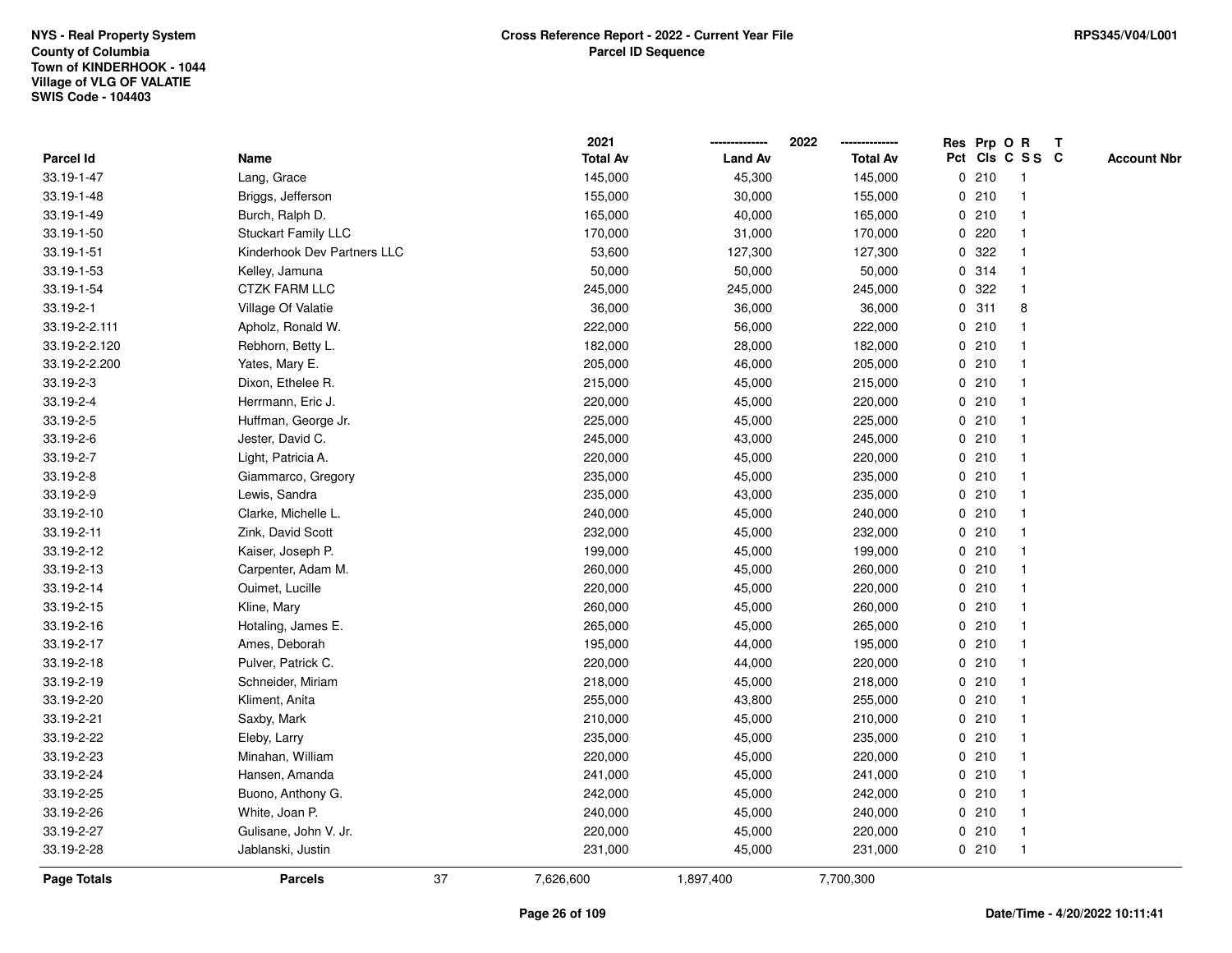|                    |                              |    | 2021            |                | 2022            |             |       | Res Prp O R     | Т |                    |
|--------------------|------------------------------|----|-----------------|----------------|-----------------|-------------|-------|-----------------|---|--------------------|
| Parcel Id          | Name                         |    | <b>Total Av</b> | <b>Land Av</b> | <b>Total Av</b> |             |       | Pct Cls C S S C |   | <b>Account Nbr</b> |
| 33.19-2-29         | Hawver, Bruce J.             |    | 230,000         | 39,000         | 230,000         |             | 0210  | $\mathbf{1}$    |   |                    |
| 33.19-2-30         | Nastke, Joseph               |    | 245,000         | 45,000         | 245,000         | 0           | 210   | $\mathbf{1}$    |   |                    |
| 33.19-2-31         | Gregg, Bryan L.              |    | 201,000         | 45,000         | 201,000         |             | 0210  | $\mathbf{1}$    |   |                    |
| 33.19-2-32         | Welch, Michael               |    | 215,000         | 45,000         | 215,000         |             | 0210  | -1              |   |                    |
| 33.19-2-33         | Frick, Michele E.            |    | 225,000         | 38,000         | 225,000         |             | 0210  |                 |   |                    |
| 33.19-2-34         | Kurek, Michael               |    | 275,000         | 40,000         | 275,000         |             | 0210  |                 |   |                    |
| 33.19-2-35         | Mansfield, Thomas M.         |    | 226,000         | 45,000         | 226,000         |             | 0210  |                 |   |                    |
| 33.19-2-36         | Mansfield, Thomas M.         |    | 40,000          | 40,000         | 40,000          | 0           | 311   | $\mathbf{1}$    |   |                    |
| 33.19-2-37         | Strevell, Brandon            |    | 199,000         | 45,000         | 199,000         |             | 0210  | $\mathbf 1$     |   |                    |
| 33.19-2-38         | Timber, Robert               |    | 230,000         | 46,000         | 230,000         |             | 0210  | $\mathbf 1$     |   |                    |
| 33.19-2-39         | Yezzi, Jaime L.              |    | 210,000         | 45,000         | 210,000         |             | 0210  |                 |   |                    |
| 33.19-2-40         | Hourigan, Cristina M.        |    | 210,000         | 45,000         | 210,000         |             | 0210  |                 |   |                    |
| 33.19-2-41         | Da Costa, Gustavo C.         |    | 198,000         | 56,000         | 198,000         |             | 0210  |                 |   |                    |
| 33.19-2-42.110     | Owen, Rhonda A.              |    | 240,000         | 43,000         | 240,000         |             | 0210  |                 |   |                    |
| 33.19-2-42.120     | Lill, Gina                   |    | 188,000         | 36,600         | 188,000         |             | 0210  | $\mathbf{1}$    |   |                    |
| 33.19-2-42.200     | Finn, Daniel M.              |    | 180,000         | 38,400         | 180,000         |             | 0210  | $\mathbf{1}$    |   |                    |
| 33.19-2-44         | Adelfio, Rosa                |    | 265,000         | 45,000         | 265,000         |             | 0210  | $\mathbf{1}$    |   |                    |
| 33.19-2-45         | Raftery, Thomas C.           |    | 240,000         | 45,000         | 240,000         |             | 0210  |                 |   |                    |
| 33.19-2-46         | Mackey, Donald R.            |    | 240,000         | 45,000         | 240,000         |             | 0210  |                 |   |                    |
| 33.19-2-47         | Zietsman, Johanna Maria      |    | 240,000         | 45,000         | 240,000         |             | 0210  |                 |   |                    |
| 33.19-2-48         | MacDonald, Leith             |    | 243,000         | 42,600         | 247,000         |             | 0210  |                 |   |                    |
| 33.19-2-49         | Overby, Anacita M.           |    | 190,000         | 38,400         | 190,000         |             | 0210  | 1               |   |                    |
| 33.19-2-50         | Papas, Chris D.              |    | 220,000         | 45,000         | 220,000         |             | 0210  | -1              |   |                    |
| 33.19-2-51         | Baoud, Aissam                |    | 255,000         | 45,000         | 255,000         |             | 0210  | $\mathbf{1}$    |   |                    |
| 33.19-2-52         | Raymoun, Celecia             |    | 310,000         | 42,600         | 310,000         |             | 0210  | 1               |   |                    |
| 33.19-2-53         | Clark, Maria A.              |    | 240,000         | 45,000         | 240,000         |             | 0210  |                 |   |                    |
| 33.19-2-54         | Sanchez, Thomas V. Jr.       |    | 233,000         | 45,000         | 233,000         |             | 0210  |                 |   |                    |
| 33.19-2-55         | Rappaport, Linda             |    | 245,000         | 50,000         | 245,000         |             | 0210  |                 |   |                    |
| 33.19-2-56         | Genovese, Carl P. Jr.        |    | 230,000         | 36,000         | 230,000         |             | 0210  |                 |   |                    |
| $44.5 - 1 - 1$     | Valatie Land Development LLC |    | 5,000           | 5,000          | 5,000           | $\mathbf 0$ | 314   | -1              |   |                    |
| $44.5 - 1 - 2$     | Valatie Vol Res Squad Inc    |    | 285,000         | 73,100         | 285,000         |             | 0 470 | 8               |   |                    |
| $44.5 - 1 - 4$     | Stingray Properties, LLC     |    | 464,000         | 113,100        | 464,000         |             | 0 483 | 1               |   |                    |
| $44.5 - 1 - 5$     | Domigan, Barbara A.          |    | 170,000         | 16,600         | 170,000         |             | 0.280 |                 |   |                    |
| $44.5 - 1 - 6$     | Scace, David B.              |    | 550,000         | 139,000        | 555,000         |             | 0471  |                 |   |                    |
| $44.5 - 1 - 8$     | Scace, David B.              |    | 210,000         | 60,000         | 210,000         |             | 0210  | 1               |   |                    |
| $44.5 - 1 - 9$     | <b>Barford Family LLC</b>    |    | 165,000         | 48,000         | 165,000         | 0           | 483   | $\mathbf 1$     |   |                    |
| 44.5-1-10          | Barford, Mary L.             |    | 335,000         | 61,000         | 335,000         |             | 0210  | $\mathbf{1}$    |   |                    |
| <b>Page Totals</b> | <b>Parcels</b>               | 37 | 8,647,000       | 1,777,400      | 8,656,000       |             |       |                 |   |                    |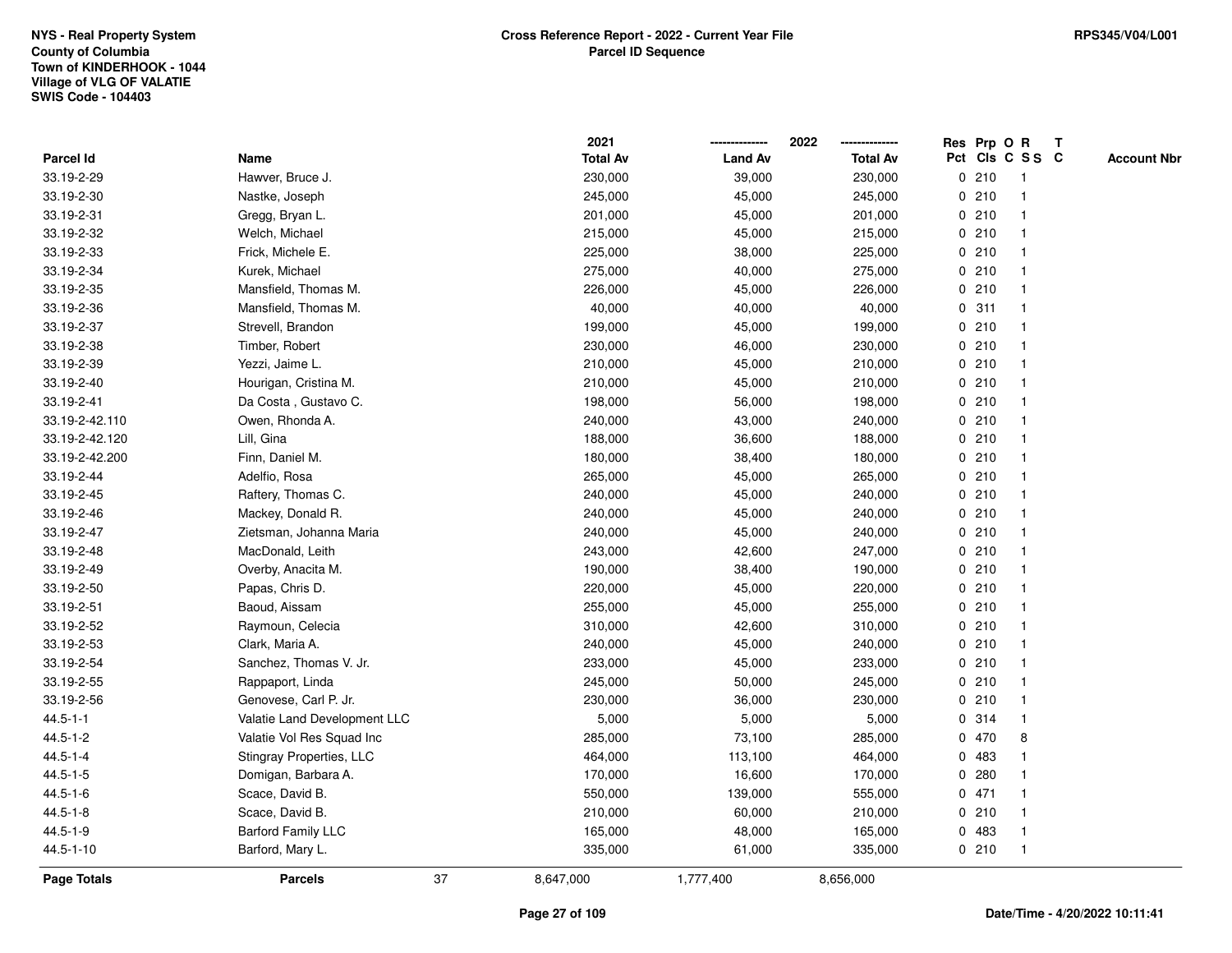|                    |                                 |    | 2021            |                | 2022            |   |         | Res Prp O R     | Т |                    |
|--------------------|---------------------------------|----|-----------------|----------------|-----------------|---|---------|-----------------|---|--------------------|
| Parcel Id          | Name                            |    | <b>Total Av</b> | <b>Land Av</b> | <b>Total Av</b> |   |         | Pct Cls C S S C |   | <b>Account Nbr</b> |
| $44.5 - 1 - 11$    | St Johns Catholic Church        |    | 1,800,000       | 89,800         | 1,800,000       | 0 | 620     | 8               |   |                    |
| 44.5-1-12          | St John The Baptist Chur        |    | 65,000          | 65,000         | 65,000          | 0 | 311     | 8               |   |                    |
| 44.5-1-13          | Berry, Steven E.                |    | 225,000         | 61,000         | 225,000         |   | 0210    | $\mathbf{1}$    |   |                    |
| $44.5 - 1 - 14$    | Ruppe, Reinhold                 |    | 340,000         | 77,500         | 340,000         |   | 0210    | -1              |   |                    |
| 44.5-1-15          | Benenati, Carl J.               |    | 165,000         | 50,000         | 165,000         |   | 0210    |                 |   |                    |
| 44.5-1-16          | Benenati, Carl J.               |    | 120,000         | 53,800         | 120,000         |   | 0 484   |                 |   |                    |
| 44.5-1-17          | Ha, Alyssa                      |    | 310,000         | 55,800         | 310,000         |   | 0210    | $\mathbf{1}$    |   |                    |
| $44.5 - 1 - 18$    | Clark, Robert W.                |    | 215,000         | 98,000         | 215,000         |   | 0210    | $\mathbf{1}$    |   |                    |
| 44.5-1-19          | Hardy, William                  |    | 260,000         | 64,000         | 260,000         |   | 0210    | $\mathbf{1}$    |   |                    |
| 44.5-1-20.100      | Hildreth, Matthew J.            |    | 160,000         | 46,500         | 160,000         |   | 0210    | $\mathbf{1}$    |   |                    |
| 44.5-1-20.200      | Jeffrey A Pinkowski, Inc        |    | 300,000         | 80,000         | 300,000         |   | 0411    | $\mathbf 1$     |   |                    |
| 44.5-1-21          | St Lukes Lutheran Church        |    | 1,280,000       | 143,800        | 1,280,000       |   | 0 620   | 8               |   |                    |
| 44.5-1-22          | Monahan, Martin                 |    | 205,000         | 59,800         | 205,000         | 0 | 483     |                 |   |                    |
| 44.5-1-23.110      | Rugen, Glenn                    |    | 205,000         | 61,000         | 205,000         | 0 | 483     | 1               |   |                    |
| 44.5-1-23.120      | Jaker LLC                       |    | 345,000         | 113,000        | 345,000         | 0 | 457     | $\mathbf{1}$    |   |                    |
| 44.5-1-23.200      | Dragos, Donald                  |    | 200,000         | 31,000         | 200,000         | 0 | 210     | $\mathbf{1}$    |   |                    |
| 44.5-1-24          | Shop Rentals LLC                |    | 75,000          | 40,000         | 75,000          |   | 0 449   | $\mathbf{1}$    |   |                    |
| 44.5-1-25          | Botteri, John F.                |    | 11,100          | 11,100         | 11,100          |   | 0.314   | $\mathbf{1}$    |   |                    |
| 44.5-1-26          | Botteri, John F.                |    | 125,000         | 53,000         | 125,000         |   | 0210    | -1              |   |                    |
| $44.6 - 1 - 1$     | Schoonmaker, Jonathan R.        |    | 180,000         | 53,000         | 180,000         |   | 0220    |                 |   |                    |
| $44.6 - 1 - 2$     | Pawlik, Joseph Jr.              |    | 180,000         | 50,700         | 180,000         |   | $0$ 220 | $\mathbf{1}$    |   |                    |
| $44.6 - 1 - 3$     | Warbuton, Richard J.            |    | 245,000         | 54,000         | 245,000         |   | 0210    | $\mathbf 1$     |   |                    |
| $44.6 - 1 - 4$     | Geel, Robert W. Jr.             |    | 160,000         | 37,000         | 160,000         |   | 0210    | $\mathbf{1}$    |   |                    |
| $44.6 - 1 - 5$     | Kohler, Nancy A.                |    | 260,000         | 45,000         | 260,000         |   | 0210    | $\mathbf{1}$    |   |                    |
| $44.6 - 1 - 6$     | Ballard, Charles                |    | 132,000         | 58,000         | 132,000         |   | 0210    | $\mathbf 1$     |   |                    |
| $44.6 - 1 - 7$     | Ballard, Charles                |    | 12,000          | 10,000         | 12,000          |   | 0.312   | -1              |   |                    |
| $44.6 - 1 - 8$     | Serrano, Jo-Ann M.              |    | 190,000         | 28,000         | 190,000         |   | 0210    | 1               |   |                    |
| 44.6-1-9           | <b>SC Property Ventures LLC</b> |    | 175,000         | 36,000         | 175,000         |   | 0210    | $\mathbf{1}$    |   |                    |
| $44.6 - 1 - 10$    | <b>SC Property Ventures LLC</b> |    | 15,000          | 1,000          | 15,000          |   | 0.312   | $\mathbf{1}$    |   |                    |
| $44.6 - 1 - 11$    | Bewick, Thomas                  |    | 90,000          | 13,000         | 90,000          |   | 0210    | $\mathbf{1}$    |   |                    |
| 44.6-1-12          | White, Charles L.               |    | 175,000         | 52,000         | 175,000         |   | 0210    | $\mathbf{1}$    |   |                    |
| 44.6-1-14          | Niagara Mohawk Power Corp       |    | 105,600         | 105,600        | 105,600         |   | 0 380   | 6               |   |                    |
| 44.6-1-15.1        | Buono, Kyle                     |    | 130,000         | 18,000         | 130,000         |   | 0210    | $\mathbf 1$     |   |                    |
| 44.6-1-15.2        | Moisan, Peter A.                |    | 150,000         | 25,000         | 150,000         |   | 0 465   |                 |   |                    |
| 44.6-1-16          | Beaucage, Michael B.            |    | 105,000         | 10,000         | 105,000         |   | 0210    | $\mathbf{1}$    |   |                    |
| 44.6-1-17          | Valaltie Free Library           |    | 200,000         | 35,000         | 200,000         | 0 | 484     | 8               |   |                    |
| 44.6-1-18          | Panetta, Thomas                 |    | 175,000         | 42,000         | 175,000         |   | 0210    | $\mathbf{1}$    |   |                    |
| <b>Page Totals</b> | <b>Parcels</b>                  | 37 | 9,085,700       | 1,927,400      | 9,085,700       |   |         |                 |   |                    |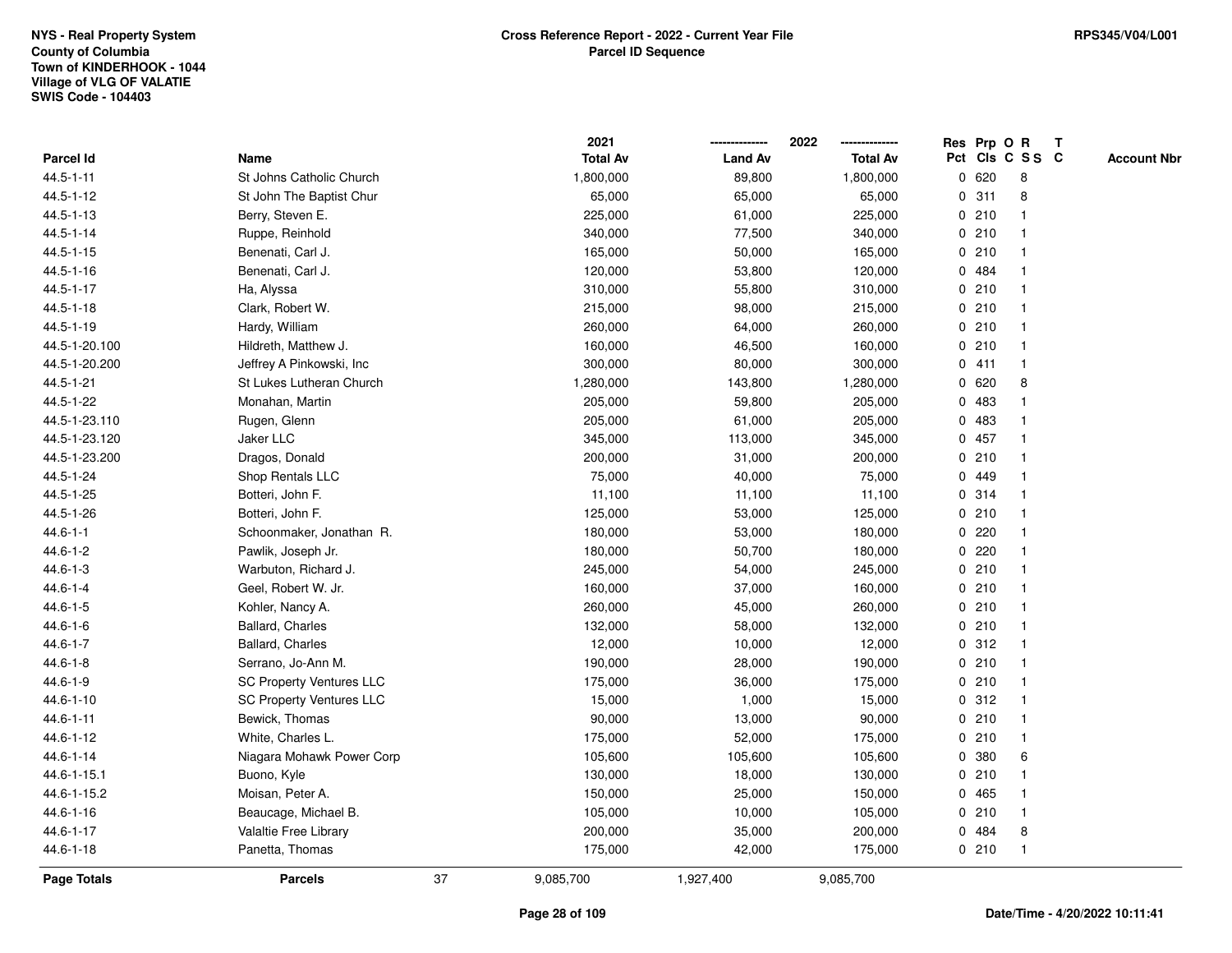|                  |                                             | 2021            |                | 2022            |             |        | Res Prp O R     | Т |                    |
|------------------|---------------------------------------------|-----------------|----------------|-----------------|-------------|--------|-----------------|---|--------------------|
| <b>Parcel Id</b> | Name                                        | <b>Total Av</b> | <b>Land Av</b> | <b>Total Av</b> |             |        | Pct Cls C S S C |   | <b>Account Nbr</b> |
| 44.6-1-19        | Elden, Michael                              | 126,000         | 25,000         | 126,000         | $\mathbf 0$ | 210    | $\mathbf{1}$    |   |                    |
| 44.6-1-20        | Ulrich, Frederick A.                        | 170,000         | 28,000         | 170,000         | 0           | 210    |                 |   |                    |
| 44.6-1-21        | Novak, Joan                                 | 147,000         | 24,000         | 147,000         |             | 0210   | $\mathbf 1$     |   |                    |
| 44.6-1-22        | Scace, David                                | 165,000         | 70,000         | 165,000         |             | 0210   |                 |   |                    |
| 44.6-1-23        | Buell, Cynthia Lee                          | 155,000         | 57,000         | 155,000         |             | 0 283  |                 |   |                    |
| 44.6-1-24        | <b>MDRD Properties LLC</b>                  | 230,000         | 70,000         | 230,000         |             | 0.280  |                 |   |                    |
| 44.6-1-25.110    | Village of Valatie                          | 2,425,137       | 440,000        | 2,425,137       |             | 0 853  | 8               |   |                    |
| 44.6-1-25.120    | Valatie Ltd Partnership                     | 1,150,000       | 325,000        | 1,150,000       |             | 0411   |                 |   |                    |
| 44.6-1-25.200    | Pottenburgh, Eden                           | 187,000         | 42,600         | 187,000         |             | 0210   |                 |   |                    |
| 44.6-1-26        | Doty, Laila E.                              | 102,000         | 34,000         | 102,000         |             | 0210   |                 |   |                    |
| 44.6-1-27        | Morrissey, Jeffrey J.                       | 140,000         | 36,000         | 140,000         |             | 0210   |                 |   |                    |
| 44.6-1-28        | Huyck, Wayne                                | 185,000         | 38,000         | 185,000         |             | 0210   |                 |   |                    |
| 44.6-1-29        | Local Development Corp., Village of Valatie | 200,000         | 143,000        | 200,000         |             | 0710   | 8               |   |                    |
| 44.6-1-30        | Williams, David J.                          | 194,000         | 43,000         | 194,000         |             | 0210   |                 |   |                    |
| 44.6-1-31        | Pinkowski, Jeffery A.                       | 40,000          | 20,000         | 40,000          |             | 25 411 |                 |   |                    |
| 44.6-1-32        | Nguyen, Phuc V.                             | 133,000         | 20,000         | 133,000         |             | 0210   |                 |   |                    |
| 44.6-1-33        | Reinard Realty NY, LLC                      | 3,000,000       | 350,000        | 3,000,000       | $\mathbf 0$ | 465    |                 |   |                    |
| 44.6-1-35        | Pesce, Ralph                                | 180,000         | 21,700         | 180,000         |             | 0 230  |                 |   |                    |
| 44.6-1-36        | Pough, Robert C. Jr                         | 122,000         | 26,000         | 122,000         |             | 0210   |                 |   |                    |
| 44.6-1-37        | Running Creek Props LLC                     | 160,000         | 22,000         | 160,000         |             | 0.220  |                 |   |                    |
| 44.6-1-38        | Running Creek Props LLC                     | 140,000         | 18,000         | 140,000         |             | 0.220  |                 |   |                    |
| 44.6-1-39        | Brown, Everett                              | 98,000          | 21,000         | 98,000          |             | 0210   |                 |   |                    |
| 44.6-1-40        | Elcox, Michele                              | 142,000         | 22,000         | 142,000         |             | 0210   |                 |   |                    |
| 44.6-1-41        | Raihofer, David S.                          | 150,000         | 27,000         | 150,000         |             | 0210   | $\mathbf 1$     |   |                    |
| 44.6-1-42        | Local Development Corp., Village of Valatie | 60,000          | 60,000         | 60,000          |             | 0 330  | 8               |   |                    |
| 44.6-1-43        | Clow, Virginia B.                           | 150,000         | 47,000         | 150,000         |             | 0210   |                 |   |                    |
| 44.6-1-45        | Hancock, Craig                              | 144,000         | 57,000         | 144,000         |             | 0210   |                 |   |                    |
| 44.6-1-46.200    | Village of Valatie                          | 500,000         | 500,000        | 500,000         | 0           | 590    | 8               |   |                    |
| 44.6-1-47        | Grattan, Elizabeth G.                       | 218,000         | 44,000         | 218,000         |             | 0210   |                 |   |                    |
| 44.6-1-48        | Grattan, Patrick                            | 145,000         | 31,700         | 145,000         | 0           | 230    |                 |   |                    |
| 44.6-1-49        | Two Streams LLC                             | 19,000          | 19,000         | 19,000          | 0           | 330    |                 |   |                    |
| 44.6-1-50.100    | GGJR, LLC                                   | 145,000         | 11,200         | 145,000         |             | 0 483  |                 |   |                    |
| 44.6-1-50.200    | Village of Valatie                          | 5,000           | 5,000          | 5,000           |             | 0 692  | 8               |   |                    |
| 44.6-1-51        | Castellanos Ortiz, Victoria                 | 35,000          | 35,000         | 35,000          |             | 0.311  |                 |   |                    |
| 44.6-1-52        | <b>Barnwell Enterprises Inc</b>             | 13,000          | 13,000         | 13,000          |             | 0 330  |                 |   |                    |
| 44.6-1-53        | Village Of Valatie                          | 10,000          | 10,000         | 10,000          | 0           | 330    | 8               |   |                    |
| 44.6-1-54        | Four Apples LLC                             | 85,000          | 10,400         | 85,000          |             | 0 483  | $\mathbf{1}$    |   |                    |
| Page Totals      | 37<br><b>Parcels</b>                        | 11,270,137      | 2,766,600      | 11,270,137      |             |        |                 |   |                    |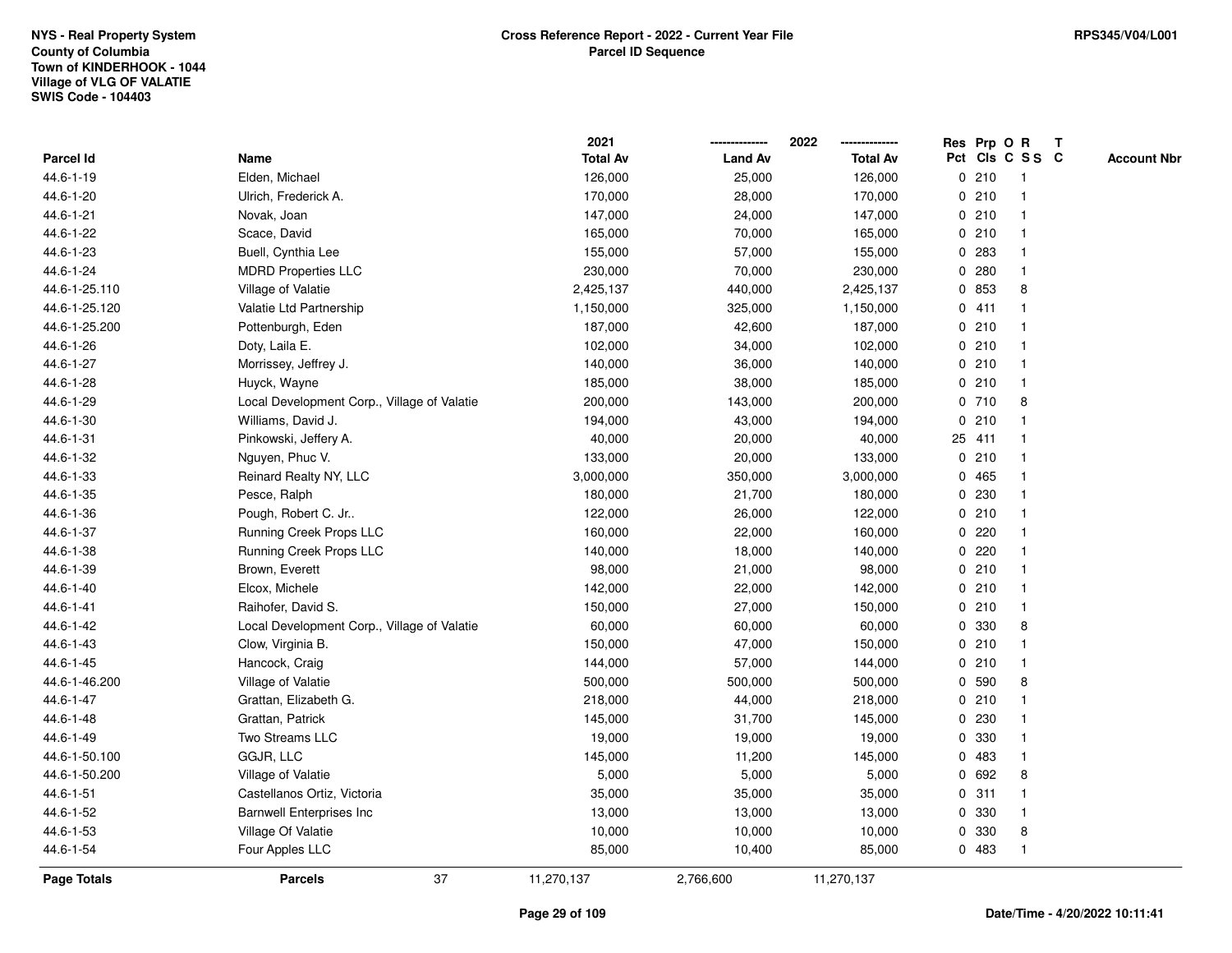|                    |                                |    | 2021            |                | 2022            |              |         | Res Prp O R             | Т |                    |
|--------------------|--------------------------------|----|-----------------|----------------|-----------------|--------------|---------|-------------------------|---|--------------------|
| Parcel Id          | Name                           |    | <b>Total Av</b> | <b>Land Av</b> | <b>Total Av</b> |              |         | Pct Cls C S S C         |   | <b>Account Nbr</b> |
| 44.6-1-55          | Village Of Valatie             |    | 14,000          | 10,000         | 14,000          | 0            | 331     | 8                       |   |                    |
| 44.6-1-56          | Nut Biz, LLC                   |    | 200,000         | 30,000         | 200,000         | 0            | 457     | $\mathbf 1$             |   |                    |
| 44.6-1-57          | Ortiz, Victoria Castellanos    |    | 120,000         | 30,000         | 120,000         |              | 0.482   | $\mathbf 1$             |   |                    |
| 44.6-1-58          | Furey, Jennifer                |    | 80,000          | 20,000         | 80,000          |              | 0 483   | -1                      |   |                    |
| 44.6-1-59.100      | Village Of Valatie             |    | 6,000           | 6,000          | 6,000           |              | 0 330   | 8                       |   |                    |
| 44.6-1-59.200      | Village Of Valatie             |    | 6,000           | 6,000          | 6,000           | $\mathbf{0}$ | 330     | 8                       |   |                    |
| 44.6-1-60          | Village Of Valatie             |    | 6,000           | 6,000          | 6,000           | 0            | 330     | 8                       |   |                    |
| 44.6-1-62          | Four Apples LLC                |    | 135,000         | 25,000         | 135,000         | $\mathbf 0$  | 483     |                         |   |                    |
| 44.6-1-63          | Kneller, Kirk K.               |    | 185,000         | 25,000         | 185,000         | 0            | 483     | -1                      |   |                    |
| 44.6-1-65          | Celai LLC                      |    | 175,000         | 30,000         | 175,000         |              | 0483    | $\mathbf{1}$            |   |                    |
| 44.6-1-66          | DeCrose, Seth                  |    | 160,000         | 25,000         | 160,000         |              | 0.230   | -1                      |   |                    |
| 44.6-1-67          | <b>AG Homevibes LLC</b>        |    | 45,000          | 10,000         | 45,000          |              | 0210    |                         |   |                    |
| 44.6-1-68          | 3038 Main Street, LLC          |    | 135,000         | 20,000         | 135,000         | 0            | 483     |                         |   |                    |
| 44.6-1-69          | County of Columbia             |    | 4,000           | 4,000          | 4,000           |              | 0 330   | 8                       |   |                    |
| 44.6-1-70          | Village Of Valatie             |    | 5,000           | 5,000          | 5,000           | 0            | 330     | 8                       |   |                    |
| 44.6-1-71          | Village of Valatie             |    | 4,000           | 4,000          | 4,000           | 0            | 330     | 8                       |   |                    |
| 44.6-1-72          | JC Sherbrook LLC               |    | 145,000         | 20,000         | 145,000         |              | 0411    |                         |   |                    |
| 44.6-1-73          | 3048 Main Street Holdings, LLC |    | 55,000          | 20,000         | 55,000          |              | 0 484   |                         |   |                    |
| 44.6-1-74          | 3048 Main Street Holdings, LLC |    | 5,000           | 5,000          | 5,000           |              | 0 692   |                         |   |                    |
| 44.6-1-75          | Unity Lodge #9 F.&A.M          |    | 100,000         | 30,000         | 100,000         |              | 0422    |                         |   |                    |
| 44.6-1-77.100      | Village of Valatie             |    | 160,000         | 66,000         | 160,000         |              | 0 853   | 8                       |   |                    |
| 44.6-1-78.100      | Valatie Falls Hydro Power, Inc |    | 25,000          | 25,000         | 25,000          |              | 0 323   |                         |   |                    |
| 44.6-1-78.200      | State Of New York              |    | 10,000          | 10,000         | 10,000          | 0            | 330     | 8                       |   |                    |
| 44.6-1-79          | Santibanez, Ernesto            |    | 136,000         | 23,000         | 136,000         |              | 0210    | $\mathbf 1$             |   |                    |
| 44.6-1-80          | Killmeier, Kouri               |    | 85,000          | 28,000         | 85,000          |              | 0210    | -1                      |   |                    |
| $44.6 - 1 - 81$    | Hagadone, Daniel S.            |    | 80,000          | 38,000         | 80,000          |              | 0210    |                         |   |                    |
| 44.6-1-82          | Dugan, Tristan J.              |    | 135,000         | 20,000         | 135,000         |              | 0210    |                         |   |                    |
| 44.6-1-83          | Costello, James                |    | 145,000         | 21,000         | 159,000         |              | 0210    | -1                      |   |                    |
| 44.6-1-84          | Brignull, Elizabeth L.         |    | 130,000         | 40,000         | 130,000         |              | 0210    | $\overline{\mathbf{1}}$ |   |                    |
| 44.6-1-85          | Peters, Richard D.             |    | 138,000         | 45,000         | 138,000         |              | 0210    | -1                      |   |                    |
| 44.6-1-86          | Melino, Elizabeth              |    | 125,000         | 38,200         | 125,000         |              | 0210    | $\mathbf 1$             |   |                    |
| 44.6-1-87          | Hamm, David                    |    | 133,000         | 45,000         | 133,000         |              | 0210    | $\mathbf 1$             |   |                    |
| 44.6-1-88          | Ryan, Michael                  |    | 120,000         | 12,000         | 120,000         |              | 0210    |                         |   |                    |
| 44.6-1-89          | Swift, Michael W.              |    | 142,000         | 35,000         | 142,000         |              | 0210    |                         |   |                    |
| 44.6-1-90          | Richards, Charles Jr.          |    | 260,000         | 47,000         | 260,000         |              | $0$ 215 | $\mathbf 1$             |   |                    |
| 44.6-1-91          | Bryan, John M.                 |    | 248,000         | 46,800         | 248,000         |              | 0210    | $\mathbf{1}$            |   |                    |
| 44.6-1-93          | Nelson, Jeanne M.              |    | 225,000         | 50,000         | 225,000         |              | 0210    | $\mathbf{1}$            |   |                    |
| <b>Page Totals</b> | <b>Parcels</b>                 | 37 | 3,882,000       | 921,000        | 3,896,000       |              |         |                         |   |                    |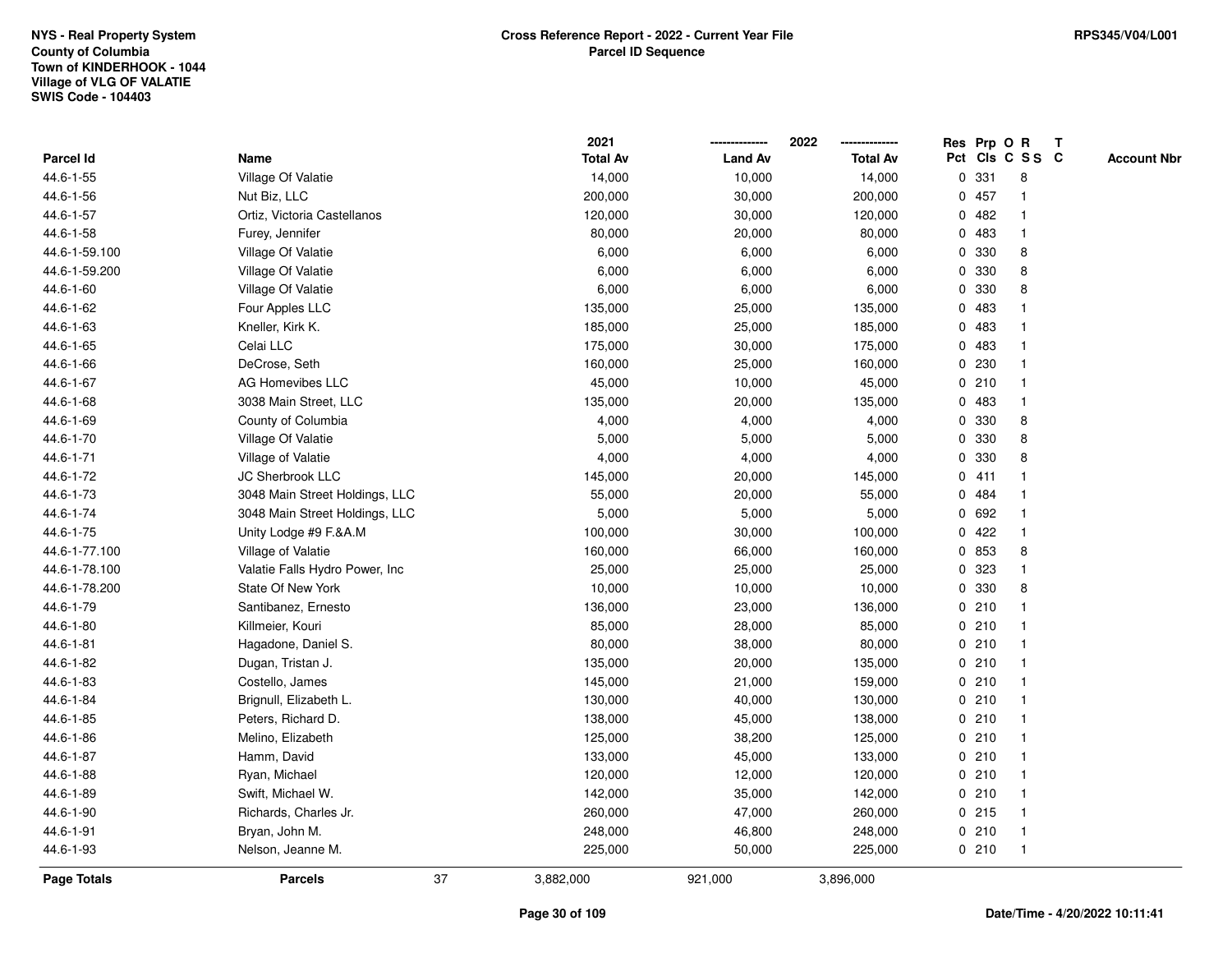|             |                                         | 2021            |                | 2022            | Res Prp O R |      |                 | Т |                    |
|-------------|-----------------------------------------|-----------------|----------------|-----------------|-------------|------|-----------------|---|--------------------|
| Parcel Id   | Name                                    | <b>Total Av</b> | <b>Land Av</b> | <b>Total Av</b> |             |      | Pct Cls C S S C |   | <b>Account Nbr</b> |
| 44.6-1-94   | The Hudson Valley Cottage, Company, LLC | 150,000         | 38,000         | 150,000         |             | 0210 | $\mathbf{1}$    |   |                    |
| 44.6-2-1    | Sanacore, Michael                       | 220,000         | 45,000         | 220,000         |             | 0210 | $\mathbf{1}$    |   |                    |
| 44.6-2-2    | George, Robert                          | 222,000         | 38,000         | 222,000         |             | 0210 | $\mathbf{1}$    |   |                    |
| 44.6-2-3    | Storch, Robert H.                       | 225,000         | 31,000         | 225,000         |             | 0210 | $\mathbf{1}$    |   |                    |
| 44.6-2-4    | Allard, Robert S.                       | 218,000         | 47,000         | 218,000         |             | 0210 |                 |   |                    |
| 44.6-2-5    | Denue, Phillip-John W.                  | 225,000         | 38,000         | 225,000         |             | 0210 |                 |   |                    |
| 44.6-2-6    | Casey, Sean                             | 215,000         | 43,000         | 215,000         |             | 0210 | $\mathbf{1}$    |   |                    |
| 44.6-2-7    | <b>OnPoint Properties LLC</b>           | 220,000         | 38,400         | 220,000         |             | 0210 | $\mathbf{1}$    |   |                    |
| 44.6-2-8    | McDermott, Martin G.                    | 245,000         | 48,000         | 245,000         |             | 0210 | $\mathbf{1}$    |   |                    |
| 44.6-2-9    | Carter, Matthew R.                      | 205,000         | 42,000         | 205,000         |             | 0210 | $\mathbf{1}$    |   |                    |
| 44.6-2-10   | Longe, Brenda F.                        | 224,000         | 43,000         | 224,000         |             | 0210 | $\mathbf{1}$    |   |                    |
| 44.6-2-11   | Page, Michael D.                        | 185,000         | 37,000         | 185,000         |             | 0210 |                 |   |                    |
| 44.6-2-12   | Hermance, Lorleen                       | 199,000         | 46,000         | 199,000         |             | 0210 |                 |   |                    |
| 44.6-3-1    | Hendler, Hilda                          | 199,000         | 39,000         | 199,000         |             | 0210 | $\mathbf{1}$    |   |                    |
| 44.6-3-2    | Payne, Julie                            | 250,000         | 46,000         | 250,000         |             | 0210 | $\mathbf{1}$    |   |                    |
| 44.6-3-3    | Shattuck, Bruce L.                      | 202,000         | 46,000         | 202,000         |             | 0210 | $\mathbf{1}$    |   |                    |
| 44.6-3-4    | Hoff, Paul                              | 227,000         | 46,000         | 227,000         |             | 0210 | $\mathbf{1}$    |   |                    |
| 44.6-3-5    | Funk, Kimberly K.                       | 205,000         | 34,000         | 205,000         |             | 0210 | $\mathbf{1}$    |   |                    |
| 44.6-3-6    | Rothwein, Donald H.                     | 208,000         | 33,000         | 208,000         |             | 0210 |                 |   |                    |
| 44.6-3-7    | Tang, Jie                               | 233,000         | 33,000         | 233,000         |             | 0210 |                 |   |                    |
| 44.6-3-8    | Apple, Matthew J.                       | 198,000         | 31,000         | 198,000         |             | 0210 | $\mathbf{1}$    |   |                    |
| 44.6-3-9    | Keefer, Anitajoyce                      | 206,000         | 32,000         | 206,000         |             | 0210 | $\mathbf 1$     |   |                    |
| 44.6-3-10   | Battistello, Nancy L.                   | 205,000         | 32,000         | 205,000         |             | 0210 | $\mathbf{1}$    |   |                    |
| 44.6-3-11   | Novak, Robert A.                        | 215,000         | 33,000         | 215,000         |             | 0210 | $\mathbf{1}$    |   |                    |
| 44.6-3-12   | Yannacone, Timothy J.                   | 210,000         | 35,000         | 210,000         |             | 0210 | $\mathbf{1}$    |   |                    |
| 44.6-3-13   | Sopris, Philip                          | 220,000         | 31,800         | 220,000         |             | 0210 |                 |   |                    |
| 44.6-3-14   | Marshall, Marion L.                     | 206,000         | 32,000         | 206,000         |             | 0210 |                 |   |                    |
| 44.6-3-15   | Ward, Vosil M.                          | 230,000         | 30,600         | 230,000         |             | 0210 | $\mathbf{1}$    |   |                    |
| 44.6-3-16   | Renn, Claire L.                         | 204,000         | 41,000         | 204,000         |             | 0210 | $\mathbf{1}$    |   |                    |
| 44.6-3-17   | Albery, Gregory L.                      | 236,000         | 46,000         | 236,000         | 0           | 210  | $\mathbf{1}$    |   |                    |
| 44.6-3-18   | Kilmartin, John J. Jr.                  | 243,000         | 46,000         | 243,000         |             | 0210 | $\mathbf{1}$    |   |                    |
| 44.6-3-19   | Stevens, Valerie A.                     | 208,000         | 42,000         | 208,000         |             | 0210 | $\mathbf{1}$    |   |                    |
| 44.6-3-20   | Webb, Michelle                          | 205,000         | 46,000         | 205,000         |             | 0210 | $\mathbf{1}$    |   |                    |
| 44.6-3-21   | Liggio, Rena T.                         | 250,000         | 31,800         | 250,000         |             | 0210 |                 |   |                    |
| 44.6-3-22   | Diaz, Richard                           | 202,000         | 32,000         | 202,000         |             | 0210 | $\mathbf{1}$    |   |                    |
| 44.6-3-23   | Hoolihan, Brian                         | 242,000         | 32,000         | 242,000         |             | 0210 | $\mathbf{1}$    |   |                    |
| 44.6-3-24   | Geddie, Katheryn E.                     | 240,000         | 31,800         | 240,000         |             | 0210 | $\mathbf{1}$    |   |                    |
| Page Totals | 37<br><b>Parcels</b>                    | 7,997,000       | 1,417,400      | 7,997,000       |             |      |                 |   |                    |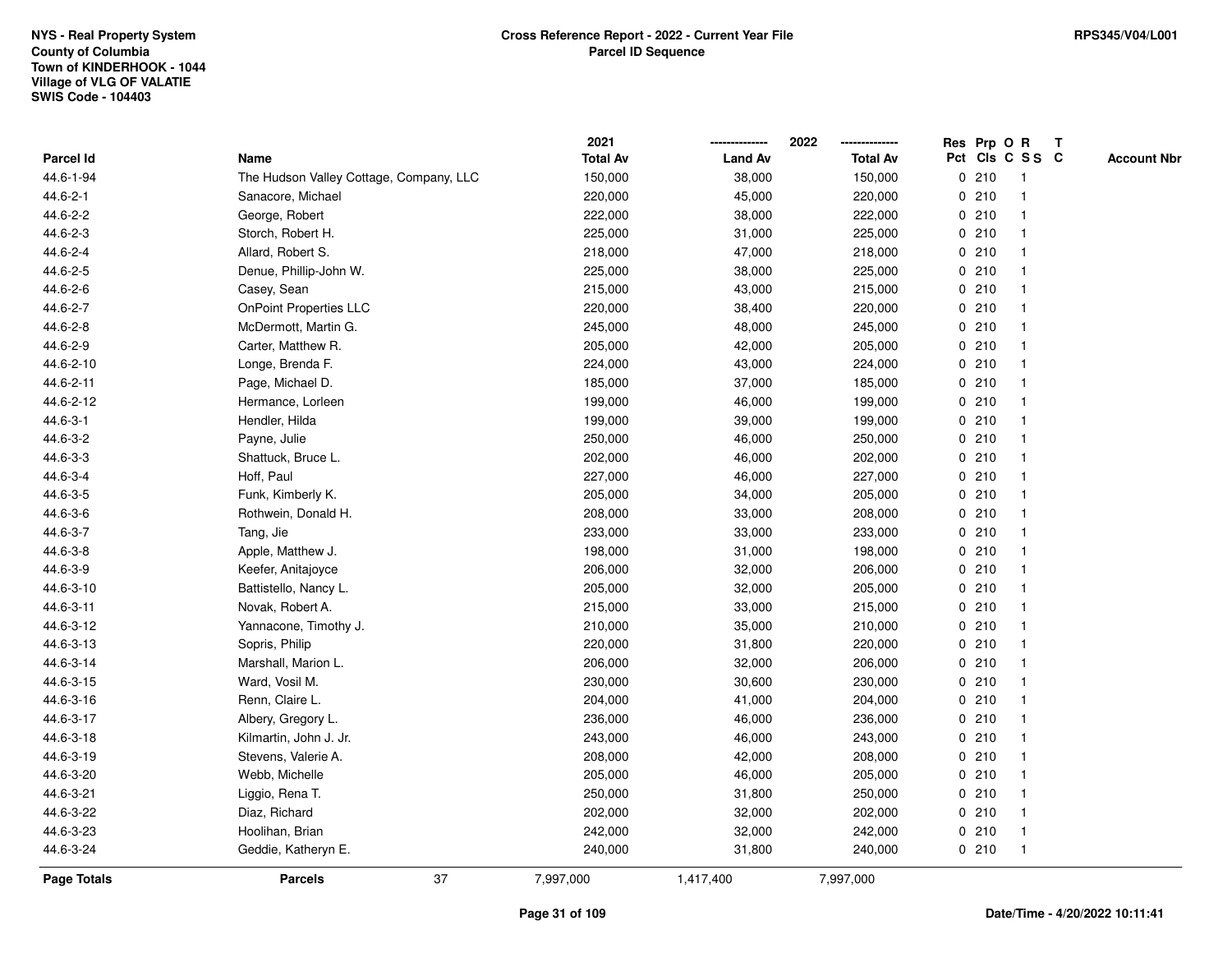|                |                         |    | 2021            |                | 2022            |             | Res Prp O R |                         | T |                    |
|----------------|-------------------------|----|-----------------|----------------|-----------------|-------------|-------------|-------------------------|---|--------------------|
| Parcel Id      | Name                    |    | <b>Total Av</b> | <b>Land Av</b> | <b>Total Av</b> |             |             | Pct Cls C S S C         |   | <b>Account Nbr</b> |
| 44.6-3-25      | Blasl, Michael R.       |    | 245,000         | 31,800         | 245,000         | 0           | 210         | $\mathbf{1}$            |   |                    |
| 44.6-3-26      | Kremer, Victoria        |    | 210,000         | 31,000         | 210,000         | 0           | 210         | $\overline{\mathbf{1}}$ |   |                    |
| 44.6-3-27      | Burek, Timothy J.       |    | 274,000         | 37,000         | 274,000         |             | 0210        | $\mathbf{1}$            |   |                    |
| 44.6-3-28      | Oldrich, Catherine A.   |    | 230,000         | 36,000         | 230,000         |             | 0210        |                         |   |                    |
| 44.6-3-29      | Bauhoff, Tina M.        |    | 210,000         | 48,000         | 210,000         |             | 0210        |                         |   |                    |
| 44.6-3-30      | Ingher, Stacy P.        |    | 202,000         | 39,000         | 202,000         |             | 0210        |                         |   |                    |
| 44.6-3-31      | Payne, Malcolm E. Jr.   |    | 245,000         | 38,000         | 245,000         |             | 0210        |                         |   |                    |
| 44.6-3-32      | Keenan, Lawrence W. Jr. |    | 235,000         | 38,000         | 235,000         | 0           | 210         |                         |   |                    |
| 44.6-3-33      | Hennessy, Jacqueline E. |    | 205,000         | 38,000         | 205,000         |             | 0210        | $\mathbf{1}$            |   |                    |
| 44.6-3-34      | Keenan, Dylan           |    | 205,000         | 38,000         | 205,000         |             | 0210        | $\mathbf{1}$            |   |                    |
| 44.6-3-35      | Lal, Girdhari           |    | 260,000         | 38,000         | 260,000         |             | 0210        |                         |   |                    |
| 44.6-3-36      | Bates, Colleen T.       |    | 203,000         | 34,000         | 203,000         |             | 0210        |                         |   |                    |
| 44.6-3-37      | Hoy, Julie              |    | 225,000         | 33,000         | 225,000         |             | 0210        |                         |   |                    |
| 44.6-3-38      | Lazzara, Molly M.       |    | 225,000         | 31,000         | 225,000         |             | 0210        |                         |   |                    |
| 44.6-3-39      | Picard, Peter V.        |    | 235,000         | 31,000         | 235,000         | $\mathbf 0$ | 210         |                         |   |                    |
| 44.6-3-40      | Wilson, Michael J.      |    | 215,000         | 30,400         | 215,000         | $\mathbf 0$ | 210         | $\mathbf{1}$            |   |                    |
| 44.6-3-41      | O'Leary, Scott A.       |    | 215,000         | 31,000         | 215,000         |             | 0210        | $\overline{\mathbf{1}}$ |   |                    |
| 44.6-3-42      | Kunchala, Paramesh      |    | 212,000         | 31,000         | 212,000         |             | 0210        |                         |   |                    |
| 44.6-3-43      | Dahlgren, Don A.        |    | 202,000         | 30,600         | 202,000         |             | 0210        |                         |   |                    |
| 44.6-3-44      | Pozzo Properties LLC    |    | 213,000         | 31,000         | 213,000         |             | 0210        |                         |   |                    |
| 44.6-3-45      | Dejarnette, Jacqueline  |    | 207,000         | 31,000         | 207,000         |             | 0210        |                         |   |                    |
| 44.6-3-46      | Pinto, Vitor M.         |    | 239,000         | 35,400         | 239,000         |             | 0210        |                         |   |                    |
| 44.6-3-47      | Valentino, Virginia     |    | 202,000         | 46,000         | 202,000         |             | 0210        | $\mathbf{1}$            |   |                    |
| 44.6-3-48      | Layton, Michael         |    | 250,000         | 30,400         | 250,000         |             | 0210        | $\mathbf{1}$            |   |                    |
| 44.6-3-49      | Carpenter, Joshua V.    |    | 235,000         | 46,000         | 235,000         |             | 0210        |                         |   |                    |
| 44.6-3-50      | Buchan, Bradley T.      |    | 205,000         | 35,400         | 205,000         |             | 0210        |                         |   |                    |
| 44.6-3-51      | Cherwinski, Lisa        |    | 235,000         | 35,000         | 235,000         |             | 0210        |                         |   |                    |
| 44.6-3-52      | Ragosta, Thomas P.      |    | 245,000         | 38,000         | 245,000         |             | 0210        |                         |   |                    |
| 44.6-3-53      | McGuirk, Sean M.        |    | 240,000         | 38,000         | 240,000         |             | 0210        |                         |   |                    |
| 44.6-3-54      | Ogden, Edward J.        |    | 235,000         | 38,400         | 235,000         | 0           | 210         | -1                      |   |                    |
| 44.6-3-55      | Norbrun, Frantz G.      |    | 235,000         | 34,000         | 235,000         |             | 0210        | -1                      |   |                    |
| $44.7 - 1 - 1$ | Brothers, Eileen        |    | 70,000          | 16,000         | 70,000          |             | 0210        | $\mathbf 1$             |   |                    |
| 44.7-1-2       | Brothers, Eileen T.     |    | 145,000         | 8,000          | 145,000         |             | 0210        |                         |   |                    |
| $44.7 - 1 - 3$ | Knoll, Steven           |    | 112,100         | 8,300          | 112,100         |             | 0210        |                         |   |                    |
| $44.7 - 1 - 4$ | Laviano, Joseph S.      |    | 140,000         | 20,000         | 140,000         |             | 0.220       |                         |   |                    |
| $44.7 - 1 - 5$ | Bickerton, Philip M.    |    | 160,000         | 25,000         | 160,000         | 0           | 483         | $\overline{\mathbf{1}}$ |   |                    |
| $44.7 - 1 - 6$ | Dings, Charles M.       |    | 12,000          | 12,000         | 12,000          |             | 0.311       | $\mathbf{1}$            |   |                    |
| Page Totals    | <b>Parcels</b>          | 37 | 7,633,100       | 1,192,700      | 7,633,100       |             |             |                         |   |                    |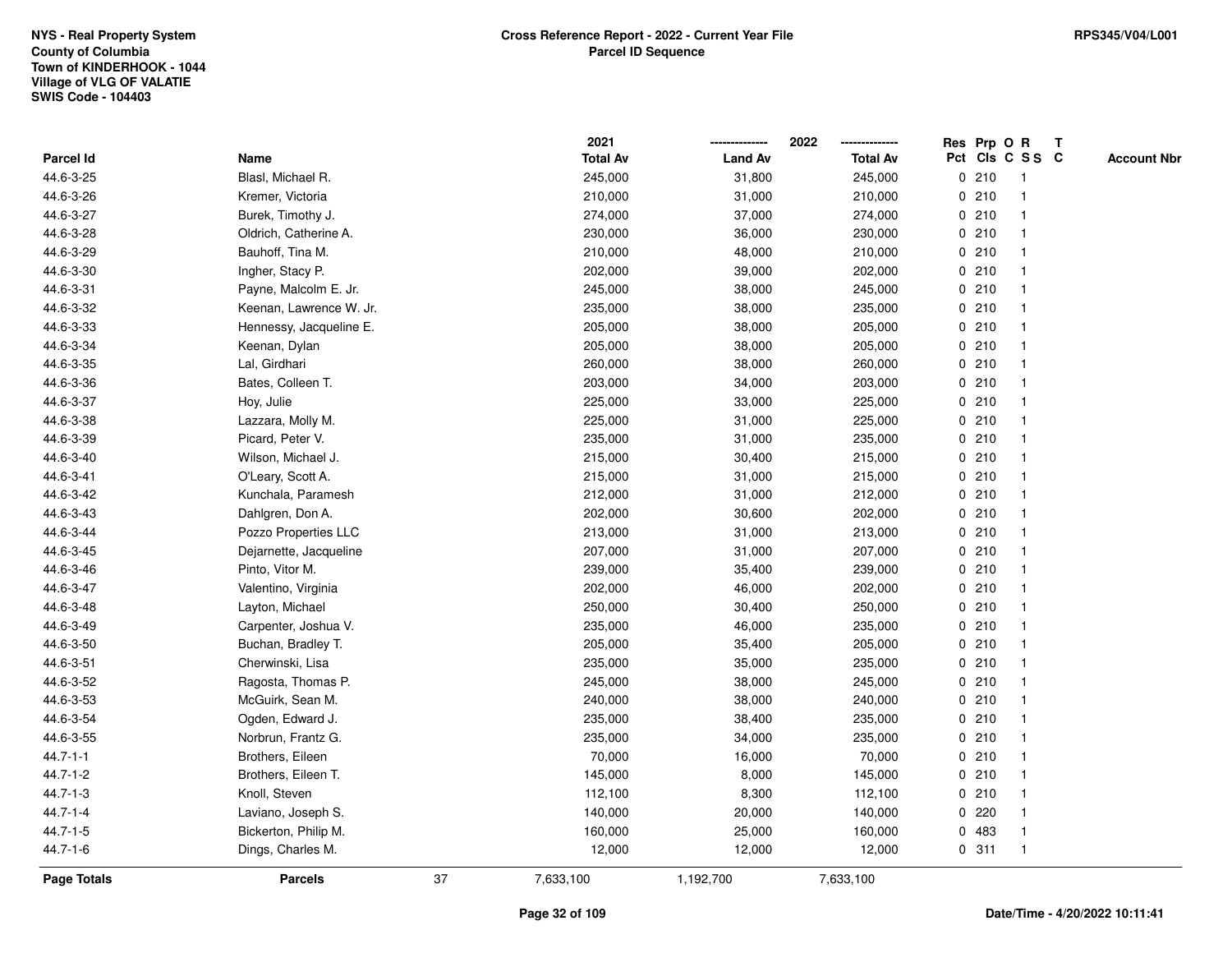|                    |                             |    | 2021            |                | 2022            |              |         | Res Prp O R     | T |                    |
|--------------------|-----------------------------|----|-----------------|----------------|-----------------|--------------|---------|-----------------|---|--------------------|
| Parcel Id          | Name                        |    | <b>Total Av</b> | <b>Land Av</b> | <b>Total Av</b> |              |         | Pct Cls C S S C |   | <b>Account Nbr</b> |
| 44.7-1-7           | Gannett, Chester            |    | 160,000         | 20,000         | 160,000         |              | 0210    | -1              |   |                    |
| $44.7 - 1 - 8$     | Dings, Charles M.           |    | 155,000         | 40,000         | 155,000         | 0            | 210     | -1              |   |                    |
| 44.7-1-11.100      | Lafferty, Patrick M.        |    | 160,000         | 38,000         | 160,000         |              | 0210    | $\mathbf 1$     |   |                    |
| 44.7-1-12          | Headley, Aaron              |    | 527,000         | 65,000         | 527,000         |              | 0210    |                 |   |                    |
| 44.7-1-13.111      | <b>CTZK FARM LLC</b>        |    | 222,000         | 222,000        | 222,000         |              | $0$ 120 |                 |   |                    |
| 44.7-1-13.112      | Peter, Daniel               |    | 245,000         | 66,000         | 245,000         |              | 0210    |                 |   |                    |
| 44.7-1-13.120      | Peter, Nicole               |    | 450,000         | 54,000         | 450,000         |              | 0210    |                 |   |                    |
| 44.7-1-13.200      | Brown, Patrick V.           |    | 365,000         | 62,600         | 365,000         |              | 0210    | $\mathbf{1}$    |   |                    |
| 44.7-1-14          | Owen, Christopher V.        |    | 208,000         | 44,000         | 208,000         |              | 0210    | -1              |   |                    |
| 44.7-1-15.100      | Kinderhook Dev Partners LLC |    | 10,000          | 10,000         | 10,000          |              | 0.311   | $\mathbf 1$     |   |                    |
| 44.7-1-15.200      | Mutsu, LLC                  |    | 214,000         | 53,000         | 214,000         |              | 0 230   |                 |   |                    |
| 44.7-1-16          | Kleemann, Sarah W.          |    | 198,000         | 28,000         | 198,000         |              | 0210    |                 |   |                    |
| 44.7-1-17          | Becker, Samuel              |    | 190,000         | 26,000         | 190,000         |              | 0210    |                 |   |                    |
| 44.7-1-18          | Schermerhorn, Lyle W. Sr.   |    | 185,000         | 30,000         | 185,000         |              | 0.220   |                 |   |                    |
| 44.7-1-19          | Van Buren, Kari             |    | 210,000         | 35,400         | 230,000         | 0            | 210     |                 |   |                    |
| 44.7-1-20          | Carone, Christian           |    | 140,000         | 29,000         | 140,000         |              | 0210    | $\overline{1}$  |   |                    |
| 44.7-1-21          | Phelps, Theodore            |    | 144,500         | 29,000         | 144,500         |              | 0210    | $\mathbf{1}$    |   |                    |
| 44.7-1-22          | Phelps, Theodore            |    | 23,000          | 22,000         | 23,000          |              | 0.312   |                 |   |                    |
| 44.7-1-23          | Brick House Works, LLC      |    | 215,000         | 25,800         | 215,000         |              | 0411    |                 |   |                    |
| 44.7-1-25          | West Highland Corp          |    | 275,000         | 13,600         | 275,000         |              | 0 483   |                 |   |                    |
| 44.7-1-26          | Hamm, Ronald                |    | 160,000         | 11,700         | 160,000         |              | $0$ 220 |                 |   |                    |
| 44.7-1-27          | DeJarnette, Jeffrey         |    | 120,000         | 8,000          | 120,000         | 0            | 220     |                 |   |                    |
| 44.7-1-28          | Hubert, Brian               |    | 4,000           | 4,000          | 4,000           | 0            | 311     | -1              |   |                    |
| 44.7-1-29.100      | Ugenti, Rosemarie V.        |    | 135,000         | 18,000         | 135,000         | $\mathbf{0}$ | 210     | 1               |   |                    |
| 44.7-1-29.200      | Freed, Bertram H.           |    | 210,000         | 18,000         | 210,000         |              | 0 230   |                 |   |                    |
| 44.7-1-30          | Dash, Mollie                |    | 78,000          | 4,000          | 78,000          |              | 0210    |                 |   |                    |
| 44.7-1-31          | Ugenti, Rosemarie V.        |    | 5,000           | 5,000          | 5,000           |              | 0.314   |                 |   |                    |
| 44.7-1-32          | Hubert, Brian E.            |    | 100,000         | 21,000         | 100,000         |              | 0210    |                 |   |                    |
| 44.7-1-33          | Old Orchard Properties LLC  |    | 124,000         | 29,000         | 124,000         | $\mathbf{0}$ | 220     |                 |   |                    |
| 44.7-1-34          | Guzman, Allison             |    | 100,000         | 18,000         | 100,000         | $\mathbf 0$  | 210     |                 |   |                    |
| 44.7-1-35          | Pesce, Ralph Jr.            |    | 165,000         | 23,000         | 165,000         | 0            | 230     | $\mathbf 1$     |   |                    |
| 44.7-1-36          | Hamm, Pauline               |    | 150,000         | 11,700         | 150,000         |              | 0210    | $\mathbf 1$     |   |                    |
| 44.7-1-37          | Zakin, Susan                |    | 148,000         | 22,000         | 148,000         |              | 0.220   |                 |   |                    |
| 44.7-1-38          | Sansaricq, Ralph J.         |    | 120,000         | 30,000         | 120,000         |              | 50 220  |                 |   |                    |
| 44.7-1-39          | Welton, Donna               |    | 90,000          | 37,000         | 302,000         |              | 0210    |                 |   |                    |
| 44.7-1-40          | Schermerhorn, Johnathan S.  |    | 170,000         | 60,000         | 170,000         |              | 0210    |                 |   |                    |
| 44.7-1-41.100      | Valatie Falls Hydro Power   |    | 275,000         | 37,200         | 302,000         |              | 0822    | $\mathbf{1}$    |   |                    |
| <b>Page Totals</b> | <b>Parcels</b>              | 37 | 6,450,500       | 1,271,000      | 6,709,500       |              |         |                 |   |                    |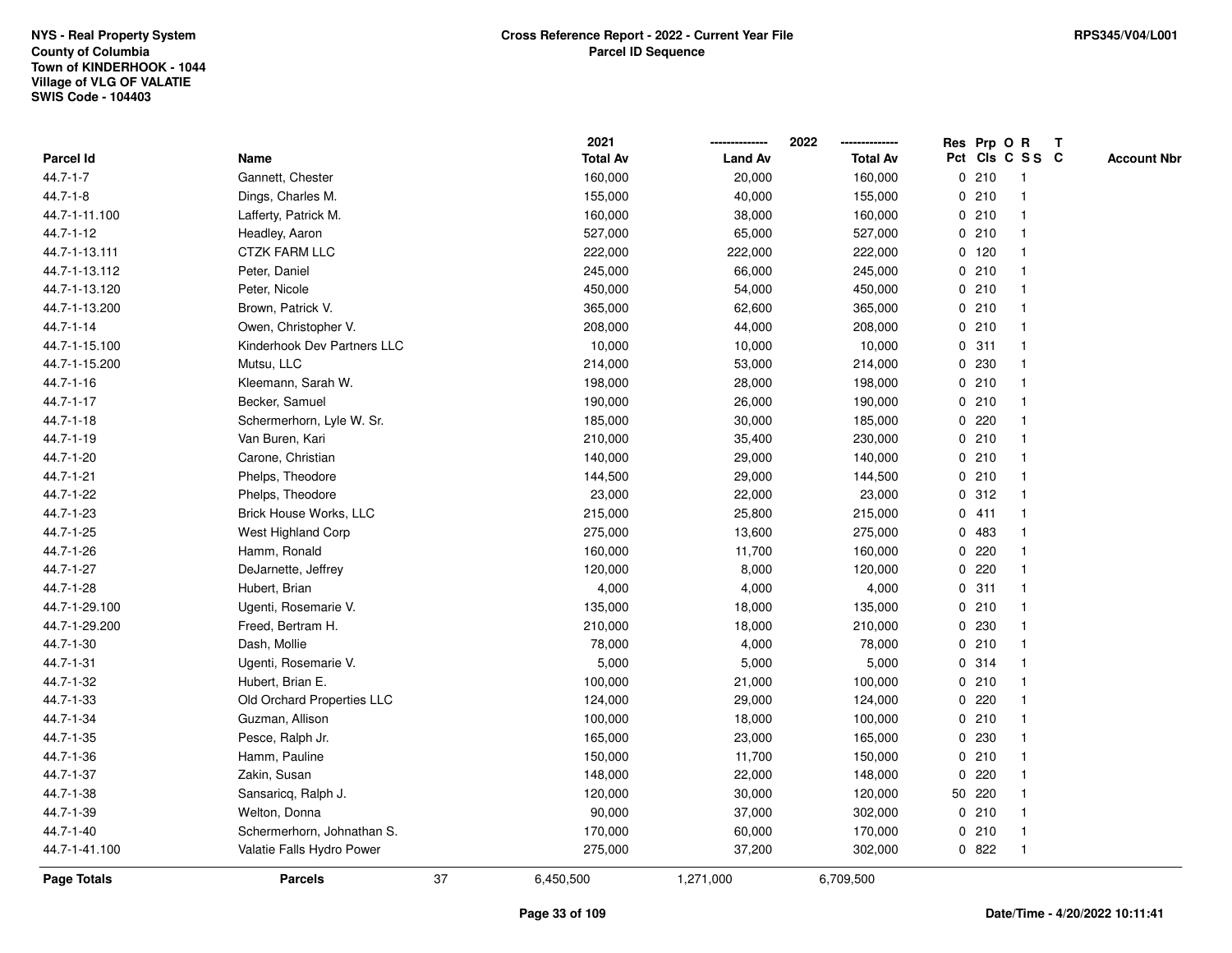|                    |                                         | 2021            |                | 2022            | Res Prp O R |        |                 | T |                    |
|--------------------|-----------------------------------------|-----------------|----------------|-----------------|-------------|--------|-----------------|---|--------------------|
| Parcel Id          | Name                                    | <b>Total Av</b> | <b>Land Av</b> | <b>Total Av</b> |             |        | Pct Cls C S S C |   | <b>Account Nbr</b> |
| 44.7-1-42.111      | Ackert, Lloyd T. Jr.                    | 250,000         | 70,000         | 250,000         |             | 50 283 | -1              |   |                    |
| 44.7-1-42.112      | <b>Bordewick Farms LLC</b>              | 145,000         | 145,000        | 145,000         | 0           | 314    | $\overline{1}$  |   |                    |
| 44.7-1-42.120      | Miller, Richard K.                      | 2,200,000       | 550,000        | 2,200,000       |             | 0411   | -1              |   |                    |
| 44.7-1-42.200      | Valtucket Cottages, HOA                 | 5,000           | 5,000          | 5,000           |             | 0.311  |                 |   |                    |
| 44.7-1-43          | Parsons, Ivor                           | 255,000         | 62,000         | 255,000         |             | 0210   |                 |   |                    |
| 44.7-1-44          | Senn, Mary L.                           | 195,000         | 63,000         | 195,000         |             | 0210   |                 |   |                    |
| 44.7-1-45          | Smith, Shain M.                         | 165,000         | 63,000         | 165,000         |             | 0210   |                 |   |                    |
| 44.7-1-46          | Redd, Catherine L.                      | 80,000          | 50,000         | 80,000          |             | 0 449  |                 |   |                    |
| 44.7-1-47          | Beaudoin, Vincent M.                    | 120,000         | 40,000         | 120,000         | 0           | 220    |                 |   |                    |
| 44.7-1-48          | Hall, Robert N. III.                    | 150,000         | 37,000         | 160,000         |             | 0210   | -1              |   |                    |
| 44.7-1-49          | Carone, Christian                       | 34,000          | 20,000         | 34,000          |             | 0.312  |                 |   |                    |
| 44.7-1-50          | Bryant, Katherine A.                    | 150,000         | 44,000         | 150,000         |             | 0210   |                 |   |                    |
| 44.7-1-51          | Purcell, Patrick W.                     | 202,000         | 45,000         | 207,000         |             | 0210   |                 |   |                    |
| 44.7-1-52          | Jennes, Levi                            | 235,000         | 33,200         | 235,000         |             | 0210   |                 |   |                    |
| 44.7-1-53          | Jansson, Brenda                         | 56,000          | 13,300         | 56,000          | 0           | 210    |                 |   |                    |
| 44.7-1-54          | Laurella, Joseph J.                     | 185,000         | 24,000         | 185,000         |             | 0210   | -1              |   |                    |
| 44.7-1-55          | The Hudson Valley Cottage, Company, LLC | 20,000          | 20,000         | 97,500          |             | 0210   | -1              |   |                    |
| 44.7-1-56          | The Hudson Valley Cottage, Company, LLC | 172,000         | 20,000         | 172,000         |             | 0210   |                 |   |                    |
| 44.7-1-57          | The Hudson Valley Cottage, Company, LLC | 183,000         | 24,000         | 183,000         |             | 0210   |                 |   |                    |
| 44.7-1-58          | The Hudson Valley Cottage, Company, LLC | 200,000         | 20,000         | 200,000         |             | 0210   |                 |   |                    |
| 44.7-1-59          | Schiereck, Martina J.                   | 182,000         | 20,000         | 182,000         |             | 0210   |                 |   |                    |
| 44.7-1-60          | McDonald, John                          | 182,000         | 20,000         | 182,000         |             | 0210   | $\mathbf{1}$    |   |                    |
| 44.7-1-61          | Rudder, Hope                            | 145,000         | 24,000         | 145,000         | 0           | 210    | $\mathbf{1}$    |   |                    |
| $44.9 - 1 - 1$     | State of New York                       | 100,000         | 100,000        | 100,000         |             | 0 438  | 8               |   |                    |
| 44.9-1-2           | Valatie Land Development LLC            | 1,250,000       | 220,000        | 1,000,000       |             | 0 444  |                 |   |                    |
| 44.9-1-3.100       | Pinkowski, Heath                        | 474,300         | 70,000         | 474,300         |             | 0210   |                 |   |                    |
| 44.9-1-3.200       | <b>DRM Realty Mgmnt LLC</b>             | 475,000         | 67,000         | 475,000         |             | 0210   |                 |   |                    |
| 44.9-1-4           | Pinkowski, Jeffrey                      | 3,000           | 3,000          | 3,000           |             | 0.311  |                 |   |                    |
| 44.10-1-1.100      | Heim Enterprises LLC                    | 250,000         | 46,800         | 250,000         | 0           | 484    |                 |   |                    |
| 44.10-1-1.200      | Heins, Arthur K. Jr                     | 165,000         | 37,000         | 165,000         |             | 0210   | $\overline{1}$  |   |                    |
| 44.10-1-2          | Forlani, Jacqueline Fox                 | 295,000         | 64,000         | 295,000         |             | 0210   | $\mathbf{1}$    |   |                    |
| 44.10-1-4          | Michalek, JoAnna R.                     | 205,000         | 36,000         | 205,000         |             | 0210   |                 |   |                    |
| 44.10-1-5          | Gabriel, Zak                            | 212,000         | 37,000         | 212,000         |             | 0210   |                 |   |                    |
| 44.10-1-6          | McCarthy, Patrick S.                    | 235,000         | 39,000         | 235,000         |             | 0210   |                 |   |                    |
| 44.10-1-7          | Zelno, Kevin                            | 230,000         | 35,000         | 230,000         |             | 0210   |                 |   |                    |
| 44.10-1-8          | Busta, Holly                            | 223,000         | 30,400         | 223,000         |             | 0210   | -1              |   |                    |
| 44.10-1-9          | Dolge, Brian C.                         | 235,000         | 31,000         | 235,000         |             | 0210   | $\mathbf{1}$    |   |                    |
| <b>Page Totals</b> | 37<br><b>Parcels</b>                    | 9,863,300       | 2,228,700      | 9,705,800       |             |        |                 |   |                    |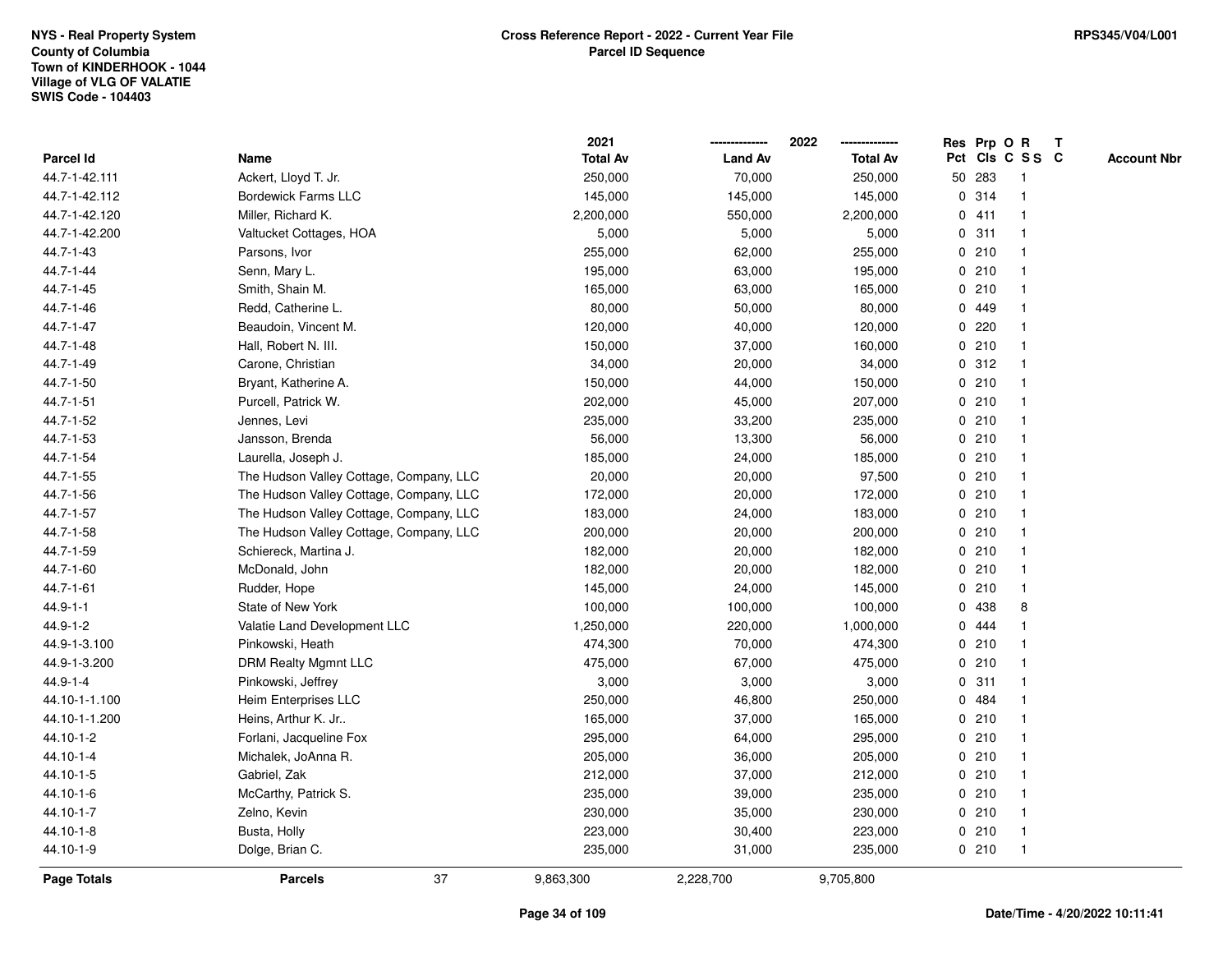|                           |                           |    | 2021            |                | 2022            |   |         | Res Prp O R     | $\mathbf{T}$ |                    |
|---------------------------|---------------------------|----|-----------------|----------------|-----------------|---|---------|-----------------|--------------|--------------------|
| Parcel Id                 | Name                      |    | <b>Total Av</b> | <b>Land Av</b> | <b>Total Av</b> |   |         | Pct Cls C S S C |              | <b>Account Nbr</b> |
| 44.10-1-10                | Ryan, John P.             |    | 215,000         | 37,000         | 215,000         |   | 0210    | -1              |              |                    |
| 44.10-1-11                | Stefanatos, Angela        |    | 215,000         | 40,000         | 215,000         |   | 0210    |                 |              |                    |
| 44.10-1-12                | Rosen, Mary Lou           |    | 240,000         | 46,000         | 240,000         |   | 0210    | $\mathbf 1$     |              |                    |
| 44.10-1-13                | Ogden, Edward R.          |    | 235,000         | 42,000         | 235,000         |   | 0210    | $\mathbf{1}$    |              |                    |
| 44.10-1-14                | Mangione, Veronica A.     |    | 280,000         | 41,000         | 280,000         |   | 0210    | $\mathbf{1}$    |              |                    |
| 44.10-1-15                | Yellen, Peter W.          |    | 207,000         | 39,000         | 207,000         |   | 0210    | $\mathbf{1}$    |              |                    |
| 44.10-1-16                | Ronca, Nicholas           |    | 245,000         | 36,000         | 250,400         |   | 0210    | -1              |              |                    |
| 44.10-1-17                | Derian, Lori C. et al.    |    | 202,000         | 36,000         | 202,000         |   | 0210    |                 |              |                    |
| 44.10-1-18                | Steward, Jeffrey A.       |    | 235,000         | 36,000         | 235,000         |   | 0210    | $\mathbf 1$     |              |                    |
| 44.10-1-19                | Brennan, Michael J.       |    | 225,000         | 37,000         | 225,000         |   | 0210    | $\mathbf 1$     |              |                    |
| 44.10-1-20                | Melendez, Michele         |    | 230,000         | 38,000         | 230,000         |   | 0210    | $\mathbf{1}$    |              |                    |
| 44.10-1-21                | Martines, Robert S.       |    | 220,000         | 37,000         | 220,000         |   | 0210    | $\mathbf{1}$    |              |                    |
| 44.10-1-22                | Farrell, Mark D.          |    | 218,000         | 35,200         | 218,000         |   | 0210    | $\mathbf 1$     |              |                    |
| 44.10-1-23                | Forbes, Kevin             |    | 238,000         | 36,000         | 238,000         |   | 0210    | -1              |              |                    |
| 44.10-1-24                | Brorup, Dennis B.         |    | 191,000         | 36,000         | 191,000         |   | 0210    |                 |              |                    |
| 44.10-1-25                | Schoenknecht, Sally A.    |    | 232,000         | 45,000         | 232,000         |   | 0210    | $\mathbf{1}$    |              |                    |
| 44.10-1-26                | Nazario, Philip           |    | 238,000         | 32,000         | 238,000         |   | 0210    | $\mathbf 1$     |              |                    |
| 44.10-1-27                | Hesler, Brian M.          |    | 232,000         | 33,000         | 232,000         |   | 0210    | $\mathbf{1}$    |              |                    |
| 44.10-1-28                | Madera, Elix R.           |    | 235,000         | 40,000         | 235,000         |   | 0210    | $\mathbf{1}$    |              |                    |
| 44.10-1-29                | Swieton, Laura            |    | 230,000         | 30,000         | 230,000         |   | 0210    | $\mathbf{1}$    |              |                    |
| 44.11-1-1.100             | Zaik, Edward F.           |    | 210,000         | 45,000         | 210,000         |   | 0210    | 1               |              |                    |
| 44.11-1-1.200             | Hill, Robert J.           |    | 205,000         | 53,000         | 205,000         |   | 0210    |                 |              |                    |
| 44.11-1-2                 | Freinberg-Trufas, Amy J.  |    | 195,000         | 65,000         | 195,000         |   | 0210    | $\mathbf 1$     |              |                    |
| 44.11-1-3                 | Ooms, Adrianus            |    | 106,000         | 106,000        | 106,000         |   | $0$ 120 | $\mathbf{1}$    |              |                    |
| 44.11-1-4.100             | Gamello, Joann            |    | 230,000         | 43,000         | 230,000         |   | 0210    | $\mathbf{1}$    |              |                    |
| 44.11-1-4.200             | Neale, Scott A.           |    | 185,000         | 43,000         | 185,000         |   | 0210    | $\mathbf{1}$    |              |                    |
| 44.11-1-5                 | Barford, James B.         |    | 198,000         | 51,300         | 198,000         |   | 0210    | $\mathbf 1$     |              |                    |
| 44.11-1-6                 | Lynch, Keith R.           |    | 195,000         | 61,000         | 195,000         |   | 0210    |                 |              |                    |
| 644.003-0000-603.200-1881 | Berkshire Telephone Corp  |    | 79,118          | $\mathbf 0$    | 72,880          |   | 0 836   | 6               |              |                    |
| 644.003-0000-631.900-1881 | Verizon New York Inc      |    | 207             | $\mathbf 0$    | 207             |   | 0 836   | 6               |              |                    |
| 644.3-9999-132.350-1011   | Niagara Mohawk Power Corp |    | 120,263         | $\mathbf 0$    | 115,452         | 0 | 882     | 6               |              |                    |
| 644.3-9999-132.350-1881   | Niagara Mohawk Power Corp |    | 364,083         | $\mathbf 0$    | 349,520         | 0 | 884     | 6               |              |                    |
| 777.-3-2                  | Niagara Mohawk Power Corp |    | 710,563         | $\pmb{0}$      | 561,553         |   | 0861    | 5               |              |                    |
| $777.-4-3$                | Taconic Telephone Co      |    | 1,426           | $\mathbf 0$    | $\mathbf 0$     |   | 0 866   | 5               |              |                    |
| $777.-6-1$                | Verizon New York Inc      |    | 4,991           | $\mathbf 0$    | 4,024           |   | 0 836   | 5               |              |                    |
| $777.-9-1$                | Berkshire Telephone Corp  |    | 127,192         | $\pmb{0}$      | 131,289         | 0 | 866     | 5               |              |                    |
| 777.-9-2                  | Berkshire Cable Corp      |    | 14,809          | $\mathbf 0$    | 12,747          |   | 0 869   | 5               |              |                    |
| <b>Page Totals</b>        | <b>Parcels</b>            | 37 | 7,509,652       | 1,219,500      | 7,340,072       |   |         |                 |              |                    |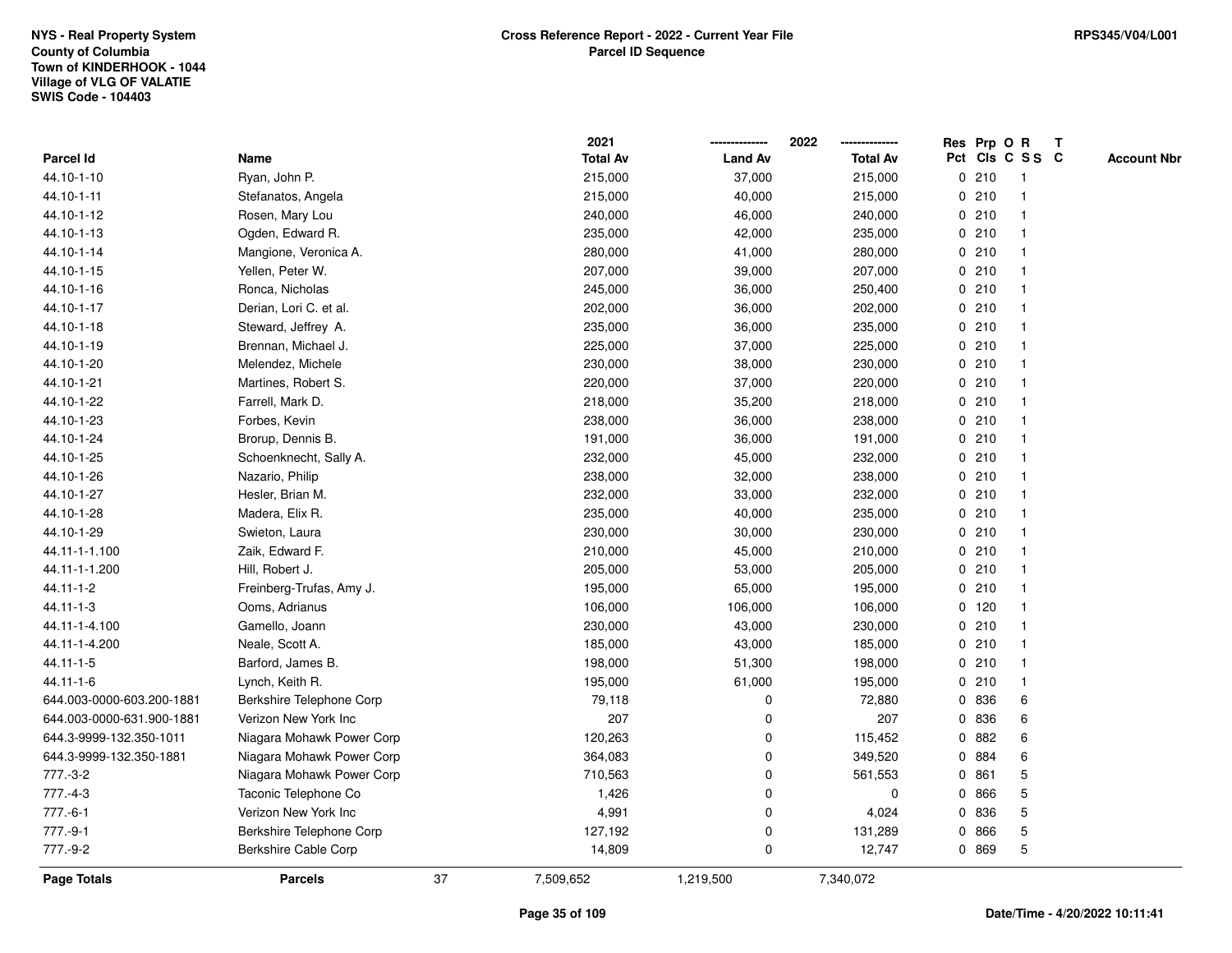|                       |                                |     | 2021            | --------------- | 2022<br>-------------- |       | Res Prp O R     |                    |
|-----------------------|--------------------------------|-----|-----------------|-----------------|------------------------|-------|-----------------|--------------------|
| Parcel Id             | Name                           |     | <b>Total Av</b> | <b>Land Av</b>  | <b>Total Av</b>        |       | Pct Cls C S S C | <b>Account Nbr</b> |
| 777.-10-3             | Time Warner Of Albany          |     | 104,273         |                 | 82.138                 | 0 869 |                 |                    |
| 777.-12-1             | AT&T Communications, Inc.      |     |                 |                 |                        | 0 836 |                 |                    |
| 777.-13-1.-1          | <b>Teleport Communications</b> |     | 6.426           |                 | 5.175                  | 0 836 |                 |                    |
| <b>Village Totals</b> | <b>Parcels</b>                 | 632 | 143,067,988     | 28,084,700      | 143,281,222            |       |                 |                    |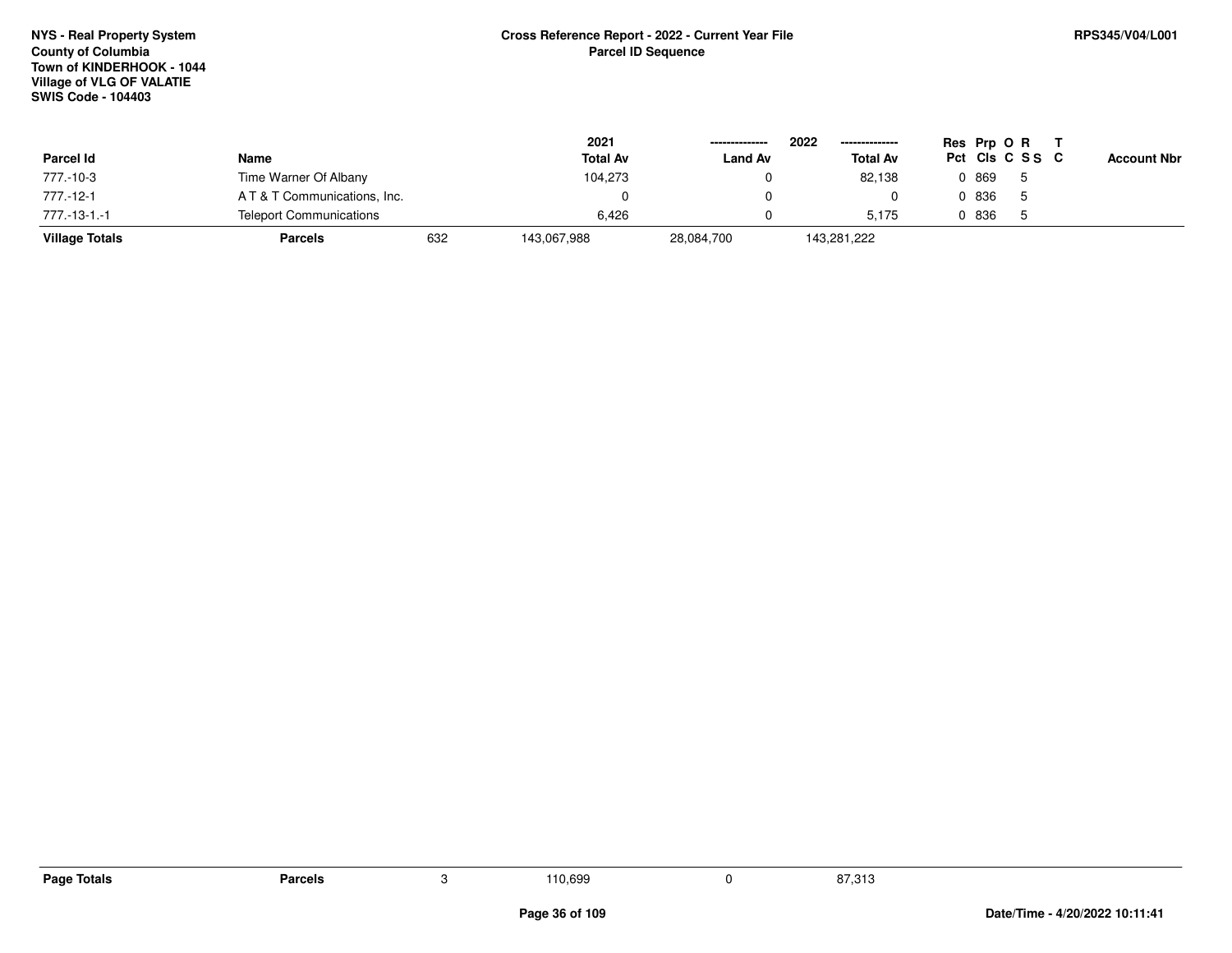|               |                           |    | 2021            |                | 2022            |             |         | Res Prp O R             | T |                    |
|---------------|---------------------------|----|-----------------|----------------|-----------------|-------------|---------|-------------------------|---|--------------------|
| Parcel Id     | Name                      |    | <b>Total Av</b> | <b>Land Av</b> | <b>Total Av</b> |             |         | Pct Cls C S S C         |   | <b>Account Nbr</b> |
| $12.-1-2.4$   | Jacon, Justin D.          |    | 270,000         | 79,200         | 270,000         | 0           | 210     | $\mathbf{1}$            |   |                    |
| $12.-1-2.5$   | Jacon, John J.            |    | 1,111,800       | 825,800        | 1,111,800       | 0           | 240     | $\overline{\mathbf{1}}$ |   |                    |
| $12.-1-2.6$   | Kuhnen, Joshua            |    | 85,000          | 85,000         | 95,000          |             | 0.312   | $\mathbf 1$             |   |                    |
| $12.-1-3$     | Miranda, Christopher      |    | 235,000         | 52,000         | 235,000         |             | 0210    |                         |   |                    |
| $12.-1-4$     | Orlowski, Alexander       |    | 195,000         | 49,000         | 195,000         |             | 0210    |                         |   |                    |
| $12.-1-5$     | Berlin, Michael           |    | 266,000         | 98,000         | 266,000         |             | 0210    |                         |   |                    |
| $12.-1-6.110$ | Horn, Joshua R.           |    | 206,000         | 55,000         | 206,000         |             | 0210    | -1                      |   |                    |
| 12.-1-6.122   | Parsons, Heather          |    | 220,000         | 97,000         | 220,000         | 0           | 210     | $\overline{\mathbf{1}}$ |   |                    |
| 12.-1-6.200   | Siver, Scott D.           |    | 375,000         | 61,000         | 375,000         |             | 0210    | $\mathbf{1}$            |   |                    |
| $12.-1-7.3$   | ELP Kinderhook Solar, LLC |    | 400,000         | 400,000        | 400,000         |             | 0 322   | $\mathbf{1}$            |   |                    |
| $12.-1-7.4$   | The Birches Foundation    |    | 112,000         | 112,000        | 112,000         |             | 0.314   | 8                       |   |                    |
| 12.-1-7.120   | Blaise, Holly             |    | 330,075         | 77,400         | 363,000         |             | 0210    |                         |   |                    |
| 12.-1-7.200   | Moore, Bruce              |    | 395,000         | 141,000        | 395,000         |             | 0.280   |                         |   |                    |
| 12.-1-8.100   | Keil, Edwin W.            |    | 257,000         | 112,000        | 257,000         |             | 0.240   |                         |   |                    |
| 12.-1-8.200   | Sena, Nancy               |    | 85,000          | 85,000         | 85,000          | 0           | 322     |                         |   |                    |
| $12.-1-9$     | Grenci, Maria E.          |    | 190,000         | 51,200         | 190,000         | $\mathbf 0$ | 210     | $\mathbf{1}$            |   |                    |
| $12.-1-10$    | Drumm, Kevin R.           |    | 1,230,000       | 862,000        | 1,230,000       | 0           | 280     | $\mathbf{1}$            |   |                    |
| 12.-1-11.100  | Walsh, Christopher W.     |    | 910,000         | 488,000        | 910,000         |             | 0.241   |                         |   |                    |
| 12.-1-11.200  | Marin, Trent A.           |    | 10,000          | 10,000         | 10,000          |             | 0.311   |                         |   |                    |
| $12.-1-12$    | Marin, Trent A.           |    | 160,000         | 43,000         | 160,000         |             | 0210    |                         |   |                    |
| $12.-1-13$    | Hanlon, Kevin J.          |    | 95,000          | 56,200         | 95,000          |             | 50 270  |                         |   |                    |
| $12.-1-14$    | Spangler, Raymond R. Jr.  |    | 127,000         | 51,000         | 127,000         |             | 0210    |                         |   |                    |
| $12.-1-15$    | Spangler, Raymond R. Jr.  |    | 9,000           | 9,000          | 9,000           | 0           | 312     | $\mathbf{1}$            |   |                    |
| 12.-1-16.100  | Allard, Andrea Losee J.   |    | 194,000         | 58,000         | 194,000         | $\mathbf 0$ | 220     | $\overline{\mathbf{1}}$ |   |                    |
| 12.-1-16.200  | Allard, Andrea Losee J.   |    | 7,000           | 7,000          | 7,000           |             | 0.311   | $\mathbf 1$             |   |                    |
| $12.-1-18$    | Reynolds, Gordon          |    | 290,000         | 85,000         | 290,000         |             | 86 280  |                         |   |                    |
| $12.-1-19$    | Hall, Thomas et al.       |    | 70,000          | 70,000         | 70,000          | 0           | 322     |                         |   |                    |
| $12.-1-20$    | Delardi, Theresa L.       |    | 165,000         | 55,000         | 165,000         |             | 50 220  |                         |   |                    |
| $12.-1-21$    | <b>DHN Realty LLC</b>     |    | 350,000         | 85,000         | 350,000         |             | 0.220   |                         |   |                    |
| $12.-1-22$    | DHN Realty of NY LLC      |    | 740,000         | 107,000        | 740,000         | 0           | 416     |                         |   |                    |
| $13.-1-1.110$ | Atkinson, Rosalind R.     |    | 275,000         | 120,000        | 275,000         | 0           | 240     |                         |   |                    |
| 13.-1-1.120   | Wilson, James             |    | 160,000         | 63,000         | 160,000         |             | 0210    | $\mathbf 1$             |   |                    |
| 13.-1-1.220   | Schodack Farms Inc        |    | 350,000         | 227,000        | 350,000         |             | 0.240   |                         |   |                    |
| 13.-1-2.100   | Harris, David Sr.         |    | 45,000          | 45,000         | 45,000          |             | $0$ 120 |                         |   |                    |
| 13.-1-2.200   | Harris, David Sr.         |    | 25,000          | 25,000         | 25,000          |             | $0$ 120 | -1                      |   |                    |
| $13 - 1 - 3$  | Neilson, Kenneth J.       |    | 229,000         | 73,000         | 229,000         |             | 0210    | $\mathbf{1}$            |   |                    |
| $13.-1-4$     | Zweig, Anna M.            |    | 50,000          | 50,000         | 50,000          |             | 0 314   | $\mathbf{1}$            |   |                    |
| Page Totals   | <b>Parcels</b>            | 37 | 10,223,875      | 4,969,800      | 10,266,800      |             |         |                         |   |                    |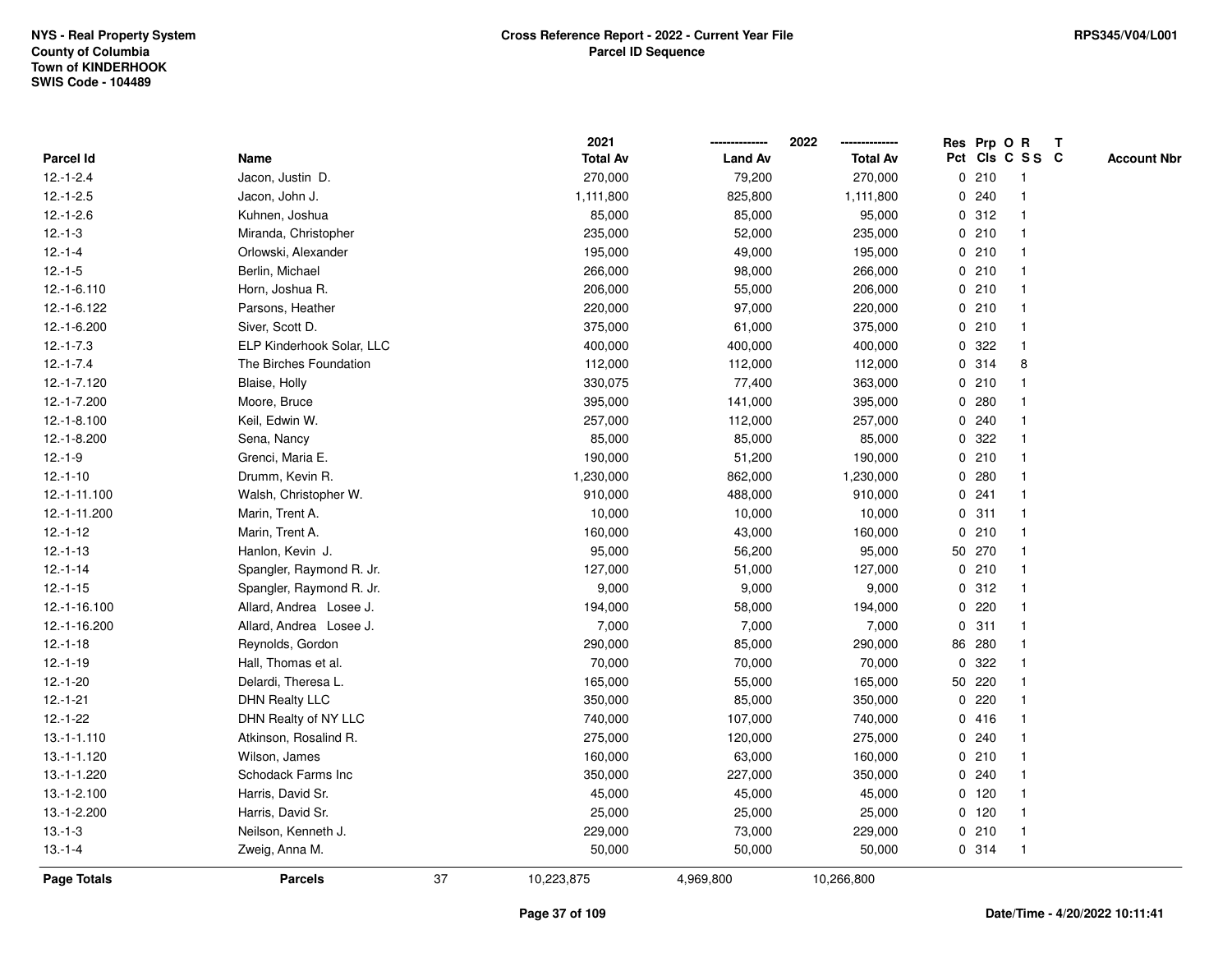|               |                                |    | 2021            |                | 2022            |   |           | Res Prp O R     | Т |                    |
|---------------|--------------------------------|----|-----------------|----------------|-----------------|---|-----------|-----------------|---|--------------------|
| Parcel Id     | Name                           |    | <b>Total Av</b> | <b>Land Av</b> | <b>Total Av</b> |   |           | Pct Cls C S S C |   | <b>Account Nbr</b> |
| $13.-1-5$     | Roberts, William L. III.       |    | 6,000           | 6,000          | 6,000           | 0 | 311       | -1              |   |                    |
| $13.-1-6$     | Toros, Shamlian Jr.            |    | 91,000          | 91,000         | 91,000          | 0 | 322       |                 |   |                    |
| 13.-1-7.100   | Smith, Michael B.              |    | 210,000         | 61,000         | 210,000         |   | 0210      | $\mathbf 1$     |   |                    |
| 13.-1-7.210   | Thomas, Michael A.             |    | 180,000         | 50,500         | 180,000         |   | 0210      |                 |   |                    |
| 13.-1-7.220   | Mansur, Warren K.              |    | 265,000         | 26,800         | 265,000         |   | 0210      |                 |   |                    |
| $13.-1-8.111$ | Smith, Dale                    |    | 345,000         | 57,000         | 345,000         |   | 0210      |                 |   |                    |
| 13.-1-8.112   | Beaudry, Donna                 |    | 295,000         | 61,000         | 295,000         |   | 0210      |                 |   |                    |
| 13.-1-8.120   | Decker, Kevin R.               |    | 335,000         | 58,000         | 335,000         |   | 0210      |                 |   |                    |
| 13.-1-8.200   | Restifo, Salvatore             |    | 255,000         | 61,000         | 255,000         |   | 0210      | -1              |   |                    |
| $13.-1-9$     | Loviglio, Justin               |    | 195,000         | 47,000         | 195,000         |   | 0210      | $\mathbf 1$     |   |                    |
| $13.-1-10$    | Hewig, Arthur C. Jr            |    | 670,000         | 400,000        | 670,000         |   | 0.240     |                 |   |                    |
| 13.-1-11.110  | De Pasquale, Benjamin          |    | 575,000         | 239,100        | 575,000         |   | 0210      |                 |   |                    |
| 13.-1-11.121  | Sinatra, Frank G.              |    | 265,000         | 69,000         | 265,000         |   | 0210      |                 |   |                    |
| 13.-1-11.122  | Sinatra, Frank G.              |    | 41,000          | 41,000         | 41,000          |   | 0.314     |                 |   |                    |
| 13.-1-11.210  | Crawford, Keith                |    | 262,000         | 73,000         | 262,000         |   | 0210      |                 |   |                    |
| 13.-1-11.220  | Martino, Gerald                |    | 240,000         | 116,000        | 240,000         |   | 0.240     |                 |   |                    |
| $13.-1-12$    | Gosselin, Robert W.            |    | 210,000         | 29,800         | 210,000         |   | 0210      | -1              |   |                    |
| $13.-1-13.3$  | MGI Land Development LLC       |    | 1,800,000       | 300,000        | 1,800,000       |   | 0, 552    |                 |   |                    |
| $13.-1-13.4$  | Pinkowski, Dillon              |    | 60,000          | 64,200         | 350,000         |   | 0210      |                 |   |                    |
| $13.-1-13.5$  | Osias, Cynthia                 |    | 70,000          | 70,000         | 70,000          |   | 0.311     |                 |   |                    |
| $13.-1-13.6$  | Carman, James                  |    | 70,000          | 70,000         | 70,000          |   | 0.311     |                 |   |                    |
| 13.-1-13.120  | MGI Land Development LLC       |    | 246,000         | 79,000         | 246,000         |   | 0210      |                 |   |                    |
| 13.-1-13.200  | Smalline, Martin D.            |    | 353,000         | 61,000         | 353,000         |   | 0210      | -1              |   |                    |
| 13.-1-14.110  | MGI Land Development LLC       |    | 360,000         | 360,000        | 360,000         |   | 0, 105    | -1              |   |                    |
| 13.-1-14.200  | Cummings, Terrence P.          |    | 280,000         | 80,000         | 280,000         |   | 0210      |                 |   |                    |
| $13.-1-15$    | O'Brien, Timothy J.            |    | 425,000         | 96,000         | 425,000         |   | 0210      |                 |   |                    |
| $13.-1-16$    | MGI Land Development LLC       |    | 465,000         | 330,000        | 465,000         |   | 0.240     |                 |   |                    |
| $13.-1-17$    | Atkinson, Rosalind             |    | 93,000          | 93,000         | 93,000          | 0 | 322       |                 |   |                    |
| $13.-1-18$    | Kinderhook Industrial Pk       |    | 215,000         | 215,000        | 215,000         | 0 | 340       |                 |   |                    |
| $13.-1-19$    | Troy Sand & Gravel Co Inc      |    | 107,000         | 49,000         | 107,000         |   | 0210      | -1              |   |                    |
| $13.-1-20$    | Troy Sand & Gravel Co Inc      |    | 340,000         | 340,000        | 340,000         | 0 | 720       | -1              |   |                    |
| $13.-1-21$    | Miller, Ann Marie              |    | 850,000         | 400,000        | 850,000         |   | 0 280 W 1 |                 |   |                    |
| $13.-1-22$    | Ehrenfeld, Elizabeth E. et al. |    | 550,000         | 550,000        | 550,000         |   | 0 322     |                 |   |                    |
| $13.-1-23$    | Weldy, Troy                    |    | 265,000         | 61,000         | 265,000         |   | 0210      |                 |   |                    |
| 13.-1-24.100  | James, Robert                  |    | 385,000         | 76,000         | 385,000         |   | 0210      | -1              |   |                    |
| 13.-1-24.200  | Behrens, Stephen D.            |    | 325,000         | 73,000         | 325,000         |   | 0210      | -1              |   |                    |
| 13.-1-25.100  | De Pasquale, Benjamin          |    | 110,000         | 110,000        | 110,000         |   | $0$ 120   | $\mathbf{1}$    |   |                    |
| Page Totals   | <b>Parcels</b>                 | 37 | 11,809,000      | 4,964,400      | 12,099,000      |   |           |                 |   |                    |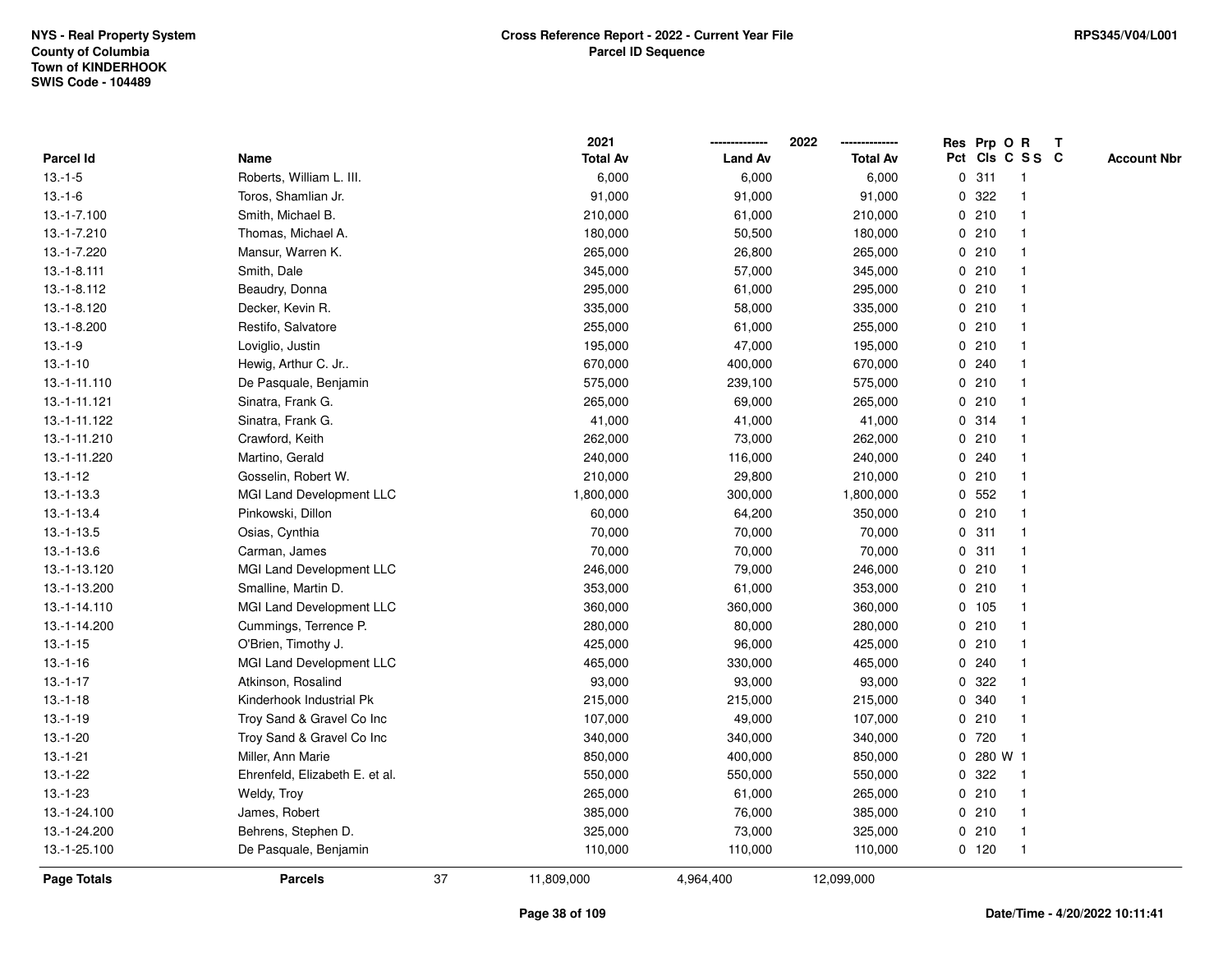|              |                              |    | 2021            |                | 2022            |              | Res Prp O R     |                | Т                  |
|--------------|------------------------------|----|-----------------|----------------|-----------------|--------------|-----------------|----------------|--------------------|
| Parcel Id    | Name                         |    | <b>Total Av</b> | <b>Land Av</b> | <b>Total Av</b> |              | Pct Cls C S S C |                | <b>Account Nbr</b> |
| 13.-1-25.210 | Winn, Carol                  |    | 200,000         | 65,000         | 200,000         | $\mathbf 0$  | 210             | $\overline{1}$ |                    |
| 13.-1-25.220 | Winn, Thomas                 |    | 40,000          | 36,800         | 40,000          | 0            | 312             | $\overline{1}$ |                    |
| $13.-1-26$   | Fullem, Robert               |    | 340,000         | 72,000         | 340,000         |              | 0 210 W 1       |                |                    |
| $13.-1-27$   | Gleasons MHP LLC             |    | 500             | 500            | 500             |              | 0 323 W 1       |                |                    |
| 13.-1-28.111 | Little Lake Road LLC         |    | 690,000         | 200,800        | 690,000         |              | 0 240 W 1       |                |                    |
| 13.-1-28.120 | Zeyak, Marc                  |    | 375,000         | 161,000        | 375,000         |              | 0210            | -1             |                    |
| 13.-1-28.200 | Ouellette, Jeffrey           |    | 330,000         | 81,000         | 330,000         |              | 0210            |                |                    |
| $13.-1-29$   | Driscoll, Thomas R.          |    | 600,000         | 225,000        | 600,000         | 0            | 240             |                |                    |
| $13.-1-30$   | Brown, Laurence K.           |    | 1,050,000       | 265,000        | 488,000         |              | 0.240           |                |                    |
| 13.-1-31.21  | Carney, Shawn                |    | 475,000         | 179,000        | 475,000         |              | 0.240           | $\mathbf 1$    |                    |
| 13.-1-31.22  | Ryan, Kathleen L.            |    | 35,000          | 35,000         | 35,000          |              | 0.311           |                |                    |
| 13.-1-31.110 | Pinkowski, Ronald J.         |    | 167,500         | 117,500        | 221,800         |              | 0210            |                |                    |
| 13.-1-31.120 | Pinkowski, Ronald J.         |    | 235,000         | 158,000        | 235,000         | 0            | 220             |                |                    |
| 13.-1-32.111 | Willowwood Farm, LLC         |    | 600,000         | 105,000        | 600,000         |              | 0210            |                |                    |
| 13.-1-32.112 | Fuda, Janice A.              |    | 275,000         | 81,000         | 275,000         | $\mathbf 0$  | 210             |                |                    |
| 13.-1-32.120 | Fredriksen, Jenny            |    | 340,000         | 67,000         | 340,000         | 0            | 210             | $\mathbf{1}$   |                    |
| 13.-1-32.200 | Balon, Daniel R.             |    | 335,000         | 55,000         | 335,000         | $\mathbf 0$  | 210             | $\overline{1}$ |                    |
| $13.-1-33.1$ | Elle-Kaz Inc                 |    | 900,000         | 550,000        | 900,000         |              | 0 280 W 1       |                |                    |
| 13.-1-33.22  | Zeh, Matthew                 |    | 52,000          | 52,000         | 52,000          |              | 0.311           | -1             |                    |
| 13.-1-33.211 | Elle-Kaz Inc                 |    | 190,000         | 190,000        | 190,000         | 0            | 322 W 1         |                |                    |
| 13.-1-33.222 | Hudson Valley Lake House LLC |    | 372,000         | 69,000         | 550,000         | 0            | 210             | $\overline{1}$ |                    |
| $13.-1-34$   | Hacker, Gregory A.           |    | 310,000         | 191,700        | 310,000         |              | 50 240 W 1      |                |                    |
| 13.-1-35.100 | Araoz, Lynda                 |    | 40,000          | 40,000         | 40,000          | $\mathbf 0$  | 311             | $\overline{1}$ |                    |
| 13.-1-35.200 | Pelizza Properties LLC       |    | 220,000         | 58,600         | 220,000         | $\mathbf{0}$ | 411             | $\mathbf{1}$   |                    |
| 13.-1-36.100 | Bandura, George              |    | 375,000         | 83,000         | 375,000         |              | 0210            | -1             |                    |
| 13.-1-36.200 | Antonovich, Roseann M.       |    | 325,000         | 83,000         | 325,000         |              | 0210            |                |                    |
| 13.-1-37.100 | De Peyster, Thomas           |    | 388,000         | 89,000         | 388,000         |              | 50 215          |                |                    |
| 13.-1-37.200 | Elliott, James H.            |    | 255,000         | 74,000         | 255,000         |              | 0210            |                |                    |
| 13.-1-38.100 | Keren, Itay                  |    | 365,000         | 65,600         | 365,000         |              | 0210            |                |                    |
| 13.-1-38.200 | Sadowski, Brian              |    | 365,000         | 97,000         | 365,000         | 0            | 210             |                |                    |
| $13.-1-39$   | Leva, Renata                 |    | 595,000         | 117,000        | 595,000         | 0            | 240             | $\mathbf 1$    |                    |
| $13.-1-40$   | McShane, Dona                |    | 145,000         | 72,000         | 145,000         |              | 0.260           | $\mathbf 1$    |                    |
| $13.-1-41$   | Nack, Steven B.              |    | 85,000          | 85,000         | 85,000          |              | $0$ 120         |                |                    |
| $13.-1-42$   | De Pasquale, Benjamin        |    | 40,000          | 40,000         | 40,000          |              | $0$ 120         |                |                    |
| $13.-1-43$   | De Pasquale, Benjamin        |    | 45,000          | 45,000         | 45,000          |              | $0$ 120         |                |                    |
| $13.-1-44$   | Scott, Michael A. Jr.        |    | 375,000         | 69,000         | 375,000         |              | 0210            | -1             |                    |
| $13.-1-45$   | Moisan, Peter A.             |    | 280,000         | 71,000         | 280,000         |              | 0210            | $\mathbf{1}$   |                    |
| Page Totals  | <b>Parcels</b>               | 37 | 11,810,000      | 4,046,500      | 11,480,300      |              |                 |                |                    |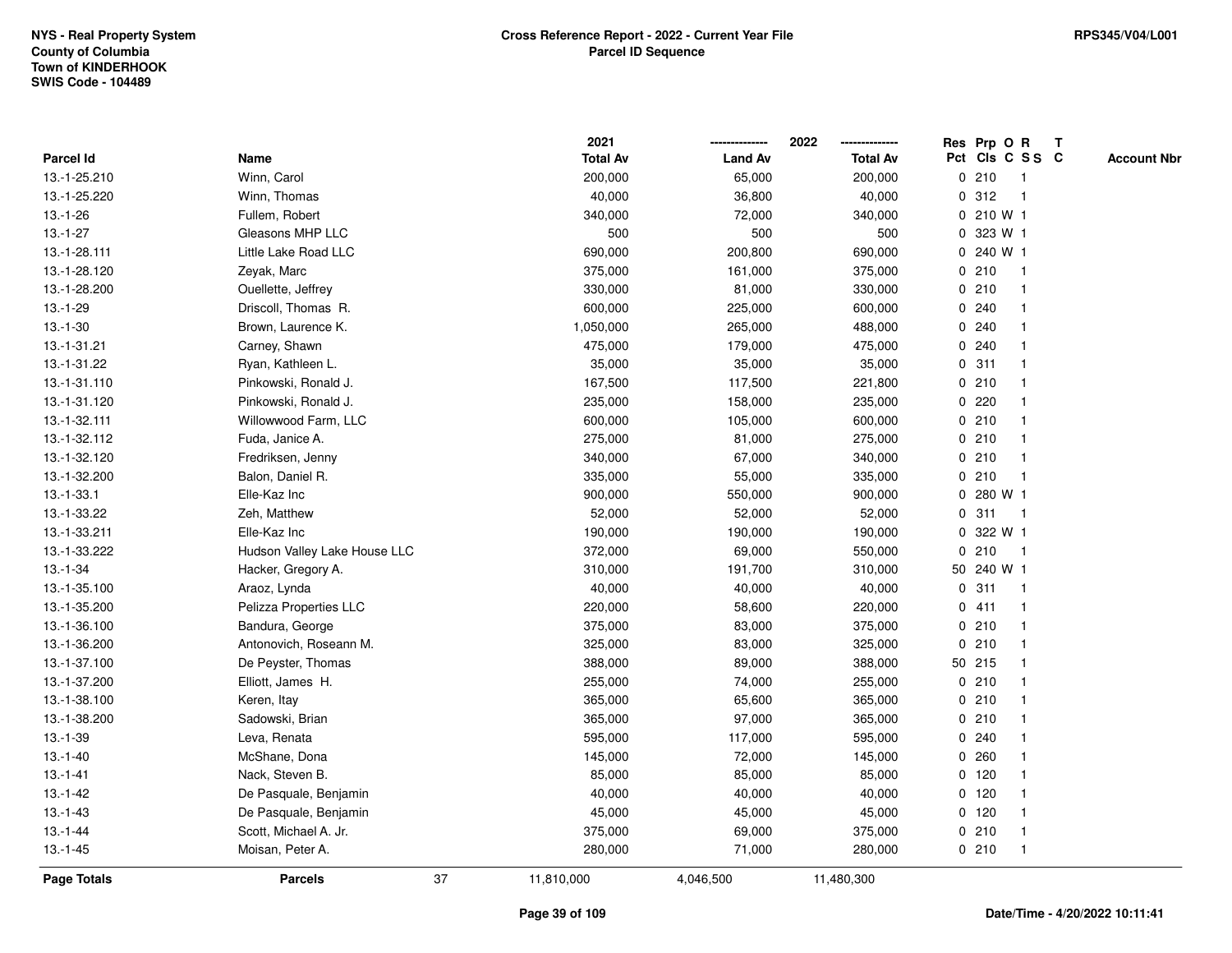|                    |                                |    | 2021            |                | 2022            |              | Res Prp O R |                 | Т |                    |
|--------------------|--------------------------------|----|-----------------|----------------|-----------------|--------------|-------------|-----------------|---|--------------------|
| Parcel Id          | Name                           |    | <b>Total Av</b> | <b>Land Av</b> | <b>Total Av</b> |              |             | Pct Cls C S S C |   | <b>Account Nbr</b> |
| $13.-1-46$         | Memory Lane                    |    | 1,050,000       | 63,400         | 1,050,000       |              | 0411        | $\mathbf{1}$    |   |                    |
| $13.-1-47$         | Memory Lane                    |    | 4,000           | 4,000          | 4,000           | 0            | 314         | -1              |   |                    |
| $13.-1-48$         | <b>Assoc Fruit Growers Inc</b> |    | 3,000           | 3,000          | 3,000           |              | 0 314       | $\mathbf{1}$    |   |                    |
| $13.-1-49$         | Martino, Robert                |    | 1,000           | 1,000          | 1,000           |              | 0 323       |                 |   |                    |
| $13.-1-50$         | Ryan, Kathleen L.              |    | 310,000         | 65,000         | 310,000         |              | 0210        |                 |   |                    |
| $13.-1-51$         | Memory Lane                    |    | 500,000         | 66,800         | 500,000         |              | 0411        | $\overline{1}$  |   |                    |
| $13.-1-52$         | Ellis, Peter K.                |    | 500             | 500            | 500             |              | 0.314       | $\overline{1}$  |   |                    |
| 13.-1-53.111       | Memory Lane Ent Ltd            |    | 650,000         | 210,000        | 650,000         | 0            | 240 W 1     |                 |   |                    |
| 13.-1-53.112       | Bowley, Richard Jr.            |    | 550,000         | 62,000         | 550,000         | 0            | 210 W 1     |                 |   |                    |
| 13.-1-53.120       | Memory Lane Enterprises Ltd    |    | 345,000         | 79,000         | 345,000         |              | 0210        | $\mathbf{1}$    |   |                    |
| 13.-1-53.200       | Martino, Sal David             |    | 490,000         | 79,000         | 490,000         |              | 0210        |                 |   |                    |
| 13.-1-54.100       | Memory Lane                    |    | 85,000          | 85,000         | 85,000          |              | 0 330       |                 |   |                    |
| 13.-1-54.200       | Memory Lane                    |    | 100,000         | 100,000        | 100,000         |              | 0 330       |                 |   |                    |
| $13.-1-55$         | Schermerhorn, Brian K.         |    | 245,000         | 66,000         | 245,000         |              | 0210        | -1              |   |                    |
| $13.-1-56$         | Patriot Homes, LLC             |    | 100,000         | 100,000        | 100,000         | 0            | 314         | $\mathbf{1}$    |   |                    |
| $13.-1-57$         | Patriot Homes, LLC             |    | 55,000          | 55,000         | 55,000          | $\mathbf{0}$ | 314 W 1     |                 |   |                    |
| $13.-1-58$         | Zeyak, Marc A.                 |    | 78,000          | 78,000         | 78,000          |              | 0 314 W 1   |                 |   |                    |
| $13.-1-59$         | Roth, James W.                 |    | 1,000           | 1,000          | 1,000           |              | 0.314       | -1              |   |                    |
| $13.-1-60$         | Brennan, Thomas M.             |    | 1,000           | 1,000          | 1,000           |              | 0 314       |                 |   |                    |
| $13.-1-61$         | De Pasquale, Anthony J.        |    | 2,500           | 2,500          | 2,500           |              | 0.314       |                 |   |                    |
| 13.-1-62.110       | Hallenbeck, Joseph P. Jr.      |    | 3,000           | 3,000          | 3,000           |              | 0 314       |                 |   |                    |
| 13.-1-62.120       | Hallenbeck, Joseph P. Jr.      |    | 10,000          | 10,000         | 10,000          |              | 0 314       |                 |   |                    |
| 13.-1-62.200       | Roth, James                    |    | 1,000           | 1,000          | 1,000           |              | 0.314       | $\mathbf{1}$    |   |                    |
| $13.-1-63$         | Spinner, Shirley M.            |    | 55,000          | 45,000         | 55,000          |              | 0.312       | $\mathbf{1}$    |   |                    |
| $13.-1-64$         | Spinner, Russell               |    | 360,000         | 79,000         | 360,000         |              | 0210        | -1              |   |                    |
| $13.-1-65$         | Fuda, Daniel                   |    | 55,000          | 55,000         | 55,000          |              | 0 314       |                 |   |                    |
| 13.-1-66           | Pitts, Calvin Z.               |    | 325,000         | 59,700         | 338,000         |              | 0210        |                 |   |                    |
| $13.-1-67$         | Pommills, Earl Jr              |    | 185,000         | 49,000         | 185,000         |              | 0210        |                 |   |                    |
| $13.-1-68$         | Babbit, Lauren M.              |    | 170,000         | 48,000         | 170,000         |              | 0210        |                 |   |                    |
| $13.-1-69$         | First, Crystal                 |    | 134,000         | 47,000         | 134,000         | 0            | 210         | -1              |   |                    |
| $13.-1-70$         | Lill, Brian A.                 |    | 110,000         | 49,000         | 110,000         |              | 0210        | -1              |   |                    |
| $13.-1-71$         | Newhouse, Jennifer E.          |    | 140,000         | 48,000         | 140,000         |              | 0210        | -1              |   |                    |
| $13.-1-72$         | Rizzo, Anne E.                 |    | 2,000           | 2,000          | 2,000           |              | 0.311       |                 |   |                    |
| $13.-1-73$         | Stevens, David S.              |    | 500             | 500            | 500             |              | 0.311       |                 |   |                    |
| $13.-1-74$         | Russell, William               |    | 500             | 500            | 500             |              | 0.311       | $\overline{1}$  |   |                    |
| $13.20 - 1 - 1$    | Orlando, Philip G.             |    | 359,000         | 63,000         | 359,000         |              | 0210        | $\mathbf{1}$    |   |                    |
| 13.20-1-2          | Haney, Ryan Matthew            |    | 535,000         | 88,000         | 535,000         |              | 0215 W1     |                 |   |                    |
| <b>Page Totals</b> | <b>Parcels</b>                 | 37 | 7,016,000       | 1,769,900      | 7,029,000       |              |             |                 |   |                    |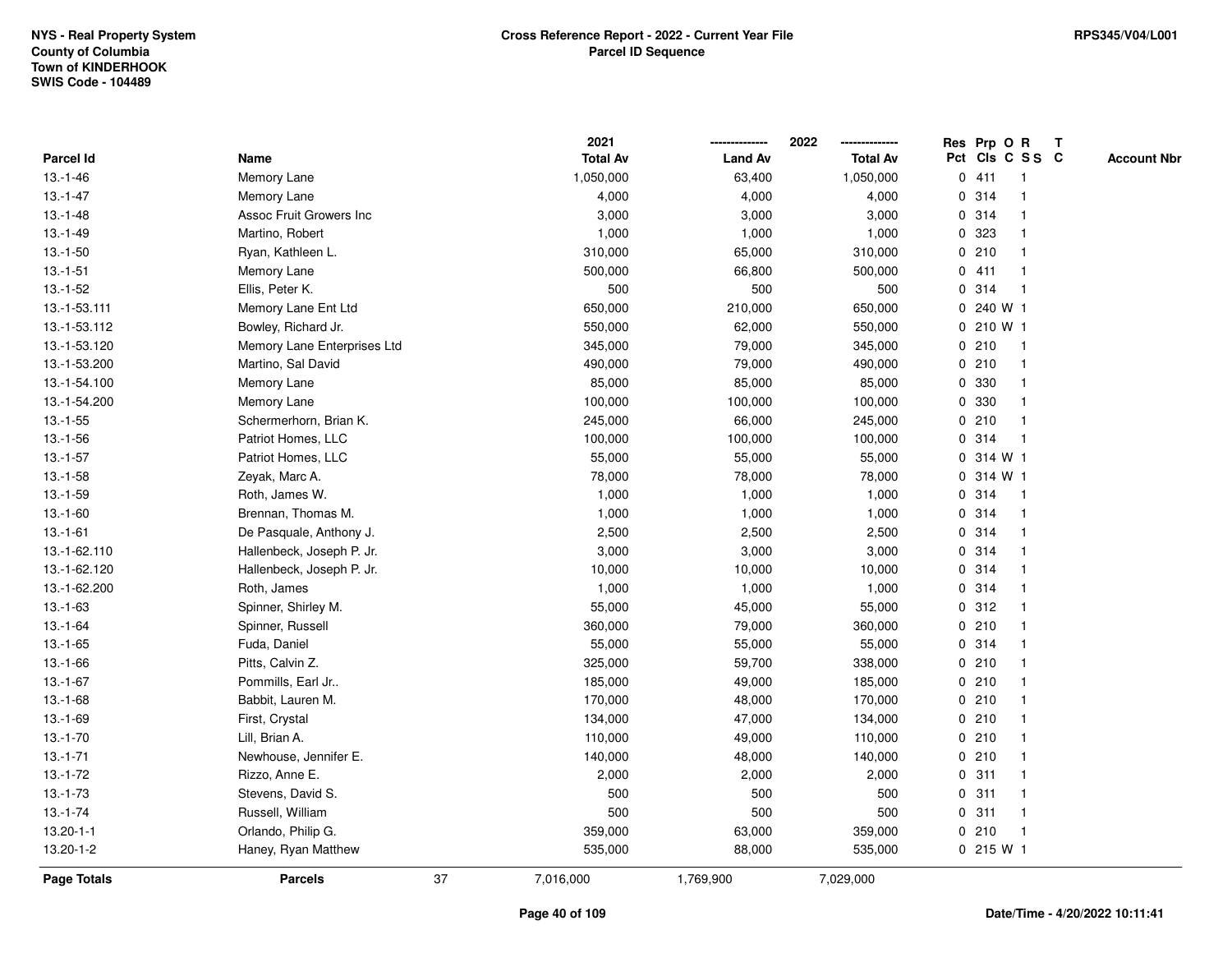|                 |                                      |    | 2021            |                | 2022            |              | Res Prp O R     |                         | T |                    |
|-----------------|--------------------------------------|----|-----------------|----------------|-----------------|--------------|-----------------|-------------------------|---|--------------------|
| Parcel Id       | Name                                 |    | <b>Total Av</b> | <b>Land Av</b> | <b>Total Av</b> |              | Pct Cls C S S C |                         |   | <b>Account Nbr</b> |
| 13.20-1-3       | Kim, Nancy K.                        |    | 424,600         | 122,300        | 424,600         |              | 0 210 W 1       |                         |   |                    |
| 13.20-1-4       | Siligato, Alisha M.                  |    | 280,000         | 64,000         | 280,000         | 0            | 210             | $\mathbf{1}$            |   |                    |
| $13.20 - 1 - 6$ | Owens, John V.                       |    | 369,000         | 128,000        | 369,000         |              | 0 280 W 1       |                         |   |                    |
| $13.20 - 1 - 7$ | Cornelius, Ashley K.                 |    | 185,000         | 69,000         | 185,000         |              | 0210            | $\mathbf{1}$            |   |                    |
| $13.20 - 1 - 8$ | Society of the Sacred Heart          |    | 265,000         | 97,500         | 265,000         |              | 0 210 W 8       |                         |   |                    |
| 13.20-1-10      | Sherin, Keith S. trust.              |    | 1,250,000       | 159,000        | 1,250,000       |              | 0 210 W 1       |                         |   |                    |
| 13.20-1-11      | Smith, Helen M.                      |    | 625,000         | 119,000        | 625,000         |              | 0 210 W 1       |                         |   |                    |
| 13.20-1-12      | Wheeler, Michael P.                  |    | 405,000         | 68,000         | 405,000         |              | 0210            | $\overline{\mathbf{1}}$ |   |                    |
| 13.20-1-14      | Maloney, William R.                  |    | 240,000         | 62,000         | 240,000         |              | 0210            | -1                      |   |                    |
| 13.20-1-15      | Wallace, Allison C.                  |    | 250,000         | 68,000         | 250,000         |              | 0210            | $\mathbf 1$             |   |                    |
| 13.20-1-16      | Kipp, Garrett M.                     |    | 194,000         | 62,000         | 194,000         |              | 0210            | -1                      |   |                    |
| 13.20-1-17      | Johnson, John J.                     |    | 350,000         | 150,000        | 350,000         |              | 0 210 W 1       |                         |   |                    |
| 13.20-1-18      | Moon, Cole R.                        |    | 255,000         | 62,000         | 255,000         |              | 0210            |                         |   |                    |
| 13.20-1-19      | Wolf, Brian                          |    | 235,000         | 69,000         | 235,000         |              | 0210            | -1                      |   |                    |
| 13.20-1-21      | Mueller, Ann Theresa C.              |    | 425,000         | 71,000         | 425,000         |              | 0 210 W 1       |                         |   |                    |
| 13.20-1-22      | Ressler, Glenn T.                    |    | 395,000         | 146,000        | 395,000         |              | $0, 210$ W 1    |                         |   |                    |
| $22.-1-2$       | <b>Brown Cow Opportunities LLC</b>   |    | 298,000         | 298,000        | 298,000         |              | 0 105           | -1                      |   |                    |
| 22.-1-3.112     | Pelizza, John J.                     |    | 986,900         | 479,500        | 986,900         |              | 0.241           | -1                      |   |                    |
| 22.-1-3.120     | JCS Prosperity Props Inc             |    | 900,000         | 250,000        | 900,000         |              | 0 470           |                         |   |                    |
| 22.-1-3.200     | <b>Frontier Horizons LLC</b>         |    | 240,000         | 55,000         | 240,000         |              | 0 430           |                         |   |                    |
| $22.-1-4$       | Palladino, G Scott                   |    | 60,000          | 60,000         | 60,000          |              | 0 330           |                         |   |                    |
| 22.-1-5.100-1   | St Joseph Of Holy Cross              |    | 4,000,000       | 1,018,000      | 4,000,000       | $\mathbf{0}$ | 620             | 8                       |   |                    |
| 22.-1-5.120     | St Joseph of Holy Cross              |    | 370,000         | 370,000        | 370,000         |              | 0, 120          |                         |   |                    |
| $22.-1-6$       | Johnson, Eric G.                     |    | 369,000         | 198,000        | 369,000         |              | 0.240           |                         |   |                    |
| $22.-1-7.111$   | C&M Farms/Greenhouses LLC            |    | 1,000,000       | 564,000        | 1,000,000       |              | 0.241           |                         |   |                    |
| 22.-1-7.112     | DenBesten, Todd L.                   |    | 584,000         | 130,000        | 584,000         |              | 0.240           |                         |   |                    |
| 22.-1-7.120     | Meili, Cynthia                       |    | 300,000         | 74,500         | 300,000         |              | 0210            |                         |   |                    |
| $22.-1-9$       | <b>C&amp;M Farms/Greenhouses LLC</b> |    | 130,000         | 130,000        | 130,000         |              | 0, 120          |                         |   |                    |
| 22.-1-10.100    | Williams, Maegan E.                  |    | 310,000         | 82,100         | 310,000         |              | 0210            |                         |   |                    |
| 22.-1-10.200    | Matuszek, Hertha                     |    | 152,000         | 64,000         | 152,000         | $\mathbf 0$  | 210             | -1                      |   |                    |
| $22.-1-11$      | Keller, Brett                        |    | 130,000         | 55,000         | 130,000         |              | 0210            |                         |   |                    |
| 22.-1-12.110    | Walsh, Kevin                         |    | 205,000         | 69,000         | 205,000         |              | 0210            |                         |   |                    |
| 22.-1-12.111    | Campbell, Mathew                     |    | 310,000         | 76,000         | 315,000         |              | 0210            |                         |   |                    |
| 22.-1-12.112    | Patrikios, David                     |    | 325,000         | 50,000         | 325,000         |              | 0210            |                         |   |                    |
| 22.-1-13.110    | Barkley, Brian K.                    |    | 11,300          | 11,300         | 11,300          |              | 0.311           |                         |   |                    |
| 22.-1-13.120    | Feldweg, Edward                      |    | 225,000         | 57,000         | 225,000         |              | 0210            | $\mathbf 1$             |   |                    |
| 22.-1-14.100    | Drumm, John E.                       |    | 275,000         | 110,000        | 275,000         |              | 0.240           | $\mathbf{1}$            |   |                    |
| Page Totals     | <b>Parcels</b>                       | 37 | 17,328,800      | 5,718,200      | 17,333,800      |              |                 |                         |   |                    |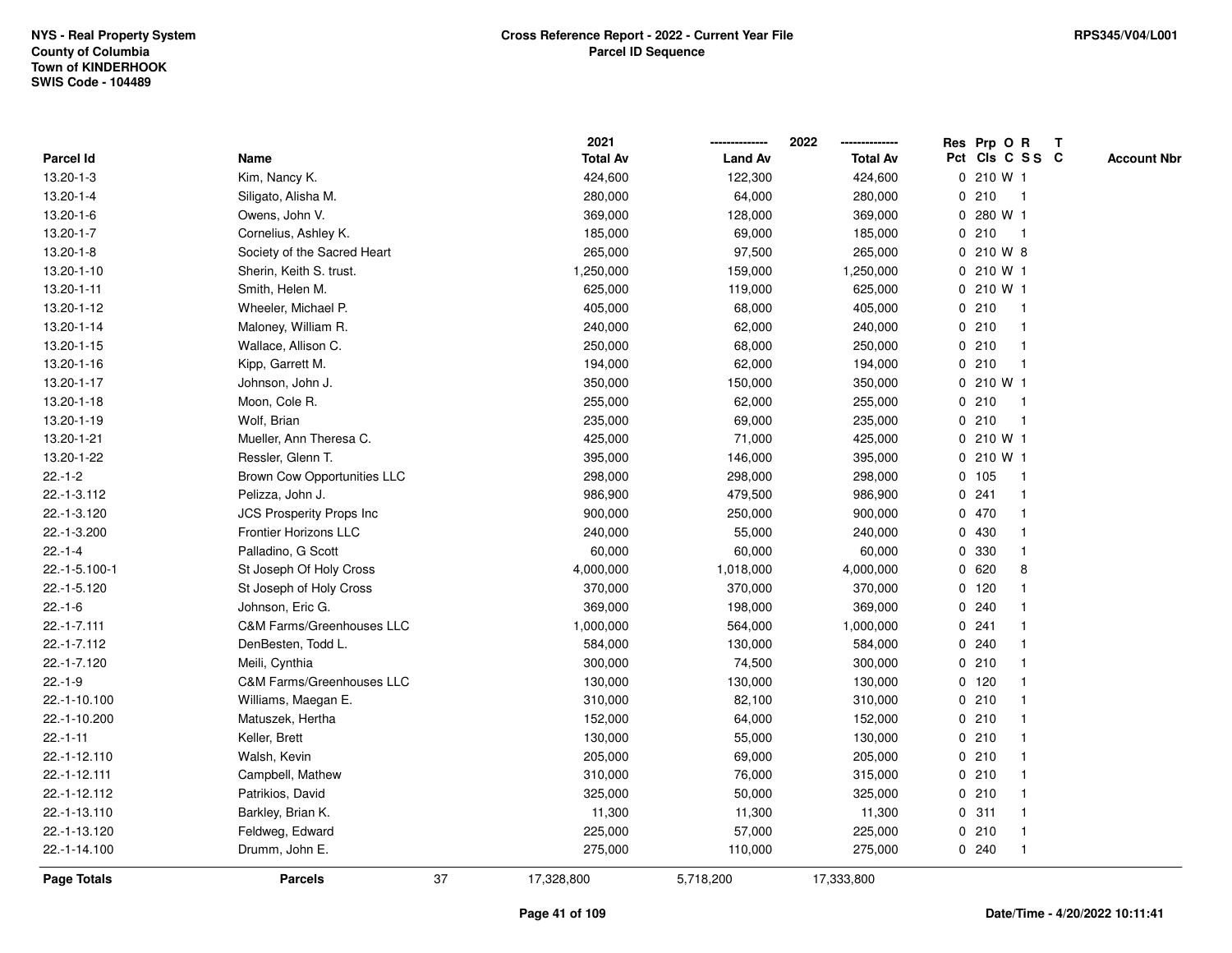|                    |                                     | 2021            |                | 2022            |   | Res Prp O R |                         | Т |                    |
|--------------------|-------------------------------------|-----------------|----------------|-----------------|---|-------------|-------------------------|---|--------------------|
| Parcel Id          | Name                                | <b>Total Av</b> | <b>Land Av</b> | <b>Total Av</b> |   |             | Pct Cls C S S C         |   | <b>Account Nbr</b> |
| 22.-1-14.200       | Dutch Hollow Farm LLC               | 335,600         | 335,600        | 335,600         |   | 0 105       | $\mathbf{1}$            |   |                    |
| 22.-1-16.110       | T & R Hanson, LLC                   | 80,000          | 80,000         | 80,000          | 0 | 314         | $\mathbf 1$             |   |                    |
| 22.-1-16.120       | T & R Hanson, LLC                   | 65,000          | 55,000         | 65,000          |   | 0.312       | $\mathbf 1$             |   |                    |
| 22.-1-16.200       | Knapp, Kevin                        | 269,100         | 54,000         | 269,100         |   | 0210        |                         |   |                    |
| $22.-1-17$         | T & R Hanson, LLC                   | 1,030,000       | 200,000        | 1,030,000       |   | 0416        |                         |   |                    |
| 22.-1-18.100       | Williams, Terry L.                  | 225,000         | 47,000         | 225,000         |   | 0210        |                         |   |                    |
| 22.-1-18.210       | <b>Taconic Developmental Center</b> | 280,000         | 72,000         | 280,000         |   | 0210        | 8                       |   |                    |
| $22.-1-19$         | Fleischmann, William J.             | 285,000         | 57,000         | 285,000         |   | 0220        |                         |   |                    |
| 22.-1-20.111       | Pratt, Timothy E.                   | 270,000         | 57,000         | 273,600         |   | 0210        | -1                      |   |                    |
| 22.-1-20.112       | Jennings, Sean                      | 225,000         | 55,000         | 225,000         |   | 0210        | $\mathbf 1$             |   |                    |
| 22.-1-20.121       | Bowe, Mary K.                       | 225,000         | 55,000         | 225,000         |   | 0210        | -1                      |   |                    |
| 22.-1-20.122       | Boyce, Lyle A.                      | 253,000         | 55,000         | 253,000         |   | 0210        |                         |   |                    |
| 22.-1-20.210       | Gleason, Donna M.                   | 175,000         | 54,000         | 175,000         |   | 0210        |                         |   |                    |
| 22.-1-20.221       | Christie, Coleman                   | 184,000         | 79,000         | 184,000         |   | 0210        | -1                      |   |                    |
| 22.-1-20.222       | Brennan, Mark                       | 260,000         | 82,000         | 260,000         |   | 0210        |                         |   |                    |
| 22.-1-21.110       | Ellis, David                        | 80,000          | 80,000         | 80,000          |   | 0, 120      | $\mathbf{1}$            |   |                    |
| 22.-1-21.120       | Ellis, David                        | 375,000         | 340,800        | 375,000         |   | $0$ 120     | $\mathbf{1}$            |   |                    |
| 22.-1-21.200       | Chiaro, Peter                       | 380,000         | 380,000        | 380,000         |   | $0$ 120     | -1                      |   |                    |
| $22.-1-22$         | Ellis, David A.                     | 550,000         | 65,000         | 550,000         |   | 0210        |                         |   |                    |
| $22.-1-23$         | Van Auken, Douglas A.               | 70,000          | 65,500         | 70,000          |   | 0.312       |                         |   |                    |
| $22.-1-24$         | Race, Charles T.                    | 220,000         | 55,000         | 220,000         |   | 0210        | $\overline{\mathbf{1}}$ |   |                    |
| $22.-1-25$         | Lahut, Carol Ann                    | 235,000         | 54,000         | 235,000         |   | 0210        |                         |   |                    |
| $22.-1-26$         | Owens, Maureen A.                   | 200,000         | 54,000         | 200,000         |   | 0210        | -1                      |   |                    |
| $22.-1-28$         | Bodratti, Robert                    | 220,000         | 54,000         | 220,000         |   | 0210        | $\mathbf 1$             |   |                    |
| $22.-1-29$         | McHugh, Robert J.                   | 220,800         | 50,200         | 220,800         |   | 0210        | $\mathbf 1$             |   |                    |
| $22.-1-30$         | St Onge, Marcel                     | 248,000         | 61,000         | 248,000         |   | 0.220       |                         |   |                    |
| $22.-1-31$         | St Onge, Marcel                     | 219,800         | 53,800         | 219,800         |   | 0220        |                         |   |                    |
| $22.-1-32$         | St Onge, Marcel                     | 300,000         | 67,000         | 300,000         |   | 0 230       |                         |   |                    |
| $22.-1-33$         | Archambeault, Frank W.              | 279,000         | 56,100         | 279,000         |   | 0210        | $\overline{\mathbf{1}}$ |   |                    |
| $22.-1-34$         | Saccone, Thomas                     | 284,000         | 58,000         | 284,000         |   | 0210        | -1                      |   |                    |
| $22.-1-35$         | Hamm, Faith                         | 265,000         | 55,000         | 265,000         |   | 0210        | $\mathbf 1$             |   |                    |
| $22.-1-36$         | Welcome, Andrew A.                  | 275,000         | 54,000         | 275,000         |   | 0210        | $\mathbf 1$             |   |                    |
| $22.-1-37$         | Connors, Carolyn M.                 | 255,000         | 56,000         | 255,000         |   | 0210        |                         |   |                    |
| $22.-1-38$         | Guo, Qi Qing                        | 255,000         | 58,000         | 255,000         |   | 0210        |                         |   |                    |
| $22.-1-39$         | Silvia, Brian J.                    | 255,000         | 60,000         | 255,000         |   | 0210        | $\mathbf 1$             |   |                    |
| $22.-1-40$         | Noll, Eric C.                       | 275,000         | 55,000         | 275,000         |   | 0210        | $\mathbf 1$             |   |                    |
| $22.-1-41$         | Bujanow, Peter                      | 260,000         | 54,000         | 260,000         |   | 0210        | $\mathbf{1}$            |   |                    |
| <b>Page Totals</b> | <b>Parcels</b>                      | 37<br>9,883,300 | 3,224,000      | 9,886,900       |   |             |                         |   |                    |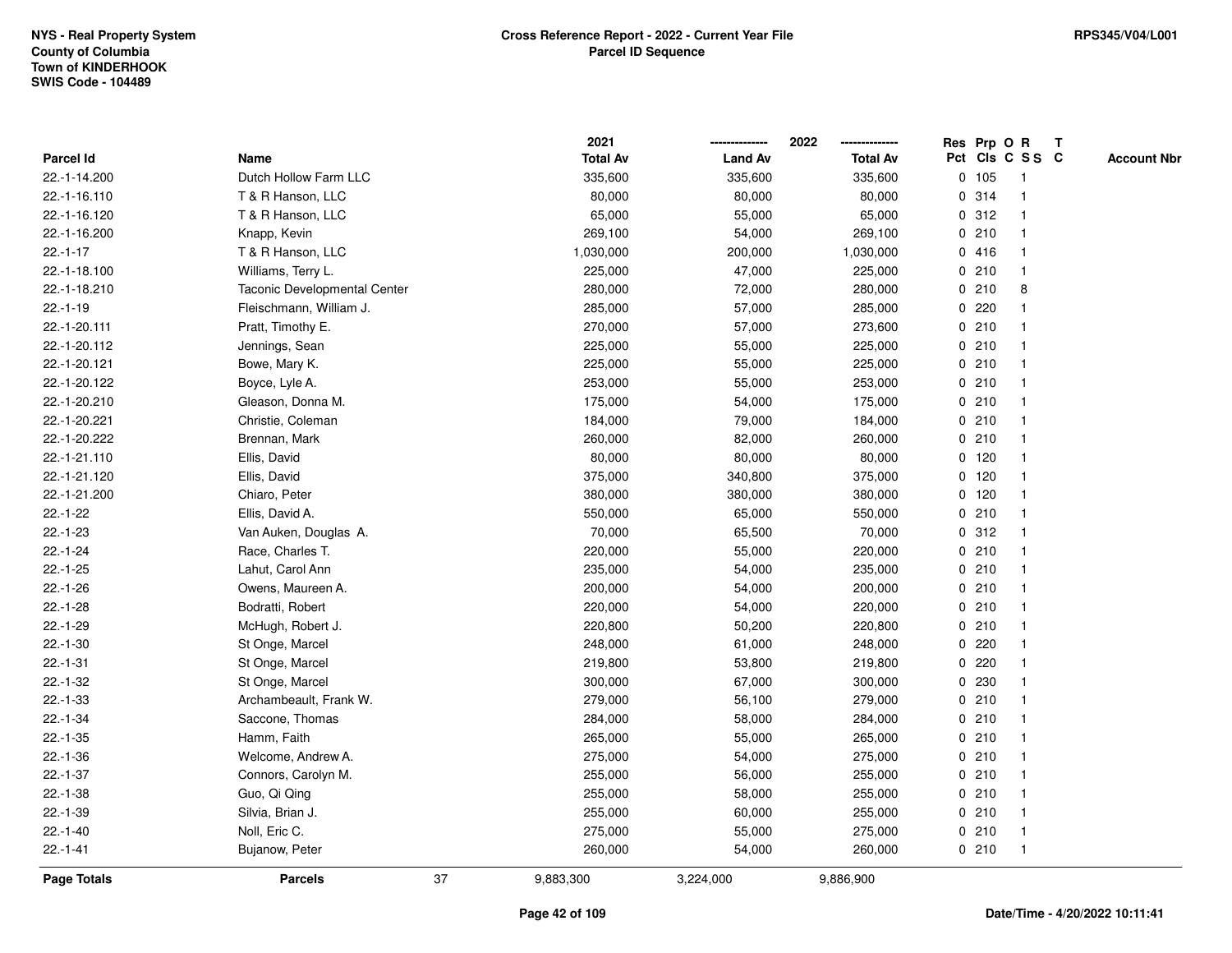|              |                           |    | 2021            |                | 2022            | Res Prp O R |                         | Т |                    |
|--------------|---------------------------|----|-----------------|----------------|-----------------|-------------|-------------------------|---|--------------------|
| Parcel Id    | Name                      |    | <b>Total Av</b> | <b>Land Av</b> | <b>Total Av</b> |             | Pct Cls C S S C         |   | <b>Account Nbr</b> |
| $22.-1-42$   | Oligny, Ann               |    | 220,000         | 54,000         | 220,000         | 0210        | $\overline{\mathbf{1}}$ |   |                    |
| $22.-1-43$   | Judson, Jeffrey A.        |    | 235,000         | 54,000         | 235,000         | 0210        | $\overline{1}$          |   |                    |
| $22.-1-44$   | Angeles, Carlos           |    | 182,000         | 50,000         | 182,000         | 0210        | -1                      |   |                    |
| $22.-1-45$   | Krizar, Stephen           |    | 265,000         | 59,000         | 265,000         | 0210        |                         |   |                    |
| $22.-1-46$   | Colton, James             |    | 245,000         | 56,000         | 245,000         | 0210        |                         |   |                    |
| $22.-1-47$   | Flower, Rollin E.         |    | 250,000         | 54,000         | 250,000         | 0210        |                         |   |                    |
| $22.-1-48$   | Litteken, Rev Trust, Mark |    | 250,000         | 56,000         | 250,000         | 0210        |                         |   |                    |
| 22.-1-49.100 | Weiss, Donald R.          |    | 270,000         | 54,000         | 270,000         | 0210        | $\overline{\mathbf{1}}$ |   |                    |
| 22.-1-49.200 | Lockmer, Jeffrey          |    | 260,000         | 57,000         | 260,000         | 0210        | -1                      |   |                    |
| $22.-1-50$   | Smith, Darlene M.         |    | 245,000         | 56,000         | 245,000         | 0210        | -1                      |   |                    |
| $22.-1-51$   | Mamone, Richard V.        |    | 250,000         | 56,000         | 250,000         | 0210        |                         |   |                    |
| $22.-1-52$   | Storch, Bonnie            |    | 269,000         | 55,000         | 269,000         | 0210        |                         |   |                    |
| $22.-1-53$   | Bogardus, Joseph K.       |    | 210,000         | 54,000         | 210,000         | 0210        |                         |   |                    |
| $22.-1-54$   | Framarin, Raymond P.      |    | 245,000         | 55,000         | 245,000         | 0210        |                         |   |                    |
| $22.-1-55$   | Knichel, Michael A.       |    | 255,000         | 55,000         | 255,000         | 0210        | -1                      |   |                    |
| 22.-1-56.111 | Golden, Kenneth L.        |    | 300,000         | 74,000         | 300,000         | 0210        | -1                      |   |                    |
| 22.-1-56.112 | Pinto, Matthew V.         |    | 270,000         | 69,000         | 270,000         | 0210        | -1                      |   |                    |
| 22.-1-56.120 | Dixon, Corey K.           |    | 270,000         | 102,000        | 270,000         | 0210        |                         |   |                    |
| 22.-1-56.200 | Grandview Waterworks Corp |    | 58,807          | 20,200         | 58,807          | 0822        | 6                       |   |                    |
| $22.-1-57$   | Soika, Robert J.          |    | 270,000         | 60,000         | 270,000         | 0210        |                         |   |                    |
| $22.-1-58$   | Hotaling, Clinton         |    | 275,000         | 55,000         | 275,000         | 0210        |                         |   |                    |
| $22.-1-59$   | Thorpe, Barbara A.        |    | 260,000         | 56,000         | 260,000         | 0210        |                         |   |                    |
| $22.-1-60$   | Swere, Scott P.           |    | 270,000         | 56,000         | 270,000         | 0210        | -1                      |   |                    |
| $22.-1-61$   | Hills, Daniel             |    | 255,000         | 55,000         | 255,000         | 0210        | -1                      |   |                    |
| $22.-1-62$   | Andrews, Fred A.          |    | 260,000         | 55,000         | 260,000         | 0210        |                         |   |                    |
| $22.-1-63$   | Cooper, Michael B.        |    | 245,000         | 56,500         | 245,000         | 0210        |                         |   |                    |
| $22.-1-64$   | Gutto, Francis A. Jr      |    | 255,000         | 58,000         | 255,000         | 0210        |                         |   |                    |
| $22.-1-65$   | St Onge, Marcel           |    | 300,000         | 67,000         | 300,000         | 0 230       |                         |   |                    |
| $22.-1-66$   | Hart, Lindsey M.          |    | 280,000         | 58,700         | 280,000         | 0210        | -1                      |   |                    |
| $22.-1-67$   | Kirchner, Agnes M.        |    | 220,000         | 54,000         | 220,000         | 0210        | -1                      |   |                    |
| $22.-1-68$   | Archambeault, Frank G.    |    | 218,000         | 53,800         | 265,900         | 0210        | -1                      |   |                    |
| $22.-1-69$   | Algozzine, Michael J.     |    | 220,000         | 55,000         | 220,000         | 0210        |                         |   |                    |
| $22.-1-70$   | Loveday, Victor L.        |    | 185,000         | 55,000         | 185,000         | 0210        |                         |   |                    |
| $22.-1-71$   | Bell, Donald              |    | 260,000         | 55,000         | 260,000         | 0210        |                         |   |                    |
| $22.-1-72$   | St Onge, Marcel           |    | 425,000         | 55,500         | 425,000         | 0411        | -1                      |   |                    |
| $22.-1-74$   | 297 LNC, LLC              |    | 195,000         | 55,000         | 195,000         | 0210        | $\overline{\mathbf{1}}$ |   |                    |
| $22.-1-75$   | Groat, Victoria           |    | 240,000         | 55,000         | 240,000         | 0210        | $\overline{1}$          |   |                    |
| Page Totals  | <b>Parcels</b>            | 37 | 9,182,807       | 2,105,700      | 9,230,707       |             |                         |   |                    |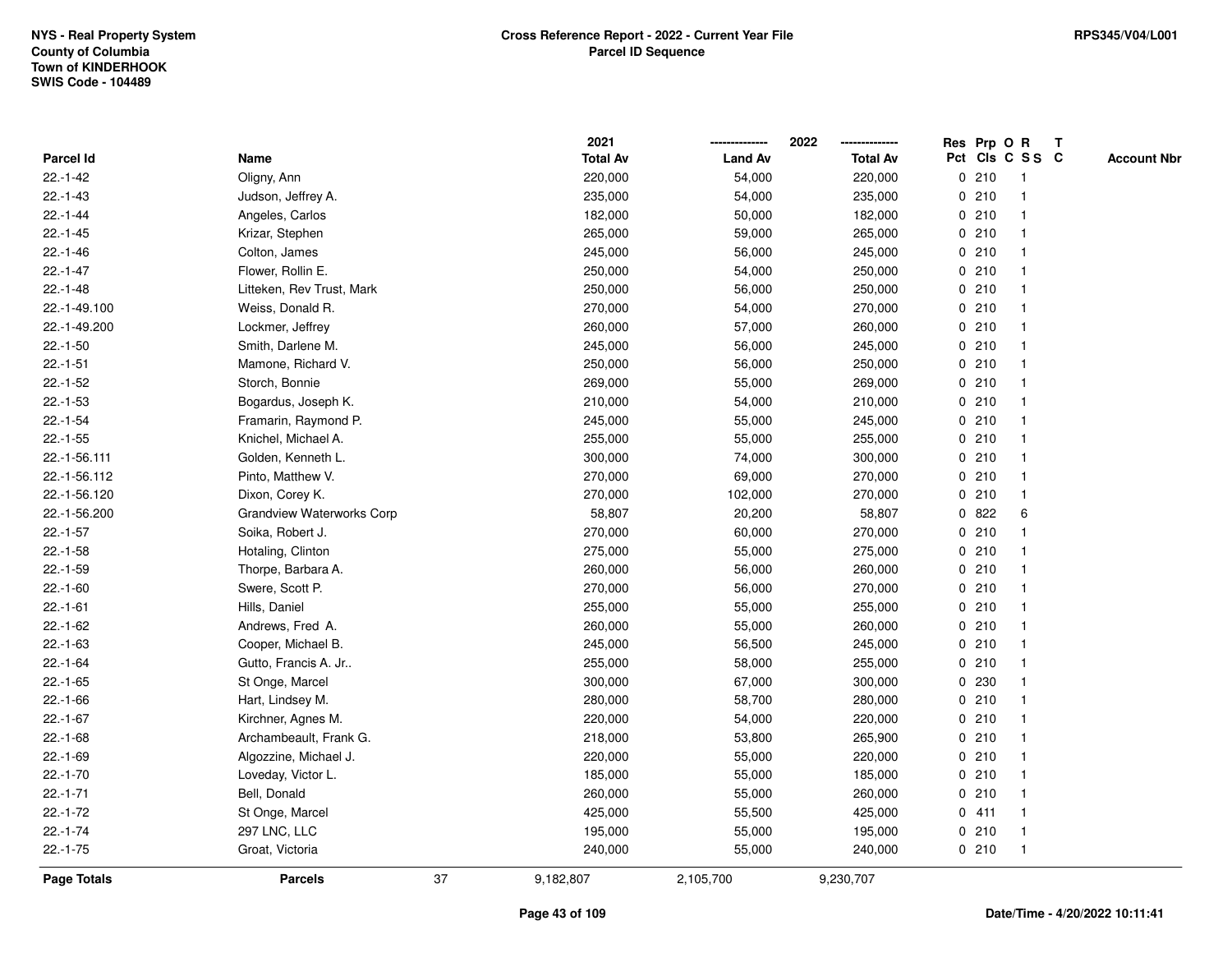|                    |                                 |    | 2021            |                | 2022<br>-------------- |   | Res Prp O R |                         | T |                    |
|--------------------|---------------------------------|----|-----------------|----------------|------------------------|---|-------------|-------------------------|---|--------------------|
| Parcel Id          | Name                            |    | <b>Total Av</b> | <b>Land Av</b> | <b>Total Av</b>        |   |             | Pct Cls C S S C         |   | <b>Account Nbr</b> |
| $22.-1-76$         | Mahar, Brian J.                 |    | 199,000         | 58,000         | 199,000                |   | 0210        | $\overline{\mathbf{1}}$ |   |                    |
| 22.-1-77.100       | Calcagno Developer LLC, Paul Jr |    | 75,000          | 75,000         | 75,000                 | 0 | 330         | $\overline{\mathbf{1}}$ |   |                    |
| 22.-1-77.200       | <b>Rhinebeck Realty LLC</b>     |    | 985,000         | 200,000        | 985,000                |   | 0 430       | 1                       |   |                    |
| 22.-1-79.100       | Pelizza, Joseph G.              |    | 360,000         | 61,000         | 360,000                |   | 0210        |                         |   |                    |
| 22.-1-79.200       | Pelizza, Joseph G.              |    | 50,000          | 50,000         | 50,000                 |   | 0.314       |                         |   |                    |
| $22.-1-80$         | Martino, Sal Jr.                |    | 50,000          | 50,000         | 50,000                 |   | 0.314       |                         |   |                    |
| $22.-1-81$         | Martino, Sal                    |    | 90,000          | 90,000         | 90,000                 |   | 0 330       |                         |   |                    |
| $22.-1-82$         | Dardani, Mary A.                |    | 308,000         | 56,800         | 308,000                |   | 0 484       | -1                      |   |                    |
| $22.-1-83$         | Youngblood, Scott               |    | 255,000         | 55,000         | 255,000                |   | 0210        | -1                      |   |                    |
| $22.-1-84$         | Watt, Bernard                   |    | 275,000         | 93,000         | 275,000                |   | 0210        | $\mathbf{1}$            |   |                    |
| $22.-1-85$         | Fracalossi, Tara                |    | 240,000         | 67,000         | 240,000                |   | 0210        |                         |   |                    |
| $22.-1-86$         | Van Erve, Robertus              |    | 85,000          | 59,000         | 85,000                 |   | 0.312       |                         |   |                    |
| 22.-1-87.200       | Barton, Melissa Reilly          |    | 450,000         | 93,000         | 450,000                |   | 0210        |                         |   |                    |
| $22.-1-88$         | Stalker, Brandon                |    | 289,000         | 71,000         | 289,000                |   | 0210        |                         |   |                    |
| $22.-1-89$         | Castellana, Carol               |    | 350,000         | 85,000         | 350,000                |   | 0210        | -1                      |   |                    |
| $22.-1-90$         | Barkley, Brian K.               |    | 285,000         | 81,000         | 285,000                |   | 0210        | $\mathbf{1}$            |   |                    |
| $22.-2-1$          | Boham, Elizabeth W.             |    | 301,700         | 51,200         | 301,700                |   | 0210        | $\overline{1}$          |   |                    |
| $22.-2-2$          | Cloutier, Bryan D.              |    | 365,000         | 53,000         | 365,000                |   | 0210        |                         |   |                    |
| $22.-2-3$          | Griesemer, Mathew J.            |    | 385,000         | 54,000         | 385,000                |   | 0210        |                         |   |                    |
| $22.-2-4$          | Chandler, John B.               |    | 325,000         | 56,000         | 325,000                |   | 0210        |                         |   |                    |
| $22.-2-5$          | Holmberg, Ernest                |    | 355,000         | 58,900         | 355,000                |   | 0210        |                         |   |                    |
| $22.-2-6$          | Howard, Brian                   |    | 320,000         | 51,100         | 320,000                |   | 0210        | -1                      |   |                    |
| $22.-2-7$          | Wu, Fang Kui                    |    | 410,000         | 56,000         | 410,000                |   | 0210        | $\overline{\mathbf{1}}$ |   |                    |
| $22.-2-8$          | Warren, James M.                |    | 315,000         | 55,000         | 315,000                |   | 0210        | -1                      |   |                    |
| $22.-2-9$          | Stagno, Maria Luigia            |    | 344,000         | 55,000         | 344,000                |   | 0210        |                         |   |                    |
| $22.-2-10$         | Konderwich, James W.            |    | 345,000         | 55,000         | 345,000                |   | 0210        |                         |   |                    |
| $22.-2-11$         | Callahan, Daniel M.             |    | 350,000         | 55,000         | 350,000                |   | 0210        |                         |   |                    |
| $22.-2-12$         | Holdin, Joseph                  |    | 375,000         | 55,000         | 375,000                |   | 0210        |                         |   |                    |
| $22.-2-13$         | Cushing, John                   |    | 375,000         | 55,000         | 375,000                |   | 0210        | $\overline{\mathbf{1}}$ |   |                    |
| $22.-2-14$         | Carubia, Daniel A.              |    | 345,000         | 56,000         | 345,000                |   | 0210        | -1                      |   |                    |
| $22.-2-15$         | Bileci, Carlo Jr.               |    | 370,000         | 55,000         | 370,000                |   | 0210        | -1                      |   |                    |
| $22.-2-16$         | Swierzewski, James J.           |    | 390,000         | 60,000         | 390,000                |   | 0210        |                         |   |                    |
| $22.-2-17$         | Rodrigue, Andrew                |    | 390,000         | 59,000         | 390,000                |   | 0210        |                         |   |                    |
| $22.-2-18$         | Cammarata, James D.             |    | 410,000         | 58,000         | 410,000                |   | 0210        |                         |   |                    |
| $22.-2-19$         | Warren, Glenn                   |    | 405,000         | 58,000         | 405,000                |   | 0210        | -1                      |   |                    |
| $22.-2-20$         | Spross, Charles R.              |    | 375,000         | 58,000         | 375,000                |   | 0210        | $\overline{\mathbf{1}}$ |   |                    |
| $22.-2-21$         | Dewey, Robert J.                |    | 395,000         | 58,000         | 395,000                |   | 0210        | $\overline{1}$          |   |                    |
| <b>Page Totals</b> | <b>Parcels</b>                  | 37 | 11,991,700      | 2,417,000      | 11,991,700             |   |             |                         |   |                    |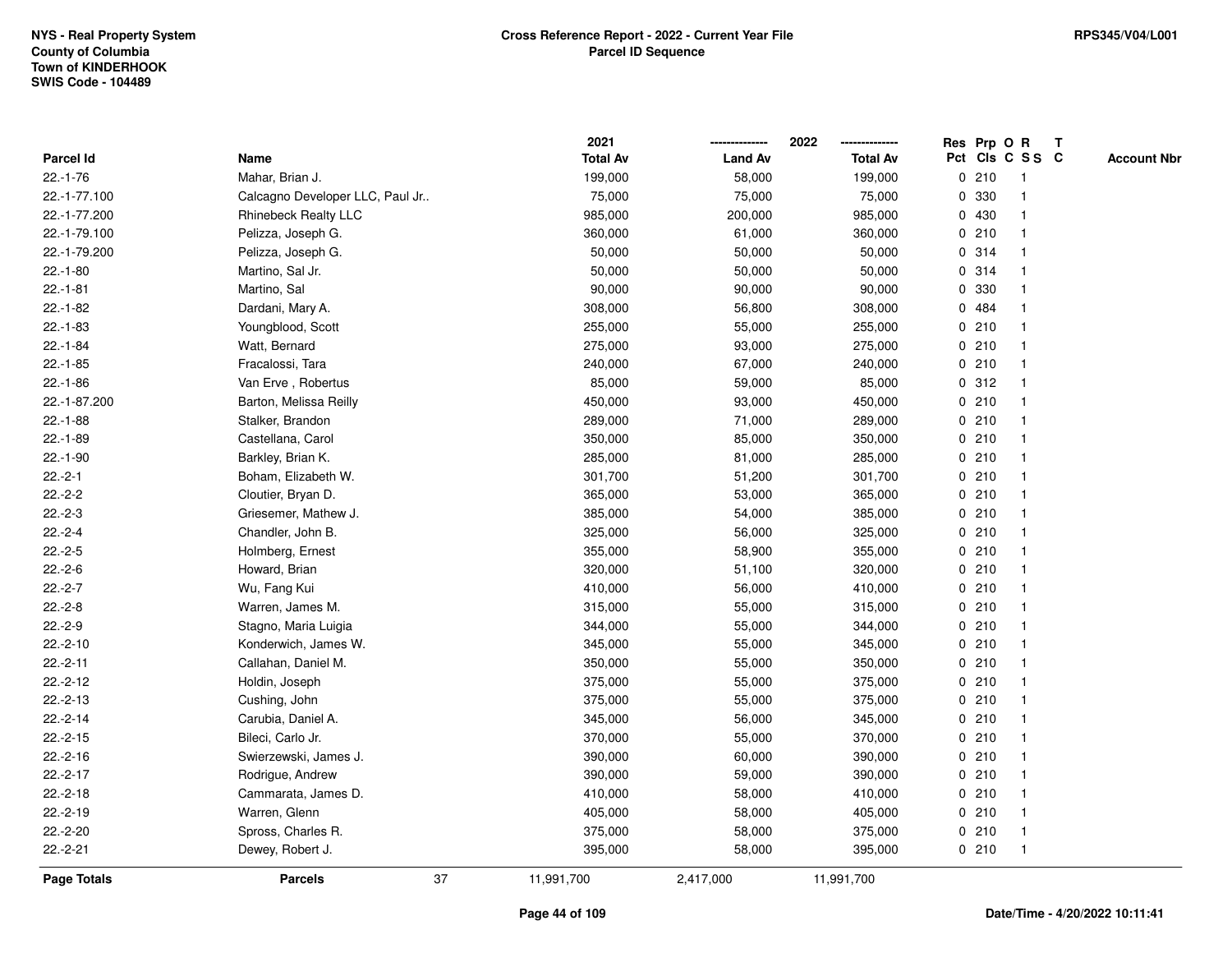|              |                               |    | 2021            |                | 2022            |   | Res Prp O R |                         | Т |                    |
|--------------|-------------------------------|----|-----------------|----------------|-----------------|---|-------------|-------------------------|---|--------------------|
| Parcel Id    | Name                          |    | <b>Total Av</b> | <b>Land Av</b> | <b>Total Av</b> |   |             | Pct Cls C S S C         |   | <b>Account Nbr</b> |
| $22.-2-22$   | McShane, Frank W.             |    | 380,000         | 57,300         | 380,000         |   | 0210        | $\overline{\mathbf{1}}$ |   |                    |
| $22.-2-23$   | Plourde, Norman J.            |    | 425,000         | 59,000         | 425,000         |   | 0210        | $\overline{\mathbf{1}}$ |   |                    |
| $22.-2-24$   | Wolfe, James M.               |    | 405,000         | 60,000         | 405,000         |   | 0210        | 1                       |   |                    |
| $22.-2-25$   | Curry, Daniel J. Sr.          |    | 395,000         | 58,100         | 395,000         |   | 0210        |                         |   |                    |
| $22.-2-26$   | La Batt, John W.              |    | 385,000         | 58,000         | 385,000         |   | 0210        |                         |   |                    |
| $22.-2-27$   | Ford, John T.                 |    | 385,000         | 57,000         | 385,000         |   | 0210        |                         |   |                    |
| $22.-2-28$   | Powell, Eric S.               |    | 425,000         | 56,000         | 425,000         |   | 0210        |                         |   |                    |
| 22.-2-29     | Polisky, Marlene              |    | 335,000         | 56,000         | 335,000         |   | 0210        | -1                      |   |                    |
| $22.-2-30$   | Holt, Jeffrey R.              |    | 340,000         | 60,000         | 340,000         |   | 0210        | $\overline{\mathbf{1}}$ |   |                    |
| $22.-2-31$   | Dady, John C.                 |    | 325,000         | 57,000         | 325,000         |   | 0210        | -1                      |   |                    |
| $22.-2-32$   | Aiello, Michael T.            |    | 320,000         | 59,000         | 320,000         |   | 0210        |                         |   |                    |
| 22.-2-33     | Ormerod, Scott                |    | 395,000         | 57,000         | 395,000         |   | 0210        |                         |   |                    |
| 22.-2-34     | Pelesz, Daniel                |    | 355,000         | 60,000         | 355,000         |   | 0210        |                         |   |                    |
| $22.-2-35$   | Crozier, Colin C.             |    | 360,000         | 60,000         | 360,000         |   | 0210        |                         |   |                    |
| 22.-2-36     | Lopez, Wayne                  |    | 325,000         | 55,000         | 325,000         |   | 0210        | -1                      |   |                    |
| 22.-2-37     | Stead, Michael D.             |    | 340,000         | 56,000         | 340,000         |   | 0210        | -1                      |   |                    |
| 22.-2-38     | Lahr, Mikayla R.              |    | 335,000         | 56,000         | 335,000         |   | 0210        | -1                      |   |                    |
| 22.-2-39     | Rusli, Philip                 |    | 335,000         | 57,000         | 335,000         |   | 0210        |                         |   |                    |
| $22.-2-40$   | Marks, Louise                 |    | 337,000         | 56,000         | 337,000         |   | 0210        |                         |   |                    |
| $22.-2-41$   | Scalzo, Frank M.              |    | 330,000         | 56,000         | 330,000         |   | 0210        |                         |   |                    |
| $22.-2-42$   | Giammarco, Gregory A.         |    | 355,000         | 57,000         | 355,000         |   | 0210        | -1                      |   |                    |
| $22.-2-43$   | Moran, Timothy J.             |    | 330,000         | 56,000         | 330,000         |   | 0210        | -1                      |   |                    |
| $22.-2-44$   | Puchner, Thomas F.            |    | 325,000         | 55,800         | 325,000         |   | 0210        | $\overline{\mathbf{1}}$ |   |                    |
| $22.-2-45$   | Freeman, Paul M.              |    | 345,000         | 56,000         | 345,000         |   | 0210        | $\mathbf{1}$            |   |                    |
| $22.-2-46$   | DeMatteo, James M.            |    | 345,000         | 56,400         | 345,000         |   | 0210        |                         |   |                    |
| $22.-2-47$   | Saccento, Christopher         |    | 335,000         | 57,500         | 335,000         |   | 0210        |                         |   |                    |
| $22.-2-48$   | Barone, Joseph                |    | 350,000         | 51,700         | 350,000         |   | 0210        |                         |   |                    |
| $22.-2-49$   | Ross, David                   |    | 345,000         | 58,000         | 345,000         |   | 0210        | -1                      |   |                    |
| $23.-1-1$    | Wolfe, Gary                   |    | 295,000         | 64,000         | 295,000         |   | 0210        | -1                      |   |                    |
| $23 - 1 - 2$ | Demers, Randy D.              |    | 245,000         | 104,000        | 245,000         | 0 | 283         | $\overline{\mathbf{1}}$ |   |                    |
| $23.-1-3$    | Ooms Family Holding Co        |    | 478,500         | 478,500        | 478,500         |   | $0$ 120     | $\mathbf{1}$            |   |                    |
| $23.-1-4$    | <b>CSX Transportation Inc</b> |    | 1,298,348       | 0              | 1,429,138       |   | 0 842       | $\overline{7}$          |   |                    |
| 23.-1-5.111  | Assoc Fruit Growers Inc       |    | 1,900,000       | 876,500        | 1,900,000       |   | 0411        |                         |   |                    |
| 23.-1-5.112  | Scarano, Louis                |    | 265,000         | 65,000         | 265,000         |   | 0210        |                         |   |                    |
| 23.-1-5.120  | Safrani, Shehbaz              |    | 280,000         | 55,000         | 280,000         |   | 0210        | $\overline{\mathbf{1}}$ |   |                    |
| 23.-1-5.200  | <b>Hill Waterworks Corp</b>   |    | 42,432          | 10,000         | 42,432          | 0 | 822         | 6                       |   |                    |
| $23 - 1 - 6$ | Van Allen, Kenneth            |    | 180,000         | 50,000         | 180,000         |   | 0422        | $\overline{\mathbf{1}}$ |   |                    |
| Page Totals  | <b>Parcels</b>                | 37 | 14,946,280      | 3,301,800      | 15,077,070      |   |             |                         |   |                    |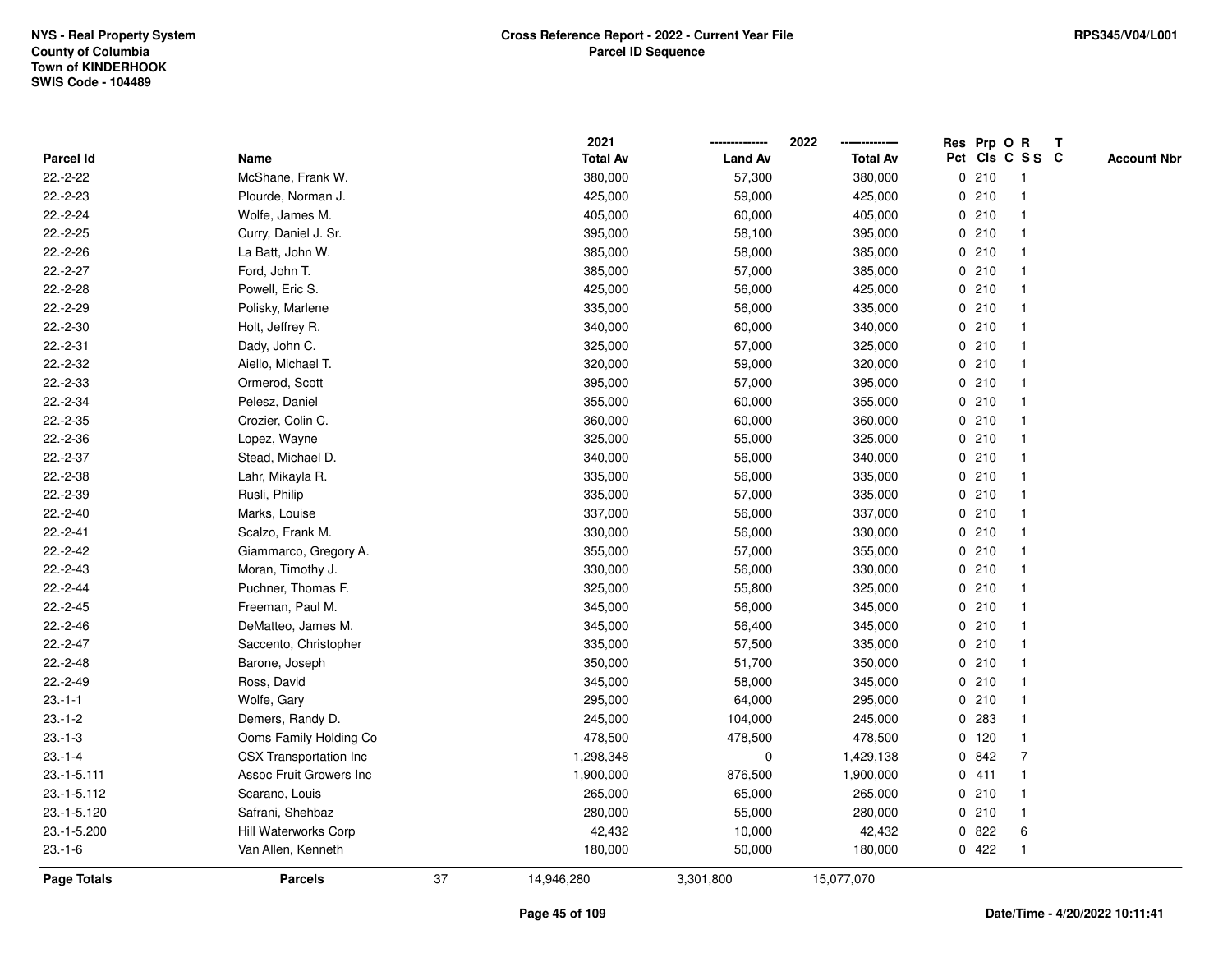|                    |                                |    | 2021            |                | 2022            |   |         | Res Prp O R     | T |                    |
|--------------------|--------------------------------|----|-----------------|----------------|-----------------|---|---------|-----------------|---|--------------------|
| Parcel Id          | Name                           |    | <b>Total Av</b> | <b>Land Av</b> | <b>Total Av</b> |   |         | Pct Cls C S S C |   | <b>Account Nbr</b> |
| $23.-1-7$          | La Torre, Donna M.             |    | 170,000         | 47,000         | 170,000         | 0 | 283     | -1              |   |                    |
| $23.-1-8$          | Van Allen, Kenneth             |    | 130,000         | 130,000        | 130,000         | 0 | 330     | $\overline{1}$  |   |                    |
| 23.-1-9.111        | Yonder Farms Fruit Distributor |    | 147,200         | 147,200        | 147,200         |   | $0$ 120 | $\mathbf{1}$    |   |                    |
| 23.-1-9.112        | DenBesten, Leroy E.            |    | 85,000          | 60,000         | 85,000          |   | 0.312   |                 |   |                    |
| 23.-1-9.121        | Grter NY Corp of Sev Day Adv   |    | 790,000         | 163,500        | 790,000         |   | 0620    | 8               |   |                    |
| 23.-1-9.122        | Bremer, Richard                |    | 56,000          | 56,000         | 56,000          |   | 0.314   |                 |   |                    |
| 23.-1-9.211        | Benedict, Timothy J.           |    | 205,000         | 54,000         | 205,000         |   | 0210    |                 |   |                    |
| 23.-1-9.212        | Drumm, Karen E.                |    | 175,000         | 54,000         | 175,000         | 0 | 210     |                 |   |                    |
| 23.-1-9.220        | Johnson, Eric G.               |    | 205,000         | 54,200         | 205,000         |   | 0210    | -1              |   |                    |
| $23.-1-10$         | Roberts, Derek K.              |    | 138,000         | 55,000         | 138,000         |   | 0210    | -1              |   |                    |
| $23.-1-11$         | Holst, Richard P. Jr.          |    | 160,000         | 44,000         | 160,000         |   | 0210    |                 |   |                    |
| 23.-1-12.100       | Fischer, Douglas J.            |    | 190,000         | 62,000         | 190,000         |   | 0210    |                 |   |                    |
| 23.-1-12.200       | Fischer, Savannah              |    | 53,000          | 72,400         | 400,000         |   | 0210    |                 |   |                    |
| $23.-1-13.1$       | Beaudin, Amy L.                |    | 350,000         | 92,000         | 350,000         |   | 0.220   |                 |   |                    |
| $23.-1-13.2$       | Heimroth, Wayne L.             |    | 110,000         | 67,600         | 110,000         | 0 | 210     |                 |   |                    |
| 23.-1-14.111       | Heimroth, John D.              |    | 160,000         | 156,500        | 160,000         |   | 0.312   | -1              |   |                    |
| 23.-1-14.112       | Graham, Russell F.             |    | 190,000         | 53,000         | 190,000         |   | 0210    | -1              |   |                    |
| 23.-1-14.120       | Heimroth, Steven J.            |    | 210,000         | 67,000         | 210,000         |   | 0210    |                 |   |                    |
| 23.-1-14.211       | Heimroth, Wayne L.             |    | 160,000         | 160,000        | 160,000         |   | 0 322   |                 |   |                    |
| 23.-1-14.212       | Nichols, James                 |    | 170,000         | 61,000         | 170,000         |   | 0210    |                 |   |                    |
| 23.-1-14.220       | First, Brian E.                |    | 285,000         | 73,000         | 285,000         |   | 0210    |                 |   |                    |
| 23.-1-15.100       | Fischer, Jane M.               |    | 145,000         | 55,000         | 145,000         |   | 0210    |                 |   |                    |
| 23.-1-15.220       | Lantzy, Eric J.                |    | 330,000         | 62,000         | 330,000         |   | 0210    | $\overline{1}$  |   |                    |
| 23.-1-15.222       | Holzhauer, Scott K.            |    | 295,000         | 62,000         | 295,000         |   | 0210    | -1              |   |                    |
| 23.-1-16.100       | Minshell, Carl H.              |    | 230,000         | 53,000         | 230,000         |   | 0210    |                 |   |                    |
| 23.-1-16.210       | Minshell, Scott M.             |    | 145,000         | 145,000        | 145,000         |   | 0, 105  |                 |   |                    |
| 23.-1-16.220       | Minshell, Scott                |    | 245,000         | 65,000         | 245,000         |   | 0210    |                 |   |                    |
| $23.-1-17$         | Minshell, Carl H.              |    | 27,000          | 27,000         | 27,000          |   | 0.311   | -1              |   |                    |
| 23.-1-18.110       | Chiaro, Peter J.               |    | 485,000         | 485,000        | 485,000         |   | 0 151   |                 |   |                    |
| 23.-1-18.120       | Empire Property Group, Ltd     |    | 35,000          | 35,000         | 35,000          |   | 0 330   | $\mathbf{1}$    |   |                    |
| 23.-1-18.210       | Town of Kinderhook             |    | 1,500,000       | 375,000        | 1,500,000       |   | 0 651   | 8               |   |                    |
| 23.-1-18.220       | Volney, Kathleen F.            |    | 205,000         | 53,000         | 205,000         |   | 0210    |                 |   |                    |
| $23.-1-20$         | Empire Property Group, Ltd     |    | 1,500,000       | 300,000        | 1,500,000       |   | 0480    |                 |   |                    |
| $23.-1-21$         | Paolucci Revocable Trust       |    | 245,000         | 81,000         | 245,000         |   | 0411    |                 |   |                    |
| 23.-1-22.100       | Fix, William                   |    | 125,000         | 80,100         | 125,000         |   | 0 270   |                 |   |                    |
| 23.-1-22.211       | Fix, Robert A. Sr.             |    | 241,000         | 55,000         | 241,000         |   | 0210    | -1              |   |                    |
| 23.-1-22.212       | Fix, Robert A.                 |    | 45,000          | 45,000         | 45,000          |   | 0.314   | $\mathbf{1}$    |   |                    |
| <b>Page Totals</b> | <b>Parcels</b>                 | 37 | 9,937,200       | 3,707,500      | 10,284,200      |   |         |                 |   |                    |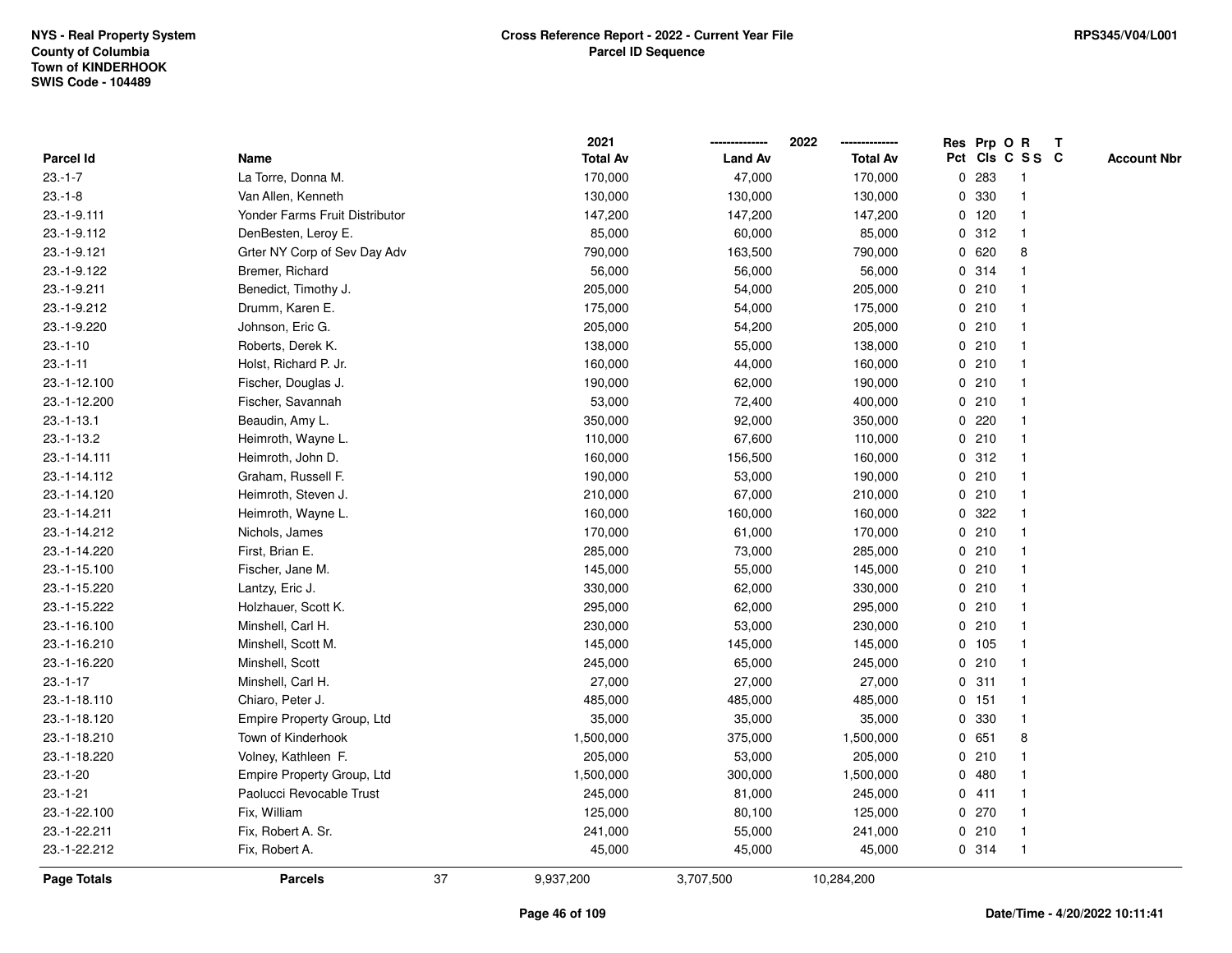|                    |                                             | 2021            |                | 2022            |              |         | Res Prp O R     | T |                    |
|--------------------|---------------------------------------------|-----------------|----------------|-----------------|--------------|---------|-----------------|---|--------------------|
| <b>Parcel Id</b>   | Name                                        | <b>Total Av</b> | <b>Land Av</b> | <b>Total Av</b> |              |         | Pct Cls C S S C |   | <b>Account Nbr</b> |
| 23.-1-22.220       | Fix, Robert A. Jr.                          | 180,000         | 62,000         | 180,000         |              | 0210    | -1              |   |                    |
| $23.-1-23$         | Davis Irrevocable Trust, The Merrill & Jean | 199,000         | 64,000         | 199,000         | 0            | 210     | -1              |   |                    |
| $23.-1-24$         | Stever, Christopher M.                      | 170,000         | 53,000         | 170,000         |              | 0210    | $\mathbf{1}$    |   |                    |
| 23.-1-25.112       | Stever, Marc I.                             | 250,000         | 62,000         | 250,000         |              | 0210    |                 |   |                    |
| 23.-1-25.120       | Stimers, Mortimer II.                       | 285,000         | 63,000         | 298,000         |              | 0210    |                 |   |                    |
| 23.-1-25.200       | Stever, Kathleen                            | 250,000         | 41,000         | 250,000         |              | 0210    |                 |   |                    |
| 23.-1-26.111       | Birckmayer, Harold D.                       | 282,200         | 282,200        | 282,200         |              | 0.322   |                 |   |                    |
| 23.-1-26.112       | Thompson, William G.                        | 350,000         | 148,700        | 350,000         | $\mathbf 0$  | 240     |                 |   |                    |
| 23.-1-26.120       | Thompson, William G.                        | 50,000          | 50,000         | 50,000          | 0            | 322     |                 |   |                    |
| 23.-1-26.200       | Thompson, Willam G.                         | 32,000          | 29,000         | 32,000          |              | 0.312   | $\mathbf 1$     |   |                    |
| 23.-1-27.110       | Williams, Carl                              | 54,000          | 54,000         | 54,000          |              | 0.314   |                 |   |                    |
| 23.-1-27.120       | <b>CTZK Farm LLC</b>                        | 375,000         | 375,000        | 375,000         |              | $0$ 120 |                 |   |                    |
| 23.-1-27.200       | Niverville Fire Dept                        | 250,000         | 70,000         | 250,000         | $\mathbf{0}$ | 662     | 8               |   |                    |
| 23.-1-29.110       | Mirones Manor Apartments LLC                | 1,150,000       | 160,000        | 1,150,000       |              | 0411    |                 |   |                    |
| 23.-1-29.120       | Mirones, Casia                              | 230,000         | 89,000         | 230,000         | $\mathbf 0$  | 210     |                 |   |                    |
| 23.-1-29.200       | Henry, John                                 | 325,000         | 54,000         | 325,000         |              | 0210    | $\mathbf{1}$    |   |                    |
| $23.-1-31$         | Roth, Judy L.                               | 205,000         | 45,000         | 205,000         |              | 0210    | $\mathbf{1}$    |   |                    |
| $23.-1-32$         | Seftner, Lynn J.                            | 165,000         | 57,000         | 165,000         |              | 0210    |                 |   |                    |
| 23.-1-33.100       | 468 Maple Lane South LLC                    | 325,000         | 42,600         | 325,000         |              | 0480    |                 |   |                    |
| 23.-1-33.200       | Pinkowski, Jeffery A.                       | 180,000         | 32,900         | 180,000         |              | 0 483   |                 |   |                    |
| $23.-1-34$         | Moisan, Paula M.                            | 195,000         | 48,750         | 195,000         | 0            | 483     |                 |   |                    |
| 23.-1-35.100       | St Onge, Marcel                             | 360,000         | 69,000         | 360,000         | 0            | 411     |                 |   |                    |
| 23.-1-35.210       | Broadstone DG Northeast, LLC                | 950,000         | 250,000        | 950,000         | $\mathbf{0}$ | 456     | -1              |   |                    |
| 23.-1-35.221       | Old Kinderhook Self                         | 675,000         | 150,000        | 675,000         | $\mathbf{0}$ | 442     |                 |   |                    |
| 23.-1-35.222       | Old Kinderhook Self                         | 400,000         | 62,800         | 400,000         |              | 0.442   |                 |   |                    |
| $23.-1-36$         | Spruce Manor Inc                            | 475,000         | 125,000        | 475,000         |              | 0411    |                 |   |                    |
| $23.-1-37$         | Knoll, Albert Liv J.                        | 1,700,000       | 410,000        | 1,700,000       | 0            | 411     |                 |   |                    |
| $23.-1-38$         | Grout, Alan J.                              | 1,400,000       | 410,000        | 1,400,000       |              | 30 446  |                 |   |                    |
| $23.-1-39$         | Akers, Christopher                          | 600,000         | 339,000        | 600,000         |              | 33 283  |                 |   |                    |
| $23.-1-40$         | Niverville Fire Dept Inc                    | 425,000         | 140,000        | 425,000         | $\mathbf 0$  | 662     | 8               |   |                    |
| $23.-1-41$         | Talev, James                                | 299,000         | 99,000         | 299,000         | 0            | 283     | $\mathbf 1$     |   |                    |
| $23 - 1 - 42$      | Burke, Colleen A.                           | 235,000         | 72,000         | 235,000         |              | 0210    | 1               |   |                    |
| $23.-1-43$         | Wells, Timothy J.                           | 219,000         | 74,000         | 219,000         |              | 0210    |                 |   |                    |
| $23.-1-44$         | Smith, Kara                                 | 190,000         | 64,000         | 190,000         |              | 0.240   |                 |   |                    |
| $23.-1-45$         | Secor, Lee E.                               | 150,000         | 69,000         | 150,000         |              | 0210    |                 |   |                    |
| $23.-1-46$         | Crandall, Tracy A.                          | 200,000         | 78,000         | 200,000         |              | 0210    | -1              |   |                    |
| $23.-1-47$         | Leonard, Dean                               | 210,000         | 75,000         | 210,000         |              | 0210    | $\mathbf{1}$    |   |                    |
| <b>Page Totals</b> | 37<br><b>Parcels</b>                        | 13,990,200      | 4,369,950      | 14,003,200      |              |         |                 |   |                    |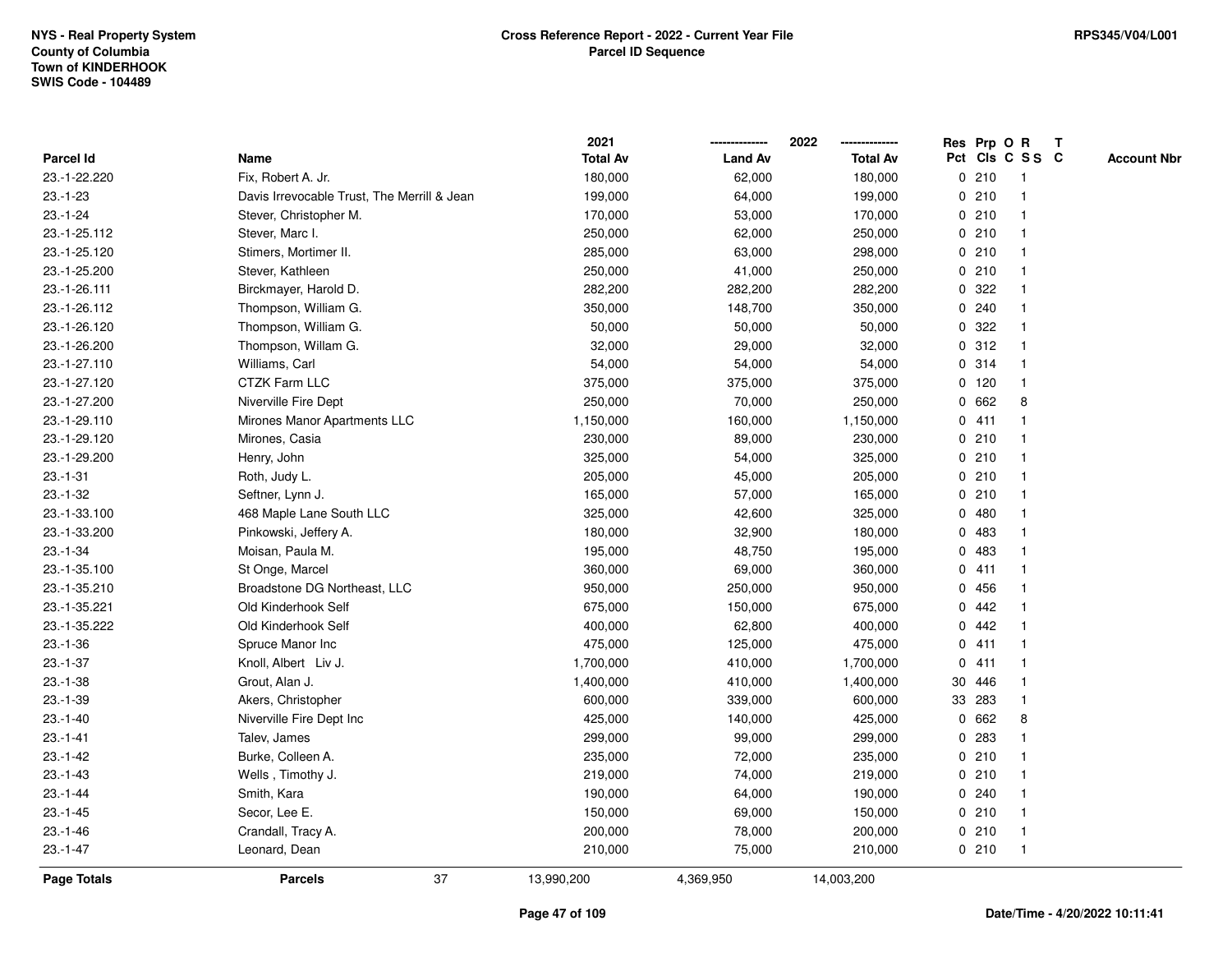|               |                            |    | 2021            |                | 2022            | Res Prp O R |                         | T |                    |
|---------------|----------------------------|----|-----------------|----------------|-----------------|-------------|-------------------------|---|--------------------|
| Parcel Id     | Name                       |    | <b>Total Av</b> | <b>Land Av</b> | <b>Total Av</b> |             | Pct Cls C S S C         |   | <b>Account Nbr</b> |
| $23.-1-48$    | Lewis, William B.          |    | 197,000         | 68,000         | 197,000         | 0210        | -1                      |   |                    |
| $23.-1-49$    | Yates, Kelly S.            |    | 199,000         | 66,000         | 199,000         | 0210        | $\overline{\mathbf{1}}$ |   |                    |
| $23.-1-50$    | Avery, Joan B.             |    | 275,000         | 63,000         | 275,000         | 0210        | 1                       |   |                    |
| $23.-1-51.3$  | Wenz, Arthur               |    | 204,000         | 78,000         | 204,000         | 0210        |                         |   |                    |
| $23.-1-51.4$  | Wenz, Arthur               |    | 80,000          | 80,000         | 80,000          | 0.322       |                         |   |                    |
| 23.-1-51.100  | Van Allen, Kenneth         |    | 135,000         | 55,000         | 135,000         | 0.312       |                         |   |                    |
| $23.-1-52$    | Gier, Ernest               |    | 250,000         | 63,000         | 250,000         | 0210        |                         |   |                    |
| $23.-1-53$    | Van Allen, Kenneth C.      |    | 310,000         | 63,000         | 310,000         | 0210        | $\overline{\mathbf{1}}$ |   |                    |
| $23.-1-54$    | Storey, John R.            |    | 255,000         | 52,000         | 255,000         | 0210        | -1                      |   |                    |
| $23.-1-55$    | Kubow, Walter J.           |    | 280,000         | 77,000         | 280,000         | 0210        | $\mathbf{1}$            |   |                    |
| $23.-1-56$    | Pitts, Anne M.             |    | 270,000         | 72,000         | 270,000         | 0210        |                         |   |                    |
| $23.-1-57$    | Skyer, Marc                |    | 260,000         | 65,000         | 260,000         | 0210        |                         |   |                    |
| $23.-1-58$    | Yasinski, Deborah A.       |    | 250,000         | 56,000         | 250,000         | 0210        |                         |   |                    |
| $23.-1-59$    | Endryck, Peter             |    | 240,000         | 62,000         | 240,000         | 0210        |                         |   |                    |
| $23.-1-60$    | Rauch, Martin E. Jr.       |    | 280,000         | 66,000         | 280,000         | 0210        |                         |   |                    |
| $23.-1-61$    | Bieda, Thomas J.           |    | 245,000         | 66,000         | 245,000         | 0210        | $\mathbf{1}$            |   |                    |
| $23 - 1 - 62$ | Fish, Richard F.           |    | 240,000         | 57,000         | 252,000         | 0210        |                         |   |                    |
| $23.-1-64$    | Halpin, Mark J.            |    | 425,000         | 90,000         | 425,000         | 0210        |                         |   |                    |
| $23.-1-65$    | Withkowski, Joseph         |    | 275,000         | 67,000         | 275,000         | 0210        |                         |   |                    |
| $23.-1-66$    | Drowne, Richard R.         |    | 185,000         | 62,000         | 185,000         | 0210        |                         |   |                    |
| $23.-1-67$    | Rumsey, Patricia           |    | 245,000         | 62,000         | 245,000         | 0210        |                         |   |                    |
| $23.-1-68$    | Koberger, Edmund F. Jr.    |    | 260,000         | 62,000         | 260,000         | 0210        |                         |   |                    |
| $23.-1-69$    | Shanagher, Brian           |    | 315,000         | 73,000         | 315,000         | 0210        | $\overline{\mathbf{1}}$ |   |                    |
| $23.-1-70$    | Teator, David              |    | 225,000         | 62,000         | 225,000         | 0210        |                         |   |                    |
| $23.-1-71$    | Bazonski, Leon R. Jr.      |    | 240,000         | 62,000         | 240,000         | 0210        |                         |   |                    |
| $23 - 1 - 72$ | Bazonski, Leon R. Jr.      |    | 10,000          | 10,000         | 10,000          | 0.311       |                         |   |                    |
| $23.-1-73$    | Seymour, Gary              |    | 220,000         | 61,000         | 220,000         | 0210        |                         |   |                    |
| 23.-1-74.100  | Simpson, Kelly             |    | 180,000         | 51,000         | 180,000         | 0210        |                         |   |                    |
| 23.-1-74.200  | Manjarrez, Clarissa        |    | 180,000         | 75,000         | 180,000         | 0210        | $\overline{1}$          |   |                    |
| $23.-1-75$    | Chiaro, Peter J.           |    | 32,000          | 32,000         | 32,000          | 0.311       | -1                      |   |                    |
| $23.-1-76$    | Chiaro, Peter J.           |    | 32,000          | 32,000         | 32,000          | 0.311       | $\mathbf{1}$            |   |                    |
| $23.-1-77$    | Cavagnaro, Lawrence R.     |    | 250,000         | 53,000         | 250,000         | 0210        |                         |   |                    |
| $23.-1-78$    | Kafka, Beth                |    | 225,000         | 54,000         | 225,000         | 0210        |                         |   |                    |
| $23.-1-80$    | Espinoza Lopez, Margarita  |    | 185,000         | 55,000         | 185,000         | 0210        |                         |   |                    |
| $23.-1-81$    | Columbia Land Cnsrvncy Inc |    | 28,000          | 28,000         | 28,000          | 0.311       | -1                      |   |                    |
| 23.-1-82.100  | Fix, Jason D.              |    | 140,000         | 56,500         | 140,000         | 0210        | $\overline{\mathbf{1}}$ |   |                    |
| $23.-1-83$    | Heim Enterprises, LLC      |    | 275,950         | 41,800         | 275,950         | 0210        | $\overline{\mathbf{1}}$ |   |                    |
| Page Totals   | <b>Parcels</b>             | 37 | 7,897,950       | 2,198,300      | 7,909,950       |             |                         |   |                    |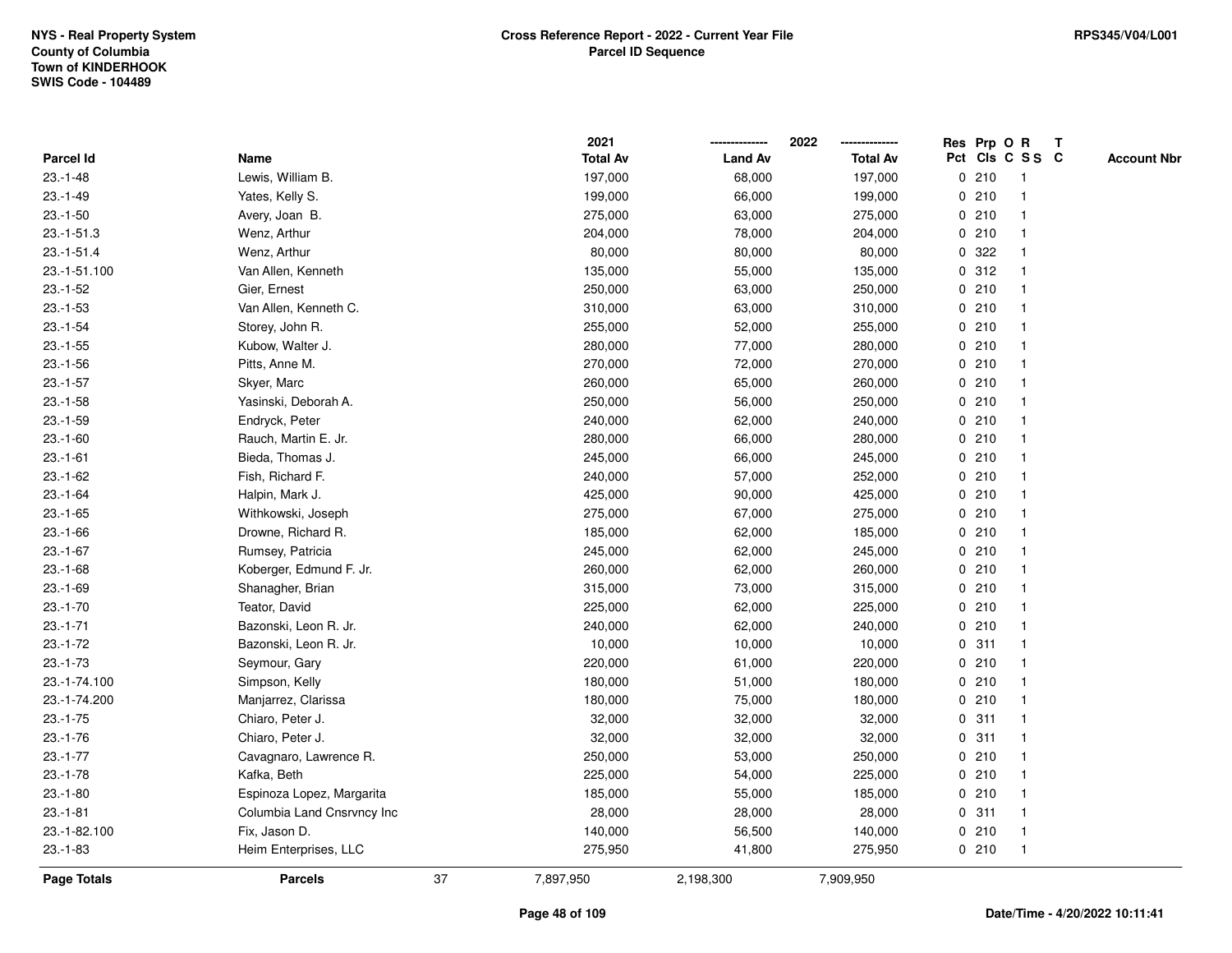|                    |                                   |    | 2021            |                | 2022            |             | Res Prp O R |                 | T |                    |
|--------------------|-----------------------------------|----|-----------------|----------------|-----------------|-------------|-------------|-----------------|---|--------------------|
| Parcel Id          | Name                              |    | <b>Total Av</b> | <b>Land Av</b> | <b>Total Av</b> |             |             | Pct Cls C S S C |   | <b>Account Nbr</b> |
| $23.-1-84$         | Yates, Gary L.                    |    | 50,000          | 40,000         | 50,000          | $\mathbf 0$ | 312         | $\mathbf{1}$    |   |                    |
| $23.-1-85$         | Kahn, Kimberly                    |    | 185,000         | 56,000         | 185,000         | 0           | 210         | -1              |   |                    |
| $23.-1-86$         | McGivney, Jaime L.                |    | 230,000         | 70,000         | 230,000         |             | 0210        | $\mathbf{1}$    |   |                    |
| $23.-1-88$         | Oh, Jeong                         |    | 4,000           | 4,000          | 4,000           |             | 0 323       |                 |   |                    |
| $23.-1-89$         | Murphy, Brian R.                  |    | 286,000         | 53,000         | 286,000         |             | 0210        |                 |   |                    |
| $23.-1-90$         | Kurashige, Jacob S.               |    | 235,000         | 61,000         | 235,000         |             | 0210        |                 |   |                    |
| $23.-1-94$         | Fix, Robert A. Sr.                |    | 30,000          | 30,000         | 30,000          |             | 0.314       |                 |   |                    |
| $23.-1-95$         | Chiaro, Jonathan                  |    | 190,000         | 190,000        | 190,000         |             | $0$ 120     |                 |   |                    |
| $23.-1-96$         | Hunziker, Jason                   |    | 420,000         | 61,000         | 420,000         | 0           | 210         | -1              |   |                    |
| $23.-1-97$         | Maxwell, Steven J.                |    | 425,000         | 63,000         | 425,000         |             | 0210        | -1              |   |                    |
| $23.-1-98$         | Fraioli, Albert                   |    | 395,000         | 62,000         | 395,000         |             | 0210        |                 |   |                    |
| $23.-1-99$         | Mraz, John S.                     |    | 300,000         | 61,000         | 300,000         |             | 0210        |                 |   |                    |
| $23.-2-1$          | Martins, Deborah                  |    | 370,000         | 61,100         | 370,000         |             | 0210        |                 |   |                    |
| $23.-2-2$          | St Onge, Marcel                   |    | 50,000          | 50,000         | 50,000          |             | 0.311       | -1              |   |                    |
| $23.-2-3$          | Binner, John J.                   |    | 300,000         | 30,500         | 300,000         | $\mathbf 0$ | 210         |                 |   |                    |
| $23.-2-4$          | Haag, Michelle L.                 |    | 400,000         | 56,000         | 400,000         | $\mathbf 0$ | 210         | $\overline{1}$  |   |                    |
| $23.-2-5$          | Zanotelli, Joseph P.              |    | 315,000         | 54,000         | 315,000         |             | 0210        | $\overline{1}$  |   |                    |
| $23.-2-6$          | Zhubrak, Edward                   |    | 360,000         | 55,000         | 360,000         |             | 0210        |                 |   |                    |
| $23.-2-7$          | Reed, Jonathan                    |    | 450,000         | 55,000         | 450,000         |             | 0210        |                 |   |                    |
| $23.-2-8$          | St Onge, Marcel                   |    | 30,000          | 30,000         | 30,000          |             | 0210        |                 |   |                    |
| $23.-2-9$          | Lingat, Marie C.                  |    | 320,000         | 55,000         | 320,000         |             | 0210        |                 |   |                    |
| $23.-2-10$         | Doria, Bill                       |    | 360,000         | 55,000         | 360,000         | 0           | 210         |                 |   |                    |
| $23.-2-11$         | Simco, Alesia A.                  |    | 334,000         | 55,000         | 334,000         | 0           | 210         | -1              |   |                    |
| $23.-2-12$         | Balon, Erica N.                   |    | 325,000         | 55,000         | 325,000         | $\mathbf 0$ | 210         | $\overline{1}$  |   |                    |
| $23.-2-13$         | St. John, Jennifer                |    | 360,000         | 50,000         | 360,000         |             | 0210        | -1              |   |                    |
| $23.-2-14$         | Filli, Christopher                |    | 330,000         | 55,000         | 330,000         |             | 0210        |                 |   |                    |
| $23.-2-15$         | Dauski, Cassandra                 |    | 320,000         | 55,000         | 320,000         |             | 0210        |                 |   |                    |
| $23.-2-16$         | Buchan, Gail C.                   |    | 315,000         | 55,000         | 315,000         | 0           | 210         |                 |   |                    |
| $23.-2-17$         | Van Allen, Michael G.             |    | 345,000         | 55,000         | 360,000         | 0           | 210         |                 |   |                    |
| $23.-2-18$         | Sapkiewicz, Kyle                  |    | 350,000         | 55,000         | 350,000         | 0           | 210         |                 |   |                    |
| $23.-2-19$         | St Onge, Marcel                   |    | 120,000         | 120,000        | 120,000         | 0           | 322         |                 |   |                    |
| 23.1-1-1.100       | Shree Madhav, LLC                 |    | 850,000         | 77,000         | 725,000         |             | 0 486       |                 |   |                    |
| $23.1 - 1 - 2$     | <b>B &amp; D Realty Mgmnt LLC</b> |    | 350,000         | 90,000         | 350,000         |             | 0 483       |                 |   |                    |
| $23.1 - 1 - 3$     | St Onge, Marcel                   |    | 5,000           | 5,000          | 5,000           |             | 0.314       |                 |   |                    |
| $23.1 - 1 - 4$     | St Onge, Marcel                   |    | 385,000         | 49,400         | 385,000         |             | 0411        |                 |   |                    |
| $23.1 - 1 - 5$     | St Onge, Marcel                   |    | 200,000         | 45,000         | 200,000         | 0           | 411         | -1              |   |                    |
| $23.1 - 1 - 6$     | St Onge, Marcel                   |    | 200,000         | 60,000         | 200,000         |             | 0 465       | $\overline{1}$  |   |                    |
| <b>Page Totals</b> | <b>Parcels</b>                    | 37 | 10,494,000      | 2,134,000      | 10,384,000      |             |             |                 |   |                    |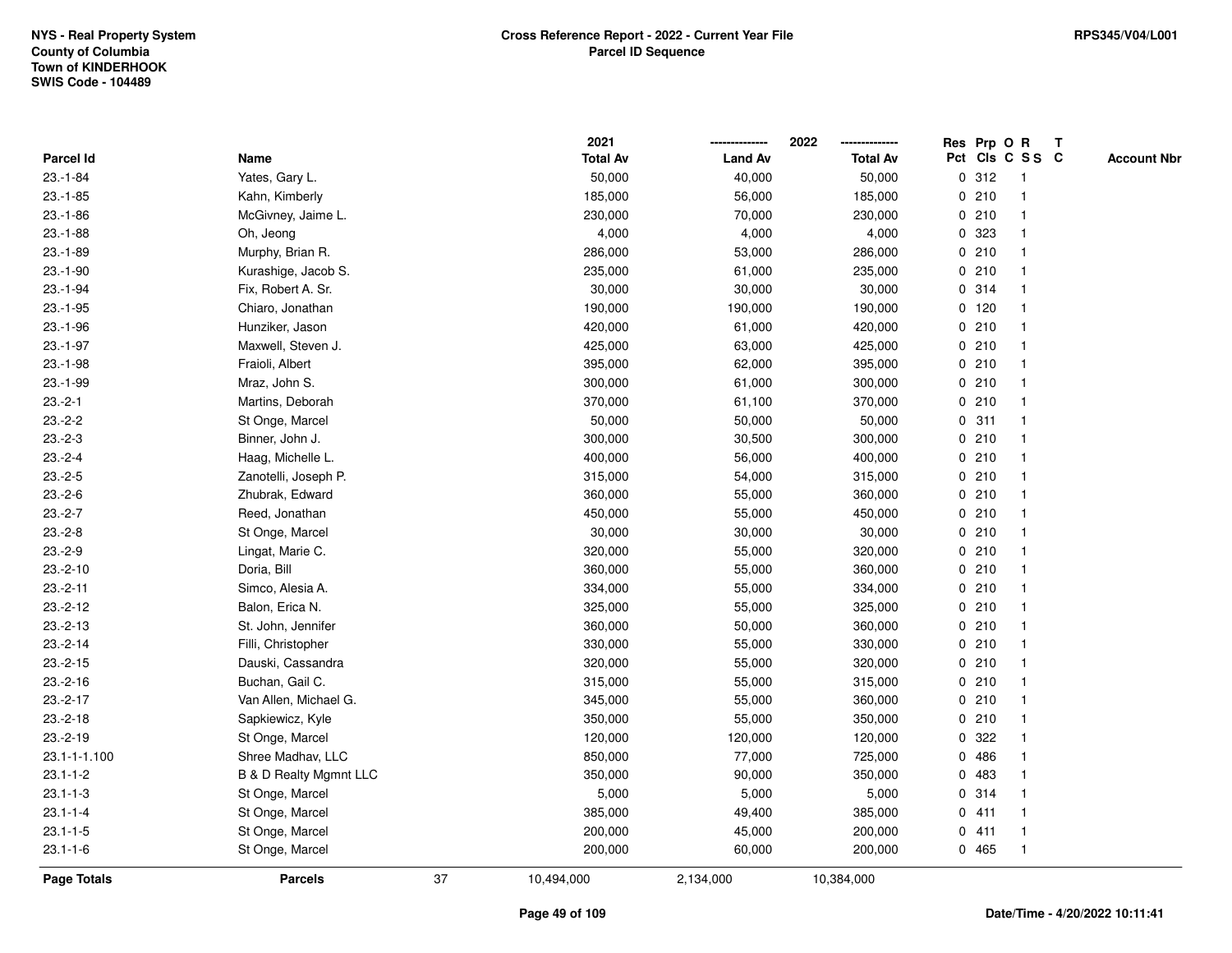|                 |                           |    | 2021            |                | 2022            |             | Res Prp O R |                 | Т |                    |
|-----------------|---------------------------|----|-----------------|----------------|-----------------|-------------|-------------|-----------------|---|--------------------|
| Parcel Id       | Name                      |    | <b>Total Av</b> | <b>Land Av</b> | <b>Total Av</b> |             |             | Pct Cls C S S C |   | <b>Account Nbr</b> |
| 23.1-1-7.110    | The Pepper Group, LLC     |    | 150,000         | 78,500         | 150,000         | $\mathbf 0$ | 421         | -1              |   |                    |
| 23.1-1-7.120    | La Guesse, Gary H.        |    | 260,000         | 60,000         | 260,000         | 0           | 484         |                 |   |                    |
| 23.1-1-7.200    | <b>JARLLC</b>             |    | 600,000         | 56,700         | 700,000         |             | 0486        | $\mathbf 1$     |   |                    |
| 23.1-1-8.110    | La Guesse, Michael H.     |    | 160,000         | 47,000         | 160,000         |             | 0.220       |                 |   |                    |
| 23.1-1-8.120    | Welch, James P.           |    | 220,000         | 45,000         | 220,000         |             | 0210        |                 |   |                    |
| 23.1-1-8.200    | Dwyer, Sean, Cody, Amy    |    | 210,000         | 50,000         | 210,000         |             | 50 220      |                 |   |                    |
| $23.1 - 1 - 9$  | Welch, James P.           |    | 28,000          | 25,000         | 28,000          |             | 0.312       |                 |   |                    |
| $23.1 - 1 - 10$ | Welch, James              |    | 27,000          | 27,000         | 27,000          | $\mathbf 0$ | 311         |                 |   |                    |
| $23.1 - 1 - 11$ | Wiley, Jason Edward       |    | 221,000         | 33,000         | 221,000         |             | 0210        | -1              |   |                    |
| $23.1 - 1 - 12$ | Smith, John               |    | 198,000         | 55,000         | 204,000         |             | 0210        | $\mathbf 1$     |   |                    |
| $23.1 - 1 - 13$ | Fisher, Robert M. Jr.     |    | 195,000         | 40,000         | 195,000         |             | 0210        |                 |   |                    |
| $23.1 - 1 - 14$ | Loskowitz, Amy L.         |    | 228,000         | 38,000         | 228,000         |             | 0210        |                 |   |                    |
| $23.1 - 1 - 15$ | Seamon, Thomas B.         |    | 170,000         | 38,000         | 170,000         |             | 0210        |                 |   |                    |
| $23.1 - 1 - 16$ | Westfall, Justin A.       |    | 200,000         | 48,000         | 200,000         |             | 0210        |                 |   |                    |
| $23.1 - 1 - 17$ | Ferguson, Willard         |    | 200,000         | 45,000         | 200,000         |             | 0210        |                 |   |                    |
| $23.1 - 1 - 18$ | Manchuck, Robert          |    | 190,000         | 38,000         | 190,000         |             | 0210        | -1              |   |                    |
| $23.1 - 1 - 19$ | Bremer, Richard           |    | 185,000         | 38,000         | 185,000         |             | 0210        | -1              |   |                    |
| $23.1 - 1 - 20$ | Bremer, Richard           |    | 15,000          | 15,000         | 15,000          |             | 0.311       |                 |   |                    |
| $23.1 - 1 - 21$ | Woodward, James A.        |    | 200,000         | 37,800         | 200,000         |             | 0210        |                 |   |                    |
| $23.1 - 1 - 22$ | D'Ambrozio, Steven J.     |    | 195,000         | 43,000         | 195,000         |             | 0210        |                 |   |                    |
| $23.1 - 1 - 23$ | Egan, Donald H.           |    | 255,000         | 46,000         | 255,000         |             | 0210        |                 |   |                    |
| $23.1 - 1 - 24$ | Zegers, James             |    | 205,000         | 37,800         | 210,000         |             | 0210        |                 |   |                    |
| $23.1 - 1 - 25$ | Sweet, Robert             |    | 340,000         | 46,400         | 340,000         |             | 0210        | -1              |   |                    |
| $23.1 - 1 - 26$ | Williams, Brian           |    | 235,000         | 46,000         | 235,000         |             | 0210        | $\mathbf 1$     |   |                    |
| $23.1 - 1 - 27$ | Hauley, Raymond           |    | 165,000         | 38,000         | 165,000         |             | 0210        | -1              |   |                    |
| $23.1 - 1 - 28$ | Perez, Marvin D.          |    | 175,000         | 38,000         | 175,000         |             | 0210        |                 |   |                    |
| 23.1-1-29       | Pinney, Jean              |    | 170,000         | 34,000         | 170,000         |             | 0210        |                 |   |                    |
| $23.1 - 1 - 30$ | Craft, Audrey L.          |    | 202,000         | 39,600         | 202,000         |             | 0210        |                 |   |                    |
| $23.1 - 1 - 31$ | Francher, Thomas          |    | 247,000         | 44,000         | 247,000         |             | 0210        |                 |   |                    |
| $23.1 - 1 - 32$ | Alamillo, Ashlee          |    | 190,000         | 45,600         | 190,000         | $\mathbf 0$ | 210         | -1              |   |                    |
| 23.1-1-33.100   | Weckesser, Richard J. Jr. |    | 285,000         | 45,000         | 285,000         |             | 0210        |                 |   |                    |
| 23.1-1-33.200   | Shannon, Barbara A.       |    | 205,000         | 40,000         | 205,000         |             | 0210        | -1              |   |                    |
| 23.1-1-34       | St Onge, Marcel           |    | 650,000         | 55,600         | 650,000         |             | 0411        |                 |   |                    |
| $23.1 - 1 - 35$ | Ramirez, Marisol          |    | 180,000         | 35,400         | 180,000         |             | 0210        |                 |   |                    |
| $23.1 - 1 - 36$ | Garavelli, Joseph         |    | 150,000         | 35,400         | 150,000         |             | 0210        |                 |   |                    |
| $23.1 - 1 - 37$ | Tetreault, Donald         |    | 150,000         | 35,000         | 150,000         |             | 0210        | $\mathbf 1$     |   |                    |
| $23.1 - 1 - 38$ | Strobel, Alfred H.        |    | 185,000         | 35,000         | 185,000         |             | 0210        | $\mathbf{1}$    |   |                    |
| Page Totals     | <b>Parcels</b>            | 37 | 7,841,000       | 1,554,800      | 7,952,000       |             |             |                 |   |                    |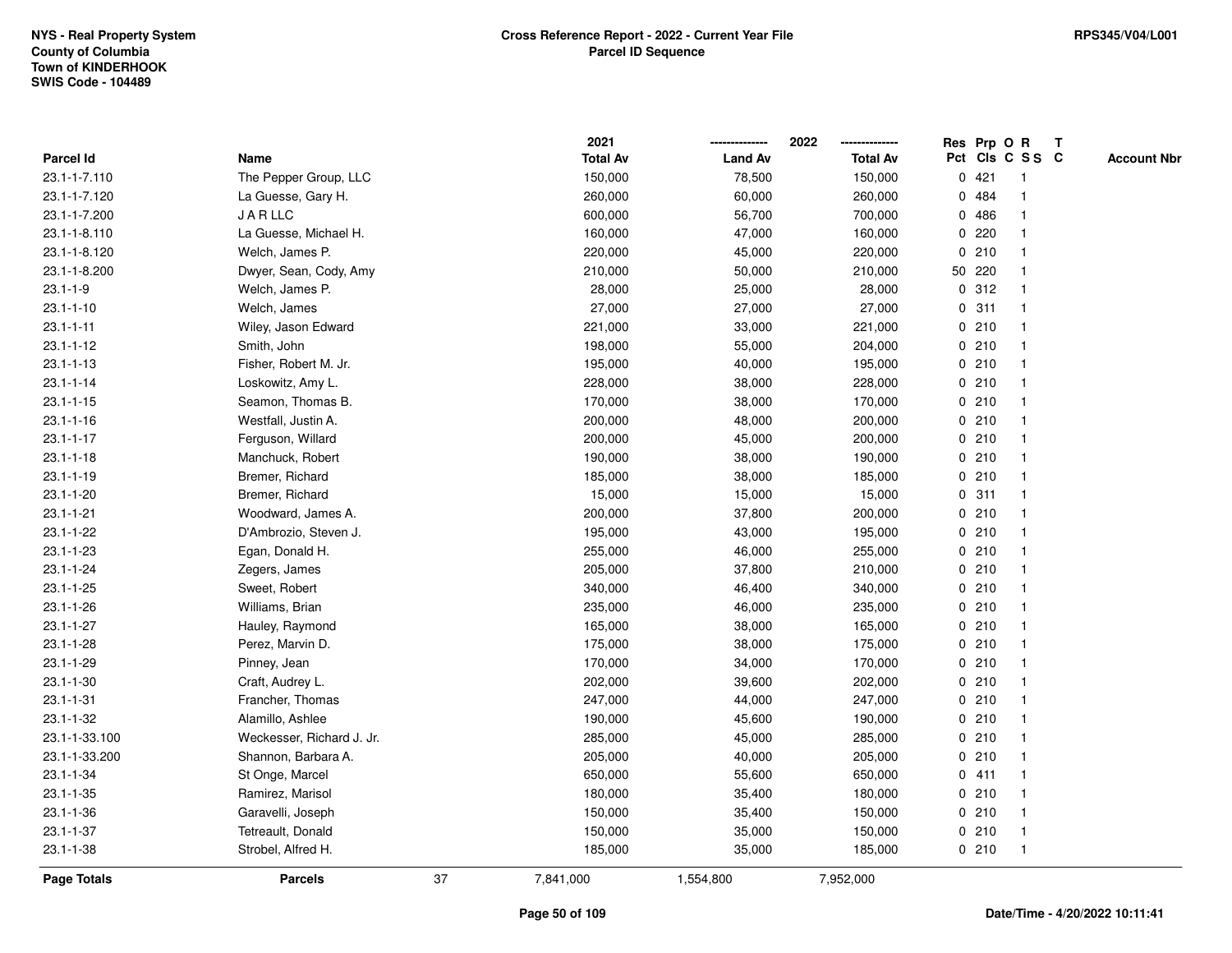|                    |                                       |    | 2021            |                | 2022            |             |       | Res Prp O R    | T               |                    |
|--------------------|---------------------------------------|----|-----------------|----------------|-----------------|-------------|-------|----------------|-----------------|--------------------|
| Parcel Id          | Name                                  |    | <b>Total Av</b> | <b>Land Av</b> | <b>Total Av</b> |             |       |                | Pct Cls C S S C | <b>Account Nbr</b> |
| 23.1-1-39          | Bove, Alfred E.                       |    | 195,000         | 35,000         | 195,000         | 0           | 210   | -1             |                 |                    |
| $23.1 - 1 - 40$    | Susan L. Campbell Trust               |    | 175,000         | 35,000         | 175,000         | 0           | 210   | -1             |                 |                    |
| $23.1 - 1 - 41$    | Mabb, Joseph                          |    | 169,000         | 35,400         | 169,000         |             | 0210  | -1             |                 |                    |
| $23.1 - 1 - 42$    | <b>Burke Family Irrevocable Trust</b> |    | 205,000         | 35,000         | 205,000         |             | 0210  |                |                 |                    |
| 23.1-1-43.100      | Bewick, Pamela C.                     |    | 240,000         | 37,000         | 240,000         |             | 0210  |                |                 |                    |
| 23.1-1-43.200      | Hamm, Gary                            |    | 265,000         | 35,000         | 265,000         |             | 0210  |                |                 |                    |
| $23.1 - 1 - 44$    | McLean, John P. Sr.                   |    | 210,000         | 46,000         | 210,000         |             | 0210  |                |                 |                    |
| $23.1 - 1 - 45$    | Cox, Christine L.                     |    | 205,000         | 36,000         | 205,000         | 0           | 210   |                |                 |                    |
| $23.1 - 1 - 46$    | Iorillo, Benedetta V.                 |    | 205,000         | 36,000         | 205,000         |             | 0210  | -1             |                 |                    |
| $23.1 - 1 - 47$    | L'Ecuyer, Michael G.                  |    | 230,000         | 36,000         | 230,000         |             | 0210  | -1             |                 |                    |
| $23.1 - 1 - 48$    | Czajka, Timothy                       |    | 215,000         | 36,000         | 215,000         |             | 0210  |                |                 |                    |
| $23.1 - 1 - 49$    | Hess, Melissa                         |    | 200,000         | 35,000         | 200,000         |             | 0210  |                |                 |                    |
| $23.1 - 1 - 50$    | Martin, Edwin J. III.                 |    | 225,000         | 55,000         | 225,000         |             | 0210  |                |                 |                    |
| $23.1 - 1 - 51$    | Della Rocco, Patricia A.              |    | 215,000         | 38,000         | 215,000         |             | 0210  |                |                 |                    |
| $23.1 - 1 - 52$    | Comgmard-Toussaint, Sherley           |    | 188,000         | 39,000         | 188,000         | $\mathbf 0$ | 210   |                |                 |                    |
| $23.1 - 1 - 53$    | Puckett, Scott J.                     |    | 165,000         | 39,000         | 165,000         |             | 0210  | $\overline{1}$ |                 |                    |
| $23.1 - 1 - 54$    | Graziano, Guy F.                      |    | 215,000         | 39,000         | 215,000         |             | 0210  | $\mathbf{1}$   |                 |                    |
| $23.1 - 1 - 55$    | Seem, Carol M.                        |    | 212,000         | 39,000         | 212,000         |             | 0210  |                |                 |                    |
| $23.1 - 1 - 56$    | Falkenheimer, William J.              |    | 182,000         | 46,000         | 182,000         |             | 0210  |                |                 |                    |
| $23.1 - 1 - 57$    | Falkenheimer, William J.              |    | 25,000          | 25,000         | 25,000          |             | 0.311 |                |                 |                    |
| $23.1 - 1 - 58$    | Millett, Fred                         |    | 175,000         | 38,000         | 175,000         |             | 0210  |                |                 |                    |
| 23.1-1-59          | Hess, Thomas                          |    | 215,000         | 32,000         | 215,000         |             | 0210  |                |                 |                    |
| $23.1 - 1 - 60$    | Amerling, Joshua                      |    | 250,000         | 46,200         | 250,000         |             | 0210  | -1             |                 |                    |
| $23.1 - 1 - 61$    | Scanlon, Thomas                       |    | 260,000         | 50,000         | 260,000         | $\mathbf 0$ | 210   | $\overline{1}$ |                 |                    |
| $23.1 - 1 - 62$    | Boyer, Dwayne                         |    | 278,000         | 47,000         | 278,000         |             | 0210  |                |                 |                    |
| $23.1 - 1 - 63$    | Greene, Bryan G.                      |    | 262,000         | 46,000         | 262,000         |             | 0210  |                |                 |                    |
| 23.1-1-64.111      | Oakes, Josh L.                        |    | 250,000         | 60,000         | 250,000         |             | 0210  |                |                 |                    |
| 23.1-1-64.112      | Morgan, Patricia D.                   |    | 310,000         | 53,000         | 310,000         |             | 0210  |                |                 |                    |
| 23.1-1-64.120      | Dellehunt, Alan                       |    | 345,000         | 56,000         | 345,000         |             | 0210  |                |                 |                    |
| 23.1-1-64.200      | St Dennis, Bethany                    |    | 270,000         | 54,000         | 270,000         | 0           | 210   |                |                 |                    |
| $23.1 - 1 - 65$    | Nelson, Matthew L.                    |    | 425,000         | 70,000         | 425,000         | 0           | 280   | -1             |                 |                    |
| $23.1 - 1 - 66$    | Hess, Denise S.                       |    | 215,000         | 37,000         | 215,000         |             | 0210  | -1             |                 |                    |
| $23.1 - 1 - 67$    | Argyle, Charles K.                    |    | 135,000         | 38,000         | 135,000         |             | 0210  |                |                 |                    |
| $23.1 - 1 - 68$    | Salo, Lucille                         |    | 195,000         | 39,000         | 195,000         |             | 0210  |                |                 |                    |
| 23.1-1-69          | Two-Axe, Jennifer Salo                |    | 186,000         | 37,200         | 186,000         |             | 0210  |                |                 |                    |
| $23.1 - 1 - 70$    | Watrous, James D.                     |    | 210,000         | 37,000         | 210,000         |             | 0210  | -1             |                 |                    |
| $23.1 - 1 - 71$    | Strom, Christopher M.                 |    | 205,000         | 38,400         | 205,000         |             | 0210  | $\overline{1}$ |                 |                    |
| <b>Page Totals</b> | <b>Parcels</b>                        | 37 | 8,127,000       | 1,536,200      | 8,127,000       |             |       |                |                 |                    |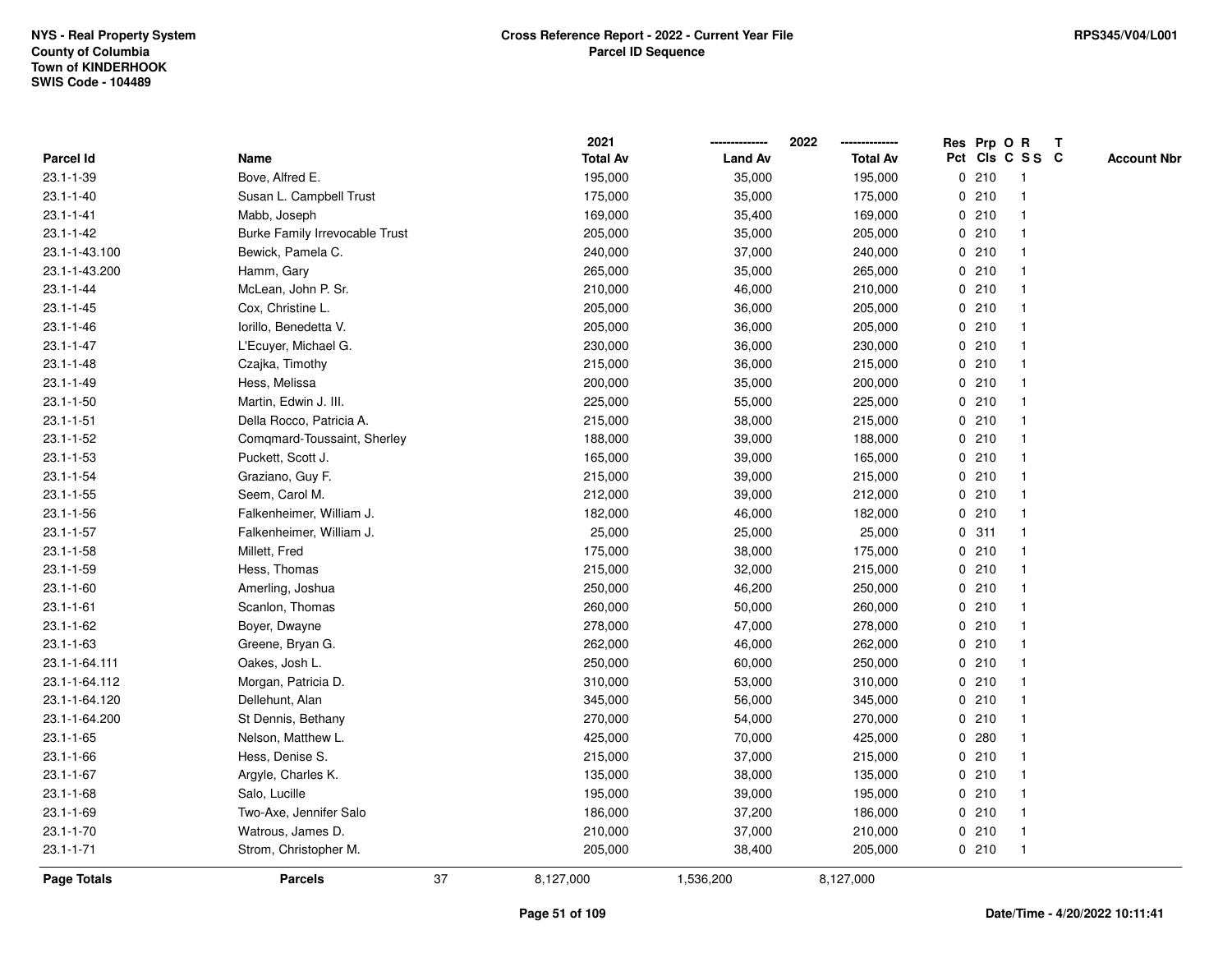|                 |                           |    | 2021            |                | 2022            |              | Res Prp O R |                 | T |                    |
|-----------------|---------------------------|----|-----------------|----------------|-----------------|--------------|-------------|-----------------|---|--------------------|
| Parcel Id       | Name                      |    | <b>Total Av</b> | <b>Land Av</b> | <b>Total Av</b> |              |             | Pct Cls C S S C |   | <b>Account Nbr</b> |
| $23.1 - 1 - 72$ | Kment, Carrie             |    | 220,000         | 48,000         | 220,000         |              | 0210        | -1              |   |                    |
| 23.1-1-73       | Lasher, Benjamin          |    | 185,000         | 37,000         | 185,000         | 0            | 210         | $\overline{1}$  |   |                    |
| 23.1-1-74.200   | Lasher, Benjamin          |    | 17,000          | 17,000         | 17,000          |              | 0.311       | $\mathbf 1$     |   |                    |
| $23.1 - 1 - 75$ | Carlucci, James           |    | 225,000         | 45,000         | 225,000         |              | 0210        |                 |   |                    |
| $23.1 - 1 - 76$ | Weber, William J.         |    | 220,000         | 35,000         | 220,000         |              | 0210        |                 |   |                    |
| $23.1 - 1 - 77$ | Bradley, Roger E.         |    | 180,000         | 35,000         | 180,000         |              | 0210        |                 |   |                    |
| $23.1 - 1 - 78$ | Pitts, Jeffery C.         |    | 180,000         | 30,400         | 180,000         |              | 0210        |                 |   |                    |
| $23.1 - 1 - 79$ | Spenziero, Rosemarie      |    | 189,000         | 35,000         | 189,000         | 0            | 210         |                 |   |                    |
| $23.1 - 1 - 80$ | Sears, Benjamin H.        |    | 160,000         | 35,000         | 160,000         |              | 0210        |                 |   |                    |
| $23.1 - 1 - 81$ | Mulligan-Moore, Pegeen M. |    | 160,000         | 35,000         | 160,000         |              | 0210        | $\mathbf 1$     |   |                    |
| $23.1 - 1 - 82$ | Alpart, Leigh Scott       |    | 152,000         | 35,000         | 152,000         |              | 0210        |                 |   |                    |
| $23.1 - 1 - 83$ | St Onge, Marcel           |    | 525,000         | 49,400         | 525,000         |              | 0411        |                 |   |                    |
| $23.1 - 1 - 84$ | Huston, George A.         |    | 210,000         | 55,000         | 210,000         |              | 0210        |                 |   |                    |
| $23.1 - 1 - 85$ | Schomaker, Marie          |    | 190,000         | 55,000         | 190,000         |              | 0210        |                 |   |                    |
| 23.1-1-86.110   | Schillinger, Thomas F.    |    | 225,000         | 62,000         | 225,000         | $\mathbf 0$  | 210         |                 |   |                    |
| 23.1-1-86.120   | Perrotta, Gary J. Sr.     |    | 42,000          | 42,000         | 42,000          |              | 0.314       | $\overline{1}$  |   |                    |
| 23.1-1-86.200   | Kuhner, Michael           |    | 250,000         | 87,400         | 250,000         |              | 0210        | $\mathbf{1}$    |   |                    |
| $23.1 - 1 - 87$ | Gevlin, James             |    | 100,000         | 46,000         | 100,000         |              | 0210        |                 |   |                    |
| $23.1 - 1 - 88$ | McAndrew, Thomas          |    | 305,000         | 52,000         | 305,000         |              | 0210        |                 |   |                    |
| 23.1-1-89       | Calhoun, Mackenzie B.     |    | 322,000         | 55,000         | 322,000         |              | 0210        |                 |   |                    |
| 23.1-1-90       | Zukowski, John A.         |    | 330,000         | 53,000         | 330,000         |              | 0210        |                 |   |                    |
| $23.1 - 1 - 91$ | Della Rocco, Dominick D.  |    | 330,000         | 53,000         | 330,000         |              | 0210        |                 |   |                    |
| 23.1-1-92       | Rich, Allison E.          |    | 330,000         | 53,400         | 330,000         |              | 0210        | -1              |   |                    |
| 23.1-1-93       | Rodriguez, Juan           |    | 320,000         | 53,000         | 320,000         | $\mathbf{0}$ | 210         | $\overline{1}$  |   |                    |
| 23.1-1-94       | Papa, Anthony             |    | 350,000         | 61,000         | 350,000         |              | 0210        |                 |   |                    |
| $23.1 - 1 - 95$ | Baillargeon, Mark T.      |    | 115,000         | 61,000         | 115,000         |              | 0210        |                 |   |                    |
| $23.3 - 1 - 1$  | Wied, Paul                |    | 220,000         | 55,000         | 220,000         |              | 0210        |                 |   |                    |
| $23.3 - 1 - 2$  | Davis, Henry L. Sr.       |    | 185,000         | 49,000         | 185,000         |              | 0210        |                 |   |                    |
| $23.3 - 1 - 3$  | Williams, Ronnie G.       |    | 220,000         | 48,000         | 220,000         |              | 0210        |                 |   |                    |
| $23.3 - 1 - 4$  | Klugo, Donald             |    | 220,000         | 48,000         | 220,000         | 0            | 210         |                 |   |                    |
| $23.3 - 1 - 5$  | Mojica, Victor R.         |    | 240,000         | 46,800         | 240,000         |              | 0210        | -1              |   |                    |
| $23.3 - 1 - 6$  | Miller, Martin D.         |    | 205,000         | 54,000         | 205,000         |              | 0210        | $\mathbf 1$     |   |                    |
| $23.3 - 1 - 7$  | Welch, James M.           |    | 240,000         | 51,000         | 240,000         |              | 0210        |                 |   |                    |
| $23.3 - 1 - 8$  | Nguyen, Anna L.           |    | 255,000         | 45,800         | 255,000         |              | 0210        |                 |   |                    |
| $23.3 - 1 - 9$  | Sheehy, Kyle              |    | 200,000         | 47,000         | 200,000         |              | 0210        |                 |   |                    |
| $23.3 - 1 - 10$ | Mathew, Karen D. Trustee. |    | 190,000         | 42,000         | 190,000         |              | 0210        | -1              |   |                    |
| $23.3 - 1 - 11$ | Smith, Jamie              |    | 185,000         | 45,000         | 185,000         |              | 0210        | $\overline{1}$  |   |                    |
| Page Totals     | <b>Parcels</b>            | 37 | 8,192,000       | 1,757,200      | 8,192,000       |              |             |                 |   |                    |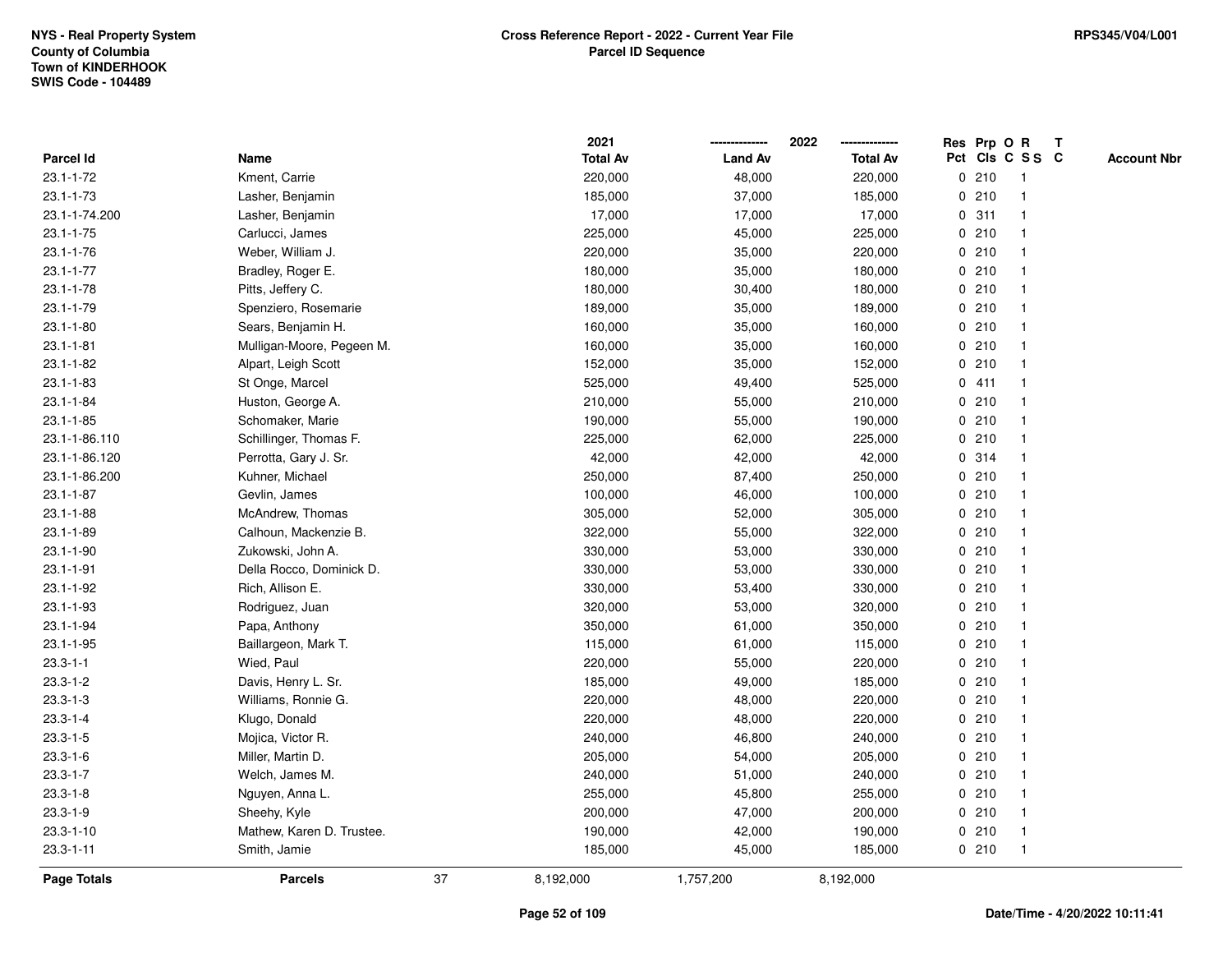|                 |                          |    | 2021            |                | 2022            |             |       | Res Prp O R             | T |                    |
|-----------------|--------------------------|----|-----------------|----------------|-----------------|-------------|-------|-------------------------|---|--------------------|
| Parcel Id       | Name                     |    | <b>Total Av</b> | <b>Land Av</b> | <b>Total Av</b> |             |       | Pct Cls C S S C         |   | <b>Account Nbr</b> |
| $23.3 - 1 - 12$ | Moore, Thomas C.         |    | 175,000         | 45,000         | 175,000         | 0           | 210   | $\mathbf{1}$            |   |                    |
| $23.3 - 1 - 13$ | Teal, Susan M.           |    | 185,000         | 45,000         | 185,000         | 0           | 210   | -1                      |   |                    |
| 23.3-1-14.100   | Bornt, Renee M.          |    | 255,000         | 45,000         | 255,000         |             | 0210  | -1                      |   |                    |
| 23.3-1-14.200   | Small, Brian             |    | 175,000         | 45,000         | 175,000         |             | 0210  |                         |   |                    |
| $23.3 - 1 - 15$ | Kilmer, Michael          |    | 100,000         | 53,200         | 100,000         |             | 0 484 |                         |   |                    |
| $23.3 - 1 - 16$ | Mink, Karen M.           |    | 225,000         | 52,000         | 225,000         |             | 0210  |                         |   |                    |
| 23.3-1-17       | Allen, Mary Ann          |    | 190,000         | 46,000         | 190,000         |             | 0210  |                         |   |                    |
| $23.3 - 1 - 18$ | Chittenden, Karen J.     |    | 204,000         | 46,000         | 204,000         | 0           | 210   |                         |   |                    |
| 23.3-1-19       | Barrett, Lois            |    | 182,000         | 46,000         | 182,000         |             | 0210  | -1                      |   |                    |
| 23.3-1-20       | Dillon, Kenneth          |    | 215,000         | 47,000         | 215,000         |             | 0210  | -1                      |   |                    |
| 23.3-1-21       | Smith, Roberta           |    | 200,000         | 52,000         | 200,000         |             | 0210  |                         |   |                    |
| 23.3-1-22       | Brennan, Jonathan        |    | 310,000         | 50,800         | 310,000         |             | 0210  |                         |   |                    |
| 23.3-1-23       | Rooney, Edward           |    | 250,000         | 53,000         | 250,000         |             | 0210  |                         |   |                    |
| 23.3-1-24       | Gabe, Robert E.          |    | 213,000         | 52,000         | 213,000         |             | 0210  |                         |   |                    |
| 23.3-1-25       | Valentine, David         |    | 201,000         | 52,000         | 201,000         | $\mathbf 0$ | 210   |                         |   |                    |
| 23.3-1-26       | Dunn, Clare E.           |    | 240,000         | 52,000         | 240,000         | $\mathbf 0$ | 210   | $\overline{\mathbf{1}}$ |   |                    |
| 23.3-1-27       | Daly, David M.           |    | 285,000         | 53,000         | 285,000         | $\mathbf 0$ | 210   | $\mathbf{1}$            |   |                    |
| 23.3-1-28       | Konderwich, Michael R.   |    | 230,000         | 49,000         | 230,000         |             | 0210  |                         |   |                    |
| 23.3-1-29       | Faulkner, Thomas M.      |    | 240,000         | 52,000         | 240,000         |             | 0210  |                         |   |                    |
| 23.3-1-30       | Deck, Sharon O.          |    | 205,000         | 51,000         | 205,000         |             | 0210  |                         |   |                    |
| 23.3-1-31       | Thompson, David P.       |    | 230,000         | 50,000         | 230,000         |             | 0210  |                         |   |                    |
| 23.3-1-32       | Berz, Charlotte M.       |    | 199,000         | 51,000         | 199,000         |             | 0210  |                         |   |                    |
| 23.3-1-33       | Schneeberger, William J. |    | 240,000         | 48,000         | 240,000         | 0           | 210   | -1                      |   |                    |
| 23.3-1-34       | White, Steven            |    | 233,000         | 46,000         | 233,000         | $\mathbf 0$ | 210   | $\mathbf{1}$            |   |                    |
| 23.3-1-35       | Borrelli, Joseph E.      |    | 231,000         | 55,000         | 231,000         |             | 0210  |                         |   |                    |
| 23.3-1-36       | Robinson, James D.       |    | 230,000         | 53,000         | 230,000         |             | 0210  |                         |   |                    |
| 23.3-1-37       | Richards, Charles III.   |    | 235,000         | 49,000         | 235,000         |             | 0210  |                         |   |                    |
| 23.3-1-38       | McCarthy, Jamie          |    | 210,000         | 35,000         | 210,000         |             | 0210  |                         |   |                    |
| 23.3-1-39       | Hoddick, Arthur D.       |    | 230,000         | 39,000         | 230,000         |             | 0210  |                         |   |                    |
| $23.3 - 1 - 40$ | Krott, David             |    | 180,000         | 53,000         | 180,000         | 0           | 210   | -1                      |   |                    |
| 23.3-1-41       | Gibeault, Jeffrey A.     |    | 265,000         | 45,000         | 265,000         |             | 0210  | -1                      |   |                    |
| 23.3-1-42       | Murdie, Daniel J.        |    | 235,000         | 45,000         | 235,000         |             | 0210  | -1                      |   |                    |
| 23.3-1-43       | Lamb, Robert C.          |    | 240,000         | 43,000         | 240,000         |             | 0210  |                         |   |                    |
| 23.3-1-44       | Crowley, Patrick W.      |    | 204,000         | 43,000         | 204,000         |             | 0210  |                         |   |                    |
| 23.3-1-45       | Eitapence, Daniel        |    | 219,000         | 44,000         | 219,000         |             | 0210  | -1                      |   |                    |
| 23.3-1-46       | McSweeney, David K.      |    | 220,000         | 50,200         | 220,000         |             | 0210  | -1                      |   |                    |
| 23.3-1-47       | Williams, Dennis         |    | 230,000         | 42,000         | 230,000         |             | 0210  | $\mathbf{1}$            |   |                    |
| Page Totals     | <b>Parcels</b>           | 37 | 8,111,000       | 1,778,200      | 8,111,000       |             |       |                         |   |                    |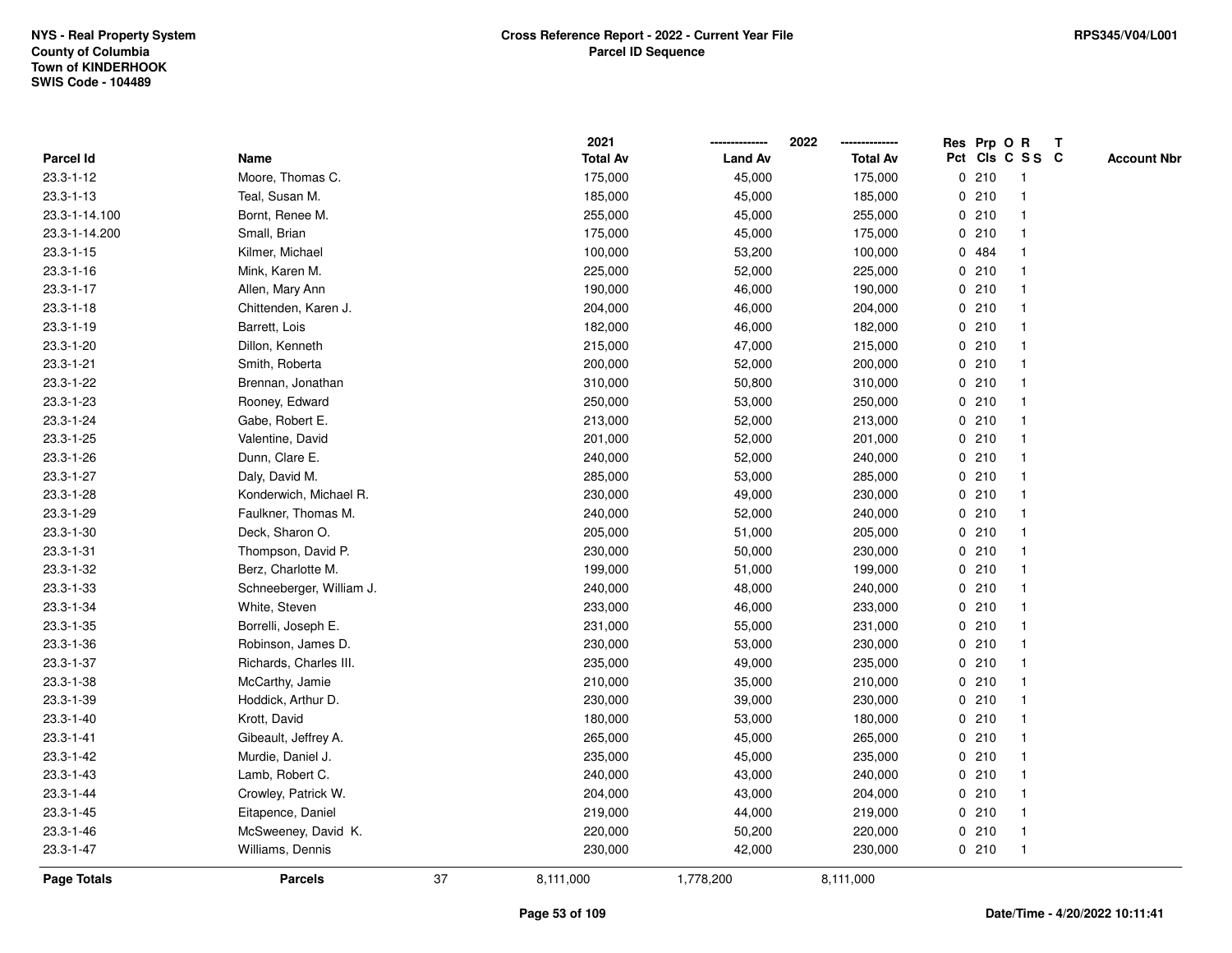|                 |                         |    | 2021            |                | 2022            | Res Prp O R |                         | Т |                    |
|-----------------|-------------------------|----|-----------------|----------------|-----------------|-------------|-------------------------|---|--------------------|
| Parcel Id       | Name                    |    | <b>Total Av</b> | <b>Land Av</b> | <b>Total Av</b> |             | Pct Cls C S S C         |   | <b>Account Nbr</b> |
| $23.3 - 1 - 48$ | Kuhn, Doris             |    | 205,000         | 41,000         | 205,000         | 0210        | $\overline{1}$          |   |                    |
| 23.3-1-49       | Sheldon, Bruce R.       |    | 210,000         | 47,000         | 210,000         | 0210        | $\overline{\mathbf{1}}$ |   |                    |
| 23.3-1-50       | Cahill, Marisa I.       |    | 210,000         | 47,000         | 210,000         | 0210        | 1                       |   |                    |
| $23.3 - 1 - 51$ | McGrath, Barbi L.       |    | 220,000         | 45,000         | 220,000         | 0210        |                         |   |                    |
| 23.3-1-52       | Blair, Regina A.        |    | 195,000         | 44,000         | 195,000         | 0210        |                         |   |                    |
| 23.3-1-53       | D'Angelo, John C.       |    | 202,000         | 47,000         | 202,000         | 0210        |                         |   |                    |
| 23.3-1-54       | Murray, Jason T.        |    | 218,000         | 49,000         | 218,000         | 0210        |                         |   |                    |
| 23.3-1-55       | DenBesten, Romona L.    |    | 450,000         | 61,000         | 450,000         | 0210        | $\overline{\mathbf{1}}$ |   |                    |
| 23.3-1-56       | Graham, Doris M.        |    | 255,000         | 53,000         | 255,000         | 0210        | -1                      |   |                    |
| 23.3-1-57       | Bluestein, Mark S.      |    | 240,000         | 54,000         | 240,000         | 0210        | -1                      |   |                    |
| 23.3-1-58       | Bloodgood, Michelle     |    | 245,000         | 24,000         | 245,000         | 0210        |                         |   |                    |
| 23.3-1-59       | Sidoti, Linda           |    | 205,000         | 41,000         | 205,000         | 0210        |                         |   |                    |
| 23.3-1-60       | Svendsgaard, Kantad     |    | 276,000         | 45,000         | 276,000         | 0210        |                         |   |                    |
| $23.3 - 1 - 61$ | Cozzolino, Janet E.     |    | 197,000         | 43,000         | 197,000         | 0210        |                         |   |                    |
| 23.3-1-62       | Lanphear, Donna C.      |    | 240,000         | 43,000         | 240,000         | 0210        | -1                      |   |                    |
| 23.3-1-63       | Chiaro, Lori A.         |    | 210,000         | 38,000         | 210,000         | 0210        | -1                      |   |                    |
| 23.3-1-64       | Calabrese, Alfred J.    |    | 199,000         | 40,000         | 199,000         | 0210        | -1                      |   |                    |
| $23.3 - 1 - 65$ | Minshell, Margaret      |    | 175,000         | 42,000         | 175,000         | 0210        |                         |   |                    |
| 23.3-1-66       | Franco, Christopher     |    | 200,000         | 50,400         | 200,000         | $0$ 220     |                         |   |                    |
| $23.3 - 2 - 1$  | Lydon, Amber Marie      |    | 180,000         | 44,000         | 180,000         | 0210        |                         |   |                    |
| $23.3 - 2 - 2$  | Gatto, Michael A.       |    | 170,000         | 39,000         | 170,000         | 0210        |                         |   |                    |
| 23.3-2-3        | LaFountain, Sherry      |    | 240,000         | 43,800         | 240,000         | 0210        |                         |   |                    |
| 23.3-2-4        | Ide, Christopher G.     |    | 230,000         | 43,800         | 230,000         | 0210        | -1                      |   |                    |
| 23.3-2-5        | Rose, Jane R.           |    | 185,300         | 38,800         | 185,300         | 0210        | -1                      |   |                    |
| 23.3-2-6        | Kole, Jeffrey I.        |    | 230,000         | 44,000         | 230,000         | 0210        |                         |   |                    |
| 23.3-2-7        | McDarby, James          |    | 255,000         | 49,000         | 255,000         | 0210        |                         |   |                    |
| 23.3-2-8        | Shank, Jeremy S.        |    | 250,000         | 48,800         | 250,000         | 0210        |                         |   |                    |
| 23.3-2-9        | Mistler, Warren G.      |    | 253,000         | 45,000         | 253,000         | 0210        |                         |   |                    |
| 23.3-2-10       | Mullins, Peter          |    | 280,000         | 53,000         | 280,000         | 0210        | -1                      |   |                    |
| 23.3-2-11       | Lill, Richard M. Sr.    |    | 470,000         | 52,000         | 470,000         | 0210        | -1                      |   |                    |
| 23.3-2-12       | Dybas, Joseph           |    | 245,000         | 47,000         | 245,000         | 0210        | -1                      |   |                    |
| 23.3-2-13       | Rutkey, John M. Jr.     |    | 310,000         | 47,000         | 310,000         | 0210        |                         |   |                    |
| 23.3-2-14.111   | Elchinger, Karl P.      |    | 340,000         | 54,400         | 340,000         | 0210        |                         |   |                    |
| 23.3-2-14.112   | Fedigan, Deborah        |    | 292,000         | 55,600         | 292,000         | 0210        |                         |   |                    |
| 23.3-2-14.120   | Downing, Scott          |    | 239,000         | 52,000         | 239,000         | 0210        | -1                      |   |                    |
| 23.3-2-14.200   | Crumb, Kevin            |    | 308,000         | 51,200         | 308,000         | 0210        | $\overline{\mathbf{1}}$ |   |                    |
| 23.3-2-15       | Ramani, Ananthakrishnan |    | 320,000         | 54,000         | 320,000         | 0210        | $\overline{1}$          |   |                    |
| Page Totals     | <b>Parcels</b>          | 37 | 9,149,300       | 1,716,800      | 9,149,300       |             |                         |   |                    |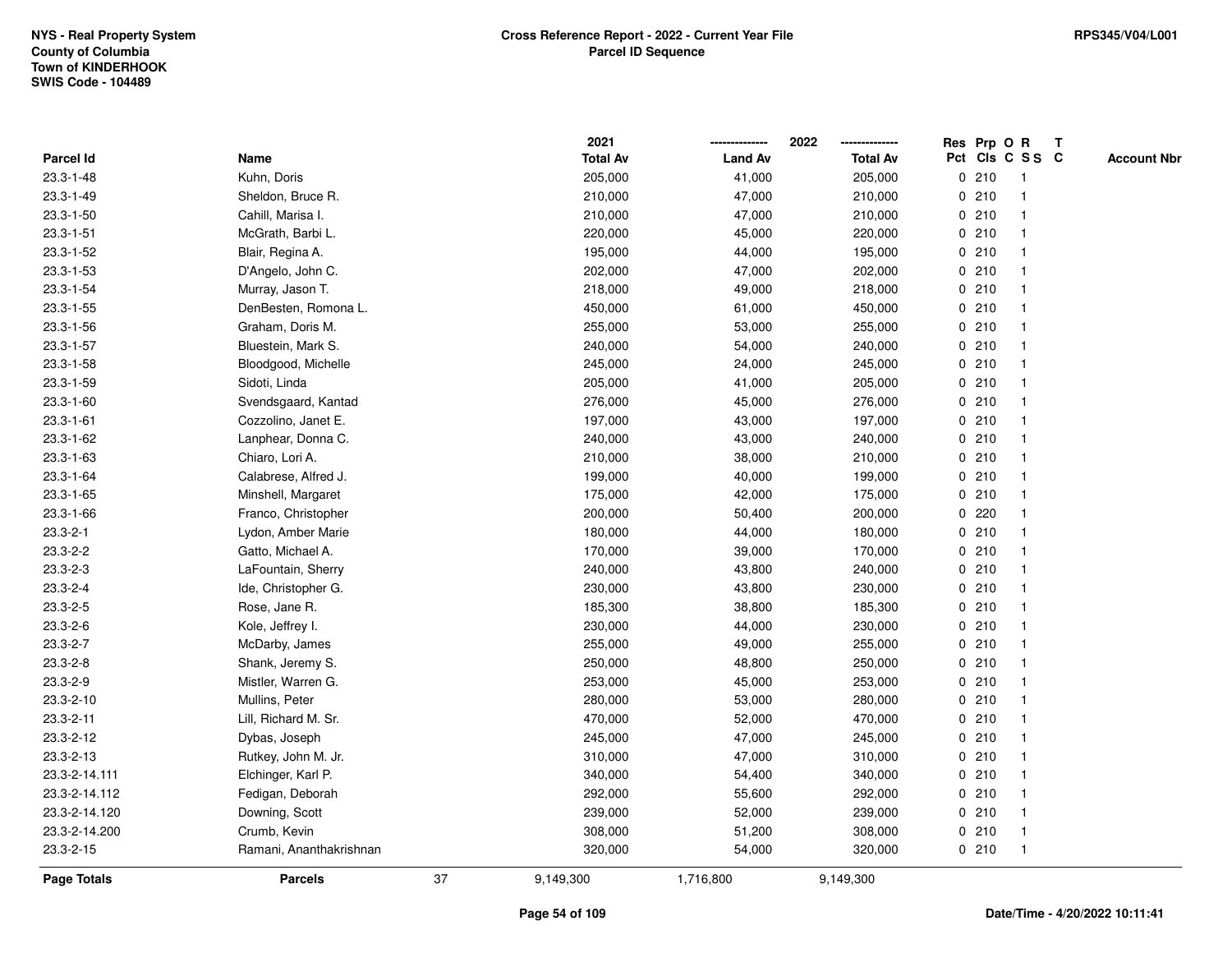|                |                                           | 2021            |                | 2022            | Res Prp O R |         |                         | T |                    |
|----------------|-------------------------------------------|-----------------|----------------|-----------------|-------------|---------|-------------------------|---|--------------------|
| Parcel Id      | Name                                      | <b>Total Av</b> | <b>Land Av</b> | <b>Total Av</b> |             |         | Pct Cls C S S C         |   | <b>Account Nbr</b> |
| 23.3-2-16      | Reinoehl, Michael                         | 265,000         | 51,000         | 265,000         | 0           | 210     | $\mathbf{1}$            |   |                    |
| 23.3-2-17      | North, John                               | 245,000         | 46,000         | 245,000         | 0           | 210     | -1                      |   |                    |
| 23.3-2-18      | Hollister, William F.                     | 245,000         | 48,000         | 245,000         |             | 0210    | $\mathbf 1$             |   |                    |
| 23.3-2-19      | Puiatti, Robert H.                        | 260,000         | 47,000         | 260,000         |             | 0210    |                         |   |                    |
| 23.3-2-20      | Sundwall, Kathryn                         | 270,000         | 47,000         | 270,000         |             | 0210    |                         |   |                    |
| 23.3-2-21      | Perito, Thomas                            | 230,000         | 48,000         | 230,000         |             | 0210    |                         |   |                    |
| 23.3-2-22      | Rivero, John M.                           | 280,000         | 54,000         | 280,000         |             | 0210    |                         |   |                    |
| 23.3-2-23      | Campeta, Anthony M.                       | 260,000         | 51,000         | 260,000         | 0           | 210     |                         |   |                    |
| 23.3-2-24      | Cook, W George                            | 210,000         | 50,000         | 210,000         | 0           | 210     | -1                      |   |                    |
| 23.3-2-25      | Wood Irrevocable Trust #1, The W.M. & M.J | 245,000         | 51,000         | 245,000         |             | 0210    | -1                      |   |                    |
| 23.3-2-26      | Abitabile, Christine A.                   | 240,000         | 52,600         | 246,600         |             | 0210    |                         |   |                    |
| 23.3-2-27      | McCagg, Ralph                             | 245,000         | 43,000         | 245,000         |             | 0210    |                         |   |                    |
| 23.3-2-28      | Hacker, Yong Soon                         | 340,000         | 51,600         | 340,000         |             | 0210    |                         |   |                    |
| 23.3-2-29      | Hall, Susan                               | 350,000         | 56,200         | 350,000         |             | 0210    |                         |   |                    |
| 23.3-2-30      | Desmonie, David                           | 240,000         | 53,000         | 240,000         | $\mathbf 0$ | 210     |                         |   |                    |
| 23.3-2-31      | Korycinski, Robert                        | 247,000         | 47,000         | 247,000         |             | 0210    | $\mathbf{1}$            |   |                    |
| 23.3-2-32      | Kendall, Walter A.                        | 285,000         | 50,000         | 285,000         |             | 0210    | $\overline{\mathbf{1}}$ |   |                    |
| 23.3-2-33      | Carpenter, Roger S.                       | 249,000         | 56,000         | 249,000         |             | 0210    |                         |   |                    |
| 23.3-2-34      | Clark, Eric A.                            | 260,000         | 56,000         | 260,000         |             | 0210    |                         |   |                    |
| 23.3-2-35      | McComb, Brian J.                          | 216,000         | 50,800         | 216,000         |             | 0210    |                         |   |                    |
| 23.3-2-36      | Pulver, Linda A.                          | 248,000         | 51,000         | 248,000         |             | 0210    |                         |   |                    |
| 23.3-2-37      | Corbett, Gerald                           | 245,000         | 56,000         | 245,000         |             | 0210    |                         |   |                    |
| 23.3-2-38      | McCrum, Bruce                             | 260,000         | 48,000         | 260,000         |             | 0210    | $\mathbf{1}$            |   |                    |
| 23.3-2-39      | Harde, Barbara L.                         | 260,000         | 49,000         | 260,000         |             | 0210    | $\mathbf{1}$            |   |                    |
| $23.3 - 3 - 1$ | Chiaro, Peter                             | 13,000          | 13,000         | 13,000          |             | $0$ 151 | $\mathbf 1$             |   |                    |
| 23.3-3-2       | Chiaro, Peter                             | 10,000          | 10,000         | 10,000          |             | 0 151   |                         |   |                    |
| $23.3 - 3 - 3$ | Chiaro, Peter                             | 10,000          | 10,000         | 10,000          |             | $0$ 151 |                         |   |                    |
| 23.3-3-4       | Chiaro, Peter                             | 10,000          | 10,000         | 10,000          |             | $0$ 151 |                         |   |                    |
| 23.3-3-5       | Chiaro, Peter                             | 10,000          | 10,000         | 10,000          |             | 0 151   |                         |   |                    |
| 23.3-3-6       | Chiaro, Peter                             | 10,000          | 10,000         | 10,000          |             | 0 151   | $\mathbf{1}$            |   |                    |
| 23.3-3-7       | Chiaro, Peter                             | 10,000          | 10,000         | 10,000          |             | $0$ 151 | $\mathbf{1}$            |   |                    |
| 23.3-3-8       | Chiaro, Peter                             | 10,000          | 10,000         | 10,000          |             | $0$ 151 | $\mathbf 1$             |   |                    |
| 23.3-3-9       | Chiaro, Peter                             | 10,000          | 10,000         | 10,000          |             | $0$ 151 | -1                      |   |                    |
| 23.3-3-10      | Chiaro, Peter                             | 10,000          | 10,000         | 10,000          |             | $0$ 151 |                         |   |                    |
| 23.3-3-11      | Chiaro, Peter                             | 10,000          | 10,000         | 10,000          |             | $0$ 151 | $\mathbf{1}$            |   |                    |
| 23.3-3-12      | Chiaro, Peter                             | 10,000          | 10,000         | 10,000          |             | 0 151   | $\overline{\mathbf{1}}$ |   |                    |
| 23.3-3-13      | Chiaro, Peter                             | 10,000          | 10,000         | 10,000          |             | $0$ 151 | $\mathbf{1}$            |   |                    |
| Page Totals    | 37<br><b>Parcels</b>                      | 6,328,000       | 1,346,200      | 6,334,600       |             |         |                         |   |                    |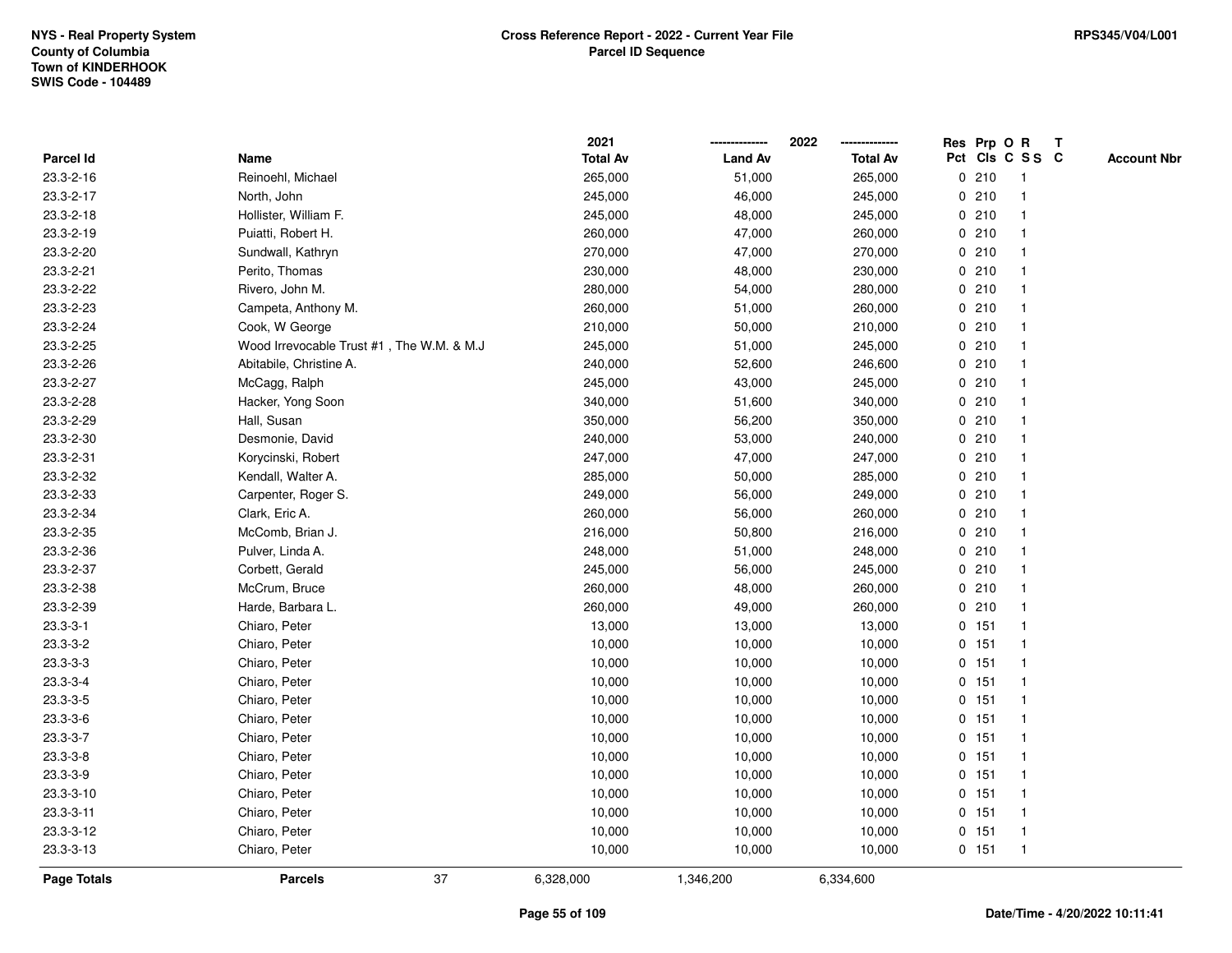|                 |                            |    | 2021            |                | 2022            |         | Res Prp O R             | Т                  |
|-----------------|----------------------------|----|-----------------|----------------|-----------------|---------|-------------------------|--------------------|
| Parcel Id       | Name                       |    | <b>Total Av</b> | <b>Land Av</b> | <b>Total Av</b> |         | Pct Cls C S S C         | <b>Account Nbr</b> |
| 23.3-3-14       | Chiaro, Peter              |    | 10,000          | 10,000         | 10,000          | 0 151   | $\overline{\mathbf{1}}$ |                    |
| 23.3-3-15       | Chiaro, Peter              |    | 10,000          | 10,000         | 10,000          | $0$ 151 | $\overline{1}$          |                    |
| 23.3-3-16       | Chiaro, Peter              |    | 10,000          | 10,000         | 10,000          | 0 151   | $\mathbf{1}$            |                    |
| 23.3-3-17       | Chiaro, Peter              |    | 10,000          | 10,000         | 10,000          | 0 151   | 1                       |                    |
| 23.3-3-18       | Chiaro, Peter              |    | 10,000          | 10,000         | 10,000          | 0 151   |                         |                    |
| 23.3-3-19       | Chiaro, Peter              |    | 10,000          | 10,000         | 10,000          | 0 151   |                         |                    |
| 23.3-3-20       | Chiaro, Peter              |    | 10,000          | 10,000         | 10,000          | 0 151   | -1                      |                    |
| 23.3-3-21       | Chiaro, Peter              |    | 10,000          | 10,000         | 10,000          | 0 151   | $\overline{1}$          |                    |
| 23.3-3-22       | Chiaro, Peter              |    | 10,000          | 10,000         | 10,000          | 0 151   | $\overline{1}$          |                    |
| 23.3-3-23       | Chiaro, Peter              |    | 10,000          | 10,000         | 10,000          | 0 151   | $\overline{1}$          |                    |
| 23.3-3-24       | Chiaro, Peter              |    | 10,000          | 10,000         | 10,000          | 0 151   | -1                      |                    |
| 23.3-3-25       | Chiaro, Peter              |    | 10,000          | 10,000         | 10,000          | 0 151   |                         |                    |
| 23.3-3-26       | Chiaro, Peter              |    | 10,000          | 10,000         | 10,000          | 0 151   |                         |                    |
| 23.3-3-27       | Chiaro, Peter              |    | 10,000          | 10,000         | 10,000          | $0$ 151 | 1                       |                    |
| 23.3-3-28       | Chiaro, Peter              |    | 10,000          | 10,000         | 10,000          | 0 151   | $\overline{1}$          |                    |
| 23.3-3-29       | Chiaro, Peter              |    | 15,000          | 10,000         | 15,000          | 0, 151  | $\overline{1}$          |                    |
| 23.3-3-30       | Chiaro, Peter              |    | 10,000          | 10,000         | 10,000          | 0 151   | $\mathbf{1}$            |                    |
| $23.7 - 1 - 1$  | Sundwall, John R. Jr.      |    | 260,000         | 66,000         | 260,000         | 0210    |                         |                    |
| $23.7 - 1 - 2$  | Bertand, Richard L.        |    | 210,000         | 59,300         | 210,000         | 0210    |                         |                    |
| $23.7 - 1 - 3$  | Mackey, Michael            |    | 235,000         | 54,000         | 235,000         | 0210    |                         |                    |
| $23.7 - 1 - 4$  | Von Schrader, Christian W. |    | 210,000         | 61,000         | 210,000         | 0220    |                         |                    |
| $23.7 - 1 - 5$  | Phillips, Terrance         |    | 80,000          | 54,400         | 80,000          | 0 270   | -1                      |                    |
| $23.7 - 1 - 6$  | Potter, John Jr.           |    | 204,000         | 62,000         | 204,000         | 0210    | -1                      |                    |
| $23.7 - 1 - 7$  | Vandenburgh, Stephen       |    | 210,000         | 62,000         | 210,000         | 0210    | $\mathbf{1}$            |                    |
| $23.7 - 1 - 8$  | Morris, Mary T.            |    | 11,000          | 11,000         | 11,000          | 0.314   |                         |                    |
| $23.7 - 1 - 9$  | Talarico, John A.          |    | 180,000         | 62,000         | 180,000         | 0210    |                         |                    |
| $23.7 - 1 - 10$ | Jas-Well Inc               |    | 225,000         | 55,000         | 225,000         | 0 449   |                         |                    |
| $23.7 - 1 - 11$ | Conway, Owen               |    | 185,000         | 54,000         | 185,000         | 0210    |                         |                    |
| $23.7 - 1 - 12$ | Wadsworth, Douglas         |    | 190,000         | 54,000         | 190,000         | 0210    | $\overline{\mathbf{1}}$ |                    |
| $23.7 - 1 - 13$ | Sundwall, John Jr.         |    | 20,000          | 20,000         | 20,000          | 0.311   | -1                      |                    |
| 23.7-1-14.100   | Caluneo, Mark T.           |    | 195,000         | 85,000         | 195,000         | 0210    | $\mathbf{1}$            |                    |
| 23.7-1-14.200   | Gavlik, Steven             |    | 295,000         | 75,600         | 295,000         | 0210    |                         |                    |
| 23.7-1-15.100   | Kwarta, Daniel W.          |    | 297,000         | 103,000        | 297,000         | 0.240   |                         |                    |
| 23.7-1-15.200   | Corrigan, John M.          |    | 375,000         | 93,000         | 375,000         | 0210    |                         |                    |
| $23.7 - 1 - 16$ | Corrigan, John M.          |    | 45,000          | 45,000         | 45,000          | 0.314   | -1                      |                    |
| 23.7-1-19       | Mackey, Michael            |    | 9,000           | 9,000          | 9,000           | 0.314   | -1                      |                    |
| $23.8 - 1 - 1$  | Morris, Mary T.            |    | 210,000         | 71,000         | 210,000         | 0210    | $\overline{1}$          |                    |
| Page Totals     | <b>Parcels</b>             | 37 | 3,821,000       | 1,326,300      | 3,821,000       |         |                         |                    |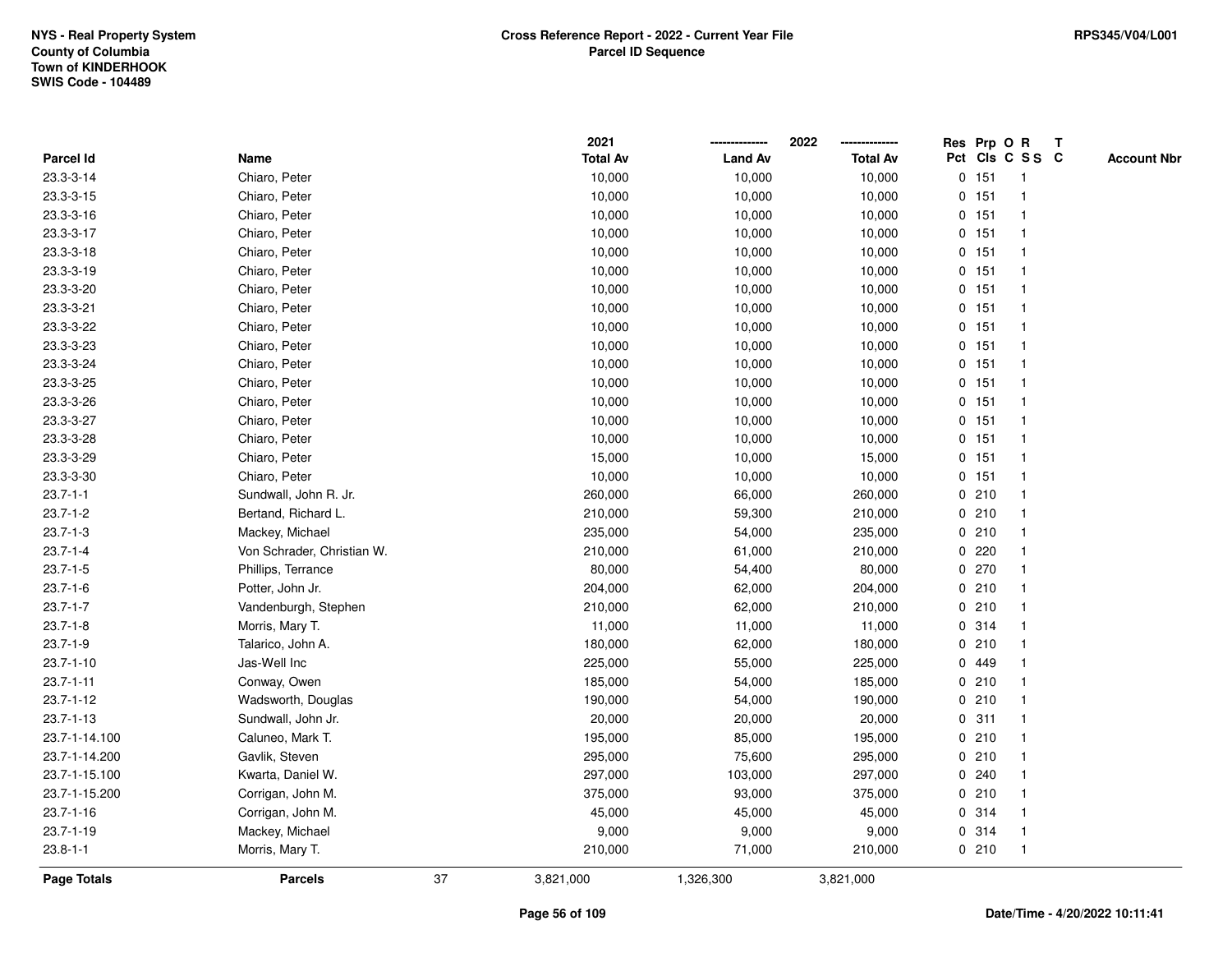|                    |                         |    | 2021            |                | 2022            |   | Res Prp O R     |              | Т |                    |
|--------------------|-------------------------|----|-----------------|----------------|-----------------|---|-----------------|--------------|---|--------------------|
| Parcel Id          | Name                    |    | <b>Total Av</b> | <b>Land Av</b> | <b>Total Av</b> |   | Pct Cls C S S C |              |   | <b>Account Nbr</b> |
| $23.8 - 1 - 2$     | Szepessy, Frank B.      |    | 370,000         | 108,000        | 370,000         |   | 0 210 W 1       |              |   |                    |
| $23.8 - 1 - 3$     | Curran, Francis         |    | 33,000          | 33,000         | 33,000          | 0 | 311             | $\mathbf 1$  |   |                    |
| $23.8 - 1 - 4.3$   | Bushyeager, Peter J.    |    | 215,000         | 51,400         | 215,000         |   | 0210            |              |   |                    |
| $23.8 - 1 - 5$     | Hoyt, Kelly             |    | 375,000         | 58,000         | 375,000         |   | 0215            |              |   |                    |
| $23.8 - 1 - 7$     | MacMillan, Karen        |    | 217,000         | 44,400         | 217,000         |   | 0210            |              |   |                    |
| $23.8 - 1 - 8$     | Depardon, Michele       |    | 240,000         | 43,000         | 240,000         |   | 0210            |              |   |                    |
| $23.8 - 1 - 9$     | Hyman, Ronald L.        |    | 195,000         | 43,000         | 195,000         |   | 0210            |              |   |                    |
| $23.8 - 1 - 10$    | Vanat, James S.         |    | 185,000         | 44,000         | 185,000         |   | 0210            |              |   |                    |
| $23.8 - 1 - 11$    | Osman, Faiz             |    | 300,000         | 44,000         | 300,000         |   | 0210            |              |   |                    |
| $23.8 - 1 - 12$    | Silvis, Lucas           |    | 160,000         | 39,000         | 180,000         |   | 0210            |              |   |                    |
| $23.8 - 1 - 13$    | Sorbella, Michael       |    | 180,000         | 40,000         | 180,000         |   | 0210            |              |   |                    |
| $23.8 - 1 - 14$    | Dorato, Victor          |    | 165,000         | 40,000         | 165,000         |   | 0210            |              |   |                    |
| $23.8 - 1 - 15$    | Palella, Rosemary F.    |    | 190,000         | 63,000         | 190,000         |   | 0 260 W 1       |              |   |                    |
| $23.8 - 1 - 16$    | Boggs, Bradley          |    | 210,000         | 64,000         | 210,000         |   | 0 210 W 1       |              |   |                    |
| $23.8 - 1 - 17$    | Dorato, Victor Jr.      |    | 205,000         | 65,000         | 205,000         |   | 0 210 W 1       |              |   |                    |
| $23.8 - 1 - 18$    | Himmel, Steven P.       |    | 265,000         | 64,000         | 265,000         |   | 0 210 W 1       |              |   |                    |
| $23.8 - 1 - 19$    | Mooney, Thomas P.       |    | 245,000         | 60,000         | 245,000         |   | 0 210 W 1       |              |   |                    |
| $23.8 - 1 - 21$    | Cleary, William H.      |    | 245,000         | 53,000         | 245,000         |   | 0 210 W 1       |              |   |                    |
| 23.8-1-22          | Sullivan, Dennis        |    | 205,000         | 50,000         | 205,000         |   | 0 260 W 1       |              |   |                    |
| 23.8-1-23          | Yaroschuck, Gerald J.   |    | 74,000          | 22,400         | 150,000         |   | 0 210 W 1       |              |   |                    |
| 23.8-1-24          | Sullivan, Mark          |    | 227,000         | 81,000         | 227,000         |   | 0 260 W 1       |              |   |                    |
| 23.8-1-25          | Piecuch, Erik M.        |    | 395,000         | 124,500        | 395,000         |   | 0 210 W 1       |              |   |                    |
| 23.8-1-26          | Greifinger, David J.    |    | 265,000         | 50,000         | 265,000         |   | 0 210 W 1       |              |   |                    |
| 23.8-1-27          | Greifinger, David J.    |    | 32,000          | 22,500         | 32,000          |   | 0 312 W 1       |              |   |                    |
| 23.8-1-28          | Walthour, Jacob Jr      |    | 234,000         | 43,000         | 234,000         |   | 0 210 W 1       |              |   |                    |
| 23.8-1-29          | Dalgish, James G.       |    | 345,000         | 43,000         | 345,000         |   | 0 210 W 1       |              |   |                    |
| 23.8-1-30          | Collins, Betty J.       |    | 350,000         | 43,000         | 350,000         |   | 0 210 W 1       |              |   |                    |
| 23.8-1-31          | Greer, William          |    | 25,000          | 25,000         | 25,000          |   | 0 311 W 1       |              |   |                    |
| 23.8-1-32          | Collins, Betty J.       |    | 310,000         | 32,000         | 310,000         |   | $0, 210$ W 1    |              |   |                    |
| 23.8-1-33          | Curran, Francis P. III. |    | 161,000         | 75,000         | 161,000         |   | 0 210 W 1       |              |   |                    |
| 23.8-1-34          | Curran, Francis         |    | 30,000          | 30,000         | 30,000          | 0 | 311 W 1         |              |   |                    |
| 23.8-1-35          | Poux, Paul D.           |    | 270,000         | 43,000         | 270,000         |   | 0 210 W 1       |              |   |                    |
| 23.8-1-36.3        | McCormick, Daniel J.    |    | 250,000         | 46,500         | 250,000         |   | 0 210 W 1       |              |   |                    |
| 23.8-1-37          | Zahac, Richard          |    | 65,000          | 65,000         | 65,000          |   | 0 311 W 1       |              |   |                    |
| 23.8-1-38          | Gedeon, Donna M.        |    | 370,000         | 140,000        | 370,000         |   | 0 210 W 1       |              |   |                    |
| 23.8-1-39          | Danner, Peter G.        |    | 190,000         | 56,000         | 190,000         |   | 0210            | $\mathbf 1$  |   |                    |
| 23.8-1-40          | Carr, Jeffrey           |    | 100,000         | 20,000         | 100,000         |   | 0.260           | $\mathbf{1}$ |   |                    |
| <b>Page Totals</b> | <b>Parcels</b>          | 37 | 7,893,000       | 1,968,700      | 7,989,000       |   |                 |              |   |                    |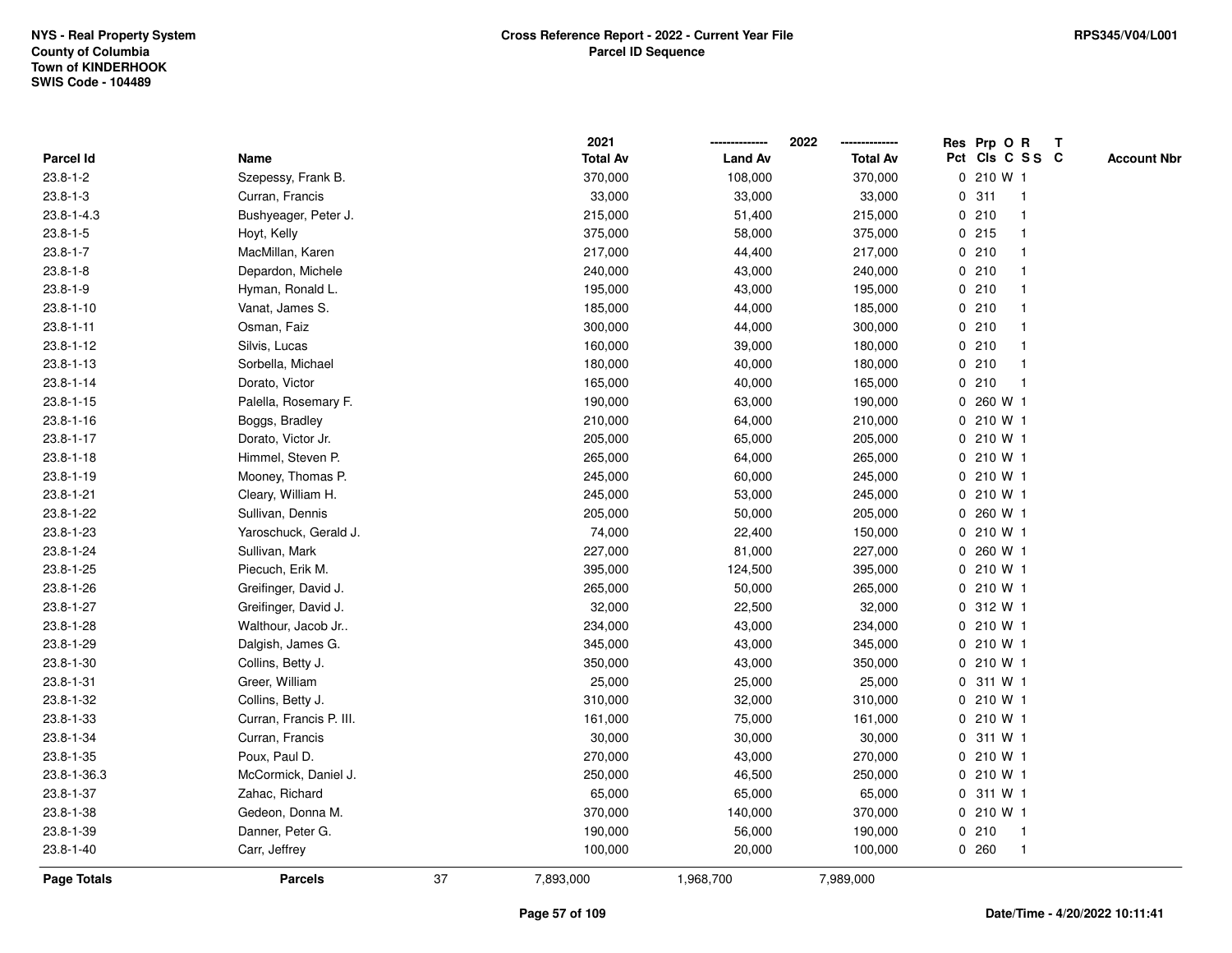|                  |                           |    | 2021            |                | 2022            |             | Res Prp O R     |              | Т |                    |
|------------------|---------------------------|----|-----------------|----------------|-----------------|-------------|-----------------|--------------|---|--------------------|
| Parcel Id        | Name                      |    | <b>Total Av</b> | <b>Land Av</b> | <b>Total Av</b> |             | Pct Cls C S S C |              |   | <b>Account Nbr</b> |
| $23.8 - 1 - 41$  | Hudson, Paul J.           |    | 225,000         | 28,000         | 225,000         |             | 0 210 W 1       |              |   |                    |
| 23.8-1-42        | Sullivan, Thomas          |    | 300,000         | 152,000        | 300,000         | 0           | 210 W 1         |              |   |                    |
| 23.8-1-43        | Vennard, Timothy H.       |    | 165,000         | 50,000         | 165,000         |             | $0, 260$ W 1    |              |   |                    |
| 23.8-1-44        | Gross, Joan               |    | 156,400         | 38,800         | 156,400         |             | 0 260 W 1       |              |   |                    |
| 23.8-1-45        | Rogalski, Susan D. Trust. |    | 190,000         | 28,000         | 190,000         |             | 0 210 W 1       |              |   |                    |
| 23.8-1-46        | Kelly, Timothy J.         |    | 190,000         | 24,000         | 190,000         |             | 0 210 W 1       |              |   |                    |
| 23.8-1-47        | Heftler Rev Trust, Ethel  |    | 140,000         | 27,000         | 140,000         |             | 0 260 W 1       |              |   |                    |
| 23.8-1-48        | Mayer, Isabel             |    | 170,000         | 28,000         | 170,000         | 0           | 260 W 1         |              |   |                    |
| 23.8-1-49        | Cumming, John W.          |    | 236,000         | 64,000         | 236,000         |             | 0 210 W 1       |              |   |                    |
| 23.8-1-50        | Smith, Chester P.         |    | 180,000         | 32,000         | 180,000         |             | 0 210 W 1       |              |   |                    |
| 23.8-1-51        | Smith, Chester P.         |    | 30,000          | 30,000         | 30,000          |             | 0.311 W1        |              |   |                    |
| 23.8-1-52        | McGarvey, Sean A.         |    | 180,000         | 40,000         | 185,000         |             | 0 210 W 1       |              |   |                    |
| 23.8-1-53        | Kelleher, Bernard J. Jr.  |    | 335,000         | 60,000         | 335,000         |             | 0 210 W 1       |              |   |                    |
| 23.8-1-54        | Ingham, Chris H.          |    | 150,000         | 35,000         | 150,000         |             | 0 210 W 1       |              |   |                    |
| 23.8-1-55.100    | Moore, Hal                |    | 180,000         | 60,000         | 180,000         |             | 0 210 W 1       |              |   |                    |
| 23.8-1-55.200    | Sullivan, William         |    | 45,000          | 45,000         | 45,000          |             | 0.311 W1        |              |   |                    |
| 23.8-1-56        | Williams, Ryan            |    | 418,000         | 125,000        | 418,000         |             | 0 210 W 1       |              |   |                    |
| 23.8-1-57        | O'Malley, Rebecca         |    | 625,000         | 175,000        | 625,000         |             | 0 210 W 1       |              |   |                    |
| 23.8-1-58        | Haggerty, James A.        |    | 413,000         | 186,000        | 413,000         |             | 0 210 W 1       |              |   |                    |
| 23.8-1-59        | Ashford, Douglas          |    | 245,000         | 80,000         | 245,000         |             | 0 260 W 1       |              |   |                    |
| $23.8 - 1 - 60$  | Greer, William            |    | 140,000         | 39,000         | 140,000         |             | 0 260 W 1       |              |   |                    |
| $23.11 - 1 - 1$  | Heimroth MHP LLC          |    | 400,000         | 100,000        | 400,000         |             | 0416            | -1           |   |                    |
| $23.11 - 1 - 2$  | Smith, Joseph             |    | 150,000         | 50,000         | 150,000         |             | 0210            | -1           |   |                    |
| $23.11 - 1 - 3$  | Holliday, Thomas E.       |    | 310,000         | 57,200         | 310,000         |             | 0210            | $\mathbf 1$  |   |                    |
| $23.11 - 1 - 4$  | Miller, Michael P.        |    | 220,000         | 60,000         | 220,000         |             | 0210            |              |   |                    |
| $23.11 - 1 - 5$  | Williams, Leonard F. Jr.  |    | 180,000         | 55,000         | 180,000         |             | 0210            |              |   |                    |
| $23.11 - 1 - 6$  | Horowitz, Jonathan        |    | 240,000         | 55,000         | 240,000         |             | 0210            |              |   |                    |
| $23.11 - 1 - 7$  | Smith, Mark A.            |    | 192,000         | 63,000         | 192,000         |             | 0210            |              |   |                    |
| $23.11 - 1 - 8$  | Dedrick, Christopher      |    | 200,000         | 62,000         | 200,000         |             | 0210            |              |   |                    |
| $23.11 - 1 - 9$  | Funk, Richard A.          |    | 195,000         | 62,000         | 195,000         | $\mathbf 0$ | 210             | -1           |   |                    |
| 23.11-1-10       | Withrow, Alexander James  |    | 153,000         | 44,400         | 153,000         |             | 0210            |              |   |                    |
| $23.11 - 1 - 11$ | Dooley, Jeffrey C.        |    | 235,000         | 44,000         | 235,000         |             | 0210            |              |   |                    |
| 23.11-1-12       | Phillips, Amie M.         |    | 240,000         | 39,000         | 240,000         |             | 0210            |              |   |                    |
| 23.11-1-13       | Bell, Audrey C.           |    | 175,000         | 38,800         | 175,000         |             | 0210            |              |   |                    |
| $23.11 - 1 - 14$ | Diffley, Caitlin          |    | 198,000         | 43,000         | 198,000         |             | 0210            |              |   |                    |
| 23.11-1-15       | Bradway, Bonnie J.        |    | 210,000         | 47,000         | 210,000         |             | 0210            | $\mathbf 1$  |   |                    |
| 23.11-1-16       | Riley, Shawn P.           |    | 185,000         | 39,200         | 185,000         |             | 0210            | $\mathbf{1}$ |   |                    |
| Page Totals      | <b>Parcels</b>            | 37 | 8,196,400       | 2,206,400      | 8,201,400       |             |                 |              |   |                    |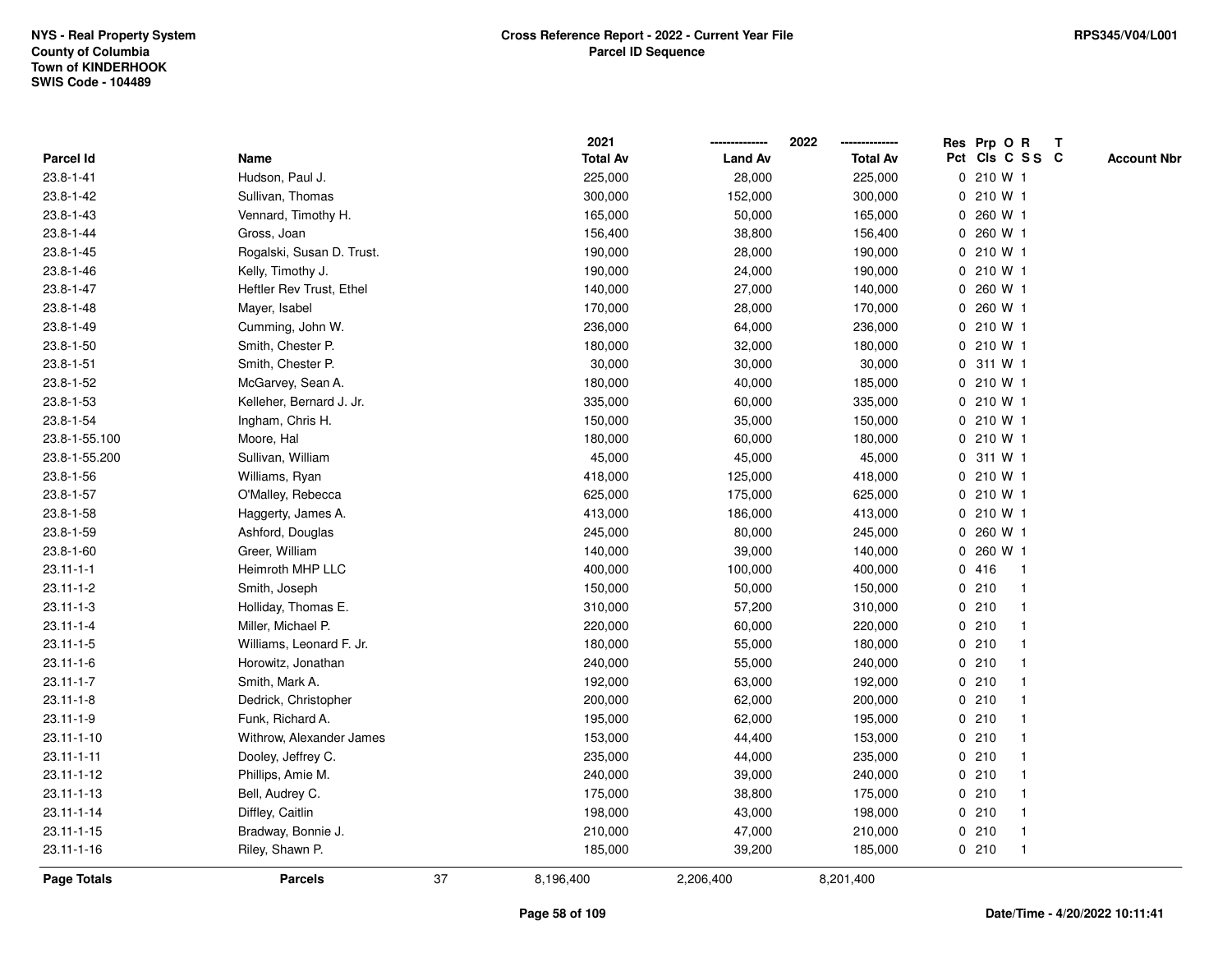|                  |                              |    | 2021            |                | 2022            |   | Res Prp O R     |                | Т |                    |
|------------------|------------------------------|----|-----------------|----------------|-----------------|---|-----------------|----------------|---|--------------------|
| <b>Parcel Id</b> | Name                         |    | <b>Total Av</b> | <b>Land Av</b> | <b>Total Av</b> |   | Pct Cls C S S C |                |   | <b>Account Nbr</b> |
| 23.11-1-17       | Northrup, Allan R.           |    | 180,000         | 43,800         | 180,000         |   | 0210            | $\mathbf{1}$   |   |                    |
| 23.11-1-18       | Francoeur, Michael A.        |    | 205,000         | 37,800         | 205,000         |   | 0210            | -1             |   |                    |
| 23.11-1-21       | Keller, Sr., Robert L.       |    | 15,000          | 15,000         | 15,000          |   | 0.311           | $\mathbf 1$    |   |                    |
| 23.11-1-22       | Maloney, C. Paul             |    | 15,000          | 15,000         | 15,000          |   | 0.311           |                |   |                    |
| 23.11-1-23       | Francoeur, Michael           |    | 50,000          | 15,000         | 50,000          |   | 0.312           |                |   |                    |
| 23.11-1-24       | Maloney, Scott C.            |    | 141,000         | 21,000         | 165,000         |   | 0210            |                |   |                    |
| 23.11-1-25       | Vinchiarello, Linda          |    | 110,000         | 31,200         | 110,000         |   | 0210            |                |   |                    |
| 23.11-1-26       | Kelley, Carol A.             |    | 115,000         | 32,000         | 115,000         |   | 0210            |                |   |                    |
| 23.11-1-27       | Tsaffaras, Peter             |    | 135,000         | 32,000         | 135,000         |   | 0210            | -1             |   |                    |
| 23.11-1-28       | James, Thomas                |    | 120,000         | 33,000         | 120,000         |   | 0210            |                |   |                    |
| 23.11-1-29.110   | March, Darrell R.            |    | 210,000         | 62,500         | 210,000         |   | 0210            |                |   |                    |
| 23.11-1-29.120   | <b>Bada Bing LLC</b>         |    | 30,000          | 30,000         | 30,000          |   | 0.311           |                |   |                    |
| 23.11-1-29.200   | Fitzpatrick, Richard J. III. |    | 225,000         | 50,000         | 225,000         |   | 0 210 W 1       |                |   |                    |
| 23.11-1-30       | Gazzola, Seth William        |    | 145,000         | 45,000         | 148,000         |   | 0 210 W 1       |                |   |                    |
| 23.11-1-31       | Timmons, Vincent             |    | 190,000         | 55,000         | 190,000         |   | 0 210 W 1       |                |   |                    |
| 23.11-1-32       | Myers, John                  |    | 225,000         | 32,000         | 225,000         |   | 0 210 W 1       |                |   |                    |
| 23.11-1-33       | Farrell, Tracy M.            |    | 240,000         | 60,000         | 240,000         |   | 0 210 W 1       |                |   |                    |
| 23.11-1-35       | Theriault, Prudence          |    | 222,000         | 35,000         | 222,000         |   | 0 210 W 1       |                |   |                    |
| 23.11-1-36       | Theriault, Christian         |    | 200,000         | 40,000         | 200,000         |   | 0 210 W 1       |                |   |                    |
| 23.11-1-37       | Edwards, Daniel S.           |    | 185,000         | 35,000         | 185,000         |   | 0 210 W 1       |                |   |                    |
| 23.11-1-38       | Sullivan, William            |    | 245,000         | 35,000         | 245,000         |   | 0 210 W 1       |                |   |                    |
| 23.11-1-39       | Attebury, Michael            |    | 380,000         | 49,000         | 380,000         |   | 0 210 W 1       |                |   |                    |
| 23.11-1-40       | Edwards, Daniel S.           |    | 25,000          | 18,000         | 25,000          |   | 0.312           | $\overline{1}$ |   |                    |
| 23.11-1-41       | VanVliet, Timothy D.         |    | 26,000          | 12,000         | 26,000          |   | 0.312           | $\mathbf 1$    |   |                    |
| 23.11-1-42       | Keller, Robert               |    | 50,000          | 10,000         | 50,000          |   | 0.312           | $\mathbf{1}$   |   |                    |
| 23.11-1-44       | Hambright, Richard W.        |    | 320,000         | 55,500         | 320,000         |   | 0 280 W 1       |                |   |                    |
| 23.11-1-45       | Karlin, David S.             |    | 400,000         | 60,000         | 400,000         |   | 0 210 W 1       |                |   |                    |
| 23.11-1-46       | Diehl, Karl                  |    | 425,000         | 159,000        | 425,000         |   | 0 210 W 1       |                |   |                    |
| 23.11-1-47       | Razanousky, Eric M.          |    | 230,000         | 29,000         | 230,000         |   | 0 210 W 1       |                |   |                    |
| 23.11-1-48       | Tiogar, Cynthia A.           |    | 282,000         | 66,000         | 282,000         |   | 0 210 W 1       |                |   |                    |
| 23.11-1-49       | Pulcher, Paul J.             |    | 210,000         | 43,400         | 210,000         | 0 | 220 W 1         |                |   |                    |
| 23.11-1-50       | Richter, Anne E.             |    | 210,000         | 40,000         | 210,000         |   | 0 210 W 1       |                |   |                    |
| 23.11-1-51       | Eckert, Curtis               |    | 230,000         | 65,000         | 230,000         |   | 0 210 W 1       |                |   |                    |
| 23.11-1-52       | Francoeur, Michael A.        |    | 30,000          | 20,000         | 30,000          |   | 0 312 W 1       |                |   |                    |
| 23.11-1-53       | Danza, Karen                 |    | 389,000         | 50,000         | 389,000         |   | 0 210 W 1       |                |   |                    |
| 23.11-1-54       | Keller, Robert L.            |    | 385,000         | 50,000         | 385,000         |   | 0 210 W 1       |                |   |                    |
| 23.11-1-55       | VanVliet, Timothy D.         |    | 350,000         | 50,000         | 350,000         |   | 0 210 W 1       |                |   |                    |
| Page Totals      | <b>Parcels</b>               | 37 | 7,145,000       | 1,532,200      | 7,172,000       |   |                 |                |   |                    |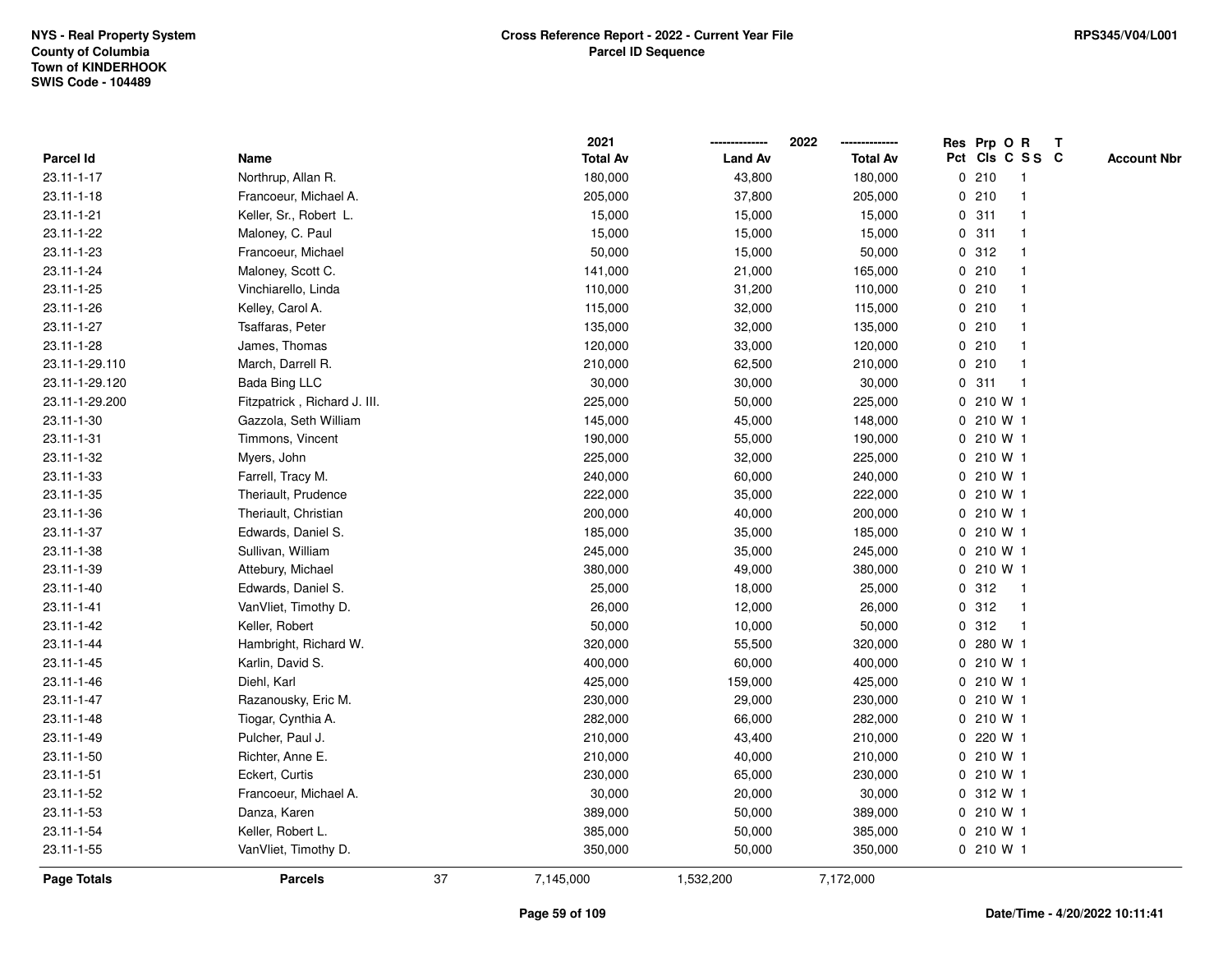|                 |                          |    | 2021            |                | 2022            |             | Res Prp O R     |              | Т |                    |
|-----------------|--------------------------|----|-----------------|----------------|-----------------|-------------|-----------------|--------------|---|--------------------|
| Parcel Id       | Name                     |    | <b>Total Av</b> | <b>Land Av</b> | <b>Total Av</b> |             | Pct Cls C S S C |              |   | <b>Account Nbr</b> |
| 23.11-1-56      | Maloney, C. Paul         |    | 160,000         | 35,000         | 160,000         |             | 0 260 W 1       |              |   |                    |
| 23.11-1-57      | 94 West Shore Dr LLC     |    | 297,000         | 60,000         | 297,000         | 0           | 210 W 1         |              |   |                    |
| 23.11-1-58      | Leader, Linda            |    | 125,000         | 88,500         | 125,000         |             | 0 270 W 1       |              |   |                    |
| 23.11-1-59      | Nagy, Adam               |    | 200,000         | 52,500         | 200,000         |             | 0 210 W 1       |              |   |                    |
| 23.11-1-60      | Lynch, Lanna-Rae         |    | 275,000         | 50,000         | 275,000         |             | 0 210 W 1       |              |   |                    |
| 23.11-1-63      | Springer, John M.        |    | 270,000         | 50,000         | 270,000         |             | 0 210 W 1       |              |   |                    |
| 23.11-1-64      | Price, Patricia A.       |    | 2,800           | 2,800          | 2,800           |             | 0 314           | $\mathbf{1}$ |   |                    |
| 23.11-1-65      | Lynch, Lanna-Rae         |    | 12,000          | 12,000         | 12,000          | $\mathbf 0$ | 311             | $\mathbf{1}$ |   |                    |
| 23.11-1-66      | Ray, Evelyn J.           |    | 250,000         | 48,000         | 250,000         |             | 0 210 W 1       |              |   |                    |
| 23.11-1-67      | Leader, Patricia A.      |    | 120,000         | 47,000         | 120,000         |             | 0210            | $\mathbf 1$  |   |                    |
| 23.11-1-68.110  | Prince, Jeffrey L.       |    | 135,000         | 46,000         | 135,000         |             | 0210            | -1           |   |                    |
| 23.11-1-68.112  | Leader, Patrice A.       |    | 111,900         | 37,200         | 111,900         |             | 0210            |              |   |                    |
| 23.11-1-68.120  | Leader, Linda M.         |    | 120,000         | 10,000         | 120,000         |             | 0.312           |              |   |                    |
| 23.11-1-68.200  | Leader, Susan L.         |    | 200,000         | 32,000         | 200,000         |             | 0210            |              |   |                    |
| 23.11-1-69      | Bradway, Bonnie J.       |    | 10,000          | 10,000         | 10,000          | $\mathbf 0$ | 311             |              |   |                    |
| 23.11-1-70.110  | Pelizza, John J.         |    | 60,000          | 60,000         | 60,000          |             | 0.314           | -1           |   |                    |
| 23.11-1-70.120  | Pelizza, John J.         |    | 35,000          | 35,000         | 35,000          |             | 0 314           |              |   |                    |
| 23.11-1-70.200  | Thorsey, Robert Jr.      |    | 245,000         | 60,000         | 245,000         |             | 0210            |              |   |                    |
| 23.11-1-71      | Tsaffaras, Peter         |    | 27,200          | 27,200         | 27,200          |             | 0.311           |              |   |                    |
| 23.11-1-72      | Stiffler, Preston C.     |    | 241,000         | 65,000         | 241,000         |             | 0210            |              |   |                    |
| $23.12 - 1 - 1$ | Clark, Vaughn            |    | 195,000         | 81,000         | 195,000         |             | 0 260 W 1       |              |   |                    |
| $23.12 - 1 - 2$ | Boruta, Timothy          |    | 200,000         | 62,000         | 200,000         |             | 0 210 W 1       |              |   |                    |
| 23.12-1-3.100   | Otty, John               |    | 330,000         | 84,000         | 330,000         |             | 0 210 W 1       |              |   |                    |
| $23.12 - 1 - 4$ | Cohen, Jonathan E.       |    | 280,000         | 69,000         | 280,000         |             | 0 210 W 1       |              |   |                    |
| $23.12 - 1 - 5$ | Sieloff, Paul            |    | 225,000         | 60,000         | 225,000         |             | 0 210 W 1       |              |   |                    |
| $23.12 - 1 - 6$ | Orr, Donald R.           |    | 250,000         | 60,000         | 250,000         |             | 0 210 W 1       |              |   |                    |
| 23.12-1-7       | Leader, William R.       |    | 350,000         | 60,000         | 350,000         |             | 0 210 W 1       |              |   |                    |
| $23.12 - 1 - 8$ | Miller, Frank R. Jr.     |    | 250,000         | 35,000         | 250,000         |             | 0 210 W 1       |              |   |                    |
| 23.12-1-9       | Hodgkins, James          |    | 10,000          | 10,000         | 10,000          |             | 0 312 W 1       |              |   |                    |
| 23.12-1-10      | Hodgkins, James          |    | 210,000         | 60,000         | 210,000         |             | 0 210 W 1       |              |   |                    |
| 23.12-1-11      | 37 SmallHawley Point LLC |    | 270,000         | 75,000         | 270,000         |             | 0 210 W 1       |              |   |                    |
| 23.12-1-12      | Denecke, Edward J.       |    | 215,000         | 60,000         | 215,000         |             | 0 210 W 1       |              |   |                    |
| 23.12-1-13      | Kriechbaum, Harold J.    |    | 156,000         | 54,000         | 156,000         |             | 0 260 W 1       |              |   |                    |
| 23.12-1-14      | Carey, Christopher J.    |    | 140,000         | 43,000         | 140,000         |             | 0 260 W 1       |              |   |                    |
| 23.12-1-15      | Webster, Carol J.        |    | 170,000         | 60,000         | 170,000         |             | 0 260 W 1       |              |   |                    |
| 23.12-1-16      | Keim, Addison J. Jr      |    | 225,000         | 100,000        | 225,000         |             | 0 210 W 1       |              |   |                    |
| 23.12-1-17.100  | Eggleston, Rodney        |    | 115,000         | 60,000         | 115,000         |             | 0 210 W 1       |              |   |                    |
| Page Totals     | <b>Parcels</b>           | 37 | 6,487,900       | 1,861,200      | 6,487,900       |             |                 |              |   |                    |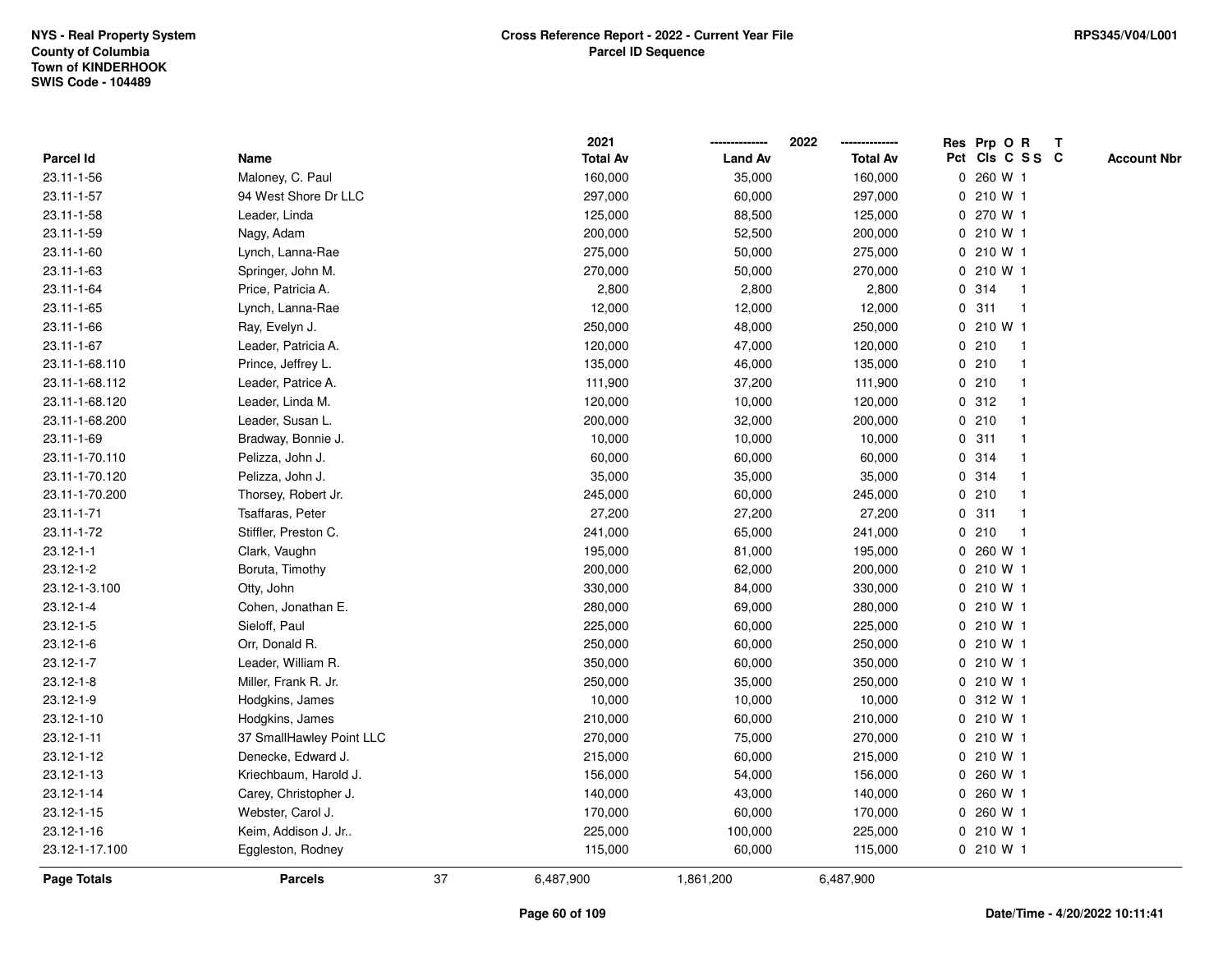|                  |                        |    | 2021            |                | 2022            | Res Prp O R     |    | $\mathbf{T}$ |                    |
|------------------|------------------------|----|-----------------|----------------|-----------------|-----------------|----|--------------|--------------------|
| <b>Parcel Id</b> | Name                   |    | <b>Total Av</b> | <b>Land Av</b> | <b>Total Av</b> | Pct Cls C S S C |    |              | <b>Account Nbr</b> |
| 23.12-1-17.200   | Eggleston, Rodney      |    | 10,000          | 10,000         | 10,000          | 0.314           | -1 |              |                    |
| 23.12-1-18       | Abeles, Sigmund        |    | 500,000         | 80,000         | 500,000         | 0 210 W 1       |    |              |                    |
| 23.12-1-20       | Cunningham, Mark       |    | 220,000         | 20,000         | 220,000         | 0210            |    |              |                    |
| 23.12-1-21       | Huyck, Ronald          |    | 108,000         | 31,000         | 108,000         | 0210            |    |              |                    |
| 23.12-1-22       | Westover, Wilma        |    | 170,000         | 31,000         | 170,000         | 0210            |    |              |                    |
| 23.12-1-23       | Gasaway, Jesse Jr.     |    | 5,000           | 5,000          | 5,000           | 0.311           |    |              |                    |
| 23.12-1-24       | Gasaway, Jesse Jr.     |    | 18,000          | 3,600          | 18,000          | 0.312           |    |              |                    |
| 23.12-1-25       | Cavanagh, Richard      |    | 12,000          | 12,000         | 12,000          | 0.311           |    |              |                    |
| 23.12-1-26       | Haug, Norman E.        |    | 397,000         | 75,000         | 397,000         | 0 210 W 1       |    |              |                    |
| 23.12-1-27       | Blydenburgh, Elizabeth |    | 230,000         | 60,000         | 230,000         | 0 210 W 1       |    |              |                    |
| 23.12-1-28       | Gasaway, Jesse Jr.     |    | 215,000         | 60,000         | 215,000         | 0 210 W 1       |    |              |                    |
| 23.12-1-29       | Cavanagh, Richard M.   |    | 225,000         | 60,000         | 225,000         | 0 210 W 1       |    |              |                    |
| 23.12-2-1        | Davis, Brian           |    | 100,000         | 41,000         | 100,000         | 0 260 W 1       |    |              |                    |
| 23.12-2-2        | Groat, Douglas E.      |    | 160,000         | 50,000         | 160,000         | 0 260 W 1       |    |              |                    |
| 23.12-2-3        | Heid, Joseph C. Jr.    |    | 21,000          | 21,000         | 21,000          | 0 311 W 1       |    |              |                    |
| 23.12-2-4        | Hall, Caroline         |    | 130,000         | 39,000         | 130,000         | 0 210 W 1       |    |              |                    |
| 23.12-2-5        | Massey, Thomas J.      |    | 260,000         | 89,000         | 260,000         | 0 210 W 1       |    |              |                    |
| 23.12-2-6        | Haen, Paul             |    | 200,000         | 62,000         | 200,000         | 0 210 W 1       |    |              |                    |
| 23.12-2-8        | Scheriff, John T.      |    | 225,000         | 50,000         | 225,000         | 0 210 W 1       |    |              |                    |
| 23.12-2-9        | Hauley, Ellen Anne     |    | 223,000         | 35,000         | 223,000         | 0 210 W 1       |    |              |                    |
| 23.12-2-10       | Dillon, Raymond        |    | 175,000         | 52,000         | 175,000         | 0 260 W 1       |    |              |                    |
| 23.12-2-11       | O Donnell, Bruce M.    |    | 20,000          | 20,000         | 20,000          | 0 311 W 1       |    |              |                    |
| 23.12-2-12       | O Donnell, Bruce M.    |    | 420,000         | 100,000        | 420,000         | 0 210 W 1       |    |              |                    |
| 23.12-2-13       | Rafferty, Sarah        |    | 330,000         | 60,000         | 330,000         | 0 210 W 1       |    |              |                    |
| 23.12-2-14       | Myers, Daniel          |    | 275,000         | 78,000         | 275,000         | 0 210 W 1       |    |              |                    |
| 23.12-2-15       | Festa, Jeannine        |    | 160,000         | 50,000         | 160,000         | 0 260 W 1       |    |              |                    |
| 23.12-2-16       | Johnston, Amy B.       |    | 180,000         | 35,000         | 180,000         | 0 260 W 1       |    |              |                    |
| 23.12-2-17       | Heiner, Carl           |    | 225,000         | 50,000         | 225,000         | 0 210 W 1       |    |              |                    |
| 23.12-2-18       | Pervan, Rosetta        |    | 170,000         | 38,000         | 170,000         | 0 210 W 1       |    |              |                    |
| 23.12-2-19       | Miller, Robert E. Jr.  |    | 165,000         | 47,000         | 165,000         | 0 210 W 1       |    |              |                    |
| 23.12-2-20       | McAvoy, Paula          |    | 215,000         | 49,000         | 215,000         | 0 210 W 1       |    |              |                    |
| 23.12-2-21       | Bennett, Richard C.    |    | 210,000         | 44,000         | 210,000         | 0 210 W 1       |    |              |                    |
| 23.12-2-22       | Bennett, Mary A.       |    | 255,000         | 47,500         | 255,000         | $0, 210$ W 1    |    |              |                    |
| 23.12-2-23       | Wiseman, Howard        |    | 370,000         | 90,000         | 370,000         | 0 210 W 1       |    |              |                    |
| 23.12-2-24       | Jacobs, Aaron          |    | 270,000         | 55,000         | 270,000         | 0 210 W 1       |    |              |                    |
| 23.12-2-25       | Jacobs, Aaron          |    | 30,000          | 30,000         | 30,000          | 0 311 W 1       |    |              |                    |
| 23.12-2-26       | Knabbe, Michael S.     |    | 250,000         | 73,000         | 250,000         | 0 210 W 1       |    |              |                    |
| Page Totals      | <b>Parcels</b>         | 37 | 7,149,000       | 1,753,100      | 7,149,000       |                 |    |              |                    |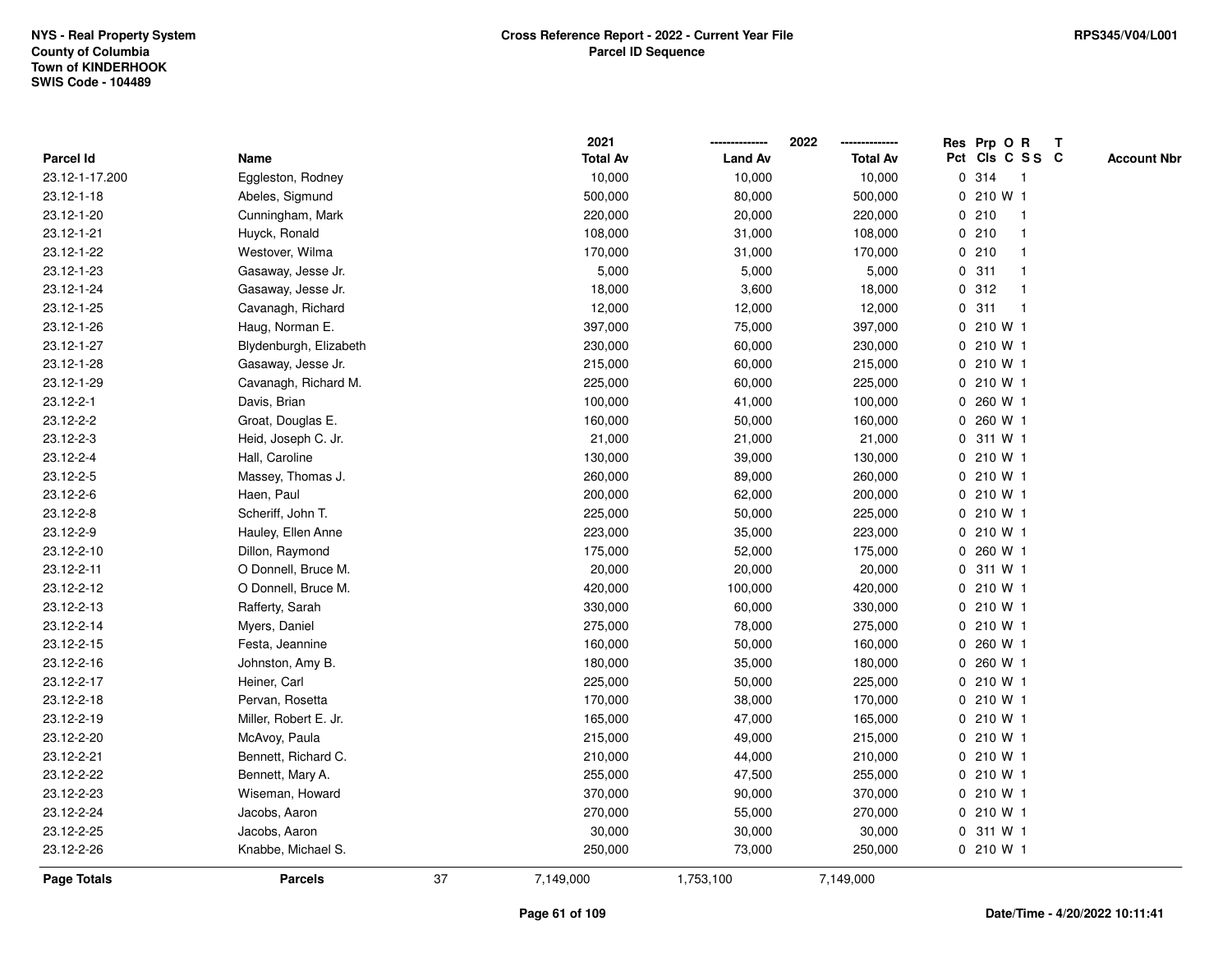|                |                         |    | 2021            |                | 2022            | Res Prp O R<br>T                      |
|----------------|-------------------------|----|-----------------|----------------|-----------------|---------------------------------------|
| Parcel Id      | Name                    |    | <b>Total Av</b> | <b>Land Av</b> | <b>Total Av</b> | Pct Cls C S S C<br><b>Account Nbr</b> |
| 23.12-2-27     | Nortz, Ann M.           |    | 150,000         | 43,000         | 150,000         | 0 210 W 1                             |
| 23.12-2-28.100 | Govel, Timothy et al.   |    | 25,000          | 25,000         | 25,000          | 311 W 1<br>0                          |
| 23.12-2-28.200 | Riozzi, Daniel          |    | 265,000         | 50,000         | 265,000         | 0 210 W 1                             |
| 23.12-2-29     | Sorbella, John          |    | 295,000         | 60,000         | 295,000         | 0 210 W 1                             |
| 23.12-2-30     | Sorbella, John          |    | 60,000          | 60,000         | 60,000          | 0 312 W 1                             |
| 23.12-2-31     | Gogg, Denise            |    | 200,000         | 49,000         | 200,000         | 0 210 W 1                             |
| 23.12-2-32     | Grovel, Timothy B.      |    | 175,000         | 40,400         | 175,000         | 0 210 W 1                             |
| 23.12-2-33     | Secovnie, Kevin R.      |    | 225,000         | 50,000         | 225,000         | 0 210 W 1                             |
| 23.12-2-34     | Walkes, Peter A.        |    | 270,000         | 47,000         | 270,000         | 0 210 W 1                             |
| 23.12-2-35     | Govel, Timothy          |    | 175,000         | 47,000         | 175,000         | 0 210 W 1                             |
| 23.12-2-36     | Murtagh, Matthew        |    | 180,000         | 48,000         | 180,000         | 0210W1                                |
| 23.12-2-37     | Wilens, David M.        |    | 355,000         | 48,000         | 355,000         | 0 210 W 1                             |
| 23.12-2-38     | Fugman, Gary M.         |    | 215,000         | 64,000         | 215,000         | 0 210 W 1                             |
| 23.12-2-39     | McAvoy, Paula           |    | 186,000         | 46,000         | 146,000         | 0 210 W 1                             |
| 23.12-2-40     | Potts, Joel M.          |    | 245,000         | 51,000         | 245,000         | 0 210 W 1                             |
| 23.12-2-41     | Grabowski, Walter       |    | 275,000         | 47,000         | 275,000         | 220 W 1<br>$\mathbf{0}$               |
| 23.12-2-42     | Longworth, J George     |    | 280,000         | 50,000         | 280,000         | 220 W 1<br>$\mathbf 0$                |
| 23.12-2-43     | Field, Christine D.     |    | 260,000         | 97,000         | 260,000         | 0 210 W 1                             |
| 23.12-2-44     | Charbonneau, Bruce      |    | 210,000         | 50,000         | 210,000         | $0, 210$ W 1                          |
| 23.12-2-45     | Murtagh, Matthew        |    | 25,000          | 25,000         | 25,000          | 0 311 W 1                             |
| 23.12-2-46     | Robbins, Arthur         |    | 190,000         | 50,000         | 190,000         | 0 210 W 1                             |
| 23.12-2-47     | Westover, Jeanne L.     |    | 200,000         | 52,000         | 200,000         | 0 210 W 1                             |
| 23.12-2-48.100 | Scheitinger, William J. |    | 239,000         | 70,000         | 239,000         | 0 210 W 1                             |
| 23.12-2-48.200 | Scheitinger, William J. |    | 15,000          | 8,500          | 15,000          | 0.312<br>$\overline{1}$               |
| 23.12-2-49     | Booth, David            |    | 200,000         | 79,000         | 200,000         | 0 210 W 1                             |
| 23.12-2-50     | Fry, James T.           |    | 165,000         | 30,000         | 165,000         | 0210<br>-1                            |
| 23.12-2-51     | De Fonce, James T.      |    | 260,000         | 75,000         | 260,000         | 0 210 W 1                             |
| 23.12-2-52     | Cardillo, Brian D.      |    | 275,000         | 70,000         | 275,000         | 0 210 W 1                             |
| 23.12-2-53     | Williams, Justin E.     |    | 230,000         | 45,000         | 230,000         | 0 210 W 1                             |
| 23.12-2-54     | Stevens, Randall Jr     |    | 100,000         | 60,000         | 100,000         | 0 312 W 1                             |
| 23.12-2-55     | Marinelli, Deborah A.   |    | 205,000         | 45,000         | 205,000         | 0 210 W 1                             |
| 23.12-2-56     | Marine Land Air Corp    |    | 33,000          | 18,000         | 33,000          | 0270<br>$\mathbf 1$                   |
| 23.12-2-57     | Marine Land Air Corp    |    | 115,000         | 15,000         | 115,000         | 0210                                  |
| 23.12-2-58     | Heimroth, Tyler         |    | 160,000         | 26,000         | 160,000         | 0210                                  |
| 23.12-2-59     | Davis, Brian A.         |    | 88,000          | 23,000         | 88,000          | 0210<br>$\mathbf 1$                   |
| 23.12-2-60     | Farley, Robert D.       |    | 190,000         | 35,000         | 190,000         | 0210<br>$\mathbf{1}$                  |
| 23.12-2-61     | Dorato, James A.        |    | 130,000         | 20,000         | 130,000         | 0210<br>$\mathbf{1}$                  |
| Page Totals    | <b>Parcels</b>          | 37 | 6,866,000       | 1,718,900      | 6,826,000       |                                       |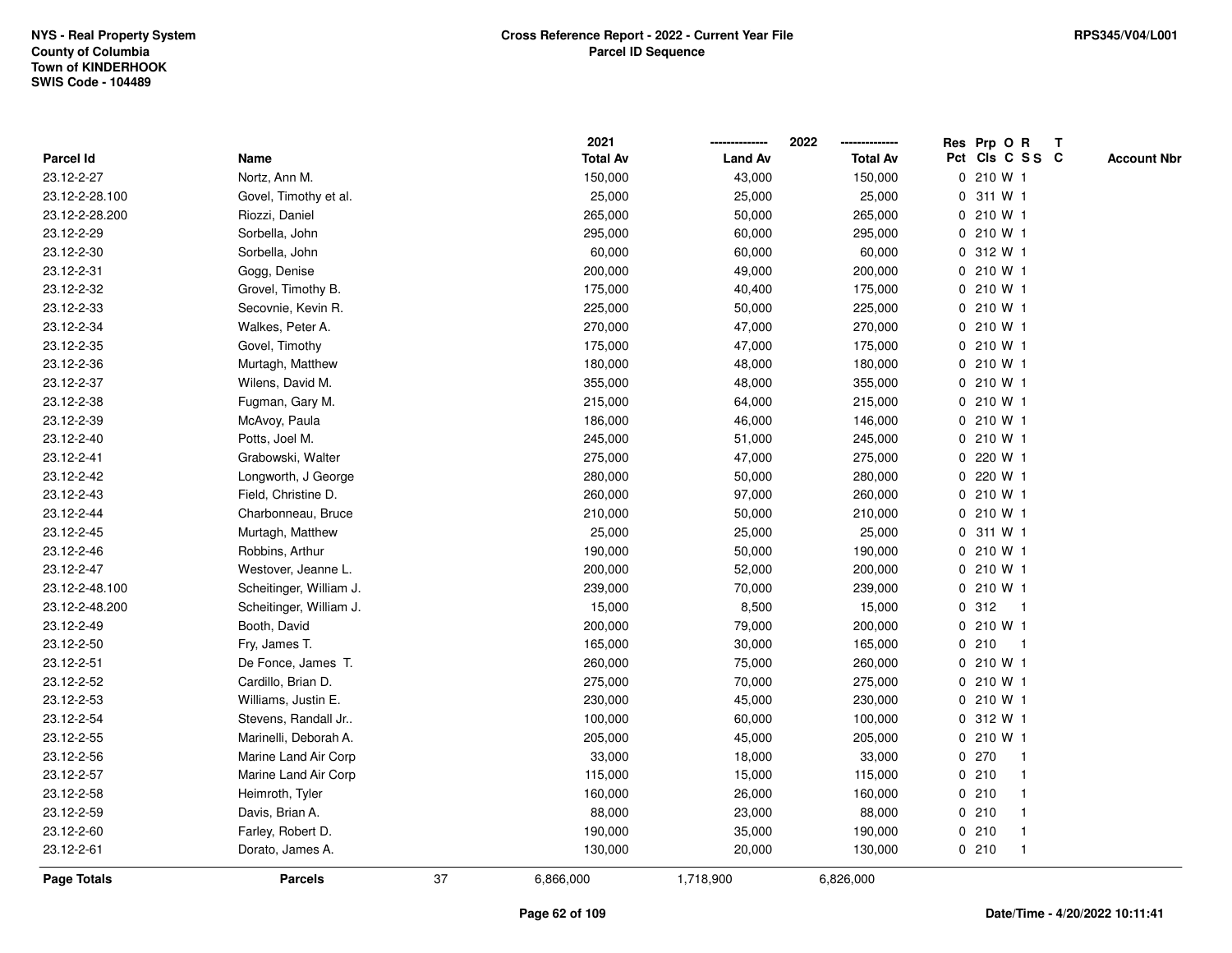|                    |                           |    | 2021            |                | 2022<br>-------------- |              | Res Prp O R     |                | Т |                    |
|--------------------|---------------------------|----|-----------------|----------------|------------------------|--------------|-----------------|----------------|---|--------------------|
| Parcel Id          | Name                      |    | <b>Total Av</b> | <b>Land Av</b> | <b>Total Av</b>        |              | Pct Cls C S S C |                |   | <b>Account Nbr</b> |
| 23.12-2-62         | Shaw, John T.             |    | 166,000         | 32,000         | 166,000                | $\mathbf 0$  | 210             | $\mathbf{1}$   |   |                    |
| 23.12-2-64         | Schram, Peter B.          |    | 120,000         | 40,000         | 120,000                | 0            | 210             | $\overline{1}$ |   |                    |
| 23.12-2-65         | Herbst, Bonni             |    | 105,000         | 18,000         | 105,000                |              | 0210            | $\overline{1}$ |   |                    |
| 23.12-2-66         | Wilson, Donald E.         |    | 275,000         | 72,000         | 275,000                |              | 0 210 W 1       |                |   |                    |
| $23.15 - 1 - 1$    | Berkshire Telephone Co    |    | 214,280         | 105,600        | 214,280                |              | 0 100           | 6              |   |                    |
| 23.15-1-2.111      | Taylor, Christopher       |    | 75,000          | 111,300        | 349,100                |              | 0210            |                |   |                    |
| 23.15-1-2.112      | Wishon, John              |    | 280,000         | 33,000         | 280,000                |              | 0210            |                |   |                    |
| 23.15-1-2.120      | Persons, David W.         |    | 165,000         | 55,000         | 165,000                |              | 0210            |                |   |                    |
| 23.15-1-2.200      | Knightes, Andrew          |    | 210,000         | 43,000         | 210,000                |              | 0210            | $\mathbf{1}$   |   |                    |
| $23.15 - 1 - 3$    | Face, Douglas E.          |    | 190,000         | 38,000         | 190,000                | $\mathbf 0$  | 210             | $\mathbf{1}$   |   |                    |
| $23.15 - 1 - 4$    | Pulver, Brian P.          |    | 150,000         | 30,000         | 150,000                |              | 0210            |                |   |                    |
| $23.15 - 1 - 5$    | Hagy, Janet K.            |    | 145,000         | 33,000         | 145,000                |              | 0210            |                |   |                    |
| $23.15 - 1 - 6$    | Reinsdorf, Peter A.       |    | 130,000         | 17,000         | 130,000                |              | 0210            |                |   |                    |
| 23.15-1-7          | Miller, Paul R. Jr.       |    | 220,000         | 37,000         | 220,000                |              | 0210            |                |   |                    |
| $23.15 - 1 - 8$    | Lensink, Richard          |    | 160,000         | 26,000         | 160,000                | 0            | 210             |                |   |                    |
| 23.15-1-9          | Drumm, Judith A.          |    | 135,000         | 35,000         | 135,000                | 0            | 210             | -1             |   |                    |
| 23.15-1-10         | Fleischmann, William J.   |    | 275,000         | 85,000         | 275,000                | $\mathbf{0}$ | 220 W 1         |                |   |                    |
| 23.15-1-11         | Houle, John G. Sr.        |    | 79,000          | 10,000         | 79,000                 |              | 0210            | -1             |   |                    |
| 23.15-1-12         | Dini, John J.             |    | 225,000         | 51,800         | 225,000                |              | 0210            |                |   |                    |
| 23.15-1-13         | Cunningham, Charlene      |    | 90,000          | 60,000         | 90,000                 |              | 0270            |                |   |                    |
| 23.15-1-14         | Star, Steven E.           |    | 227,000         | 69,000         | 227,000                |              | $0, 210$ W 1    |                |   |                    |
| 23.15-1-16         | Gazzola, Seth William     |    | 100,000         | 54,500         | 100,000                | 0            | 260 W 1         |                |   |                    |
| 23.15-1-17         | Fiato, William G.         |    | 175,000         | 49,000         | 175,000                | 0            | 210 W 1         |                |   |                    |
| 23.15-1-18         | Kohl, Warren              |    | 360,000         | 76,500         | 360,000                | 0            | 280 W 1         |                |   |                    |
| 23.15-1-19         | Murphy, Dustin E.         |    | 140,000         | 30,000         | 140,000                |              | 0210            | $\mathbf{1}$   |   |                    |
| 23.15-1-20         | Nacinovich, Anthony       |    | 275,200         | 46,000         | 275,200                |              | 0411            |                |   |                    |
| 23.15-1-21         | M & E Family Holdings LLC |    | 200,000         | 30,000         | 200,000                |              | 0 483           |                |   |                    |
| 23.15-1-22         | Rex, Tabitha M.           |    | 100,000         | 28,800         | 100,000                | 0            | 210             |                |   |                    |
| 23.15-1-23         | Kannaley, Kenneth J.      |    | 15,000          | 12,000         | 15,000                 | 0            | 484             | -1             |   |                    |
| 23.15-1-24         | Kinderhook Lake Corp      |    | 68,000          | 68,000         | 68,000                 | $\mathbf 0$  | 314 W 8         |                |   |                    |
| 23.15-1-25.110     | Kinderhook Lake Corp      |    | 132,000         | 132,000        | 132,000                | 0            | 311             | 8              |   |                    |
| 23.15-1-25.200     | Bolner, Gregory W.        |    | 5,000           | 5,000          | 5,000                  |              | 0 311 W 1       |                |   |                    |
| 23.15-1-26         | Bolner, Gregory W.        |    | 70,000          | 60,000         | 70,000                 |              | 0270            | -1             |   |                    |
| 23.15-1-27         | Krikorian, Berj           |    | 165,000         | 48,000         | 165,000                |              | 0 714           | -1             |   |                    |
| 23.15-1-28         | Brightly, Robert          |    | 165,000         | 65,000         | 165,000                |              | 0 283           | $\overline{1}$ |   |                    |
| 23.15-1-29         | United Methodist Church   |    | 275,000         | 29,500         | 275,000                |              | 0620            | 8              |   |                    |
| 23.15-1-30         | Rapp, James M.            |    | 195,000         | 24,000         | 195,000                |              | 0220            | $\mathbf{1}$   |   |                    |
| <b>Page Totals</b> | <b>Parcels</b>            | 37 | 6,076,480       | 1,760,000      | 6,350,580              |              |                 |                |   |                    |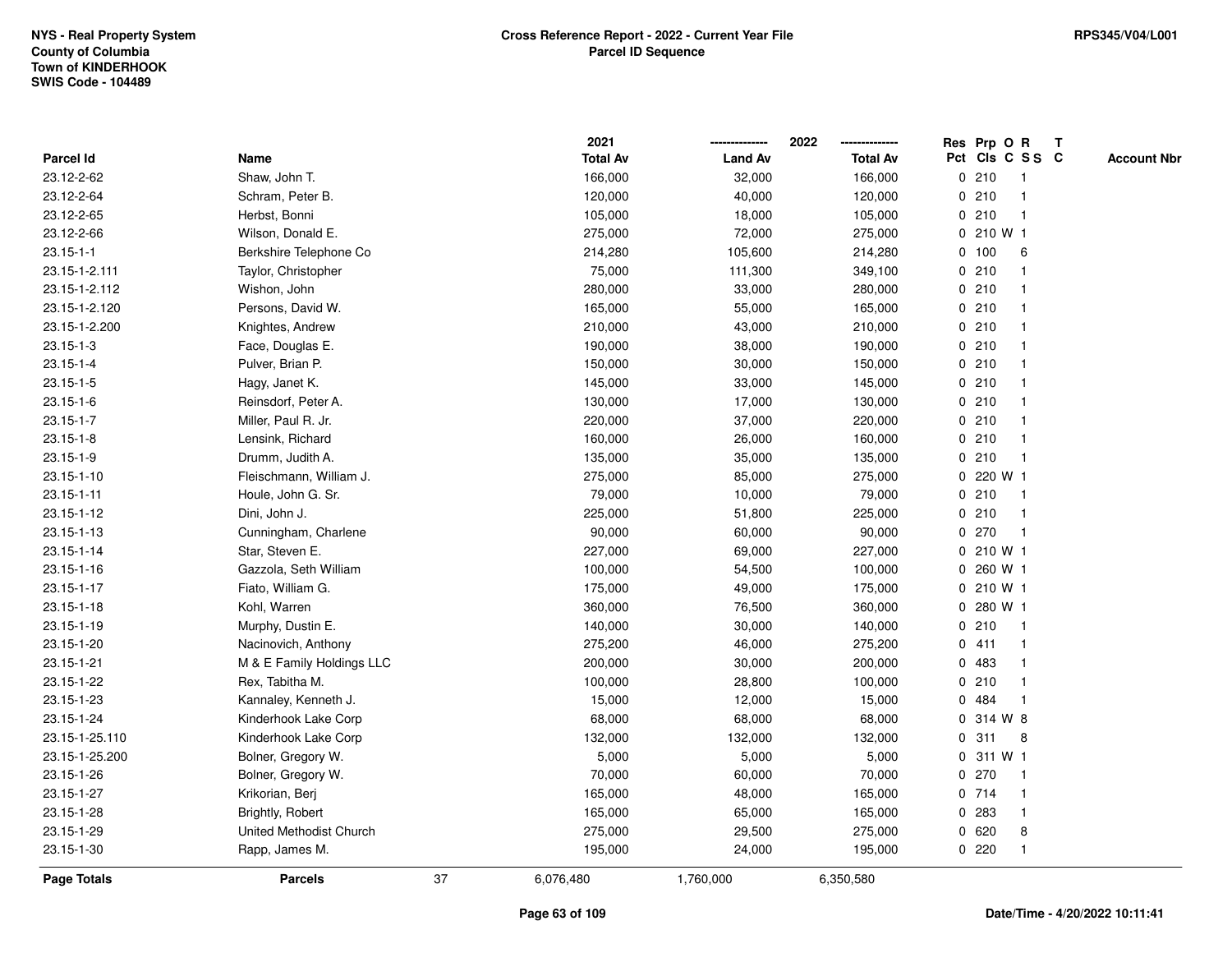|                  |                            |    | 2021            |                | 2022            |              | Res Prp O R |                 | Т |                    |
|------------------|----------------------------|----|-----------------|----------------|-----------------|--------------|-------------|-----------------|---|--------------------|
| <b>Parcel Id</b> | Name                       |    | <b>Total Av</b> | <b>Land Av</b> | <b>Total Av</b> |              |             | Pct Cls C S S C |   | <b>Account Nbr</b> |
| 23.15-1-31       | Murphy, Carline Seide      |    | 230,000         | 24,000         | 230,000         |              | 0210        | $\mathbf{1}$    |   |                    |
| 23.15-1-32       | Murell, Andrew P.          |    | 170,000         | 20,400         | 170,000         |              | 0210        |                 |   |                    |
| 23.15-1-33       | Clemens, Holly K.          |    | 150,000         | 20,000         | 150,000         |              | 0210        |                 |   |                    |
| 23.15-1-34       | Heins, Corey David         |    | 125,000         | 20,000         | 125,000         |              | 0210        |                 |   |                    |
| 23.15-1-35       | Sliter, Diane              |    | 150,000         | 14,000         | 150,000         |              | 0210        |                 |   |                    |
| 23.15-1-36       | Tibbitts, Mark             |    | 175,000         | 20,000         | 175,000         |              | 0210        |                 |   |                    |
| 23.15-1-37       | Nagy, Adam                 |    | 15,000          | 15,000         | 15,000          |              | 0 314 W 1   |                 |   |                    |
| 23.15-1-38       | Tanner, Richard A. Jr.     |    | 20,000          | 20,000         | 20,000          | 0            | 311 W 1     |                 |   |                    |
| 23.15-1-39       | Tanner, Richard A. Jr.     |    | 159,000         | 46,000         | 159,000         | $\mathbf 0$  | 210 W 1     |                 |   |                    |
| 23.15-1-40       | Tanner, Richard A.         |    | 35,000          | 35,000         | 35,000          | 0            | 311 W 1     |                 |   |                    |
| 23.15-1-41       | Trossbach, Jeffrey R.      |    | 180,000         | 47,000         | 180,000         |              | 0210W1      |                 |   |                    |
| 23.15-1-42       | Igras, Edmund J.           |    | 25,100          | 24,000         | 25,100          |              | 0 312 W 1   |                 |   |                    |
| 23.15-1-43       | Igras, Edmund              |    | 255,000         | 40,000         | 255,000         |              | 0 210 W 1   |                 |   |                    |
| 23.15-1-44       | Carty, Ryan M.             |    | 270,000         | 40,000         | 270,000         |              | 0 210 W 1   |                 |   |                    |
| 23.15-1-45       | Gerand, Dominic            |    | 170,000         | 55,000         | 170,000         | $\mathbf{0}$ | 260 W 1     |                 |   |                    |
| 23.15-1-46       | Slovak, Donald             |    | 90,000          | 44,000         | 90,000          | 0            | 260 W 1     |                 |   |                    |
| 23.15-1-47       | Welch, Wallace G.          |    | 84,000          | 45,000         | 84,000          | 0            | 260 W 1     |                 |   |                    |
| 23.15-1-48       | Welch, Wayne               |    | 6,000           | 6,000          | 6,000           |              | 0.314       | $\mathbf 1$     |   |                    |
| 23.15-1-51       | Igras, Edmund              |    | 80,000          | 22,000         | 80,000          |              | 0210        |                 |   |                    |
| 23.15-1-53.200   | Carolina Eastern Vail Inc. |    | 280,000         | 43,800         | 280,000         |              | 0 449       |                 |   |                    |
| 23.15-1-54       | Gaylord, Lawrence Sr.      |    | 250,000         | 42,400         | 250,000         |              | 0.280       |                 |   |                    |
| 23.15-1-55       | Allegretta, Michael J.     |    | 147,000         | 20,000         | 147,000         |              | 0210        |                 |   |                    |
| 23.15-1-56       | Kipp, Nancy L.             |    | 60,000          | 10,000         | 60,000          |              | 0210        |                 |   |                    |
| 23.15-1-57       | Yauger, Michelle           |    | 130,000         | 20,000         | 130,000         |              | 0.220       |                 |   |                    |
| 23.15-1-58       | Nooney, Jason A.           |    | 160,000         | 29,000         | 160,000         |              | 0210        |                 |   |                    |
| 23.15-1-59       | United Methodist Church    |    | 32,500          | 32,500         | 32,500          |              | 0 438       | 8               |   |                    |
| 23.15-1-60       | Laurange, Caitlin          |    | 170,000         | 50,600         | 170,000         |              | 0210        |                 |   |                    |
| 23.15-1-61       | Dzek, Stanley              |    | 65,000          | 29,900         | 65,000          |              | 0 483       |                 |   |                    |
| 23.15-1-62       | Dedrick, Gregory D.        |    | 275,000         | 47,000         | 275,000         |              | 0210        |                 |   |                    |
| 23.15-1-63       | Dedrick, Robert G.         |    | 250,000         | 86,000         | 250,000         | 0            | 240         |                 |   |                    |
| 23.15-1-64       | Goold, Kevin               |    | 125,000         | 38,000         | 125,000         | 0            | 210         |                 |   |                    |
| 23.15-1-65       | Jarrett, Juan              |    | 45,000          | 45,000         | 45,000          |              | 0.314       |                 |   |                    |
| 23.15-1-66       | Goold, Brandon M.          |    | 275,000         | 57,000         | 275,000         |              | 0210        |                 |   |                    |
| $23.16 - 1 - 1$  | Blydenburgh, Elizabeth     |    | 135,000         | 47,200         | 135,000         |              | 0210        |                 |   |                    |
| 23.16-1-2        | Heim, Michael J.           |    | 85,000          | 31,600         | 85,000          |              | 0270        |                 |   |                    |
| 23.16-1-3        | Judson, Jennifer L.        |    | 134,000         | 31,000         | 134,000         |              | 0210        | -1              |   |                    |
| 23.16-1-4.111    | Arcuri, Philip             |    | 15,000          | 15,000         | 15,000          |              | 0.314       | $\mathbf{1}$    |   |                    |
| Page Totals      | <b>Parcels</b>             | 37 | 5,022,600       | 1,233,400      | 5,022,600       |              |             |                 |   |                    |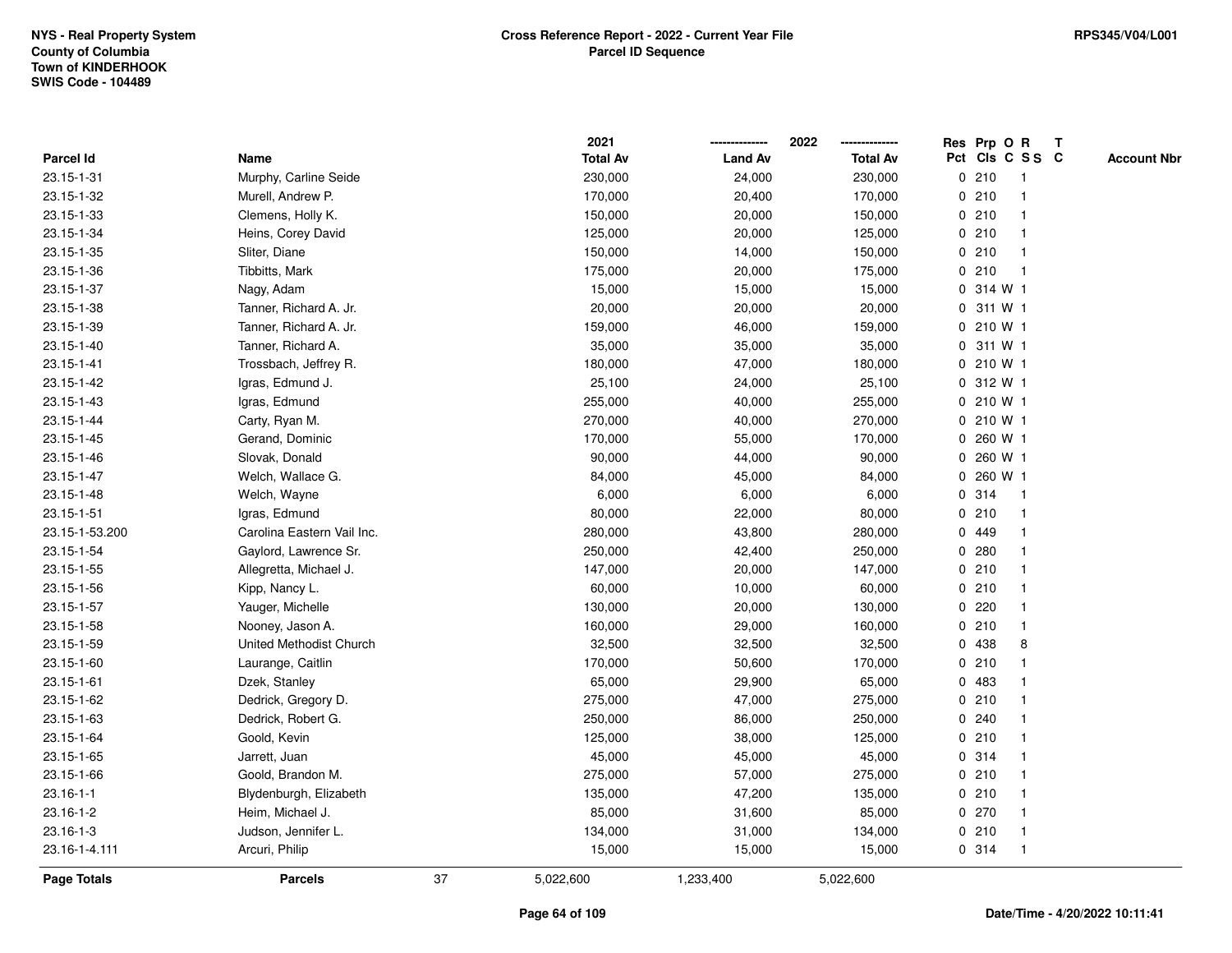|                    |                           |    | 2021            |                | 2022            |              |       | Res Prp O R     | T |                    |
|--------------------|---------------------------|----|-----------------|----------------|-----------------|--------------|-------|-----------------|---|--------------------|
| Parcel Id          | Name                      |    | <b>Total Av</b> | <b>Land Av</b> | <b>Total Av</b> |              |       | Pct Cls C S S C |   | <b>Account Nbr</b> |
| 23.16-1-4.112      | Arcuri, Philip A.         |    | 250,000         | 27,000         | 250,000         | $\mathbf 0$  | 210   | -1              |   |                    |
| 23.16-1-4.120      | Arcuri, Philip            |    | 20,000          | 15,500         | 20,000          | 0            | 312   | -1              |   |                    |
| 23.16-1-4.200      | Arcuri, Philip            |    | 18,000          | 18,000         | 18,000          |              | 0 314 | $\mathbf{1}$    |   |                    |
| 23.16-1-5          | Coons, Jeremy A.          |    | 165,000         | 30,000         | 165,000         |              | 0210  |                 |   |                    |
| $23.16 - 1 - 6$    | Heim, Michael J.          |    | 35,000          | 35,000         | 35,000          |              | 0.311 |                 |   |                    |
| 23.16-1-7          | Sambrook, Raymond F. III. |    | 185,000         | 32,000         | 185,000         |              | 0210  |                 |   |                    |
| 23.16-1-9          | Withers, Kelly S.         |    | 120,000         | 41,400         | 120,000         |              | 0210  |                 |   |                    |
| 23.16-1-10         | Hauling Available, Inc.   |    | 81,700          | 31,200         | 81,700          | 0            | 312   | $\overline{1}$  |   |                    |
| 23.16-1-12         | Barbara Chupa Trust       |    | 16,000          | 15,000         | 16,000          |              | 0.312 | -1              |   |                    |
| 23.16-1-13         | Larm, James M.            |    | 115,000         | 16,800         | 115,000         |              | 0210  | $\mathbf 1$     |   |                    |
| 23.16-1-14.100     | Donohue, Robert L.        |    | 175,000         | 31,000         | 175,000         |              | 0210  |                 |   |                    |
| 23.16-1-14.200     | Stall, Philip H.          |    | 165,000         | 27,000         | 165,000         |              | 0210  |                 |   |                    |
| 23.16-1-16         | Kaiser, Holly A.          |    | 170,000         | 40,200         | 170,000         |              | 0210  |                 |   |                    |
| 23.16-1-17         | Stallings, Douglas        |    | 125,000         | 24,000         | 125,000         |              | 0210  |                 |   |                    |
| 23.16-1-18         | Wodtke, Wayne E.          |    | 140,000         | 21,000         | 140,000         | $\mathbf 0$  | 210   |                 |   |                    |
| 23.16-1-19         | Rothermel, Richard W.     |    | 55,000          | 26,400         | 55,000          |              | 0270  | $\mathbf{1}$    |   |                    |
| 23.16-1-20         | Jennings, Peter Jr.       |    | 166,000         | 31,000         | 166,000         |              | 0210  | $\mathbf{1}$    |   |                    |
| 23.16-1-21         | Reilly, Timothy E.        |    | 197,000         | 31,000         | 197,000         |              | 0210  |                 |   |                    |
| 23.16-1-22         | Yates, David John Jr.     |    | 205,000         | 34,400         | 205,000         |              | 0210  |                 |   |                    |
| 23.16-1-23         | Ruchel, John S.           |    | 132,000         | 24,000         | 132,000         |              | 0210  |                 |   |                    |
| 23.16-1-24         | Zbras, Joyce              |    | 135,000         | 36,600         | 135,000         |              | 0210  |                 |   |                    |
| 23.16-1-25         | Price, Patricia A.        |    | 85,000          | 43,000         | 85,000          |              | 0210  |                 |   |                    |
| 23.16-1-26         | Porreca, Shane A.         |    | 162,000         | 38,600         | 172,000         |              | 0210  | $\mathbf{1}$    |   |                    |
| 23.16-1-27         | Godfroy, William A.       |    | 135,000         | 24,000         | 135,000         | $\mathbf{0}$ | 210   | $\mathbf{1}$    |   |                    |
| 23.16-1-28         | Snow, Tracy M. Sr         |    | 144,000         | 24,000         | 144,000         |              | 0210  |                 |   |                    |
| 23.16-1-29         | Connelly, Shawn P.        |    | 250,000         | 36,600         | 250,000         |              | 0210  |                 |   |                    |
| 23.16-1-30         | Klauber, Levi             |    | 139,000         | 24,000         | 139,000         |              | 0210  |                 |   |                    |
| 23.16-1-31         | MacFarlane, Deborah       |    | 195,000         | 27,600         | 195,000         |              | 0210  |                 |   |                    |
| 23.16-1-33         | Molina, Norman            |    | 265,000         | 40,700         | 265,000         |              | 0210  |                 |   |                    |
| 23.16-1-35         | Corbin, Wilford F.        |    | 150,000         | 24,000         | 150,000         | 0            | 210   |                 |   |                    |
| 23.16-1-36         | Haupt, James D.           |    | 165,000         | 24,000         | 165,000         |              | 0210  | -1              |   |                    |
| 23.16-1-37         | Olsen, Dustin L.          |    | 170,000         | 24,400         | 170,000         |              | 0210  | $\mathbf 1$     |   |                    |
| 23.16-1-38         | Haberek, Charles A.       |    | 186,000         | 24,000         | 186,000         |              | 0210  |                 |   |                    |
| 23.16-1-39         | Steward, Alexandria       |    | 150,000         | 24,000         | 150,000         |              | 0210  |                 |   |                    |
| 23.16-1-40         | Smith, Gary A.            |    | 95,000          | 22,000         | 95,000          |              | 0210  |                 |   |                    |
| 23.16-1-41         | Dow, Allen F.             |    | 190,000         | 37,000         | 190,000         |              | 0210  | -1              |   |                    |
| 23.16-1-42         | Moran, Steven J.          |    | 160,000         | 24,000         | 160,000         |              | 0210  | $\mathbf{1}$    |   |                    |
| <b>Page Totals</b> | <b>Parcels</b>            | 37 | 5,311,700       | 1,050,400      | 5,321,700       |              |       |                 |   |                    |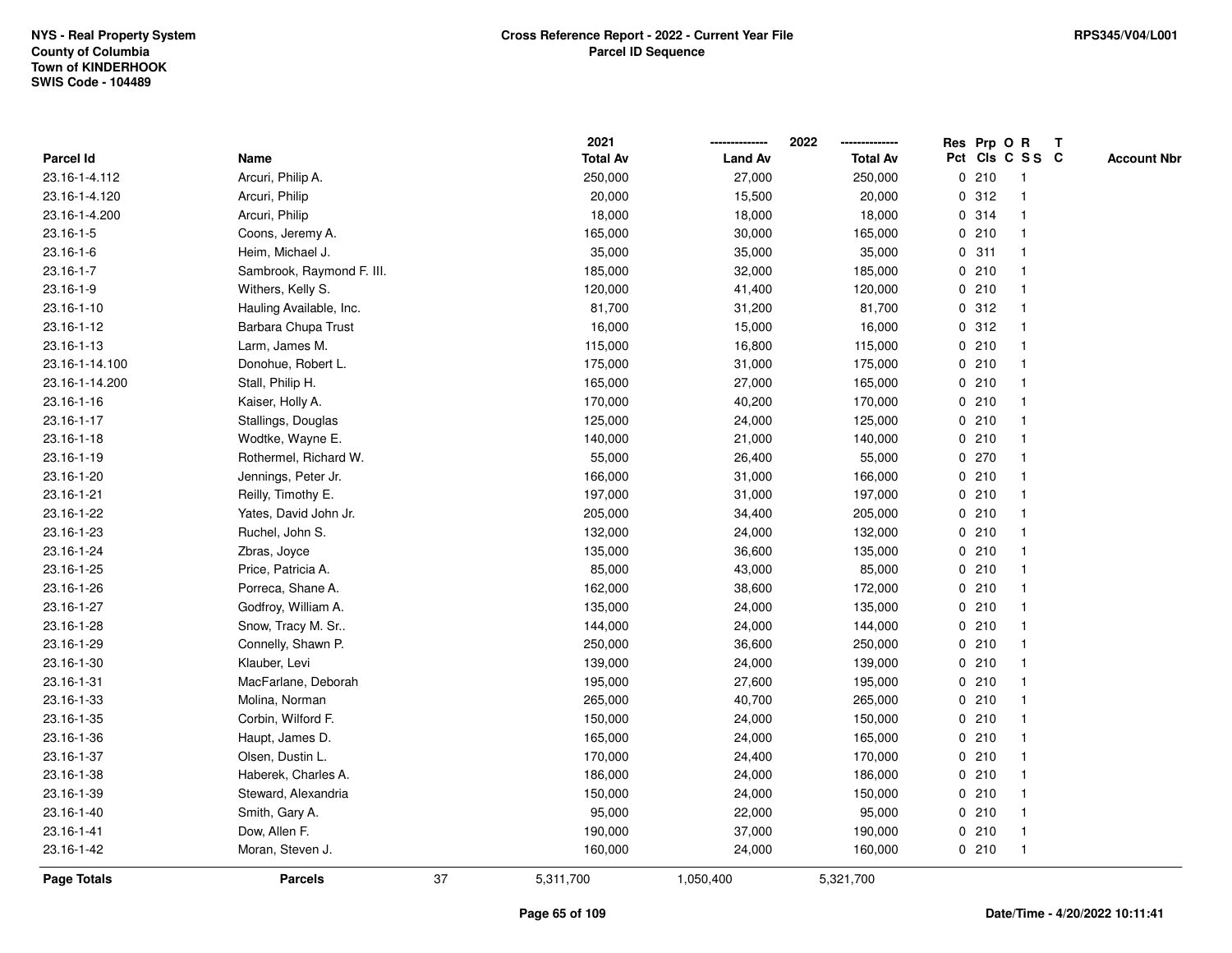|             |                                  |    | 2021            |                | 2022            |             | Res Prp O R  |                 | Т |                    |
|-------------|----------------------------------|----|-----------------|----------------|-----------------|-------------|--------------|-----------------|---|--------------------|
| Parcel Id   | Name                             |    | <b>Total Av</b> | <b>Land Av</b> | <b>Total Av</b> |             |              | Pct Cls C S S C |   | <b>Account Nbr</b> |
| 23.16-1-43  | Bailey, William R.               |    | 160,000         | 24,000         | 160,000         |             | 0210         | $\mathbf{1}$    |   |                    |
| 23.16-1-44  | Williams, Heidi M.               |    | 150,000         | 24,000         | 150,000         |             | 0210         | -1              |   |                    |
| 23.16-1-45  | Balfoort, Allan B.               |    | 140,000         | 24,000         | 140,000         |             | 0210         | $\mathbf 1$     |   |                    |
| 23.16-1-46  | Cox, George Ross                 |    | 162,000         | 27,000         | 162,000         |             | 0210         |                 |   |                    |
| 23.16-1-47  | Smith, Ricky Sr.                 |    | 105,000         | 28,000         | 105,000         |             | 0210         |                 |   |                    |
| 23.16-1-48  | Hills, Barbara A.                |    | 130,000         | 22,000         | 130,000         |             | 0210         |                 |   |                    |
| 23.16-1-49  | Cox, George R.                   |    | 144,000         | 23,000         | 144,000         |             | 0210         |                 |   |                    |
| 23.16-1-50  | Cox, George R.                   |    | 15,000          | 15,000         | 15,000          | $\mathbf 0$ | 311          |                 |   |                    |
| 23.16-1-51  | Werner, Dawn                     |    | 135,000         | 27,000         | 135,000         |             | 0210         | $\mathbf 1$     |   |                    |
| 23.16-1-52  | Monthie, Brian                   |    | 210,000         | 39,000         | 210,000         |             | 0210         | $\mathbf 1$     |   |                    |
| 23.16-1-53  | Wallace, Mary Beth               |    | 139,000         | 27,000         | 139,000         |             | 0210         |                 |   |                    |
| 23.16-1-54  | Wells Fargo Real Estate Servic   |    | 75,000          | 24,000         | 75,000          |             | 0210         |                 |   |                    |
| 23.16-1-55  | Ball, Patrick R.                 |    | 135,000         | 30,000         | 135,000         |             | 0210         |                 |   |                    |
| 23.16-1-56  | Maclean, Tammy L.                |    | 132,000         | 26,000         | 132,000         |             | 0210         |                 |   |                    |
| 23.16-1-57  | Rose, Helen R.                   |    | 165,000         | 24,000         | 165,000         |             | 0210         |                 |   |                    |
| 23.16-1-58  | Mabb, Roland J. Jr.              |    | 205,000         | 22,000         | 205,000         |             | 0210         | -1              |   |                    |
| 23.16-1-59  | Rose, David                      |    | 70,000          | 46,000         | 70,000          |             | 0270         |                 |   |                    |
| 23.16-1-60  | Stall, Philip                    |    | 65,000          | 33,600         | 65,000          |             | 0270         |                 |   |                    |
| 23.16-1-61  | Peters, Timothy R.               |    | 175,000         | 31,000         | 175,000         |             | 0210         |                 |   |                    |
| 23.16-1-62  | Ortiz, Sabrina                   |    | 138,000         | 22,000         | 138,000         |             | 0210         |                 |   |                    |
| 23.16-1-63  | Cullen, Laura                    |    | 135,000         | 22,000         | 135,000         |             | 0210         |                 |   |                    |
| 23.16-1-64  | Pearson, Jessica                 |    | 220,000         | 22,000         | 220,000         |             | 0210         |                 |   |                    |
| 23.16-1-65  | Ramos, Susan A.                  |    | 195,000         | 23,000         | 195,000         |             | 0210         | -1              |   |                    |
| 23.16-1-66  | Lauster, Jody                    |    | 80,000          | 45,500         | 80,000          |             | 0270         |                 |   |                    |
| 23.16-1-67  | Pertgen, Amy                     |    | 145,000         | 26,000         | 145,000         |             | 0210         |                 |   |                    |
| 23.16-1-68  | Dennis, William                  |    | 170,000         | 30,000         | 170,000         |             | 0210         |                 |   |                    |
| 23.16-1-69  | Baum, Gregory                    |    | 170,000         | 37,600         | 170,000         |             | 0210         |                 |   |                    |
| 23.16-1-70  | Steele, Donald N.                |    | 160,000         | 37,000         | 160,000         |             | 0210         |                 |   |                    |
| 23.16-1-71  | Van Allen, Peter                 |    | 150,000         | 28,000         | 150,000         |             | 0210         | -1              |   |                    |
| 23.16-1-72  | Roman, Crista L.                 |    | 260,000         | 41,000         | 260,000         | $\mathbf 0$ | 210          | $\mathbf{1}$    |   |                    |
| 23.16-2-1   | Meyer, Francis R.                |    | 265,000         | 51,000         | 265,000         |             | 0 210 W 1    |                 |   |                    |
| 23.16-2-2   | Colgan, Andrew J.                |    | 183,900         | 47,600         | 183,900         |             | 0 210 W 1    |                 |   |                    |
| 23.16-2-3   | <b>William Heather Rvc Trust</b> |    | 240,000         | 62,000         | 240,000         |             | $0, 210$ W 1 |                 |   |                    |
| 23.16-2-4   | Goguen, Adrian O.                |    | 270,000         | 67,000         | 270,000         |             | 0210W1       |                 |   |                    |
| 23.16-2-5   | Thomas, William E.               |    | 280,000         | 45,000         | 280,000         |             | 0 210 W 1    |                 |   |                    |
| 23.16-2-6   | Leinbohm, Paul A.                |    | 240,000         | 40,000         | 240,000         |             | 0 210 W 1    |                 |   |                    |
| 23.16-2-7   | Bujanow, Victor                  |    | 340,000         | 40,000         | 340,000         |             | 0 210 W 1    |                 |   |                    |
| Page Totals | <b>Parcels</b>                   | 37 | 6,153,900       | 1,203,300      | 6,153,900       |             |              |                 |   |                    |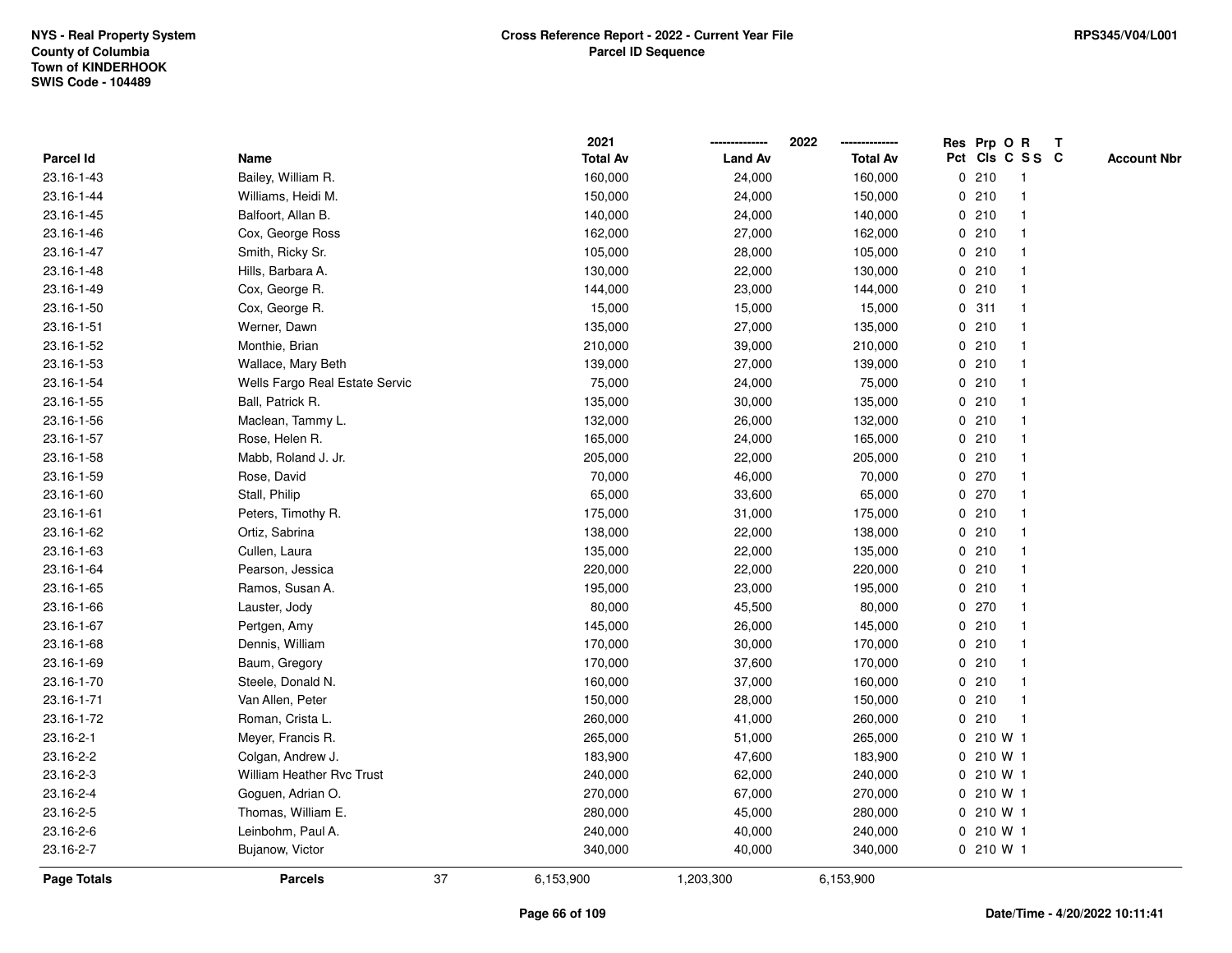|                |                           |    | 2021            |                | 2022            |             | Res Prp O R     |              | Т |                    |
|----------------|---------------------------|----|-----------------|----------------|-----------------|-------------|-----------------|--------------|---|--------------------|
| Parcel Id      | Name                      |    | <b>Total Av</b> | <b>Land Av</b> | <b>Total Av</b> |             | Pct Cls C S S C |              |   | <b>Account Nbr</b> |
| 23.16-2-8      | Bradley, Maureen P.       |    | 28,000          | 28,000         | 28,000          |             | 0 311 W 1       |              |   |                    |
| 23.16-2-9      | Powell, Mathew            |    | 215,000         | 95,000         | 215,000         | 0           | 280 W 1         |              |   |                    |
| 23.16-2-10     | Better, William J.        |    | 30,000          | 30,000         | 30,000          |             | 0 311 W 1       |              |   |                    |
| 23.16-2-11     | Wirth, Michael            |    | 700,000         | 150,000        | 700,000         |             | 0 210 W 1       |              |   |                    |
| 23.16-2-13     | Marchesi, Joseph L.       |    | 165,000         | 50,000         | 165,000         |             | 0 260 W 1       |              |   |                    |
| 23.16-2-14     | Wright, Christi LeViner   |    | 130,000         | 17,000         | 130,000         |             | 0210            |              |   |                    |
| 23.16-2-15     | Lambert, Alexander E.     |    | 95,000          | 20,000         | 95,000          |             | 0210            |              |   |                    |
| 23.16-2-16     | Devi, Pukhramkam          |    | 70,000          | 27,600         | 70,000          |             | 0270            |              |   |                    |
| 23.16-2-17     | Minahan, William A. Jr.   |    | 125,000         | 18,000         | 125,000         |             | 0210            |              |   |                    |
| 23.16-2-18     | Ebel, Monica              |    | 85,000          | 33,000         | 85,000          |             | 0210            |              |   |                    |
| 23.16-2-19     | Vooris, Melissa           |    | 145,000         | 34,000         | 145,000         |             | 0210            |              |   |                    |
| 23.16-2-21.110 | Pelizza, John J.          |    | 55,000          | 55,000         | 55,000          |             | 0 311 W 1       |              |   |                    |
| 23.16-2-21.120 | Pelizza, John J.          |    | 155,000         | 69,000         | 155,000         |             | 0 210 W 1       |              |   |                    |
| 23.16-2-21.200 | Pelizza, John J.          |    | 175,000         | 50,000         | 175,000         |             | 0 210 W 1       |              |   |                    |
| 23.16-2-22     | Drexler, William C.       |    | 330,000         | 69,800         | 330,000         |             | 0 210 W 1       |              |   |                    |
| 23.16-2-23.100 | Sherman, James            |    | 88,000          | 44,900         | 88,000          | $\mathbf 0$ | 260 W 1         |              |   |                    |
| 23.16-2-23.200 | Frese, Thomas             |    | 73,000          | 40,100         | 73,000          | 0           | 270 W 1         |              |   |                    |
| 23.16-2-24     | Scall, Ronald             |    | 208,000         | 74,500         | 208,000         |             | 0 210 W 1       |              |   |                    |
| 23.16-2-25.100 | Loughran, Michael C. Jr.  |    | 265,000         | 36,500         | 265,000         |             | $0, 210$ W 1    |              |   |                    |
| 23.16-2-25.200 | Doleski, Jacqueline       |    | 50,000          | 12,000         | 50,000          |             | 0210            | -1           |   |                    |
| 23.16-2-26     | Hansberger, lan           |    | 100,000         | 15,200         | 100,000         |             | 0 210 W 1       |              |   |                    |
| 23.16-2-27     | Shellenberger, Matthew P. |    | 180,000         | 45,000         | 180,000         |             | 0 210 W 1       |              |   |                    |
| 23.16-2-28     | Shellenberger, Matthew P. |    | 10,000          | 10,000         | 10,000          | 0           | 311             | $\mathbf{1}$ |   |                    |
| 23.16-2-29.120 | Hansberger, lan           |    | 160,000         | 38,400         | 160,000         |             | 0210            |              |   |                    |
| 23.16-2-29.200 | Carroll, Jane M.          |    | 110,000         | 28,000         | 110,000         |             | 0210            |              |   |                    |
| 23.16-2-30     | Leonard, Tammy M.         |    | 145,000         | 25,000         | 145,000         |             | 0210            |              |   |                    |
| 23.16-2-31     | Ingham, Richard W.        |    | 85,000          | 15,600         | 85,000          |             | 0210            |              |   |                    |
| 23.16-2-32     | Melendez, Andrew J.       |    | 155,000         | 18,000         | 155,000         |             | 0210            |              |   |                    |
| 23.16-2-33     | Becker, Angel             |    | 170,000         | 28,000         | 170,000         |             | 0210            |              |   |                    |
| 23.16-2-34     | Raihoffer, David          |    | 87,000          | 28,000         | 87,000          |             | 0210            |              |   |                    |
| 23.16-2-35     | Ebel, Charles A.          |    | 150,000         | 23,000         | 150,000         |             | 0210            |              |   |                    |
| 23.16-2-36     | Greene, Karen J.          |    | 170,000         | 28,000         | 170,000         |             | 0210            |              |   |                    |
| 23.16-2-37     | McDonald, Helen T.        |    | 145,000         | 18,000         | 145,000         |             | 0210            |              |   |                    |
| 23.16-2-38     | Trainor, Jospeh C.        |    | 155,000         | 27,600         | 155,000         |             | 0210            |              |   |                    |
| 23.16-2-39     | Kolb, Lori J.             |    | 21,000          | 8,000          | 21,000          |             | 0.312           |              |   |                    |
| 23.16-2-40     | Kolb, Barbara L.          |    | 150,000         | 18,000         | 150,000         |             | 0210            |              |   |                    |
| 23.16-2-41     | Robie-Tilley, Donna L.    |    | 135,000         | 24,000         | 135,000         |             | 0210            | $\mathbf{1}$ |   |                    |
| Page Totals    | <b>Parcels</b>            | 37 | 5,315,000       | 1,352,200      | 5,315,000       |             |                 |              |   |                    |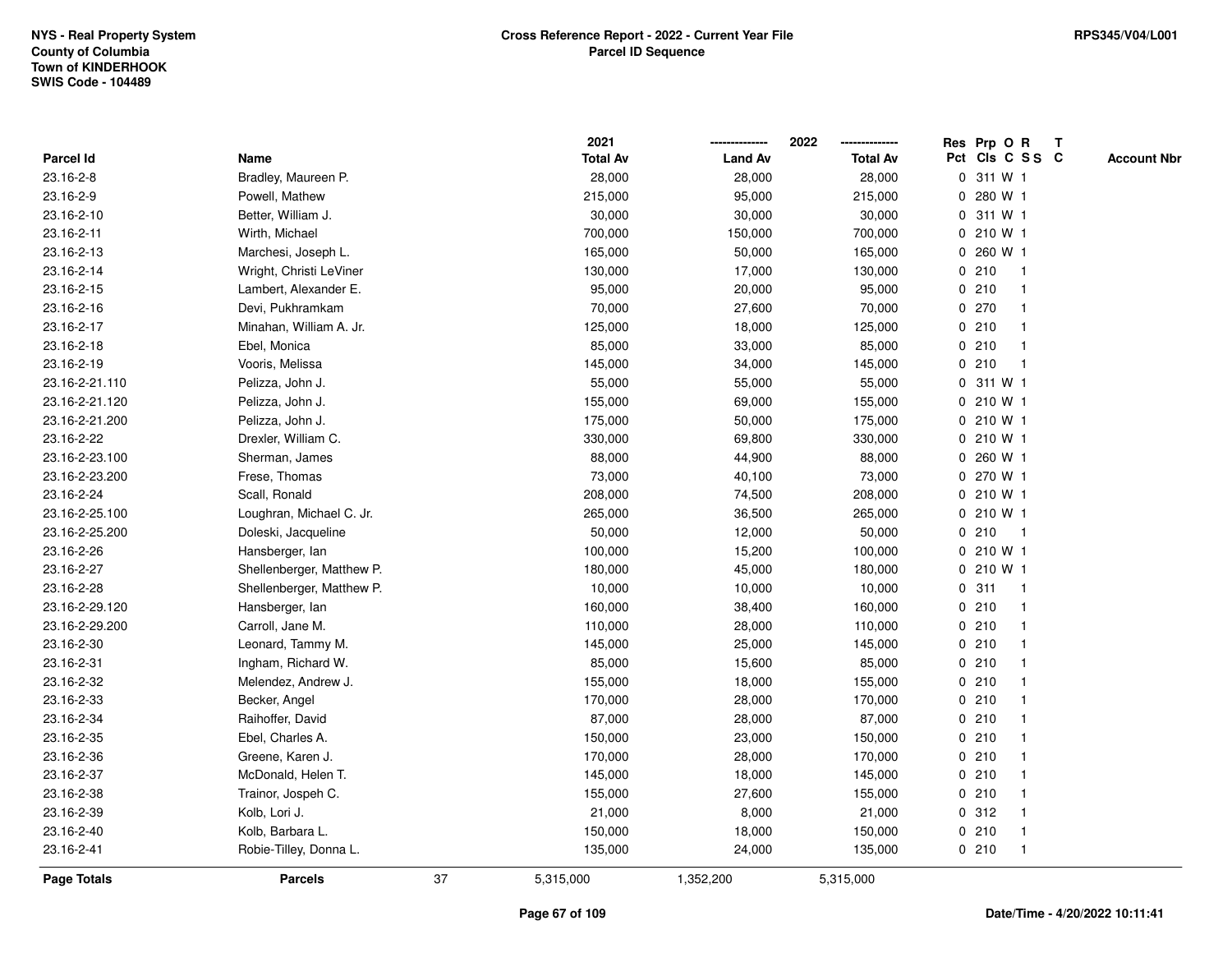|                    |                               |    | 2021            |                | 2022            |             | Res Prp O R            | T |                    |
|--------------------|-------------------------------|----|-----------------|----------------|-----------------|-------------|------------------------|---|--------------------|
| Parcel Id          | Name                          |    | <b>Total Av</b> | <b>Land Av</b> | <b>Total Av</b> |             | Pct Cls C S S C        |   | <b>Account Nbr</b> |
| 23.16-2-42         | Haupt, William H.             |    | 12,000          | 12,000         | 12,000          | 0           | 311<br>$\overline{1}$  |   |                    |
| 23.16-2-43         | Kilmer, Richard R.            |    | 80,000          | 27,600         | 80,000          | 0           | 270<br>$\overline{1}$  |   |                    |
| 23.16-2-45         | Judisky, Anthony              |    | 150,000         | 51,000         | 150,000         |             | 0210 W1                |   |                    |
| 23.16-2-46         | Ng, Karen Jade                |    | 260,000         | 78,500         | 260,000         |             | 0 210 W 1              |   |                    |
| 23.16-2-47         | Spektor, Boris                |    | 270,000         | 35,000         | 270,000         |             | 0 210 W 1              |   |                    |
| 23.16-2-48         | Langer, Daniel                |    | 170,000         | 35,000         | 170,000         |             | $0, 210$ W 1           |   |                    |
| 23.16-2-49         | Cooper, Virginia R.           |    | 120,000         | 32,000         | 120,000         |             | 0210<br>-1             |   |                    |
| 23.16-2-50.1       | Broderick, Sarah A.           |    | 170,000         | 40,000         | 170,000         | 0           | 210<br>$\overline{1}$  |   |                    |
| 23.16-2-50.2       | Chin, Donna C.                |    | 260,000         | 34,000         | 260,000         |             | 0210<br>-1             |   |                    |
| 23.16-2-51         | George, Thomas A.             |    | 190,000         | 28,000         | 190,000         |             | 0210<br>-1             |   |                    |
| 23.16-2-53         | Powell, Judith A.             |    | 170,000         | 38,400         | 170,000         |             | 0210                   |   |                    |
| 23.16-2-54         | Di Giovanna, Steven           |    | 145,000         | 42,200         | 145,000         |             | 0210                   |   |                    |
| 23.16-2-55.100     | Zolner, John W.               |    | 30,000          | 30,000         | 30,000          | 0           | 311 W 1                |   |                    |
| 23.16-2-55.200     | Zolner, John                  |    | 195,000         | 29,000         | 195,000         |             | 0210<br>-1             |   |                    |
| 23.16-2-56.110     | <b>Bradley, Alice</b>         |    | 376,000         | 46,000         | 376,000         | 0           | 210 W 1                |   |                    |
| 23.16-2-56.120     | Bradley, Powers & Alice       |    | 24,000          | 20,000         | 24,000          | 0           | 312<br>$\overline{1}$  |   |                    |
| 23.16-2-56.200     | Bradley, Maureen P.           |    | 19,000          | 19,000         | 19,000          |             | 0 314<br>$\mathbf{1}$  |   |                    |
| 23.16-2-57.100     | Knoll, Albert Liv J.          |    | 15,000          | 15,000         | 15,000          |             | 0.311                  |   |                    |
| 23.16-2-57.200     | Knoll, Albert Liv J.          |    | 15,000          | 15,000         | 15,000          |             | 0.311                  |   |                    |
| 23.16-2-58         | Wolf, Brian                   |    | 20,000          | 20,000         | 20,000          |             | 0.323                  |   |                    |
| 23.16-2-60         | Lasher, Michael               |    | 119,000         | 38,000         | 119,000         |             | 0210                   |   |                    |
| 23.16-2-61         | Cotton, Barbara               |    | 105,000         | 12,000         | 105,000         | 0           | 210                    |   |                    |
| 23.16-2-62         | Scharoun, Andrew              |    | 140,000         | 11,000         | 140,000         | 0           | 210<br>$\mathbf{1}$    |   |                    |
| 23.16-2-63         | Bosen, Kenneth E.             |    | 280,000         | 38,000         | 280,000         | $\mathbf 0$ | 210 W 1                |   |                    |
| 23.16-2-65         | Miller Aaron Isaac as Trustee |    | 118,000         | 11,000         | 118,000         |             | 0210<br>-1             |   |                    |
| 23.16-2-66         | Tava, Janet                   |    | 90,000          | 15,000         | 90,000          |             | 0210                   |   |                    |
| 23.16-2-67         | Kisselburgh, Robert           |    | 155,000         | 18,000         | 155,000         |             | 0210                   |   |                    |
| 23.16-2-68         | Benton, Geoffrey J.           |    | 185,000         | 28,000         | 185,000         |             | 0210                   |   |                    |
| 23.16-2-69         | Alger, Cynthia                |    | 165,000         | 34,600         | 165,000         |             | 0210                   |   |                    |
| 23.16-2-70         | Salazar, Joan                 |    | 130,000         | 28,000         | 130,000         | 0           | 210                    |   |                    |
| 23.16-2-71         | Eaton, Timothy J.             |    | 142,000         | 38,000         | 142,000         |             | 0210<br>-1             |   |                    |
| 23.16-2-72         | Schomaker, Thomas E.          |    | 250,000         | 36,700         | 250,000         |             | 0.220                  |   |                    |
| 23.16-2-73         | Akers, Jeffrey P.             |    | 120,000         | 34,800         | 120,000         |             | 0210                   |   |                    |
| 23.16-2-74         | Edwards, Skylor               |    | 165,000         | 34,000         | 165,000         |             | 0210                   |   |                    |
| 23.16-2-75         | Kowalski, Michael             |    | 150,000         | 27,000         | 150,000         |             | 0210                   |   |                    |
| 23.16-2-76         | June, David                   |    | 150,000         | 18,000         | 150,000         |             | 0210<br>-1             |   |                    |
| 23.16-2-77         | Sowycz, Marcia Jean           |    | 215,000         | 39,000         | 215,000         |             | 0210<br>$\overline{1}$ |   |                    |
| <b>Page Totals</b> | <b>Parcels</b>                | 37 | 5,370,000       | 1,108,800      | 5,370,000       |             |                        |   |                    |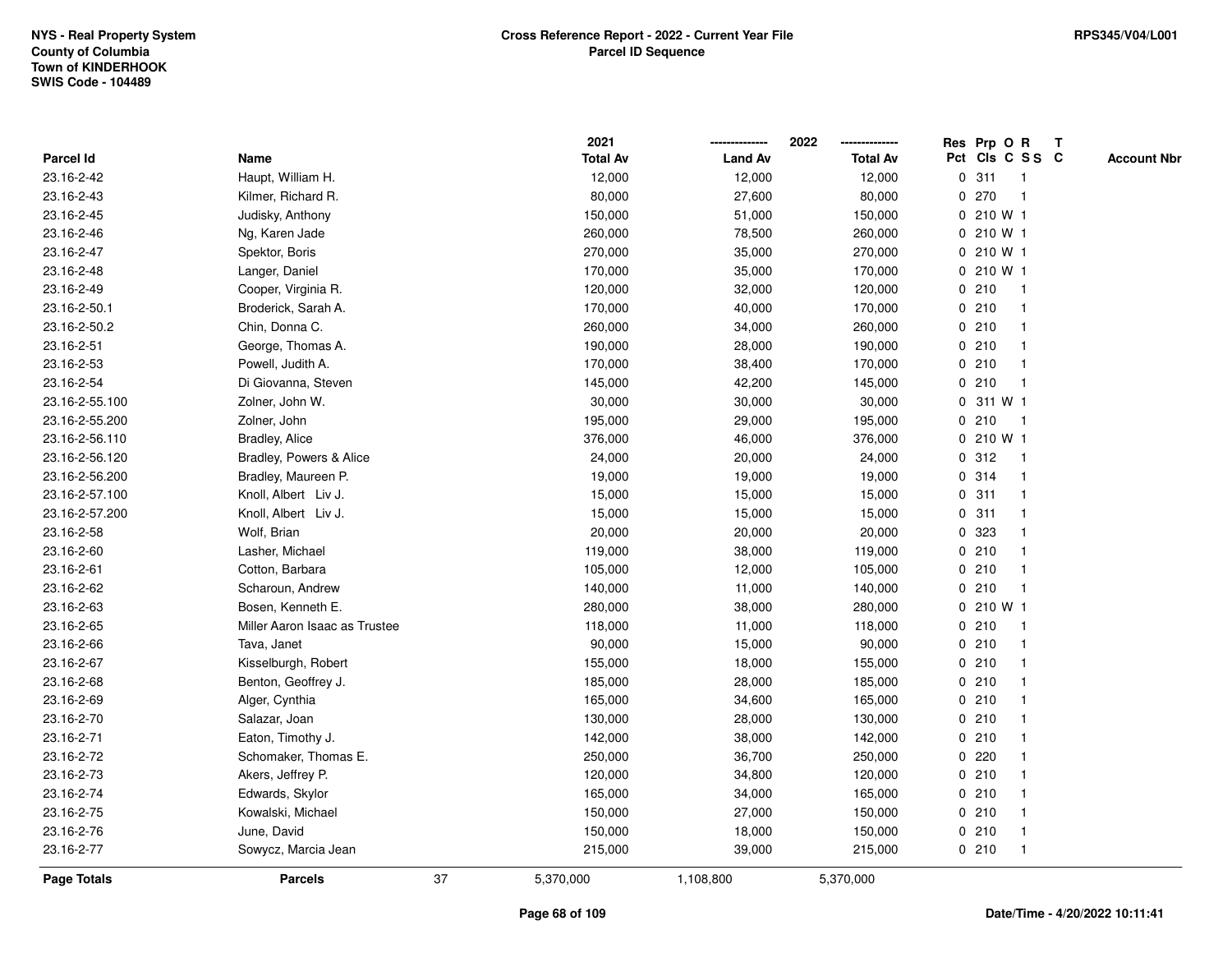|                    |                         |    | 2021            |                | 2022            |             | Res Prp O R     |                | T |                    |
|--------------------|-------------------------|----|-----------------|----------------|-----------------|-------------|-----------------|----------------|---|--------------------|
| Parcel Id          | Name                    |    | <b>Total Av</b> | <b>Land Av</b> | <b>Total Av</b> |             | Pct Cls C S S C |                |   | <b>Account Nbr</b> |
| 23.16-2-78         | Perthun, Rita           |    | 130,000         | 27,600         | 130,000         | 0           | 210             | -1             |   |                    |
| 23.16-3-1          | Lafferty, Darrel        |    | 135,000         | 17,000         | 135,000         | 0           | 210             | -1             |   |                    |
| 23.16-3-2          | Ennis, Mark W.          |    | 95,000          | 12,000         | 95,000          |             | 0210            | $\mathbf{1}$   |   |                    |
| 23.16-3-3          | Macker, Walter W.       |    | 8,400           | 8,400          | 8,400           |             | 0 314           |                |   |                    |
| 23.16-3-4          | Spaulding, Michael      |    | 150,000         | 14,000         | 150,000         |             | 0.260           |                |   |                    |
| 23.16-3-5          | Hickey, Patrick         |    | 115,000         | 20,000         | 115,000         | 0           | 260 W 1         |                |   |                    |
| 23.16-3-6          | Macker, Walter W.       |    | 210,000         | 51,000         | 210,000         |             | 0 210 W 1       |                |   |                    |
| 23.16-3-7          | Curtis, Christopher C.  |    | 175,000         | 40,000         | 175,000         | 0           | 210 W 1         |                |   |                    |
| 23.16-3-8          | Phillips, Lisa M.       |    | 130,000         | 35,000         | 130,000         | 0           | 210 W 1         |                |   |                    |
| 23.16-3-9          | Gardinier, James S. Jr. |    | 151,000         | 18,000         | 151,000         |             | 0210            | $\mathbf{1}$   |   |                    |
| 23.16-3-10         | Van Eck, John A.        |    | 128,000         | 24,000         | 128,000         |             | 0210            |                |   |                    |
| 23.16-3-11         | De Figlio, Peter Jr.    |    | 170,000         | 25,000         | 170,000         |             | 0210            |                |   |                    |
| 23.16-3-12         | Ohl, Jeffrey M.         |    | 160,000         | 25,000         | 160,000         |             | 0210            |                |   |                    |
| 23.16-3-13         | Monell, Andrew          |    | 22,000          | 2,000          | 22,000          |             | 0.312           | -1             |   |                    |
| 23.16-3-14         | Monell, Andrew          |    | 155,000         | 10,000         | 155,000         | 0           | 210             | $\overline{1}$ |   |                    |
| 23.16-3-15         | Theriault, Richard      |    | 250,000         | 66,000         | 250,000         | $\mathbf 0$ | 210 W 1         |                |   |                    |
| 23.16-3-16         | Krasnoff, Larry         |    | 150,000         | 58,000         | 230,000         |             | 0210            | $\mathbf{1}$   |   |                    |
| 23.16-3-17         | Kannaley, Kate P.       |    | 115,000         | 28,800         | 115,000         |             | 0210            |                |   |                    |
| 23.16-3-18         | Kannaley, Kate P.       |    | 62,000          | 27,600         | 62,000          |             | 0210            |                |   |                    |
| 23.16-3-19         | Stammel, David B.       |    | 128,000         | 32,800         | 128,000         |             | 0210            |                |   |                    |
| 23.16-3-20         | McDonald, Shane         |    | 140,000         | 34,200         | 140,000         |             | 0210            |                |   |                    |
| 23.16-3-21         | Mills, Janet S.         |    | 128,000         | 32,400         | 128,000         |             | 0210            |                |   |                    |
| 23.16-3-22         | Barker, John            |    | 143,000         | 36,000         | 143,000         |             | 0210            | $\overline{1}$ |   |                    |
| 23.16-3-23         | Houle, Angela M.        |    | 160,000         | 36,000         | 160,000         | $\mathbf 0$ | 210             | $\overline{1}$ |   |                    |
| 23.16-3-24         | Houle, John G. Sr.      |    | 18,000          | 18,000         | 18,000          |             | 0.311           | -1             |   |                    |
| 23.16-3-25         | Hawley, Robert P.       |    | 152,000         | 37,000         | 152,000         |             | 0210            |                |   |                    |
| 23.16-3-26         | Kalica, Michael A.      |    | 120,000         | 37,000         | 120,000         |             | 0210            |                |   |                    |
| 23.16-3-27         | Dennis, Brian K.        |    | 85,000          | 32,000         | 85,000          | 0           | 270             |                |   |                    |
| 23.16-3-28         | Miller, Jeffrey         |    | 95,000          | 36,600         | 95,000          |             | 0210            |                |   |                    |
| 23.16-3-29         | Hurysz, Kenneth         |    | 155,000         | 36,000         | 155,000         | 0           | 210             | -1             |   |                    |
| 23.16-3-30         | Hackel, Barbara         |    | 135,000         | 36,000         | 135,000         | 0           | 210             | -1             |   |                    |
| 23.16-3-31         | Donnelly, Bruce J. Jr.  |    | 150,000         | 36,000         | 150,000         |             | 0210            | -1             |   |                    |
| 23.16-3-32         | Brennan, Michele E.     |    | 134,000         | 36,000         | 134,000         |             | 0210            |                |   |                    |
| 23.16-3-33         | Bailey, William R. Sr.  |    | 195,000         | 36,000         | 195,000         |             | 0210            |                |   |                    |
| 23.16-3-34         | Trainor, Amanda         |    | 190,000         | 33,000         | 190,000         |             | 0210            | -1             |   |                    |
| 23.16-3-35         | Scales, Stephanie       |    | 140,000         | 39,000         | 140,000         |             | 0210            | -1             |   |                    |
| 23.16-3-36         | Girmindl, James         |    | 137,000         | 31,000         | 137,000         |             | 0210            | $\overline{1}$ |   |                    |
| <b>Page Totals</b> | <b>Parcels</b>          | 37 | 4,916,400       | 1,124,400      | 4,996,400       |             |                 |                |   |                    |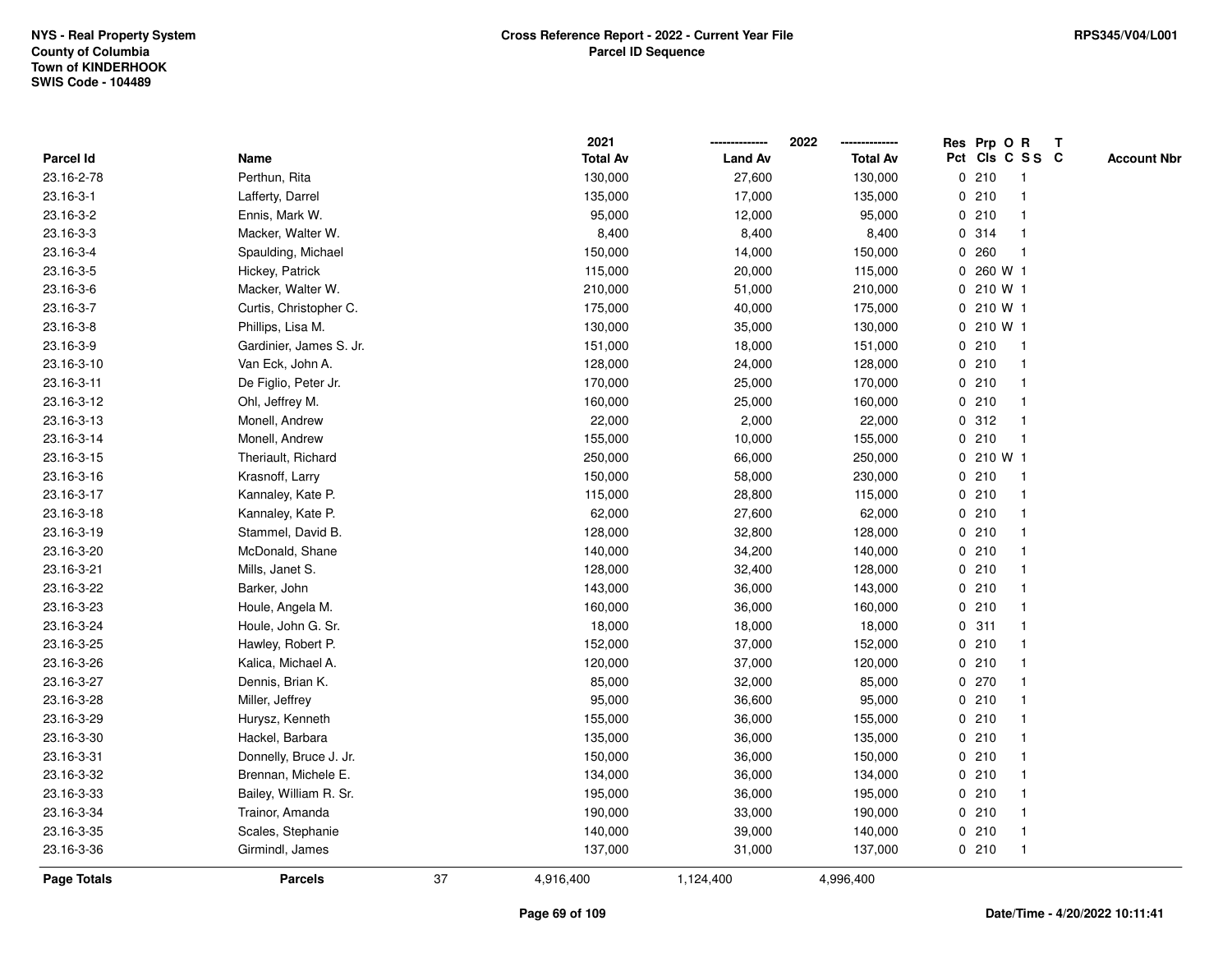|                |                             |    | 2021            |                | 2022            |   | Res Prp O R     |              | Т |                    |
|----------------|-----------------------------|----|-----------------|----------------|-----------------|---|-----------------|--------------|---|--------------------|
| Parcel Id      | Name                        |    | <b>Total Av</b> | <b>Land Av</b> | <b>Total Av</b> |   | Pct Cls C S S C |              |   | <b>Account Nbr</b> |
| 23.16-3-37     | Theriault, Richard P.       |    | 100,000         | 31,000         | 100,000         | 0 | 260             | $\mathbf{1}$ |   |                    |
| 23.16-3-38     | Condon, Robert S.           |    | 150,000         | 48,000         | 150,000         | 0 | 260 W 1         |              |   |                    |
| 23.16-3-39     | VanTassel, Bruce            |    | 375,000         | 75,000         | 375,000         |   | 0 210 W 1       |              |   |                    |
| 23.16-3-40     | Theriault, Richard P.       |    | 50,000          | 21,000         | 50,000          |   | 0.311           |              |   |                    |
| 23.16-3-41     | Cutro, John                 |    | 40,000          | 32,000         | 40,000          |   | 0210            |              |   |                    |
| 23.16-3-42     | Shafer, Tyler M. Jr.        |    | 149,000         | 38,000         | 149,000         |   | 0210            |              |   |                    |
| 23.16-3-43     | Swartz, Henry & Winifred    |    | 150,000         | 36,000         | 150,000         |   | 0210            |              |   |                    |
| 23.16-3-44     | Wildt, LLC                  |    | 90,000          | 36,000         | 90,000          |   | 0210            |              |   |                    |
| 23.16-3-45     | George, Leroy               |    | 125,000         | 36,000         | 125,000         |   | 0210            |              |   |                    |
| 23.16-3-46     | Godfrey, Janet M.           |    | 128,000         | 36,000         | 128,000         |   | 0210            |              |   |                    |
| 23.16-3-47     | Switzer, Charles J.         |    | 132,000         | 36,000         | 132,000         |   | 0210            |              |   |                    |
| 23.16-3-48     | Di Grigoli, Patricia A.     |    | 128,000         | 36,000         | 128,000         |   | 0210            |              |   |                    |
| 23.16-3-49     | Williams, Eugene            |    | 150,000         | 40,000         | 150,000         |   | 0210            |              |   |                    |
| 23.16-3-50     | <b>HEIM Enterprises LLC</b> |    | 80,000          | 36,400         | 80,000          |   | 0270            |              |   |                    |
| 23.16-3-51     | Nostrand, Mary E.           |    | 130,000         | 36,000         | 130,000         | 0 | 210             |              |   |                    |
| 23.16-3-52     | Ruchel, John Jr.            |    | 148,000         | 36,000         | 148,000         |   | 0210            |              |   |                    |
| 23.16-3-53     | Kennedy, Andrew A. Jr.      |    | 190,000         | 36,000         | 190,000         |   | 0210            |              |   |                    |
| 23.16-3-54     | Hawley, Robert              |    | 170,000         | 34,200         | 170,000         |   | 0210            |              |   |                    |
| 23.16-3-55     | Keyes, Leonard Jr.          |    | 150,000         | 36,000         | 162,000         |   | 0210            |              |   |                    |
| 23.16-3-56     | Gordon, Kristine            |    | 220,000         | 36,400         | 220,000         |   | 0210            |              |   |                    |
| 23.16-3-57     | Heimroth, Nicole            |    | 170,000         | 35,600         | 170,000         |   | 0210            |              |   |                    |
| 23.16-3-58     | Mueller, Megan              |    | 172,000         | 35,400         | 180,000         |   | 0210            |              |   |                    |
| 23.16-3-59     | Holk, Scott                 |    | 148,000         | 37,000         | 148,000         |   | 0210            |              |   |                    |
| 23.16-3-60     | Jacker, Richard L.          |    | 160,000         | 38,000         | 160,000         | 0 | 210             |              |   |                    |
| 23.16-3-61     | Boyce, Scott                |    | 19,000          | 19,000         | 19,000          |   | 0.311           |              |   |                    |
| 23.16-3-62     | Sheehan, Ellen Y.           |    | 285,000         | 81,300         | 285,000         |   | 0 210 W 1       |              |   |                    |
| 23.16-3-63     | White, Charles L.           |    | 12,000          | 12,000         | 12,000          |   | 0 311 W 1       |              |   |                    |
| 23.16-3-64     | Ebel, Tracy E.              |    | 235,000         | 76,000         | 235,000         |   | 0 210 W 1       |              |   |                    |
| 23.16-3-66     | Boyce, Scott T.             |    | 180,000         | 42,000         | 180,000         |   | 0210            | -1           |   |                    |
| 23.16-3-67     | Stever, Timothy S.          |    | 165,000         | 39,000         | 165,000         |   | 0210            | $\mathbf 1$  |   |                    |
| 23.16-3-68     | Jefferson, Arthur           |    | 152,000         | 38,000         | 152,000         |   | 0210            |              |   |                    |
| 23.16-3-69.110 | March, Jeffrey C.           |    | 222,000         | 44,000         | 222,000         |   | 0210            |              |   |                    |
| 23.16-3-69.200 | Shaw, John                  |    | 125,000         | 38,000         | 125,000         |   | 0210            |              |   |                    |
| 23.16-3-70     | Geddes-Leach, Therese B.    |    | 138,000         | 36,000         | 138,000         |   | 0210            |              |   |                    |
| 23.16-3-71     | Davis, Lois K.              |    | 153,000         | 36,000         | 153,000         |   | 0210            |              |   |                    |
| 23.16-3-72     | Ebel, Joseph E.             |    | 116,000         | 36,000         | 116,000         |   | 0210            |              |   |                    |
| 23.16-3-73     | Wood, Frank Jr.             |    | 172,000         | 37,000         | 172,000         |   | 0210            | $\mathbf{1}$ |   |                    |
| Page Totals    | <b>Parcels</b>              | 37 | 5,479,000       | 1,432,300      | 5,499,000       |   |                 |              |   |                    |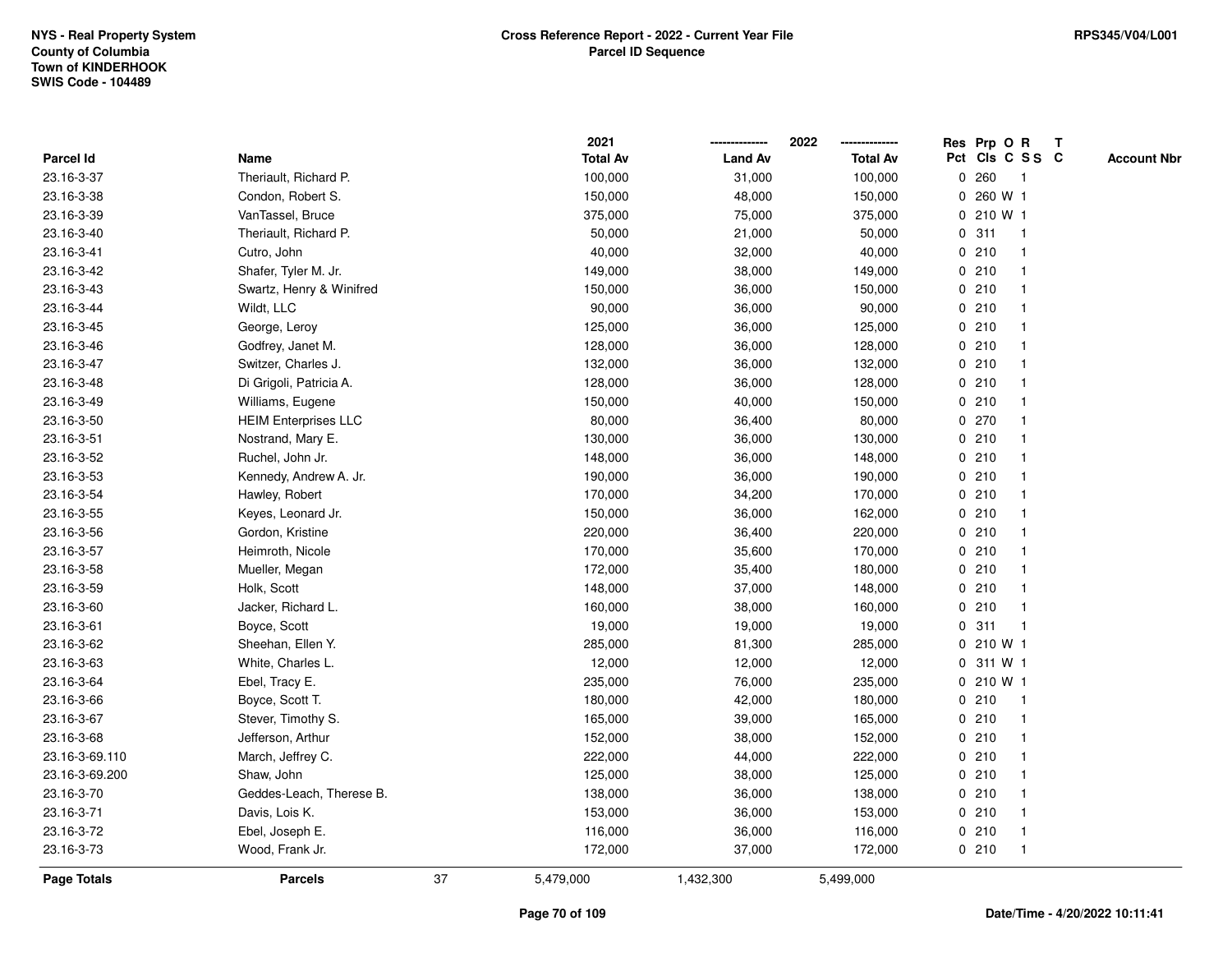|                  |                           |    | 2021            |                | 2022            |   |       | Res Prp O R     | T |                    |
|------------------|---------------------------|----|-----------------|----------------|-----------------|---|-------|-----------------|---|--------------------|
| <b>Parcel Id</b> | Name                      |    | <b>Total Av</b> | <b>Land Av</b> | <b>Total Av</b> |   |       | Pct Cls C S S C |   | <b>Account Nbr</b> |
| 23.16-3-74       | Havelka, Robert J.        |    | 148,000         | 38,000         | 148,000         | 0 | 210   | $\mathbf{1}$    |   |                    |
| 23.16-3-75       | Svensson Irrev Trust      |    | 135,000         | 36,000         | 135,000         | 0 | 210   |                 |   |                    |
| 23.16-3-76       | Meuchner, Roy H.          |    | 100,000         | 36,800         | 100,000         |   | 0270  |                 |   |                    |
| 23.16-3-77       | Keyes, Judith A.          |    | 132,000         | 39,000         | 132,000         |   | 0210  |                 |   |                    |
| 23.16-3-78       | Snow, Amanda L.           |    | 150,000         | 40,000         | 150,000         |   | 0210  |                 |   |                    |
| 23.16-3-79       | Trapatsos, John E.        |    | 137,000         | 41,000         | 137,000         |   | 0210  |                 |   |                    |
| 23.19-1-1        | United Methodist Church   |    | 278,700         | 66,000         | 278,700         |   | 0210  | 8               |   |                    |
| 23.19-1-2        | Cairns, Scott             |    | 220,000         | 37,000         | 220,000         | 0 | 210   |                 |   |                    |
| 23.19-1-3        | Donoghue, Jennifer C.     |    | 180,000         | 48,000         | 180,000         |   | 0210  |                 |   |                    |
| $23.19 - 1 - 4$  | Wolfe, JoAnna J.          |    | 148,000         | 50,000         | 148,000         |   | 0210  |                 |   |                    |
| 23.19-1-5        | Reisman, Daniel           |    | 149,000         | 45,000         | 149,000         |   | 0210  |                 |   |                    |
| 23.19-1-6.100    | Wisniewski, Leo           |    | 210,000         | 48,000         | 210,000         |   | 0210  |                 |   |                    |
| 23.19-1-7        | Hall, Jacob               |    | 200,000         | 42,500         | 200,000         |   | 0210  |                 |   |                    |
| 23.19-1-8        | Kraft, Joshua             |    | 220,000         | 35,000         | 220,000         |   | 0210  |                 |   |                    |
| $23.20 - 1 - 1$  | Rothermel, Lee Ann        |    | 155,000         | 25,000         | 155,000         |   | 0210  |                 |   |                    |
| 23.20-1-2        | Mulligan, Mackenzie T.    |    | 150,000         | 41,400         | 150,000         | 0 | 210   |                 |   |                    |
| 23.20-1-3        | Warner, Paul R.           |    | 117,000         | 22,000         | 117,000         |   | 0210  |                 |   |                    |
| $23.20 - 1 - 4$  | Smith, Mark A.            |    | 175,000         | 39,000         | 175,000         |   | 0210  |                 |   |                    |
| 23.20-1-5        | Brignull, James E.        |    | 185,000         | 45,000         | 212,000         |   | 0210  |                 |   |                    |
| 23.20-1-7        | Falconio, Laurine L.      |    | 130,000         | 41,000         | 130,000         |   | 0210  |                 |   |                    |
| $23.20 - 1 - 8$  | Gellert, Phil             |    | 115,000         | 38,000         | 115,000         |   | 0210  |                 |   |                    |
| 23.20-1-9        | Brahm, Gretchen           |    | 148,000         | 35,000         | 148,000         |   | 0210  |                 |   |                    |
| 23.20-1-10       | Dennis, Charles W.        |    | 165,000         | 36,000         | 165,000         |   | 0210  |                 |   |                    |
| 23.20-1-11       | Fields, Quinn             |    | 4,000           | 3,600          | 4,000           |   | 0.312 |                 |   |                    |
| 23.20-1-12       | Fields, Quinn             |    | 180,000         | 38,000         | 180,000         |   | 0.220 |                 |   |                    |
| 23.20-1-13       | More, Robert              |    | 190,000         | 32,800         | 190,000         |   | 0210  |                 |   |                    |
| 23.20-1-14       | Matthies, Gerald P. Jr.   |    | 175,000         | 40,000         | 175,000         |   | 0210  |                 |   |                    |
| 23.20-1-15       | Webber, Paul J.           |    | 80,000          | 30,600         | 80,000          |   | 0210  |                 |   |                    |
| 23.20-1-16       | Cappelletti, Nicholas P.  |    | 175,000         | 31,000         | 175,000         |   | 0.220 |                 |   |                    |
| 23.20-1-17       | Connie Tuck Holdings, LLC |    | 85,000          | 30,600         | 85,000          | 0 | 210   |                 |   |                    |
| 23.20-1-18       | Scism, George R. Jr.      |    | 142,000         | 35,000         | 142,000         |   | 0210  |                 |   |                    |
| 23.20-1-19       | Tyler, Peter L.           |    | 152,000         | 36,000         | 152,000         |   | 0210  |                 |   |                    |
| 23.20-1-20       | Esch, Theresa             |    | 198,000         | 36,000         | 198,000         |   | 0210  |                 |   |                    |
| 23.20-1-21       | Rogers-Hancock, Aaron     |    | 135,000         | 36,000         | 135,000         |   | 0210  |                 |   |                    |
| 23.20-1-22       | Elghannani, Sarah L.      |    | 215,000         | 52,000         | 215,000         |   | 0210  |                 |   |                    |
| 23.20-1-23       | Lasky, David G.           |    | 170,000         | 38,000         | 170,000         |   | 0210  | $\mathbf{1}$    |   |                    |
| 23.20-1-24       | Coons, Alfred             |    | 185,000         | 36,000         | 185,000         |   | 0210  | $\mathbf{1}$    |   |                    |
| Page Totals      | <b>Parcels</b>            | 37 | 5,833,700       | 1,400,300      | 5,860,700       |   |       |                 |   |                    |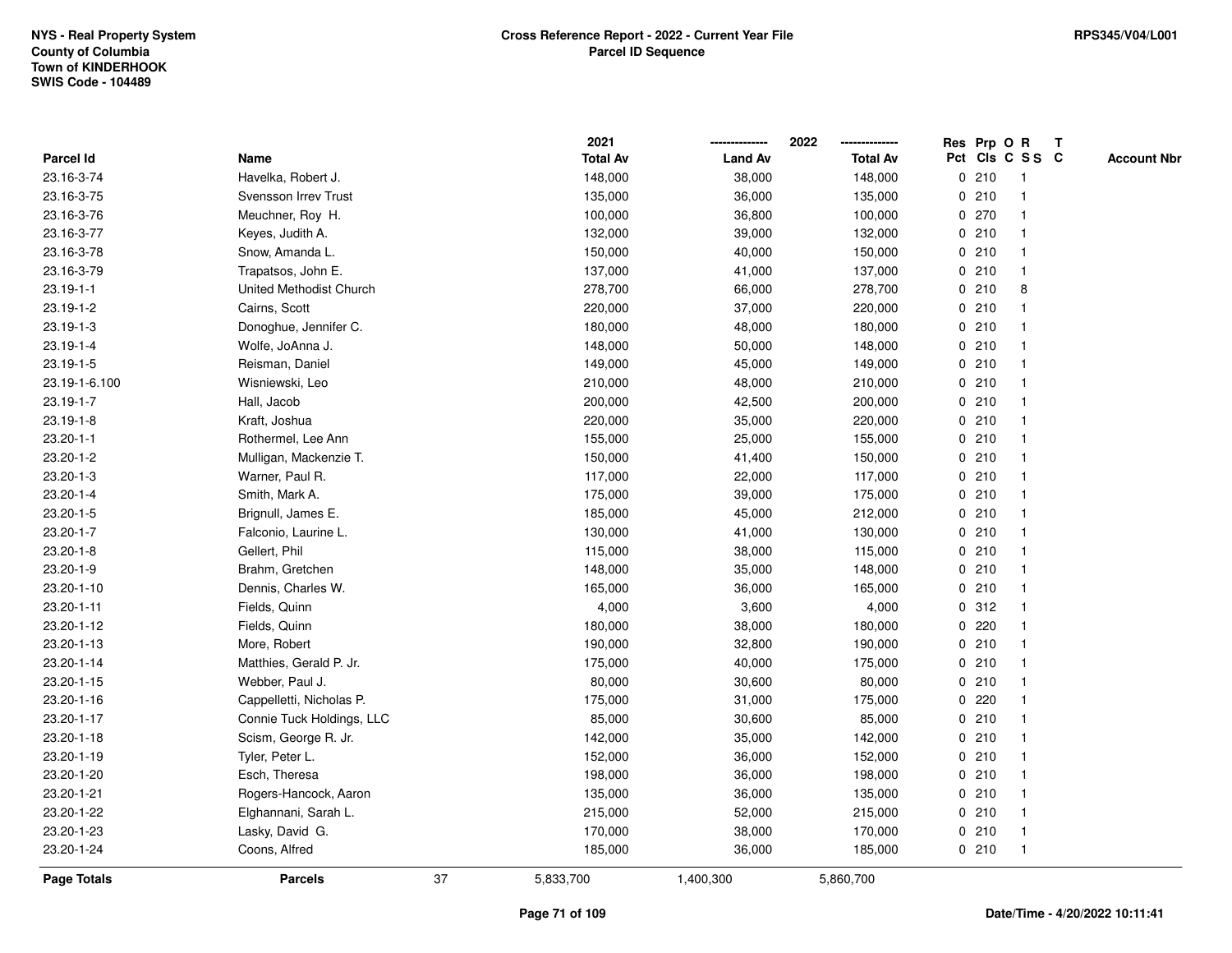|                    |                                    | 2021            |                | 2022            |   |       | Res Prp O R             | Т |                    |
|--------------------|------------------------------------|-----------------|----------------|-----------------|---|-------|-------------------------|---|--------------------|
| Parcel Id          | Name                               | <b>Total Av</b> | <b>Land Av</b> | <b>Total Av</b> |   |       | Pct Cls C S S C         |   | <b>Account Nbr</b> |
| 23.20-1-25         | Bonetsky, John                     | 210,000         | 32,400         | 210,000         |   | 0210  | $\mathbf{1}$            |   |                    |
| 23.20-1-26         | Velasquez, Lourdes                 | 158,000         | 34,000         | 158,000         |   | 0210  | -1                      |   |                    |
| 23.20-1-27         | Smalling, Roy                      | 182,000         | 36,000         | 182,000         |   | 0210  | $\mathbf 1$             |   |                    |
| 23.20-1-28         | Smith, Risa L.                     | 188,000         | 42,000         | 188,000         |   | 0210  |                         |   |                    |
| 23.20-1-29         | <b>US Bank Trust</b>               | 162,600         | 30,400         | 162,600         |   | 0.283 |                         |   |                    |
| 23.20-1-30         | Williams, Kenneth P.               | 143,000         | 40,000         | 143,000         |   | 0210  |                         |   |                    |
| 23.20-1-31         | Turley, Thomas F. Jr.              | 150,000         | 43,000         | 150,000         |   | 0210  |                         |   |                    |
| 23.20-1-32.3       | Carolina Eastern-Vail, Inc         | 600,000         | 85,000         | 600,000         |   | 0 449 |                         |   |                    |
| 23.20-1-33.1       | McGrath Trust, Gerard & Judith Ann | 90,000          | 21,000         | 90,000          |   | 0 484 | -1                      |   |                    |
| 23.20-1-33.2       | Town of Kinderhook                 | 15,000          | 15,000         | 15,000          |   | 0 330 | 8                       |   |                    |
| 23.20-1-34         | Mayes, Jeffery W. Sr.              | 150,000         | 49,800         | 150,000         |   | 0210  |                         |   |                    |
| 23.20-1-35         | Gillespie-Rivenburg, Paula M.      | 140,000         | 12,600         | 140,000         |   | 0210  |                         |   |                    |
| 23.20-1-36         | Bashioum, Shirley                  | 150,000         | 36,000         | 150,000         |   | 0210  |                         |   |                    |
| 23.20-1-37         | Hempstead, Susan N.                | 135,000         | 40,000         | 135,000         |   | 0210  |                         |   |                    |
| 23.20-1-38         | Ackerman, Tina                     | 90,000          | 37,000         | 90,000          |   | 0210  |                         |   |                    |
| 23.20-1-39         | Hansford, Rex H. Jr.               | 180,000         | 43,200         | 180,000         |   | 0210  | $\mathbf{1}$            |   |                    |
| 23.20-1-40         | Hotaling, Duane F.                 | 133,000         | 41,000         | 133,000         |   | 0210  | $\mathbf{1}$            |   |                    |
| 23.20-1-41         | Ebel, William H.                   | 158,000         | 47,000         | 158,000         |   | 0210  | -1                      |   |                    |
| 23.20-1-42         | Johnson, Dorothy F.                | 160,000         | 47,000         | 160,000         |   | 0210  |                         |   |                    |
| 23.20-1-43         | Foote, Michael J.                  | 170,000         | 46,000         | 170,000         |   | 0210  |                         |   |                    |
| 23.20-1-44         | Thorsey, Douglas S.                | 135,000         | 38,000         | 135,000         |   | 0210  | $\overline{1}$          |   |                    |
| 23.20-1-45.111     | Van Etten, Michael                 | 295,000         | 58,000         | 295,000         |   | 0210  |                         |   |                    |
| 23.20-1-45.112     | Di Paola, Paul                     | 195,000         | 45,000         | 195,000         |   | 0210  | $\mathbf{1}$            |   |                    |
| 23.20-1-45.120     | Herrington, Paul C.                | 225,000         | 59,000         | 225,000         |   | 0.215 | -1                      |   |                    |
| 23.20-1-45.200     | Kahn, Marilyn M.                   | 175,000         | 44,000         | 175,000         |   | 0210  | -1                      |   |                    |
| 23.20-1-46         | Heim Enterprises LLC               | 9,000           | 9,000          | 9,000           |   | 0.311 |                         |   |                    |
| 23.20-1-47         | French, James K.                   | 188,000         | 44,200         | 188,000         |   | 0.283 |                         |   |                    |
| 23.20-1-48         | Firmbach, Kelly                    | 188,000         | 44,000         | 188,000         |   | 0210  | -1                      |   |                    |
| 23.20-1-49         | Coons, Martina P.                  | 190,000         | 45,000         | 190,000         |   | 0210  | $\overline{\mathbf{1}}$ |   |                    |
| 23.20-1-50         | Kinderhook Prospects Inc           | 183,000         | 35,200         | 183,000         |   | 0411  | -1                      |   |                    |
| 23.20-1-51         | Niagara Mohawk Power Corp          | 5,760           | 5,760          | 5,760           | 0 | 380   | 6                       |   |                    |
| 23.20-2-2          | Kipp, Laura L.                     | 130,000         | 32,000         | 130,000         |   | 0210  | -1                      |   |                    |
| 23.20-2-3          | Champagne, Sandra L.               | 180,000         | 45,800         | 180,000         |   | 0210  |                         |   |                    |
| 23.20-2-4          | Scheriff, Thomas J.                | 23,000          | 23,000         | 23,000          |   | 0.314 |                         |   |                    |
| 23.20-2-5.100      | Vondendriesch, Guy E.              | 20,000          | 17,400         | 20,000          |   | 0.312 | -1                      |   |                    |
| 23.20-2-5.200      | Vondendriesch, Guy                 | 165,000         | 42,000         | 165,000         |   | 0210  | -1                      |   |                    |
| 23.20-2-6.100      | Southard, Bryan                    | 150,000         | 39,000         | 150,000         |   | 0210  | $\mathbf{1}$            |   |                    |
| <b>Page Totals</b> | 37<br><b>Parcels</b>               | 5,821,360       | 1,404,760      | 5,821,360       |   |       |                         |   |                    |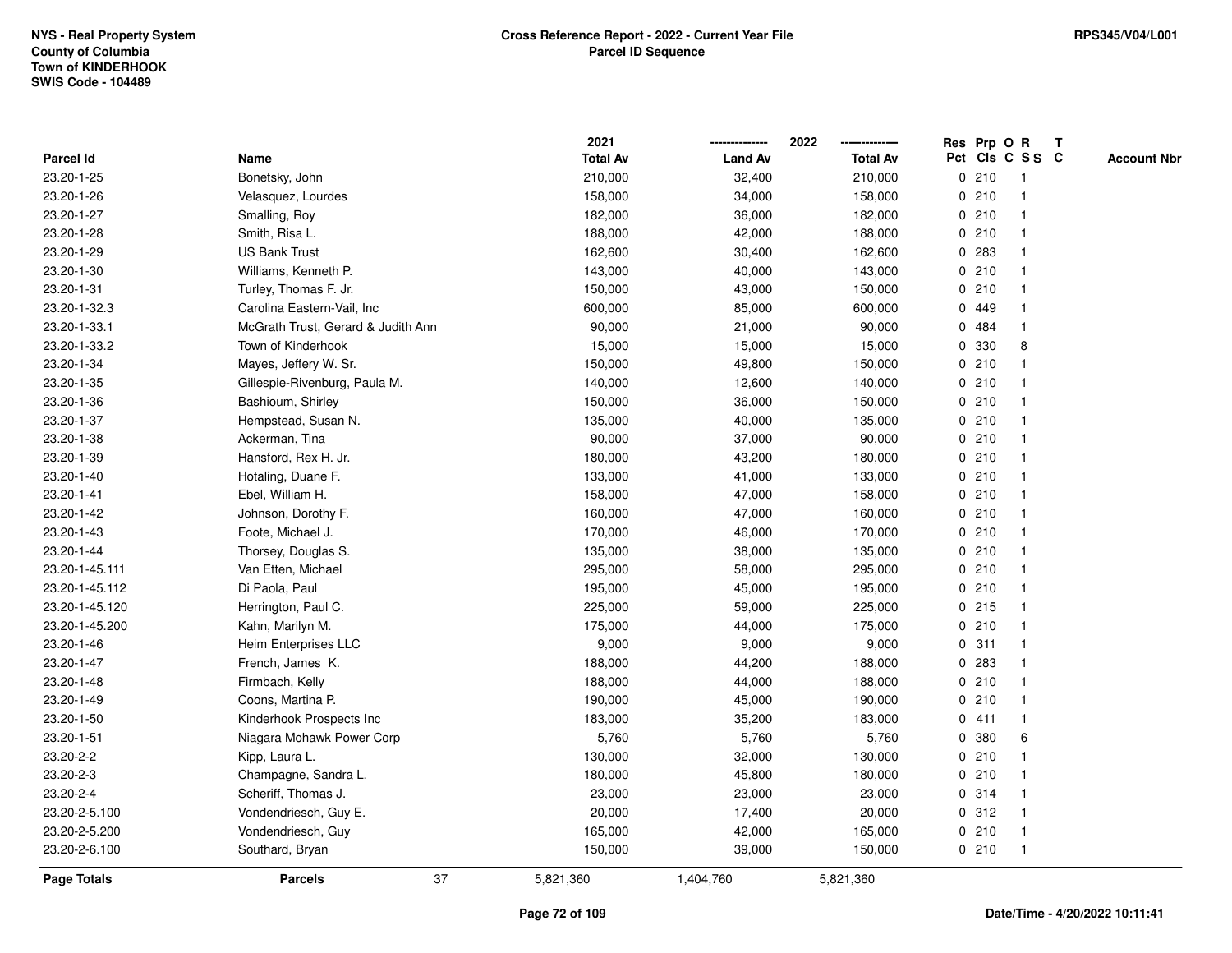|                    |                                  |    | 2021            |                | 2022            |             | Res Prp O R  |                 | T |                    |
|--------------------|----------------------------------|----|-----------------|----------------|-----------------|-------------|--------------|-----------------|---|--------------------|
| <b>Parcel Id</b>   | Name                             |    | <b>Total Av</b> | <b>Land Av</b> | <b>Total Av</b> |             |              | Pct Cls C S S C |   | <b>Account Nbr</b> |
| 23.20-2-6.200      | Bishop, Thomas                   |    | 155,000         | 39,000         | 155,000         | 0           | 210          | -1              |   |                    |
| 23.20-2-7          | Kolb, David                      |    | 198,000         | 46,000         | 198,000         | 0           | 210          | -1              |   |                    |
| 23.20-2-8          | Price, Jason                     |    | 116,000         | 24,000         | 116,000         |             | 0210         | $\mathbf{1}$    |   |                    |
| 23.20-2-9.200      | Zeh, Matthew P.                  |    | 150,000         | 41,000         | 150,000         |             | 0210         |                 |   |                    |
| 23.20-2-10         | Caradine, Stephanie J.           |    | 155,000         | 42,000         | 155,000         |             | 0210         |                 |   |                    |
| 23.20-2-11         | Forschner, Christine             |    | 160,000         | 38,400         | 160,000         |             | 0210         |                 |   |                    |
| 23.20-2-12         | Novine, Edward Jr.               |    | 119,000         | 28,000         | 119,000         |             | 0210         |                 |   |                    |
| 23.20-2-13         | Dorval, Heidi                    |    | 110,000         | 28,000         | 110,000         | 0           | 210          |                 |   |                    |
| 23.20-2-14         | Demers, Sophie J.                |    | 160,000         | 28,000         | 160,000         | 0           | 220          |                 |   |                    |
| 23.20-2-15         | Pinto, Seth                      |    | 150,000         | 36,800         | 150,000         |             | 0.220        | -1              |   |                    |
| 23.20-2-16         | Denton, Daniel J. Jr.            |    | 225,000         | 19,200         | 225,000         |             | 0210         |                 |   |                    |
| 23.20-2-17         | <b>Shaver Family Irrev Trust</b> |    | 175,000         | 49,000         | 175,000         |             | 0.280        |                 |   |                    |
| 23.20-2-18         | <b>Shaver Family Irrev Trust</b> |    | 138,000         | 42,000         | 138,000         |             | 0210         |                 |   |                    |
| 23.20-2-19         | Dennis, Brian K.                 |    | 110,000         | 49,500         | 110,000         |             | 0 433        |                 |   |                    |
| 23.20-2-20         | Brescia, Jacob                   |    | 88,000          | 56,100         | 88,000          | 0           | 210          |                 |   |                    |
| 23.20-2-21         | Motler, Lisa                     |    | 120,000         | 42,000         | 120,000         | 0           | 210          | -1              |   |                    |
| 23.20-2-22         | Bruss, Ron E.                    |    | 145,000         | 42,700         | 145,000         | 0           | 220          |                 |   |                    |
| 23.20-2-23         | Ingham, Mark E.                  |    | 125,000         | 32,000         | 125,000         |             | 0210         |                 |   |                    |
| 23.20-2-24         | Gaylord, Edmund G.               |    | 105,000         | 27,600         | 105,000         |             | 0210         |                 |   |                    |
| 23.20-2-25         | Gibson, Doris M.                 |    | 105,000         | 23,000         | 105,000         |             | 0210         |                 |   |                    |
| 23.20-2-26         | Kipp, Patricia                   |    | 60,000          | 16,800         | 60,000          |             | 0210         |                 |   |                    |
| 23.20-2-27         | Gaylord, Edmund G.               |    | 105,000         | 43,100         | 105,000         | 0           | 484          |                 |   |                    |
| 23.20-2-28         | Gaylord, Edmund G.               |    | 150,000         | 53,000         | 150,000         | 0           | 210          | $\overline{1}$  |   |                    |
| 23.20-2-29         | Gaylord, Edmund G.               |    | 130,000         | 39,000         | 130,000         |             | 0210         | -1              |   |                    |
| 23.20-2-30         | Steuerwald, Holly E.             |    | 98,000          | 43,000         | 98,000          |             | 0.220        |                 |   |                    |
| 23.20-2-31.100     | Graham, George L.                |    | 127,000         | 42,000         | 127,000         |             | 0210         |                 |   |                    |
| 23.20-2-31.200     | Akers, Christopher P.            |    | 27,000          | 27,000         | 27,000          |             | 0.311        |                 |   |                    |
| 23.20-2-32         | Oleski, Edward R.                |    | 180,000         | 50,000         | 180,000         |             | 0.280        |                 |   |                    |
| 23.20-2-33         | Svensson, James M.               |    | 175,000         | 43,000         | 175,000         | 0           | 210          |                 |   |                    |
| 23.20-2-34         | Clark, Martha Jane               |    | 150,000         | 43,000         | 150,000         | 0           | 210          | $\mathbf{1}$    |   |                    |
| 23.20-2-35         | Lynch, Gary Jr.                  |    | 10,000          | 10,000         | 10,000          | $\mathbf 0$ | 311          | $\overline{1}$  |   |                    |
| 23.20-2-36         | Lynch, Holly M.                  |    | 132,000         | 39,000         | 132,000         |             | 0210         |                 |   |                    |
| 23.20-2-37         | Dept of Vets Affairs             |    | 185,000         | 41,000         | 185,000         |             | $0, 210$ W 1 |                 |   |                    |
| 23.20-2-38         | Maher, Katharine                 |    | 192,000         | 48,800         | 192,000         |             | 0210         |                 |   |                    |
| 23.20-2-39         | Block, Elizabeth E.              |    | 155,000         | 43,000         | 155,000         |             | 0210         | $\mathbf{1}$    |   |                    |
| 23.20-2-40         | Petersen, Douglas S.             |    | 215,000         | 81,000         | 215,000         |             | 0 210 W 1    |                 |   |                    |
| 23.20-2-48         | Faehner, Karen E.                |    | 205,000         | 56,000         | 205,000         |             | 0210 W1      |                 |   |                    |
| <b>Page Totals</b> | <b>Parcels</b>                   | 37 | 5,105,000       | 1,453,000      | 5,105,000       |             |              |                 |   |                    |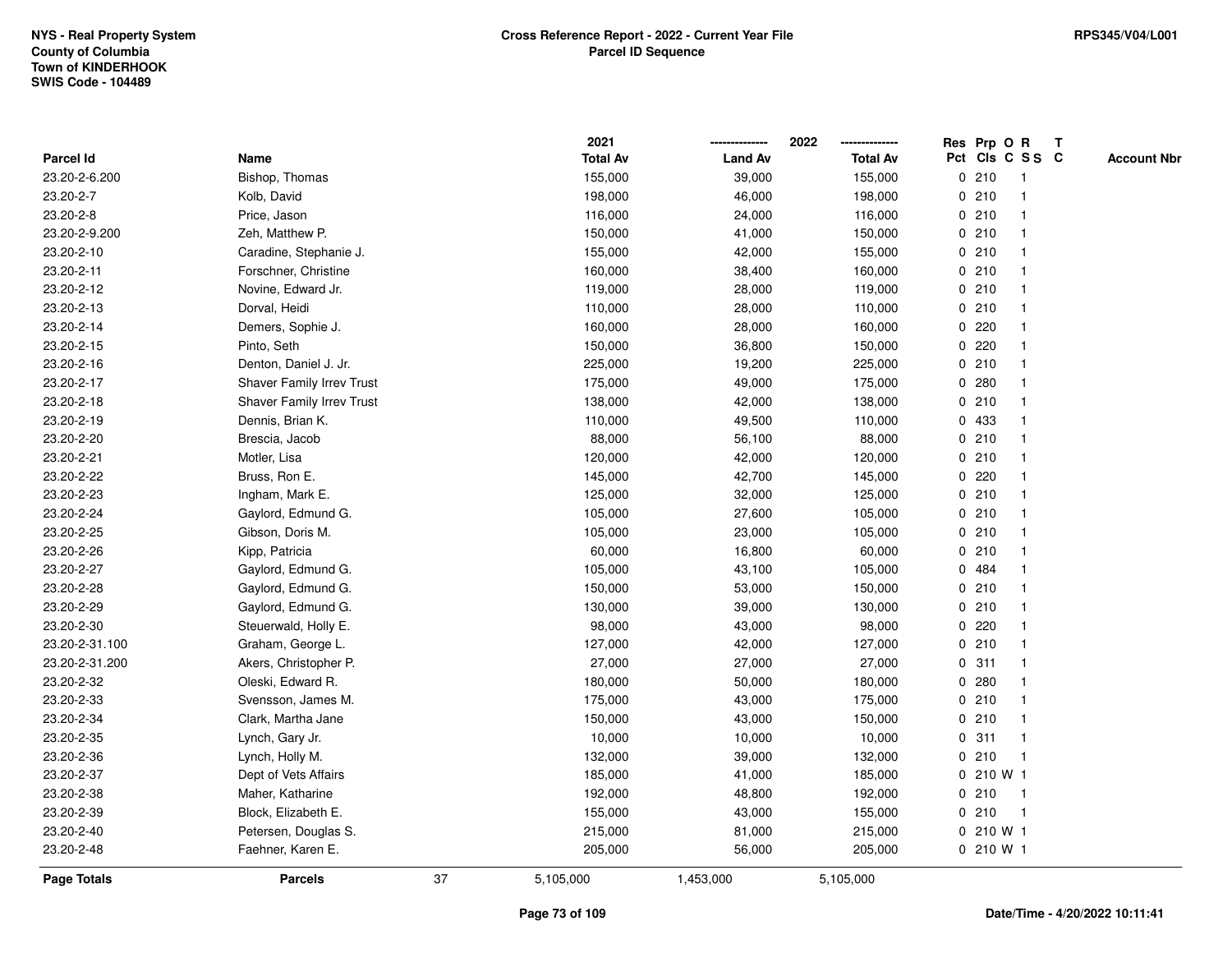|                    |                                |    | 2021            |                | 2022            | Res Prp O R  |                         | Т |                    |
|--------------------|--------------------------------|----|-----------------|----------------|-----------------|--------------|-------------------------|---|--------------------|
| Parcel Id          | Name                           |    | <b>Total Av</b> | <b>Land Av</b> | <b>Total Av</b> |              | Pct Cls C S S C         |   | <b>Account Nbr</b> |
| 23.20-2-49         | Walsh, William J. Jr.          |    | 250,000         | 70,000         | 250,000         | 0 210 W 1    |                         |   |                    |
| 23.20-2-50         | Kroha Noel, Sarah Jenna        |    | 35,000          | 34,000         | 35,000          | 0 312 W 1    |                         |   |                    |
| 23.20-2-51         | O Connell, Thomas              |    | 180,000         | 40,000         | 180,000         | $0, 210$ W 1 |                         |   |                    |
| 23.20-2-52         | Kroha Noel, Sarah Jenna        |    | 240,000         | 50,000         | 240,000         | 0210         | -1                      |   |                    |
| 23.20-2-53         | Cowherd, Tyler L.              |    | 165,000         | 32,000         | 165,000         | 0210         |                         |   |                    |
| 23.20-2-54         | Yates, Lloyd                   |    | 162,000         | 38,000         | 162,000         | 0210         |                         |   |                    |
| 23.20-2-55         | Slovak, Joseph                 |    | 160,000         | 39,000         | 160,000         | 0210         | -1                      |   |                    |
| 23.20-2-56         | Hotaling, Duane J.             |    | 140,000         | 38,000         | 140,000         | 0210         | $\overline{\mathbf{1}}$ |   |                    |
| 23.20-2-57         | Hotaling, Duane F.             |    | 25,000          | 24,000         | 25,000          | 0.312        | -1                      |   |                    |
| 23.20-2-58.100     | Handy, David E.                |    | 184,000         | 53,000         | 184,000         | 0210         | $\mathbf 1$             |   |                    |
| 23.20-2-58.200     | Handy, Janet                   |    | 132,000         | 38,000         | 132,000         | 0210         | -1                      |   |                    |
| 23.20-2-59         | Wasson, Robert                 |    | 163,000         | 42,000         | 163,000         | 0210         |                         |   |                    |
| 23.20-2-60         | Kilgour, James D. III.         |    | 160,000         | 44,000         | 160,000         | 0210         |                         |   |                    |
| 23.20-2-61         | Laurange, Timothy J.           |    | 200,000         | 41,000         | 200,000         | 0210         |                         |   |                    |
| 23.20-2-62         | Pawlows, Stacy E.              |    | 160,000         | 40,000         | 160,000         | 0210         |                         |   |                    |
| 23.20-2-63         | Merante, Thomas                |    | 135,000         | 41,000         | 300,000         | 0210         | $\mathbf{1}$            |   |                    |
| 23.20-2-64         | Wallach, Jason J.              |    | 195,000         | 41,000         | 195,000         | 0210         | $\mathbf{1}$            |   |                    |
| $24.17 - 1 - 1$    | Faehner, June                  |    | 50,000          | 50,000         | 50,000          | 0 311 W 1    |                         |   |                    |
| 24.17-1-2          | Boulos, Alan S.                |    | 620,000         | 89,000         | 620,000         | $0, 210$ W 1 |                         |   |                    |
| 24.17-1-3          | Gray, Cassandra L.             |    | 167,000         | 47,000         | 167,000         | 0 210 W 1    |                         |   |                    |
| 24.17-1-4          | Ridge, Vincent                 |    | 260,000         | 86,000         | 260,000         | 0 210 W 1    |                         |   |                    |
| $24.17 - 1 - 5$    | Lebel, Clarence                |    | 250,000         | 152,000        | 250,000         | 0 210 W 1    |                         |   |                    |
| 24.17-1-6          | Roosa, Rene A.                 |    | 195,000         | 75,900         | 195,000         | 0 210 W 1    |                         |   |                    |
| 24.17-1-7          | Polizzi, Thomas                |    | 195,000         | 55,000         | 195,000         | 0 210 W 1    |                         |   |                    |
| $24.17 - 1 - 8$    | Maresco, Harold M.             |    | 196,000         | 47,800         | 196,000         | 0 210 W 1    |                         |   |                    |
| 24.17-1-9          | Boll, Robert Jr.               |    | 125,000         | 35,000         | 125,000         | 0 449        |                         |   |                    |
| 24.17-1-10         | Boll, Robert J. Jr.            |    | 190,000         | 50,000         | 190,000         | 0 485        |                         |   |                    |
| 32.-1-2.100        | Hollyrock Farms Real Estate LL |    | 193,770         | 193,770        | 193,770         | $0$ 120      | -1                      |   |                    |
| 32.-1-2.200        | Vandenburgh, Bryan J.          |    | 83,000          | 97,000         | 477,000         | 0210         | $\overline{\mathbf{1}}$ |   |                    |
| 32.-1-3.112        | Williams, David A.             |    | 375,000         | 85,000         | 375,000         | 0210         | -1                      |   |                    |
| 32.-1-3.200        | Martin, William                |    | 295,000         | 54,000         | 295,000         | 0210         | $\mathbf 1$             |   |                    |
| $32.-1-4$          | Wilson, William A.             |    | 35,000          | 35,000         | 35,000          | 0.311        | -1                      |   |                    |
| $32.-1-5$          | Alberg, Carey O.               |    | 310,000         | 49,000         | 310,000         | 0210         |                         |   |                    |
| $32.-1-6$          | Westman, Karen                 |    | 320,000         | 45,000         | 320,000         | 0210         |                         |   |                    |
| $32.-1-7$          | Dickson, Linda L.              |    | 266,000         | 53,600         | 266,000         | 0210         | $\mathbf 1$             |   |                    |
| $32.-1-8.111$      | Showers, Ralph V.              |    | 240,000         | 59,500         | 240,000         | 0210         | $\mathbf{1}$            |   |                    |
| 32.-1-8.112        | Merwin, Lois A.                |    | 165,000         | 50,300         | 165,000         | 0210         | $\mathbf{1}$            |   |                    |
| <b>Page Totals</b> | <b>Parcels</b>                 | 37 | 7,216,770       | 2,114,870      | 7,775,770       |              |                         |   |                    |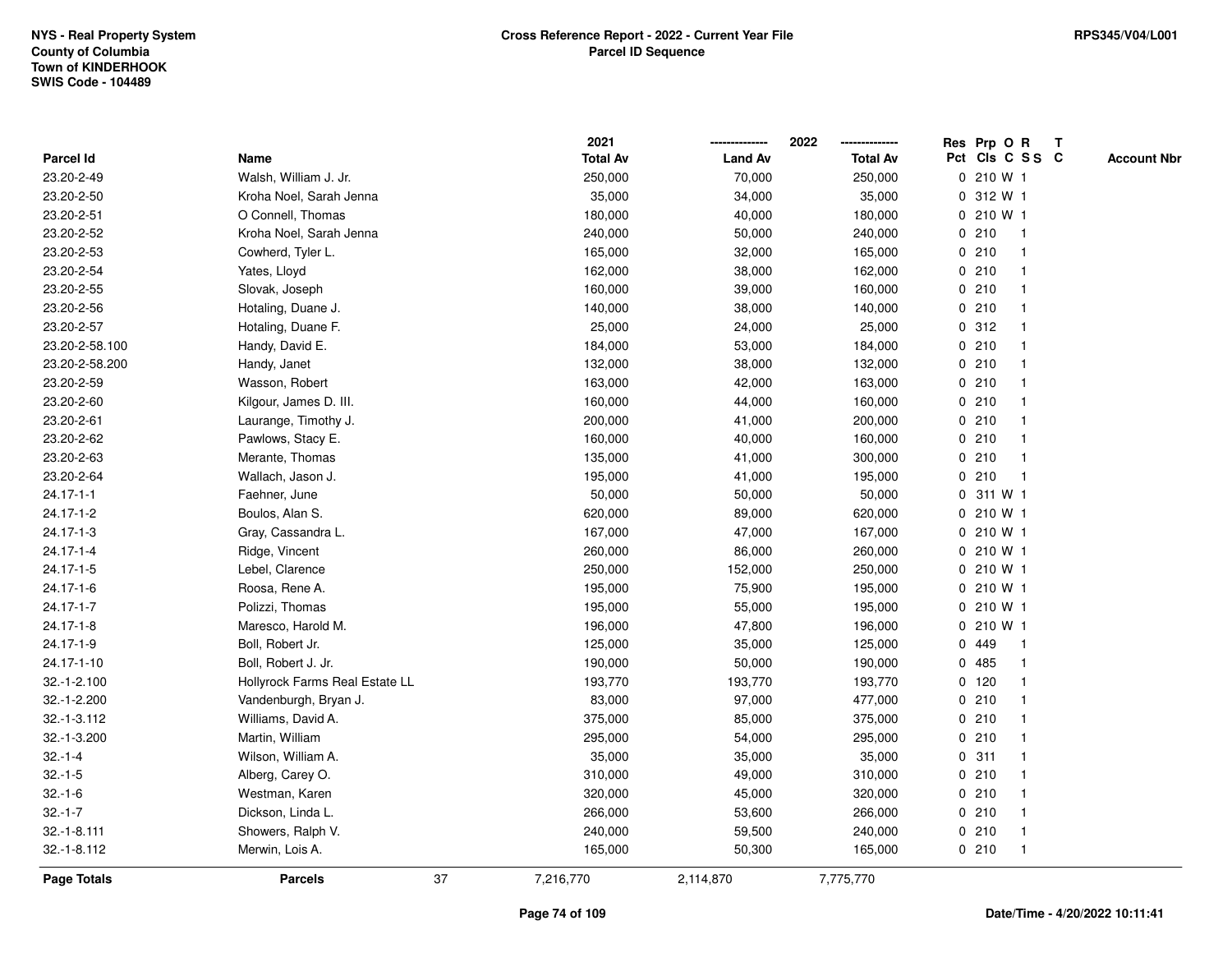|                |                              |    | 2021            |                | 2022            |             |         | Res Prp O R     | T                  |
|----------------|------------------------------|----|-----------------|----------------|-----------------|-------------|---------|-----------------|--------------------|
| Parcel Id      | Name                         |    | <b>Total Av</b> | <b>Land Av</b> | <b>Total Av</b> |             |         | Pct Cls C S S C | <b>Account Nbr</b> |
| 32.-1-8.120    | Harris, Joan                 |    | 192,000         | 58,800         | 192,000         |             | 0210    | $\mathbf{1}$    |                    |
| $32.-1-9$      | Bury, Gale H.                |    | 2,000           | 2,000          | 2,000           |             | 0.314   | $\overline{1}$  |                    |
| $32.-1-10.1$   | Marsh, William               |    | 855,000         | 650,000        | 855,000         |             | 0.241   | $\mathbf 1$     |                    |
| $32.-1-10.2$   | Insel, Michael               |    | 48,000          | 48,000         | 48,000          |             | 0 105   |                 |                    |
| $32.-1-11.111$ | Calcagno, Paul Jr.           |    | 240,000         | 181,600        | 240,000         |             | $0$ 120 |                 |                    |
| 32.-1-11.112   | Scarano, John                |    | 295,000         | 56,000         | 295,000         |             | 0210    |                 |                    |
| 32.-1-11.121   | Grout, Alan J.               |    | 130,000         | 125,000        | 130,000         |             | 0.312   |                 |                    |
| 32.-1-11.122   | Camp, Johanna M.             |    | 310,000         | 56,000         | 310,000         |             | 0210    | $\mathbf{1}$    |                    |
| 32.-1-11.210   | Hall Holding Corp            |    | 240,000         | 100,000        | 240,000         |             | 0.312   | -1              |                    |
| 32.-1-11.220   | Scarano, John T.             |    | 65,000          | 65,000         | 65,000          |             | 0.311   | $\mathbf 1$     |                    |
| $32.-1-12$     | McConville, Michelle C.      |    | 350,000         | 65,000         | 350,000         |             | 0210    |                 |                    |
| $32.-1-13$     | Clevenger, Brad              |    | 150,000         | 61,000         | 150,000         |             | 0210    |                 |                    |
| $32.-1-14$     | Beebe, Eric P.               |    | 169,000         | 68,000         | 169,000         |             | 0210    |                 |                    |
| $32.-1-15.111$ | Clayton, Timothy             |    | 410,000         | 65,000         | 410,000         |             | 0210    |                 |                    |
| 32.-1-15.112   | Rappleyea, Tal G.            |    | 495,000         | 79,000         | 495,000         | $\mathbf 0$ | 240     |                 |                    |
| 32.-1-15.121   | Insel, Michael S.            |    | 1,500,000       | 279,000        | 1,500,000       | 0           | 280     |                 |                    |
| 32.-1-15.122   | <b>BEI Acres, LLC</b>        |    | 110,000         | 110,000        | 110,000         | $\mathbf 0$ | 322     |                 |                    |
| 32.-1-15.200   | Zincio, William              |    | 125,000         | 125,000        | 125,000         |             | 0.314   |                 |                    |
| $32.-1-16$     | Mesick, Shawn A.             |    | 280,000         | 51,800         | 280,000         |             | 0210    |                 |                    |
| $32.-1-17$     | Curtin, Daniel J and Anne F. |    | 305,000         | 51,000         | 305,000         |             | 0210    |                 |                    |
| $32.-1-18$     | Gottheim, Robert             |    | 475,000         | 51,000         | 475,000         |             | 0210    |                 |                    |
| 32.-1-19.110   | McKay, Alan                  |    | 245,000         | 51,600         | 245,000         |             | 0210    |                 |                    |
| 32.-1-19.120   | Moore, Karlee                |    | 210,000         | 52,000         | 210,000         |             | 0210    | -1              |                    |
| 32.-1-19.200   | Antolowitz, David R.         |    | 330,000         | 48,000         | 330,000         |             | 0210    | $\mathbf{1}$    |                    |
| $32.-1-20$     | Bates, Lenore                |    | 235,000         | 44,000         | 239,000         |             | 0210    |                 |                    |
| $32.-1-21$     | Teal, Phyllis                |    | 235,000         | 48,000         | 235,000         |             | 0210    |                 |                    |
| $32.-1-22$     | Bertrand, Richard            |    | 245,000         | 51,000         | 245,000         |             | 0210    |                 |                    |
| $32.-1-23$     | Jewell, Kenneth J.           |    | 295,000         | 50,000         | 295,000         |             | 0210    |                 |                    |
| $32.-1-24$     | Cooley, Stephen              |    | 295,000         | 52,000         | 295,000         |             | 0210    |                 |                    |
| $32.-1-25$     | Gans, Roger                  |    | 260,000         | 54,000         | 260,000         |             | 0210    | 1               |                    |
| $32.-1-26$     | McConnell, Patrick B.        |    | 325,000         | 53,000         | 325,000         |             | 0210    | $\mathbf 1$     |                    |
| $32.-1-27$     | Boor, Cindy                  |    | 265,000         | 52,800         | 265,000         |             | 0210    | $\mathbf 1$     |                    |
| $32.-1-28$     | Altobelli, John              |    | 110,000         | 110,000        | 110,000         |             | $0$ 120 |                 |                    |
| 32.-1-29.200   | Farrere, Carol               |    | 330,000         | 57,200         | 330,000         |             | 0210    |                 |                    |
| $32.-1-30$     | Richardson, Francis R.       |    | 270,000         | 55,000         | 270,000         |             | 0210    |                 |                    |
| $32.-1-31$     | Altobelli, John              |    | 110,000         | 110,000        | 110,000         |             | $0$ 120 | -1              |                    |
| $32.-1-32$     | Kittle, Cathleen             |    | 280,000         | 42,000         | 280,000         |             | 0210    | $\overline{1}$  |                    |
| Page Totals    | <b>Parcels</b>               | 37 | 10,786,000      | 3,278,800      | 10,790,000      |             |         |                 |                    |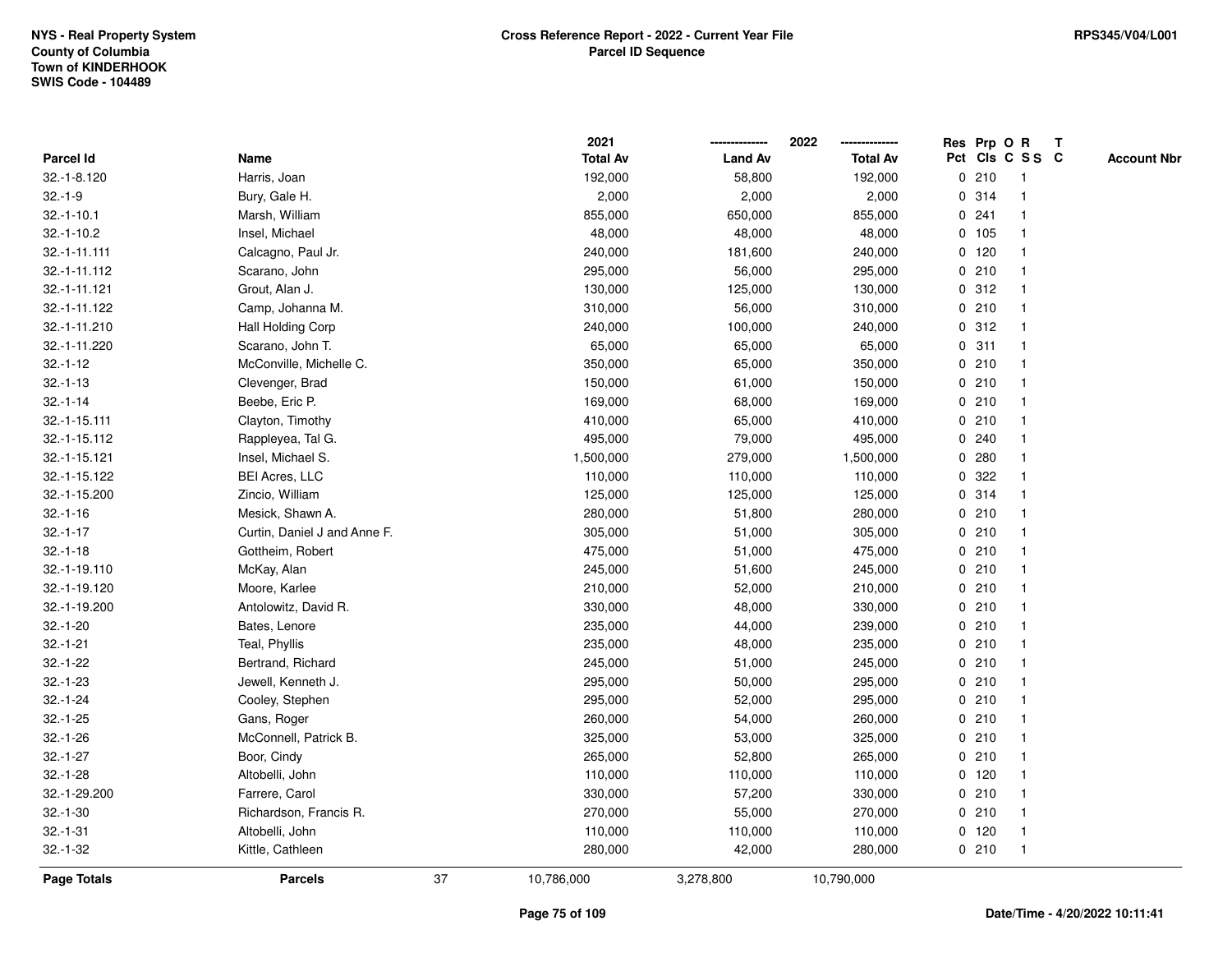|               |                           |    | 2021            |                | 2022            |             |         | Res Prp O R     | $\mathbf{T}$ |                    |
|---------------|---------------------------|----|-----------------|----------------|-----------------|-------------|---------|-----------------|--------------|--------------------|
| Parcel Id     | Name                      |    | <b>Total Av</b> | <b>Land Av</b> | <b>Total Av</b> |             |         | Pct Cls C S S C |              | <b>Account Nbr</b> |
| $32.-1-33$    | Ehrlich, Jane             |    | 280,000         | 50,800         | 280,000         |             | 0210    |                 |              |                    |
| 32.-1-34.100  | Wood, Matthew P.          |    | 500,000         | 59,900         | 500,000         |             | 0210    |                 |              |                    |
| 32.-1-34.200  | Soler, Lorenzo            |    | 945,000         | 130,900        | 945,000         |             | 0210    | -1              |              |                    |
| $32.-1-35$    | Keller, Eric              |    | 320,000         | 66,000         | 320,000         | $\mathbf 0$ | 210     | -1              |              |                    |
| $32.-1-36$    | Laviano, Joseph S.        |    | 245,000         | 57,000         | 245,000         |             | 0210    | $\mathbf{1}$    |              |                    |
| 32.-1-37.100  | The Devereux Foundation   |    | 340,000         | 71,800         | 340,000         |             | 0210    | 8               |              |                    |
| 32.-1-37.200  | Miller, Rebecca           |    | 325,000         | 56,000         | 325,000         |             | 0210    |                 |              |                    |
| 32.-1-38.111  | Soler, Lorenzo            |    | 144,000         | 144,000        | 144,000         |             | 0.322   |                 |              |                    |
| 32.-1-38.112  | Soler, Lorenzo            |    | 65,000          | 65,000         | 65,000          |             | 0.314   |                 |              |                    |
| 32.-1-38.121  | Manierre, Steven J.       |    | 465,000         | 67,000         | 465,000         |             | 0210    |                 |              |                    |
| 32.-1-38.122  | Carey, Paul J.            |    | 102,000         | 77,500         | 102,000         |             | 0.312   | $\mathbf{1}$    |              |                    |
| 32.-1-38.200  | Nicoletta, Angelo         |    | 725,000         | 66,000         | 725,000         |             | 0210    | -1              |              |                    |
| $32.-1-39$    | Inglis, Daniel            |    | 265,000         | 45,200         | 265,000         |             | 0210    | -1              |              |                    |
| $32.-1-40$    | Cadman, Kathryn P.        |    | 310,000         | 45,000         | 310,000         |             | 0210    |                 |              |                    |
| $32.-1-41$    | Scott, Frank J.           |    | 350,000         | 51,000         | 350,000         | 0           | 220     |                 |              |                    |
| 32.-1-43.100  | Niagara Mohawk Power Corp |    | 163,780         | 163,780        | 163,780         | 0           | 380     | 6               |              |                    |
| 32.-1-43.200  | Niagara Mohawk Power Corp |    | 699,045         | 15,000         | 671,683         | 0           | 872     | 6               |              |                    |
| $32.-1-45$    | McGovern, Stacey          |    | 575,000         | 381,700        | 575,000         | 0           | 241     |                 |              |                    |
| $32.-1-46$    | Wilson, William           |    | 775,000         | 132,000        | 775,000         |             | 0.240   | -1              |              |                    |
| $32.-1-47$    | Squillante, Laura L.      |    | 395,000         | 51,000         | 395,000         |             | 0210    |                 |              |                    |
| $32.-1-48$    | Merrow, Michael           |    | 375,000         | 53,600         | 375,000         |             | 0210    |                 |              |                    |
| $32.-1-49$    | Sayers, Richard M.        |    | 315,000         | 50,500         | 315,000         |             | 0210    |                 |              |                    |
| $32.-1-50$    | Patricelli, Phyllis       |    | 245,000         | 49,800         | 245,000         |             | 0210    |                 |              |                    |
| $32.-1-51$    | Joralemon, Scott P.       |    | 385,000         | 44,000         | 385,000         |             | 0210    | $\mathbf{1}$    |              |                    |
| $32 - 1 - 52$ | Antalek, James            |    | 330,000         | 48,800         | 330,000         |             | 0210    | -1              |              |                    |
| $32.-1-53$    | Jacoby, Mary              |    | 455,000         | 63,000         | 455,000         |             | 0210    | $\mathbf 1$     |              |                    |
| $32.-1-54$    | Alecksynas, Harold        |    | 380,000         | 56,000         | 380,000         |             | 0210    |                 |              |                    |
| $32.-1-55$    | Wilary, John B. III.      |    | 380,000         | 56,000         | 380,000         |             | 0210    |                 |              |                    |
| $32.-1-56$    | Leal, Jose M.             |    | 55,000          | 55,000         | 55,000          |             | 0.314   |                 |              |                    |
| $32.-1-57$    | Pregont, Scott M.         |    | 445,000         | 55,500         | 445,000         |             | 0210    |                 |              |                    |
| $32.-1-58$    | Kircher, John S.          |    | 385,000         | 55,000         | 385,000         |             | 0210    | -1              |              |                    |
| $32.-1-59$    | Guarino, Don U.           |    | 392,000         | 56,000         | 392,000         |             | 0210    | $\mathbf 1$     |              |                    |
| $32.-1-61$    | Town Of Kinderhook        |    | 50,000          | 50,000         | 50,000          |             | 0 692   | 8               |              |                    |
| 32.-1-62.100  | Calcagno, Paul Jr.        |    | 265,000         | 265,000        | 265,000         |             | $0$ 120 |                 |              |                    |
| 32.-1-62.200  | Calcagno, Paul Jr.        |    | 725,000         | 108,000        | 725,000         |             | 0.241   |                 |              |                    |
| $32.-1-63$    | Mierzwa, Eugene           |    | 62,000          | 62,000         | 62,000          |             | 0.311   | $\mathbf{1}$    |              |                    |
| $32.-1-64$    | CCRC, INC                 |    | 380,000         | 66,800         | 380,000         |             | 0210    | 8               |              |                    |
| Page Totals   | <b>Parcels</b>            | 37 | 13,612,825      | 2,991,580      | 13,585,463      |             |         |                 |              |                    |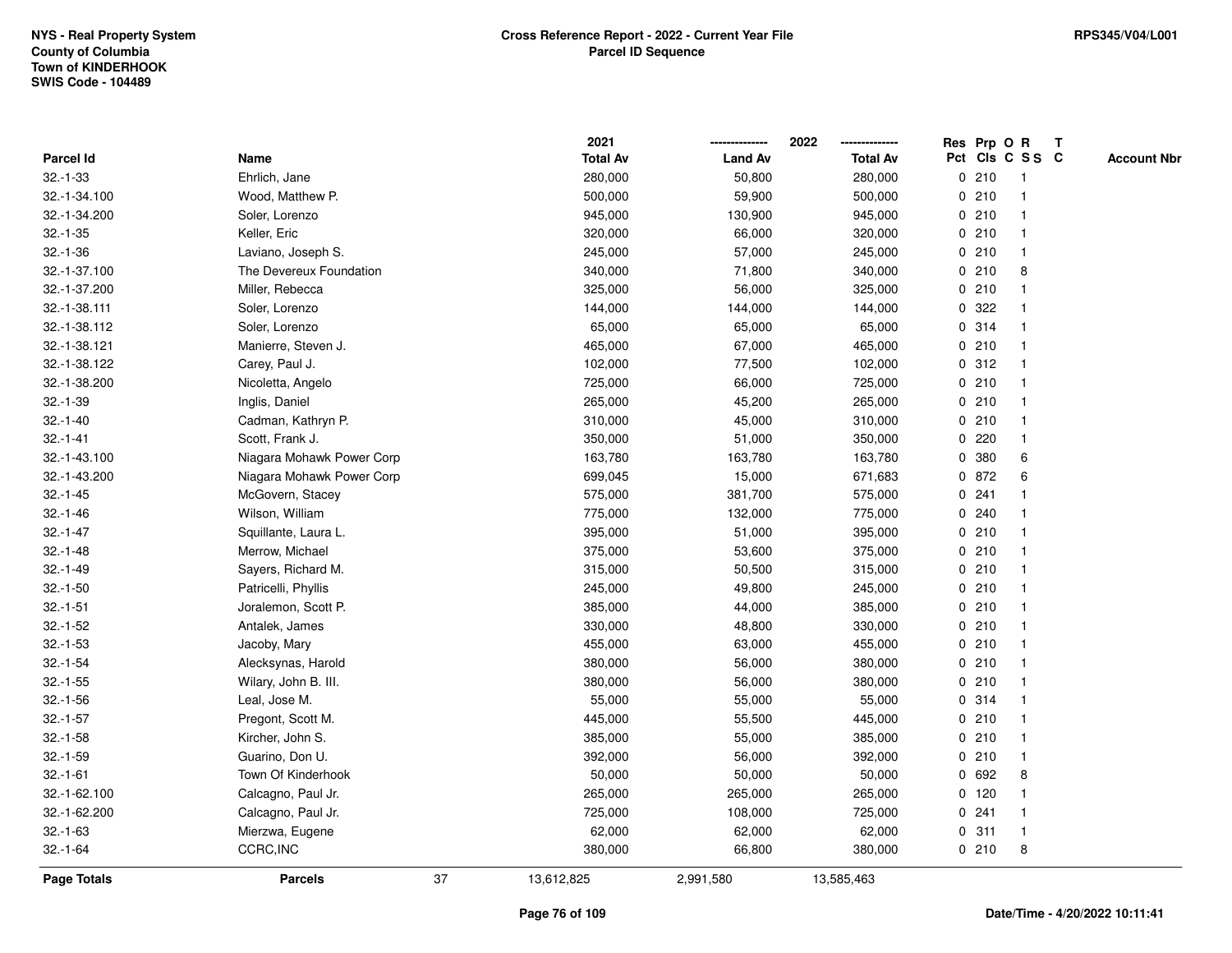|               |                         |    | 2021            |                | 2022<br>-------------- |   |           | Res Prp O R     | $\mathbf{T}$ |                    |
|---------------|-------------------------|----|-----------------|----------------|------------------------|---|-----------|-----------------|--------------|--------------------|
| Parcel Id     | Name                    |    | <b>Total Av</b> | <b>Land Av</b> | <b>Total Av</b>        |   |           | Pct Cls C S S C |              | <b>Account Nbr</b> |
| $32.-1-65$    | Garrison, Natalie       |    | 298,000         | 66,000         | 298,000                |   | 0210      |                 |              |                    |
| $32.-1-66$    | Verro, James D.         |    | 425,000         | 75,000         | 425,000                |   | 0210      |                 |              |                    |
| $32.-1-67$    | Moore, John E.          |    | 310,000         | 72,100         | 310,000                |   | 0210      |                 |              |                    |
| $32.-1-68$    | Matacchiero, Richard W. |    | 350,000         | 66,500         | 350,000                |   | 0210      |                 |              |                    |
| $32.-1-69$    | Prendergast, Patrick J. |    | 350,000         | 69,200         | 350,000                |   | 0210      |                 |              |                    |
| $32.-1-70$    | Clemente, Roberta P.    |    | 405,000         | 86,000         | 405,000                |   | 0210      |                 |              |                    |
| $32.-1-71$    | Berlin, Dale            |    | 350,000         | 75,000         | 350,000                |   | 0210      |                 |              |                    |
| $32 - 1 - 72$ | Curcio, M. Joan         |    | 380,000         | 90,800         | 380,000                |   | 0210      |                 |              |                    |
| $32.-1-73$    | Mostaccio, Peter        |    | 355,000         | 54,000         | 355,000                |   | 0210      |                 |              |                    |
| $32.-1-74$    | Donovan, Traci A.       |    | 480,000         | 54,000         | 480,000                |   | 0210      |                 |              |                    |
| $32.-1-75$    | Worley, George E.       |    | 310,000         | 61,000         | 310,000                |   | 0210      | $\mathbf 1$     |              |                    |
| $32.-1-76$    | Tansey, James E.        |    | 330,000         | 55,200         | 330,000                |   | 0 210     |                 |              |                    |
| $32.-1-77$    | Insel, Michael S.       |    | 60,000          | 60,000         | 60,000                 |   | 0.314     |                 |              |                    |
| $32.-1-78$    | Corngold, Eric          |    | 750,000         | 79,100         | 750,000                |   | 0210      |                 |              |                    |
| $32.-1-79$    | <b>BEI Acres, LLC</b>   |    | 60,000          | 60,000         | 60,000                 |   | 0.314     |                 |              |                    |
| $32.-1-80$    | <b>BEI Acres, LLC</b>   |    | 125,000         | 125,000        | 125,000                |   | 0.322     |                 |              |                    |
| $32.-1-81$    | Valley, Stephen R.      |    | 540,000         | 67,000         | 540,000                |   | 0210      |                 |              |                    |
| $32.-1-82$    | Nicoletta, Angelo       |    | 700,000         | 65,000         | 700,000                |   | 0210      |                 |              |                    |
| $32.-1-83$    | Einhorn, Thomas         |    | 270,000         | 82,000         | 270,000                |   | 0210      |                 |              |                    |
| $32.-1-84$    | Fischer, Patricia       |    | 50,000          | 50,000         | 50,000                 |   | 0.314     |                 |              |                    |
| $32.-1-85$    | Kennett, Dorothy        |    | 330,000         | 64,000         | 330,000                |   | 0210      |                 |              |                    |
| $32.-1-86$    | Siter, Kenneth J.       |    | 370,000         | 76,000         | 370,000                |   | 0210      |                 |              |                    |
| $32.-1-87$    | Bernstein, Charles      |    | 285,000         | 62,500         | 285,000                |   | 0210      |                 |              |                    |
| $32.-1-88$    | Decker, L Christopher   |    | 410,000         | 61,000         | 410,000                |   | 0210      |                 |              |                    |
| $32.-1-89$    | Muller, Christopher J.  |    | 345,000         | 56,000         | 345,000                |   | 0210      |                 |              |                    |
| $32.-1-90$    | Hoot, Scott             |    | 325,000         | 61,000         | 325,000                |   | 0210      |                 |              |                    |
| $32.-1-91$    | Franklin, Peter A.      |    | 380,000         | 54,100         | 380,000                |   | 0210      |                 |              |                    |
| $32.-1-92$    | Grogan, Steven J.       |    | 310,000         | 55,000         | 310,000                |   | 0210      |                 |              |                    |
| $32.-1-93$    | Heffner, Michael A. JR. |    | 525,000         | 81,000         | 525,000                |   | 0210      |                 |              |                    |
| $32.-1-94$    | Skiermont, Richard      |    | 490,000         | 59,000         | 490,000                |   | 0210      | $\mathbf{1}$    |              |                    |
| $32.-2-1$     | Howard, Andrew B.       |    | 495,000         | 59,600         | 495,000                | 0 | 210 A 1   |                 |              |                    |
| $32.-2-2$     | Better, William         |    | 725,000         | 243,000        | 765,000                |   | 0 240 A 1 |                 |              |                    |
| $32.-2-2.3$   | Better, William         |    |                 | 211,800        | 765,000                |   | 0 240 A 1 |                 |              |                    |
| $32.-2-2.4$   | Altobelli, John H.      |    |                 | 54,000         | 54,000                 |   | 0.311     | $\overline{1}$  |              |                    |
| $32.-2-3$     | Rosenstrach, Alex       |    | 1,100,000       | 187,400        | 1,100,000              |   | 0.240     |                 |              |                    |
| $32.-2-4$     | Adee, Clinton           |    | 160,000         | 160,000        | 160,000                | 0 | 322 A 1   |                 |              |                    |
| $32.-2-5$     | Lebowitz, Michael       |    | 1,500,000       | 119,000        | 1,500,000              |   | 0.240     | $\overline{1}$  |              |                    |
| Page Totals   | <b>Parcels</b>          | 36 | 13,923,000      | 2,834,300      | 14,742,000             |   |           |                 |              |                    |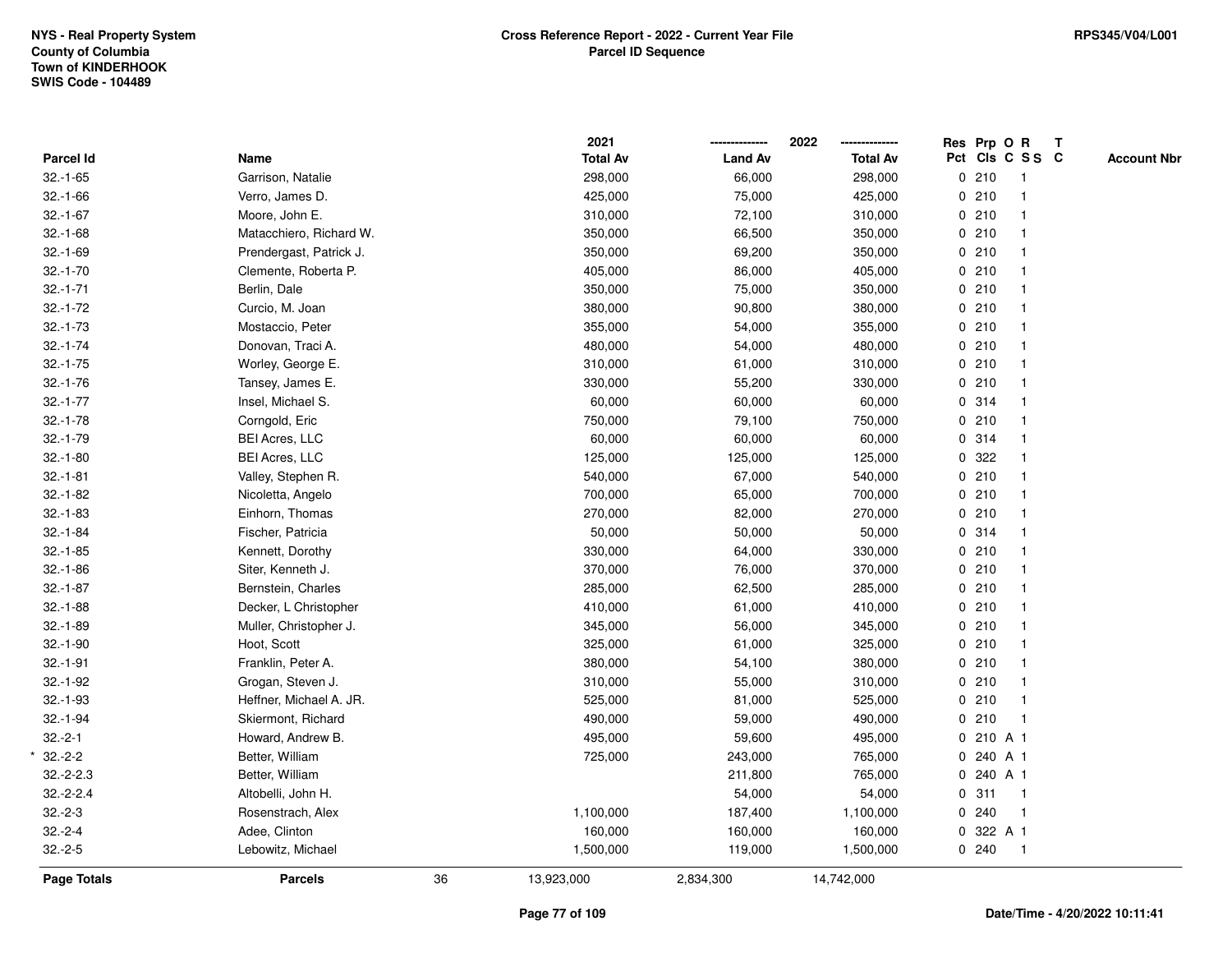|                    |                             |    | 2021            |                | 2022            | Res Prp O R<br>$\mathbf{T}$           |
|--------------------|-----------------------------|----|-----------------|----------------|-----------------|---------------------------------------|
| <b>Parcel Id</b>   | Name                        |    | <b>Total Av</b> | <b>Land Av</b> | <b>Total Av</b> | Pct Cls C S S C<br><b>Account Nbr</b> |
| $32.-2-6$          | Better, William J.          |    | 60,000          | 60,000         | 60,000          | 322 A 1<br>0                          |
| $32.-2-7$          | Pinkowski Builders Inc      |    | 105,000         | 105,000        | 105,000         | 322 A 1<br>0                          |
| $32.-2-8$          | Pinkowski Builders Inc      |    | 100,000         | 100,000        | 100,000         | 322 A 1<br>0                          |
| $32.-2-9$          | Pinkowski Builders Inc      |    | 95,000          | 95,000         | 95,000          | 322 A 1<br>$\mathbf 0$                |
| $32.-2-10$         | Pinkowski Builders Inc      |    | 100,000         | 100,000        | 100,000         | 312 A 1<br>0                          |
| $32.-2-11$         | Pianelli, James V.          |    | 100,000         | 100,000        | 100,000         | 0.314<br>$\mathbf{1}$                 |
| $32.-2-12$         | Pinkowski Builders Inc      |    | 150,000         | 150,000        | 150,000         | 0 322 A 1                             |
| $32.-2-13$         | Pinkowski Builders Inc      |    | 5,000           | 5,000          | 5,000           | 0 314 A 1                             |
| $32.-2-14$         | Patzwahl, Scott             |    | 3,000           | 3,000          | 3,000           | 0 314 A 1                             |
| $32.-2-15$         | Pinkowski Builders Inc      |    | 15,000          | 15,000         | 15,000          | 314 A 1<br>0                          |
| $32.-2-16$         | Pinkowski Builders Inc      |    | 115,000         | 115,000        | 115,000         | 322 A 1<br>0                          |
| $32.-2-17$         | Farrere, Carol              |    | 62,000          | 55,000         | 62,000          | 312<br>$\mathbf{0}$<br>$\overline{1}$ |
| $32.-2-18$         | Farrere, Carol              |    | 65,000          | 65,000         | 65,000          | 0 314<br>-1                           |
| $32.-2-19$         | <b>Fairland Farms HOA</b>   |    |                 | 45,900         | 45,900          | 0 311 A 1                             |
| 32.2-1-1.100       | Roginski, Peter J. Jr.      |    | 150,000         | 46,000         | 150,000         | 0210                                  |
| 32.2-1-1.200       | Hohneker, Stephen A.        |    | 285,000         | 42,000         | 285,000         | 0210                                  |
| $32.2 - 1 - 2$     | Strobel, Paul E.            |    | 195,000         | 41,000         | 198,000         | 210<br>0                              |
| $32.2 - 1 - 3$     | Secovnie, Robert            |    | 225,000         | 41,000         | 225,000         | 0210<br>-1                            |
| $32.2 - 1 - 4$     | Rivenburgh, Guy             |    | 240,000         | 41,000         | 240,000         | 0210<br>$\mathbf 1$                   |
| $32.2 - 1 - 5$     | Seebode, Barbara K.         |    | 190,000         | 41,000         | 190,000         | 0210                                  |
| $32.2 - 1 - 6$     | Rice, Lisa D.               |    | 215,000         | 42,000         | 215,000         | 0210                                  |
| $32.2 - 1 - 7$     | Burt, Winston C. Jr.        |    | 215,000         | 44,000         | 215,000         | 0210                                  |
| $32.2 - 1 - 8$     | Yankowski, David W.         |    | 240,000         | 43,000         | 240,000         | 0210                                  |
| $32.2 - 1 - 9$     | Hogencamp, James            |    | 225,000         | 46,000         | 225,000         | 210<br>0<br>$\overline{\mathbf{1}}$   |
| $32.2 - 1 - 10$    | Vinchiarello, Michael W. Jr |    | 205,000         | 47,000         | 205,000         | 0210<br>-1                            |
| $32.2 - 1 - 11$    | Hallenbeck, Linda           |    | 220,000         | 43,000         | 220,000         | 0210<br>-1                            |
| $32.2 - 1 - 12$    | Shaw, Patricia              |    | 230,000         | 42,000         | 230,000         | 0210                                  |
| $32.2 - 1 - 13$    | Barbera, Michael            |    | 193,000         | 50,400         | 193,000         | 0210                                  |
| $32.2 - 1 - 14$    | Garvey, Susan M.            |    | 270,000         | 51,800         | 270,000         | 0210                                  |
| $32.2 - 1 - 15$    | Olender, Stanley K.         |    | 225,000         | 51,100         | 225,000         | 0210                                  |
| $32.2 - 1 - 16$    | Piro, Peter                 |    | 172,000         | 43,000         | 172,000         | 0210<br>-1                            |
| $32.2 - 1 - 17$    | Sills, Adrienne D.          |    | 225,000         | 42,400         | 258,400         | 0210<br>-1                            |
| $32.2 - 1 - 18$    | Christian, Marc             |    | 230,000         | 46,200         | 230,000         | 0210                                  |
| $32.2 - 1 - 19$    | Schneider, Arnold           |    | 225,000         | 43,600         | 225,000         | 0210                                  |
| 32.2-1-20          | Duryea, Kenneth W.          |    | 195,000         | 41,200         | 195,000         | 0210                                  |
| $32.2 - 1 - 21$    | Prior, Glenda L.            |    | 195,000         | 40,400         | 195,000         | 0210<br>$\mathbf 1$                   |
| 32.2-1-22          | Pfundstein, Mary A.         |    | 190,000         | 40,400         | 190,000         | 0210<br>$\mathbf 1$                   |
| <b>Page Totals</b> | <b>Parcels</b>              | 37 | 5,930,000       | 2,023,400      | 6,012,300       |                                       |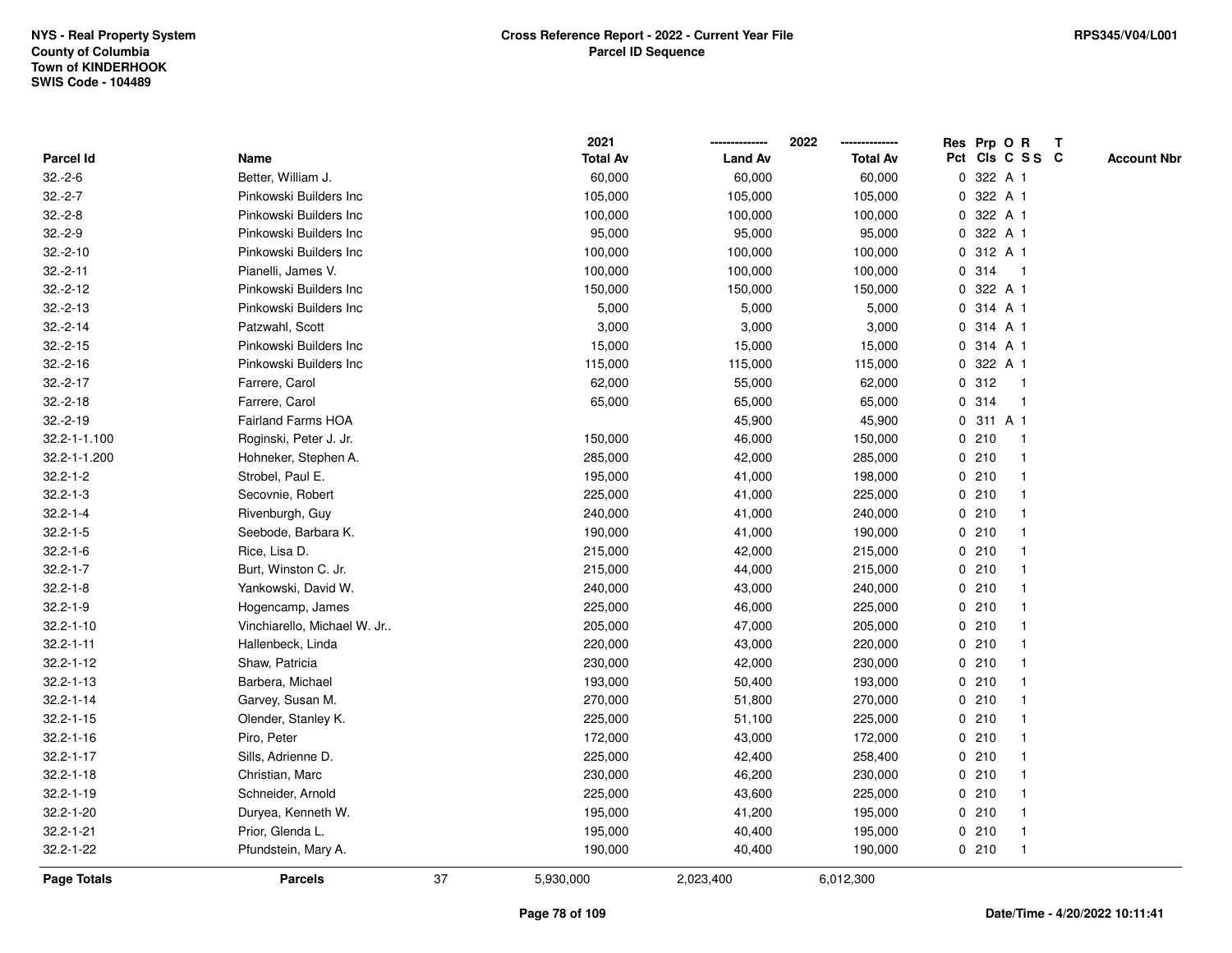|                    |                           |    | 2021            |                | 2022            |   | Res Prp O R |                         | T |                    |
|--------------------|---------------------------|----|-----------------|----------------|-----------------|---|-------------|-------------------------|---|--------------------|
| Parcel Id          | Name                      |    | <b>Total Av</b> | <b>Land Av</b> | <b>Total Av</b> |   |             | Pct Cls C S S C         |   | <b>Account Nbr</b> |
| 32.2-1-23          | Verbraska, Wesley         |    | 230,000         | 40,400         | 230,000         |   | 0210        | $\overline{1}$          |   |                    |
| $32.2 - 1 - 24$    | Smith, Richard S.         |    | 235,000         | 42,600         | 235,000         |   | 0210        | $\overline{1}$          |   |                    |
| $32.2 - 1 - 25$    | Baillargeon, Carl P.      |    | 205,000         | 52,000         | 205,000         |   | 0210        | 1                       |   |                    |
| $32.2 - 1 - 26$    | Leamy, Michael            |    | 200,000         | 50,000         | 200,000         |   | 0210        |                         |   |                    |
| 32.2-1-27          | Conway, Ashley            |    | 225,000         | 47,400         | 225,000         |   | 0210        |                         |   |                    |
| 32.2-1-28          | Laurie, James             |    | 235,000         | 41,600         | 235,000         |   | 0210        |                         |   |                    |
| 32.2-1-29          | Campion, Christine Greene |    | 215,000         | 42,000         | 215,000         |   | 0210        |                         |   |                    |
| 32.2-1-30          | White, Matthew J.         |    | 205,000         | 42,200         | 205,000         | 0 | 210         | -1                      |   |                    |
| $32.2 - 1 - 31$    | Somers, Nancy H.          |    | 255,000         | 40,000         | 255,000         |   | 0210        | $\overline{1}$          |   |                    |
| 32.2-1-32          | Mellyn, Mary E.           |    | 215,000         | 40,400         | 215,000         |   | 0210        | $\mathbf{1}$            |   |                    |
| $32.2 - 1 - 33$    | Hunt, John A.             |    | 230,000         | 45,000         | 230,000         |   | 0210        |                         |   |                    |
| 32.2-1-34          | Turrin, Scott T.          |    | 250,000         | 44,400         | 250,000         |   | 0210        |                         |   |                    |
| $32.2 - 1 - 35$    | Burke, Christine          |    | 240,000         | 48,800         | 240,000         |   | 0210        |                         |   |                    |
| 32.2-1-36          | Romero, Jose              |    | 230,000         | 45,200         | 230,000         |   | 0210        |                         |   |                    |
| 32.2-1-37          | Mehu, Michel L.           |    | 235,000         | 41,200         | 235,000         | 0 | 210         | $\overline{\mathbf{1}}$ |   |                    |
| 32.2-1-38          | Praga, Camille            |    | 250,000         | 41,000         | 250,000         |   | 0210        | -1                      |   |                    |
| 32.2-1-39          | Tuthill, Gary L.          |    | 220,000         | 41,000         | 220,000         |   | 0210        | $\mathbf{1}$            |   |                    |
| $32.2 - 1 - 40$    | Berlin, Michael A.        |    | 220,000         | 41,000         | 220,000         |   | 0210        |                         |   |                    |
| $32.2 - 1 - 41$    | Green, Leslie             |    | 185,000         | 35,000         | 185,000         |   | 0210        |                         |   |                    |
| $32.2 - 1 - 42$    | Jablanski, E B.           |    | 250,000         | 40,000         | 271,800         |   | 0210        |                         |   |                    |
| 32.2-1-43          | Freeman, Donna            |    | 185,000         | 41,000         | 185,000         |   | 0210        |                         |   |                    |
| $32.2 - 1 - 44$    | Djurdjevic, Mato          |    | 230,000         | 41,000         | 230,000         |   | 0210        | $\overline{\mathbf{1}}$ |   |                    |
| $32.2 - 1 - 45$    | Stead, Charles            |    | 230,000         | 41,600         | 230,000         |   | 0210        | $\overline{\mathbf{1}}$ |   |                    |
| $32.2 - 1 - 46$    | Pulcher, Paul J.          |    | 183,100         | 41,200         | 183,100         |   | 0210        | 1                       |   |                    |
| $32.2 - 1 - 47$    | Chiaro, Mary Ann          |    | 240,000         | 41,000         | 240,000         |   | 0210        |                         |   |                    |
| $32.2 - 1 - 48$    | Whitbeck, Betty A.        |    | 215,000         | 41,800         | 215,000         |   | 0210        |                         |   |                    |
| 33.-1-1.200        | Grout, Alan J.            |    | 355,400         | 355,400        | 355,400         |   | 0 151       |                         |   |                    |
| $33.-1-2$          | Yonder Fruit Farms Inc    |    | 1,200,000       | 149,000        | 1,220,000       |   | 0446        |                         |   |                    |
| $33.-1-3$          | Strehler, Edwin R.        |    | 140,000         | 42,000         | 140,000         |   | 0210        | -1                      |   |                    |
| $33.-1-4$          | Clark, Lewis O.           |    | 250,000         | 65,000         | 250,000         | 0 | 210         | $\mathbf{1}$            |   |                    |
| $33.-1-6$          | Mutsu LLC                 |    | 151,000         | 151,000        | 151,000         |   | 0 105       | $\mathbf{1}$            |   |                    |
| 33.-1-7.100        | Mutsu LLC                 |    | 275,000         | 170,400        | 275,000         |   | 0.240       |                         |   |                    |
| 33.-1-7.210        | Clark, William J.         |    | 400,000         | 61,100         | 400,000         |   | 0210        |                         |   |                    |
| 33.-1-7.220        | Fuhrmann, Paul            |    | 365,000         | 66,200         | 365,000         |   | 0210        |                         |   |                    |
| $33.-1-8$          | Jannsen, Peter B.         |    | 135,000         | 35,000         | 135,000         |   | 0210        | $\mathbf{1}$            |   |                    |
| $33.-1-9$          | Weismantel, W Gerald      |    | 230,000         | 54,000         | 230,000         |   | 0210        | $\overline{1}$          |   |                    |
| $33.-1-10.3$       | Town of Kinderhook        |    | 1,959,500       | 206,000        | 1,959,500       |   | 0652        | 8                       |   |                    |
| <b>Page Totals</b> | <b>Parcels</b>            | 37 | 11,274,000      | 2,463,900      | 11,315,800      |   |             |                         |   |                    |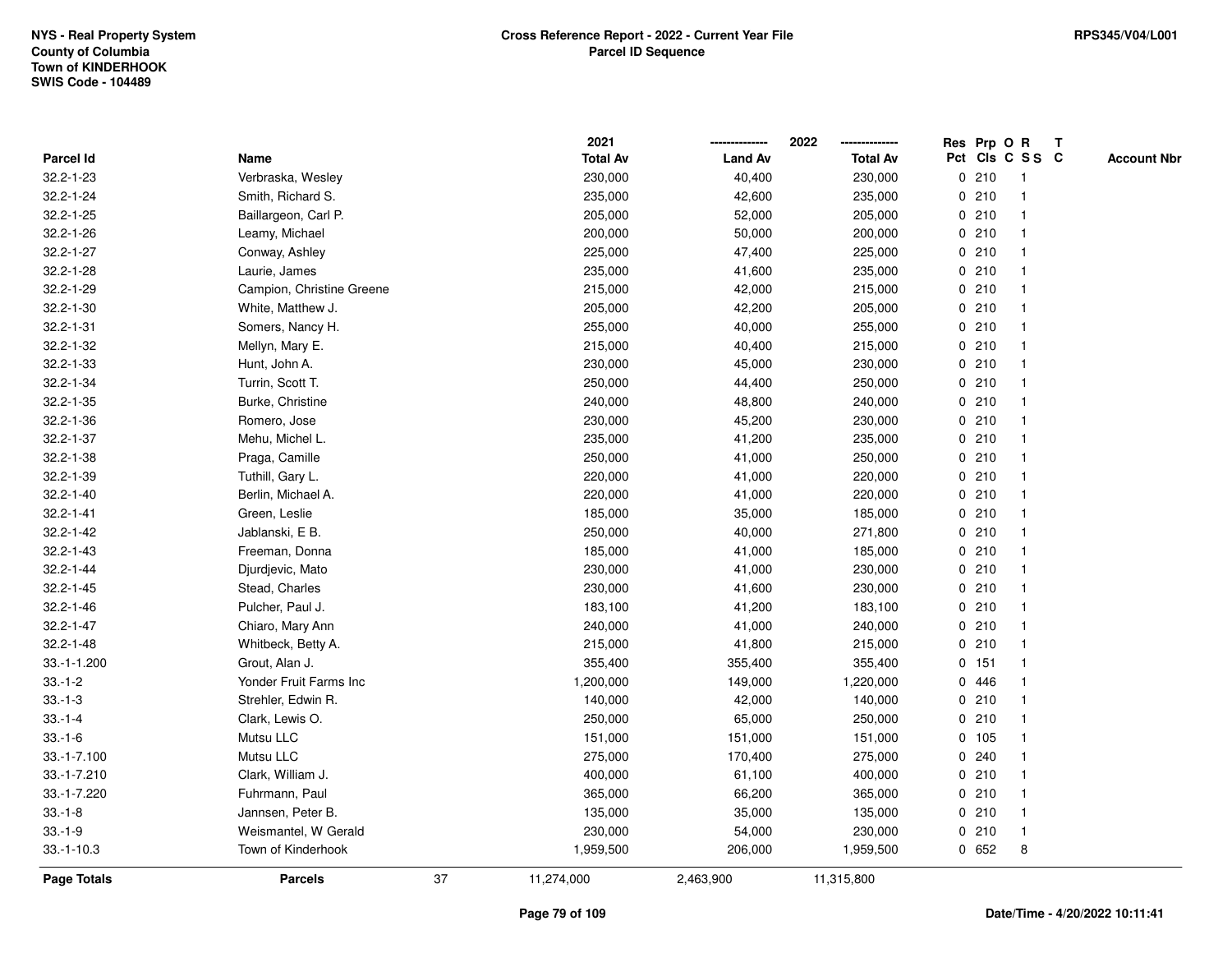|                  |                                 |    | 2021            |                | 2022            |              |         | Res Prp O R     | Т |                    |
|------------------|---------------------------------|----|-----------------|----------------|-----------------|--------------|---------|-----------------|---|--------------------|
| <b>Parcel Id</b> | Name                            |    | <b>Total Av</b> | <b>Land Av</b> | <b>Total Av</b> |              |         | Pct Cls C S S C |   | <b>Account Nbr</b> |
| $33.-1-10.4$     | Town of Kinderhook              |    | 464,500         | 464,500        | 464,500         | 0            | 330     | 8               |   |                    |
| 33.-1-10.112     | Town Of Kinderhook              |    | 200,000         | 42,500         | 200,000         | 0            | 591     | 8               |   |                    |
| 33.-1-10.121     | Town of Kinderhook              |    | 1,100,000       | 275,000        | 1,100,000       | 0            | 652     | 8               |   |                    |
| 33.-1-10.122     | Cavanagh, Robert J.             |    | 361,000         | 64,000         | 361,000         |              | 0210    |                 |   |                    |
| 33.-1-10.200     | Grout, Alan                     |    | 425,000         | 366,600        | 425,000         |              | $0$ 151 |                 |   |                    |
| 33.-1-11.111     | Cook, Peter                     |    | 245,000         | 65,100         | 245,000         |              | 0210    |                 |   |                    |
| 33.-1-11.112     | Ostrowski, Howard B.            |    | 105,000         | 70,000         | 105,000         |              | 0.312   |                 |   |                    |
| 33.-1-11.120     | Febles, Joshua                  |    | 250,000         | 75,000         | 250,000         |              | 0210    |                 |   |                    |
| 33.-1-11.200     | Eberlein, David                 |    | 245,000         | 56,900         | 245,000         |              | 0210    | -1              |   |                    |
| 33.-1-12.100     | Bradway, Paul P.                |    | 325,000         | 70,000         | 325,000         |              | 0210    |                 |   |                    |
| 33.-1-12.200     | Cumming, John W.                |    | 175,000         | 62,000         | 175,000         |              | 0210    |                 |   |                    |
| 33.-1-13.111     | Ooms Family Holding Co LLC      |    | 305,000         | 305,000        | 305,000         |              | $0$ 120 |                 |   |                    |
| 33.-1-13.200     | Taylor, Eileen J.               |    | 900,000         | 175,000        | 900,000         |              | 0.240   |                 |   |                    |
| $33.-1-15$       | Palladino, Scott                |    | 150,000         | 150,000        | 150,000         | 0            | 322     |                 |   |                    |
| $33.-1-16$       | Niagara Mohawk Power Corp       |    | 70,270          | 70,270         | 70,270          | 0            | 380     | 6               |   |                    |
| 33.-1-17.110     | <b>Barnwell Enterprises Inc</b> |    | 850,000         | 400,000        | 850,000         | $\mathbf{0}$ | 411     |                 |   |                    |
| 33.-1-17.120     | Nelson, Christine C.            |    | 335,000         | 63,800         | 335,000         |              | $0$ 215 |                 |   |                    |
| 33.-1-17.200     | <b>Barnwell Enterprises Inc</b> |    | 40,000          | 40,000         | 40,000          |              | 0.311   |                 |   |                    |
| $33.-1-18$       | Ichabod Crane Cent School       |    | 10,384,517      | 2,596,130      | 10,384,517      |              | 0 612   | 8               |   |                    |
| $33.-1-18.-10$   | Ichabod Crane Cent School       |    | 70,544,762      | 17,636,190     | 70,544,762      |              | 0 612   | 8               |   |                    |
| $33.-1-18.-30$   | Ichabod Crane Cent School       |    | 35,000          | 35,000         | 35,000          |              | 0 314   | 8               |   |                    |
| $33.-1-19$       | Kaufman, Ann Esther             |    | 170,000         | 50,800         | 170,000         |              | 0210    |                 |   |                    |
| $33.-1-20$       | Fuerst, Joan M.                 |    | 172,000         | 50,000         | 172,000         |              | 0210    |                 |   |                    |
| $33.-1-21$       | Jones, Matthew                  |    | 162,000         | 47,800         | 162,000         |              | 0210    |                 |   |                    |
| $33.-1-22$       | Northrup, Paul                  |    | 256,000         | 49,000         | 256,000         |              | 0210    |                 |   |                    |
| $33.-1-23$       | Wasicsko, John W.               |    | 160,000         | 44,000         | 160,000         |              | 0210    |                 |   |                    |
| $33.-1-24$       | Parker, Julie                   |    | 285,000         | 45,000         | 285,000         |              | 0210    |                 |   |                    |
| $33.-1-25$       | Wills, Pamela A.                |    | 250,000         | 47,000         | 250,000         |              | 0210    |                 |   |                    |
| $33.-1-26$       | Sitser, Robert J.               |    | 288,000         | 56,800         | 288,000         |              | 0210    |                 |   |                    |
| $33.-1-27$       | Long, Raphael                   |    | 145,000         | 57,400         | 145,000         | 0            | 210     | -1              |   |                    |
| $33.-1-28.4$     | McIntyre, Joseph G.             |    | 65,000          | 60,000         | 65,000          |              | 0.312   |                 |   |                    |
| $33.-1-28.5$     | McIntyre, Karen J.              |    | 41,000          | 61,000         | 320,000         |              | 0210    |                 |   |                    |
| $33.-1-28.6$     | McIntyre, Joseph G.             |    | 234,600         | 103,400        | 234,600         |              | 0210    |                 |   |                    |
| 33.-1-28.200     | Maz 2 Realty LLC                |    | 2,000,000       | 250,000        | 2,000,000       |              | 0 453   |                 |   |                    |
| $33.-1-30$       | <b>GJ Kinderhook LLC</b>        |    | 8,448,000       | 2,750,000      | 8,448,000       |              | 0452    |                 |   |                    |
| 33.-1-31.100     | <b>Associated Fruit</b>         |    | 275,000         | 146,000        | 275,000         |              | $0$ 170 | -1              |   |                    |
| 33.-1-31.200     | Chiaro, Peter                   |    | 220,000         | 54,200         | 220,000         |              | 0210    | $\mathbf{1}$    |   |                    |
| Page Totals      | <b>Parcels</b>                  | 37 | 100,681,649     | 26,955,390     | 100,960,649     |              |         |                 |   |                    |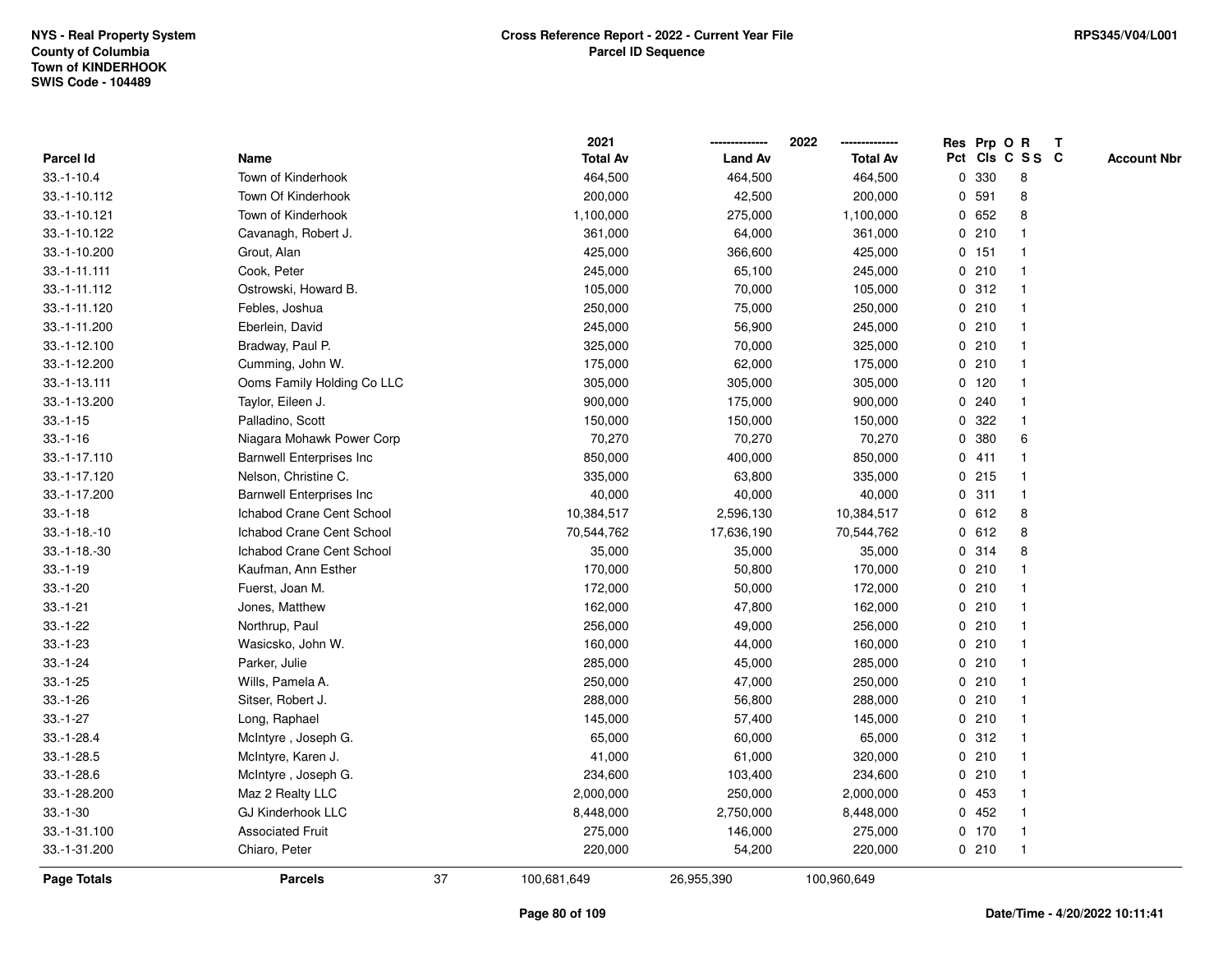|               |                                      | 2021            |                | 2022            | Res Prp O R |       |                 | T |                    |
|---------------|--------------------------------------|-----------------|----------------|-----------------|-------------|-------|-----------------|---|--------------------|
| Parcel Id     | Name                                 | <b>Total Av</b> | <b>Land Av</b> | <b>Total Av</b> |             |       | Pct Cls C S S C |   | <b>Account Nbr</b> |
| $33.-1-32$    | Keegan Farms LLC                     | 535,000         | 455,000        | 535,000         |             | 0 151 | $\mathbf{1}$    |   |                    |
| $33.-1-33$    | Casey, James M.                      | 170,000         | 40,000         | 170,000         | 0           | 210   | -1              |   |                    |
| $33.-1-34$    | Schusterson, Ellen                   | 197,000         | 56,000         | 197,000         |             | 0210  | $\mathbf{1}$    |   |                    |
| $33.-1-35$    | Yezzi, Audrey S.                     | 350,000         | 67,000         | 350,000         |             | 0210  |                 |   |                    |
| $33.-1-37$    | Cimon, John                          | 220,000         | 52,000         | 220,000         |             | 0210  |                 |   |                    |
| $33.-1-38$    | Parks, Stephen                       | 156,000         | 44,000         | 156,000         |             | 0210  |                 |   |                    |
| $33.-1-39$    | McTague, Lorraine A.                 | 185,000         | 35,000         | 185,000         |             | 0210  |                 |   |                    |
| $33.-1-40$    | La Rowe, Verne                       | 184,000         | 30,400         | 184,000         | 0           | 210   |                 |   |                    |
| 33.-1-41.110  | Van Allen, Kenneth C.                | 365,000         | 87,500         | 365,000         |             | 0457  | -1              |   |                    |
| 33.-1-41.120  | Coons, Melony                        | 230,000         | 56,000         | 230,000         |             | 0 484 | $\mathbf 1$     |   |                    |
| 33.-1-41.200  | La Rowe, Verne                       | 12,000          | 12,000         | 12,000          |             | 0.311 |                 |   |                    |
| $33.-1-42$    | Van Allen Automotive Inc             | 420,000         | 100,000        | 420,000         |             | 0 433 |                 |   |                    |
| $33.-1-43$    | Kinderhook Realty LLC                | 650,000         | 125,000        | 650,000         |             | 0426  |                 |   |                    |
| $33 - 1 - 44$ | Four Brothers Pizza Inc              | 875,000         | 125,000        | 875,000         |             | 0421  |                 |   |                    |
| 33.-1-48.100  | First Niagara Bank/Avid Bill         | 1,200,000       | 300,000        | 1,200,000       | 0           | 462   |                 |   |                    |
| 33.-1-48.200  | <b>GNBP</b> Inc                      | 50,000          | 50,000         | 50,000          | $\mathbf 0$ | 330   | $\mathbf{1}$    |   |                    |
| 33.-1-51.110  | Keegan, James H. Jr.                 | 775,000         | 375,000        | 775,000         | 20          | 283   |                 |   |                    |
| 33.-1-51.120  | Stewarts Shops Corp                  | 1,500,000       | 350,000        | 1,500,000       |             | 0 486 |                 |   |                    |
| 33.-1-51.200  | Golden Arch Limited Ptshp            | 725,000         | 158,100        | 725,000         |             | 0426  |                 |   |                    |
| $33.-1-52$    | Power Shower Car Wash LLC            | 900,000         | 400,000        | 900,000         |             | 0 485 |                 |   |                    |
| $33.-1-53$    | Leonardson, John M.                  | 103,000         | 50,500         | 103,000         |             | 0210  |                 |   |                    |
| $33.-1-55$    | Keegan, James H. Jr.                 | 215,000         | 115,500        | 215,000         |             | 0.240 |                 |   |                    |
| $33.-1-56$    | Keegan, James H. Jr.                 | 220,000         | 68,000         | 220,000         | 0           | 210   | -1              |   |                    |
| $33.-1-57$    | Keegan Bros. Inc.                    | 160,000         | 56,800         | 160,000         | $\mathbf 0$ | 210   | $\mathbf{1}$    |   |                    |
| $33.-1-58$    | Keegan Bros., Inc.                   | 751,850         | 209,840        | 751,850         |             | 0 475 |                 |   |                    |
| 33.-1-59.100  | Keegan, James H. Jr.                 | 50,000          | 50,000         | 50,000          |             | 0 330 |                 |   |                    |
| 33.-1-59.200  | Keegan, James H. Jr.                 | 15,000          | 15,000         | 15,000          | 0           | 330   |                 |   |                    |
| $33.-1-60$    | Prospect Hill Cemetery               | 440,000         | 110,000        | 440,000         | 0           | 695   | 8               |   |                    |
| $33.-1-61$    | Calcagno, Jr. Development, LLC, Paul | 140,000         | 140,000        | 140,000         | 0           | 330   |                 |   |                    |
| $33.-1-64$    | Skinkle, Michael A.                  | 120,000         | 31,000         | 120,000         | 0           | 210   |                 |   |                    |
| $33.-1-65$    | Curtis, Deidra                       | 150,000         | 37,500         | 150,000         | 0           | 484   |                 |   |                    |
| $33.-1-66$    | OSJ of Valatie LLC                   | 4,500,000       | 1,237,500      | 4,500,000       |             | 0452  | -1              |   |                    |
| $33.-1-67$    | Prudence Props LLC                   | 550,000         | 90,000         | 550,000         |             | 0 457 |                 |   |                    |
| 33.-1-67.100  | Balzer, Esq., Chad E.                | 355,000         | 88,000         | 355,000         |             | 0210  |                 |   |                    |
| 33.-1-67.111  | Jurchak, Joseph J.                   | 296,000         | 74,200         | 296,000         |             | 0210  |                 |   |                    |
| 33.-1-67.112  | Kleeber Realty Inc                   | 725,000         | 200,000        | 725,000         | 0           | 464   |                 |   |                    |
| 33.-1-67.200  | Keegan, James H. Jr.                 | 200,000         | 200,000        | 200,000         |             | 0 330 | $\mathbf{1}$    |   |                    |
| Page Totals   | 37<br><b>Parcels</b>                 | 18,689,850      | 5,691,840      | 18,689,850      |             |       |                 |   |                    |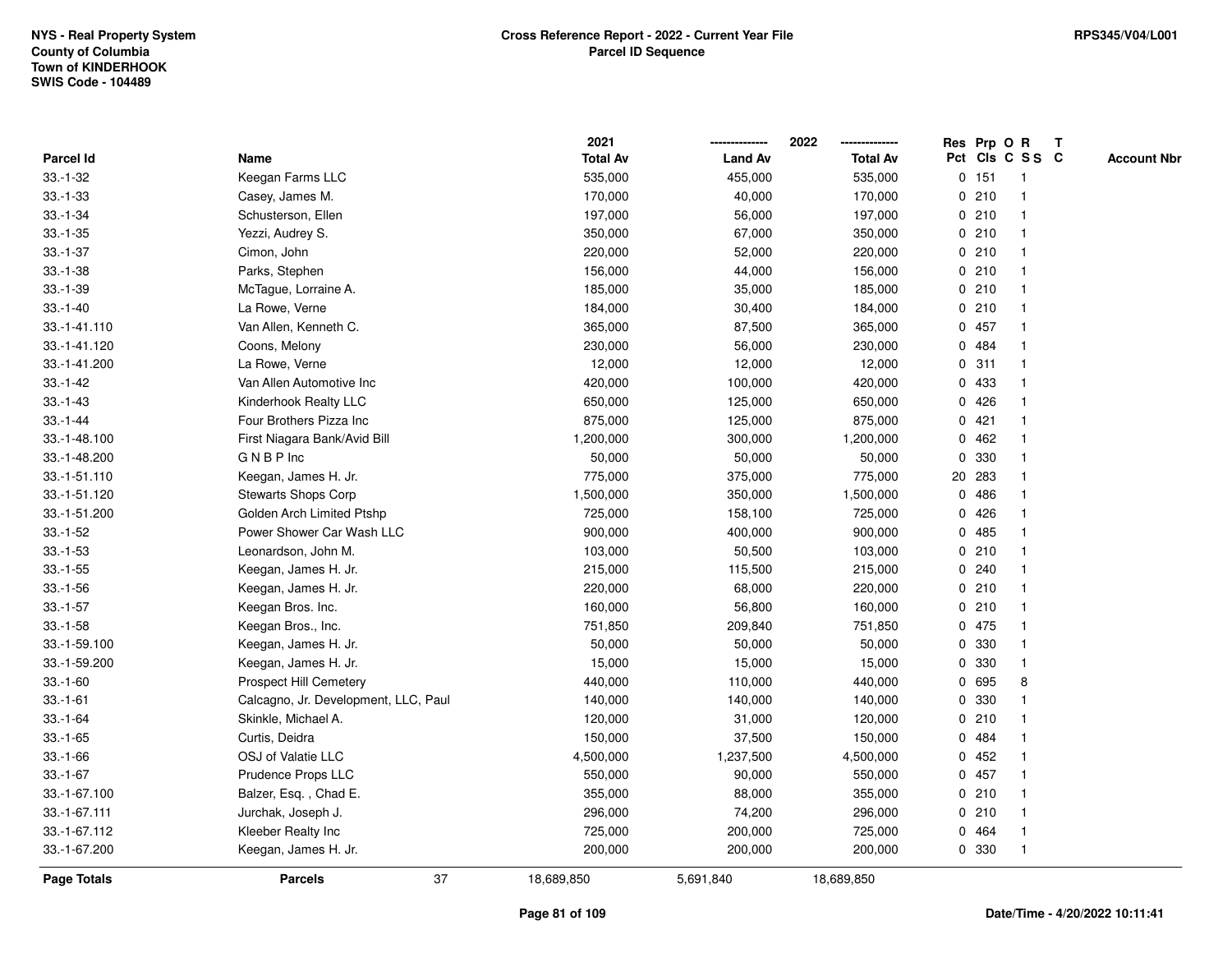**2021 -------------- 2022**

**--------------**

|                  |                                 | 2021             |                | 2022            | Res Prp O R                         | T                  |
|------------------|---------------------------------|------------------|----------------|-----------------|-------------------------------------|--------------------|
| <b>Parcel Id</b> | Name                            | <b>Total Av</b>  | <b>Land Av</b> | <b>Total Av</b> | Pct Cls C S S C                     | <b>Account Nbr</b> |
| $33.-1-68$       | Keegan, James H. Jr.            | 135,000          | 43,000         | 135,000         | 0210<br>$\overline{1}$              |                    |
| $33.-1-69$       | Keegan, James H. Jr.            | 160,000          | 160,000        | 160,000         | 330<br>0<br>$\overline{1}$          |                    |
| $33.-1-70$       | Starkman Inc                    | 650,000          | 125,000        | 650,000         | 0 464<br>$\overline{1}$             |                    |
| $33.-1-71$       | Gaylord, Donald                 | 235,000          | 45,000         | 235,000         | 0.283<br>$\overline{\mathbf{1}}$    |                    |
| $33.-1-72$       | Resnick, Daniel R.              | 230,000          | 65,000         | 230,000         | 0210<br>$\overline{1}$              |                    |
| $33.-1-75$       | <b>Barnwell Enterprises Inc</b> | 25,000           | 25,000         | 25,000          | 322<br>0<br>$\overline{\mathbf{1}}$ |                    |
| $33.-1-77$       | Grout, Alan J.                  | 340,000          | 320,000        | 340,000         | 120<br>$\overline{1}$<br>0          |                    |
| $33.-1-78$       | Ooms Adrianus & Sons Inc        | 1,150,000        | 900,000        | 1,150,000       | 112<br>$\overline{1}$<br>0          |                    |
| $33.-1-79$       | Malcolm, Ruth E.                | 270,000          | 145,000        | 270,000         | 240<br>$\overline{1}$<br>0          |                    |
| $33.-1-81$       | Hoffert, Jerome T.              | 162,000          | 62,500         | 162,000         | 0210<br>$\overline{1}$              |                    |
| $33.-1-82$       | Drahushuk, Mark D.              | 225,000          | 66,000         | 225,000         | 0210<br>$\overline{1}$              |                    |
| $33.-1-83$       | Ooms Family Holding Co LLC      | 238,000          | 238,000        | 238,000         | $0$ 120<br>-1                       |                    |
| $33.-1-84$       | Cavagnaro, Matthew              | 130,000          | 134,800        | 400,000         | 0210<br>$\overline{1}$              |                    |
| $33.-1-85$       | Kelley, Jamuna                  | 460,000          | 99,000         | 460,000         | 0210<br>$\overline{1}$              |                    |
| $33.-1-89$       | Clapp, David Sr.                | 240,000          | 54,000         | 240,000         | 0210<br>$\overline{1}$              |                    |
| $33.-1-90$       | Stallmer, Martin                | 225,000          | 54,000         | 225,000         | 0210<br>$\overline{1}$              |                    |
| $33.-1-91$       | Crocker, Nancy L.               | 240,000          | 48,600         | 240,000         | 0210<br>$\overline{1}$              |                    |
| $33.-1-92$       | Schunk, Michael G.              | 200,000          | 54,000         | 200,000         | 0210<br>$\overline{1}$              |                    |
| $33.-1-93$       | Schunk, Gregory B.              | 230,000          | 49,000         | 230,000         | 0210<br>$\overline{1}$              |                    |
| $33.-1-94$       | Burgos, Rebecca J.              | 245,000          | 54,000         | 245,000         | 0210<br>$\overline{\mathbf{1}}$     |                    |
| $33.-1-95$       | DiOrio, Heather                 | 245,000          | 50,000         | 245,000         | 0210<br>$\overline{1}$              |                    |
| $33.-1-96$       | Barisic, Nikola                 | 675,000          | 140,000        | 785,000         | 0.240<br>$\overline{1}$             |                    |
| $33.-1-97$       | Stern, Caryl M.                 | 545,000          | 79,000         | 545,000         | 0210<br>$\overline{1}$              |                    |
| $33.-1-98$       | Baillargeon, Neal               | 360,000          | 64,500         | 360,000         | 0210<br>$\overline{1}$              |                    |
| $33.-1-99$       | Boll, Cameron                   | 295,000          | 54,400         | 295,000         | 0210<br>$\overline{1}$              |                    |
| $33.-2-1$        | Town of Kinderhook              | 118,270          | 118,270        | 118,270         | 0.322<br>8                          |                    |
| $33.-2-2$        | Mabry, Christopher              | 280,000          | 66,000         | 280,000         | 0210<br>$\overline{\mathbf{1}}$     |                    |
| $33.-2-3$        | Fallarino, Michael P.           | 175,000          | 53,000         | 175,000         | 0210<br>$\overline{\mathbf{1}}$     |                    |
| $33.-2-4$        | Barron, Gregory                 | 230,000          | 53,000         | 230,000         | 0210<br>$\overline{1}$              |                    |
| $33.-2-5$        | Calvin, James S.                | 275,000          | 56,000         | 275,000         | 0210<br>$\overline{1}$              |                    |
| $33.-2-6$        | Kolb, Jennifer                  | 330,000          | 52,000         | 330,000         | 0210<br>$\overline{1}$              |                    |
| $33.-2-7$        | Basile, Christine               | 270,000          | 55,000         | 270,000         | 0210<br>$\overline{1}$              | H050590            |
| $33.-2-8$        | Dugan, Sean F.                  | 280,000          | 54,500         | 280,000         | 0210<br>$\overline{1}$              |                    |
| $33.-2-9$        | Maas, Justin                    | 396,000          | 47,000         | 396,000         | 0210<br>$\overline{1}$              |                    |
| $33.-2-10$       | Kolanko, Wayne                  | 250,000          | 51,000         | 250,000         | 0210<br>$\overline{1}$              |                    |
| $33.-2-11$       | Farrell, David S.               | 255,000          | 55,000         | 255,000         | 0210<br>$\overline{1}$              |                    |
| $33.-2-13$       | Kosnick, William F. Jr.         | 315,000          | 53,000         | 315,000         | 0210<br>$\overline{1}$              |                    |
| Page Totals      | <b>Parcels</b>                  | 37<br>11,084,270 | 3,843,570      | 11,464,270      |                                     |                    |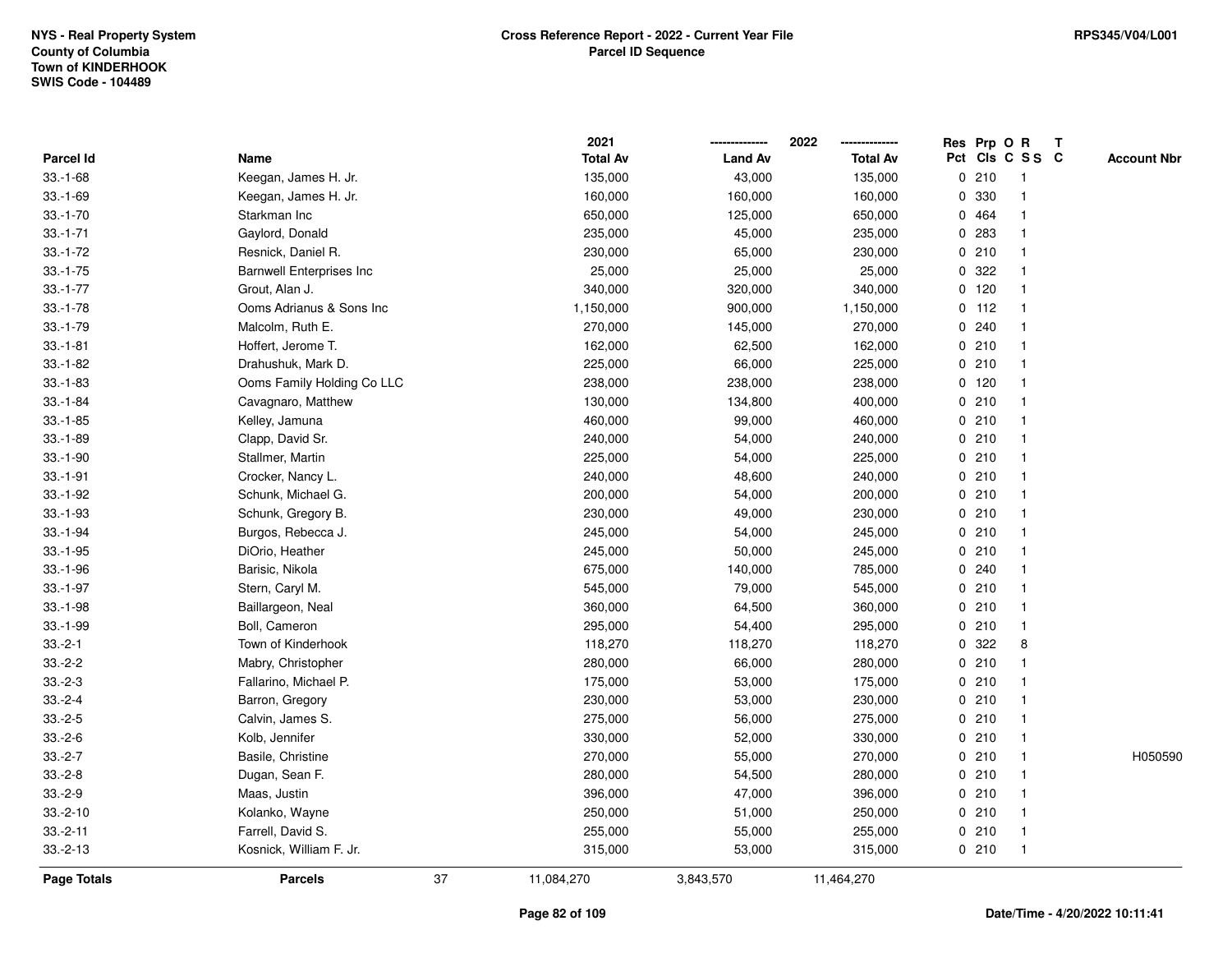|                    |                         |    | 2021            |                | 2022            | Res Prp O R |                         | Т |                    |
|--------------------|-------------------------|----|-----------------|----------------|-----------------|-------------|-------------------------|---|--------------------|
| Parcel Id          | Name                    |    | <b>Total Av</b> | <b>Land Av</b> | <b>Total Av</b> |             | Pct Cls C S S C         |   | <b>Account Nbr</b> |
| $33.-2-14$         | Dalaudiere, Dounia      |    | 225,000         | 47,000         | 225,000         | 0210        | $\overline{\mathbf{1}}$ |   |                    |
| $33.-2-15$         | Scharoun, Rupert Jr.    |    | 240,000         | 41,200         | 240,000         | 0210        | -1                      |   |                    |
| $33.-2-16$         | Cantu, Tiffeny          |    | 340,000         | 52,000         | 340,000         | 0210        | 1                       |   |                    |
| $33.-2-17$         | Flatow, Johnathan K.    |    | 290,000         | 67,800         | 290,000         | 0210        |                         |   |                    |
| $33.-2-18$         | Praga, Salvatore J. Jr  |    | 199,000         | 56,000         | 199,000         | 0210        |                         |   |                    |
| $33.-2-19$         | Maas, Justin R.         |    | 270,000         | 52,000         | 270,000         | 0210        |                         |   |                    |
| $33.-2-20$         | Harvey, Peter J.        |    | 275,000         | 56,000         | 275,000         | 0210        | -1                      |   |                    |
| $33.-2-21$         | Broderick, Kieran       |    | 275,000         | 53,000         | 275,000         | 0210        | $\overline{\mathbf{1}}$ |   |                    |
| $33.-2-22$         | Flood, Joshua J.        |    | 270,000         | 55,000         | 270,000         | 0210        | -1                      |   |                    |
| $33.-2-23$         | Olin, Carmen            |    | 275,000         | 62,000         | 275,000         | 0210        | -1                      |   |                    |
| $33.-2-24$         | Melius, Abbey L.        |    | 275,000         | 72,000         | 275,000         | 0210        |                         |   |                    |
| $33.-2-25$         | Kuhner, Edward C.       |    | 295,000         | 58,000         | 295,000         | 0210        |                         |   |                    |
| $33.-2-26$         | Taylor, Paras           |    | 275,000         | 62,500         | 275,000         | 0210        |                         |   |                    |
| $33.-2-27$         | Connors, Frederick W.   |    | 275,000         | 56,500         | 275,000         | 0210        | $\overline{\mathbf{1}}$ |   |                    |
| $33.-2-28$         | Quinn, John R.          |    | 75,000          | 60,000         | 75,000          | 0.312       | $\overline{1}$          |   |                    |
| $33.-2-29$         | Nichols, Jonathan D.    |    | 480,000         | 47,800         | 480,000         | 0210        | $\mathbf{1}$            |   |                    |
| $33.-2-30$         | Shank, Charles P. II.   |    | 380,000         | 56,000         | 380,000         | 0210        | 1                       |   |                    |
| $33.-2-31$         | Quinn, John R.          |    | 40,000          | 40,000         | 40,000          | 0.311       | -1                      |   |                    |
| $33.-2-32$         | Myers, Marie            |    | 275,000         | 54,000         | 275,000         | 0210        |                         |   |                    |
| $33.-2-33$         | Brown, Jeremy R.        |    | 255,000         | 65,500         | 255,000         | 0210        | -1                      |   |                    |
| $33.-2-34$         | Davis, Heather          |    | 230,000         | 62,800         | 230,000         | 0210        | -1                      |   |                    |
| $33.-2-35$         | Vona, Leonard           |    | 295,000         | 53,000         | 295,000         | 0210        | $\overline{\mathbf{1}}$ |   |                    |
| $33.-2-36$         | Lerman, Allison         |    | 255,000         | 55,500         | 255,000         | 0210        | -1                      |   |                    |
| $33.-2-37$         | Catalina, Joseph M.     |    | 287,000         | 53,000         | 287,000         | 0210        | $\overline{1}$          |   |                    |
| $33.-2-38$         | Smith, David A.         |    | 350,000         | 48,400         | 350,000         | 0210        |                         |   |                    |
| $33.-2-39$         | Wright, Patricia        |    | 235,000         | 59,000         | 235,000         | 0210        |                         |   |                    |
| $33.-2-40$         | Sherwood, Robert        |    | 290,000         | 56,000         | 290,000         | 0210        |                         |   |                    |
| $33.-2-41$         | Knudsen, Mark           |    | 280,000         | 57,500         | 280,000         | 0210        | -1                      |   |                    |
| $33.-2-42$         | McKnight, Joseph        |    | 290,000         | 57,000         | 290,000         | 0210        | -1                      |   |                    |
| $33.-2-43$         | Flint, Paul G.          |    | 420,000         | 77,000         | 420,000         | 0210        | $\overline{1}$          |   |                    |
| $33.-2-44$         | Ooms Family Holding Co. |    | 15,000          | 15,000         | 15,000          | $0$ 120     | -1                      |   |                    |
| $33.-2-45$         | Ooms Family Holding Co. |    | 18,000          | 18,000         | 18,000          | $0$ 120     | 1                       |   |                    |
| $33.-2-46$         | Ooms Family Holding Co. |    | 20,000          | 20,000         | 20,000          | $0$ 120     |                         |   |                    |
| $33.-2-47$         | Ooms Family Holding Co. |    | 26,000          | 26,000         | 26,000          | $0$ 120     | $\overline{1}$          |   |                    |
| $33.-2-48$         | Silverstein, Murray B.  |    | 450,000         | 72,800         | 450,000         | 0210        | $\overline{\mathbf{1}}$ |   |                    |
| $33.-2-49$         | Ooms Family Holding Co. |    | 13,000          | 13,000         | 13,000          | 0 120       | $\overline{\mathbf{1}}$ |   |                    |
| $33.-2-50$         | Ooms Family Holding Co. |    | 12,000          | 12,000         | 12,000          | $0$ 120     | $\overline{\mathbf{1}}$ |   |                    |
| <b>Page Totals</b> | <b>Parcels</b>          | 37 | 8,770,000       | 1,870,300      | 8,770,000       |             |                         |   |                    |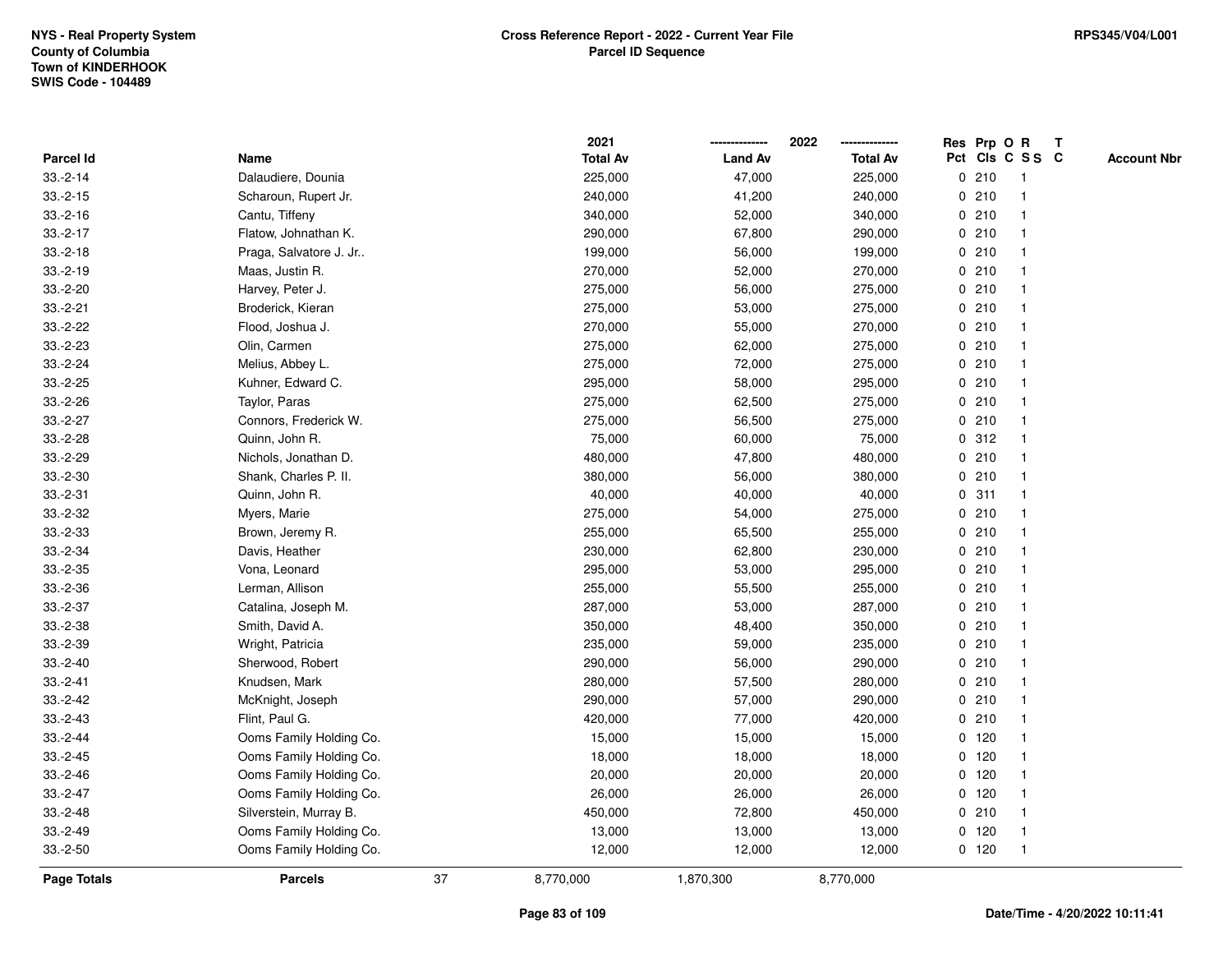|                  |                          |    | 2021            |                | 2022            | Res Prp O   |         | $\mathbf R$     | $\mathbf{T}$ |                    |
|------------------|--------------------------|----|-----------------|----------------|-----------------|-------------|---------|-----------------|--------------|--------------------|
| <b>Parcel Id</b> | Name                     |    | <b>Total Av</b> | <b>Land Av</b> | <b>Total Av</b> |             |         | Pct Cls C S S C |              | <b>Account Nbr</b> |
| $33.-2-51$       | Ooms Family Holding Co.  |    | 60,000          | 60,000         | 60,000          |             | $0$ 120 |                 |              |                    |
| $33.-2-52$       | Ooms Family Holding Co.  |    | 70,000          | 70,000         | 70,000          |             | $0$ 120 |                 |              |                    |
| $33.-2-53$       | Ooms Family Holding Co.  |    | 60,000          | 60,000         | 60,000          |             | $0$ 120 |                 |              |                    |
| $33.-2-54$       | Ooms Family Holding Co.  |    | 25,000          | 25,000         | 25,000          | 0           | 120     | -1              |              |                    |
| $33.-3-1$        | Bertram, Christian M.    |    | 100,000         | 52,500         | 300,000         |             | 0210    |                 |              |                    |
| $33.-3-2$        | Lukin, Leonard A.        |    | 234,000         | 52,000         | 234,000         |             | 0210    |                 |              |                    |
| $33.-3-3$        | Costa, Kevin             |    | 280,000         | 48,000         | 280,000         |             | 0210    |                 |              |                    |
| $33.-3-4$        | Fitzgerald, Duane        |    | 280,000         | 53,200         | 280,000         |             | 0210    |                 |              |                    |
| $33.-3-5$        | Kline, Elaine H.         |    | 275,000         | 52,800         | 275,000         |             | 0210    |                 |              |                    |
| $33.-3-6$        | McDonald, James          |    | 280,000         | 50,000         | 280,000         |             | 0210    |                 |              |                    |
| $33.-3-7$        | Gabriel, Zak             |    | 315,000         | 53,000         | 315,000         |             | 0210    | -1              |              |                    |
| $33.-3-8$        | Goold, Roger             |    | 335,000         | 60,000         | 335,000         |             | 0210    | $\mathbf 1$     |              |                    |
| $33.-3-9$        | Carbone, James           |    | 270,000         | 46,000         | 270,000         |             | 0210    |                 |              |                    |
| $33.-3-10$       | Pharr, Daniel R.         |    | 280,000         | 45,000         | 280,000         |             | 0210    |                 |              |                    |
| $33.-3-11$       | Hoellerich, Gail         |    | 270,000         | 54,200         | 270,000         |             | 0210    |                 |              |                    |
| $33.-3-12$       | Boehme, William          |    | 260,000         | 40,000         | 260,000         |             | 0210    |                 |              |                    |
| $33.-3-13$       | Hatfield-Boehme, Therese |    | 255,000         | 51,300         | 255,000         | 0           | 210     |                 |              |                    |
| $33.-3-14$       | Dembitzer, Simon D.      |    | 370,000         | 64,700         | 370,000         | $\mathbf 0$ | 210     | -1              |              |                    |
| $33.-3-15$       | Arnett, David K.         |    | 280,000         | 53,000         | 280,000         |             | 0210    |                 |              |                    |
| $33.-3-16$       | McArthur, Terrell        |    | 285,000         | 59,700         | 285,000         |             | 0210    |                 |              |                    |
| $33.-3-17$       | Bujanow, Peter           |    | 50,000          | 50,000         | 50,000          |             | 0.311   |                 |              |                    |
| $33.-3-18$       | Brooks, Edmund           |    | 255,000         | 55,000         | 255,000         |             | 0210    |                 |              |                    |
| $33.-3-19$       | Berninger, Steven G.     |    | 288,000         | 54,000         | 288,000         |             | 0210    |                 |              |                    |
| 33.-4-1.100      | Burton, Dolores          |    | 350,000         | 54,800         | 350,000         |             | 0210    | -1              |              |                    |
| 33.-4-1.200      | <b>MEKN Holding Corp</b> |    | 45,000          | 45,000         | 45,000          |             | 0.311   |                 |              |                    |
| $33.-4-2$        | Waterhouse, James        |    | 360,000         | 190,000        | 360,000         |             | 0.240   |                 |              |                    |
| $33.-4-3$        | Stern, Caryl M.          |    | 60,000          | 60,000         | 60,000          |             | 0 323   |                 |              |                    |
| $33.-5-1$        | Williams, Stephen H. Jr. |    | 230,000         | 49,000         | 230,000         |             | 0210    |                 |              |                    |
| $33.-5-2$        | Oldrich, Edward M.       |    | 220,000         | 50,000         | 220,000         |             | 0210    |                 |              |                    |
| $33.-5-3$        | Bergeron, Daniel T.      |    | 224,000         | 50,000         | 224,000         | 0           | 210     |                 |              |                    |
| $33.-5-4$        | Saxby, Ann Marie         |    | 275,000         | 49,600         | 275,000         | 0           | 210     | -1              |              |                    |
| $33.-5-5$        | Verbraska, Robert        |    | 175,700         | 49,600         | 175,700         |             | 0210    |                 |              |                    |
| $33.-5-6$        | Moskowitz, John H.       |    | 260,000         | 49,600         | 260,000         |             | 0210    |                 |              |                    |
| $33.-5-7$        | Marini, James M.         |    | 275,000         | 50,000         | 275,000         |             | 0210    |                 |              |                    |
| $33.-5-8$        | Brittain, Bernadette M.  |    | 325,000         | 55,000         | 325,000         |             | 0210    |                 |              |                    |
| $33.-5-9$        | Hayes, James M.          |    | 247,000         | 50,000         | 247,000         |             | 0210    | -1              |              |                    |
| $33.-6-1$        | Graham, George L.        |    | 155,000         | 135,000        | 155,000         |             | 0.312   | -1              |              |                    |
| Page Totals      | <b>Parcels</b>           | 37 | 8,378,700       | 2,147,000      | 8,578,700       |             |         |                 |              |                    |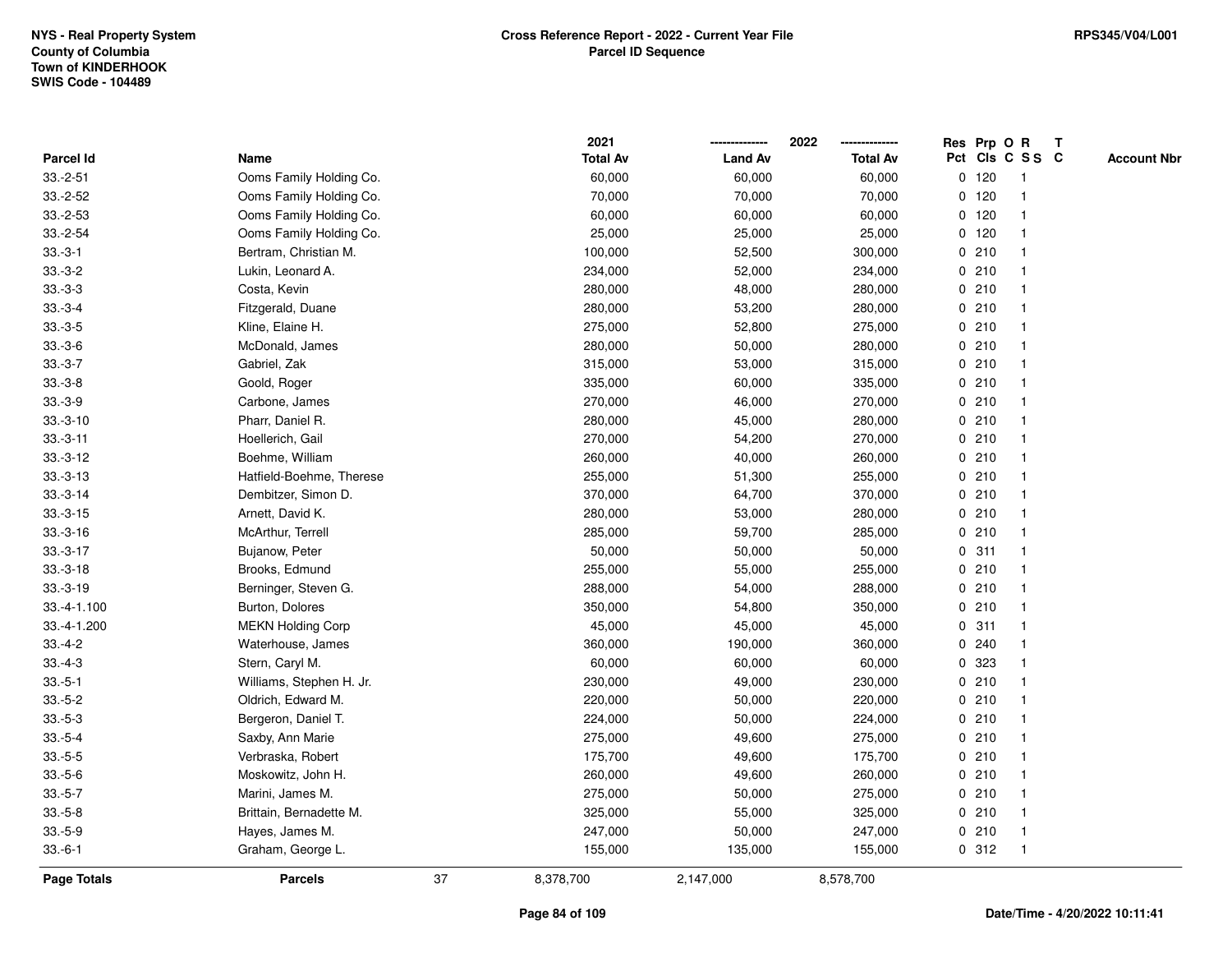|                  |                           |    | 2021            |                | 2022            | Res Prp O |        | $\mathbf R$     | $\mathsf{T}$ |                    |
|------------------|---------------------------|----|-----------------|----------------|-----------------|-----------|--------|-----------------|--------------|--------------------|
| <b>Parcel Id</b> | Name                      |    | <b>Total Av</b> | <b>Land Av</b> | <b>Total Av</b> |           |        | Pct Cls C S S C |              | <b>Account Nbr</b> |
| $33.-6-2$        | Cleveland, Lettie L.      |    | 185,000         | 69,000         | 185,000         |           | 0210   |                 |              |                    |
| $33.-6-3$        | Graham, George L.         |    | 400,000         | 92,000         | 400,000         |           | 70 283 |                 |              |                    |
| $33.-6-4$        | Avery, Harry              |    | 265,000         | 53,000         | 265,000         |           | 0210   |                 |              |                    |
| $33.-6-5$        | Graham, George J.         |    | 345,000         | 57,000         | 345,000         | 0         | 210    |                 |              |                    |
| $33.-7-1$        | Lewis, John               |    | 302,000         | 56,000         | 302,000         |           | 0210   |                 |              |                    |
| $33.-7-2$        | Kunath, Theodore A.       |    | 300,000         | 53,000         | 300,000         |           | 0210   |                 |              |                    |
| $33.-7-3$        | Desrosiers, Victor        |    | 280,000         | 56,000         | 280,000         |           | 0210   |                 |              |                    |
| $33.-7-4$        | Equities, LLC, Silverbird |    | 60,000          | 60,000         | 60,000          |           | 0.311  |                 |              |                    |
| $33.-7-5$        | Silverbyrd Equities LLC   |    | 340,000         | 61,000         | 340,000         |           | 0210   |                 |              |                    |
| $33.-7-6$        | Selva, Richard A.         |    | 305,000         | 60,000         | 305,000         |           | 0210   |                 |              |                    |
| $33.-7-7$        | Weldon, Ashley            |    | 365,000         | 55,000         | 365,000         | 0         | 210    |                 |              |                    |
| $33.-7-8$        | Ribar, Ammi J.            |    | 400,000         | 53,000         | 400,000         |           | 0210   |                 |              |                    |
| $33.8 - 1 - 1$   | Fortin, Traci Nicole      |    | 16,000          | 16,000         | 16,000          |           | 0 314  |                 |              |                    |
| $33.8 - 1 - 2$   | Sitzer, Melissa           |    | 190,000         | 52,600         | 190,000         |           | 0210   |                 |              |                    |
| $33.8 - 1 - 3$   | Cleland, Paul             |    | 170,000         | 41,000         | 170,000         |           | 0210   |                 |              |                    |
| $33.8 - 1 - 4$   | Forgett, Christopher T.   |    | 215,000         | 49,800         | 215,000         |           | 0210   |                 |              |                    |
| $33.8 - 1 - 5$   | Lensink, Lorne P.         |    | 160,000         | 41,000         | 160,000         | 0         | 210    |                 |              |                    |
| $33.8 - 1 - 6$   | Anders, Fred J.           |    | 180,000         | 46,000         | 180,000         | 0         | 210    |                 |              |                    |
| $33.8 - 1 - 7$   | Zuckerman, Emily J.       |    | 22,000          | 22,000         | 22,000          |           | 0.311  |                 |              |                    |
| $33.8 - 1 - 8$   | R&R Rte 203 Inc           |    | 16,000          | 16,000         | 16,000          |           | 0 314  |                 |              |                    |
| $33.8 - 1 - 9$   | R&R Route 203 Inc         |    | 300,000         | 45,000         | 300,000         |           | 0486   |                 |              |                    |
| $33.8 - 1 - 10$  | Martens, Catherine        |    | 26,000          | 26,000         | 26,000          |           | 0 314  |                 |              |                    |
| $33.8 - 1 - 11$  | Wambach, Aric             |    | 190,000         | 39,600         | 190,000         |           | 0210   |                 |              |                    |
| $33.8 - 1 - 12$  | Chuley, Raymond           |    | 155,000         | 39,000         | 155,000         | 0         | 210    |                 |              |                    |
| $33.8 - 1 - 13$  | Johnson, Kathleen E.      |    | 190,000         | 50,000         | 190,000         |           | 0210   |                 |              |                    |
| $33.8 - 1 - 14$  | Gamello, Guy J. Jr.       |    | 188,000         | 40,000         | 188,000         |           | 0210   |                 |              |                    |
| $33.8 - 1 - 15$  | Gaylord, Edmund G.        |    | 115,000         | 34,400         | 115,000         |           | 0210   |                 |              |                    |
| $33.8 - 1 - 16$  | Zander, Nancy J.          |    | 125,000         | 39,200         | 125,000         |           | 0210   |                 |              |                    |
| $33.8 - 1 - 17$  | Podell, Gayle             |    | 150,000         | 45,000         | 150,000         |           | 0210   |                 |              |                    |
| $33.8 - 1 - 18$  | Reutzel, Richard          |    | 140,600         | 42,000         | 140,600         |           | 0210   |                 |              |                    |
| $33.8 - 1 - 19$  | Judson, Alice P.          |    | 150,000         | 25,000         | 150,000         |           | 0210   |                 |              |                    |
| $33.8 - 1 - 20$  | Ostrowski, Dorothy        |    | 202,000         | 42,000         | 202,000         |           | 0210   |                 |              |                    |
| $33.8 - 1 - 21$  | Prior, Brian C.           |    | 160,000         | 33,600         | 160,000         |           | 0210   |                 |              |                    |
| 33.8-1-22.100    | Foster, Robert D.         |    | 145,000         | 40,000         | 145,000         |           | 0210   |                 |              |                    |
| 33.8-1-23        | Guerrero, Isabel          |    | 150,000         | 30,000         | 150,000         |           | 0210   |                 |              |                    |
| $33.8 - 1 - 24$  | Gardella, Kimberly H.     |    | 165,000         | 42,600         | 165,000         |           | 0210   | $\mathbf 1$     |              |                    |
| $33.8 - 1 - 25$  | Hern, Damon               |    | 180,000         | 39,000         | 180,000         |           | 0210   | -1              |              |                    |
| Page Totals      | <b>Parcels</b>            | 37 | 7,247,600       | 1,661,800      | 7,247,600       |           |        |                 |              |                    |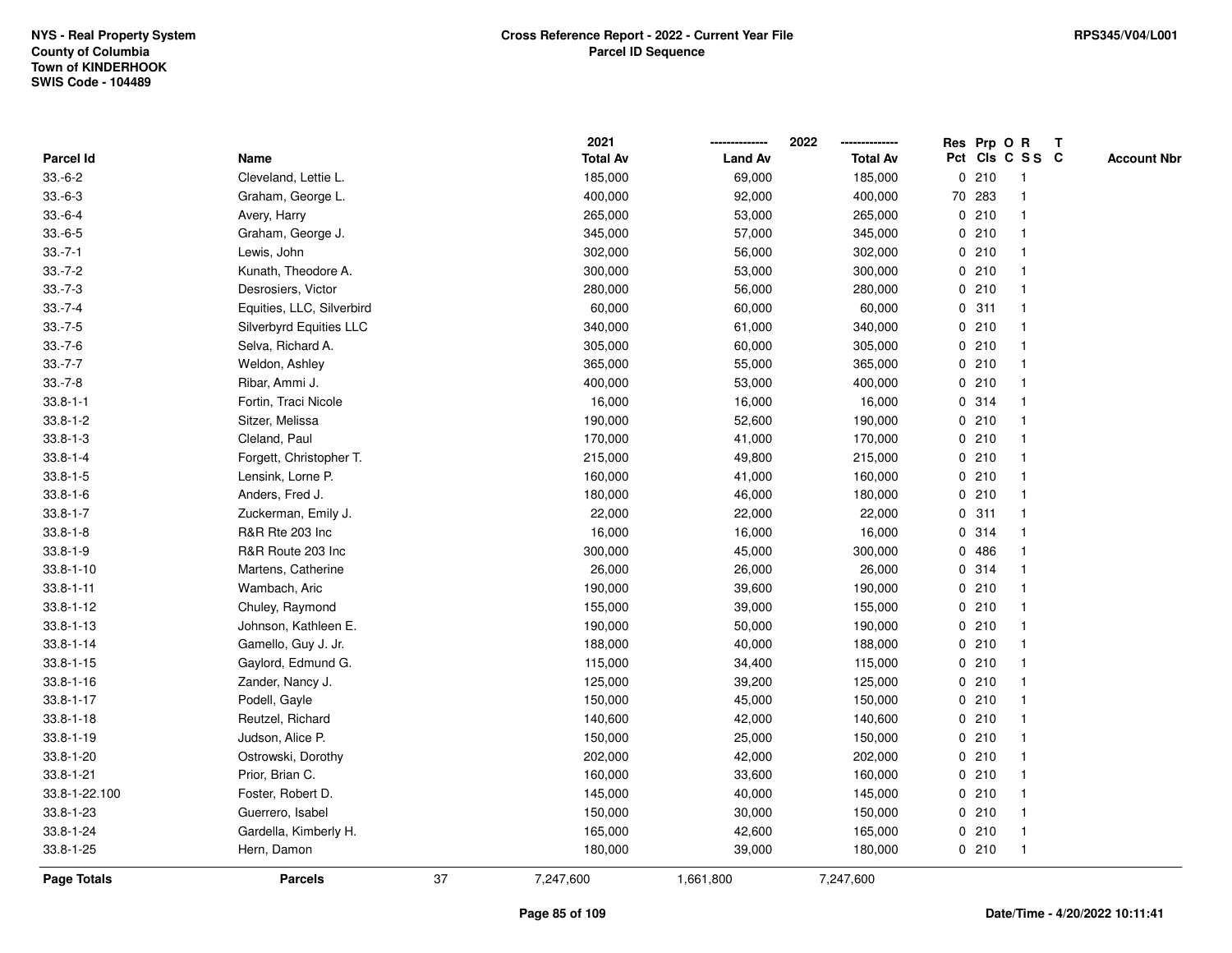|                  |                               |    | 2021            |                | 2022            |             |       | Res Prp O R             | T |                    |
|------------------|-------------------------------|----|-----------------|----------------|-----------------|-------------|-------|-------------------------|---|--------------------|
| Parcel Id        | Name                          |    | <b>Total Av</b> | <b>Land Av</b> | <b>Total Av</b> |             |       | Pct Cls C S S C         |   | <b>Account Nbr</b> |
| 33.8-1-26        | Walsh, Robert                 |    | 230,000         | 52,600         | 230,000         | 0           | 210   | $\mathbf{1}$            |   |                    |
| 33.8-1-27        | Dardani, Garrick              |    | 210,000         | 42,000         | 210,000         | 0           | 210   | -1                      |   |                    |
| 33.8-1-28        | Ring, William J. III.         |    | 30,000          | 30,000         | 30,000          |             | 0.312 | -1                      |   |                    |
| 33.8-1-29        | Zuckerman, Emily J.           |    | 195,000         | 39,000         | 195,000         |             | 0210  |                         |   |                    |
| 33.8-1-30        | Snyder, Shannon L.            |    | 180,000         | 48,400         | 180,000         |             | 0210  |                         |   |                    |
| $33.8 - 1 - 31$  | Paone, Dominick R.            |    | 160,000         | 46,400         | 160,000         |             | 0210  |                         |   |                    |
| 33.8-1-32        | McIntyre, Joseph G. Jr.       |    | 155,000         | 45,000         | 155,000         |             | 0210  |                         |   |                    |
| 33.8-1-33        | Seeley, David                 |    | 215,000         | 44,000         | 215,000         | 0           | 210   |                         |   |                    |
| 33.8-1-34        | Law, Cynthia J.               |    | 240,000         | 48,400         | 240,000         | 0           | 210   | -1                      |   |                    |
| $33.8 - 1 - 35$  | Kallner, Beverly J.           |    | 190,000         | 53,600         | 190,000         |             | 0210  | -1                      |   |                    |
| 33.8-1-37        | Ring, William J. III.         |    | 160,000         | 39,000         | 160,000         |             | 0210  |                         |   |                    |
| $33.11 - 1 - 1$  | Van Leuven, Joseph Jr.        |    | 175,000         | 50,000         | 175,000         |             | 0210  |                         |   |                    |
| $33.11 - 1 - 2$  | Kruppenbacher, Andrew W.      |    | 271,000         | 45,000         | 271,000         |             | 0210  |                         |   |                    |
| $33.11 - 1 - 3$  | Watrous, Nancy M.             |    | 220,000         | 56,200         | 220,000         |             | 0210  |                         |   |                    |
| $33.11 - 1 - 4$  | Niesz, Andrew F.              |    | 220,000         | 46,000         | 220,000         | $\mathbf 0$ | 210   |                         |   |                    |
| $33.11 - 1 - 5$  | Rigney, Thomas                |    | 235,000         | 47,000         | 235,000         | $\mathbf 0$ | 210   | $\overline{\mathbf{1}}$ |   |                    |
| $33.11 - 1 - 6$  | LoVullo, Dennis R.            |    | 170,000         | 49,000         | 170,000         |             | 0210  | $\mathbf{1}$            |   |                    |
| $33.11 - 1 - 7$  | Widjeskog, Paul J.            |    | 230,000         | 54,600         | 230,000         |             | 0210  |                         |   |                    |
| $33.11 - 1 - 8$  | Luckfield, Craig H.           |    | 220,000         | 49,000         | 220,000         |             | 0210  |                         |   |                    |
| $33.11 - 1 - 9$  | Welch, Robert M. Jr.          |    | 215,000         | 45,000         | 215,000         |             | 0210  |                         |   |                    |
| $33.11 - 1 - 10$ | Hinkle, Teri L.               |    | 210,000         | 55,200         | 210,000         |             | 0210  |                         |   |                    |
| $33.11 - 1 - 11$ | Reuter, Gail M.               |    | 325,000         | 44,000         | 325,000         |             | 0.215 |                         |   |                    |
| 33.11-1-12       | Grott, James B.               |    | 210,000         | 49,000         | 210,000         | 0           | 210   | -1                      |   |                    |
| $33.11 - 1 - 13$ | Hacker, Paul A.               |    | 230,000         | 50,000         | 230,000         | $\mathbf 0$ | 210   | $\mathbf{1}$            |   |                    |
| $33.11 - 1 - 14$ | Fiess, Sarah H.               |    | 240,000         | 45,000         | 240,000         |             | 0210  |                         |   |                    |
| $33.11 - 1 - 15$ | Horn, Robert W.               |    | 194,200         | 51,200         | 194,200         |             | 0210  |                         |   |                    |
| $33.11 - 1 - 16$ | Leinung, Mark F.              |    | 255,000         | 51,000         | 255,000         |             | 0210  |                         |   |                    |
| $33.11 - 1 - 17$ | Bradway, Cheryl L.            |    | 210,000         | 47,000         | 210,000         |             | 0210  |                         |   |                    |
| $33.11 - 1 - 18$ | Dreyer, Donald W.             |    | 245,000         | 45,000         | 245,000         |             | 0210  |                         |   |                    |
| $33.11 - 1 - 19$ | Berkshire Fm Ctr & Svcs/Youth |    | 350,000         | 87,500         | 350,000         | 0           | 652   | 8                       |   |                    |
| 33.11-1-20       | Phillips, Robert              |    | 48,000          | 48,000         | 48,000          | 0           | 311   | -1                      |   |                    |
| $33.11 - 2 - 1$  | Baker, Andrew                 |    | 215,000         | 50,000         | 215,000         |             | 0210  | -1                      |   |                    |
| 33.11-2-2        | Roppolo, Charles & Betty-Jean |    | 255,000         | 49,000         | 255,000         |             | 0210  |                         |   |                    |
| $33.11 - 2 - 3$  | Opalka, Maria Trustee.        |    | 240,000         | 48,000         | 240,000         |             | 0210  |                         |   |                    |
| 33.11-2-4        | Cross, Dale                   |    | 220,000         | 50,000         | 220,000         |             | 0210  | -1                      |   |                    |
| 33.11-2-5        | Whitney Drive Kinderhook, LLC |    | 220,000         | 50,000         | 220,000         |             | 0210  | -1                      |   |                    |
| 33.11-2-6        | Santiago, Victoria            |    | 195,000         | 47,000         | 195,000         |             | 0210  | $\mathbf{1}$            |   |                    |
| Page Totals      | <b>Parcels</b>                | 37 | 7,783,200       | 1,797,100      | 7,783,200       |             |       |                         |   |                    |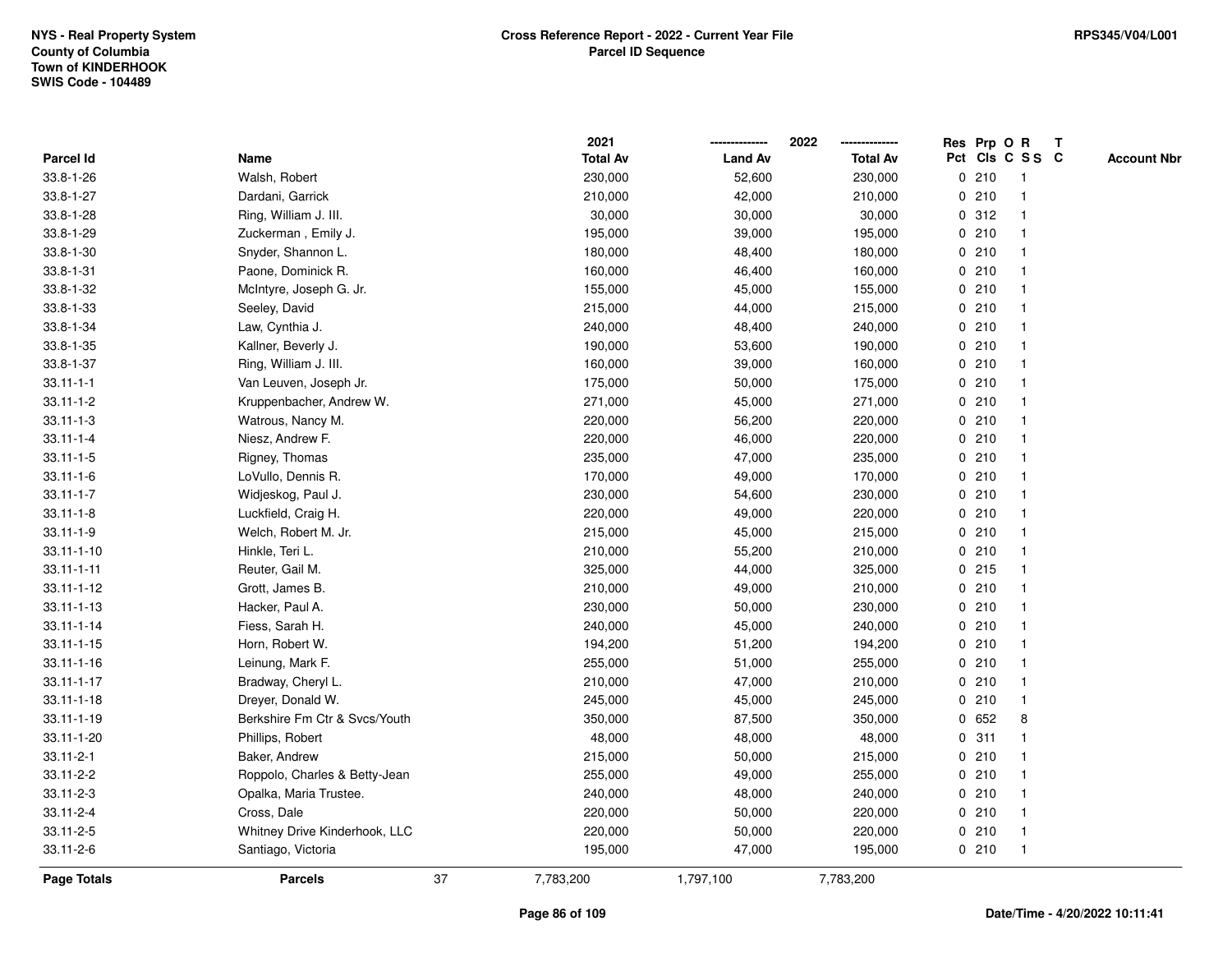|                  |                                          |    | 2021            |                | 2022            |             | Res Prp O R |                 | T |                    |
|------------------|------------------------------------------|----|-----------------|----------------|-----------------|-------------|-------------|-----------------|---|--------------------|
| <b>Parcel Id</b> | Name                                     |    | <b>Total Av</b> | <b>Land Av</b> | <b>Total Av</b> |             |             | Pct Cls C S S C |   | <b>Account Nbr</b> |
| 33.11-2-7        | Lee, Jarvie III.                         |    | 205,000         | 53,800         | 205,000         | 0           | 210         | $\mathbf{1}$    |   |                    |
| 33.11-2-8        | Fernandez, Ricky                         |    | 195,000         | 45,000         | 195,000         | 0           | 210         |                 |   |                    |
| $33.11 - 2 - 9$  | Woodlawn Cemetery-Town                   |    | 265,000         | 66,250         | 265,000         |             | 0 695       | 8               |   |                    |
| $33.12 - 1 - 1$  | Phillips, Robert                         |    | 260,000         | 45,000         | 260,000         |             | 0210        |                 |   |                    |
| $33.12 - 1 - 2$  | Pinkowski, Ronald                        |    | 190,000         | 72,500         | 280,000         |             | 0210        |                 |   |                    |
| $33.12 - 1 - 3$  | LaSalvia, Anthony                        |    | 200,000         | 42,400         | 200,000         |             | 0210        |                 |   |                    |
| $33.12 - 1 - 4$  | Pulver, Jane Ann                         |    | 155,000         | 42,000         | 155,000         |             | 0210        |                 |   |                    |
| $33.12 - 1 - 5$  | Brady, Erin                              |    | 110,000         | 37,000         | 110,000         | 0           | 210         |                 |   |                    |
| $33.12 - 1 - 6$  | Veakins, Anthony D.                      |    | 190,000         | 52,000         | 190,000         | 0           | 210         |                 |   |                    |
| $33.12 - 1 - 7$  | Schwartz, Alan T.                        |    | 160,000         | 48,000         | 160,000         |             | 0210        |                 |   |                    |
| 33.12-1-9        | Bean, Trevor                             |    | 165,000         | 44,000         | 165,000         |             | 0210        |                 |   |                    |
| 33.12-1-10       | Jonas, Dana                              |    | 240,000         | 50,000         | 240,000         |             | 0411        |                 |   |                    |
| 33.12-1-11       | Tsou, Danielle                           |    | 240,000         | 46,000         | 240,000         |             | 0210        |                 |   |                    |
| 33.12-1-12       | Fayo, Anthony T.                         |    | 213,000         | 45,000         | 213,000         |             | 0210        |                 |   |                    |
| 33.12-1-13       | Ryan, William                            |    | 225,000         | 44,000         | 225,000         |             | 0210        |                 |   |                    |
| 33.12-1-14       | Harder, Jeanne                           |    | 170,000         | 52,000         | 170,000         | 0           | 210         |                 |   |                    |
| $33.12 - 1 - 15$ | Meehan, Steven                           |    | 250,000         | 49,000         | 250,000         |             | 0210        |                 |   |                    |
| 33.12-1-16       | Tsou, Danielle                           |    | 42,000          | 30,000         | 42,000          |             | 0.312       |                 |   |                    |
| 33.12-1-17       | Starace, Thomas M.                       |    | 232,000         | 53,400         | 232,000         |             | 0210        |                 |   |                    |
| 33.12-1-18       | Macintyre, Ann S.                        |    | 250,000         | 17,000         | 250,000         |             | 0210        |                 |   |                    |
| 33.12-1-19       | Flynn, Elaine                            |    | 260,000         | 16,800         | 260,000         |             | 0210        |                 |   |                    |
| 33.12-1-20       | Coleman, Ann Marie                       |    | 280,000         | 15,600         | 280,000         |             | 0210        |                 |   |                    |
| 33.12-1-21       | Zawada, Helen                            |    | 260,000         | 16,800         | 260,000         |             | 0210        |                 |   |                    |
| 33.12-1-22       | Jaffarian, John F.                       |    | 260,000         | 15,600         | 260,000         | $\mathbf 0$ | 210         |                 |   |                    |
| 33.12-1-23       | Scharpf, Neil A.                         |    | 270,000         | 16,800         | 270,000         |             | 0210        |                 |   |                    |
| 33.12-1-24       | DesRosiers, Debra                        |    | 270,000         | 16,800         | 270,000         |             | 0210        |                 |   |                    |
| 33.12-1-25       | Gold, Marc I.                            |    | 260,000         | 16,800         | 260,000         |             | 0210        |                 |   |                    |
| 33.12-1-26       | O'Connor, James E.                       |    | 290,000         | 15,600         | 290,000         |             | 0210        |                 |   |                    |
| 33.12-1-27       | Grand, Ralph P. Jr.                      |    | 295,000         | 17,000         | 295,000         |             | 0210        |                 |   |                    |
| 33.12-1-28       | Reimer, Henry G.                         |    | 250,000         | 19,200         | 250,000         |             | 0210        |                 |   |                    |
| 33.12-1-29       | Colarusso, Nancy L.                      |    | 260,000         | 16,800         | 260,000         |             | 0210        |                 |   |                    |
| 33.12-1-30       | Krebs, James H.                          |    | 260,000         | 15,600         | 260,000         |             | 0210        |                 |   |                    |
| 33.12-1-31       | Blanchard, Robert F.                     |    | 260,000         | 15,600         | 260,000         |             | 0210        |                 |   |                    |
| 33.12-1-32       | Giammattei Irrevocable Tr, Thomas/Pamela |    | 250,000         | 18,000         | 250,000         |             | 0210        |                 |   |                    |
| 33.12-1-33       | Merrill, James S. Jr.                    |    | 260,000         | 16,800         | 260,000         |             | 0210        |                 |   |                    |
| 33.12-1-34       | Whitney Fields HOA, LLC                  |    | 15,000          | 15,000         | 15,000          |             | 0.314       | $\mathbf 1$     |   |                    |
| $33.14 - 1 - 1$  | Wolfe, Carmela L.                        |    | 216,000         | 41,000         | 216,000         |             | 0210        | $\mathbf{1}$    |   |                    |
| Page Totals      | <b>Parcels</b>                           | 37 | 8,173,000       | 1,240,150      | 8,263,000       |             |             |                 |   |                    |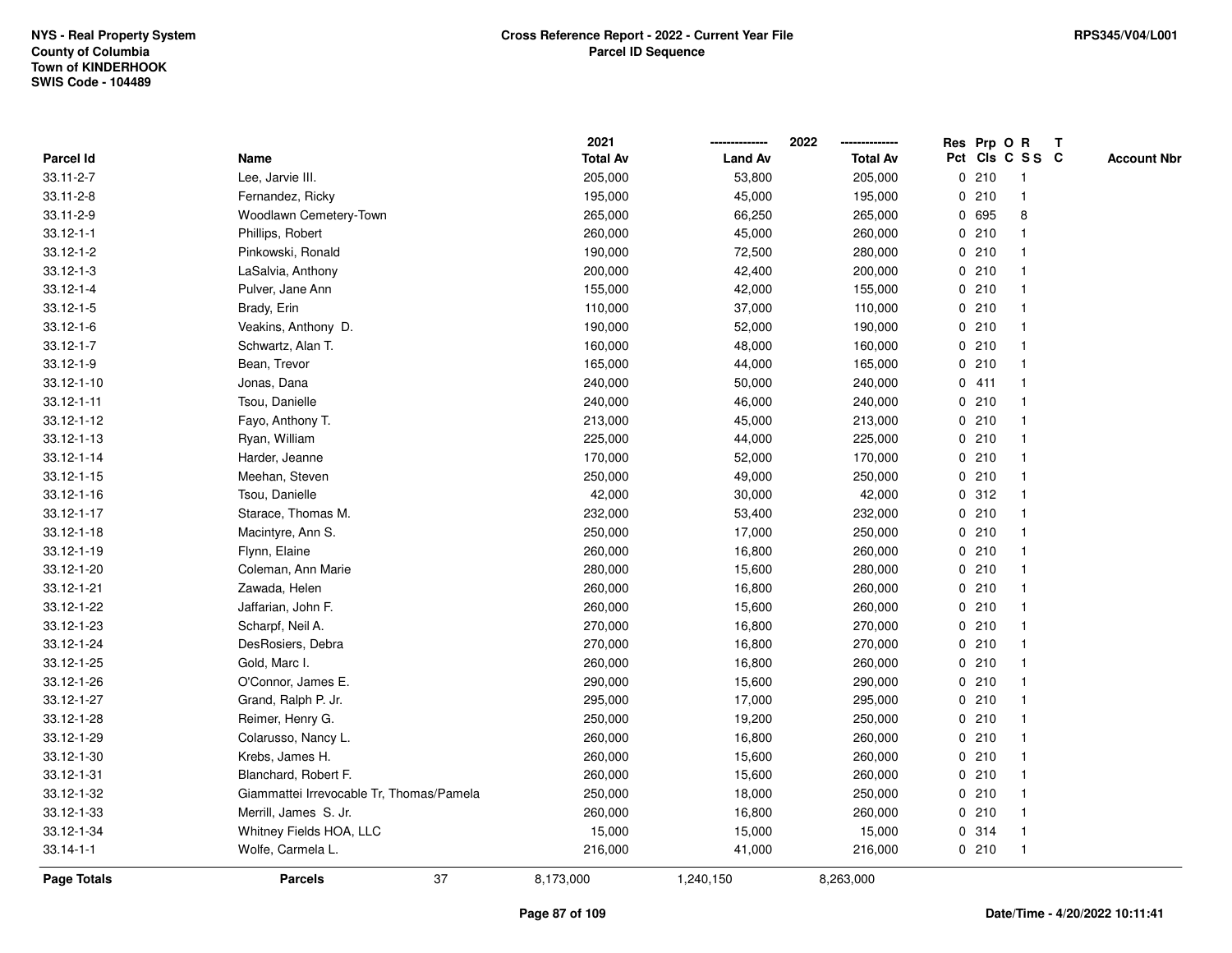|                  |                           |    | 2021            |                | 2022            |   |      | Res Prp O R     | Т |                    |
|------------------|---------------------------|----|-----------------|----------------|-----------------|---|------|-----------------|---|--------------------|
| <b>Parcel Id</b> | Name                      |    | <b>Total Av</b> | <b>Land Av</b> | <b>Total Av</b> |   |      | Pct Cls C S S C |   | <b>Account Nbr</b> |
| 33.14-1-2        | Schneider, Miriam D.      |    | 360,000         | 85,000         | 360,000         | 0 | 465  | -1              |   |                    |
| $33.14 - 1 - 3$  | Johnson, Julia A.         |    | 170,000         | 43,000         | 170,000         | 0 | 210  |                 |   |                    |
| $33.14 - 1 - 4$  | Anderson, Sandra A.       |    | 180,000         | 43,000         | 180,000         |   | 0210 |                 |   |                    |
| $33.14 - 1 - 5$  | Nicholson, Alexander      |    | 205,000         | 43,000         | 205,000         |   | 0210 |                 |   |                    |
| $33.14 - 1 - 6$  | Crocco, Frank P. III.     |    | 220,000         | 47,200         | 220,000         |   | 0210 |                 |   |                    |
| $33.14 - 1 - 7$  | Nabozny, Geraldine M.     |    | 198,000         | 41,000         | 198,000         |   | 0210 |                 |   |                    |
| $33.14 - 1 - 8$  | Lynch, Bryan W.           |    | 255,000         | 57,000         | 255,000         |   | 0210 |                 |   |                    |
| $33.14 - 1 - 9$  | Ryan, Marilyn J.          |    | 202,000         | 41,000         | 202,000         |   | 0210 |                 |   |                    |
| $33.14 - 1 - 10$ | Smith, Frederick          |    | 230,000         | 41,000         | 230,000         |   | 0210 |                 |   |                    |
| 33.14-1-11       | McGivern, John D.         |    | 215,000         | 37,000         | 215,000         |   | 0210 |                 |   |                    |
| 33.14-1-12       | Boothby, George           |    | 245,000         | 35,800         | 245,000         |   | 0210 |                 |   |                    |
| 33.14-1-13       | DeKraai, Eric             |    | 225,000         | 45,000         | 225,000         |   | 0210 |                 |   |                    |
| 33.14-1-14       | Gillespie, Thomas J.      |    | 195,000         | 45,000         | 195,000         |   | 0210 |                 |   |                    |
| 33.14-1-15       | Matties, Joseph A.        |    | 195,000         | 43,400         | 195,000         |   | 0210 |                 |   |                    |
| 33.14-1-16       | Mazzeriello, Patricia     |    | 225,000         | 34,800         | 225,000         |   | 0210 |                 |   |                    |
| 33.14-1-17       | DiGrigoli, Laura          |    | 184,300         | 42,200         | 184,300         |   | 0210 |                 |   |                    |
| $33.14 - 1 - 18$ | Niemann, Carl F.          |    | 220,000         | 42,200         | 220,000         |   | 0210 |                 |   |                    |
| 33.14-1-19       | Bertram, Kristen L.       |    | 170,000         | 9,200          | 170,000         |   | 0210 |                 |   |                    |
| 33.14-1-20       | Huvar, James F.           |    | 180,000         | 41,800         | 180,000         |   | 0210 |                 |   |                    |
| 33.14-1-21       | Mirra, John T.            |    | 200,000         | 50,200         | 200,000         |   | 0210 |                 |   |                    |
| 33.14-1-22       | Bayduss, Gregory J.       |    | 205,000         | 45,600         | 205,000         |   | 0210 |                 |   |                    |
| 33.14-1-23       | Guggisberg, William W.    |    | 205,000         | 49,600         | 205,000         |   | 0210 |                 |   |                    |
| 33.14-1-24       | Pulcher, David            |    | 226,000         | 43,000         | 226,000         |   | 0210 |                 |   |                    |
| 33.14-1-25       | Zheng, Chen               |    | 152,000         | 40,800         | 152,000         |   | 0210 |                 |   |                    |
| 33.14-1-26       | Harvey, Peter J. Trustee. |    | 250,000         | 42,600         | 250,000         |   | 0210 |                 |   |                    |
| 33.14-1-27       | Garrison, Marc W.         |    | 228,000         | 54,600         | 228,000         |   | 0210 |                 |   |                    |
| 33.14-1-28       | Trefzger, Ronald          |    | 200,000         | 40,000         | 200,000         |   | 0210 |                 |   |                    |
| 33.14-1-29       | Benedict, William G.      |    | 205,000         | 46,200         | 205,000         |   | 0210 |                 |   |                    |
| 33.14-1-30       | Buono, Michael Ryan       |    | 260,000         | 43,000         | 260,000         |   | 0210 |                 |   |                    |
| 33.14-1-31       | Rossi, Robert J.          |    | 206,200         | 42,200         | 206,200         | 0 | 210  |                 |   |                    |
| 33.14-1-32       | Jamison, Melissa J.       |    | 231,600         | 42,200         | 231,600         |   | 0210 |                 |   |                    |
| 33.14-1-33       | Horton, Joshua J.         |    | 210,000         | 42,200         | 265,000         |   | 0210 |                 |   |                    |
| 33.14-1-34       | Longe, Josh               |    | 205,000         | 43,200         | 205,000         |   | 0210 |                 |   |                    |
| 33.14-1-35       | Chi, Yan Wing             |    | 205,000         | 49,200         | 205,000         |   | 0210 |                 |   |                    |
| 33.14-1-36       | Norton, Lee               |    | 205,000         | 47,600         | 205,000         |   | 0210 |                 |   |                    |
| 33.14-1-37       | Chi, Elaine               |    | 210,000         | 36,200         | 210,000         |   | 0210 | -1              |   |                    |
| 33.14-1-38       | Stuckart, Catherine A.    |    | 225,000         | 44,600         | 225,000         |   | 0210 | $\mathbf{1}$    |   |                    |
| Page Totals      | <b>Parcels</b>            | 37 | 7,903,100       | 1,620,600      | 7,958,100       |   |      |                 |   |                    |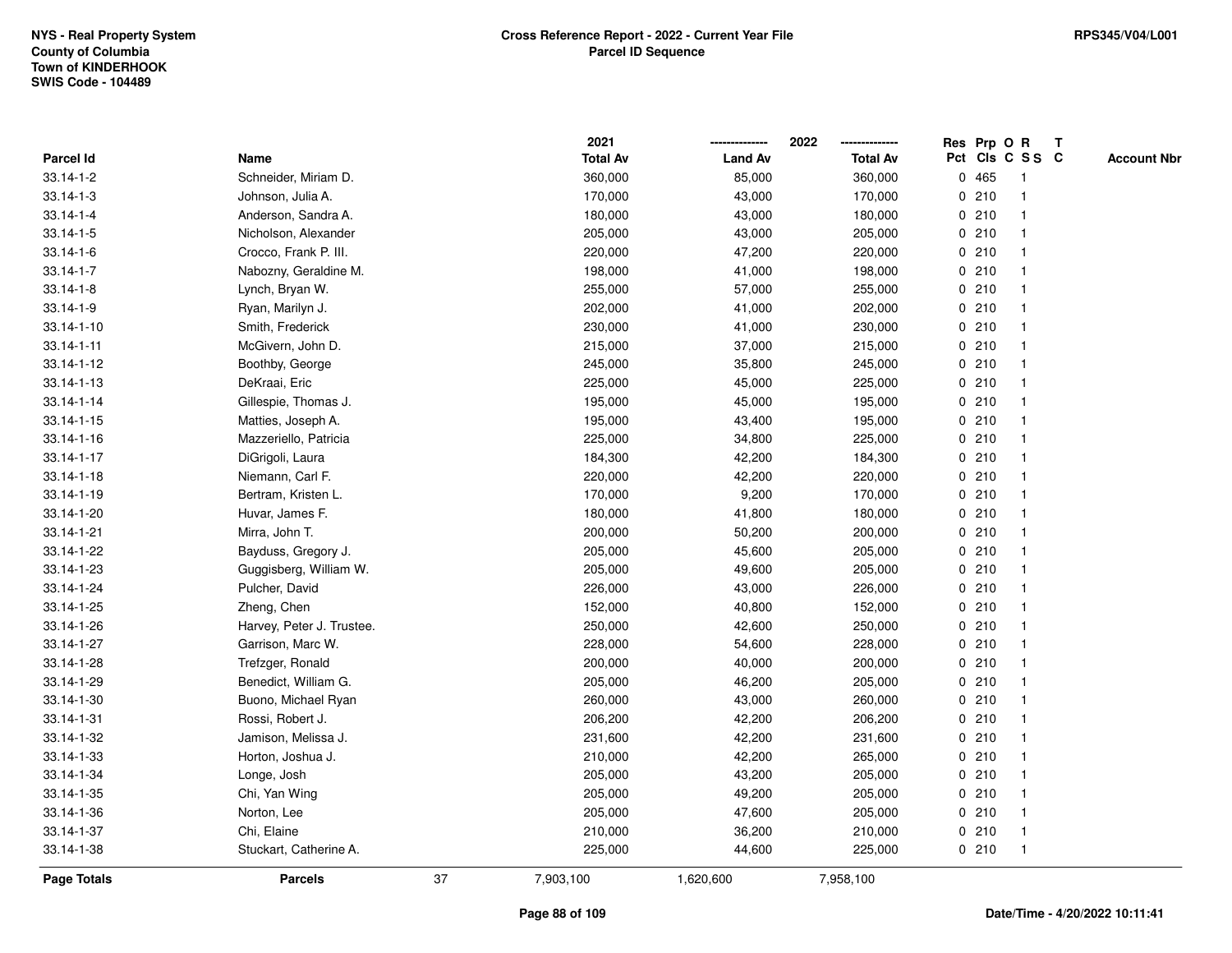|                 |                                      |    | 2021            |                | 2022            |             |       | Res Prp O R     | T |                    |
|-----------------|--------------------------------------|----|-----------------|----------------|-----------------|-------------|-------|-----------------|---|--------------------|
| Parcel Id       | Name                                 |    | <b>Total Av</b> | <b>Land Av</b> | <b>Total Av</b> |             |       | Pct Cls C S S C |   | <b>Account Nbr</b> |
| 33.14-1-39      | Lant, Mark                           |    | 205,000         | 43,200         | 205,000         | 0           | 210   | $\mathbf{1}$    |   |                    |
| 33.14-1-40      | Eberhardt, Henry                     |    | 190,000         | 32,800         | 190,000         | 0           | 210   | -1              |   |                    |
| 33.14-1-41      | Burke, William                       |    | 180,000         | 42,000         | 180,000         |             | 0210  | -1              |   |                    |
| 33.14-1-42      | Haefner, Theresa                     |    | 255,000         | 42,000         | 255,000         |             | 0210  |                 |   |                    |
| 33.14-1-43      | Sanchez, Johnny J.                   |    | 210,000         | 42,200         | 210,000         |             | 0210  |                 |   |                    |
| 33.14-1-44      | Norton, Lee                          |    | 190,000         | 40,600         | 190,000         |             | 0210  |                 |   |                    |
| 33.14-1-45      | Bates, Leonard Jr                    |    | 250,000         | 46,000         | 250,000         |             | 0210  |                 |   |                    |
| 33.14-1-46      | De Cicco, Thomas                     |    | 260,000         | 50,400         | 260,000         | 0           | 220   |                 |   |                    |
| 33.14-1-47      | Beckley, Douglas S.                  |    | 190,000         | 44,200         | 190,000         | 0           | 210   | -1              |   |                    |
| 33.14-1-48      | Michalko, Paul L. Jr.                |    | 230,000         | 47,000         | 230,000         |             | 0210  | -1              |   |                    |
| 33.14-1-49      | Yezzi, John D.                       |    | 270,000         | 64,000         | 270,000         |             | 0210  |                 |   |                    |
| 33.14-1-51      | Harvey, Peter J. Trustee.            |    | 28,000          | 28,000         | 28,000          |             | 0.311 |                 |   |                    |
| 33.14-1-52.110  | Shields, Dennis                      |    | 235,000         | 46,000         | 235,000         |             | 0210  |                 |   |                    |
| 33.14-1-52.120  | Frances, Mark                        |    | 30,000          | 30,000         | 30,000          |             | 0.311 |                 |   |                    |
| 33.14-1-52.200  | Cooney, Michael J.                   |    | 215,000         | 52,000         | 215,000         | 0           | 210   |                 |   |                    |
| 33.14-1-53.110  | Frances, Mark H.                     |    | 225,000         | 60,000         | 225,000         | $\mathbf 0$ | 210   | $\mathbf{1}$    |   |                    |
| 33.14-1-53.120  | Elliott, Thomas                      |    | 35,000          | 35,000         | 35,000          | $\mathbf 0$ | 311   | $\mathbf{1}$    |   |                    |
| 33.14-1-53.200  | Frances, Mark H.                     |    | 35,000          | 35,000         | 35,000          |             | 0.311 |                 |   |                    |
| $33.15 - 1 - 3$ | Sherwood, Jane M.                    |    | 165,000         | 40,000         | 165,000         |             | 0210  |                 |   |                    |
| $33.15 - 1 - 4$ | Kelley, Mary Jane                    |    | 154,000         | 40,000         | 154,000         |             | 0210  |                 |   |                    |
| $33.15 - 1 - 5$ | Smith Family Trust, Ronald & Barbara |    | 190,000         | 45,200         | 190,000         |             | 0210  |                 |   |                    |
| $33.15 - 1 - 6$ | Rango, Jennifer R.                   |    | 150,000         | 40,000         | 150,000         |             | 0210  |                 |   |                    |
| $33.15 - 1 - 7$ | Loheit, Liz                          |    | 180,000         | 27,500         | 180,000         |             | 0210  | -1              |   |                    |
| $33.15 - 1 - 8$ | Armstrong, Patricia L.               |    | 185,000         | 40,000         | 185,000         | $\mathbf 0$ | 210   | $\mathbf{1}$    |   |                    |
| 33.15-1-9.100   | Warrington, Patricia                 |    | 195,000         | 13,000         | 195,000         |             | 0210  |                 |   |                    |
| 33.15-1-9.200   | Warrington, Patricia                 |    | 70,000          | 13,200         | 70,000          |             | 0210  |                 |   |                    |
| 33.15-1-10      | Sharp, James F.                      |    | 166,000         | 40,000         | 166,000         |             | 0210  |                 |   |                    |
| 33.15-1-11      | Zinke, Jayne L.                      |    | 240,000         | 75,000         | 240,000         |             | 0210  |                 |   |                    |
| 33.15-1-12      | DeSanctis, Eric                      |    | 295,000         | 54,000         | 295,000         |             | 0210  |                 |   |                    |
| 33.15-1-13      | Kelly, Shirley K.                    |    | 245,000         | 52,000         | 245,000         | 0           | 210   | -1              |   |                    |
| 33.15-1-14      | Grout, Darren S.                     |    | 280,000         | 57,000         | 280,000         |             | 0210  | -1              |   |                    |
| 33.15-1-15      | Brady, John                          |    | 260,000         | 57,000         | 260,000         |             | 0210  | $\mathbf 1$     |   |                    |
| 33.15-1-16      | Stephenson, Gary L.                  |    | 290,000         | 62,000         | 290,000         |             | 0210  |                 |   |                    |
| 33.15-1-17      | Brooks, Margaret E.                  |    | 290,000         | 54,600         | 290,000         |             | 0210  |                 |   |                    |
| 33.15-1-18      | Barber, Raymond V.                   |    | 260,000         | 61,400         | 260,000         |             | 0210  | -1              |   |                    |
| 33.15-1-19      | Stigi, Ernest C.                     |    | 250,000         | 55,000         | 250,000         |             | 0210  | -1              |   |                    |
| 33.15-1-20      | Becker, John & Helena                |    | 255,000         | 55,200         | 255,000         |             | 0210  | $\mathbf{1}$    |   |                    |
| Page Totals     | <b>Parcels</b>                       | 37 | 7,353,000       | 1,662,500      | 7,353,000       |             |       |                 |   |                    |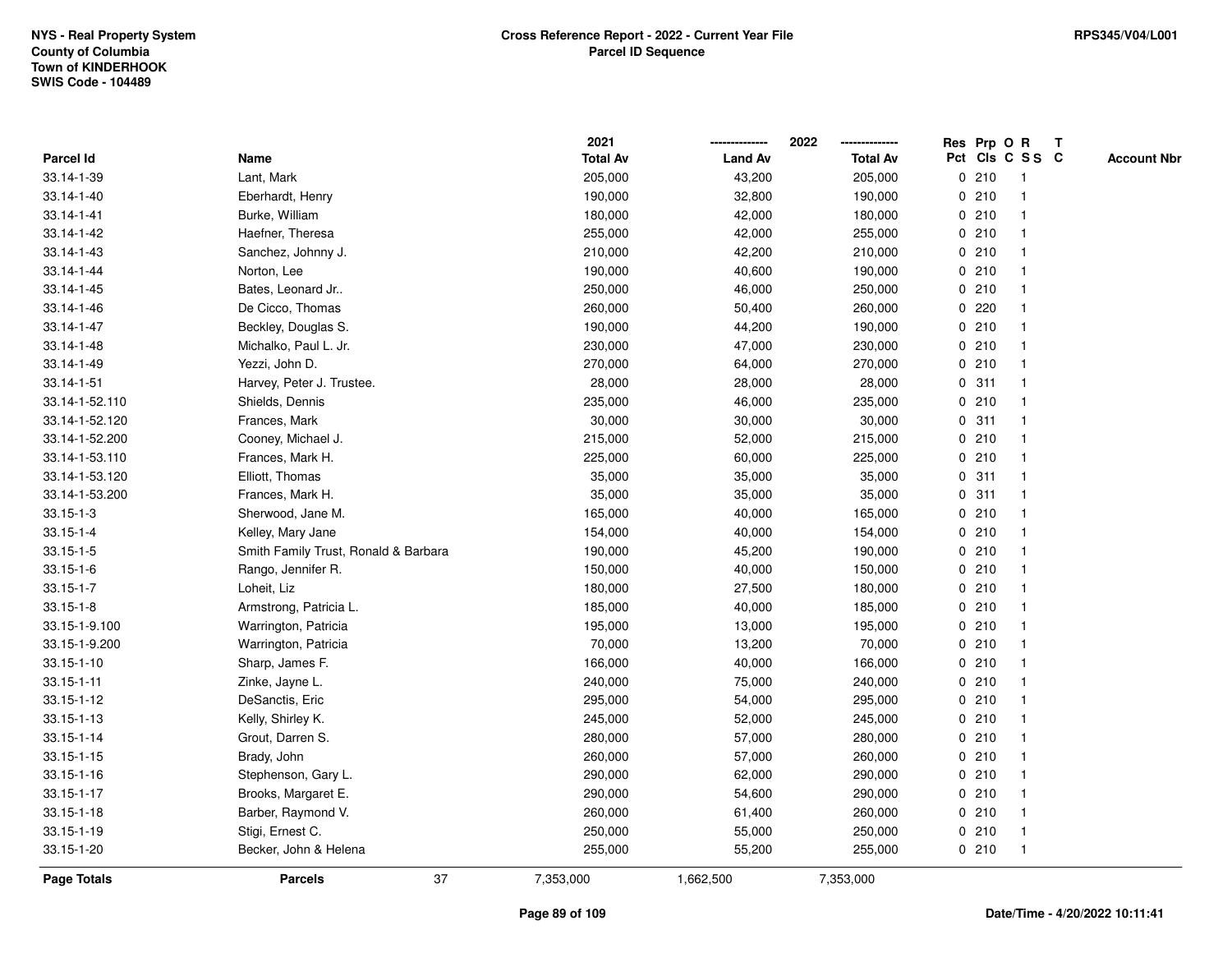|                    |                              |    | 2021            |                | 2022            |   |         | Res Prp O R     | Т |                    |
|--------------------|------------------------------|----|-----------------|----------------|-----------------|---|---------|-----------------|---|--------------------|
| <b>Parcel Id</b>   | Name                         |    | <b>Total Av</b> | <b>Land Av</b> | <b>Total Av</b> |   |         | Pct Cls C S S C |   | <b>Account Nbr</b> |
| 33.15-1-21         | Malanowski, Anthony R.       |    | 260,000         | 55,100         | 260,000         |   | 0210    | $\mathbf{1}$    |   |                    |
| 33.15-1-22         | Groll, Christopher Jr.       |    | 248,000         | 53,400         | 248,000         | 0 | 210     |                 |   |                    |
| 33.15-1-23         | Cook, Peter                  |    | 190,000         | 52,800         | 190,000         |   | 0210    | $\mathbf 1$     |   |                    |
| 33.15-1-24         | Garenani, Regina C.          |    | 215,700         | 110,500        | 215,700         |   | 0.240   |                 |   |                    |
| 33.15-1-25         | Call, Theodore               |    | 230,000         | 44,000         | 230,000         |   | 0210    |                 |   |                    |
| 33.15-1-26         | Johnson, Margaret            |    | 210,000         | 44,000         | 210,000         |   | 0210    |                 |   |                    |
| 33.15-1-27         | Curtis, Diedra S.            |    | 220,000         | 44,000         | 220,000         |   | 0210    |                 |   |                    |
| 33.15-1-28         | Gardner, William E.          |    | 170,000         | 44,000         | 170,000         |   | 0210    |                 |   |                    |
| 33.15-1-29         | Stephenson, Mark             |    | 190,000         | 49,400         | 190,000         | 0 | 220     |                 |   |                    |
| 33.15-1-30         | Schmitt, Kevin               |    | 199,000         | 55,000         | 199,000         |   | 0210    |                 |   |                    |
| 33.15-1-31         | Herbst, Lisa L.              |    | 190,000         | 44,000         | 190,000         |   | 0210    |                 |   |                    |
| 33.15-1-32         | Colarusso, Nicole E.         |    | 225,000         | 44,000         | 225,000         |   | 0210    |                 |   |                    |
| 33.15-1-33         | Richards, Heather Lynn       |    | 340,000         | 41,000         | 340,000         |   | 0210    |                 |   |                    |
| 33.15-1-35         | Cavagnaro, Daniel P.         |    | 230,000         | 53,800         | 234,000         |   | 0210    |                 |   |                    |
| $43 - 1 - 1$       | Mutsu LLC                    |    | 550,000         | 398,000        | 550,000         | 0 | 280     |                 |   |                    |
| 43.-1-2.100        | Samascott, Ronald A.         |    | 380,000         | 148,000        | 380,000         | 0 | 240     |                 |   |                    |
| 43.-1-2.200        | Pesano, Robert J.            |    | 380,000         | 76,000         | 380,000         | 0 | 210     |                 |   |                    |
| $43.-1-3$          | Altobelli, John              |    | 205,000         | 55,000         | 205,000         |   | 0210    |                 |   |                    |
| 43.-1-4.100        | Altobelli, Richard Sr.       |    | 1,150,000       | 775,000        | 1,150,000       |   | 0.280   |                 |   |                    |
| 43.-1-4.200        | St Johns Church              |    | 35,000          | 35,000         | 35,000          |   | 0 314   | 8               |   |                    |
| $43.-1-5$          | Valatie Land Development LLC |    | 350,000         | 187,500        | 300,000         |   | 0.240   |                 |   |                    |
| $43.-1-8$          | Mutsu LLC                    |    | 550,000         | 340,000        | 550,000         |   | 0.151   |                 |   |                    |
| $43.-1-9$          | Low, Alain                   |    | 420,000         | 42,900         | 420,000         | 0 | 210     | -1              |   |                    |
| $43.-1-10$         | Welch, Allison               |    | 327,000         | 64,000         | 327,000         |   | 0210    |                 |   |                    |
| 43.-1-11.100       | Pizza, Jeffrey               |    | 195,000         | 55,000         | 195,000         |   | 0210    | $\mathbf 1$     |   |                    |
| 43.-1-11.200       | Loucks, Thomas               |    | 226,000         | 55,300         | 226,000         |   | 0210    |                 |   |                    |
| $43.-1-12$         | Mutsu LLC                    |    | 386,000         | 386,000        | 386,000         |   | $0$ 151 |                 |   |                    |
| $43.-1-13$         | Goff, Dennis E.              |    | 80,000          | 44,000         | 80,000          |   | 0210    |                 |   |                    |
| $43.-1-14$         | Filli, Brendan               |    | 347,000         | 57,000         | 347,000         |   | 0210    |                 |   |                    |
| $43.-1-15$         | Mutsu, LLC                   |    | 480,000         | 194,000        | 480,000         | 0 | 241     |                 |   |                    |
| $43.-1-16$         | Conolly, Neal H.             |    | 585,000         | 76,000         | 585,000         |   | 0210    |                 |   |                    |
| 43.-1-17.111       | Irish, Mark F.               |    | 850,000         | 160,000        | 850,000         | 0 | 280     |                 |   |                    |
| 43.-1-17.112       | Irish, Mark F.               |    | 240,000         | 62,000         | 240,000         |   | 0210    |                 |   |                    |
| 43.-1-17.120       | MUTSU, LLC                   |    | 240,000         | 55,100         | 240,000         |   | 0210    |                 |   |                    |
| 43.-1-17.200       | Irish, Mark                  |    | 275,000         | 63,000         | 275,000         |   | 0210    |                 |   |                    |
| $43.-1-19$         | Rinzler, Paul A.             |    | 45,000          | 6,000          | 45,000          |   | 0210    |                 |   |                    |
| 43.-1-20.110       | Hamilton, Edward J.          |    | 235,000         | 52,400         | 235,000         |   | 0210    |                 |   |                    |
| <b>Page Totals</b> | <b>Parcels</b>               | 37 | 11,648,700      | 4,122,200      | 11,602,700      |   |         |                 |   |                    |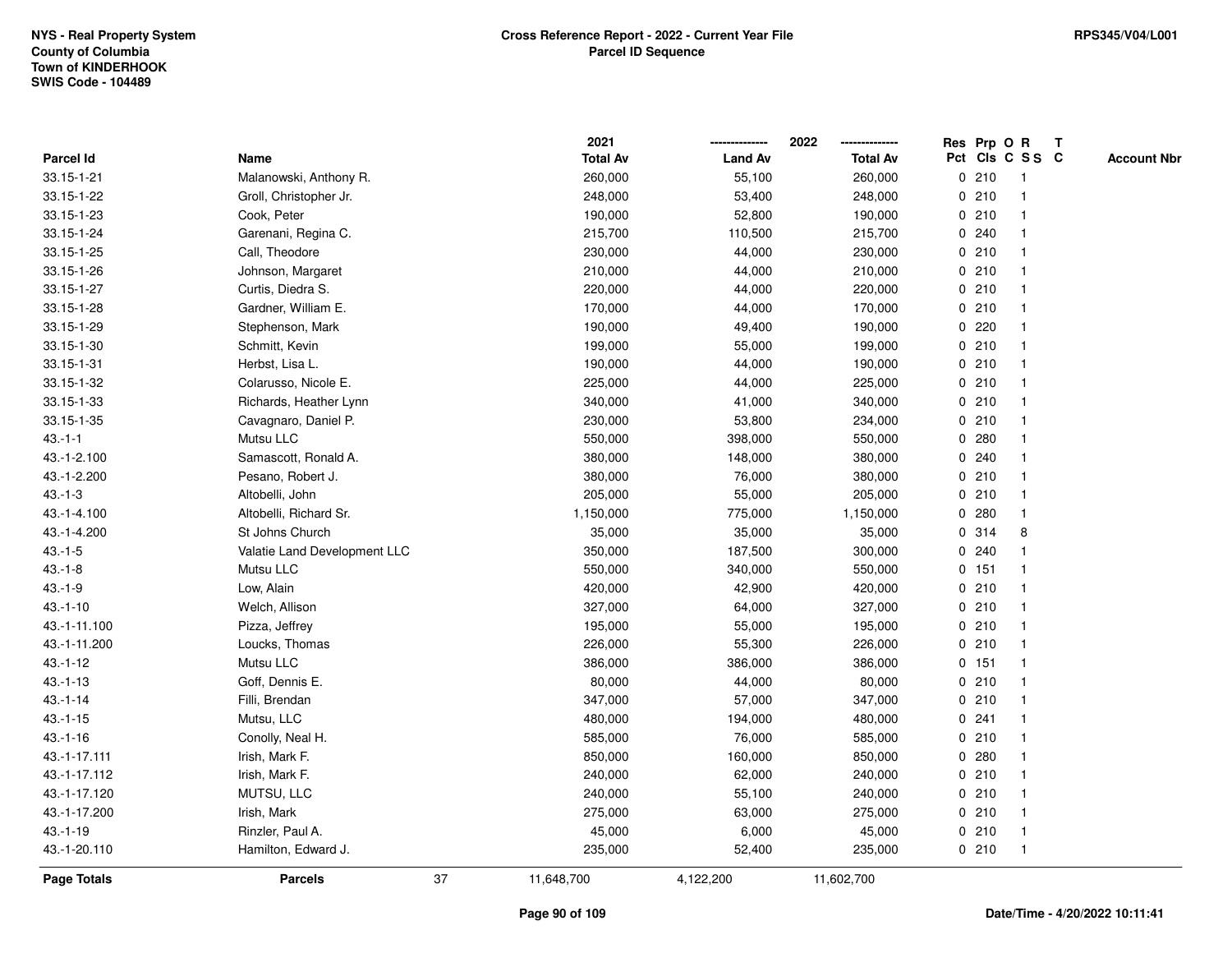|                    |                            |    | 2021            |                | 2022            |   | Res Prp O R |                 | Т |                    |
|--------------------|----------------------------|----|-----------------|----------------|-----------------|---|-------------|-----------------|---|--------------------|
| Parcel Id          | Name                       |    | <b>Total Av</b> | <b>Land Av</b> | <b>Total Av</b> |   |             | Pct Cls C S S C |   | <b>Account Nbr</b> |
| 43.-1-20.120       | Griesmeyer, Donna          |    | 203,000         | 61,000         | 203,000         |   | 0210        | $\mathbf{1}$    |   |                    |
| 43.-1-20.200       | Smith, Stephen Trustee.    |    | 3,000           | 3,000          | 3,000           |   | 0.314       | $\mathbf 1$     |   |                    |
| $43.-1-21$         | Niagara Mohawk Power Corp  |    | 9,310           | 9,310          | 9,310           |   | 0 330       | 6               |   |                    |
| 43.-1-22           | Mutsu LLC                  |    | 150,000         | 150,000        | 150,000         |   | 0 151       |                 |   |                    |
| $43 - 1 - 23$      | Albright, Nicholas         |    | 280,000         | 61,000         | 280,000         |   | 0210        |                 |   |                    |
| $43.-1-24$         | Graziano, William          |    | 275,000         | 61,200         | 275,000         |   | 0210        |                 |   |                    |
| $43.-1-25$         | Zoni, Shane A.             |    | 275,000         | 62,700         | 275,000         |   | 0210        |                 |   |                    |
| $43.-1-26$         | Dick, Greggory A.          |    | 282,000         | 70,000         | 282,000         |   | 0210        |                 |   |                    |
| 43.-1-27.100       | Irish, Mark F.             |    | 205,000         | 205,000        | 205,000         |   | $0$ 120     | -1              |   |                    |
| 43.-1-27.200       | Minton, Stuart Jr.         |    | 131,000         | 131,000        | 131,000         |   | $0$ 120     | $\mathbf{1}$    |   |                    |
| $43.-1-28$         | Peros, Nick                |    | 150,000         | 150,000        | 150,000         |   | 0.322       | -1              |   |                    |
| 43.-1-29           | Pinkowski, Jeffrey A.      |    | 8,000           | 8,000          | 8,000           |   | 0.314       |                 |   |                    |
| $44.-1-1$          | Miner, Sylvia              |    | 335,000         | 135,000        | 335,000         |   | 0.240       |                 |   |                    |
| $44.-1-2$          | Losee, Jon                 |    | 188,000         | 53,200         | 188,000         |   | 0210        |                 |   |                    |
| 44.-1-3.111        | Losee, John M.             |    | 77,000          | 77,000         | 77,000          | 0 | 322         |                 |   |                    |
| 44.-1-3.112        | Losee, Matthew             |    | 60,000          | 60,000         | 60,000          |   | 0.314       | $\mathbf{1}$    |   |                    |
| 44.-1-3.120        | Coons, Edward Jr.          |    | 395,000         | 67,100         | 395,000         |   | 0210        | $\mathbf{1}$    |   |                    |
| 44.-1-3.200        | Kroha, John C.             |    | 270,000         | 104,500        | 270,000         |   | 0220        |                 |   |                    |
| 44.-1-5.110        | Sokol, Paul R.             |    | 200,000         | 79,000         | 200,000         |   | 0210        |                 |   |                    |
| 44.-1-5.120        | Ooms Adrianus & Sons Inc   |    | 410,000         | 405,000        | 410,000         |   | 0.312       |                 |   |                    |
| 44.-1-5.200        | Rutherford, Charles W.     |    | 335,000         | 54,000         | 335,000         |   | 0210        | $\overline{1}$  |   |                    |
| $44.-1-6$          | Behrens, William           |    | 189,000         | 32,000         | 189,000         |   | 0210        |                 |   |                    |
| $44.-1-7$          | Miner, Courtney Jr.        |    | 240,000         | 130,000        | 240,000         |   | 0.240       | -1              |   |                    |
| $44.-1-8$          | <b>CTZK FARM LLC</b>       |    | 245,000         | 245,000        | 245,000         |   | 0 105       | $\mathbf 1$     |   |                    |
| 44.-1-9.100        | Ooms Family Holding Co LLC |    | 56,000          | 56,000         | 56,000          |   | $0$ 120     | $\mathbf 1$     |   |                    |
| 44.-1-9.211        | Stegmann, Nina             |    | 315,000         | 74,800         | 315,000         |   | 0210        |                 |   |                    |
| 44.-1-9.212        | Celestin, Maud             |    | 452,600         | 85,000         | 452,600         |   | 0210        |                 |   |                    |
| 44.-1-9.220        | Keeler, James M. Jr.       |    | 430,000         | 77,000         | 430,000         |   | 0210        | -1              |   |                    |
| 44.-1-10.110       | Ooms Family Holding Co LLC |    | 270,000         | 270,000        | 270,000         |   | 0, 120      | $\overline{1}$  |   |                    |
| 44.-1-10.120       | Crotty, Hugh C.            |    | 340,000         | 59,000         | 340,000         |   | 0210        | -1              |   |                    |
| 44.-1-10.200       | Kelly, Ian M.              |    | 350,000         | 66,000         | 350,000         |   | 0210        | $\mathbf 1$     |   |                    |
| 44.-1-12           | Mink, Robert Jr.           |    | 55,000          | 55,000         | 55,000          |   | 0.312       | -1              |   |                    |
| $44. - 1 - 13$     | Mink, Robert Jr.           |    | 15,000          | 15,000         | 15,000          |   | 0.322       |                 |   |                    |
| $44.-1-14$         | Gellert, Philip            |    | 3,000           | 3,000          | 3,000           |   | 0.314       |                 |   |                    |
| 44.-1-15           | Parente, Philip C.         |    | 410,000         | 410,000        | 410,000         |   | 0.322       |                 |   |                    |
| $44.-1-16$         | Dayter, Francis C.         |    | 397,000         | 51,700         | 397,000         |   | 0210        | $\mathbf 1$     |   |                    |
| $44. - 1 - 17$     | Tri-Village Rod & Gun Clb  |    | 220,000         | 50,000         | 220,000         |   | 0 534       | $\mathbf{1}$    |   |                    |
| <b>Page Totals</b> | <b>Parcels</b>             | 37 | 8,228,910       | 3,686,510      | 8,228,910       |   |             |                 |   |                    |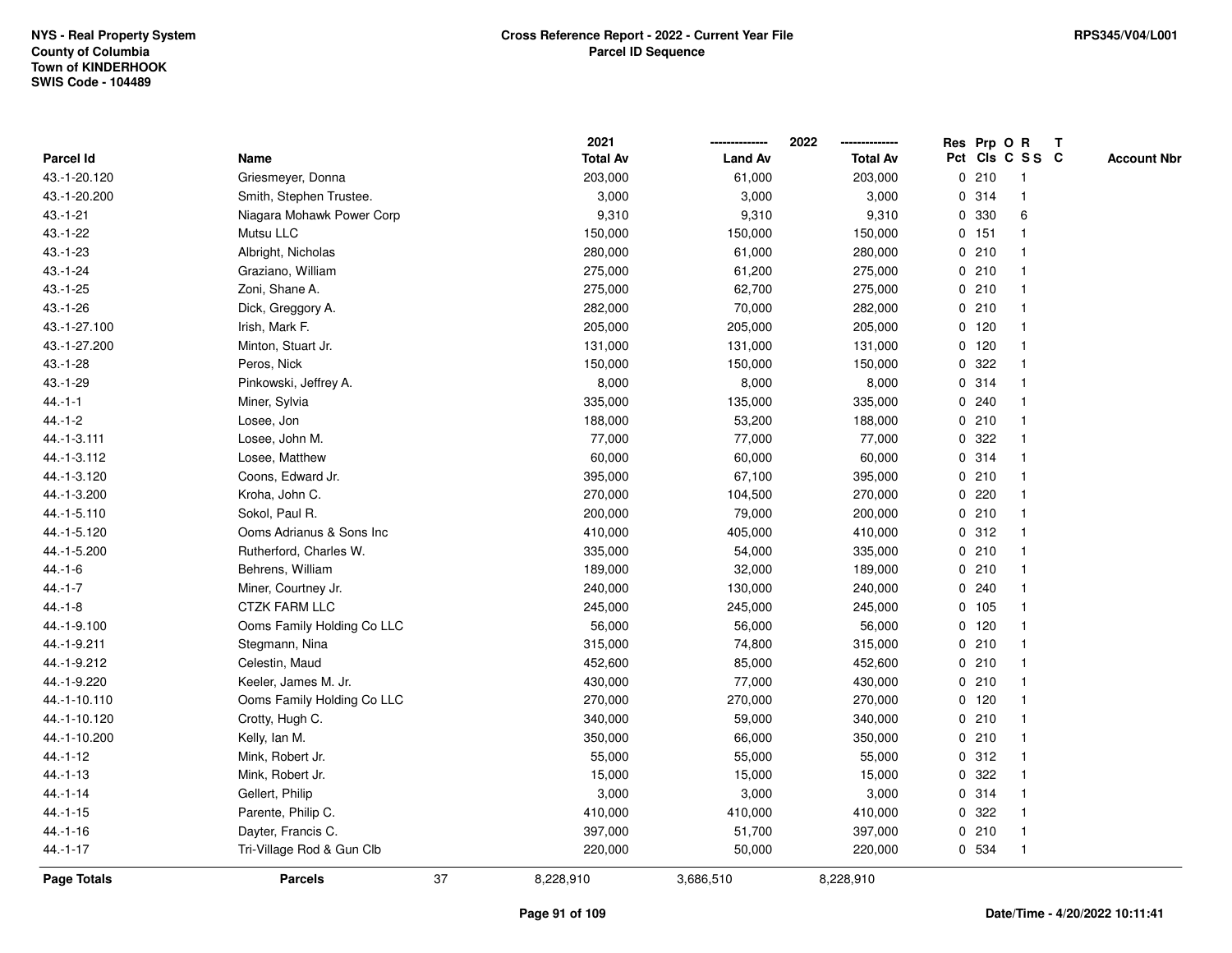|                    |                               |    | 2021            |                | 2022            |             |         | Res Prp O R     | T |                    |
|--------------------|-------------------------------|----|-----------------|----------------|-----------------|-------------|---------|-----------------|---|--------------------|
| Parcel Id          | Name                          |    | <b>Total Av</b> | <b>Land Av</b> | <b>Total Av</b> |             |         | Pct Cls C S S C |   | <b>Account Nbr</b> |
| $44.-1-18$         | Ryan, James A.                |    | 110,000         | 45,800         | 110,000         |             | 0210    | $\mathbf{1}$    |   |                    |
| $44.-1-19$         | Smith, Patricia               |    | 340,000         | 55,600         | 340,000         | 0           | 210     | $\mathbf 1$     |   |                    |
| 44.-1-20.2         | Ooms Family Holdings Co. LLC  |    | 110,000         | 110,000        | 110,000         |             | $0$ 120 | $\mathbf{1}$    |   |                    |
| 44.-1-20.3         | Novak Farms LLC               |    | 215,000         | 211,500        | 215,000         |             | 0.312   |                 |   |                    |
| 44.-1-20.4         | <b>Novak Farms LLC</b>        |    | 370,000         | 67,100         | 370,000         |             | 0210    |                 |   |                    |
| 44.-1-20.11        | Bolluyt, Jonathan E.          |    | 315,000         | 70,000         | 315,000         |             | 0.240   |                 |   |                    |
| $44.-1-21$         | Novak, Cindy M.               |    | 155,000         | 41,400         | 155,000         |             | 0210    |                 |   |                    |
| 44.-1-22           | Opshanski, George             |    | 172,000         | 42,600         | 172,000         |             | 0210    | $\overline{1}$  |   |                    |
| 44.-1-23           | Dolan, Russell E.             |    | 260,000         | 144,000        | 260,000         |             | 0210    | -1              |   |                    |
| 44.-1-24.111       | Ooms Family Holding Co, LLC   |    | 340,000         | 340,000        | 340,000         |             | $0$ 120 | $\mathbf 1$     |   |                    |
| 44.-1-24.112       | Ciampoli, John J.             |    | 460,000         | 87,000         | 460,000         |             | 0210    |                 |   |                    |
| 44.-1-24.120       | <b>Winslow Farm LLC</b>       |    | 450,000         | 174,500        | 715,000         |             | $0$ 117 |                 |   |                    |
| 44.-1-24.212       | Novine, Timothy R.            |    | 535,000         | 99,800         | 535,000         |             | 0.240   |                 |   |                    |
| 44.-1-24.220       | O'Connor, Sean                |    | 395,000         | 100,000        | 395,000         |             | 0.240   |                 |   |                    |
| 44.-1-25           | Weintraub, Mark               |    | 240,000         | 50,400         | 240,000         | $\mathbf 0$ | 210     |                 |   |                    |
| 44.-1-26.111       | Boll, Robert Jr.              |    | 68,000          | 68,000         | 68,000          |             | 0.314   | $\overline{1}$  |   |                    |
| 44.-1-26.112       | Boll, Robert Jr.              |    | 68,000          | 68,000         | 68,000          |             | 0.314   | $\mathbf{1}$    |   |                    |
| 44.-1-26.120       | Sharpe, Eileen M.             |    | 295,000         | 145,700        | 295,000         |             | 0.240   |                 |   |                    |
| 44.-1-26.200       | Furnari, Michael J.           |    | 520,000         | 111,000        | 520,000         |             | 0.240   |                 |   |                    |
| 44.-1-27           | McMann, Jennifer Marie        |    | 135,000         | 52,400         | 135,000         |             | 0210    |                 |   |                    |
| 44.-1-28.3         | Austin Real Estate Inc        |    | 161,900         | 59,200         | 161,900         |             | 0210    |                 |   |                    |
| 44.-1-29.3         | <b>Austin Real Estate Inc</b> |    | 2,050,000       | 754,000        | 2,100,000       |             | 0 553   |                 |   |                    |
| 44.-1-29.4         | <b>Austin Real Estate Inc</b> |    | 257,000         | 55,000         | 257,000         |             | 0.281   | $\overline{1}$  |   |                    |
| 44.-1-29.5         | Austin Real Estate Inc        |    | 62,000          | 62,000         | 62,000          | $\mathbf 0$ | 311     | $\overline{1}$  |   |                    |
| 44.-1-29.6         | Austin Real Estate Inc        |    | 566,200         | 88,900         | 566,200         |             | 0210    | 1               |   |                    |
| 44.-1-29.7         | Austin Real Estate Inc        |    | 178,000         | 64,000         | 178,000         |             | 0210    |                 |   |                    |
| 44.-1-29.200       | Desmond, Carol                |    | 190,000         | 47,000         | 190,000         |             | 0210    |                 |   |                    |
| 44.-1-30           | Austin, Alfred Paul           |    | 430,000         | 113,000        | 430,000         |             | 0.240   |                 |   |                    |
| 44.-1-31.111       | Ryan, James A.                |    | 65,000          | 65,000         | 65,000          | 0           | 322     |                 |   |                    |
| 44.-1-31.112       | Khandaker, Dilara             |    | 575,000         | 74,300         | 575,000         | 0           | 210     | 1               |   |                    |
| 44.-1-31.121       | Boucher, Gerald               |    | 360,000         | 76,700         | 360,000         |             | 0210    | -1              |   |                    |
| 44.-1-31.122       | Leonard, Michael              |    | 365,000         | 79,000         | 365,000         |             | 0210    | $\mathbf 1$     |   |                    |
| 44.-1-31.200       | Ryan, James A.                |    | 25,000          | 25,000         | 25,000          |             | 0.314   |                 |   |                    |
| 44.-1-32.110       | Drobner, Kevin C.             |    | 25,000          | 25,000         | 25,000          |             | 0 314   |                 |   |                    |
| 44.-1-32.120       | Drobner, Kevin C.             |    | 297,000         | 54,000         | 297,000         |             | 0210    |                 |   |                    |
| 44.-1-32.200       | Visscher, Cathy               |    | 425,000         | 75,000         | 425,000         |             | 0210    | -1              |   |                    |
| 44.-1-33.110       | Sabla, Peter P.               |    | 185,000         | 145,400        | 185,000         |             | 0.260   | $\overline{1}$  |   |                    |
| <b>Page Totals</b> | <b>Parcels</b>                | 37 | 11,770,100      | 3,947,300      | 12,085,100      |             |         |                 |   |                    |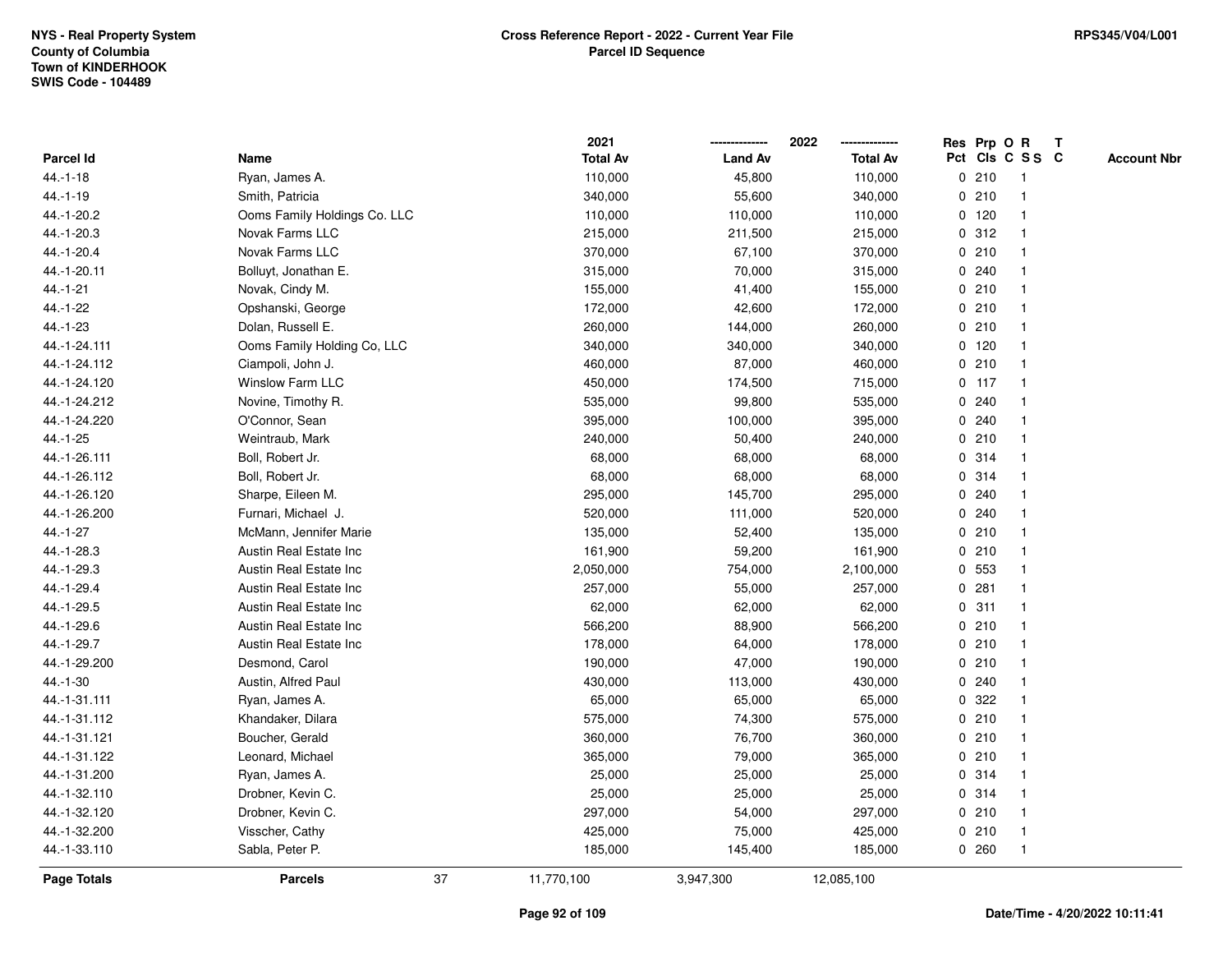|                  |                                  |    | 2021            |                | 2022            | Res Prp O R |                 | $\mathbf{T}$ |                    |
|------------------|----------------------------------|----|-----------------|----------------|-----------------|-------------|-----------------|--------------|--------------------|
| <b>Parcel Id</b> | Name                             |    | <b>Total Av</b> | <b>Land Av</b> | <b>Total Av</b> |             | Pct Cls C S S C |              | <b>Account Nbr</b> |
| 44.-1-33.120     | Sabla, Peter                     |    | 55,000          | 55,000         | 55,000          | 0.314       | $\overline{1}$  |              |                    |
| 44.-1-33.200     | Renn, Timothy A.                 |    | 245,000         | 61,000         | 245,000         | 0210        | $\mathbf{1}$    |              |                    |
| 44.-1-34         | Ingham, George G.                |    | 152,000         | 43,200         | 152,000         | 0210        | $\mathbf{1}$    |              |                    |
| 44.-1-35         | Kranker, Nova R.                 |    | 202,000         | 65,000         | 202,000         | 0210        | $\mathbf{1}$    |              |                    |
| 44.-1-36         | Bernstein, Roberta M.            |    | 228,000         | 74,600         | 228,000         | 0210        |                 |              |                    |
| 44.-1-37         | Sand, Viki R.                    |    | 260,000         | 68,000         | 260,000         | 0210        |                 |              |                    |
| 44.-1-38         | Hallenbeck, Dale Marie           |    | 365,000         | 230,700        | 365,000         | 0.240       | $\mathbf{1}$    |              |                    |
| 44.-1-39         | Peduzzi, Eugene L.               |    | 200,000         | 53,400         | 200,000         | 0411        | $\mathbf{1}$    |              |                    |
| 44.-1-40.100     | Beresheim, David C. Trustee.     |    | 480,000         | 92,500         | 480,000         | 0.280       | $\mathbf 1$     |              |                    |
| 44.-1-40.200     | <b>Presidential Estates Inc.</b> |    | 1,325,000       | 300,000        | 1,325,000       | 0416        | $\mathbf{1}$    |              |                    |
| $44 - 1 - 41$    | <b>Presidential Estates Inc.</b> |    | 1,250,000       | 280,000        | 1,250,000       | 0416        |                 |              |                    |
| $44.-1-42$       | Bean, Trevor R.                  |    | 360,000         | 36,200         | 360,000         | 0210        |                 |              |                    |
| $44.-1-43$       | Utley, John M.                   |    | 188,000         | 44,000         | 188,000         | 0210        |                 |              |                    |
| $44 - 1 - 44$    | Kinderhook Lodge 2530            |    | 380,000         | 66,500         | 380,000         | 0 632       |                 |              |                    |
| $44. - 1 - 45$   | Doriot, Robert E. II.            |    | 435,000         | 72,000         | 435,000         | 0210        | $\mathbf{1}$    |              |                    |
| $44.-1-46$       | Wemitt, Todd M.                  |    | 312,000         | 51,000         | 312,000         | 0210        | $\mathbf{1}$    |              |                    |
| $44.-1-47$       | Olsen, Tobias                    |    | 220,000         | 80,200         | 220,000         | 0210        | $\mathbf{1}$    |              |                    |
| 44.-1-48         | Geiger, Eric                     |    | 320,000         | 69,600         | 320,000         | 0210        | $\mathbf{1}$    |              |                    |
| 44.-1-49         | Warner, Robert E. III.           |    | 280,000         | 67,900         | 280,000         | 0210        |                 |              |                    |
| 44.-1-50         | Sun, Gerald T.                   |    | 250,000         | 66,000         | 250,000         | 0210        |                 |              |                    |
| 44.-1-51.2       | McCrea, Caitlin                  |    | 470,000         | 79,000         | 470,000         | 0210        |                 |              |                    |
| 44.-1-51.11      | Kelly, Laurie J.                 |    | 85,000          | 85,000         | 85,000          | 0.314       | $\mathbf 1$     |              |                    |
| 44.-1-51.12      | Kelly, Laurie J.                 |    | 56,300          | 56,300         | 56,300          | 0.314       | $\mathbf{1}$    |              |                    |
| 44.-1-52         | Kelly, Sylvia J.                 |    | 300,000         | 87,000         | 300,000         | 0210        | $\mathbf{1}$    |              |                    |
| $44.-1-53$       | Wenzel, Robert C.                |    | 195,000         | 69,000         | 195,000         | 0210        | $\mathbf{1}$    |              |                    |
| $44.-1-54$       | Coolidge, Carlotta S.            |    | 465,000         | 85,500         | 465,000         | 0210        |                 |              |                    |
| $44.-1-55$       | Clements, Randall W.             |    | 215,000         | 54,000         | 215,000         | 0210        |                 |              |                    |
| 44.-1-56         | Colgan, John J.                  |    | 200,000         | 35,000         | 200,000         | 0210        |                 |              |                    |
| $44.-1-57$       | Dolan, Gary C.                   |    | 245,000         | 64,000         | 245,000         | 0210        | $\mathbf{1}$    |              |                    |
| 44.-1-58         | Hlavac, Christopher              |    | 225,000         | 70,500         | 225,000         | 0210        | $\mathbf 1$     |              |                    |
| 44.-1-59         | Knight, Gregory                  |    | 585,000         | 100,000        | 585,000         | 0.240       | $\mathbf{1}$    |              |                    |
| $44.-1-61$       | Armstrong, James                 |    | 612,000         | 118,200        | 612,000         | 0210        | $\mathbf{1}$    |              |                    |
| 44.-1-62         | Schuster, Joshua J.              |    | 385,000         | 75,200         | 385,000         | 0210        | $\mathbf 1$     |              |                    |
| 44.-1-63.111     | Hall, Jacob                      |    | 114,000         | 114,000        | 114,000         | 0.322       |                 |              |                    |
| 44.-1-63.112     | Baffuto, Christian               |    | 320,000         | 79,000         | 320,000         | 0210        | $\mathbf{1}$    |              |                    |
| 44.-1-63.120     | Scism, Sean                      |    | 285,000         | 79,000         | 285,000         | 0210        | $\mathbf{1}$    |              |                    |
| 44.-1-63.200     | Greenfield Real Estate Holding   |    | 54,000          | 54,000         | 54,000          | 0.314       | $\mathbf{1}$    |              |                    |
| Page Totals      | <b>Parcels</b>                   | 36 | 12,264,300      | 3,127,500      | 12,264,300      |             |                 |              |                    |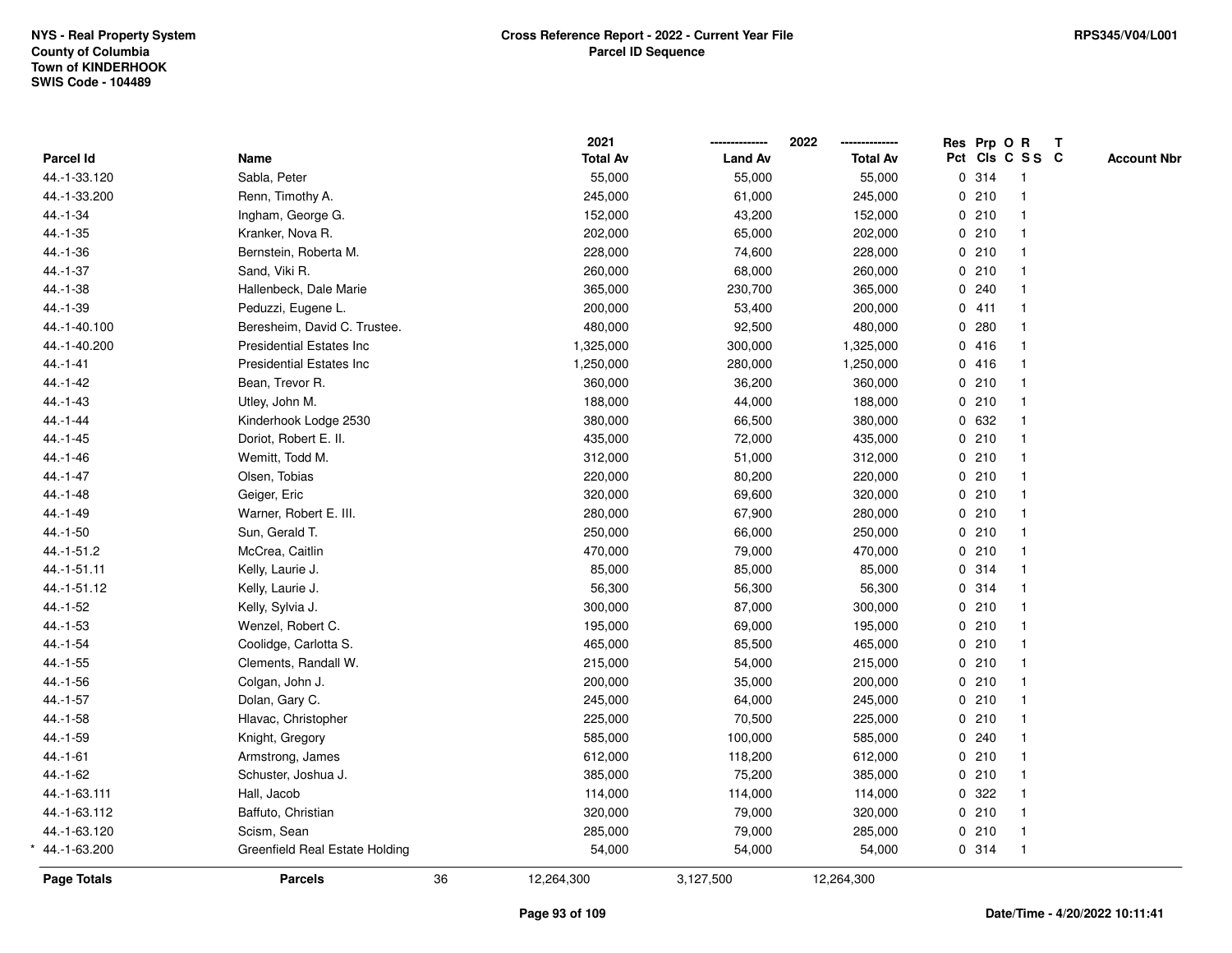|                    |                        |    | 2021            |                | 2022            |   | Res Prp O R |                         | T |                    |
|--------------------|------------------------|----|-----------------|----------------|-----------------|---|-------------|-------------------------|---|--------------------|
| Parcel Id          | Name                   |    | <b>Total Av</b> | <b>Land Av</b> | <b>Total Av</b> |   |             | Pct Cls C S S C         |   | <b>Account Nbr</b> |
| 44.-1-64           | Boll, Robert Jr.       |    | 64,000          | 64,000         | 64,000          |   | 0.314       | $\overline{\mathbf{1}}$ |   |                    |
| $44.-1-65$         | Boll, Robert Jr.       |    | 120,000         | 120,000        | 120,000         | 0 | 322         | -1                      |   |                    |
| 44.-1-66           | Foote, Darren B.       |    | 1,200,000       | 150,000        | 1,200,000       |   | 0210        | 1                       |   |                    |
| $44.-1-67$         | Kroha, John C.         |    | 50,000          | 50,000         | 50,000          |   | 0.310       |                         |   |                    |
| 44.-1-68           | Kroha, John C.         |    | 65,000          | 65,000         | 65,000          |   | 0.314       |                         |   |                    |
| 44.-1-69           | Kroha, John C.         |    | 62,000          | 62,000         | 62,000          |   | 0.314       |                         |   |                    |
| 44.-1-70           | Kroha, John C.         |    | 35,000          | 35,000         | 35,000          |   | 0.314       |                         |   |                    |
| 44.10-1-2          | White, James M.        |    | 189,000         | 43,000         | 189,000         |   | 0210        | $\overline{\mathbf{1}}$ |   |                    |
| 44.10-1-3          | Steen, Michael A.      |    | 190,000         | 42,000         | 190,000         |   | 0210        | -1                      |   |                    |
| 44.10-1-4          | Elden, David A.        |    | 165,000         | 37,200         | 165,000         |   | 0210        | -1                      |   |                    |
| 44.10-1-5          | Vanat, James           |    | 174,000         | 37,200         | 174,000         |   | 0210        |                         |   |                    |
| 44.10-1-6          | Smith, Mark R.         |    | 150,000         | 36,800         | 150,000         |   | 0210        |                         |   |                    |
| 44.10-1-7          | Callahan, Stephen      |    | 197,000         | 36,000         | 197,000         |   | 0210        |                         |   |                    |
| 44.10-1-8.111      | Gay, Brian R.          |    | 220,000         | 37,600         | 220,000         |   | 0210        |                         |   |                    |
| 44.10-1-8.112      | Rybka, Wendy           |    | 175,000         | 36,000         | 175,000         |   | 0210        | -1                      |   |                    |
| 44.10-1-8.120      | Morris, Mark E.        |    | 170,000         | 35,000         | 170,000         |   | 0 210       | -1                      |   |                    |
| 44.10-1-8.200      | Spielmann, Erik B.     |    | 170,000         | 36,800         | 170,000         |   | 0210        | -1                      |   |                    |
| 44.10-1-9          | Nastke, Christopher E. |    | 155,000         | 35,400         | 155,000         |   | 0210        |                         |   |                    |
| 44.10-1-11         | Rose, Steven           |    | 220,000         | 48,800         | 220,000         |   | 0210        |                         |   |                    |
| 44.10-1-12         | Seney, William J.      |    | 175,000         | 33,600         | 175,000         |   | 0210        |                         |   |                    |
| 44.10-1-13         | Friess, Marietta R.    |    | 180,000         | 34,000         | 180,000         |   | 0210        |                         |   |                    |
| 44.10-1-14         | McGrath, Michael       |    | 225,000         | 50,200         | 225,000         |   | 0210        | -1                      |   |                    |
| 44.10-1-15         | Meenagh, William M.    |    | 170,000         | 32,800         | 170,000         |   | 0210        | -1                      |   |                    |
| 44.10-1-16         | Hebert, Brian P.       |    | 150,000         | 34,000         | 150,000         |   | 0210        | -1                      |   |                    |
| 44.10-1-17         | Kennedy, Andrew M.     |    | 195,000         | 40,400         | 195,000         |   | 0210        |                         |   |                    |
| 44.10-1-18         | Roetina, Claudette     |    | 160,000         | 40,000         | 160,000         |   | 0210        |                         |   |                    |
| 44.10-1-19         | O'Malley, Megan M.     |    | 185,000         | 35,400         | 185,000         |   | 0210        |                         |   |                    |
| 44.10-1-20         | Garraghan, Michael T.  |    | 195,000         | 43,600         | 195,000         |   | 0210        |                         |   |                    |
| 44.10-1-21         | Thacker, Donald        |    | 160,000         | 33,600         | 160,000         |   | 0210        | -1                      |   |                    |
| 44.10-1-22.100     | Tretheway, Earl        |    | 185,000         | 33,600         | 185,000         |   | 0210        | -1                      |   |                    |
| 44.10-1-22.200     | Breheny, Stephen       |    | 180,000         | 33,600         | 180,000         |   | 0210        | -1                      |   |                    |
| 44.10-1-23         | Bailly, Thomas M.      |    | 180,000         | 33,600         | 180,000         |   | 0210        |                         |   |                    |
| 44.10-1-24         | Roetinia, Frank        |    | 220,000         | 34,800         | 220,000         |   | 0210        |                         |   |                    |
| 44.10-1-25         | Wellhausen, Adam J.    |    | 185,000         | 33,600         | 185,000         |   | 0210        |                         |   |                    |
| 44.10-1-26         | Hadley, Melody         |    | 175,000         | 35,600         | 175,000         |   | 0210        | -1                      |   |                    |
| 44.10-1-27         | Miner, Roy             |    | 158,000         | 34,000         | 158,000         |   | 0210        | $\overline{\mathbf{1}}$ |   |                    |
| 44.10-1-28         | Bogarski, John F. Jr.  |    | 175,000         | 32,800         | 175,000         |   | 0210        | $\overline{1}$          |   |                    |
| <b>Page Totals</b> | <b>Parcels</b>         | 37 | 7,024,000       | 1,657,000      | 7,024,000       |   |             |                         |   |                    |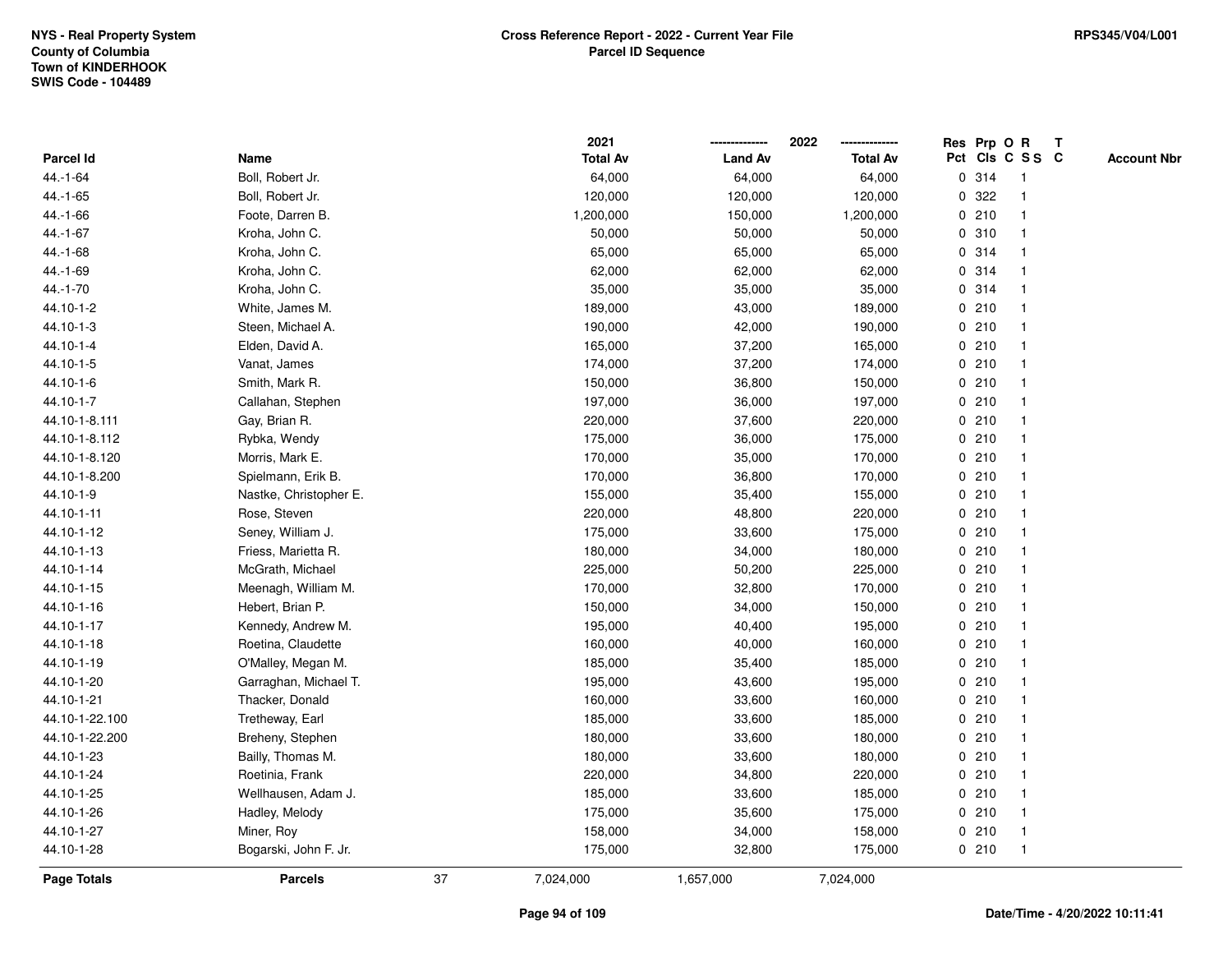|               |                                |    | 2021            |                | 2022            |   | Res Prp O R |                 | Т |                    |
|---------------|--------------------------------|----|-----------------|----------------|-----------------|---|-------------|-----------------|---|--------------------|
| Parcel Id     | Name                           |    | <b>Total Av</b> | <b>Land Av</b> | <b>Total Av</b> |   |             | Pct Cls C S S C |   | <b>Account Nbr</b> |
| 44.10-1-29    | Wheeler, Robert H. Jr.         |    | 175,000         | 35,600         | 175,000         | 0 | 210         | $\mathbf{1}$    |   |                    |
| 44.10-1-30    | Ames, David M.                 |    | 200,000         | 35,600         | 200,000         |   | 0210        | $\overline{1}$  |   |                    |
| 44.10-1-31.1  | Greenfield Real Estate Holding |    |                 | 37,900         | 37,900          |   | 0.314       | 1               |   |                    |
| 44.10-1-31.2  | Greenfield Real Estate Holding |    |                 | 39,300         | 39,300          |   | 0 314       |                 |   |                    |
| 44.10-1-31.3  | Greenfield Real Estate Holding |    |                 | 32,900         | 32,900          |   | 0.314       |                 |   |                    |
| 44.10-1-31.4  | Greenfield Real Estate Holding |    |                 | 30,100         | 30,100          |   | 0.314       |                 |   |                    |
| $45.-1-1$     | Hornung, Alice K.              |    | 400,000         | 290,000        | 400,000         |   | 0.241       | $\mathbf{1}$    |   |                    |
| 45.-1-2.100   | Ooms Adrianus & Sons Inc       |    | 62,000          | 62,000         | 62,000          |   | 0 120       | -1              |   |                    |
| 45.-1-2.200   | Mescia, Jill E.                |    | 290,000         | 56,000         | 290,000         |   | 0210        | $\overline{1}$  |   |                    |
| $45.-1-3$     | Pienta, Walter                 |    | 225,000         | 57,000         | 225,000         |   | 0210        | $\mathbf{1}$    |   |                    |
| $45.-1-4$     | Powell, Roxanne                |    | 75,000          | 30,400         | 75,000          |   | 0210        |                 |   |                    |
| 45.-1-5.100   | Shattenkirk, Charles S.        |    | 675,000         | 315,000        | 675,000         |   | 0.280       |                 |   |                    |
| 45.-1-5.200   | Mooney, David                  |    | 257,000         | 61,000         | 257,000         |   | 0210        |                 |   |                    |
| $45.-1-6$     | Williams, Edward P.            |    | 25,000          | 25,000         | 25,000          |   | $0$ 120     | $\mathbf{1}$    |   |                    |
| $45.-1-7$     | Williams, Edward               |    | 225,000         | 225,000        | 225,000         | 0 | 120         | $\mathbf{1}$    |   |                    |
| 45.-1-8.110   | Levy, David J.                 |    | 335,000         | 103,200        | 335,000         | 0 | 240         | $\mathbf 1$     |   |                    |
| 45.-1-8.120   | Knowles, Marjorie Sue          |    | 300,000         | 92,000         | 300,000         |   | 0.240       | 1               |   |                    |
| 45.-1-8.200   | Levy, Marc D.                  |    | 355,000         | 82,800         | 355,000         |   | 0.240       |                 |   |                    |
| $45.-1-9$     | Lee, Christopher               |    | 180,000         | 54,300         | 180,000         |   | 0210        |                 |   |                    |
| $45.-1-10$    | Wright, Peter J.               |    | 236,000         | 54,000         | 236,000         |   | 0210        |                 |   |                    |
| $45.-1-11$    | Eglitis, Ilze                  |    | 455,000         | 70,000         | 455,000         |   | 0411        | $\mathbf{1}$    |   |                    |
| $45.-1-12$    | Simonsen, Edwin R.             |    | 535,000         | 300,000        | 535,000         | 0 | 241         | $\mathbf{1}$    |   |                    |
| $45.-1-13$    | Staron, Stanley                |    | 40,000          | 35,000         | 40,000          | 0 | 312         | $\overline{1}$  |   |                    |
| $45.-1-14$    | Eglitis, Ilze I.               |    | 20,000          | 5,000          | 20,000          |   | 0.312       | $\mathbf 1$     |   |                    |
| $45.-1-15$    | Van Alstyne, Peter C.          |    | 250,000         | 66,000         | 250,000         |   | 0210        |                 |   |                    |
| $45 - 1 - 16$ | Steward, Lisa                  |    | 110,000         | 32,200         | 110,000         |   | 0210        |                 |   |                    |
| $45.-1-17$    | Hess, Douglas                  |    | 170,000         | 37,600         | 170,000         |   | 0210        |                 |   |                    |
| 45.-1-18.3    | Mitchell, Robert A.            |    | 350,000         | 298,800        | 350,000         |   | $0$ 113     | 1               |   |                    |
| $45.-1-18.4$  | Hess, Douglas                  |    | 30,000          | 30,000         | 30,000          |   | 0.311       | $\mathbf 1$     |   |                    |
| 45.-1-18.100  | Borlongan, Patricia            |    | 290,000         | 64,000         | 340,000         | 0 | 210         | $\mathbf{1}$    |   |                    |
| 45.-1-18.212  | Degenhardt, Richard            |    | 425,000         | 211,500        | 425,000         |   | 0.240       | $\mathbf{1}$    |   |                    |
| 45.-1-18.221  | Mitchell, Robert A.            |    | 285,000         | 60,000         | 285,000         |   | 0210        |                 |   |                    |
| 45.-1-18.222  | Fox, Steven                    |    | 350,000         | 62,000         | 350,000         |   | 0210        |                 |   |                    |
| $45.-1-19$    | Cunningham, Jeremy             |    | 390,000         | 74,000         | 390,000         |   | 0210        |                 |   |                    |
| $45.-1-20$    | Evanick, Ihor B.               |    | 50,000          | 50,000         | 50,000          |   | 0.311       | $\mathbf{1}$    |   |                    |
| $45.-1-21$    | Shinerock, Solomon             |    | 390,000         | 78,000         | 390,000         |   | 0210        | $\overline{1}$  |   |                    |
| $53.-1-1$     | Hamilton, Edward J.            |    | 525,000         | 133,400        | 525,000         |   | $0$ 117     | $\overline{1}$  |   |                    |
| Page Totals   | <b>Parcels</b>                 | 37 | 8,680,000       | 3,326,600      | 8,870,200       |   |             |                 |   |                    |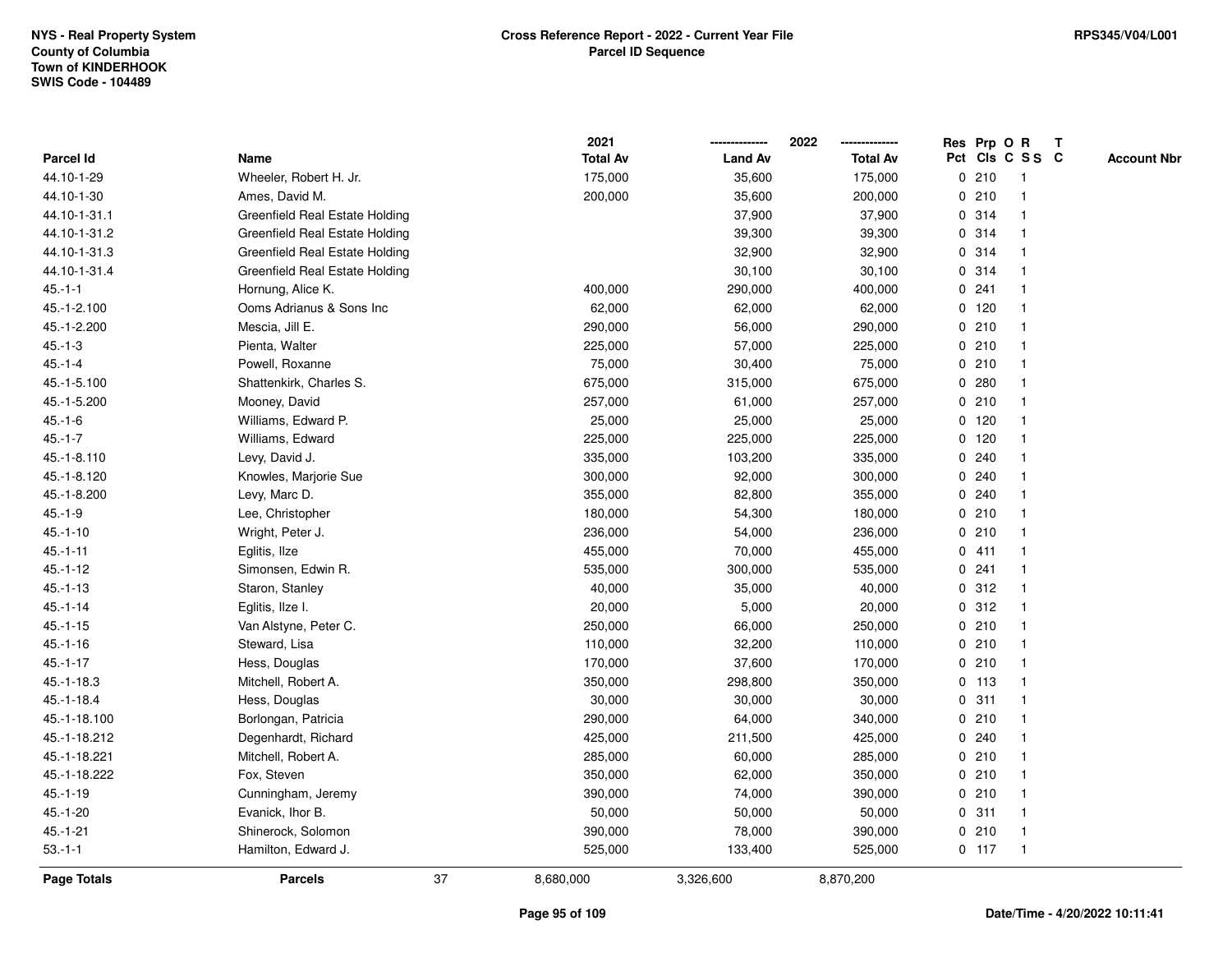|                |                                            | 2021            |                | 2022            | Res Prp O R     |         |                | $\mathbf{T}$ |                    |
|----------------|--------------------------------------------|-----------------|----------------|-----------------|-----------------|---------|----------------|--------------|--------------------|
| Parcel Id      | Name                                       | <b>Total Av</b> | <b>Land Av</b> | <b>Total Av</b> | Pct Cls C S S C |         |                |              | <b>Account Nbr</b> |
| $53.-1-2$      | Tomchik, Susan E.                          | 265,000         | 95,000         | 265,000         |                 | 75 210  | -1             |              |                    |
| $53.-1-3.111$  | <b>CTZK Farm LLC</b>                       | 48,600          | 48,600         | 48,600          |                 | $0$ 120 |                |              |                    |
| $53.-1-3.112$  | Colton, Audrey T.                          | 340,000         | 36,200         | 340,000         |                 | 0210    |                |              |                    |
| $53.-1-4$      | Bluman, Robert David                       | 475,000         | 58,000         | 475,000         | 0               | 210     | -1             |              |                    |
| $53.-1-5$      | <b>CTZK Farm LLC</b>                       | 290,000         | 72,500         | 290,000         |                 | 0 431   |                |              |                    |
| $53.-1-8$      | Williams, Cody B.                          | 175,000         | 17,000         | 175,000         |                 | 0210    |                |              |                    |
| $53.-1-9$      | Lang, Georgiana                            | 157,000         | 21,000         | 157,000         |                 | 0210    |                |              |                    |
| $53.-1-10$     | Kinnicutt, Dennis                          | 153,000         | 38,400         | 153,000         |                 | 0210    |                |              |                    |
| $53.-1-11$     | Hamm, Arnold                               | 110,000         | 41,800         | 110,000         |                 | 0210    |                |              |                    |
| $53.-1-12$     | Chartrand, Benjamin J.                     | 155,000         | 32,400         | 155,000         |                 | 0210    |                |              |                    |
| $53.-1-13$     | Edwards, Xu                                | 5,000           | 5,000          | 5,000           |                 | 0.314   | $\mathbf 1$    |              |                    |
| $53.-1-15$     | CTZK Farm LLC                              | 625,000         | 625,000        | 625,000         |                 | $0$ 120 |                |              |                    |
| $53.-1-16$     | CTZK Farm, LLC                             | 455,000         | 455,000        | 455,000         |                 | $0$ 120 |                |              |                    |
| 53.-1-17.110   | National Park Services NER, Land Resource: | 400,000         | 167,300        | 400,000         |                 | 0.241   | 8              |              |                    |
| 53.-1-17.120   | Coutens, Jean-Paul                         | 450,000         | 450,000        | 450,000         |                 | $0$ 120 |                |              |                    |
| 53.-1-17.200   | Van Allen, Kevin                           | 260,000         | 131,100        | 260,000         |                 | 0210    |                |              |                    |
| $53.-1-18$     | National Park Foundation                   | 2,566,410       | 641,600        | 2,566,410       | 0               | 681     | 8              |              |                    |
| 53.-1-19.111   | Institute Land Trust, Inc, Open Space      | 420,000         | 420,000        | 420,000         | 0               | 322     |                |              |                    |
| 53.-1-19.112   | United States of America                   | 36,000          | 36,000         | 36,000          |                 | 0.314   | 8              |              |                    |
| 53.-1-19.120   | United States of America                   | 46,000          | 46,000         | 46,000          |                 | 0.314   | 8              |              |                    |
| 53.-1-19.200   | Cutro, Joseph A.                           | 475,000         | 103,800        | 475,000         |                 | 0210    |                |              |                    |
| 53.-1-20.100   | Courtens, Jean-Paul                        | 170,000         | 170,000        | 170,000         |                 | $0$ 120 |                |              |                    |
| 53.-1-20.210   | Sharma, Atul                               | 425,000         | 107,600        | 425,000         |                 | 0210    |                |              |                    |
| 53.-1-20.220   | Moore, Ronny L.                            | 525,000         | 137,000        | 525,000         |                 | 0210    |                |              |                    |
| $53.-1-21$     | Kriz, Tiffany L.                           | 185,000         | 51,000         | 185,000         |                 | 0210    |                |              |                    |
| 53.-1-22.100   | <b>Equity Trust Inc</b>                    | 425,000         | 119,000        | 425,000         |                 | 0.241   | -1             |              |                    |
| 53.-1-22.200   | <b>Equity Trust Inc</b>                    | 275,000         | 275,000        | 275,000         |                 | $0$ 120 |                |              |                    |
| $53.-1-23.1$   | Friends of Lindenwald                      | 358,300         | 57,400         | 358,300         |                 | 0 651   | 8              |              |                    |
| $53.-1-23.2$   | Friends of Lindenwald                      | 600,000         | 425,000        | 600,000         |                 | 0680    | 8              |              |                    |
| 53.-1-25.100   | Latiolais, Matthew                         | 305,000         | 79,400         | 305,000         |                 | 0210    |                |              |                    |
| 53.-1-25.200   | Sharma, Atul                               | 40,000          | 40,000         | 40,000          | 0               | 314     |                |              |                    |
| $53.-1-26$     | Smith, Alan G.                             | 1,000           | 1,000          | 1,000           |                 | 0 314   |                |              |                    |
| $53.-1-27$     | Holohan, Judith A.                         | 182,000         | 61,700         | 182,000         |                 | 0210    |                |              |                    |
| $53.-1-28$     | Martino, Michael J.                        | 7,000           | 7,000          | 7,000           |                 | 0 314   |                |              |                    |
| $53.7 - 1 - 1$ | Alberts, Alfred                            | 249,000         | 56,800         | 249,000         |                 | 0210    |                |              |                    |
| $53.7 - 1 - 3$ | Wheeler, Deborah L.                        | 270,000         | 50,400         | 270,000         |                 | 0210    | $\overline{1}$ |              |                    |
| $53.7 - 1 - 5$ | Kidder Brown, Margaret                     | 225,000         | 32,000         | 225,000         |                 | 0210    | $\overline{1}$ |              |                    |
| Page Totals    | 37<br><b>Parcels</b>                       | 12,149,310      | 5,212,000      | 12,149,310      |                 |         |                |              |                    |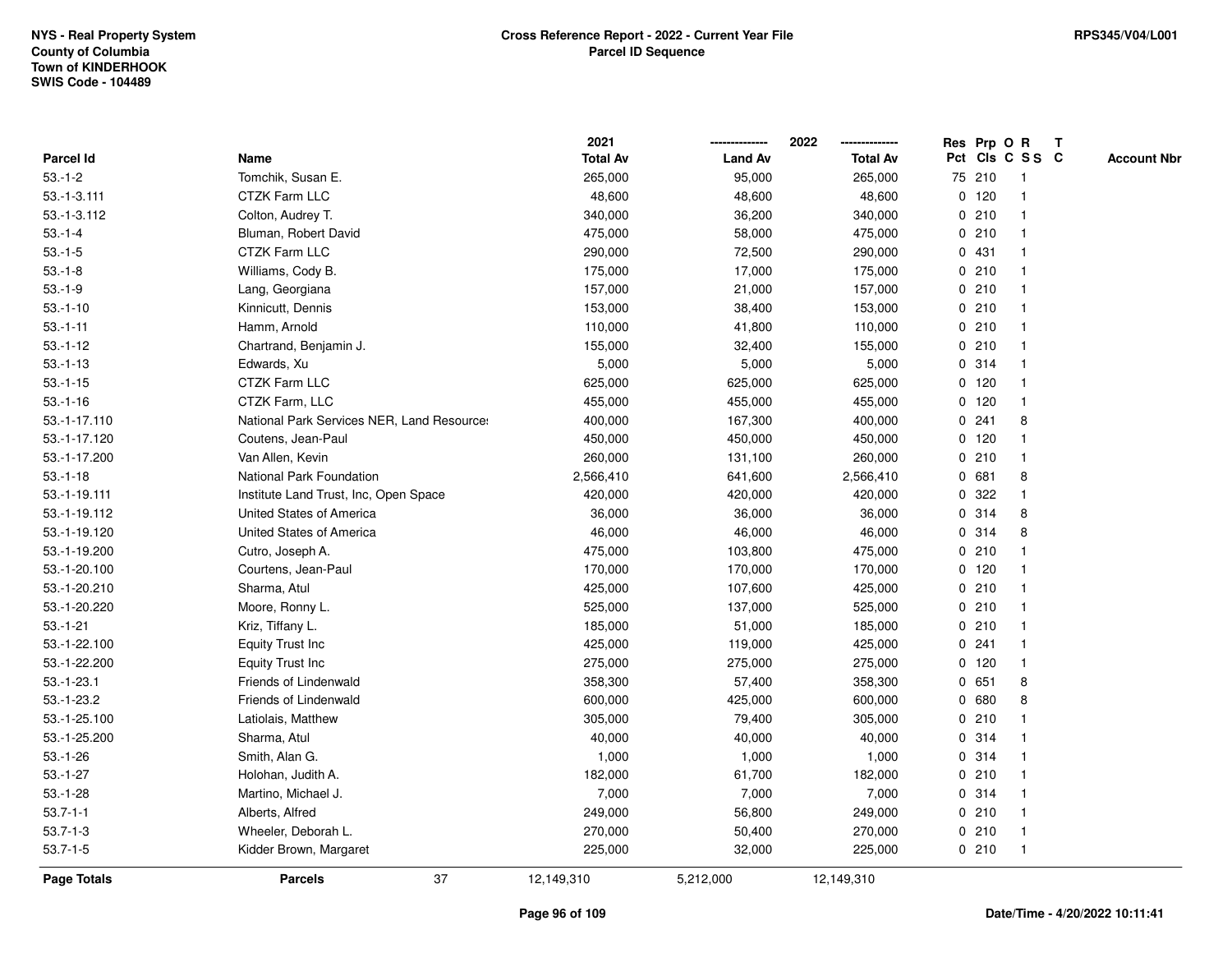|                 |                               |    | 2021            |                | 2022            |             |         | Res Prp O R             | T |                    |
|-----------------|-------------------------------|----|-----------------|----------------|-----------------|-------------|---------|-------------------------|---|--------------------|
| Parcel Id       | Name                          |    | <b>Total Av</b> | <b>Land Av</b> | <b>Total Av</b> |             |         | Pct Cls C S S C         |   | <b>Account Nbr</b> |
| $53.7 - 1 - 6$  | Konkle, Matthew X.            |    | 220,000         | 60,000         | 220,000         | 0           | 210     | $\mathbf{1}$            |   |                    |
| $53.7 - 1 - 7$  | Mayer, George H.              |    | 215,000         | 40,000         | 215,000         | 0           | 210     | $\overline{\mathbf{1}}$ |   |                    |
| $53.7 - 1 - 9$  | Gladstone, Susan E.           |    | 40,000          | 20,000         | 40,000          |             | 0.312   | $\mathbf{1}$            |   |                    |
| $53.7 - 1 - 10$ | Von Moritz, Grace             |    | 15,000          | 15,000         | 15,000          |             | 0.311   |                         |   |                    |
| $53.7 - 1 - 11$ | 90 Broad Street Kinderhook LL |    | 200,000         | 60,000         | 200,000         |             | 0 465   |                         |   |                    |
| $54 - 1 - 1$    | Webber, Mark                  |    | 1,056,000       | 160,000        | 1,056,000       |             | 0210    |                         |   |                    |
| $54.-1-2$       | Hallenbeck, Bruce G.          |    | 122,000         | 91,600         | 122,000         |             | 0210    |                         |   |                    |
| $54.-1-3$       | Kokolis, Georgia              |    | 185,000         | 49,600         | 185,000         | 0           | 210     |                         |   |                    |
| $54 - 1 - 4$    | Piester, Diane Layton         |    | 315,000         | 51,200         | 315,000         |             | 0210    | -1                      |   |                    |
| $54.-1-5$       | Bost, Charles E. III.         |    | 172,000         | 50,800         | 172,000         |             | 0210    | -1                      |   |                    |
| 54.-1-6.100     | Blanco, Alexandra Elizabeth   |    | 530,000         | 88,800         | 530,000         |             | 0.240   |                         |   |                    |
| 54.-1-6.200     | Van Alstyne, Richard G.       |    | 340,000         | 54,000         | 340,000         |             | 0210    |                         |   |                    |
| $54.-1-7$       | Blanco, Alejandro             |    | 305,000         | 70,000         | 305,000         |             | 0210    |                         |   |                    |
| $54.-1-8$       | Becker, Sean C.               |    | 295,000         | 54,400         | 295,000         |             | 0210    |                         |   |                    |
| $54.-1-9$       | Powell, Richard M.            |    | 320,000         | 59,900         | 342,500         | $\mathbf 0$ | 210     |                         |   |                    |
| $54.-1-12$      | Kelly, John William           |    | 265,000         | 80,400         | 265,000         | $\mathbf 0$ | 210     | $\mathbf{1}$            |   |                    |
| $54.-1-13$      | Hamm, Gary Wayne II.          |    | 3,800           | 3,800          | 3,800           | 0           | 311     | $\mathbf{1}$            |   |                    |
| $54.-1-14$      | Moses, Eleanor M.             |    | 300,000         | 79,700         | 300,000         |             | 0.240   |                         |   |                    |
| $54.-1-15$      | Anderson, James Alton         |    | 265,000         | 51,100         | 265,000         |             | 0210    |                         |   |                    |
| $54.-1-16$      | Sweet, Bryan E.               |    | 395,000         | 52,400         | 395,000         |             | 0210    |                         |   |                    |
| $54.-1-17$      | Wills, Maryana C.             |    | 255,000         | 55,400         | 255,000         |             | 0210    |                         |   |                    |
| $54.-1-18$      | Lloyd, Douglas                |    | 550,000         | 176,300        | 550,000         |             | 0.240   |                         |   |                    |
| 54.-1-19.100    | Burke, Brian K.               |    | 245,000         | 70,000         | 245,000         |             | 0210    | -1                      |   |                    |
| 54.-1-19.200    | Redler, Steven R.             |    | 295,000         | 54,000         | 295,000         |             | 0210    | $\overline{\mathbf{1}}$ |   |                    |
| $54.-1-20$      | Levy-Warren, Marsha           |    | 395,000         | 58,000         | 395,000         |             | 0.215   |                         |   |                    |
| $54 - 1 - 22$   | Ross, Barbara A.              |    | 295,000         | 53,600         | 295,000         |             | 0210    |                         |   |                    |
| $54.-1-23$      | Hutchinson, Harold            |    | 200,000         | 63,100         | 200,000         |             | 0210    |                         |   |                    |
| 54.-1-24.110    | Wise, Frederick               |    | 1,500,000       | 500,000        | 1,500,000       |             | 0.240   |                         |   |                    |
| 54.-1-24.120    | MacGowan, M. Paige            |    | 230,000         | 66,600         | 230,000         |             | 0210    |                         |   |                    |
| 54.-1-24.200    | Bleau, Michael D.             |    | 190,000         | 54,700         | 190,000         | 0           | 210     |                         |   |                    |
| $54.-1-25$      | Rozs, Adela H.                |    | 18,000          | 18,000         | 18,000          |             | 0 314   | -1                      |   |                    |
| $54.-1-26.3$    | Rozs, Adela H.                |    | 648,600         | 423,600        | 648,600         |             | 0.240   | -1                      |   |                    |
| 54.-1-26.4      | Seymour, Jeffrey L.           |    | 167,700         | 167,700        | 167,700         |             | 0.311   |                         |   |                    |
| 54.-1-27.200    | Fortney, Bryon C.             |    | 300,000         | 61,700         | 300,000         |             | 0210    |                         |   |                    |
| $54 - 1 - 28$   | Heimroth, Ryan M.             |    | 340,000         | 58,800         | 340,000         |             | 0210    | -1                      |   |                    |
| $54.-1-29$      | Walter, Martha I.             |    | 140,000         | 40,000         | 140,000         |             | 0210    | -1                      |   |                    |
| 54.-1-30.100    | <b>CTZK Farm LLC</b>          |    | 525,000         | 525,000        | 525,000         |             | $0$ 120 | $\mathbf{1}$            |   |                    |
| Page Totals     | <b>Parcels</b>                | 37 | 11,853,100      | 3,639,200      | 11,875,600      |             |         |                         |   |                    |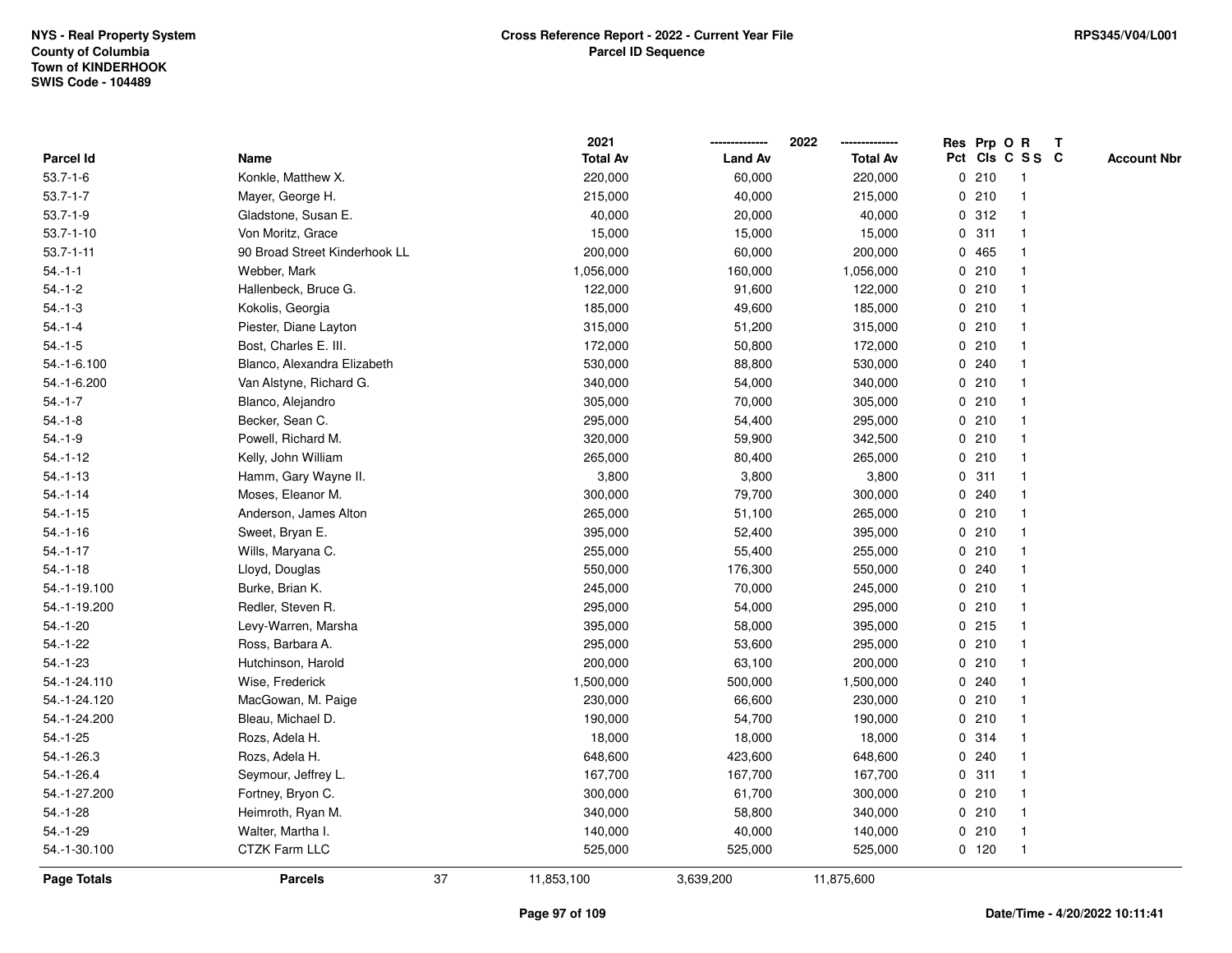|                    |                                |    | 2021            |                | 2022            |             | Res Prp O R |                 | Т |                    |
|--------------------|--------------------------------|----|-----------------|----------------|-----------------|-------------|-------------|-----------------|---|--------------------|
| Parcel Id          | Name                           |    | <b>Total Av</b> | <b>Land Av</b> | <b>Total Av</b> |             |             | Pct Cls C S S C |   | <b>Account Nbr</b> |
| 54.-1-30.200-1     | Columbia Co Historical Society |    | 400,000         | 113,300        | 400,000         |             | 0210        | 8               |   |                    |
| 54.-1-31.111       | Grossjohann, Heinz             |    | 495,000         | 450,000        | 495,000         |             | 0.312       | $\mathbf 1$     |   |                    |
| 54.-1-31.112       | Gobrecht, Paulina              |    | 45,000          | 45,000         | 45,000          |             | 0.314       | $\mathbf 1$     |   |                    |
| 54.-1-31.120       | Cooper, Edward J.              |    | 1,600,000       | 140,700        | 1,600,000       |             | 0210        |                 |   |                    |
| 54.-1-31.200       | Walter, Martha I.              |    | 7,000           | 7,000          | 7,000           |             | 0.314       |                 |   |                    |
| $54 - 1 - 32$      | Krambeck, Tyler                |    | 285,000         | 62,000         | 285,000         |             | 0210        |                 |   |                    |
| 54.-1-33.110       | Pesce, Zachary J.              |    | 188,000         | 55,200         | 188,000         |             | 0210        | $\mathbf 1$     |   |                    |
| 54.-1-33.121       | In Flight, Inc.                |    | 25,000          | 25,000         | 25,000          |             | 0.311       | 8               |   |                    |
| 54.-1-33.122       | Village Of Kinderhook          |    | 50,000          | 40,000         | 50,000          |             | 0822        | 8               |   |                    |
| 54.-1-33.200       | In Flight, Inc.                |    | 240,000         | 54,000         | 240,000         |             | 0210        | 8               |   |                    |
| $54.-1-34$         | Boucher, Yvonne M.             |    | 205,000         | 45,000         | 205,000         |             | 0210        |                 |   |                    |
| $54.-1-35$         | Falletta, Joseph A.            |    | 140,000         | 43,400         | 140,000         |             | 0210        |                 |   |                    |
| $54.-1-36$         | Two Streams LLC                |    | 132,000         | 22,000         | 132,000         |             | 0210        |                 |   |                    |
| $54.-1-37$         | Scharoun, Rupert M. Jr         |    | 475,000         | 85,000         | 475,000         |             | 0210        | -1              |   |                    |
| 54.-1-38.100       | Jordan, Donna                  |    | 305,000         | 58,000         | 305,000         |             | 0210        | -1              |   |                    |
| 54.-1-38.200       | Kulich, Gerald                 |    | 335,000         | 64,000         | 335,000         |             | 0210        | -1              |   |                    |
| $54.-1-39$         | Dugan, Brian C.                |    | 160,000         | 51,100         | 160,000         |             | 0210        | $\mathbf{1}$    |   |                    |
| $54.-1-40$         | Ohashi, Wataru                 |    | 250,000         | 62,700         | 250,000         |             | 0210        |                 |   |                    |
| $54.-1-41$         | Lehman, Marjorie K.            |    | 312,000         | 58,000         | 312,000         |             | 0210        |                 |   |                    |
| $54. - 1 - 42$     | Gellert, Philip                |    | 500             | 500            | 500             |             | 0.314       |                 |   |                    |
| 54.-1-43.100       | Knoll, Albert Liv J.           |    | 620,000         | 139,000        | 620,000         |             | 0.240       |                 |   |                    |
| 54.-1-43.200       | Knoll, Albert Liv Trust J.     |    | 35,000          | 35,000         | 35,000          |             | 0 323       |                 |   |                    |
| 54.-1-44.110       | Knoll, Albert Living Trust J.  |    | 60,000          | 53,100         | 60,000          |             | 0.312       | -1              |   |                    |
| 54.-1-44.120       | Merkler, Alexander E.          |    | 430,000         | 66,400         | 430,000         |             | 0210        | -1              |   |                    |
| 54.-1-44.200       | Merkler, Alexander E.          |    | 52,000          | 52,000         | 52,000          |             | 0.314       | -1              |   |                    |
| $54.-1-45$         | Heins, Frances Ingraham J.     |    | 325,000         | 149,000        | 325,000         |             | 0.240       |                 |   |                    |
| $54.-1-46$         | Wemitt, Michael                |    | 320,000         | 53,100         | 320,000         |             | 0210        |                 |   |                    |
| $54. - 1 - 47$     | Piwonka, The Robert W.         |    | 300,000         | 87,700         | 300,000         |             | 0.240       |                 |   |                    |
| 54.-1-48.111       | Silvano, Richard T. Sr.        |    | 260,000         | 86,000         | 260,000         |             | 0.240       |                 |   |                    |
| 54.-1-48.112       | Zlomek, Christopher D.         |    | 110,000         | 110,100        | 464,500         | $\mathbf 0$ | 240         | -1              |   |                    |
| 54.-1-48.121       | Mackey, Thomas G.              |    | 330,000         | 90,000         | 330,000         |             | 0.240       | -1              |   |                    |
| 54.-1-48.122       | Bianchi, Richard A. Jr.        |    | 425,000         | 70,000         | 425,000         |             | 0210        | -1              |   |                    |
| 54.-1-48.200       | Herzing, Louis V.              |    | 340,000         | 74,000         | 340,000         |             | 0210        |                 |   |                    |
| 54.-1-49.111       | Lehman, Doug                   |    | 64,000          | 64,000         | 64,000          |             | 0 323       |                 |   |                    |
| 54.-1-49.112       | Lehman, Marjorie K.            |    | 60,000          | 60,000         | 60,000          |             | 0.322       |                 |   |                    |
| 54.-1-49.120       | Pizza, Jeffrey D.              |    | 200,000         | 200,000        | 200,000         | 0           | 322         | -1              |   |                    |
| 54.-1-49.210       | Hoffert, John F.               |    | 535,000         | 101,000        | 535,000         |             | 0.240       | $\mathbf{1}$    |   |                    |
| <b>Page Totals</b> | <b>Parcels</b>                 | 37 | 10,115,500      | 2,972,300      | 10,470,000      |             |             |                 |   |                    |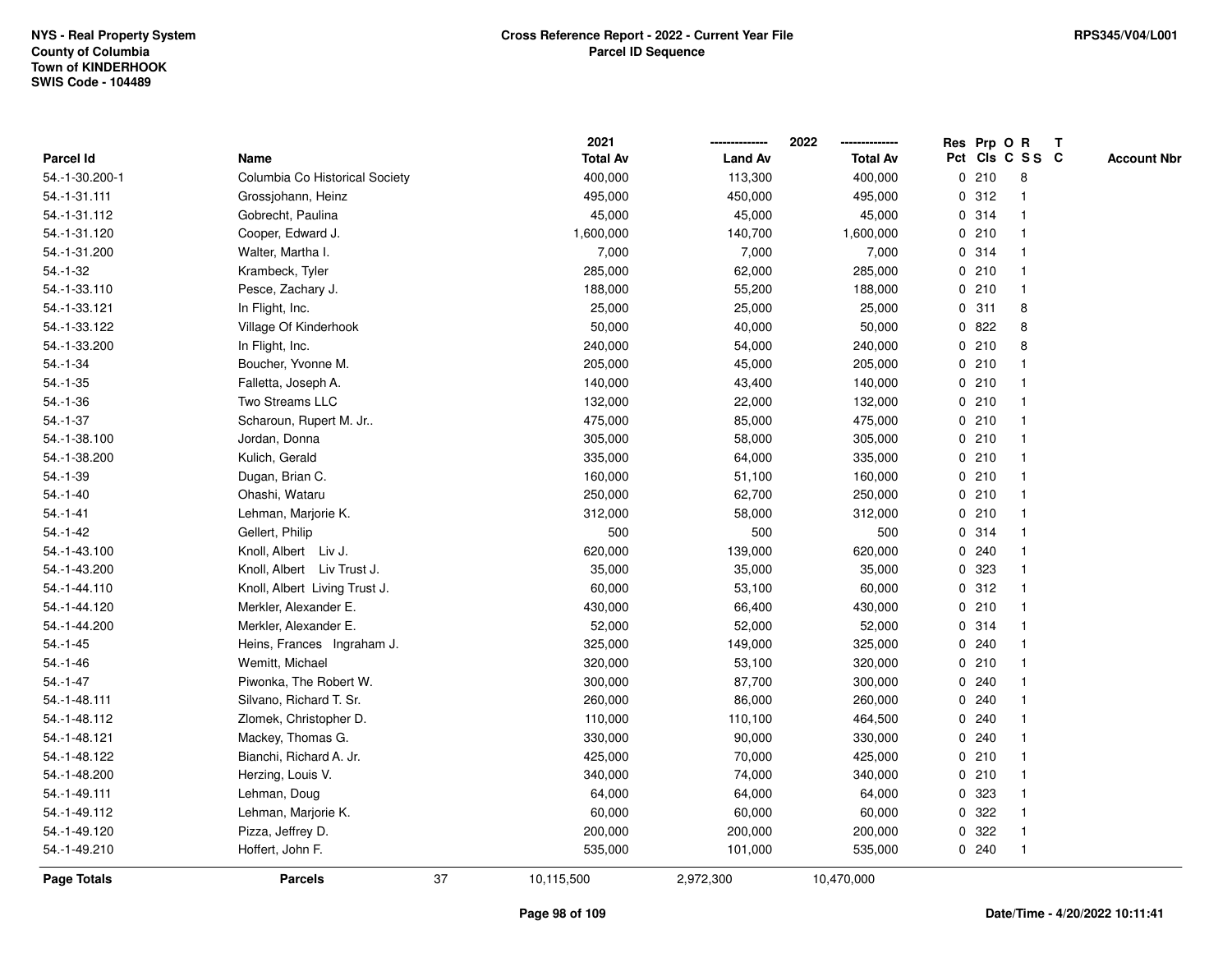|                    |                                |    | 2021            |                | 2022            |              |        | Res Prp O R     | $\mathbf{T}$ |                    |
|--------------------|--------------------------------|----|-----------------|----------------|-----------------|--------------|--------|-----------------|--------------|--------------------|
| Parcel Id          | Name                           |    | <b>Total Av</b> | <b>Land Av</b> | <b>Total Av</b> |              |        | Pct Cls C S S C |              | <b>Account Nbr</b> |
| 54.-1-49.220       | Hoffert, John F.               |    | 70,000          | 70,000         | 70,000          |              | 0.314  | -1              |              |                    |
| $54.-1-50$         | Knox Trail, Holdings, LLC      |    | 275,000         | 275,000        | 275,000         |              | 0.311  |                 |              |                    |
| 54.-1-51.111       | Hollister, James A.            |    | 625,000         | 91,000         | 625,000         |              | 0.240  | $\mathbf 1$     |              |                    |
| 54.-1-51.112       | De Chance, Gerald H. Jr.       |    | 530,000         | 83,000         | 530,000         |              | 0210   | $\mathbf{1}$    |              |                    |
| 54.-1-51.120       | Hart, Stephen J.               |    | 950,000         | 132,400        | 950,000         |              | 0.240  | $\mathbf{1}$    |              |                    |
| 54.-1-51.200       | Town of Kinderhook             |    | 20,300          | 20,300         | 20,300          |              | 0.314  | 8               |              |                    |
| $54.-1-52$         | Keegan, Edward A. trustee.     |    | 425,000         | 145,000        | 425,000         |              | 0.240  | $\mathbf 1$     |              |                    |
| $54.-1-53$         | Miller, Laura J.               |    | 425,000         | 76,000         | 425,000         |              | 0210   |                 |              |                    |
| $54.-1-54$         | Keegan, Edward A. trustee.     |    | 55,000          | 55,000         | 55,000          | 0            | 322    | $\mathbf{1}$    |              |                    |
| $54.-1-55$         | Peggy Novine                   |    | 550,000         | 132,400        | 550,000         |              | 50 280 | $\mathbf{1}$    |              |                    |
| $54.-1-56$         | Columbia Co Historical Society |    | 220,000         | 200,000        | 220,000         | 0            | 312    | 8               |              |                    |
| 54.-1-57.110       | Equity Trust Inc               |    | 260,000         | 252,600        | 260,000         | $\mathbf{0}$ | 120    | $\mathbf{1}$    |              |                    |
| 54.-1-57.120       | <b>Equity Trust Inc</b>        |    | 85,000          | 85,000         | 85,000          |              | 0, 120 | $\mathbf{1}$    |              |                    |
| 54.-1-57.200       | Masterson, Trustee, Mary       |    | 570,000         | 127,300        | 570,000         |              | 0210   | 1               |              |                    |
| $54.-1-58$         | McHugh, James                  |    | 275,000         | 77,500         | 275,000         |              | 0210   |                 |              |                    |
| $54.-1-59$         | June, Thomas W.                |    | 180,000         | 51,500         | 180,000         |              | 0210   | $\mathbf 1$     |              |                    |
| $54.-1-60$         | Kirby, Thomas H.               |    | 245,000         | 50,000         | 245,000         |              | 0210   | $\mathbf{1}$    |              |                    |
| 54.-1-61.100       | French, Donald J.              |    | 210,000         | 66,200         | 210,000         |              | 0210   | $\mathbf{1}$    |              |                    |
| 54.-1-61.200       | French, Donald J.              |    | 43,000          | 43,000         | 43,000          |              | 0.311  | $\mathbf{1}$    |              |                    |
| $54.-1-62$         | Scheriff, Thomas J.            |    | 470,000         | 180,000        | 470,000         |              | 0.280  | -1              |              |                    |
| $54. - 1 - 63$     | Carroll, Elizabeth             |    | 215,000         | 50,000         | 215,000         |              | 0210   |                 |              |                    |
| $54.-1-64$         | Scherer, Jason K.              |    | 200,000         | 50,000         | 200,000         |              | 0210   | $\mathbf{1}$    |              |                    |
| $54.-1-65$         | Gonzalez, Karen L.             |    | 280,000         | 61,000         | 280,000         |              | 0210   | $\mathbf 1$     |              |                    |
| 54.-1-66.100       | Hallenbeck, Robert L.          |    | 331,000         | 70,000         | 331,000         |              | 0210   | $\mathbf{1}$    |              |                    |
| 54.-1-66.200       | Berkshire Telephone Corp       |    | 121,220         | 96,500         | 121,220         |              | 0.312  | 6               |              |                    |
| $54.-1-67$         | Halinen, Maret                 |    | 240,000         | 70,400         | 240,000         |              | 0.283  | $\mathbf 1$     |              |                    |
| 54.-1-68.100       | Hunter, Katelyn                |    | 220,000         | 39,000         | 220,000         |              | 0210   | -1              |              |                    |
| 54.-1-68.200       | Schneider, Ronald G.           |    | 210,000         | 38,200         | 210,000         |              | 0210   |                 |              |                    |
| 54.-1-70.100       | Kelleher, Adam                 |    | 215,000         | 55,000         | 215,000         |              | 0210   | $\mathbf{1}$    |              |                    |
| 54.-1-70.200       | Zownir, Peter C.               |    | 250,000         | 62,300         | 250,000         |              | 0210   | $\mathbf 1$     |              |                    |
| $54.-1-72$         | Dolan, Leo J.                  |    | 280,000         | 60,200         | 280,000         |              | 0210   | $\mathbf{1}$    |              |                    |
| 54.-1-73           | Romberger, Roy R.              |    | 250,000         | 54,000         | 250,000         |              | 0210   | $\mathbf{1}$    |              |                    |
| $54. - 1 - 74$     | Quake, Edith                   |    | 50,000          | 50,000         | 50,000          |              | 0.314  | $\mathbf{1}$    |              |                    |
| 54.-1-75.100       | Powell, Richard M.             |    | 8,000           | 8,000          | 8,000           |              | 0 323  | -1              |              |                    |
| 54.-1-75.200       | Kelly, John William            |    | 8,000           | 8,000          | 8,000           |              | 0 323  | $\mathbf 1$     |              |                    |
| $54.-1-76$         | Village Of Kinderhook          |    | 50,000          | 50,000         | 50,000          |              | 0822   | 8               |              |                    |
| $54.-1-77$         | Mieske, Edward                 |    | 300,000         | 200,000        | 300,000         |              | 0.322  | $\mathbf{1}$    |              |                    |
| <b>Page Totals</b> | <b>Parcels</b>                 | 37 | 9,711,520       | 3,235,800      | 9,711,520       |              |        |                 |              |                    |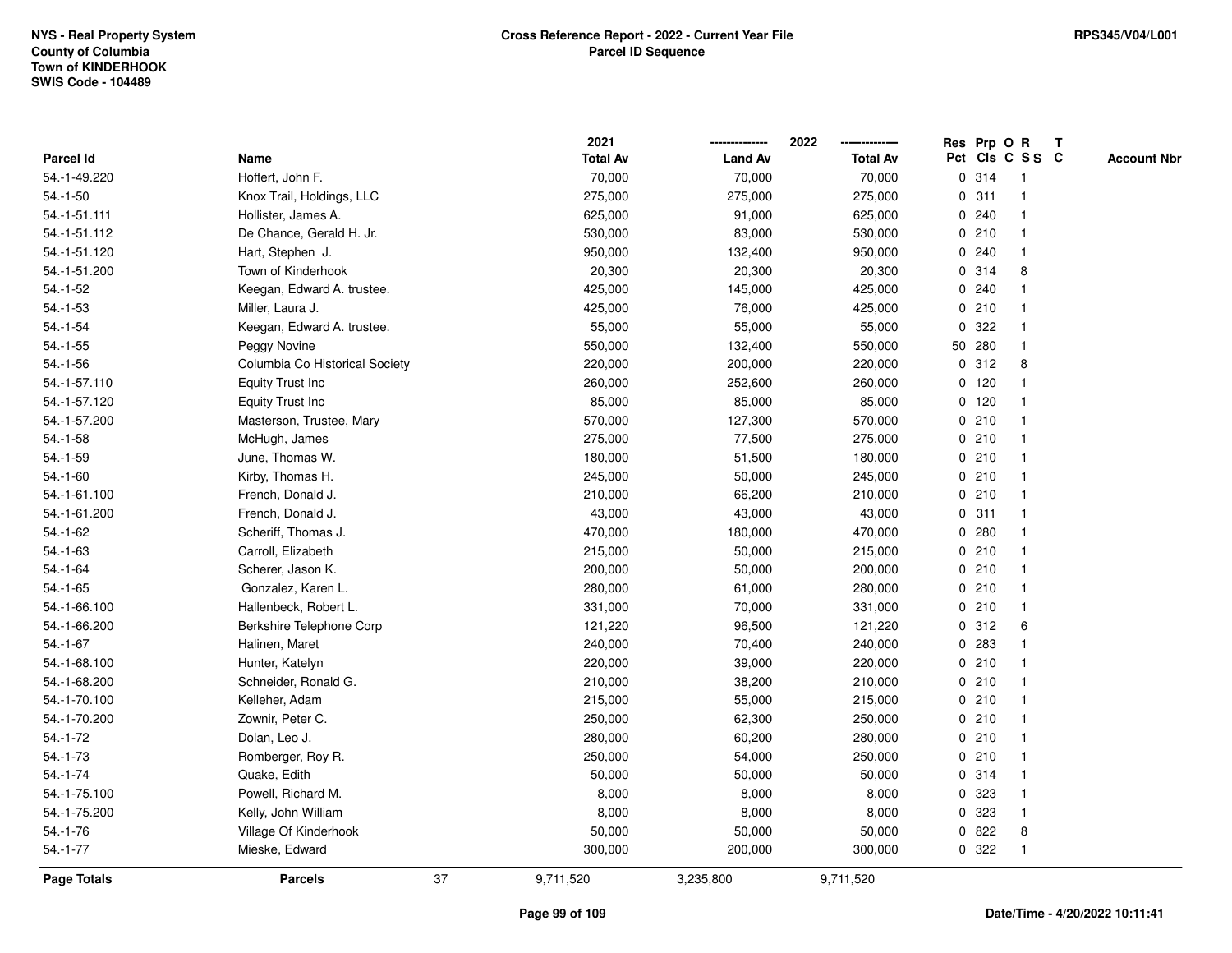|                  |                                       | 2021            |                | 2022            | Res Prp O   |       | $\mathbf R$     | $\mathbf{T}$       |
|------------------|---------------------------------------|-----------------|----------------|-----------------|-------------|-------|-----------------|--------------------|
| <b>Parcel Id</b> | Name                                  | <b>Total Av</b> | <b>Land Av</b> | <b>Total Av</b> |             |       | Pct Cls C S S C | <b>Account Nbr</b> |
| $54.-1-78$       | Van Allen, Wayne                      | 435,000         | 91,900         | 435,000         |             | 0210  |                 |                    |
| $54.-1-79$       | Meyer, Jason A.                       | 130,000         | 130,000        | 130,000         | 0           | 322   |                 |                    |
| $54.-1-80$       | Meyer, John E.                        | 445,000         | 130,100        | 445,000         |             | 0.240 |                 |                    |
| $54.-1-81$       | Mieske Mountain LLC                   | 400,000         | 188,100        | 400,000         | 0           | 240   |                 |                    |
| $54.-1-82$       | Kruppenbacher, Bruce                  | 320,000         | 66,900         | 320,000         |             | 0210  |                 |                    |
| $54.-1-83$       | Cabral, Matthew D.                    | 450,000         | 83,900         | 450,000         |             | 0210  |                 |                    |
| $54.-1-84$       | Tokarick, Kevin J.                    | 495,000         | 58,000         | 495,000         |             | 0210  |                 |                    |
| $54.-1-85$       | Antonovich, Kenneth M.                | 240,000         | 66,000         | 240,000         |             | 0210  |                 |                    |
| $54.-1-86$       | Gilbert, Cheryl                       | 65,000          | 65,000         | 65,000          |             | 0 314 |                 |                    |
| $54.-1-87$       | Eadie, Richard R.                     | 302,000         | 80,000         | 302,000         |             | 0210  |                 |                    |
| $54.-1-89$       | Fey, Joseph L.                        | 460,000         | 76,000         | 460,000         |             | 0210  |                 |                    |
| $54.-1-90$       | Gilbert, Jay Coen                     | 525,000         | 108,000        | 525,000         |             | 0210  |                 |                    |
| $54.-1-91$       | Tine, Joseph E.                       | 65,000          | 65,000         | 65,000          |             | 0 314 |                 |                    |
| $54.-1-92$       | Narin, Aliza                          | 1,000,000       | 79,800         | 1,000,000       |             | 0210  |                 |                    |
| 54.-1-93         | Lyons, John                           | 425,000         | 147,100        | 425,000         |             | 0.240 |                 |                    |
| $54.-1-94$       | Abbruzzese, Gregory B.                | 350,000         | 96,600         | 350,000         |             | 0.240 |                 |                    |
| $54.-1-95$       | Turgel, Louis                         | 360,000         | 63,500         | 360,000         | 0           | 210   |                 |                    |
| $54.-1-96$       | Trust Company Americas, Deutsche Bank | 620,000         | 205,000        | 620,000         | 0           | 240   |                 |                    |
| $54.-1-97$       | Eschberger, Kathleen                  | 315,000         | 75,000         | 315,000         |             | 0210  |                 |                    |
| $54.-1-98$       | Cooper, Edward J.                     | 215,000         | 81,100         | 215,000         |             | 0.312 |                 |                    |
| 54.-1-99         | Cooper, Edward J.                     | 235,000         | 73,000         | 235,000         |             | 0210  |                 |                    |
| $54.-2-2$        | Hanson, Thomas F. Jr.                 | 320,000         | 70,000         | 320,000         |             | 0416  |                 |                    |
| $54.-2-3$        | Sweet, Naser                          | 190,000         | 38,000         | 190,000         |             | 0210  |                 |                    |
| $54.-2-4$        | Autobody Works, Inc., Jets Truck &    | 180,000         | 50,000         | 180,000         | $\mathbf 0$ | 331   |                 |                    |
| $54.-2-5$        | Jets Truck & Autobody Works           | 390,000         | 121,830        | 390,000         | 0           | 433   |                 |                    |
| $54.-2-6$        | Coons, Timothy S.                     | 8,000           | 8,000          | 8,000           |             | 0 330 |                 |                    |
| $54.-2-7$        | Coons, Timothy S.                     | 235,000         | 53,200         | 235,000         |             | 0210  |                 |                    |
| $54.-2-8.1$      | Berkshire Telephone Co                | 397,500         | 0              | 397,500         |             | 0 831 | 6               |                    |
| 54.-2-8.100      | Berkshire Telephone Corp              | 510,000         | 122,500        | 510,000         | 0           | 484   |                 |                    |
| 54.-2-8.211      | Proper, Arthur P. Jr.                 | 240,000         | 89,000         | 240,000         |             | 0210  |                 |                    |
| 54.-2-8.220      | Eisen, Larry S.                       | 265,000         | 66,000         | 265,000         |             | 0210  |                 |                    |
| 54.-2-8.222      | Samascott, Patricia A.                | 346,000         | 68,100         | 346,000         |             | 0210  |                 |                    |
| $54.-2-9$        | Varga, Patricia Ann                   | 175,000         | 50,000         | 175,000         |             | 0210  |                 |                    |
| $54.-2-10$       | Jackson, Kevin                        | 214,000         | 50,200         | 214,000         |             | 0210  |                 |                    |
| $54.-2-11$       | Phippen, Michael J.                   | 145,000         | 33,000         | 145,000         |             | 0210  |                 |                    |
| $54.-2-12$       | Rybka, John M. Sr.                    | 178,000         | 31,600         | 178,000         |             | 0210  | $\mathbf 1$     |                    |
| $54.-2-13$       | Oggiani, Theresa                      | 185,000         | 46,400         | 185,000         |             | 0210  | -1              |                    |
| Page Totals      | 37<br><b>Parcels</b>                  | 11,830,500      | 2,927,830      | 11,830,500      |             |       |                 |                    |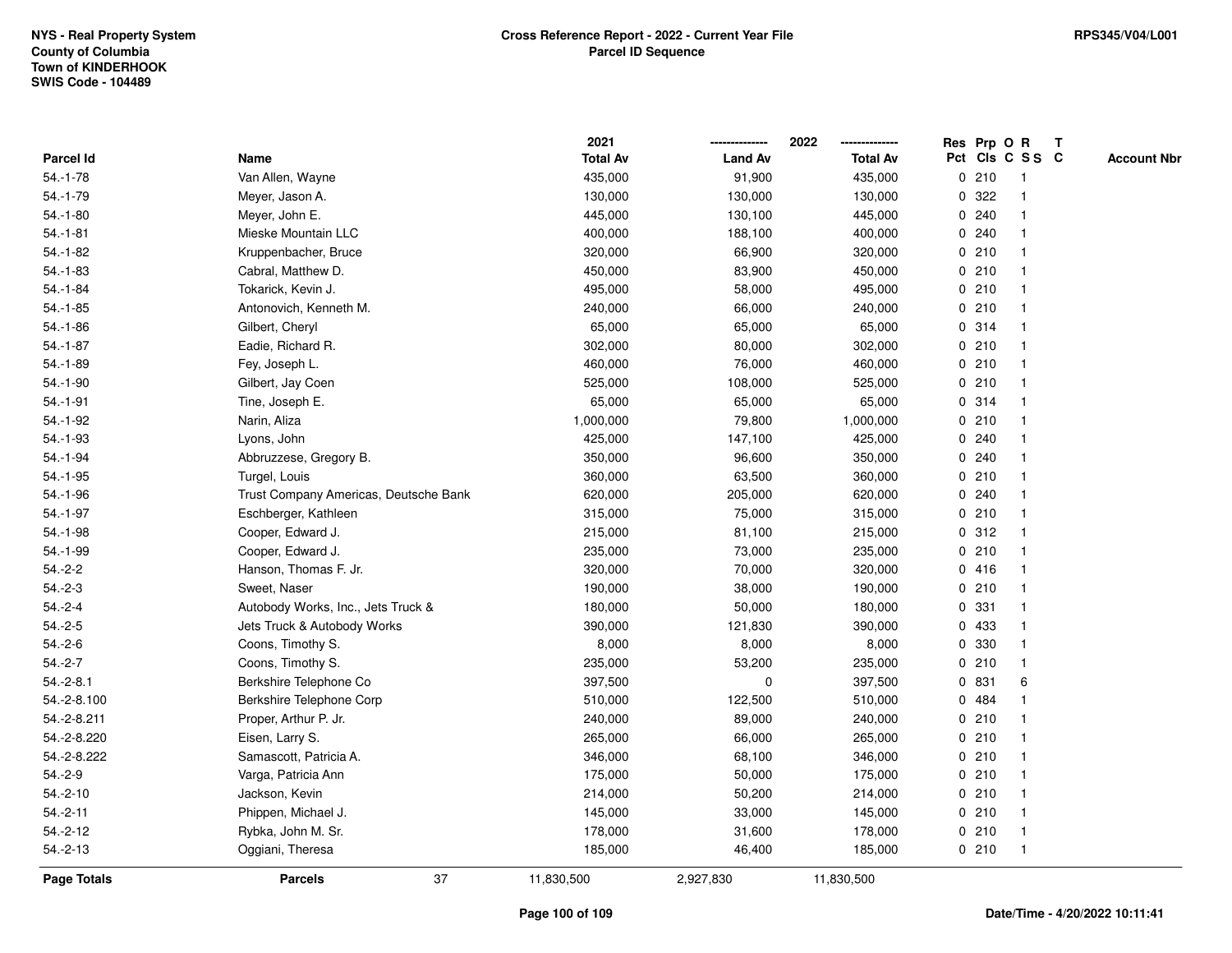|                    |                                   |    | 2021            |                | 2022            |             | Res Prp O R |                 | T |                    |
|--------------------|-----------------------------------|----|-----------------|----------------|-----------------|-------------|-------------|-----------------|---|--------------------|
| <b>Parcel Id</b>   | Name                              |    | <b>Total Av</b> | <b>Land Av</b> | <b>Total Av</b> |             |             | Pct Cls C S S C |   | <b>Account Nbr</b> |
| $54.-2-14$         | Morris, Helen E.                  |    | 252,000         | 56,800         | 252,000         |             | 0210        | -1              |   |                    |
| $54.-2-15$         | Sena, Edward A.                   |    | 204,000         | 53,200         | 204,000         | 0           | 210         | $\mathbf{1}$    |   |                    |
| 54.-2-17.100       | Nachowitz, Paul D.                |    | 325,000         | 62,000         | 325,000         |             | 0210        | $\mathbf{1}$    |   |                    |
| $54.-2-18$         | Ciabotte, Cynthia L.              |    | 230,000         | 50,400         | 230,000         |             | 0210        |                 |   |                    |
| 54.-2-19.110       | <b>Big Dreams LLC</b>             |    | 595,000         | 287,500        | 595,000         |             | 0.241       |                 |   |                    |
| 54.-2-19.120       | Mazure, Darrin J.                 |    | 255,000         | 66,000         | 255,000         |             | 0210        |                 |   |                    |
| 54.-2-19.200       | Harris, Steven                    |    | 140,000         | 56,000         | 140,000         |             | 0.312       |                 |   |                    |
| $54.-2-20$         | Sheehan, Elizabeth                |    | 228,000         | 75,400         | 228,000         |             | 0210        |                 |   |                    |
| 54.-2-21.111       | Poglianich, Antonio               |    | 85,000          | 85,000         | 85,000          | 0           | 322         |                 |   |                    |
| 54.-2-21.112       | Poglianich, Antonio               |    | 535,000         | 104,000        | 535,000         |             | 0210        | -1              |   |                    |
| 54.-2-21.120       | Brew, Patric R.                   |    | 325,000         | 60,300         | 325,000         |             | 0210        |                 |   |                    |
| 54.-2-21.200       | Moss Meyerson, Ellen              |    | 320,000         | 62,000         | 320,000         |             | 0210        |                 |   |                    |
| 54.-2-22           | Prior, Christopher                |    | 185,000         | 57,000         | 185,000         |             | 0210        |                 |   |                    |
| $54.-2-23$         | Becker, Carolyn J.                |    | 206,000         | 61,000         | 206,000         |             | 0210        |                 |   |                    |
| 54.-2-24.3         | Tuttle, Thomas L.                 |    | 225,000         | 225,000        | 225,000         | 0           | 322         |                 |   |                    |
| 54.-2-24.120       | Ponce-Ayala, Giovanni A.          |    | 190,000         | 67,100         | 190,000         | $\mathbf 0$ | 240         | $\overline{1}$  |   |                    |
| 54.-2-24.200       | Leffingwell, James R.             |    | 310,000         | 73,000         | 310,000         |             | 0210        | $\mathbf{1}$    |   |                    |
| $54.-2-25$         | Anderson, Marcia A.               |    | 185,000         | 71,000         | 185,000         |             | 0210        |                 |   |                    |
| $54.-2-26$         | Nachod, Phyllis B.                |    | 270,000         | 65,600         | 270,000         |             | 0210        |                 |   |                    |
| $54.-2-27$         | Anderson Will, Maia Trustee of th |    | 525,000         | 313,000        | 525,000         |             | 0.240       |                 |   |                    |
| $54.-2-28$         | Moller, Linda D.                  |    | 245,000         | 58,000         | 245,000         |             | 0210        |                 |   |                    |
| $54.-2-29$         | Slade, Adam                       |    | 275,000         | 60,400         | 275,000         |             | 0210        |                 |   |                    |
| $54.-2-30$         | Eitleman, James D.                |    | 250,000         | 73,000         | 250,000         |             | 0210        | $\overline{1}$  |   |                    |
| 54.-2-31.11        | Brosen, John D.                   |    | 90,000          | 61,600         | 90,000          |             | 0 270       |                 |   |                    |
| 54.-2-31.12        | Newell, Elizabeth                 |    | 115,000         | 99,100         | 115,000         |             | 0.312       |                 |   |                    |
| 54.-2-31.200       | Brosen, John D.                   |    | 240,000         | 76,800         | 240,000         |             | 0210        |                 |   |                    |
| 54.-2-32           | Bogarski, Peter A.                |    | 250,000         | 67,200         | 250,000         |             | 0210        |                 |   |                    |
| $54.-2-33$         | Leonard, Dean T.                  |    | 230,000         | 53,600         | 230,000         |             | 0210        |                 |   |                    |
| 54.-2-34           | Akhtar, Ayad                      |    | 260,000         | 52,000         | 265,000         |             | 0210        |                 |   |                    |
| 54.-2-35.111       | Winegard, Nancy                   |    | 250,000         | 60,500         | 250,000         | $\mathbf 0$ | 210         | -1              |   |                    |
| 54.-2-35.112       | Akhtar, Ayad                      |    | 140,000         | 133,900        | 140,000         |             | 0.312       | -1              |   |                    |
| 54.-2-35.120       | Wilcox, Landale L.                |    | 370,000         | 63,100         | 370,000         |             | 0210        | -1              |   |                    |
| 54.-2-35.200       | Ponkos, Raymond J. Jr.            |    | 297,000         | 60,400         | 297,000         |             | 0210        |                 |   |                    |
| 54.-2-36           | Hobson, Gareth                    |    | 210,000         | 74,000         | 210,000         |             | 0210        |                 |   |                    |
| 54.-2-37           | Bogardus, James K.                |    | 240,000         | 80,600         | 240,000         |             | 0210        |                 |   |                    |
| $54.-2-38$         | Mullady, John B.                  |    | 430,000         | 126,000        | 430,000         |             | 50 280      |                 |   |                    |
| 54.-2-39           | Dreher, Adam                      |    | 185,000         | 79,400         | 185,000         |             | 0210        | $\mathbf{1}$    |   |                    |
| <b>Page Totals</b> | <b>Parcels</b>                    | 37 | 9,667,000       | 3,230,900      | 9,672,000       |             |             |                 |   |                    |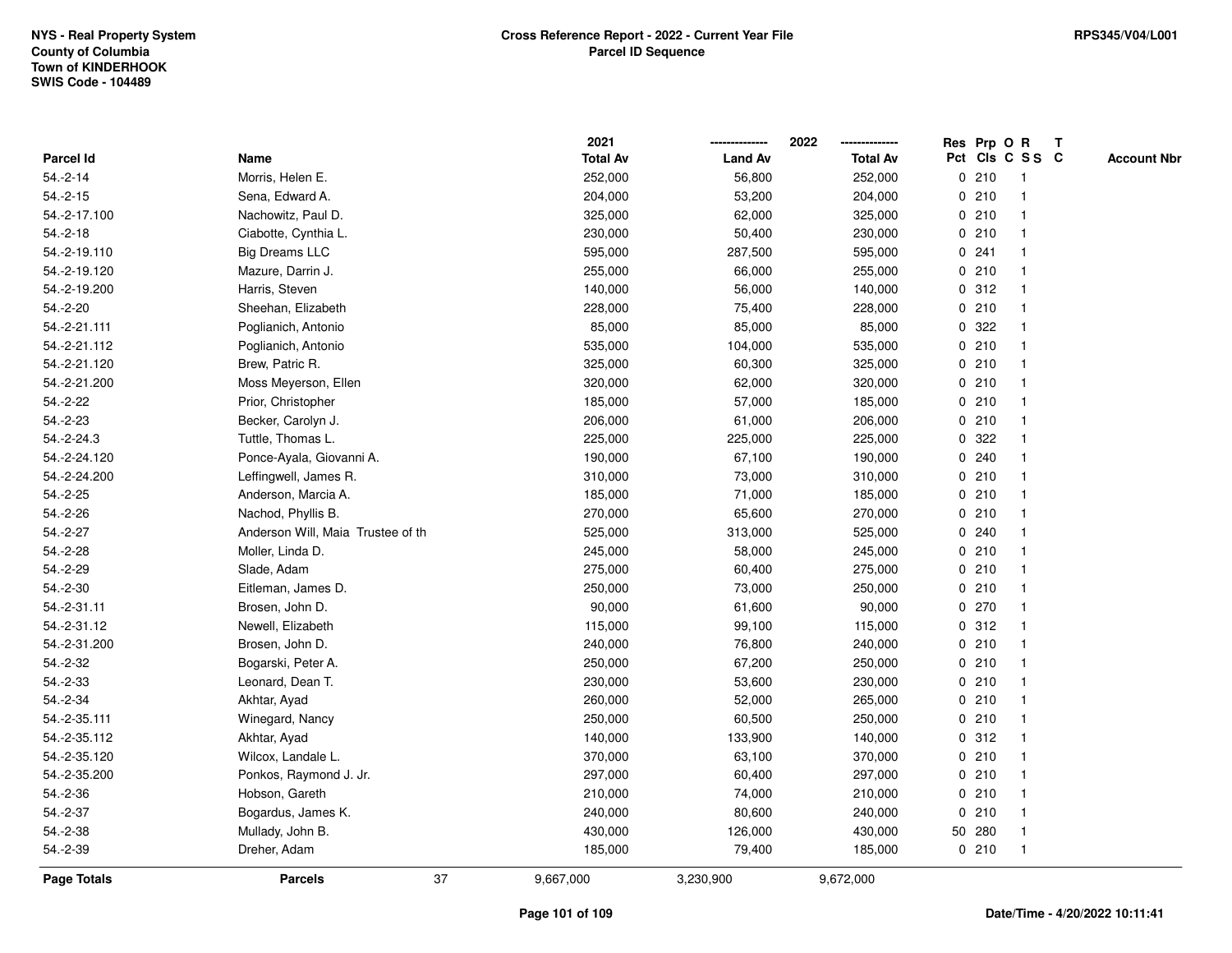|                    |                                |    | 2021            |                | 2022            |   | Res Prp O R |                         | Т |                    |
|--------------------|--------------------------------|----|-----------------|----------------|-----------------|---|-------------|-------------------------|---|--------------------|
| Parcel Id          | Name                           |    | <b>Total Av</b> | <b>Land Av</b> | <b>Total Av</b> |   |             | Pct Cls C S S C         |   | <b>Account Nbr</b> |
| $54.-2-40.3$       | Tuttle, Woodruff L.            |    | 325,000         | 325,000        | 325,000         | 0 | 322         | -1                      |   |                    |
| 54.-2-40.110       | McDonald, Richard A.           |    | 350,000         | 55,000         | 350,000         |   | 0210        | $\mathbf 1$             |   |                    |
| 54.-2-40.120       | Lehner, Lori                   |    | 355,000         | 62,400         | 355,000         |   | 0210        | $\mathbf 1$             |   |                    |
| 54.-2-40.200       | Tuttle, Woodruff               |    | 700,000         | 124,200        | 700,000         |   | 0.240       |                         |   |                    |
| 54.-2-41.100       | Devine, Thomas                 |    | 270,000         | 81,200         | 270,000         |   | 0220        |                         |   |                    |
| 54.-2-41.200       | Devine, Lawrence               |    | 350,000         | 62,800         | 350,000         |   | 0210        |                         |   |                    |
| 54.-2-42           | Egnasher, David M.             |    | 525,000         | 332,400        | 550,000         |   | 0.241       |                         |   |                    |
| $55.-1-1.111$      | Neves, Raymond A.              |    | 164,000         | 164,000        | 164,000         |   | $0$ 120     |                         |   |                    |
| $55.-1-1.112$      | Spitzer, Edward                |    | 325,000         | 117,700        | 325,000         |   | 0.240       | -1                      |   |                    |
| $55.-1-1.121$      | Knoll, Alvin D.                |    | 59,600          | 59,600         | 59,600          |   | $0$ 120     | $\mathbf 1$             |   |                    |
| 55.-1-1.122        | Bogarski, William              |    | 395,000         | 90,000         | 395,000         |   | 0210        |                         |   |                    |
| $55.-1-1.211$      | Bauman, Daniel                 |    | 450,000         | 129,000        | 450,000         |   | 0.240       |                         |   |                    |
| 55.-1-1.212        | Bernstein, Arthur F.           |    | 178,000         | 52,800         | 178,000         |   | 0210        |                         |   |                    |
| 55.-1-1.220        | Sampson, Kathleen E.           |    | 265,000         | 54,000         | 265,000         |   | 0210        |                         |   |                    |
| $55.-1-2.3$        | Schweizer, John P.             |    | 385,000         | 135,000        | 385,000         |   | 0.240       |                         |   |                    |
| $55.-1-3$          | Braley, Warren J.              |    | 305,000         | 305,000        | 305,000         |   | $0$ 120     | -1                      |   |                    |
| $55.-1-4.111$      | Braley, Warren J.              |    | 360,000         | 348,400        | 360,000         |   | $0$ 120     | $\overline{\mathbf{1}}$ |   |                    |
| 55.-1-4.120        | DeWulf, Lucienne M L Trustee.  |    | 155,000         | 53,500         | 155,000         |   | 0210        |                         |   |                    |
| 55.-1-4.200        | Genovese, Frank                |    | 290,000         | 84,000         | 290,000         |   | 0210        |                         |   |                    |
| $55.-1-5$          | Genovese, Frank                |    | 95,000          | 44,000         | 95,000          |   | 0210        |                         |   |                    |
| $55.-1-6.111$      | Borsh, Barbara L.              |    | 364,000         | 364,000        | 364,000         |   | $0$ 120     |                         |   |                    |
| 55.-1-6.112        | Borsh, Barbara L.              |    | 360,000         | 67,000         | 360,000         |   | 0210        |                         |   |                    |
| 55.-1-6.120        | Borsh, Barbara                 |    | 350,000         | 120,300        | 350,000         |   | 0.241       |                         |   |                    |
| 55.-1-6.200        | Nut Biz LLC                    |    | 775,000         | 200,000        | 775,000         |   | 0 449       |                         |   |                    |
| 55.-1-7.120        | Magnani, lan                   |    | 60,000          | 60,000         | 60,000          |   | 0.312       | -1                      |   |                    |
| 55.-1-7.200        | Magnani, lan                   |    | 340,000         | 85,000         | 340,000         |   | 0210        |                         |   |                    |
| $55.-1-8$          | Ruzzo, Jade                    |    | 1,000,000       | 214,000        | 1,000,000       |   | 0.280       |                         |   |                    |
| $55.-1-9$          | Dugan, Thomas J.               |    | 170,000         | 54,000         | 170,000         |   | 0210        |                         |   |                    |
| 55.-1-10.110       | The Chatham Berry Farm, LLC    |    | 220,000         | 181,000        | 260,000         |   | 0457        | $\overline{\mathbf{1}}$ |   |                    |
| 55.-1-10.120       | Gilbert, Joseph A.             |    | 390,000         | 54,000         | 390,000         |   | 0210        | -1                      |   |                    |
| 55.-1-10.200       | Gilbert, Michael               |    | 165,000         | 61,000         | 165,000         |   | 0210        | -1                      |   |                    |
| $55.-1-11$         | Houts, Donald S.               |    | 140,000         | 32,200         | 140,000         |   | 0210        | -1                      |   |                    |
| $55.-1-12$         | Butcher, William P.            |    | 150,000         | 29,800         | 150,000         |   | 0210        |                         |   |                    |
| 55.-1-13.100       | Strousse, Pamela               |    | 650,000         | 120,600        | 650,000         |   | 0210        |                         |   |                    |
| $55 - 1 - 14$      | Whitefeather Family Ltd Ptners |    | 198,000         | 50,000         | 198,000         |   | 0210        | -1                      |   |                    |
| $55.-1-15$         | Bethel, Damon                  |    | 225,000         | 60,000         | 225,000         |   | 0210        | $\mathbf 1$             |   |                    |
| 55.-1-16.111       | Campbell, Donald E.            |    | 500,000         | 128,900        | 500,000         |   | 0.240       | $\mathbf{1}$            |   |                    |
| <b>Page Totals</b> | <b>Parcels</b>                 | 37 | 12,358,600      | 4,561,800      | 12,423,600      |   |             |                         |   |                    |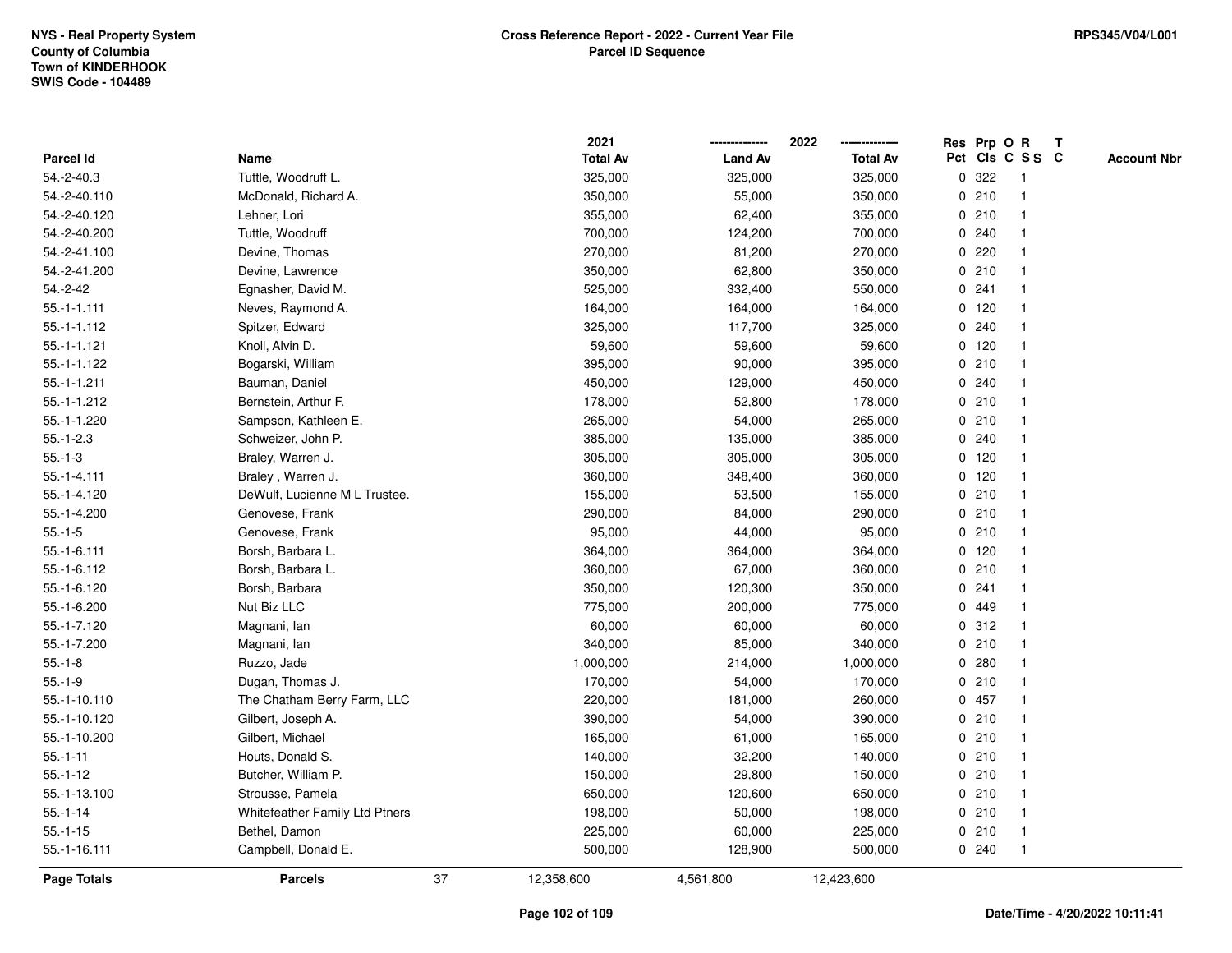|                |                           |    | 2021            |                | 2022            |             |         | Res Prp O R             | T |                    |
|----------------|---------------------------|----|-----------------|----------------|-----------------|-------------|---------|-------------------------|---|--------------------|
| Parcel Id      | Name                      |    | <b>Total Av</b> | <b>Land Av</b> | <b>Total Av</b> |             |         | Pct Cls C S S C         |   | <b>Account Nbr</b> |
| 55.-1-16.112   | Callander, Frederick J.   |    | 430,000         | 150,000        | 430,000         |             | $0$ 170 | $\mathbf{1}$            |   |                    |
| 55.-1-16.210   | Ring, Merrill             |    | 395,000         | 202,000        | 395,000         | 0           | 240     | $\overline{\mathbf{1}}$ |   |                    |
| 55.-1-16.220   | Campbell, Donald          |    | 46,000          | 46,000         | 46,000          |             | $0$ 151 | $\mathbf 1$             |   |                    |
| $55.-1-17$     | Jew, William F.           |    | 160,000         | 135,000        | 160,000         |             | 0.312   |                         |   |                    |
| $55.-1-18$     | Bernet, Linda             |    | 75,000          | 75,000         | 75,000          |             | 0 314   |                         |   |                    |
| $55.-1-19$     | Bernet, Linda             |    | 169,000         | 44,000         | 169,000         |             | 0210    |                         |   |                    |
| 55.-1-20.100   | Kinderhook Farm LLC       |    | 631,000         | 631,000        | 631,000         |             | 0, 120  |                         |   |                    |
| 55.-1-20.200   | Kinderhook Farm LLC       |    | 338,000         | 238,000        | 338,000         | 0           | 241     |                         |   |                    |
| $55.-1-21$     | Frederick, Chad J.        |    | 330,000         | 174,400        | 330,000         | 0           | 241     | -1                      |   |                    |
| 55.-1-22.110   | Stack, Keith              |    | 380,000         | 69,000         | 380,000         |             | 0210    | -1                      |   |                    |
| 55.-1-22.120   | Porter, Michael A.        |    | 170,000         | 58,000         | 170,000         |             | 0210    |                         |   |                    |
| $55.-1-23$     | Knoll, Alvin D.           |    | 720,000         | 142,000        | 720,000         |             | 0210    |                         |   |                    |
| $55.-1-24$     | Gaylord, William          |    | 120,000         | 120,000        | 120,000         | 0           | 322     |                         |   |                    |
| $55.-1-25$     | Wieslaw, Zamora           |    | 650,000         | 166,000        | 650,000         |             | 0.240   |                         |   |                    |
| $55.-1-26$     | Doering, Elizabeth A.     |    | 335,000         | 67,000         | 335,000         | 0           | 210     |                         |   |                    |
| $55.-1-27$     | Pierro, Steven W.         |    | 365,000         | 79,800         | 365,000         | 0           | 210     | $\overline{\mathbf{1}}$ |   |                    |
| $55.-1-28$     | Heiss, Korbin F.          |    | 320,000         | 175,400        | 320,000         | $\mathbf 0$ | 210     | $\mathbf{1}$            |   |                    |
| $55.-1-29$     | Ganning, John             |    | 365,000         | 64,000         | 365,000         |             | 0210    |                         |   |                    |
| $55.-1-30$     | Casey, Catherine          |    | 395,000         | 91,900         | 395,000         |             | 0.240   |                         |   |                    |
| $55. - 1 - 31$ | Hahn, Steven              |    | 500,000         | 87,000         | 500,000         |             | 0.240   |                         |   |                    |
| $55.-1-32$     | Gloak, Geoffrey           |    | 430,000         | 89,000         | 430,000         |             | 0.240   |                         |   |                    |
| $55.-1-33$     | Scharoun, Rupert M.       |    | 495,000         | 76,000         | 495,000         |             | 0.240   |                         |   |                    |
| $55.-1-34$     | Cooke, Sharon F.          |    | 485,000         | 95,000         | 485,000         | 0           | 240     |                         |   |                    |
| $55.-1-35$     | Van Wie, Lynn             |    | 367,000         | 81,000         | 367,000         | $\mathbf 0$ | 210     | $\mathbf{1}$            |   |                    |
| $55.-1-36$     | Freedner, Gerald J.       |    | 370,000         | 66,300         | 370,000         |             | 0210    |                         |   |                    |
| $55.-1-37$     | Kokell, Michael F.        |    | 595,000         | 74,200         | 595,000         |             | 0210    |                         |   |                    |
| $55.-1-38$     | Stupplebeen, Katherine A. |    | 480,000         | 80,700         | 480,000         |             | 0210    |                         |   |                    |
| $55.-1-39$     | Knoll, Alvin D.           |    | 65,000          | 65,000         | 65,000          |             | $0$ 120 |                         |   |                    |
| $55.-1-40$     | Knoll, Alvin D.           |    | 59,000          | 59,000         | 59,000          |             | 0 105   |                         |   |                    |
| $55.-1-41$     | Haemmerlein, Peter R.     |    | 60,000          | 60,000         | 60,000          |             | $0$ 120 |                         |   |                    |
| $55.-1-42$     | Haemmerlein, Peter        |    | 350,000         | 89,000         | 350,000         | 0           | 210     | -1                      |   |                    |
| $55.-1-43$     | Haemmerlein, Peter R.     |    | 105,000         | 105,000        | 105,000         |             | 0, 120  | $\mathbf 1$             |   |                    |
| $55.-1-44$     | Schneider, Raymond A.     |    | 100,000         | 100,000        | 100,000         |             | $0$ 120 |                         |   |                    |
| $55.-1-45$     | Neves, Raymond A.         |    | 535,000         | 230,000        | 535,000         |             | 0.240   |                         |   |                    |
| $55.-1-46$     | Silver, Andrew A.         |    | 450,000         | 259,000        | 450,000         | 0           | 240     | -1                      |   |                    |
| $55.-1-47$     | Town of Kinderhook        |    | 25,000          | 25,000         | 25,000          | 0           | 311     | 8                       |   |                    |
| $55.-1-48$     | Murray, John B.           |    | 75,000          | 75,000         | 75,000          |             | $0$ 120 | $\mathbf{1}$            |   |                    |
| Page Totals    | <b>Parcels</b>            | 37 | 11,940,000      | 4,444,700      | 11,940,000      |             |         |                         |   |                    |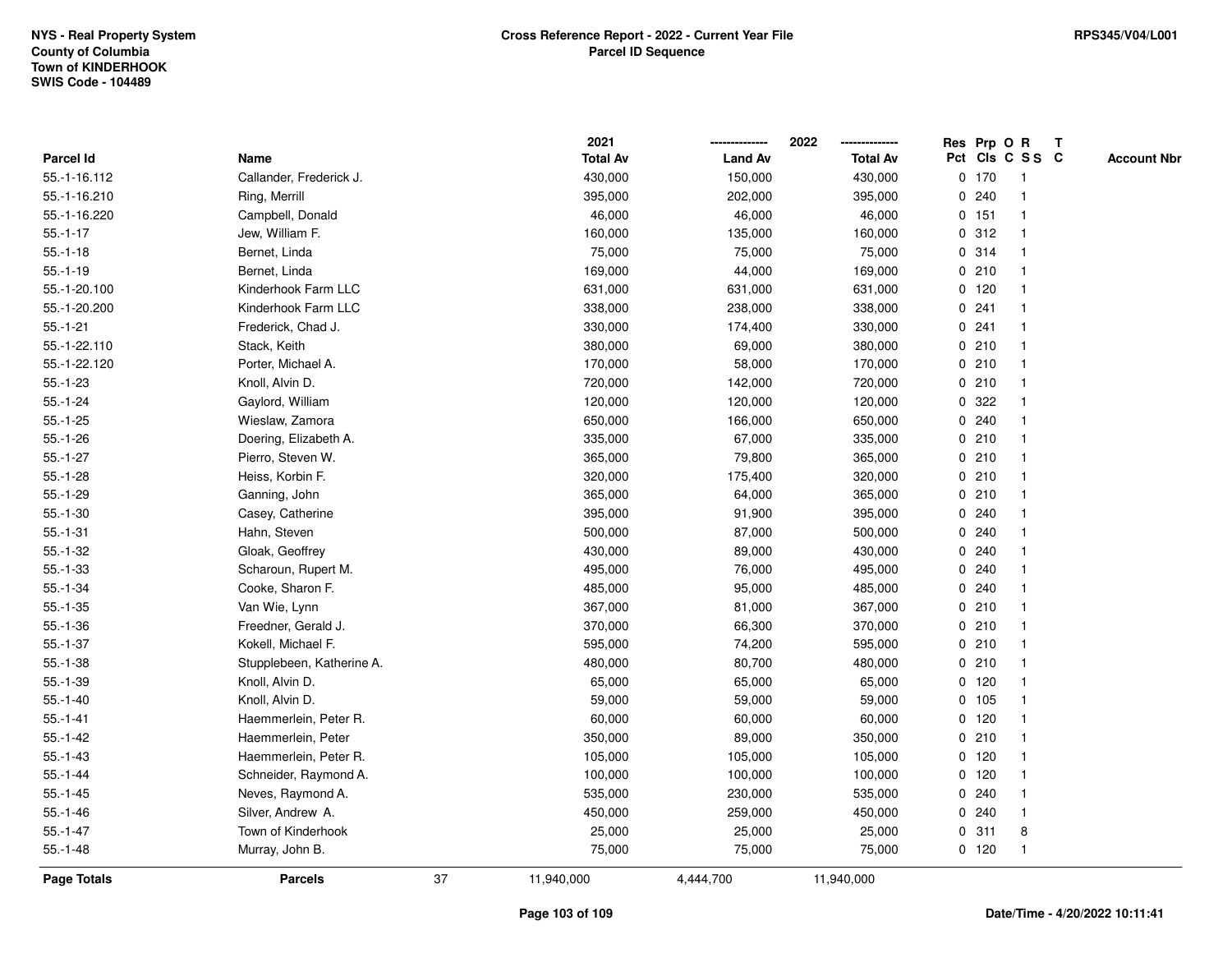|               |                                  |    | 2021            |                | 2022            |             |       | Res Prp O R             | T |                    |
|---------------|----------------------------------|----|-----------------|----------------|-----------------|-------------|-------|-------------------------|---|--------------------|
| Parcel Id     | Name                             |    | <b>Total Av</b> | <b>Land Av</b> | <b>Total Av</b> |             |       | Pct Cls C S S C         |   | <b>Account Nbr</b> |
| $63.-1-1$     | <b>CTZK FARM,LLC</b>             |    | 197,100         | 197,100        | 197,100         | 0           | 105   | $\mathbf{1}$            |   |                    |
| $63.-1-2$     | CTZK Farms, LLC                  |    | 145,000         | 145,000        | 145,000         |             | 0 105 | $\overline{\mathbf{1}}$ |   |                    |
| $63.-1-4$     | Burch, Margaret                  |    | 235,000         | 65,700         | 235,000         |             | 0210  | $\mathbf{1}$            |   |                    |
| 63.-1-5.200   | Courtens, Trustee, Jean Paul     |    | 170,000         | 170,000        | 170,000         |             | 0 322 |                         |   |                    |
| $63.-1-6$     | Schermerhorn, Dale A.            |    | 170,000         | 50,000         | 170,000         |             | 0210  |                         |   |                    |
| $63.-1-7$     | Bertuccioli, Bruno               |    | 265,000         | 51,800         | 265,000         |             | 0210  |                         |   |                    |
| $63.-1-8$     | Butcher, William P.              |    | 245,000         | 54,000         | 245,000         |             | 0210  | -1                      |   |                    |
| 63.-1-9.100   | Wengler, Kenneth                 |    | 210,000         | 6,700          | 210,000         | 0           | 210   |                         |   |                    |
| 63.-1-9.200   | Wengler, Kenneth                 |    | 200,000         | 55,000         | 200,000         |             | 0 430 | -1                      |   |                    |
| $63.-1-10$    | Smith, Stanley L.                |    | 135,000         | 23,000         | 135,000         |             | 0210  | -1                      |   |                    |
| $63.-1-11$    | Smith, Stanley L. Jr.            |    | 160,000         | 23,000         | 160,000         |             | 0210  |                         |   |                    |
| $63.-1-12$    | Conner, Joshua                   |    | 175,000         | 46,000         | 175,000         |             | 0210  |                         |   |                    |
| $63.-1-13$    | Chupa (Trust), Barbara           |    | 175,000         | 57,200         | 175,000         |             | 0210  |                         |   |                    |
| $63.-1-14$    | Worsfold, Quintina M.            |    | 2,200,000       | 916,300        | 2,200,000       |             | 0.280 |                         |   |                    |
| 63.-1-15.110  | Hammond, Gary Jr.                |    | 55,000          | 55,000         | 55,000          | $\mathbf 0$ | 314   |                         |   |                    |
| 63.-1-15.120  | Hammond, Gary Jr.                |    | 440,000         | 66,000         | 440,000         | $\mathbf 0$ | 210   | $\overline{\mathbf{1}}$ |   |                    |
| 63.-1-15.200  | Hammond, Gary Jr.                |    | 60,000          | 60,000         | 60,000          |             | 0 314 | $\mathbf{1}$            |   |                    |
| $63.-1-16$    | Proper, Arthur P.                |    | 260,000         | 101,000        | 260,000         |             | 0.240 |                         |   |                    |
| 63.-1-17.111  | Warner, Zachary                  |    | 325,000         | 107,900        | 325,000         |             | 0.240 |                         |   |                    |
| 63.-1-17.112  | Scaramellino, Michael G.         |    | 315,000         | 90,700         | 315,000         |             | 0.240 |                         |   |                    |
| 63.-1-17.120  | Polisky, Charles J.              |    | 395,000         | 113,800        | 450,000         |             | 0.240 |                         |   |                    |
| 63.-1-17.200  | Dedrick, Keith                   |    | 333,000         | 90,000         | 333,000         |             | 0.240 |                         |   |                    |
| $63.-1-18$    | Metzger, Alan                    |    | 350,000         | 69,600         | 350,000         | 0           | 210   | -1                      |   |                    |
| $63.-1-19$    | Harling, Helen Agnes             |    | 150,000         | 39,400         | 150,000         | $\mathbf 0$ | 210   | $\overline{\mathbf{1}}$ |   |                    |
| $63.-1-20$    | Oliver, Nicole A.                |    | 143,000         | 48,800         | 143,000         |             | 0210  |                         |   |                    |
| $63.-1-21$    | Turoci, John                     |    | 175,000         | 48,800         | 175,000         |             | 0210  |                         |   |                    |
| $63.-1-22$    | Donohue, Kathleen                |    | 140,000         | 47,200         | 140,000         |             | 0210  |                         |   |                    |
| $63.-1-23$    | Brisk, Kimberly Ann              |    | 155,000         | 41,000         | 155,000         |             | 0210  |                         |   |                    |
| $63.-1-24$    | Buckley, Marisa L.               |    | 160,000         | 54,000         | 160,000         |             | 0210  |                         |   |                    |
| $63.-1-25$    | Blair, Wayne R.                  |    | 150,000         | 49,000         | 150,000         | 0           | 210   | -1                      |   |                    |
| $63.-1-26$    | Seaman, David G.                 |    | 160,000         | 46,400         | 160,000         | 0           | 210   | -1                      |   |                    |
| $63.-1-27$    | Hoffman, Donald E. Jr.           |    | 150,000         | 46,200         | 150,000         |             | 0210  | $\mathbf 1$             |   |                    |
| $63.-1-28$    | Grenci, Susan                    |    | 150,000         | 43,000         | 150,000         |             | 0210  |                         |   |                    |
| $63.-1-29$    | <b>ELM Rental Properties LLC</b> |    | 200,000         | 44,800         | 200,000         |             | 0210  |                         |   |                    |
| $63.-1-30$    | Loucks, Brian                    |    | 155,000         | 35,800         | 155,000         |             | 0210  | -1                      |   |                    |
| $63.-1-31$    | Downey, Sarah K.                 |    | 148,000         | 35,200         | 148,000         |             | 0210  | -1                      |   |                    |
| $63 - 1 - 32$ | Wills, Terence                   |    | 195,000         | 45,600         | 195,000         |             | 0210  | $\mathbf{1}$            |   |                    |
| Page Totals   | <b>Parcels</b>                   | 37 | 9,446,100       | 3,240,000      | 9,501,100       |             |       |                         |   |                    |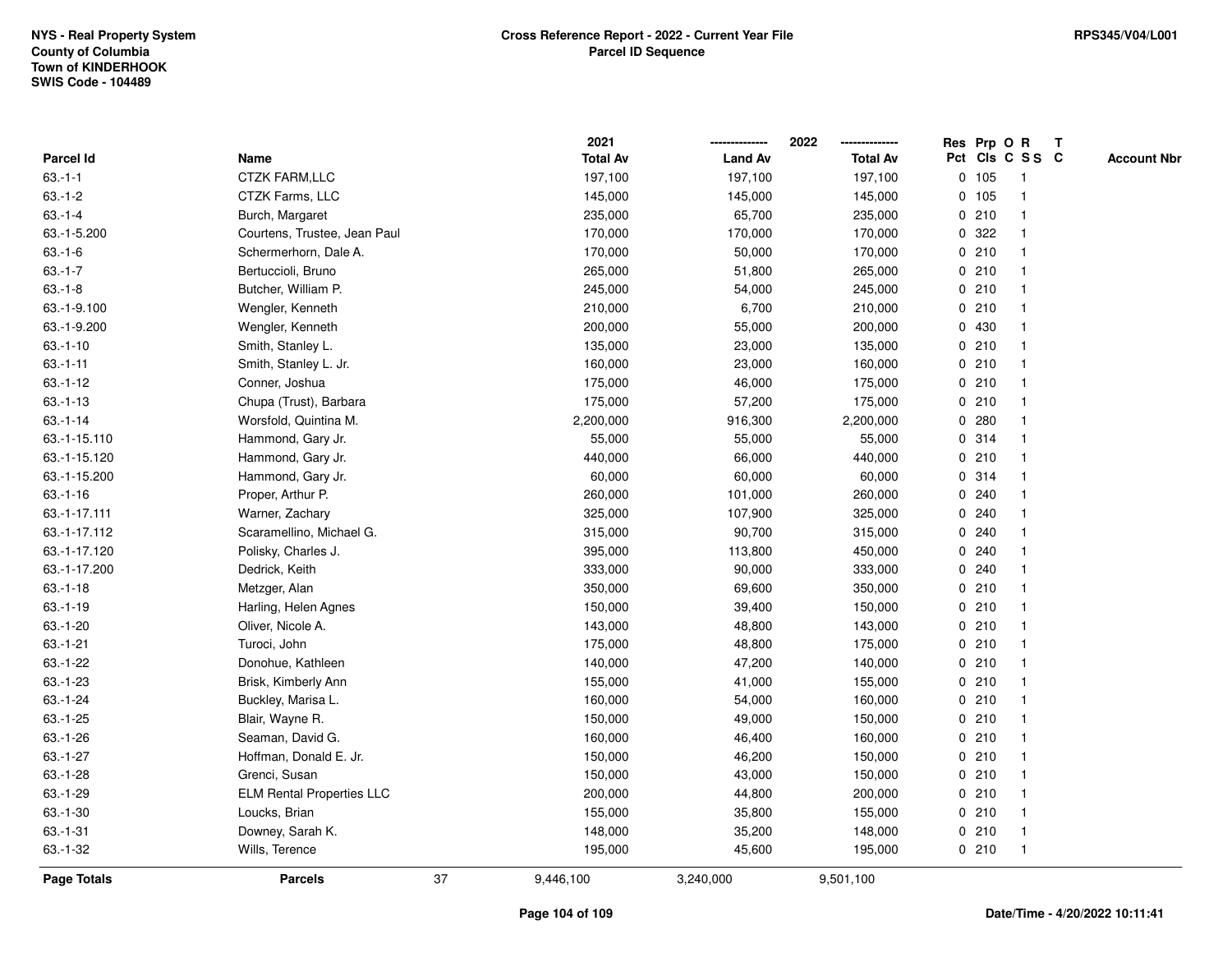|               |                             |    | 2021            |                | 2022            |   | Res Prp O R |                         | Т |                    |
|---------------|-----------------------------|----|-----------------|----------------|-----------------|---|-------------|-------------------------|---|--------------------|
| Parcel Id     | Name                        |    | <b>Total Av</b> | <b>Land Av</b> | <b>Total Av</b> |   |             | Pct Cls C S S C         |   | <b>Account Nbr</b> |
| $63 - 1 - 33$ | Clause, Paul V.             |    | 150,000         | 41,000         | 150,000         |   | 0210        | $\overline{\mathbf{1}}$ |   |                    |
| $63.-1-34$    | Koentje, Christopher        |    | 155,000         | 40,000         | 155,000         |   | 0210        | $\overline{1}$          |   |                    |
| $63.-1-35$    | Morrison, Creighton P.      |    | 155,000         | 47,600         | 155,000         |   | 0210        | 1                       |   |                    |
| $63.-1-36$    | Gay, Brian                  |    | 145,000         | 47,600         | 145,000         |   | 0210        |                         |   |                    |
| $63.-1-37$    | Block, Elizabeth E.         |    | 170,000         | 41,600         | 170,000         |   | 0210        |                         |   |                    |
| $63.-1-38$    | Shumsky, David M.           |    | 160,000         | 31,600         | 160,000         |   | 0210        |                         |   |                    |
| $63.-1-39$    | Blasi, John J. Jr.          |    | 180,000         | 56,000         | 180,000         |   | 0.240       |                         |   |                    |
| $63.-1-40$    | Egnasher, James             |    | 65,000          | 65,000         | 65,000          | 0 | 322         | -1                      |   |                    |
| $63.-1-41$    | Simonsmeier, Deborah A.     |    | 175,000         | 45,000         | 175,000         |   | 0210        | $\overline{\mathbf{1}}$ |   |                    |
| $63.-1-42$    | Campbell, John              |    | 150,000         | 61,300         | 150,000         |   | 0210        | -1                      |   |                    |
| $63.-1-43$    | Egnasher, James             |    | 175,000         | 45,000         | 175,000         |   | 0210        |                         |   |                    |
| $63.-1-44$    | Burch, Forrest              |    | 113,000         | 102,800        | 113,000         |   | 0.240       |                         |   |                    |
| $63.-1-45$    | Bortugno, Michael J.        |    | 310,000         | 300,000        | 310,000         |   | $0$ 120     |                         |   |                    |
| $63.-1-47$    | Roosa, Edward M.            |    | 205,000         | 205,000        | 205,000         |   | 0, 105      | -1                      |   |                    |
| $63.-1-48$    | Roosa, Sonia M.             |    | 235,000         | 52,000         | 235,000         |   | 0210        | $\overline{1}$          |   |                    |
| 63.-1-49.100  | Bramah, James C. Sr.        |    | 300,000         | 66,600         | 300,000         |   | 0210        | $\overline{\mathbf{1}}$ |   |                    |
| 63.-1-49.200  | Earl, John J.               |    | 180,000         | 61,800         | 180,000         |   | 0210        | -1                      |   |                    |
| $63.-1-50$    | Ray, Brenda                 |    | 210,000         | 54,000         | 210,000         |   | 0210        |                         |   |                    |
| $63.-1-51$    | Wester, David F.            |    | 250,000         | 90,000         | 250,000         |   | 50 430      |                         |   |                    |
| $63.-1-52$    | Roosa, Edward               |    | 42,000          | 42,000         | 42,000          |   | 0.322       |                         |   |                    |
| 63.-1-53.111  | Carter, Katharine T.        |    | 575,000         | 83,000         | 575,000         |   | 0210        |                         |   |                    |
| 63.-1-53.112  | Scali, Joseph P.            |    | 490,000         | 91,600         | 490,000         | 0 | 240         |                         |   |                    |
| 63.-1-53.120  | Morton, David A.            |    | 500,000         | 95,400         | 500,000         |   | 0.240       | $\overline{\mathbf{1}}$ |   |                    |
| 63.-1-53.200  | Petraglia, Albert W.        |    | 300,000         | 128,700        | 300,000         |   | 0.280       | $\mathbf{1}$            |   |                    |
| $63.-1-54$    | 460 Kinney, LLC             |    | 6,700,000       | 964,400        | 6,700,000       |   | 0.280       |                         |   |                    |
| 63.-1-55.100  | Walsh, Laura A.             |    | 215,000         | 111,300        | 215,000         |   | 0210        |                         |   |                    |
| 63.-1-55.200  | Roosa, Edward               |    | 35,000          | 35,000         | 35,000          |   | 0.314       |                         |   |                    |
| $63.-1-56$    | Offutt, Brian C.            |    | 395,000         | 61,100         | 395,000         |   | 0210        | -1                      |   |                    |
| 63.-1-58.100  | Sisco, Aja                  |    | 130,000         | 130,000        | 130,000         |   | $0$ 120     | -1                      |   |                    |
| 63.-1-58.200  | Sisco, Aja                  |    | 310,000         | 77,000         | 310,000         |   | 0210        | $\overline{1}$          |   |                    |
| $63.-1-59$    | Clemens, Holly              |    | 75,000          | 75,000         | 75,000          |   | $0$ 120     | -1                      |   |                    |
| $63.-1-60$    | Clemens, Holly              |    | 80,000          | 80,000         | 80,000          |   | $0$ 120     |                         |   |                    |
| $63.-1-61$    | Genovese, Frank P.          |    | 750,000         | 420,000        | 750,000         |   | 0.240       |                         |   |                    |
| 63.-1-62.110  | Thorsey, Louise T.          |    | 585,000         | 420,000        | 585,000         |   | 46 240      |                         |   |                    |
| 63.-1-62.120  | Thorsey, Louise             |    | 30,000          | 30,000         | 30,000          |   | $0$ 120     | $\overline{1}$          |   |                    |
| 63.-1-62.200  | Thorsey, James P.           |    | 320,000         | 66,000         | 320,000         | 0 | 210         | -1                      |   |                    |
| $63.-1-63$    | Wayward Wind Properties LLC |    | 54,000          | 54,000         | 54,000          |   | 0 120       | $\overline{1}$          |   |                    |
| Page Totals   | <b>Parcels</b>              | 37 | 15,069,000      | 4,418,400      | 15,069,000      |   |             |                         |   |                    |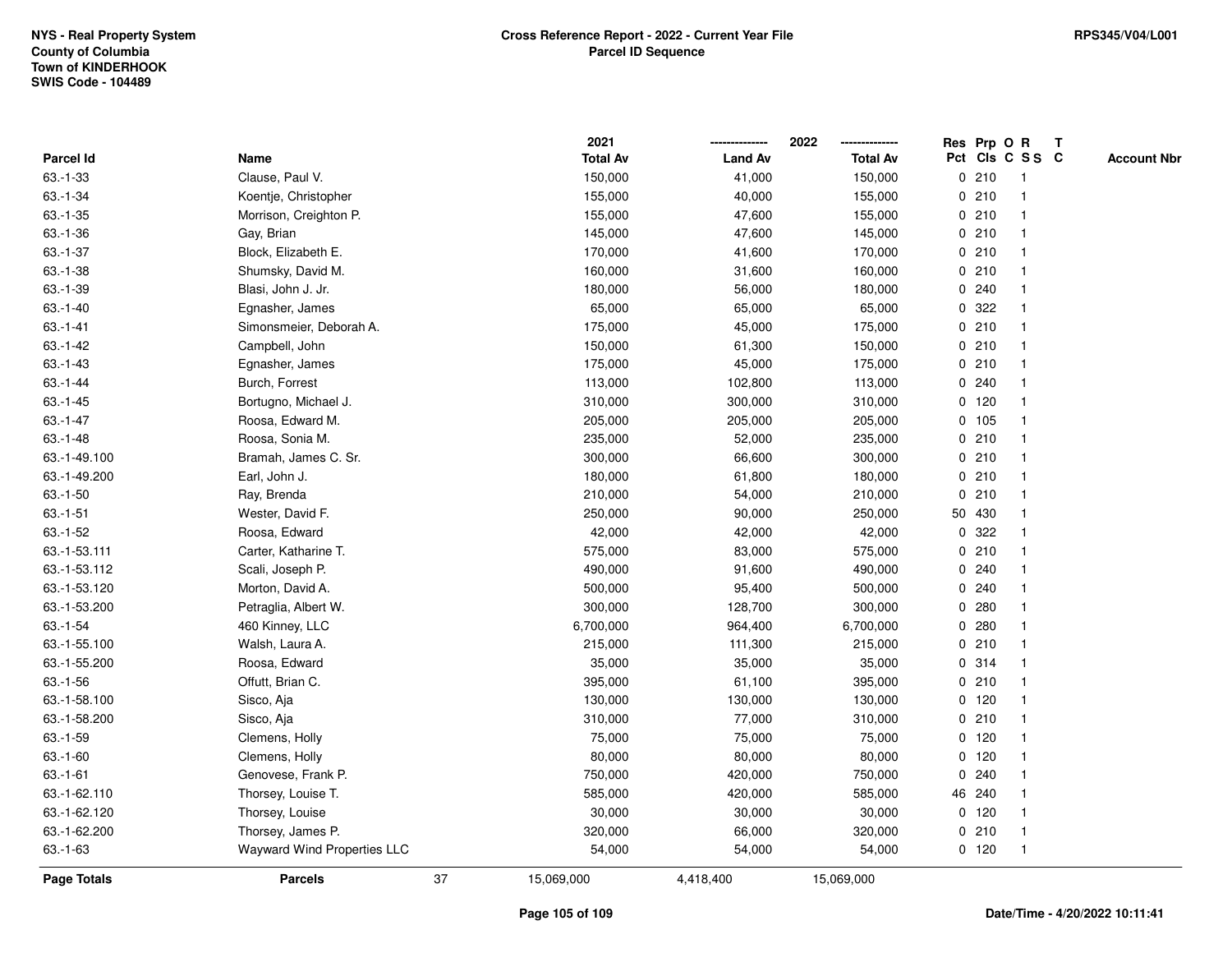|               |                             |    | 2021            |                | 2022            |       | Res Prp O R     |              | Т |                    |
|---------------|-----------------------------|----|-----------------|----------------|-----------------|-------|-----------------|--------------|---|--------------------|
| Parcel Id     | Name                        |    | <b>Total Av</b> | <b>Land Av</b> | <b>Total Av</b> |       | Pct Cls C S S C |              |   | <b>Account Nbr</b> |
| $63.-1-64$    | Isbestner, Paul             |    | 25,000          | 25,000         | 25,000          |       | $0$ 120         | $\mathbf{1}$ |   |                    |
| $63.-1-65$    | Isbester, Donna K.          |    | 275,000         | 77,400         | 275,000         | 0     | 210             | -1           |   |                    |
| $63.-1-66$    | Isbester, Paul              |    | 163,000         | 42,600         | 163,000         | 0210  |                 | $\mathbf{1}$ |   |                    |
| $63.-1-67$    | Oldrich, Edward M.          |    | 198,000         | 52,000         | 198,000         | 0210  |                 |              |   |                    |
| $63 - 1 - 68$ | Oldrich, Edward M.          |    | 24,000          | 24,000         | 24,000          | 0 105 |                 |              |   |                    |
| $63.-1-69$    | Leggett, Richard            |    | 1,000           | 1,000          | 1,000           | 0.314 |                 |              |   |                    |
| $63.-1-70$    | Currimbhoy, Tarik           |    | 25,000          | 25,000         | 25,000          | 0.311 |                 | -1           |   |                    |
| $63.-1-74$    | Ray, Patsy                  |    | 245,000         | 54,000         | 245,000         | 0210  |                 |              |   |                    |
| $63.-1-75$    | Phillips, Michael           |    | 290,000         | 85,600         | 290,000         | 0210  |                 | -1           |   |                    |
| $63.-1-76$    | Groat, Ryan E.              |    | 395,000         | 87,000         | 395,000         | 0.240 |                 | $\mathbf 1$  |   |                    |
| $63.-1-77$    | Nixon, Cynthia M.           |    | 294,000         | 73,800         | 294,000         | 0210  |                 |              |   |                    |
| 64.-1-1.100   | Voltz, Paul R.              |    | 365,000         | 106,000        | 365,000         | 0.240 |                 |              |   |                    |
| 64.-1-1.200   | Kafer, Susan M.             |    | 148,000         | 59,000         | 148,000         | 0210  |                 |              |   |                    |
| $64 - 1 - 4$  | Wallin, Elizabeth           |    | 306,000         | 84,200         | 306,000         | 0210  |                 |              |   |                    |
| $64 - 1 - 5$  | Jung, Marcella M.           |    | 264,000         | 58,000         | 264,000         | 0210  |                 |              |   |                    |
| $64 - 1 - 6$  | Roth, Kevin                 |    | 370,000         | 50,800         | 370,000         |       | 0210            | -1           |   |                    |
| $64.-1-7$     | Dwyer, Kyle P.              |    | 280,000         | 50,700         | 280,000         | 0210  |                 | $\mathbf{1}$ |   |                    |
| $64.-1-8$     | Roth, Kevin                 |    | 75,000          | 60,000         | 75,000          |       | 0.312           | -1           |   |                    |
| 64.-1-9.111   | Merwin Farm Corp            |    | 1,075,000       | 1,015,000      | 1,075,000       |       | $0, 240$ W 1    |              |   |                    |
| 64.-1-9.112   | Debye-Saxinger, Peter L.    |    | 215,000         | 102,000        | 215,000         |       | 0 210 W 1       |              |   |                    |
| 64.-1-9.121   | Debye-Saxinger, Norwig R.G. |    | 500,000         | 265,800        | 500,000         |       | 0 240 W 1       |              |   |                    |
| 64.-1-9.122   | Debye-Saxinger, Norwig R.G. |    | 68,000          | 68,000         | 68,000          | 0.311 |                 | -1           |   |                    |
| 64.-1-9.200   | Tuttle, Frank J.            |    | 775,000         | 183,700        | 775,000         | 0.280 |                 | $\mathbf{1}$ |   |                    |
| $64.-1-10$    | Oelkers, Kenneth Jr.        |    | 190,000         | 43,600         | 190,000         | 0210  |                 | $\mathbf{1}$ |   |                    |
| 64.-1-11.100  | Laurange, Margaret          |    | 246,000         | 94,100         | 246,000         | 0.240 |                 | -1           |   |                    |
| 64.-1-11.200  | Treadwell, Charles G.       |    | 215,000         | 64,000         | 215,000         | 0210  |                 |              |   |                    |
| $64.-1-12$    | Turner, Jesse F.            |    | 225,000         | 53,000         | 225,000         | 0210  |                 |              |   |                    |
| $64.-1-13$    | Goodwin, Glenn Jr.          |    | 205,000         | 51,900         | 205,000         | 0210  |                 |              |   |                    |
| 64.-1-14.100  | Gershberg, Adam E.          |    | 45,000          | 45,000         | 45,000          |       | 0.314           |              |   |                    |
| 64.-1-14.200  | Gershberg, Adam             |    | 310,000         | 72,700         | 310,000         | 0210  |                 | -1           |   |                    |
| $64.-1-15$    | Dodd, Mary Ann              |    | 135,000         | 60,000         | 135,000         | 0210  |                 | -1           |   |                    |
| $64.-1-17$    | Cornelius, Robert E.        |    | 230,000         | 56,100         | 230,000         |       | 0210            | -1           |   |                    |
| $64.-1-18$    | Solomon, Paul R.            |    | 1,000           | 1,000          | 1,000           | 0.311 |                 |              |   |                    |
| $64.-1-19$    | Mate, Thomas B.             |    | 630,000         | 365,400        | 630,000         | 0.240 |                 |              |   |                    |
| $64 - 1 - 20$ | Solomon, Paul R.            |    | 300,000         | 92,000         | 300,000         | 0210  |                 |              |   |                    |
| 64.-1-21.100  | Huyck, Duke M.              |    | 265,000         | 58,600         | 265,000         | 0210  |                 | $\mathbf 1$  |   |                    |
| 64.-1-21.200  | Novak, John                 |    | 270,000         | 59,600         | 270,000         |       | 0210            | $\mathbf{1}$ |   |                    |
| Page Totals   | <b>Parcels</b>              | 37 | 9,643,000       | 3,767,600      | 9,643,000       |       |                 |              |   |                    |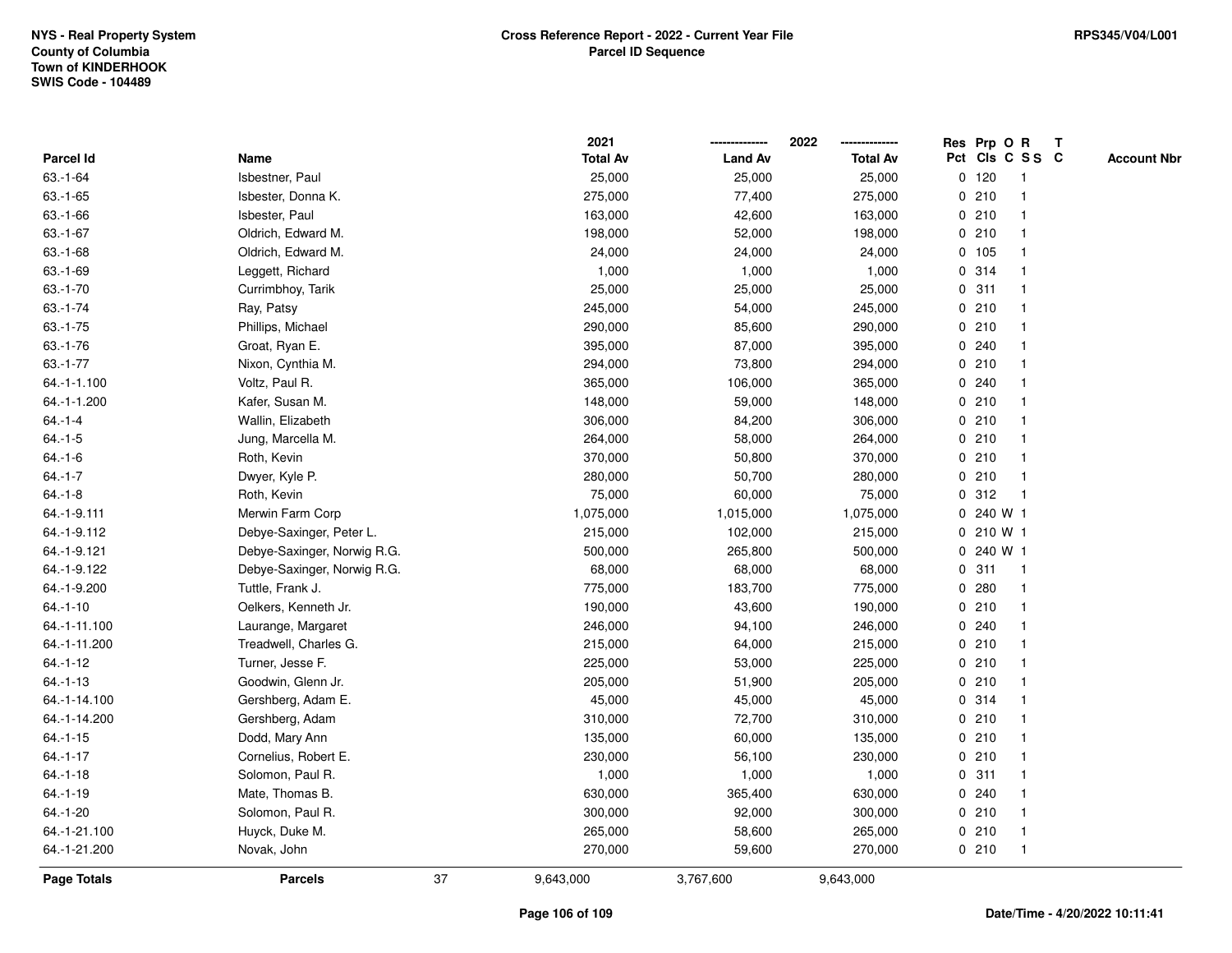|                |                           |    | 2021            |                | 2022            |             |       | Res Prp O R     | T |                    |
|----------------|---------------------------|----|-----------------|----------------|-----------------|-------------|-------|-----------------|---|--------------------|
| Parcel Id      | Name                      |    | <b>Total Av</b> | <b>Land Av</b> | <b>Total Av</b> |             |       | Pct Cls C S S C |   | <b>Account Nbr</b> |
| 64.-1-22       | Goott, Ellen              |    | 220,000         | 58,600         | 220,000         |             | 0210  | -1              |   |                    |
| 64.-1-23.3     | Davis, John W.            |    | 170,000         | 70,200         | 170,000         | 0           | 210   | -1              |   |                    |
| 64.-1-23.111   | Cramer, Douglas           |    | 210,000         | 55,500         | 210,000         |             | 0210  | $\mathbf{1}$    |   |                    |
| 64.-1-23.120   | Miller, Ronald E. III.    |    | 230,000         | 57,900         | 230,000         |             | 0210  |                 |   |                    |
| 64.-1-23.210   | Gagnon, Richard           |    | 285,000         | 85,300         | 285,000         |             | 0210  |                 |   |                    |
| 64.-1-23.220   | Warner, Allen             |    | 250,000         | 75,000         | 250,000         |             | 0210  |                 |   |                    |
| $64.-1-24$     | Warner, Dean L.           |    | 350,000         | 118,800        | 350,000         |             | 0.240 |                 |   |                    |
| $64.-1-25$     | Raup, John R.             |    | 45,000          | 45,000         | 45,000          | 0           | 314   |                 |   |                    |
| 64.-1-26.110   | Simonsen, Edwin R.        |    | 110,000         | 105,000        | 110,000         |             | 0.312 |                 |   |                    |
| 64.-1-26.120   | Scheriff, James A.        |    | 300,000         | 121,000        | 300,000         |             | 0210  | $\mathbf 1$     |   |                    |
| 64.-1-26.200   | Harb, Haissam             |    | 175,000         | 66,000         | 175,000         |             | 0210  |                 |   |                    |
| $64.-1-27$     | Simonsen, Christian E.    |    | 365,000         | 270,000        | 365,000         |             | 0.240 |                 |   |                    |
| $64.-1-28$     | American Tower Corp       |    | 450,000         | 74,400         | 450,000         |             | 0 837 | 6               |   |                    |
| 64.-1-29       | Kirpal Light Satsang Inc  |    | 365,000         | 53,600         | 365,000         |             | 0210  | 8               |   |                    |
| $64.-1-30$     | Delp, Sue B.              |    | 400,000         | 110,000        | 400,000         | $\mathbf 0$ | 280   |                 |   |                    |
| $64. - 1 - 31$ | Berman, Darrell           |    | 425,000         | 66,400         | 425,000         |             | 0210  | 1               |   |                    |
| 64.-1-32.100   | O Hara, Robert M.         |    | 330,000         | 91,400         | 330,000         |             | 0.240 |                 |   |                    |
| 64.-1-32.200   | Patnode, Gerald           |    | 260,000         | 55,300         | 260,000         |             | 0210  |                 |   |                    |
| $64 - 1 - 33$  | 2219 County Route 21, LLC |    | 175,000         | 116,700        | 175,000         |             | 0.240 |                 |   |                    |
| 64.-1-34       | Modleski, John trust.     |    | 240,000         | 59,600         | 240,000         |             | 0210  |                 |   |                    |
| $64.-1-35$     | Praga, Dorothy I.         |    | 160,000         | 41,600         | 160,000         |             | 0210  |                 |   |                    |
| 64.-1-36       | Keegan, Michael           |    | 185,000         | 60,000         | 185,000         |             | 0210  |                 |   |                    |
| $64.-1-37$     | Zimmermann, Kurt          |    | 160,000         | 42,000         | 160,000         |             | 0210  | $\mathbf{1}$    |   |                    |
| $64.-1-38$     | Modleski, John M.         |    | 40,000          | 40,000         | 40,000          | $\mathbf 0$ | 311   | 1               |   |                    |
| 64.-1-39       | Huyck, Howard H.          |    | 195,000         | 52,400         | 195,000         |             | 0210  |                 |   |                    |
| $64.-1-40$     | Albertson, Charles H.     |    | 295,000         | 64,800         | 295,000         |             | 0210  |                 |   |                    |
| $64 - 1 - 41$  | Holtzman, Joseph          |    | 135,000         | 135,000        | 135,000         |             | 0.322 |                 |   |                    |
| 64.-1-42.111   | Albertson, Charles H.     |    | 52,000          | 52,000         | 52,000          |             | 0.314 |                 |   |                    |
| 64.-1-42.112   | Bordo, Robert             |    | 198,000         | 68,700         | 198,000         |             | 0210  |                 |   |                    |
| 64.-1-42.120   | Martin, Elliot            |    | 455,000         | 79,800         | 455,000         | 0           | 210   |                 |   |                    |
| 64.-1-42.200   | Rice, Ronald              |    | 300,000         | 55,500         | 300,000         |             | 0210  | $\mathbf 1$     |   |                    |
| 64.-1-43.110   | Shufelt, Chad             |    | 250,000         | 45,400         | 250,000         |             | 0.240 |                 |   |                    |
| 64.-1-43.120   | Marius, Richard           |    | 200,000         | 78,300         | 200,000         |             | 0210  |                 |   |                    |
| 64.-1-43.200   | Trapanese, Paul           |    | 250,000         | 57,600         | 250,000         |             | 0210  |                 |   |                    |
| $64 - 1 - 44$  | Davala, Thomas            |    | 30,000          | 30,000         | 30,000          |             | 0.314 |                 |   |                    |
| $64.-1-45$     | Quirino, Sandra M.        |    | 245,000         | 140,100        | 245,000         | 0           | 240   |                 |   |                    |
| $64.-1-46$     | Joseph F David Trust      |    | 385,000         | 124,000        | 385,000         |             | 0.240 | $\overline{1}$  |   |                    |
| Page Totals    | <b>Parcels</b>            | 37 | 8,890,000       | 2,922,900      | 8,890,000       |             |       |                 |   |                    |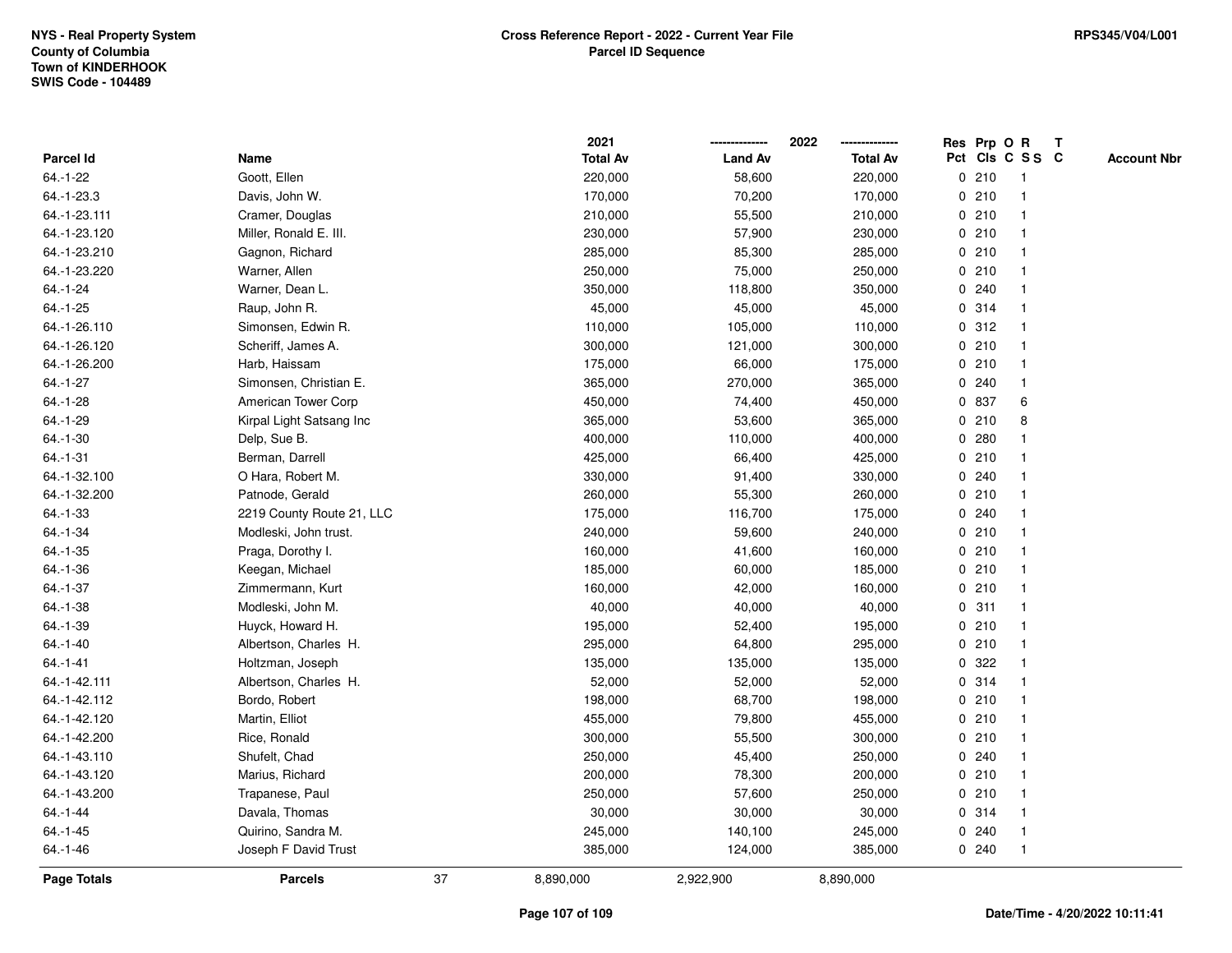|                           |                                   |    | 2021            |                | 2022            |             |       | Res Prp O R             | T |                    |
|---------------------------|-----------------------------------|----|-----------------|----------------|-----------------|-------------|-------|-------------------------|---|--------------------|
| Parcel Id                 | Name                              |    | <b>Total Av</b> | <b>Land Av</b> | <b>Total Av</b> |             |       | Pct Cls C S S C         |   | <b>Account Nbr</b> |
| $64 - 1 - 47$             | Baisley, James J.                 |    | 250,000         | 61,600         | 260,000         | 0           | 210   | $\mathbf{1}$            |   |                    |
| $64 - 1 - 48.1$           | Becker, William                   |    | 650,000         | 540,000        | 650,000         | 0           | 241   | -1                      |   |                    |
| 64.-1-48.2                | Urbaitis, Joseph J.               |    | 255,000         | 90,000         | 255,000         |             | 0210  | -1                      |   |                    |
| $64.-1-49$                | Urbaitis, Joan                    |    | 225,000         | 50,000         | 225,000         |             | 0210  |                         |   |                    |
| $64.-1-50$                | Peduzzi, Robert E.                |    | 850,000         | 186,600        | 850,000         |             | 0.240 |                         |   |                    |
| $64.-1-51$                | Gardner, Ralph                    |    | 115,000         | 115,000        | 115,000         | 0           | 322   |                         |   |                    |
| $64.-1-52$                | Kaufman, Seth F.                  |    | 265,000         | 79,000         | 265,000         |             | 0210  |                         |   |                    |
| 64.-1-53.110              | Rees Roberts, Lucien              |    | 250,000         | 70,800         | 250,000         | 0           | 210   |                         |   |                    |
| 64.-1-53.120              | Varriale, Vincent E.              |    | 290,000         | 64,000         | 290,000         | 0           | 210   | -1                      |   |                    |
| 64.-1-53.200              | Egnasher, Brian                   |    | 260,000         | 122,000        | 260,000         |             | 0.240 | -1                      |   |                    |
| $64 - 1 - 54$             | Stickles, Todd M.                 |    | 500,000         | 81,000         | 500,000         |             | 0210  |                         |   |                    |
| $64.-1-55$                | Holtzman, Joseph                  |    | 310,000         | 60,600         | 310,000         |             | 0210  |                         |   |                    |
| $64.-1-56$                | Darrow, William W. Jr.            |    | 200,000         | 139,000        | 464,000         |             | 0.240 |                         |   |                    |
| $64.-1-57$                | Holtzman, Joseph                  |    | 90,000          | 90,000         | 90,000          |             | 0.322 |                         |   |                    |
| $64.-1-65$                | Haemmerlein, Peter R.             |    | 10,000          | 10,000         | 10,000          | 0           | 322   |                         |   |                    |
| $64.-1-66$                | Jew, William                      |    | 390,000         | 98,000         | 390,000         | 0           | 240   | $\overline{\mathbf{1}}$ |   |                    |
| $64.-1-67$                | Ciampaglione, Joseph              |    | 220,000         | 57,000         | 220,000         | 0           | 210   | $\overline{\mathbf{1}}$ |   |                    |
| 64.-1-68                  | Wheeler, Gerald F.                |    | 220,000         | 59,000         | 220,000         |             | 0210  |                         |   |                    |
| 64.-1-69                  | Coons, Christopher                |    | 300,000         | 67,000         | 300,000         |             | 0210  |                         |   |                    |
| $64.-1-70$                | Gellert, Joan                     |    | 42,000          | 40,000         | 42,000          |             | 0.312 |                         |   |                    |
| $64.-1-71$                | Shull, Craig T.                   |    | 400,000         | 60,300         | 400,000         |             | 0210  |                         |   |                    |
| $64 - 1 - 72$             | Kelly, Brian F.                   |    | 675,000         | 81,200         | 675,000         |             | 0210  |                         |   |                    |
| $65.-1-1$                 | 169 Mason Road, LLC               |    | 1,500,000       | 596,900        | 1,500,000       | 0           | 240   | -1                      |   |                    |
| $65.-1-2$                 | Shepard, Sky                      |    | 425,000         | 98,000         | 425,000         | $\mathbf 0$ | 210   | $\mathbf{1}$            |   |                    |
| 65.-1-3.100               | Kinderhook Farm LLC               |    | 170,000         | 170,000        | 170,000         |             | 0 322 |                         |   |                    |
| 65.-1-3.200               | Holtzman, Joseph                  |    | 80,000          | 80,000         | 80,000          | 0           | 322   |                         |   |                    |
| $65.-1-4$                 | Kinderhook Farm LLC               |    | 255,000         | 255,000        | 255,000         | 0           | 323   |                         |   |                    |
| 644.089-0000-603.200-1881 | Berkshire Telephone Corp          |    | 15,458          | 0              | 14,279          | 0           | 836   | 6                       |   |                    |
| 644.089-0000-603.200-1882 | Berkshire Telephone Corp          |    | 200,138         | 0              | 184,866         | 0           | 836   | 6                       |   |                    |
| 644.089-0000-628.350-1881 | <b>MCI Communication Services</b> |    | 1,179           | 0              | 1,131           | 0           | 836   | 6                       |   |                    |
| 644.089-0000-628.350-1882 | <b>MCI Communication Services</b> |    | 15,261          | 0              | 14,649          | 0           | 836   | 6                       |   |                    |
| 644.089-0000-631.900-1881 | Verizon New York Inc              |    | 14              | 0              | 14              |             | 0 836 | 6                       |   |                    |
| 644.089-0000-631.900-1882 | Verizon New York Inc              |    | 181             | 0              | 181             | 0           | 836   | 6                       |   |                    |
| 644.089-0000-644.550-1881 | Taconic Telephone Co              |    | 637             | 0              | 609             | 0           | 836   | 6                       |   |                    |
| 644.089-0000-644.550-1882 | Taconic Telephone Co              |    | 8,253           | 0              | 7,888           | 0           | 836   | 6                       |   |                    |
| 644.089-0000-738.100-1881 | Global Crossing NA Ntwrks Inc     |    | 2,818           | 0              | 2,559           | 0           | 836   | 6                       |   |                    |
| 644.089-0000-738.100-1882 | Global Crossing NA Ntwrks Inc     |    | 36,485          | 0              | 33,131          |             | 0 836 | 6                       |   |                    |
| Page Totals               | <b>Parcels</b>                    | 37 | 9,477,424       | 3,422,000      | 9,730,307       |             |       |                         |   |                    |